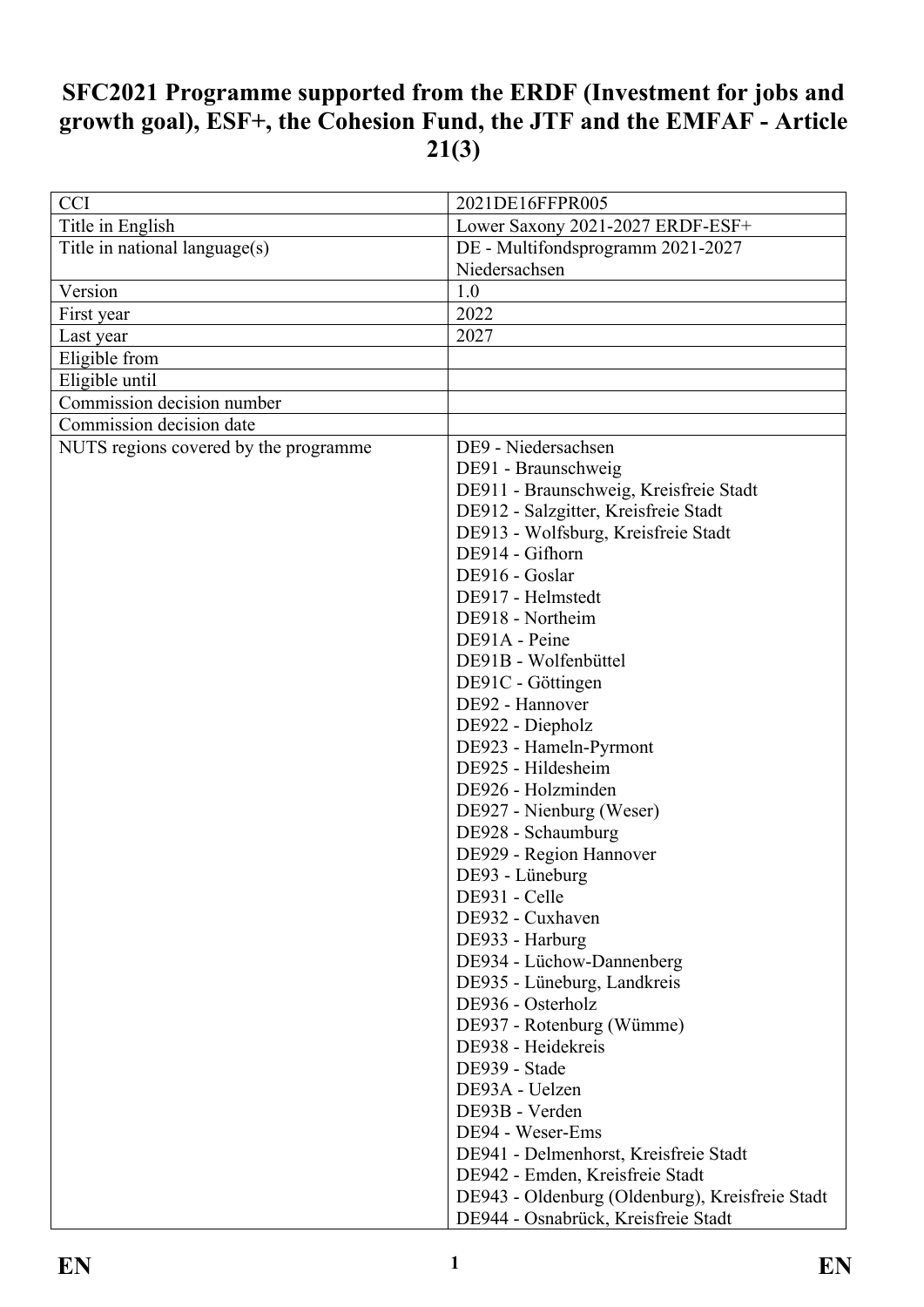| DE945 - Wilhelmshaven, Kreisfreie Stadt |                                                      |  |
|-----------------------------------------|------------------------------------------------------|--|
|                                         | DE946 - Ammerland                                    |  |
|                                         | DE947 - Aurich                                       |  |
|                                         | DE948 - Cloppenburg                                  |  |
|                                         | DE949 - Emsland                                      |  |
|                                         | DE94A - Friesland (DE)                               |  |
|                                         | DE94B - Grafschaft Bentheim                          |  |
|                                         | DE94C - Leer                                         |  |
|                                         | DE94D - Oldenburg, Landkreis                         |  |
|                                         | DE94E - Osnabrück, Landkreis                         |  |
|                                         | DE94F - Vechta                                       |  |
|                                         | DE94G - Wesermarsch                                  |  |
|                                         | DE94H - Wittmund                                     |  |
| Fund(s) concerned                       | <b>ERDF</b>                                          |  |
|                                         | $ESF+$                                               |  |
| Programme                               | $\Box$ under Investment for jobs and growth goal for |  |
|                                         | the outermost regions only                           |  |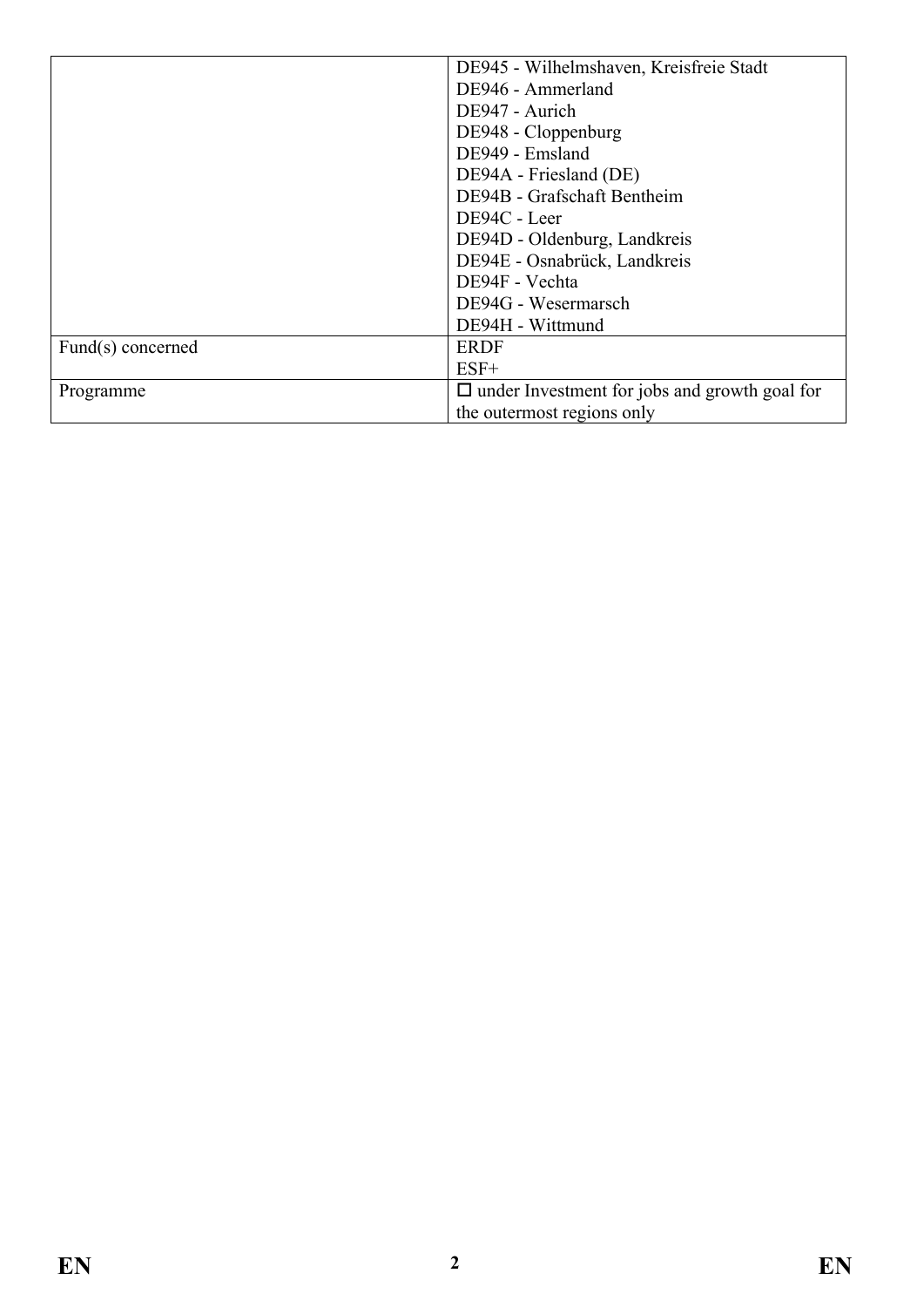#### **Table of Contents**

| 2.1.1.1. Specific objective: RSO1.3. Enhancing sustainable growth and competitiveness of SMEs           |  |
|---------------------------------------------------------------------------------------------------------|--|
|                                                                                                         |  |
|                                                                                                         |  |
| The related types of actions – point (d)(i) of Article 22(3) CPR and Article 6 ESF+ Regulation:         |  |
|                                                                                                         |  |
| Actions safeguarding equality, inclusion and non-discrimination – point $(d)(iv)$ of Article 22(3)      |  |
|                                                                                                         |  |
| Indication of the specific territories targeted, including the planned use of territorial tools – point |  |
|                                                                                                         |  |
| The interregional, cross-border and transnational actions – point $(d)(vi)$ of Article 22(3) CPR .45    |  |
|                                                                                                         |  |
|                                                                                                         |  |
|                                                                                                         |  |
|                                                                                                         |  |
| 2.1.1.1.3. Indicative breakdown of the programmed resources (EU) by type of intervention 49             |  |
|                                                                                                         |  |
|                                                                                                         |  |
| Table 6: Dimension 3 – territorial delivery mechanism and territorial focus 51                          |  |
|                                                                                                         |  |
| Table 8: Dimension 7 – ESF+*, ERDF, Cohesion Fund and JTF gender equality dimension  51                 |  |
| 2.1.1.1. Specific objective: RSO1.1. Developing and enhancing research and innovation capacities        |  |
|                                                                                                         |  |
|                                                                                                         |  |
| The related types of actions – point (d)(i) of Article 22(3) CPR and Article 6 ESF+ Regulation:         |  |
|                                                                                                         |  |
| Actions safeguarding equality, inclusion and non-discrimination – point $(d)(iv)$ of Article 22(3)      |  |
| Indication of the specific territories targeted, including the planned use of territorial tools – point |  |
|                                                                                                         |  |
| The interregional, cross-border and transnational actions – point $(d)(vi)$ of Article 22(3) CPR .57    |  |
|                                                                                                         |  |
|                                                                                                         |  |
|                                                                                                         |  |
| 2.1.1.1.3. Indicative breakdown of the programmed resources (EU) by type of intervention 60             |  |
|                                                                                                         |  |
|                                                                                                         |  |
|                                                                                                         |  |
|                                                                                                         |  |
| Table 8: Dimension 7 – ESF+*, ERDF, Cohesion Fund and JTF gender equality dimension 63                  |  |
| 2.1.1.1. Specific objective: RSO1.2. Reaping the benefits of digitisation for citizens, companies,      |  |
|                                                                                                         |  |
|                                                                                                         |  |
| The related types of actions – point $(d)(i)$ of Article 22(3) CPR and Article 6 ESF+ Regulation:       |  |
|                                                                                                         |  |
|                                                                                                         |  |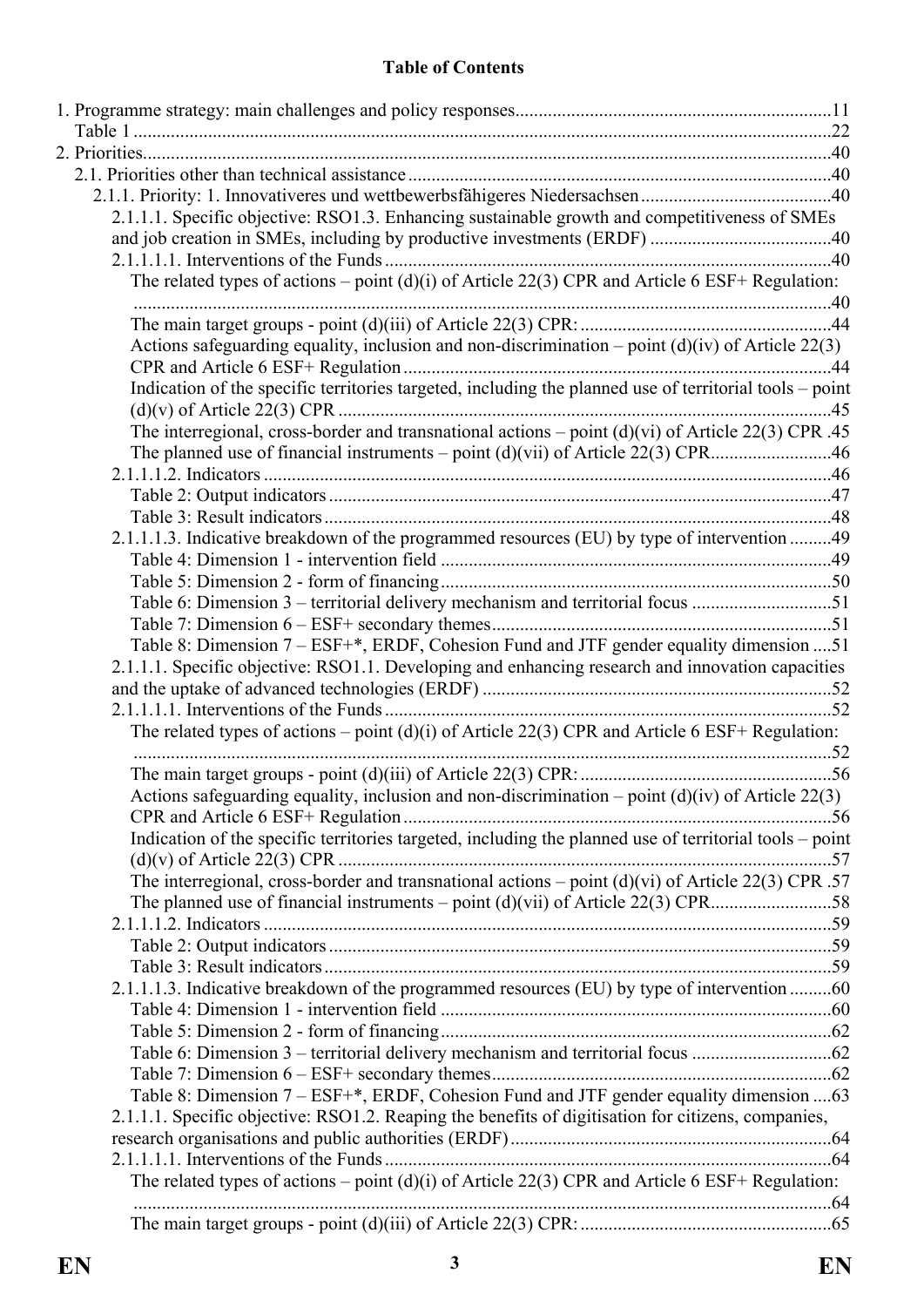| Actions safeguarding equality, inclusion and non-discrimination – point $(d)(iv)$ of Article 22(3)      |  |
|---------------------------------------------------------------------------------------------------------|--|
|                                                                                                         |  |
| Indication of the specific territories targeted, including the planned use of territorial tools – point |  |
| The interregional, cross-border and transnational actions – point $(d)(vi)$ of Article 22(3) CPR .66    |  |
|                                                                                                         |  |
|                                                                                                         |  |
|                                                                                                         |  |
|                                                                                                         |  |
| 2.1.1.1.3. Indicative breakdown of the programmed resources (EU) by type of intervention 68             |  |
|                                                                                                         |  |
|                                                                                                         |  |
|                                                                                                         |  |
|                                                                                                         |  |
| Table 8: Dimension 7 – ESF+*, ERDF, Cohesion Fund and JTF gender equality dimension 69                  |  |
|                                                                                                         |  |
| 2.1.1.1. Specific objective: RSO2.1. Promoting energy efficiency and reducing greenhouse gas            |  |
|                                                                                                         |  |
|                                                                                                         |  |
| The related types of actions – point (d)(i) of Article 22(3) CPR and Article 6 ESF+ Regulation:         |  |
|                                                                                                         |  |
|                                                                                                         |  |
| Actions safeguarding equality, inclusion and non-discrimination – point $(d)(iv)$ of Article 22(3)      |  |
|                                                                                                         |  |
| Indication of the specific territories targeted, including the planned use of territorial tools - point |  |
|                                                                                                         |  |
| The interregional, cross-border and transnational actions – point $(d)(vi)$ of Article 22(3) CPR .73    |  |
|                                                                                                         |  |
|                                                                                                         |  |
|                                                                                                         |  |
|                                                                                                         |  |
| 2.1.1.1.3. Indicative breakdown of the programmed resources (EU) by type of intervention 76             |  |
|                                                                                                         |  |
|                                                                                                         |  |
| Table 6: Dimension 3 – territorial delivery mechanism and territorial focus 77                          |  |
|                                                                                                         |  |
| Table 8: Dimension 7 – ESF+*, ERDF, Cohesion Fund and JTF gender equality dimension  77                 |  |
| 2.1.1.1. Specific objective: RSO2.3. Developing smart energy systems, grids and storage at outside      |  |
|                                                                                                         |  |
|                                                                                                         |  |
| The related types of actions – point (d)(i) of Article 22(3) CPR and Article 6 ESF+ Regulation:         |  |
|                                                                                                         |  |
|                                                                                                         |  |
| Actions safeguarding equality, inclusion and non-discrimination – point $(d)(iv)$ of Article 22(3)      |  |
|                                                                                                         |  |
| Indication of the specific territories targeted, including the planned use of territorial tools - point |  |
|                                                                                                         |  |
| The interregional, cross-border and transnational actions – point $(d)(vi)$ of Article 22(3) CPR .80    |  |
|                                                                                                         |  |
|                                                                                                         |  |
|                                                                                                         |  |
|                                                                                                         |  |
| 2.1.1.1.3. Indicative breakdown of the programmed resources (EU) by type of intervention 82             |  |
|                                                                                                         |  |
|                                                                                                         |  |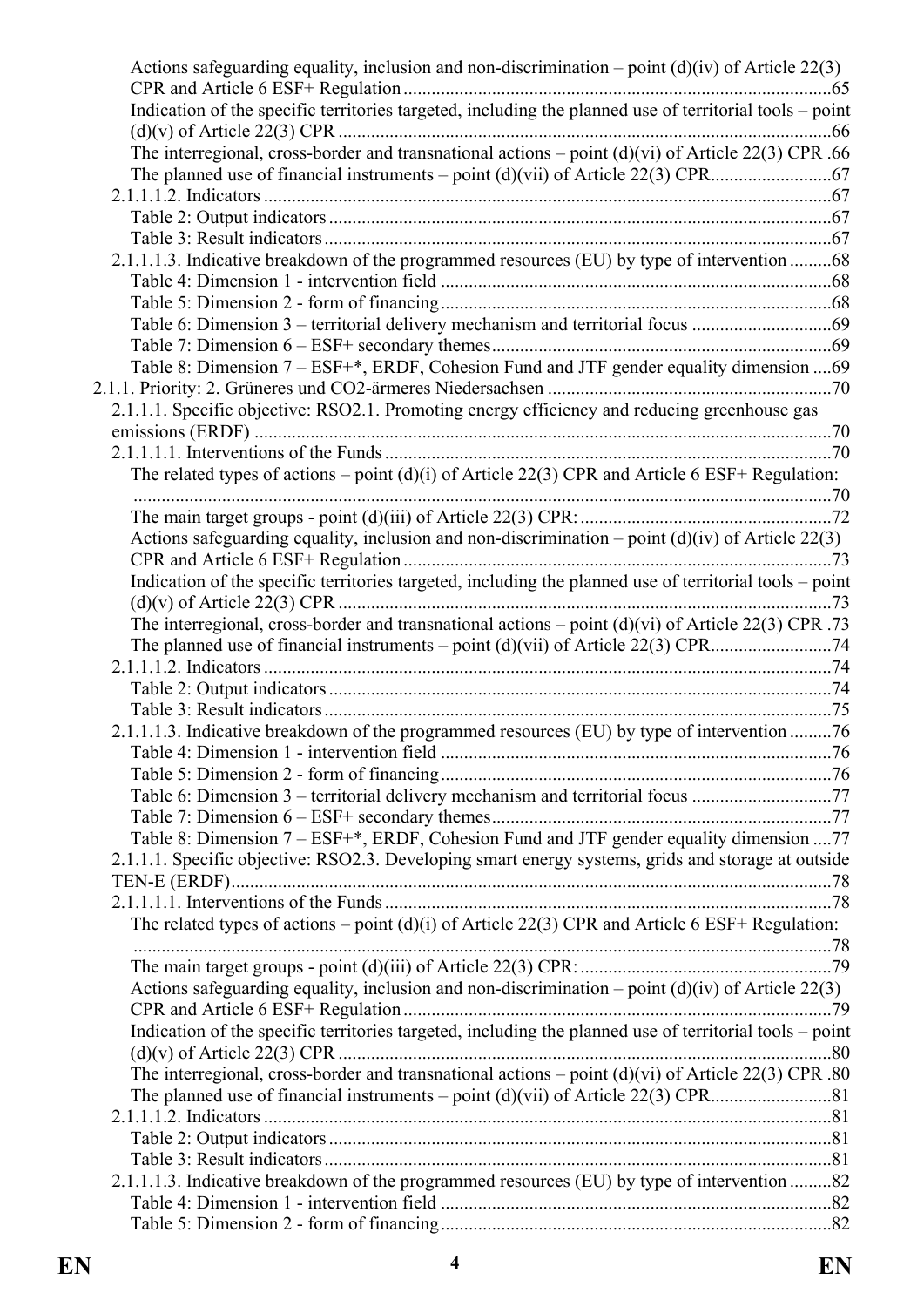| Table 8: Dimension 7 – ESF+*, ERDF, Cohesion Fund and JTF gender equality dimension 83<br>2.1.1.1. Specific objective: RSO2.6. Promoting the transition to a circular and resource efficient |  |
|----------------------------------------------------------------------------------------------------------------------------------------------------------------------------------------------|--|
|                                                                                                                                                                                              |  |
| The related types of actions – point (d)(i) of Article 22(3) CPR and Article 6 ESF+ Regulation:                                                                                              |  |
|                                                                                                                                                                                              |  |
|                                                                                                                                                                                              |  |
| Actions safeguarding equality, inclusion and non-discrimination – point $(d)(iv)$ of Article 22(3)                                                                                           |  |
|                                                                                                                                                                                              |  |
| Indication of the specific territories targeted, including the planned use of territorial tools - point                                                                                      |  |
|                                                                                                                                                                                              |  |
| The interregional, cross-border and transnational actions - point $(d)(vi)$ of Article 22(3) CPR .87                                                                                         |  |
|                                                                                                                                                                                              |  |
|                                                                                                                                                                                              |  |
|                                                                                                                                                                                              |  |
|                                                                                                                                                                                              |  |
| 2.1.1.1.3. Indicative breakdown of the programmed resources (EU) by type of intervention 88                                                                                                  |  |
|                                                                                                                                                                                              |  |
|                                                                                                                                                                                              |  |
|                                                                                                                                                                                              |  |
|                                                                                                                                                                                              |  |
| Table 8: Dimension 7 – ESF+*, ERDF, Cohesion Fund and JTF gender equality dimension  90                                                                                                      |  |
| 2.1.1.1. Specific objective: RSO2.7. Enhancing protection and preservation of nature, biodiversity                                                                                           |  |
| and green infrastructure, including in urban areas, and reducing all forms of pollution (ERDF)91                                                                                             |  |
| The related types of actions – point (d)(i) of Article 22(3) CPR and Article 6 ESF+ Regulation:                                                                                              |  |
|                                                                                                                                                                                              |  |
|                                                                                                                                                                                              |  |
| Actions safeguarding equality, inclusion and non-discrimination – point $(d)(iv)$ of Article 22(3)                                                                                           |  |
|                                                                                                                                                                                              |  |
| Indication of the specific territories targeted, including the planned use of territorial tools – point                                                                                      |  |
|                                                                                                                                                                                              |  |
| The interregional, cross-border and transnational actions – point $(d)(vi)$ of Article 22(3) CPR .95                                                                                         |  |
|                                                                                                                                                                                              |  |
|                                                                                                                                                                                              |  |
|                                                                                                                                                                                              |  |
|                                                                                                                                                                                              |  |
| 2.1.1.1.3. Indicative breakdown of the programmed resources (EU) by type of intervention 98                                                                                                  |  |
|                                                                                                                                                                                              |  |
|                                                                                                                                                                                              |  |
| Table 6: Dimension 3 – territorial delivery mechanism and territorial focus 98                                                                                                               |  |
| Table 8: Dimension 7 – ESF+*, ERDF, Cohesion Fund and JTF gender equality dimension  99                                                                                                      |  |
| 2.1.1. Priority: 3. Nachhaltige Mobilität in Niedersachsen (Urban mobility specific objective set out                                                                                        |  |
| in point (viii) of Article 3(1)(b) of the ERDF and Cohesion Fund Regulation)100                                                                                                              |  |
| 2.1.1.1. Specific objective: RSO2.8. Promoting sustainable multimodal urban mobility, as part of                                                                                             |  |
|                                                                                                                                                                                              |  |
|                                                                                                                                                                                              |  |
| The related types of actions – point (d)(i) of Article 22(3) CPR and Article 6 ESF+ Regulation:                                                                                              |  |
|                                                                                                                                                                                              |  |
|                                                                                                                                                                                              |  |
| Actions safeguarding equality, inclusion and non-discrimination – point $(d)(iv)$ of Article 22(3)                                                                                           |  |
|                                                                                                                                                                                              |  |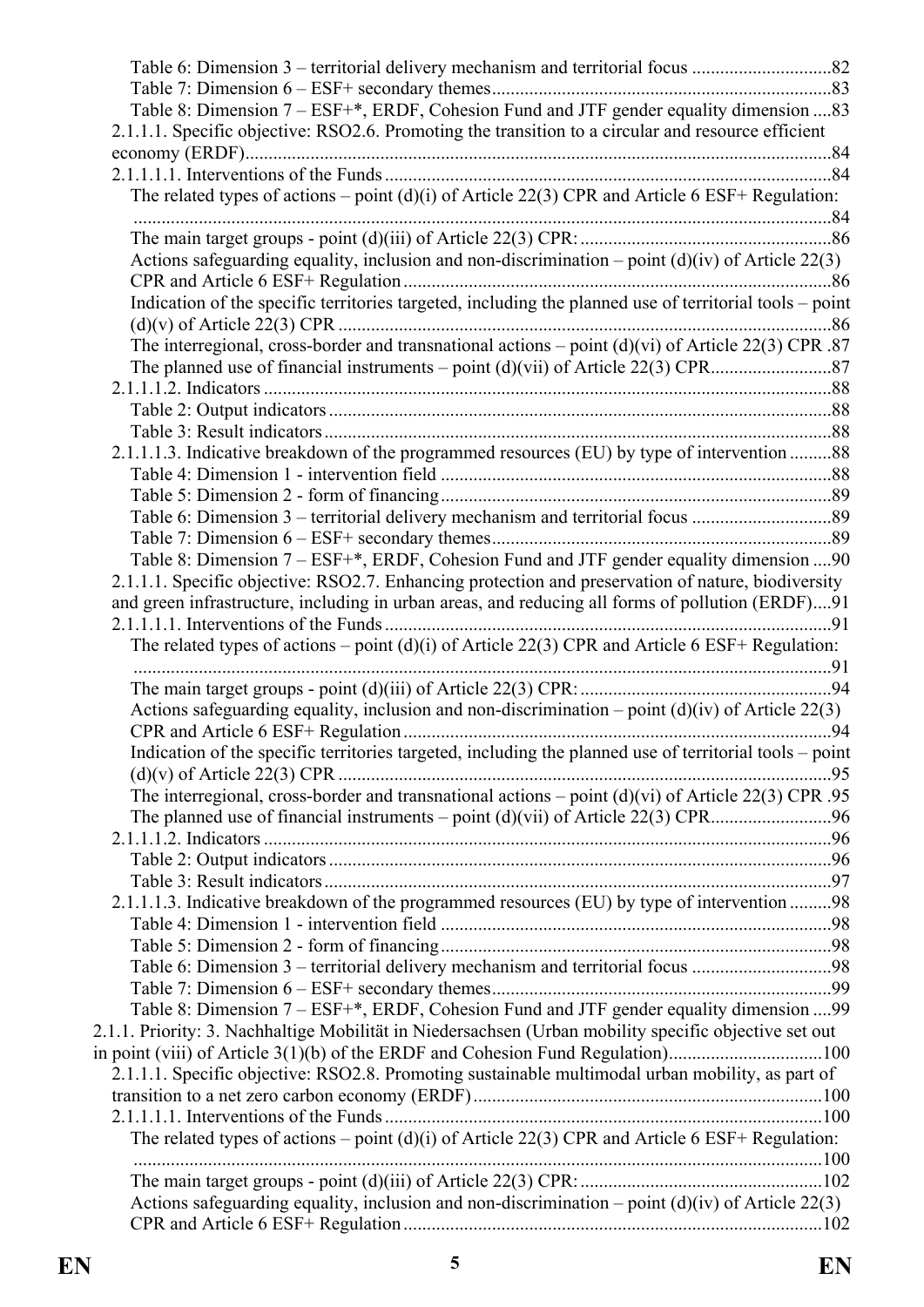| Indication of the specific territories targeted, including the planned use of territorial tools – point |     |
|---------------------------------------------------------------------------------------------------------|-----|
| The interregional, cross-border and transnational actions – point $(d)(vi)$ of Article 22(3) CPR103     |     |
|                                                                                                         |     |
|                                                                                                         |     |
|                                                                                                         |     |
|                                                                                                         |     |
| 2.1.1.1.3. Indicative breakdown of the programmed resources (EU) by type of intervention 105            |     |
|                                                                                                         |     |
|                                                                                                         |     |
| Table 6: Dimension 3 – territorial delivery mechanism and territorial focus 106                         |     |
|                                                                                                         |     |
| Table 8: Dimension 7 – ESF+*, ERDF, Cohesion Fund and JTF gender equality dimension 106                 |     |
|                                                                                                         |     |
| 2.1.1.1. Specific objective: ESO4.4. Promoting the adaptation of workers, enterprises and               |     |
| entrepreneurs to change, active and healthy ageing and a healthy and well-adapted working               |     |
|                                                                                                         |     |
|                                                                                                         | 107 |
| The related types of actions – point (d)(i) of Article 22(3) CPR and Article 6 ESF+ Regulation:         |     |
|                                                                                                         |     |
|                                                                                                         |     |
| Actions safeguarding equality, inclusion and non-discrimination – point $(d)(iv)$ of Article 22(3)      |     |
|                                                                                                         |     |
| Indication of the specific territories targeted, including the planned use of territorial tools - point |     |
|                                                                                                         |     |
| The interregional, cross-border and transnational actions – point $(d)(vi)$ of Article 22(3) CPR111     |     |
| The planned use of financial instruments – point $(d)(vi)$ of Article 22(3) CPR112                      |     |
|                                                                                                         |     |
|                                                                                                         |     |
|                                                                                                         |     |
| 2.1.1.1.3. Indicative breakdown of the programmed resources (EU) by type of intervention 112            |     |
|                                                                                                         |     |
|                                                                                                         |     |
| Table 6: Dimension 3 – territorial delivery mechanism and territorial focus 113                         |     |
|                                                                                                         |     |
| Table 8: Dimension 7 - ESF+*, ERDF, Cohesion Fund and JTF gender equality dimension 114                 |     |
| 2.1.1.1. Specific objective: ESO4.3. Promoting a gender-balanced labour market participation,           |     |
| equal working conditions, and a better work-life balance including through access to affordable         |     |
|                                                                                                         |     |
|                                                                                                         |     |
| The related types of actions – point $(d)(i)$ of Article 22(3) CPR and Article 6 ESF+ Regulation:       |     |
|                                                                                                         |     |
|                                                                                                         |     |
| Actions safeguarding equality, inclusion and non-discrimination – point $(d)(iv)$ of Article 22(3)      |     |
|                                                                                                         |     |
| Indication of the specific territories targeted, including the planned use of territorial tools - point |     |
|                                                                                                         |     |
| The interregional, cross-border and transnational actions – point $(d)(vi)$ of Article 22(3) CPR118     |     |
|                                                                                                         |     |
|                                                                                                         |     |
|                                                                                                         |     |
|                                                                                                         |     |
| 2.1.1.1.3. Indicative breakdown of the programmed resources (EU) by type of intervention 120            |     |
|                                                                                                         |     |
|                                                                                                         |     |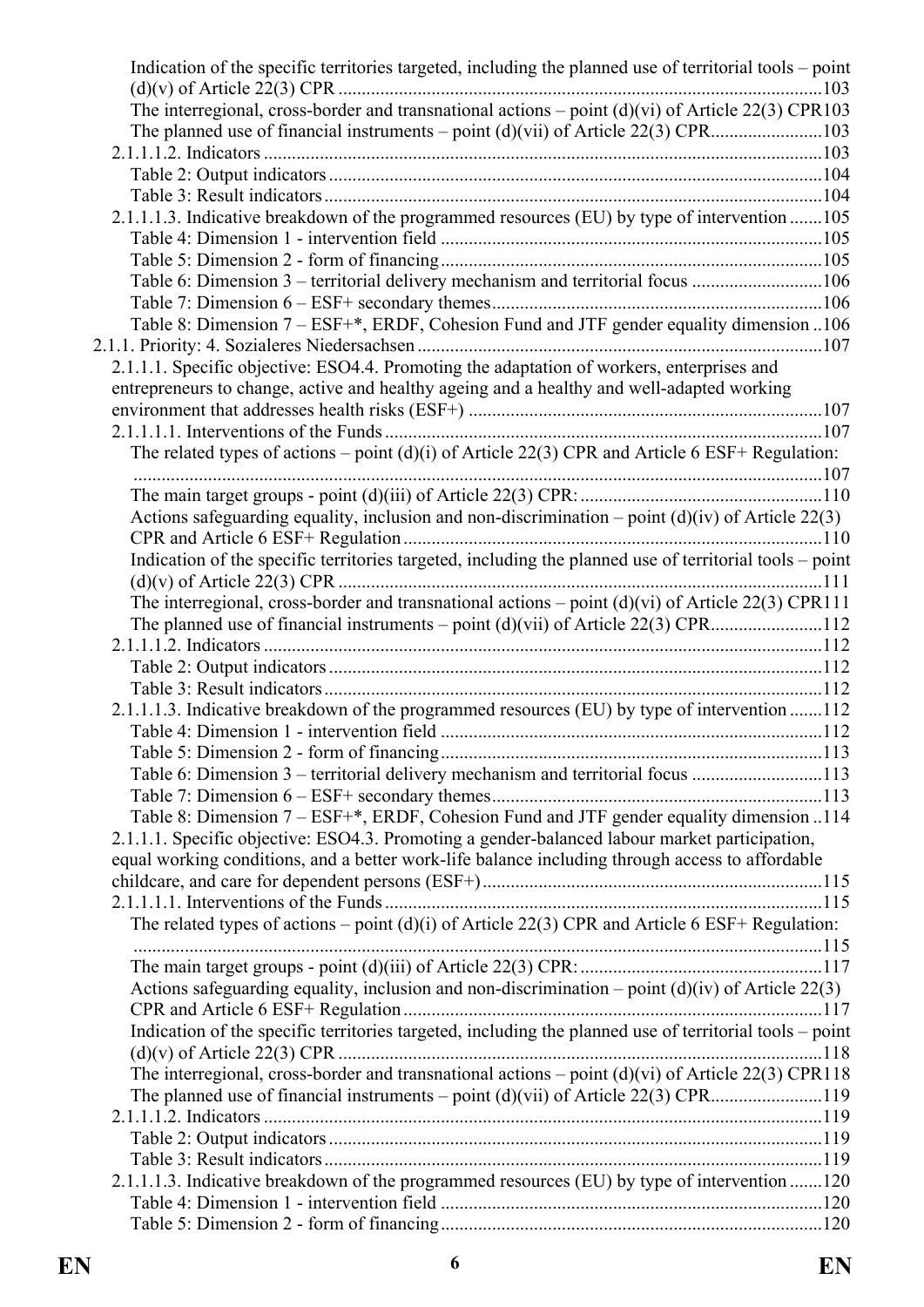| Table 6: Dimension 3 – territorial delivery mechanism and territorial focus 120<br>Table 8: Dimension 7 – ESF+*, ERDF, Cohesion Fund and JTF gender equality dimension 121<br>2.1.1.1. Specific objective: ESO4.8. Fostering active inclusion with a view to promoting equal<br>opportunities, non-discrimination and active participation, and improving employability, in |  |
|-----------------------------------------------------------------------------------------------------------------------------------------------------------------------------------------------------------------------------------------------------------------------------------------------------------------------------------------------------------------------------|--|
| The related types of actions – point (d)(i) of Article 22(3) CPR and Article 6 ESF+ Regulation:                                                                                                                                                                                                                                                                             |  |
|                                                                                                                                                                                                                                                                                                                                                                             |  |
| Actions safeguarding equality, inclusion and non-discrimination – point $(d)(iv)$ of Article 22(3)                                                                                                                                                                                                                                                                          |  |
| Indication of the specific territories targeted, including the planned use of territorial tools - point                                                                                                                                                                                                                                                                     |  |
| The interregional, cross-border and transnational actions - point (d)(vi) of Article 22(3) CPR126                                                                                                                                                                                                                                                                           |  |
|                                                                                                                                                                                                                                                                                                                                                                             |  |
|                                                                                                                                                                                                                                                                                                                                                                             |  |
|                                                                                                                                                                                                                                                                                                                                                                             |  |
|                                                                                                                                                                                                                                                                                                                                                                             |  |
| 2.1.1.1.3. Indicative breakdown of the programmed resources (EU) by type of intervention 128                                                                                                                                                                                                                                                                                |  |
|                                                                                                                                                                                                                                                                                                                                                                             |  |
| Table 6: Dimension 3 – territorial delivery mechanism and territorial focus 128                                                                                                                                                                                                                                                                                             |  |
|                                                                                                                                                                                                                                                                                                                                                                             |  |
| Table 8: Dimension 7 – ESF+*, ERDF, Cohesion Fund and JTF gender equality dimension 129                                                                                                                                                                                                                                                                                     |  |
| 2.1.1.1. Specific objective: ESO4.6. Promoting equal access to and completion of quality and<br>inclusive education and training, in particular for disadvantaged groups, from early childhood<br>education and care through general and vocational education and training, to tertiary level, as well                                                                      |  |
| as adult education and learning, including facilitating learning mobility for all and accessibility for                                                                                                                                                                                                                                                                     |  |
|                                                                                                                                                                                                                                                                                                                                                                             |  |
|                                                                                                                                                                                                                                                                                                                                                                             |  |
| The related types of actions – point (d)(i) of Article 22(3) CPR and Article 6 ESF+ Regulation:                                                                                                                                                                                                                                                                             |  |
|                                                                                                                                                                                                                                                                                                                                                                             |  |
| Actions safeguarding equality, inclusion and non-discrimination – point $(d)(iv)$ of Article 22(3)                                                                                                                                                                                                                                                                          |  |
|                                                                                                                                                                                                                                                                                                                                                                             |  |
| Indication of the specific territories targeted, including the planned use of territorial tools - point                                                                                                                                                                                                                                                                     |  |
|                                                                                                                                                                                                                                                                                                                                                                             |  |
| The interregional, cross-border and transnational actions – point $(d)(vi)$ of Article 22(3) CPR135                                                                                                                                                                                                                                                                         |  |
|                                                                                                                                                                                                                                                                                                                                                                             |  |
|                                                                                                                                                                                                                                                                                                                                                                             |  |
|                                                                                                                                                                                                                                                                                                                                                                             |  |
|                                                                                                                                                                                                                                                                                                                                                                             |  |
| 2.1.1.1.3. Indicative breakdown of the programmed resources (EU) by type of intervention 136                                                                                                                                                                                                                                                                                |  |
|                                                                                                                                                                                                                                                                                                                                                                             |  |
| Table 6: Dimension 3 – territorial delivery mechanism and territorial focus 137                                                                                                                                                                                                                                                                                             |  |
|                                                                                                                                                                                                                                                                                                                                                                             |  |
| Table 8: Dimension 7 – ESF+*, ERDF, Cohesion Fund and JTF gender equality dimension 138                                                                                                                                                                                                                                                                                     |  |
| 2.1.1.1. Specific objective: ESO4.11. Enhancing the equal and timely access to quality, sustainable                                                                                                                                                                                                                                                                         |  |
| and affordable services, including services that promote the access to housing and person-centred                                                                                                                                                                                                                                                                           |  |
| care including healthcare; modernising social protection systems, including promoting access to                                                                                                                                                                                                                                                                             |  |
| social protection, with a particular focus on children and disadvantaged groups; improving                                                                                                                                                                                                                                                                                  |  |
| accessibility including for persons with disabilities, effectiveness and resilience of healthcare                                                                                                                                                                                                                                                                           |  |
|                                                                                                                                                                                                                                                                                                                                                                             |  |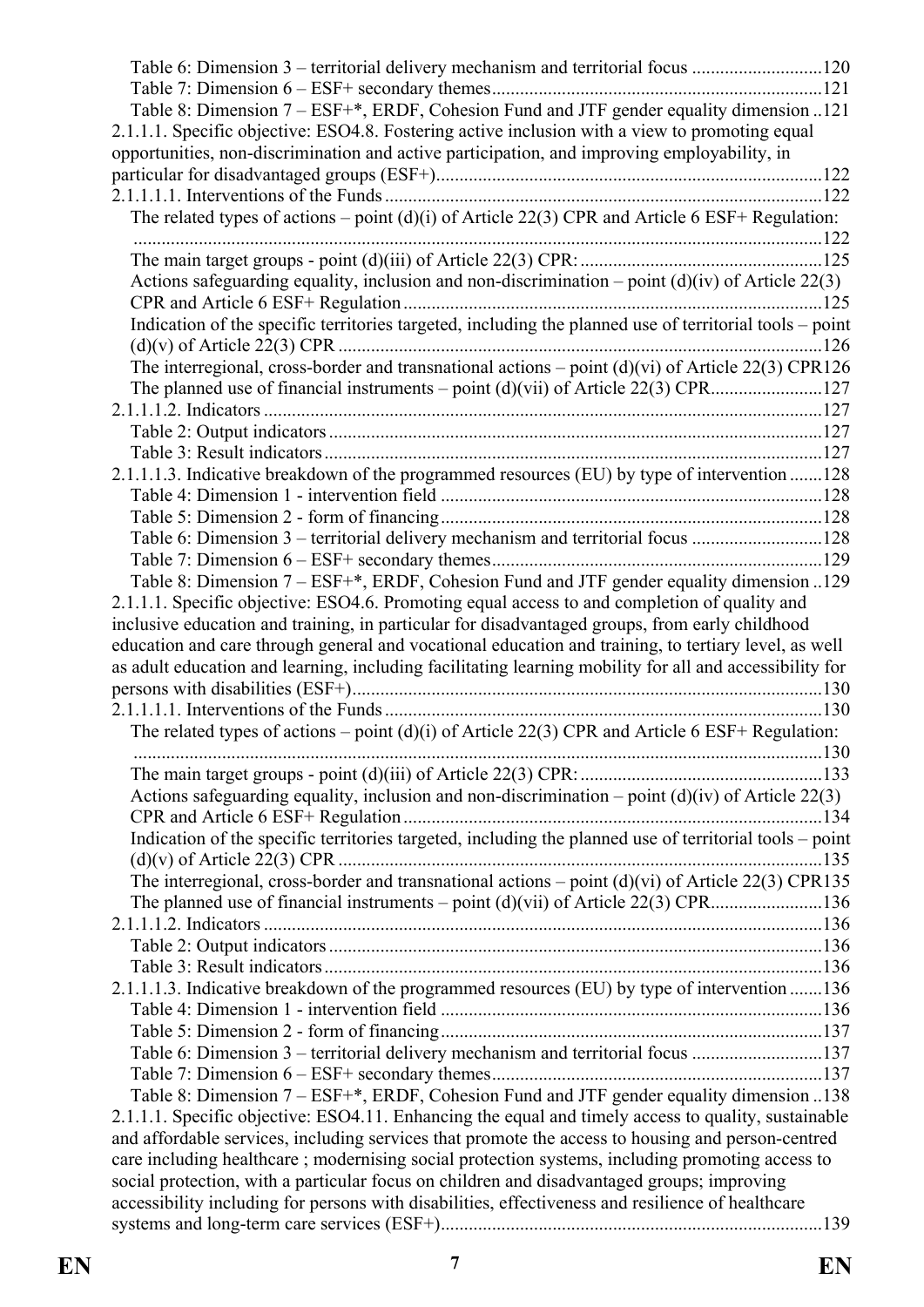| Actions safeguarding equality, inclusion and non-discrimination – point $(d)(iv)$ of Article 22(3)                                                                                                       |  |
|----------------------------------------------------------------------------------------------------------------------------------------------------------------------------------------------------------|--|
| Indication of the specific territories targeted, including the planned use of territorial tools - point                                                                                                  |  |
| The interregional, cross-border and transnational actions $-$ point (d)(vi) of Article 22(3) CPR141                                                                                                      |  |
| The planned use of financial instruments – point $(d)(vi)$ of Article 22(3) CPR142                                                                                                                       |  |
|                                                                                                                                                                                                          |  |
|                                                                                                                                                                                                          |  |
|                                                                                                                                                                                                          |  |
| 2.1.1.1.3. Indicative breakdown of the programmed resources (EU) by type of intervention 143                                                                                                             |  |
|                                                                                                                                                                                                          |  |
|                                                                                                                                                                                                          |  |
| Table 6: Dimension 3 – territorial delivery mechanism and territorial focus 143                                                                                                                          |  |
|                                                                                                                                                                                                          |  |
| Table 8: Dimension 7 – ESF+*, ERDF, Cohesion Fund and JTF gender equality dimension 144                                                                                                                  |  |
| 2.1.1. Priority: 5. Soziale Innovationen für Niedersachsen (Social innovative actions)145                                                                                                                |  |
| 2.1.1.1. Specific objective: ESO4.11. Enhancing the equal and timely access to quality, sustainable<br>and affordable services, including services that promote the access to housing and person-centred |  |
| care including healthcare; modernising social protection systems, including promoting access to                                                                                                          |  |
| social protection, with a particular focus on children and disadvantaged groups; improving                                                                                                               |  |
| accessibility including for persons with disabilities, effectiveness and resilience of healthcare                                                                                                        |  |
|                                                                                                                                                                                                          |  |
|                                                                                                                                                                                                          |  |
| The related types of actions – point $(d)(i)$ of Article 22(3) CPR and Article 6 ESF+ Regulation:                                                                                                        |  |
|                                                                                                                                                                                                          |  |
| Actions safeguarding equality, inclusion and non-discrimination – point $(d)(iv)$ of Article 22(3)                                                                                                       |  |
| Indication of the specific territories targeted, including the planned use of territorial tools – point                                                                                                  |  |
| The interregional, cross-border and transnational actions – point $(d)(vi)$ of Article 22(3) CPR147                                                                                                      |  |
|                                                                                                                                                                                                          |  |
|                                                                                                                                                                                                          |  |
|                                                                                                                                                                                                          |  |
| 2.1.1.1.3. Indicative breakdown of the programmed resources (EU) by type of intervention 149                                                                                                             |  |
|                                                                                                                                                                                                          |  |
|                                                                                                                                                                                                          |  |
|                                                                                                                                                                                                          |  |
|                                                                                                                                                                                                          |  |
| Table 6: Dimension 3 – territorial delivery mechanism and territorial focus 149                                                                                                                          |  |
|                                                                                                                                                                                                          |  |
| Table 8: Dimension 7 – ESF+*, ERDF, Cohesion Fund and JTF gender equality dimension 150<br>2.1.1.1. Specific objective: ESO4.4. Promoting the adaptation of workers, enterprises and                     |  |
| entrepreneurs to change, active and healthy ageing and a healthy and well-adapted working                                                                                                                |  |
|                                                                                                                                                                                                          |  |
|                                                                                                                                                                                                          |  |
| The related types of actions – point (d)(i) of Article 22(3) CPR and Article 6 ESF+ Regulation:                                                                                                          |  |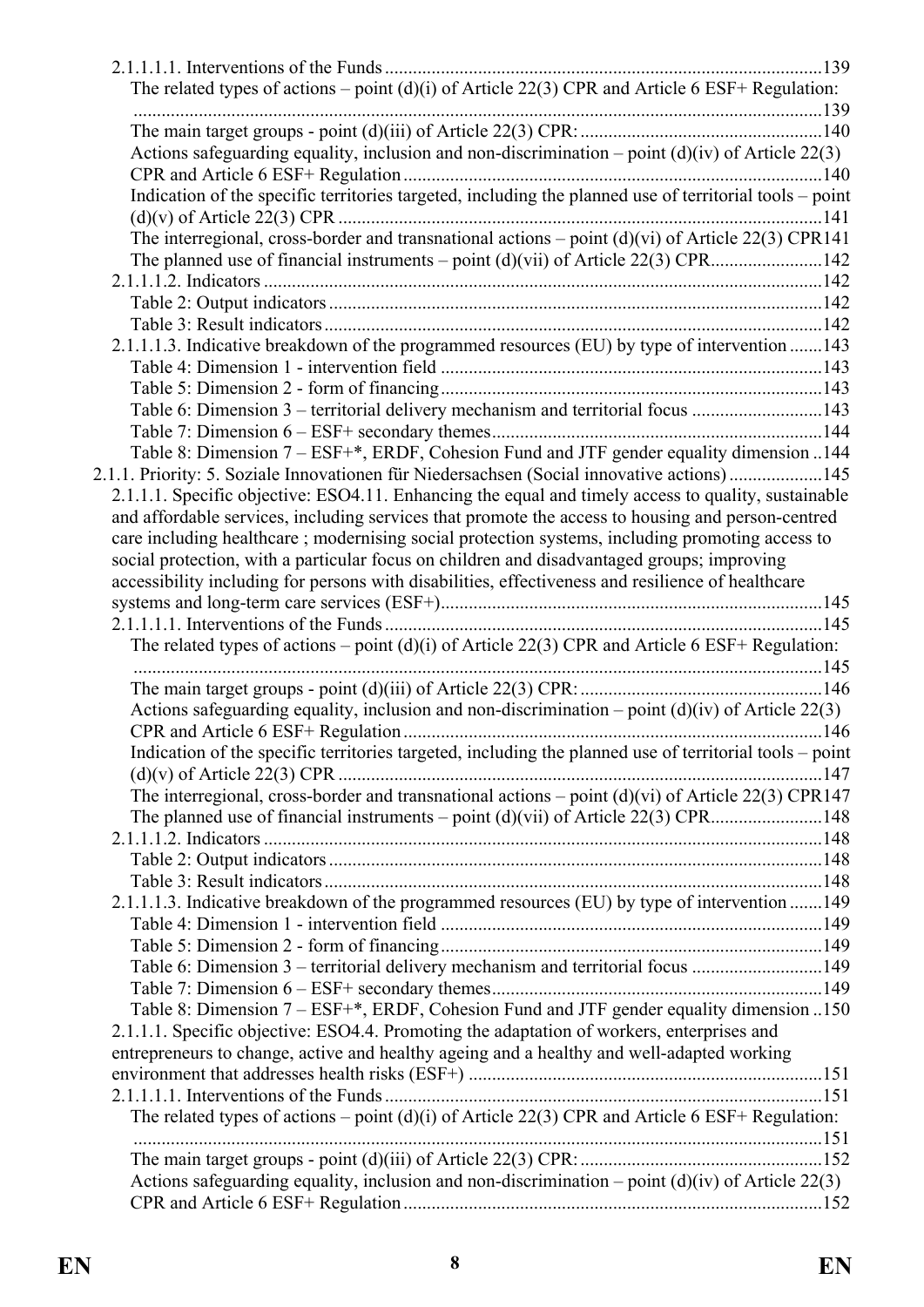| Indication of the specific territories targeted, including the planned use of territorial tools – point |  |
|---------------------------------------------------------------------------------------------------------|--|
|                                                                                                         |  |
| The interregional, cross-border and transnational actions – point $(d)(vi)$ of Article 22(3) CPR153     |  |
|                                                                                                         |  |
|                                                                                                         |  |
|                                                                                                         |  |
| 2.1.1.1.3. Indicative breakdown of the programmed resources (EU) by type of intervention 155            |  |
|                                                                                                         |  |
|                                                                                                         |  |
| Table 6: Dimension 3 – territorial delivery mechanism and territorial focus 155                         |  |
|                                                                                                         |  |
| Table 8: Dimension 7 – ESF+*, ERDF, Cohesion Fund and JTF gender equality dimension 156                 |  |
| 2.1.1. Priority: 6. Zukunftsfähigere Städte und Regionen in Niedersachsen157                            |  |
| 2.1.1.1. Specific objective: RSO5.1. Fostering the integrated and inclusive social, economic and        |  |
| environmental development, culture, natural heritage, sustainable tourism, and security in urban        |  |
|                                                                                                         |  |
|                                                                                                         |  |
| The related types of actions – point (d)(i) of Article 22(3) CPR and Article 6 ESF+ Regulation:         |  |
|                                                                                                         |  |
|                                                                                                         |  |
| Actions safeguarding equality, inclusion and non-discrimination – point $(d)(iv)$ of Article 22(3)      |  |
|                                                                                                         |  |
| Indication of the specific territories targeted, including the planned use of territorial tools - point |  |
|                                                                                                         |  |
| The interregional, cross-border and transnational actions – point $(d)(vi)$ of Article 22(3) CPR162     |  |
|                                                                                                         |  |
|                                                                                                         |  |
|                                                                                                         |  |
|                                                                                                         |  |
| 2.1.1.1.3. Indicative breakdown of the programmed resources (EU) by type of intervention 165            |  |
|                                                                                                         |  |
|                                                                                                         |  |
| Table 6: Dimension 3 – territorial delivery mechanism and territorial focus 168                         |  |
|                                                                                                         |  |
| Table 8: Dimension 7 - ESF+*, ERDF, Cohesion Fund and JTF gender equality dimension 168                 |  |
| 2.1.1.1. Specific objective: RSO5.2. Fostering the integrated and inclusive social, economic and        |  |
| environmental local development, culture, natural heritage, sustainable tourism and security, in        |  |
|                                                                                                         |  |
| The related types of actions – point $(d)(i)$ of Article 22(3) CPR and Article 6 ESF+ Regulation:       |  |
|                                                                                                         |  |
|                                                                                                         |  |
| Actions safeguarding equality, inclusion and non-discrimination – point $(d)(iv)$ of Article 22(3)      |  |
|                                                                                                         |  |
| Indication of the specific territories targeted, including the planned use of territorial tools - point |  |
|                                                                                                         |  |
| The interregional, cross-border and transnational actions – point $(d)(vi)$ of Article 22(3) CPR172     |  |
|                                                                                                         |  |
|                                                                                                         |  |
|                                                                                                         |  |
|                                                                                                         |  |
| 2.1.1.1.3. Indicative breakdown of the programmed resources (EU) by type of intervention 174            |  |
|                                                                                                         |  |
|                                                                                                         |  |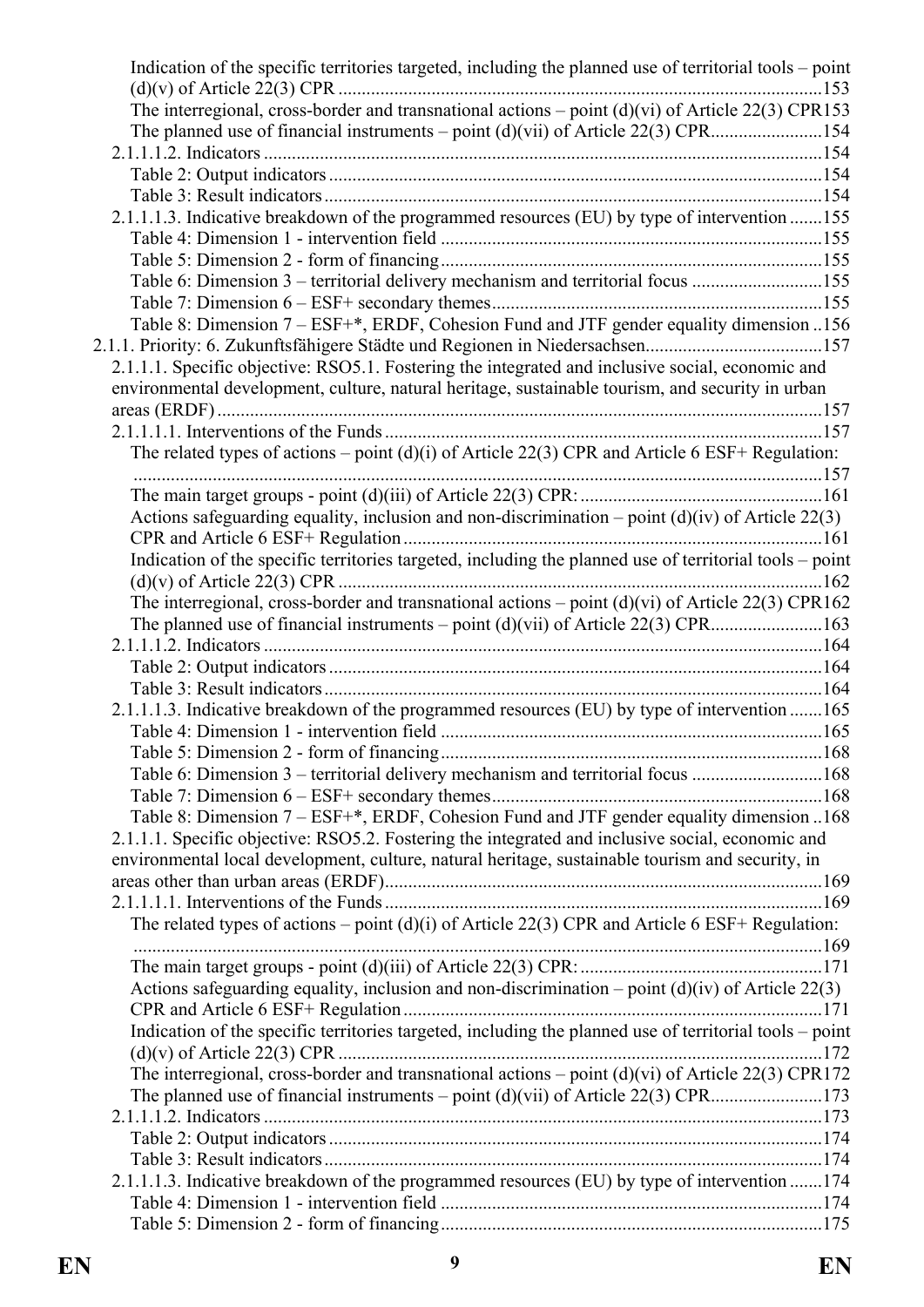| Table 6: Dimension 3 – territorial delivery mechanism and territorial focus 175                          |      |
|----------------------------------------------------------------------------------------------------------|------|
|                                                                                                          |      |
| Table 8: Dimension 7 – ESF+*, ERDF, Cohesion Fund and JTF gender equality dimension 175                  |      |
|                                                                                                          |      |
|                                                                                                          |      |
|                                                                                                          |      |
|                                                                                                          |      |
|                                                                                                          |      |
| Justification, taking into account how those amounts contribute to the achievement of policy             |      |
| objectives selected in the programme in accordance with Article $10(1)$ of the InvestEU Regulation       |      |
|                                                                                                          |      |
| Table 16A: Transfers to instruments under direct or indirect management (breakdown by year).179          |      |
| Table 16B: Transfers to instruments under direct or indirect management* (summary)179                    |      |
| Transfers to instruments under direct or indirect management - Justification 179                         |      |
| Table 17A: Transfers between ERDF, ESF+ and Cohesion Fund or to another Fund or Funds*                   |      |
|                                                                                                          |      |
| Table 17B: Transfers between ERDF, ESF+ and Cohesion Fund or to another Fund or Funds                    |      |
|                                                                                                          |      |
| Transfers between shared management funds, including between cohesion policy funds -                     |      |
|                                                                                                          |      |
|                                                                                                          |      |
| 3.3. Transfers between categories of region resulting from the mid-term review180                        |      |
| Table 19A: Transfers between categories of region resulting from the mid-term review within the          |      |
|                                                                                                          |      |
| Table 19B: Transfers between categories of region resulting from the mid-term review, to other           |      |
|                                                                                                          |      |
|                                                                                                          |      |
|                                                                                                          |      |
|                                                                                                          |      |
|                                                                                                          |      |
|                                                                                                          |      |
|                                                                                                          |      |
|                                                                                                          |      |
|                                                                                                          |      |
|                                                                                                          |      |
|                                                                                                          |      |
|                                                                                                          |      |
| The repartition of the reimbursed amounts for technical assistance pursuant to Article 36(5) CPR if      |      |
|                                                                                                          |      |
|                                                                                                          |      |
|                                                                                                          |      |
|                                                                                                          |      |
| Table 14: Use of unit costs, lump sums, flat rates and financing not linked to costs226                  |      |
|                                                                                                          |      |
|                                                                                                          |      |
|                                                                                                          |      |
|                                                                                                          |      |
| 1. Source of data used to calculate the standard scale of unit costs, lump sums or flat rates (who       |      |
| produced, collected and recorded the data, where the data is stored, cut-off dates, validation, etc.)228 |      |
| 2. Please specify why the proposed method and calculation based on Article 94(2) CPR is relevant to      |      |
|                                                                                                          | .228 |
| 3. Please specify how the calculations were made, in particular including any assumptions made in        |      |
| terms of quality or quantities. Where relevant, statistical evidence and benchmarks should be used and,  |      |
|                                                                                                          |      |
| 4. Please explain how you have ensured that only eligible expenditure was included in the calculation of |      |
|                                                                                                          |      |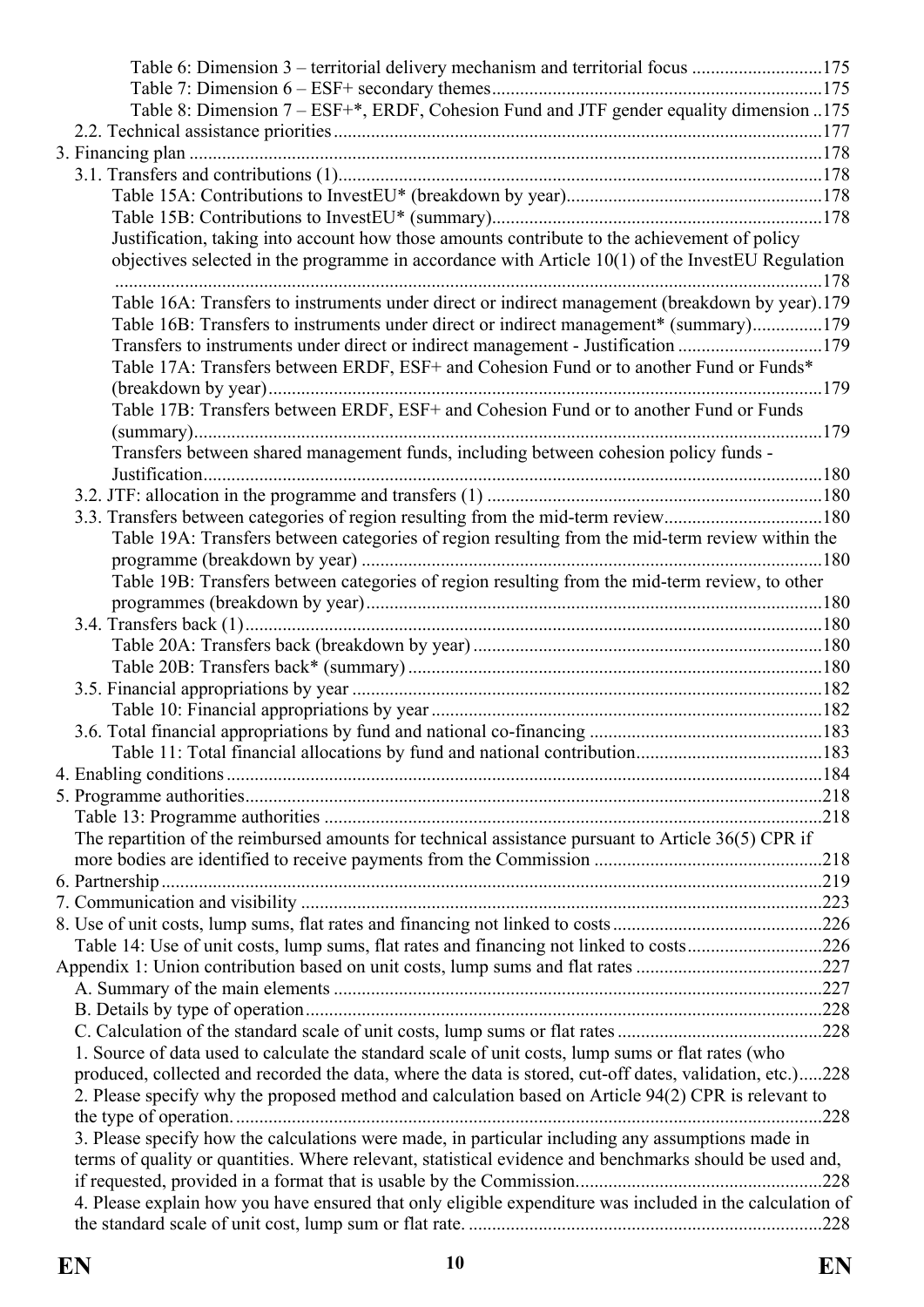| 5. Assessment of the audit authority (ies) of the calculation methodology and amounts and the |  |
|-----------------------------------------------------------------------------------------------|--|
|                                                                                               |  |
|                                                                                               |  |
|                                                                                               |  |
|                                                                                               |  |
|                                                                                               |  |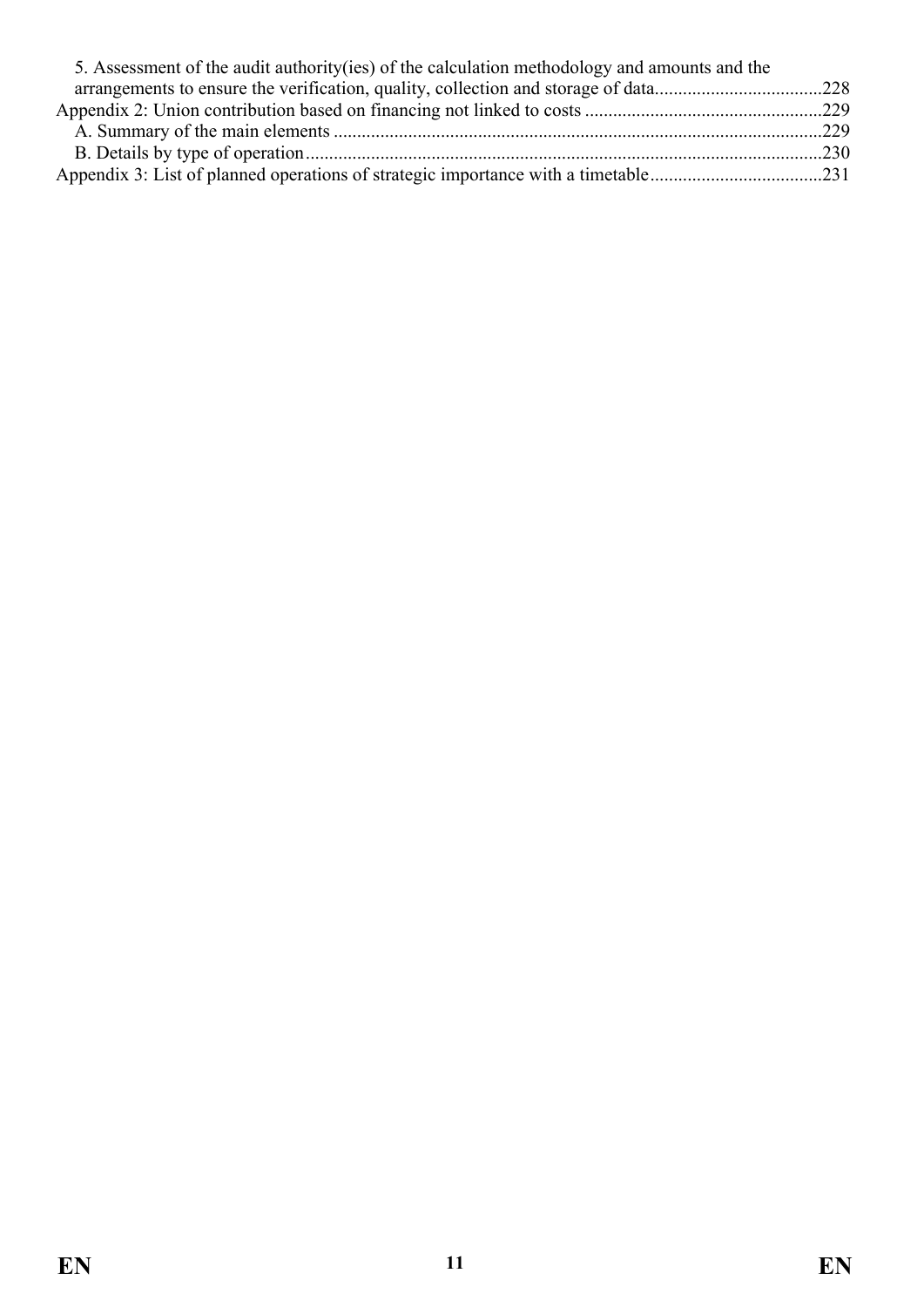<span id="page-11-0"></span>1. Programme strategy: main challenges and policy responses

Reference: points (a)(i) to (viii) and point (a)(x) of Article 22(3) and point (b) of Article 22(3) of Regulation (EU) 2021/1060 (CPR)

Mit dem Legislativpaket zur Förderperiode (FP) 2021-2027 wurden auf EU-Ebene 5 Politikziele (PZ) für ein intelligenteres, grüneres, stärker vernetztes, sozialeres und bürgernäheres Europa definiert.

Niedersachsen hat sich 2019 mit einem fondsübergreifenden Prozess unter Beteiligung der Regionen und Stakeholder auf den Weg gemacht, die strategische Ausrichtung der EU-Förderung in der FP 2021-2027 zu definieren. Unter dem Motto "Niedersachsen investiert in eine nachhaltige Zukunft" sind ausgehend von den 5 PZ 3 strategische sowie 15 operative Ziele für die Programmaufstellung festgeschrieben worden.

Aufgrund der Vielfalt und Interdependenz der regionalen Herausforderungen, der Notwendigkeit der thematischen Konzentration und dem Ziel, Fördermittel koordiniert, effizient und zielgerichtet einzusetzen, erfolgt die Programmierung auch in der FP 2021-2027 als Multifondsprogramm.

Dieses Programm für den Einsatz des EFRE und des ESF+ basiert auf den inhaltlichen Vorgaben gem. Art. 22 der Dachverordnung (DachVO) in Verbindung mit Anhang V. Im Folgenden werden die zentralen Herausforderungen des Landes und die politischen Antworten hierauf formuliert.

#### **(a) Herausforderungen in Niedersachsen**

In den vergangenen Jahren hat sich das Land gesamtwirtschaftlich positiv entwickelt. Zugleich steht es – neben weiterhin bestehenden Strukturschwächen in einigen Regionen – vor weiteren großen Herausforderungen, die Risiken für Wirtschaft, Arbeitsmarkt und Umwelt bergen. Umgekehrt eröffnen sich neue Entwicklungspfade, deren erfolgreiche Beschreitung durch aktive Unterstützung erleichtert werden kann. Die COVID19-Pandemie bewirkt teils eine Verschärfung der Herausforderungen, teils auch eine deutlichere Konturierung neuer Entwicklungspfade.

#### ●Transformationsprozesse in Wirtschaft und Gesellschaft

Die globalen Transformationsprozesse sind auch in den für Niedersachsen zentralen Wirtschaftsbereichen spürbar. So ist beispielsweise die strukturprägende Mobilitätswirtschaft u.a. durch die Umstellung auf neue Antriebstechnologien und neue Mobilitätskonzepte dem industriellen Wandel stark ausgesetzt. Wie viele weitere Wirtschaftsbereiche steht die Branche vor der Notwendigkeit, sich an veränderte Rahmenbedingungen anzupassen.

Beschleunigt durch die Digitalisierung verlaufen diese Transformationsprozesse rasant. Geschäftsmodelle können innerhalb kürzester Zeit in Frage gestellt werden, die Anforderungen an Qualifikation und Flexibilität der Beschäftigten steigen in hohem Tempo. Diese Entwicklungen bedingen einen hohen wirtschaftlichen und sozialen Innovationsdruck.

Insb. für KMU und Handwerk, aber auch für die in Teilen Niedersachsens bedeutsame Tourismusbranche sind diese Transformations- und Anpassungsprozesse eine enorme Herausforderung. Denn diese Branchen und Akteur:innen weisen eine Vielzahl größenbedingter Innovationshemmnisse sowie Nachteile bspw. bei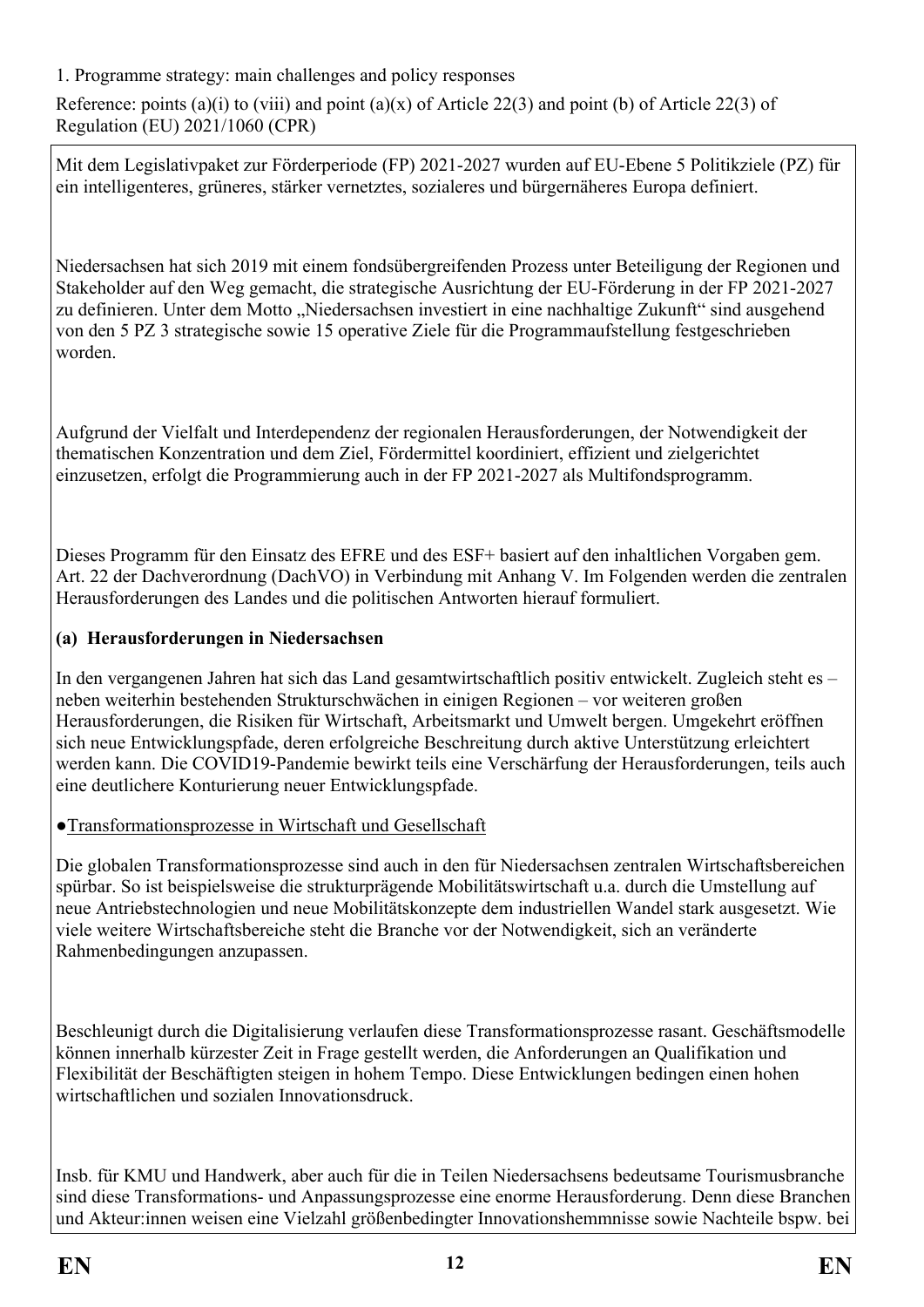der Finanzierung von Investitionen, im Wettbewerb um bezahlbare Gewerbeflächen sowie bei der Gewinnung qualifizierter Fachkräfte auf.

● Hohe Anforderungen an das regionale Innovations-Ökosystem und die Gründungsinfrastruktur

Innovationen spielen eine zentrale Rolle dabei, die Transformationsprozesse erfolgreich zu bewältigen und neue Entwicklungspfade zu beschreiten. Die regionale Innovationsstrategie für intelligente Spezialisierung (RIS3) 2021-2027, sowie weitere Studien haben die Herausforderungen im Bereich des regionalen Innovations-Ökosystems herausgearbeitet: Unter anderem besteht noch Ausbaupotenzial im Bereich der Ausgaben für Forschung und Entwicklung (FuE), gleiches gilt für die Entwicklung des FuE-Personals im Hochschulsektor. Auch die FuE-Intensität von KMU sowie der Transfer von FuE-Ergebnissen in die gewerbliche Wirtschaft sind ausbaufähig.

Neben Innovationen in bestehenden Unternehmen können auch Gründungen dazu beitragen, die Modernisierung der Wirtschaft voranzutreiben. Allerdings weist das Land eine im Bundesvergleich mittelmäßige und tendenziell rückläufige Gründungsintensität sowie eine ausbaufähige und modernisierungsbedürftige Gründungsinfrastruktur auf. Auch fehlt es an Finanzierungsmöglichkeiten, um neue Ideen schnell skalieren zu können.

● Nachwuchs- und Fachkräftebedarf

Durch den demografischen Wandel wird das Erwerbspersonenpotenzial im Land zurückgehen. Schon heute fehlen in verschiedenen Berufen, Branchen und Regionen qualifizierte Beschäftigte sowie Auszubildende. Wirtschaftliche Transformationsprozesse stellen zudem hohe Anforderungen an Veränderungs- und Weiterbildungsbereitschaft der Menschen, an Unternehmen sowie die entsprechenden Angebote der Qualifizierung und (Aus-)Bildung.

• Soziale Inklusion

Viele Menschen leiden unter materieller Deprivation und sind von sozialer Ausgrenzung und Armut bedroht oder betroffen. Es besteht die Gefahr, dass sich diese Armut sowohl strukturell als auch individuell verfestigt und langfristig soziale und berufliche Teilhabemöglichkeiten verschlossen bleiben. Insb. bildungsferne Menschen in unterschiedlichen Lebenslagen sind davon betroffen.

● Klimawandel und umweltbezogene Bedarfe

Der Schutz des Klimas erfordert eine nahezu vollständige Reduktion der Treibhausgasemissionen bis 2045, u.a. durch eine signifikante Reduktion des Energieverbrauchs, eine Reduktion verkehrsbedingter Emissionen und eine Transformation des Energieversorgungssystems hin zu einem höheren Einsatz erneuerbarer Energien und einer stärkeren Sektorkopplung. Das Land steht zudem vor Herausforderungen bei der Förderung der nachhaltigen Entwicklung sowie der umweltverträglichen Bewirtschaftung seiner Ressourcen, insb. Wasser, Boden und Luft. Diese Herausforderungen betreffen auch Schutz, Erhalt und Wiederherstellung von Gebieten mit hohem Naturwert und der biologischen Vielfalt. Hinzu kommt ein Anpassungsbedarf an die Folgen des Klimawandels. Der akute Handlungsbedarf manifestiert sich auch in den fortschreitend verschärften Klimaschutzzielen sowie der Klimaschutz- und Umweltgesetzgebung der EU, des Bundes und des Landes und dem Erfordernis, diese beschleunigt umzusetzen.

● Regionale Bedarfe

Als Flächenland steht Niedersachsen vor der Herausforderung, unterschiedliche und z.T. gegenläufige Entwicklungen in verschiedenen Teilen des Landes gleichermaßen zu adressieren. Neben einigen größeren Städten und Mittelstädten ist das Land in weiten Teilen ländlich geprägt. Die regionalen Bedarfe für eine zukunftsorientierte Entwicklung der Infrastruktur und der Angebote vor Ort (neben Daseinsvorsorge z.B. auch Kultur und Freizeit) unterscheiden sich entsprechend stark zwischen den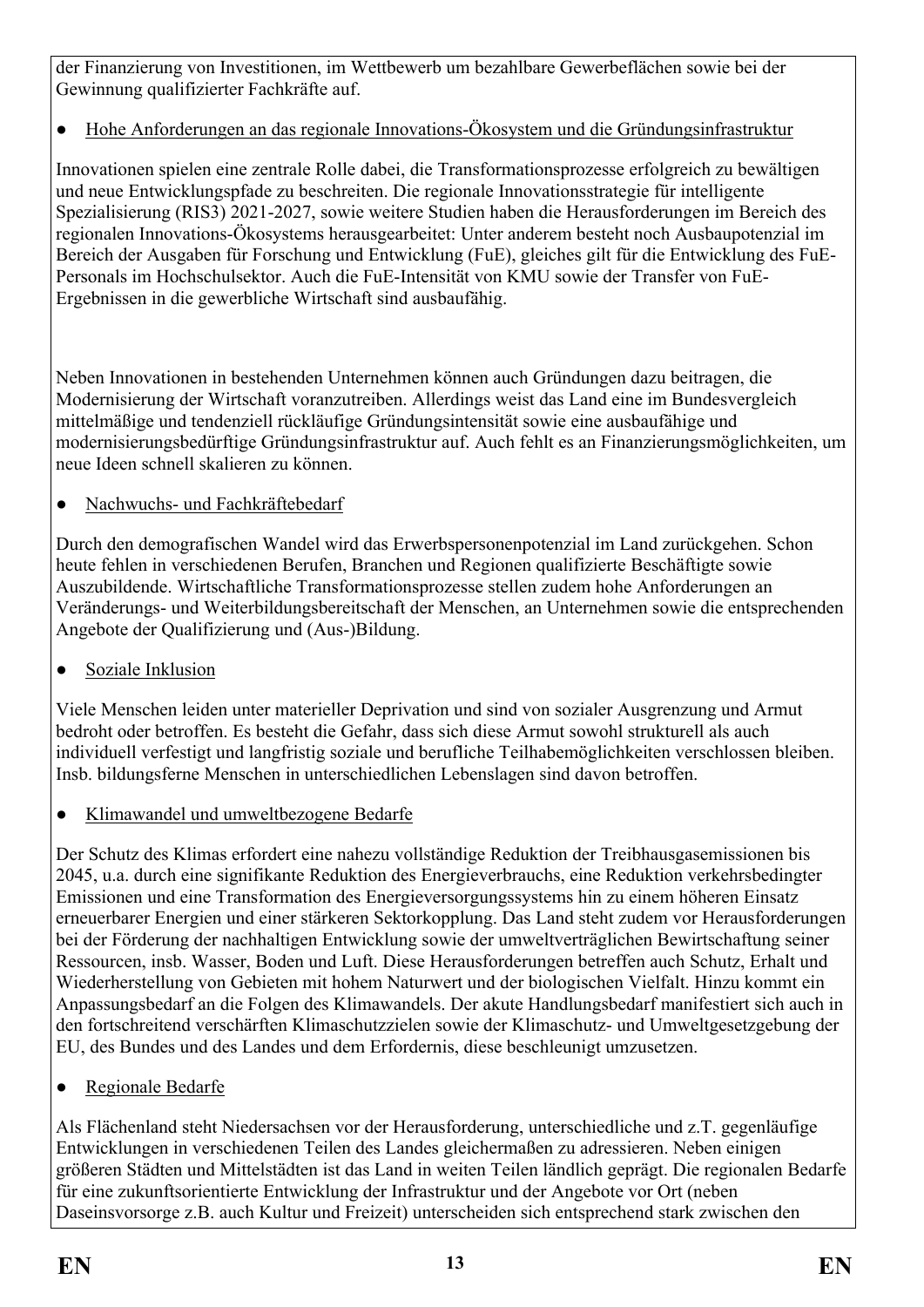Regionen. Während Städte mit steigenden Bevölkerungszahlen und erforderlichen Anpassungen der Infrastruktur konfrontiert sind, ist in vielen ländlichen Regionen die Aufrechterhaltung von Strukturen und Angeboten der Daseinsvorsorge (u.a. Gesundheit und Mobilität) die zentrale Herausforderung. Für alle gilt, dass die verfügbaren kommunalen Mittel sehr begrenzt sind. Dies wird durch die Auswirkungen der COVID19-Pandemie und geringere kommunale Einnahmen verstärkt.

### **(b) Marktversagen**

Dieses Programm reagiert auf die skizzierten Bedarfe und adressiert Marktversagen in den folgenden Bereichen:

Innovativer und intelligenter wirtschaftlicher Wandel, Bildung und Forschung

·Suboptimale Ressourcenallokation und hohe wirtschaftliche Risiken bei Investitionen in die Ausstattung der Hochschulen und Forschungsinstitute mit modernen Geräten

·Fehlende Wirtschaftlichkeit und ungewisse Erfolgsaussichten von Investitionen in anwendungsorientierte Forschung, Innovationsaktivitäten in KMU sowie in den Wissens- und Technologietransfer

·Suboptimale Ressourcenallokation für den Aufbau und die Modernisierung von Infrastruktur für Gründer:innen

·Suboptimale Ressourcenallokation für Infrastrukturen für junge, innovative und wachsende KMU mit hohen Wertschöpfungs- und Innovationspotenzialen und zunehmende Benachteiligung von KMU im Wettbewerb um hochwertige Gewerbeflächen

·Fehlendes Eigenkapital und Finanzierungsprobleme für junge, kleine und innovative KMU, insb. in der Gründungs-, Wachstums- und Nachfolgephase sowie zur Bewältigung von Transformationsprozessen

·Informationsdefizite, geringe Bereitschaft zu Betriebsnachfolgen und Gründungen in KMU und Handwerk sowie fehlendes Eigenkapital für die Modernisierung bestehender Betriebe

·Begrenzte kommunale Ressourcen und damit suboptimale Ressourcenallokation für die Modernisierung touristischer Infrastruktur

·Steigender Nachwuchs- und Fachkräftebedarf und drohender Fachkräftemangel

·Suboptimale Ressourcenallokation für Investitionen in Chancengerechtigkeit und Teilhabe benachteiligter Personengruppen

#### Umwelt und Klimaschutz

·Fehlende Wirtschaftlichkeit von Investitionen in die energetische Sanierung von Nichtwohngebäuden, suboptimale Ressourcenallokation für Investitionen in die energetische Sanierung von betrieblichen Anlagen und Prozessen sowie positive Externalitäten von Energieeffizienzmaßnahmen

·Fehlende Wirtschaftlichkeit von Investitionen in die Entkopplung von Wirtschaftswachstum und Treibhausgasemissionen

·Suboptimale Allokation von Ressourcen für zusätzliche Investitionen in integrierte und klimaschonende Energiesysteme

·Hohe wirtschaftliche Risiken für KMU bei Investitionen in Ressourceneffizienz

·Fehlende Wirtschaftlichkeit von Investitionen in den Ausbau neuer und Schutz bestehender grüner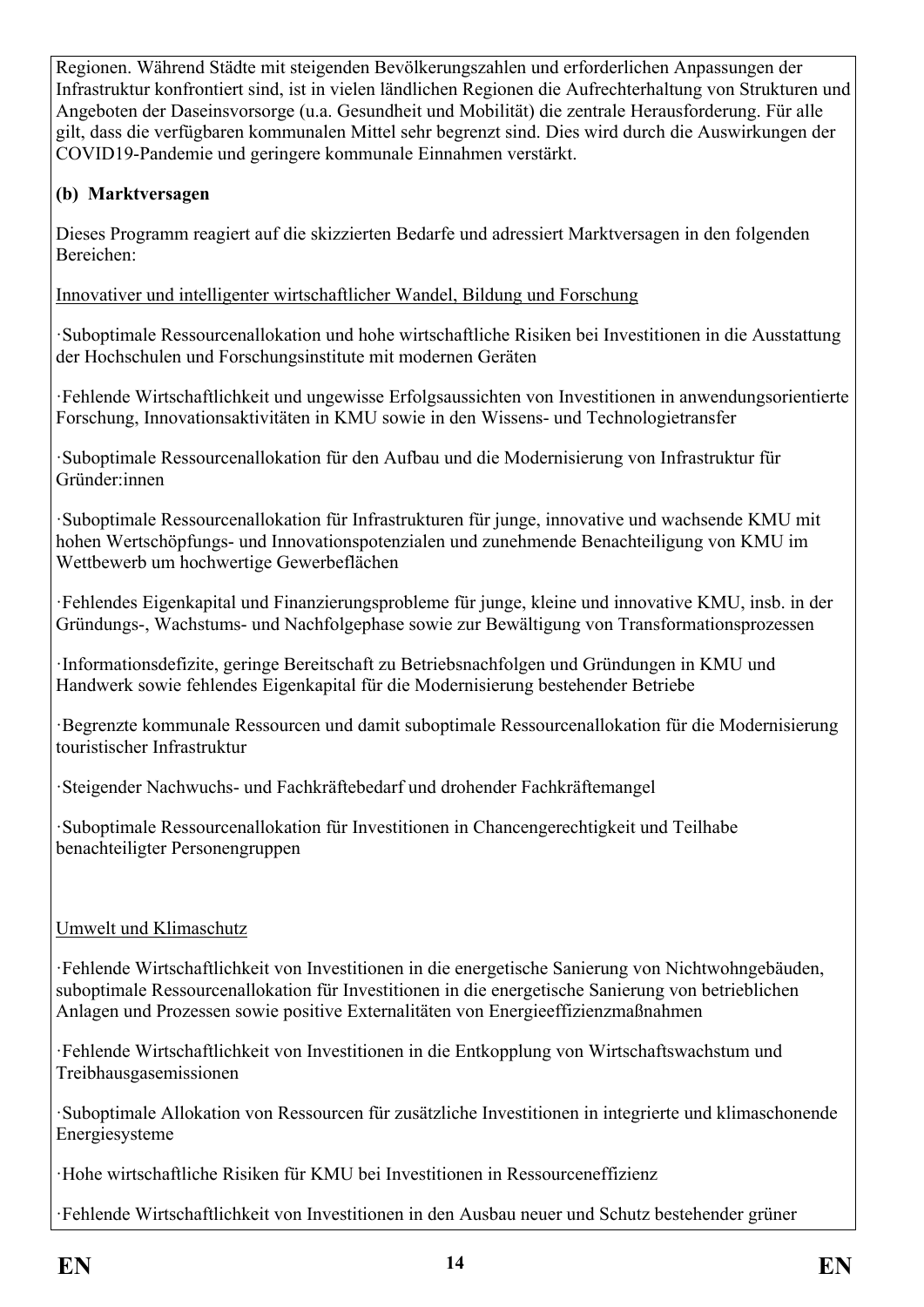Infrastrukturen und den Schutz von Gewässern

·Fehlende Wirtschaftlichkeit für die Sanierung und Nachnutzung von kontaminierten Flächen

·Fehlende Wirtschaftlichkeit des Ausbaus und der Modernisierung des ÖPNV

## Zukunftsfähigkeit der Regionen

·Suboptimale Ressourcenallokation für die Transformation der Innenstädte

·Mangelnde interkommunale Zusammenarbeit und begrenzte kommunale Ressourcen für Investitionen in wesentliche Handlungsfelder, darunter Innovation, Digitalisierung, Energieeffizienz, intelligente Energiesysteme, Netze und Speichersysteme, Kreislaufwirtschaft, nachhaltiger Tourismus, Vereinbarkeit von Beruf und Privatleben, Bildung und Pflege.

## **(c) Investitionsbedarfe sowie Komplementarität und Synergien mit anderen Unterstützungsarten**

Die Mittel aus diesem Programm sollen im Einklang mit der Partnerschaftsvereinbarung (PV) genutzt werden, um niedersächsische Akteur:innen bei Vorhaben zu unterstützen, die den skizzierten Herausforderungen und den genannten Markversagen begegnen. Es gilt, Veränderungsbedarfe frühzeitig zu erkennen, zu agieren statt zu reagieren und das Land und seine Menschen so für die Zukunft aufzustellen. Dafür wurden in der EU-Förderstrategie drei strategische Ziele festgelegt.

Strategisches Ziel 1: Investitionen in innovativen und intelligenten wirtschaftlichen Wandel auf der Grundlage nachhaltiger Bildung und Forschung

Angesichts der ökonomischen Transformationsprozesse werden hier die Herausforderungen in den Bereichen des regionalen Innovations-Ökosystems, die Wettbewerbsfähigkeit insb. von KMU sowie die Nachwuchs- und Fachkräftesituation in den Blick genommen. Dabei müssen Chancen und Risiken dieser Entwicklungen für die Menschen und ihre gesellschaftliche Teilhabe berücksichtigt werden. Konkret zeigen sich insb. die folgenden Investitionsbedarfe:

Stärkung des Innovationssystems über gezielte Investitionen in Wissenschaft, Wirtschaft und Weiterbildung

Es bedarf einer Stärkung der Innovationspotenziale in Wirtschaft und Wissenschaft. Insb. KMU und das Handwerk müssen sich an neue Wertschöpfungsmodelle anpassen. Zudem bedarf es sozialer Innovationen im Hinblick auf den Wandel der Arbeitswelt.

● Schaffung einer erfolgreichen Innovationslandschaft durch Vernetzung von Forschung und Wirtschaft

Hierzu zählt die Stärkung der Kooperation aller Akteur:innen im regionalen und sektoralen Innovationssystem sowie die Etablierung von Unternehmensnetzwerken und Clustern – beides mit dem Ziel des verbesserten Wissens- und Technologietransfers. Zudem ist eine besser koordinierte Nutzung von Mitteln aus direkt verwalteten EU-Programmen wie Horizont, Connecting Europe, Digital Europe etc. notwendig.

Erhalt und Steigerung der Wettbewerbsfähigkeit wichtiger Sektoren und deren KMU und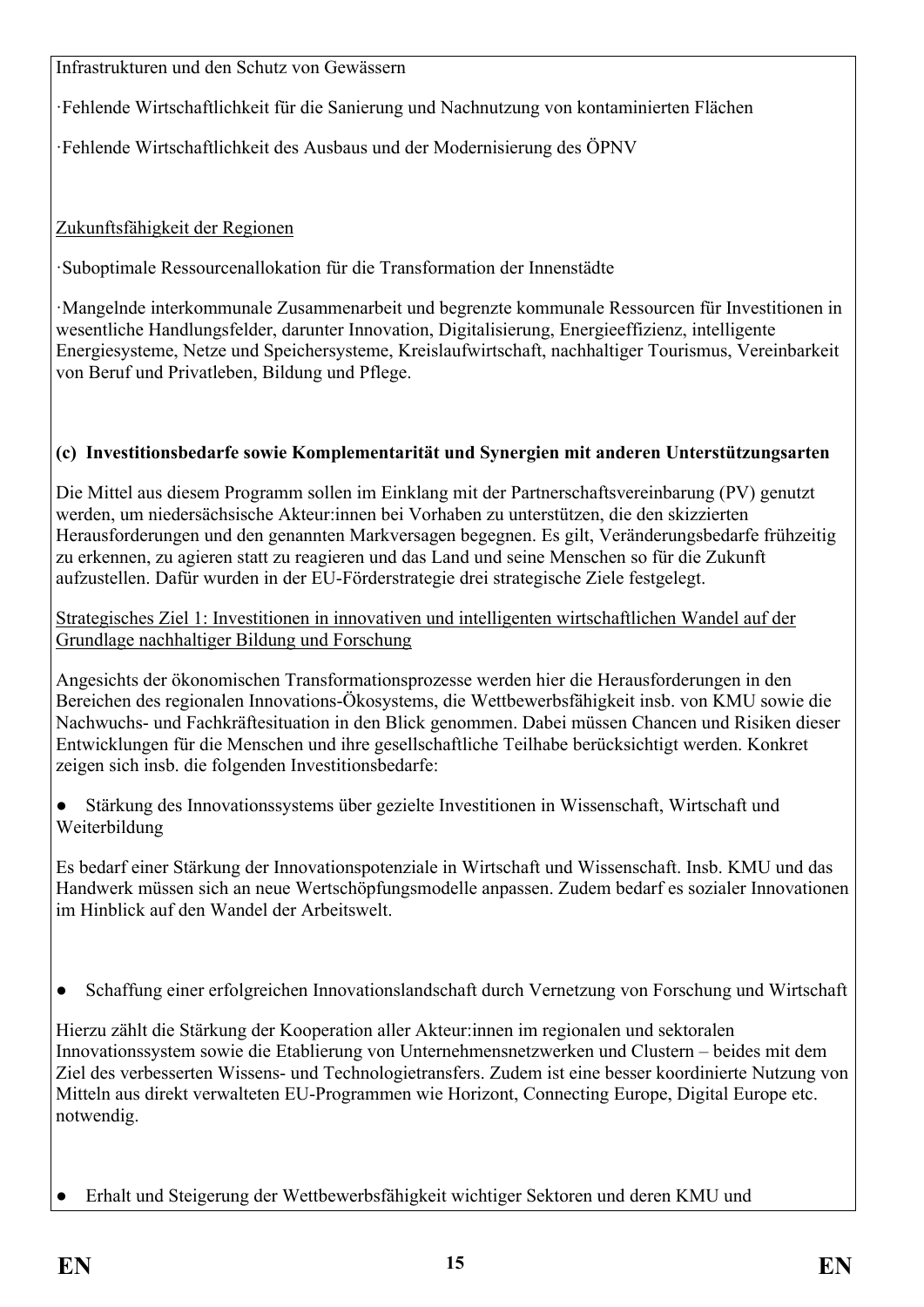Handwerksbetriebe im wirtschaftlichen Wandel

Es geht darum, zukunftsfähige betriebliche Investitionen zu unterstützen, exzellente Rahmenbedingungen für wichtige Sektoren und deren KMU und Handwerksbetriebe durch eine hochwertige Infrastruktur zu schaffen (z.B. touristische Infrastrukturen, hochwertige Gewerbegebiete) sowie KMU im Innovationsprozess und in der Fördermittelakquise zu begleiten.

● Attraktivität für Gründungen und Betriebsübergaben

Hier steht der Bedarf für gute Rahmenbedingungen und die Begleitung innovativer Gründungen über regionale Inkubatoren, Akzeleratoren und geeignete Co-Working-Ansätze im Mittelpunkt. Zudem müssen gute Finanzierungsbedingungen für Start-ups und junge, wachstumsorientierte Unternehmen geschaffen werden. Es bedarf einer Stärkung der Rolle von Hochschulen als Schmiede für wissensintensive Gründungen und zur Verkettung von Innovationen. Nicht zuletzt ist es erforderlich, eine Gründungs- und Betriebsübergabekultur sowie geeignete Rahmenbedingungen für Mittelstand und Handwerk zu schaffen.

• Sicherung und Aktivierung von Nachwuchs- und Fachkräftepotenzialen

Damit werden Investitionsbedarfe adressiert wie z.B. die Ausbildung und Sicherung von Fachkräften, u.a. in Mangelberufen oder die Erhöhung der Erwerbsbeteiligung von Frauen. Neben zielgruppenorientierten Ansätzen bestehen auch Investitionsbedarfe struktureller Art, z.B. hinsichtlich regionaler Zusammenarbeit zur Entwicklung bedarfsgerechter, ggf. innovativer Initiativen oder der Stärkung von (Aus- und Weiterbildungs-)Angeboten insgesamt.

● Ausbau der Chancengerechtigkeit und Teilhabe

Durch aktive soziale Inklusion bildungsferner Personen soll die Chancengleichheit und aktive Teilhabe verbessert sowie mittelbar die Beschäftigungsfähigkeit erhöht werden. Dabei besteht Bedarf für teilnehmerbezogene Unterstützung und für konzeptionell-strukturelle Maßnahmen, die auf die Verbesserung der Systeme der allgemeinen und beruflichen Bildung sowie Grundbildung durch innovative Projekte und den gleichberechtigten Zugang zu hochwertiger und inklusiver allgemeiner und beruflicher Bildung einschließlich des entsprechenden Abschlusses abzielen.

Das Strategische Ziel 1 wird in diesem Programm primär im PZ 1 und den Spezifischen Zielen (SZ) 1.1, 1.2 und 1.3 (EFRE) sowie im PZ 4 und den SZ c), d), f), h) (ESF+) adressiert. Darüber hinaus spielt der innovative und intelligente wirtschaftliche Wandel eine wichtige Rolle in der Förderung in den SZ 5.1 und 5.2 des PZ 5 sowie im ESF+ im SZ d) zur Förderung sozialer Innovationen mit dem Schwerpunkt Wandel der Arbeitswelt.

## Strategisches Ziel 2: Investitionen in Umwelt und Klimaschutz

Wegen des fortschreitenden Klimawandels, des steigenden Ressourcenverbrauchs sowie der zunehmenden Umweltverschmutzung und im Einklang mit dem Integrierten Nationalen Energie- und Klimaplan (NECP), dem europäischen Grünen Deal, der langfristigen Renovierungsstrategie und der EU-Biodiversitätsstrategie für 2030 sollen hier die zentralen Herausforderungen bei der Reduktion der energiebedingten Treibhausgasemissionen, beim Übergang zu einer Kreislaufwirtschaft sowie beim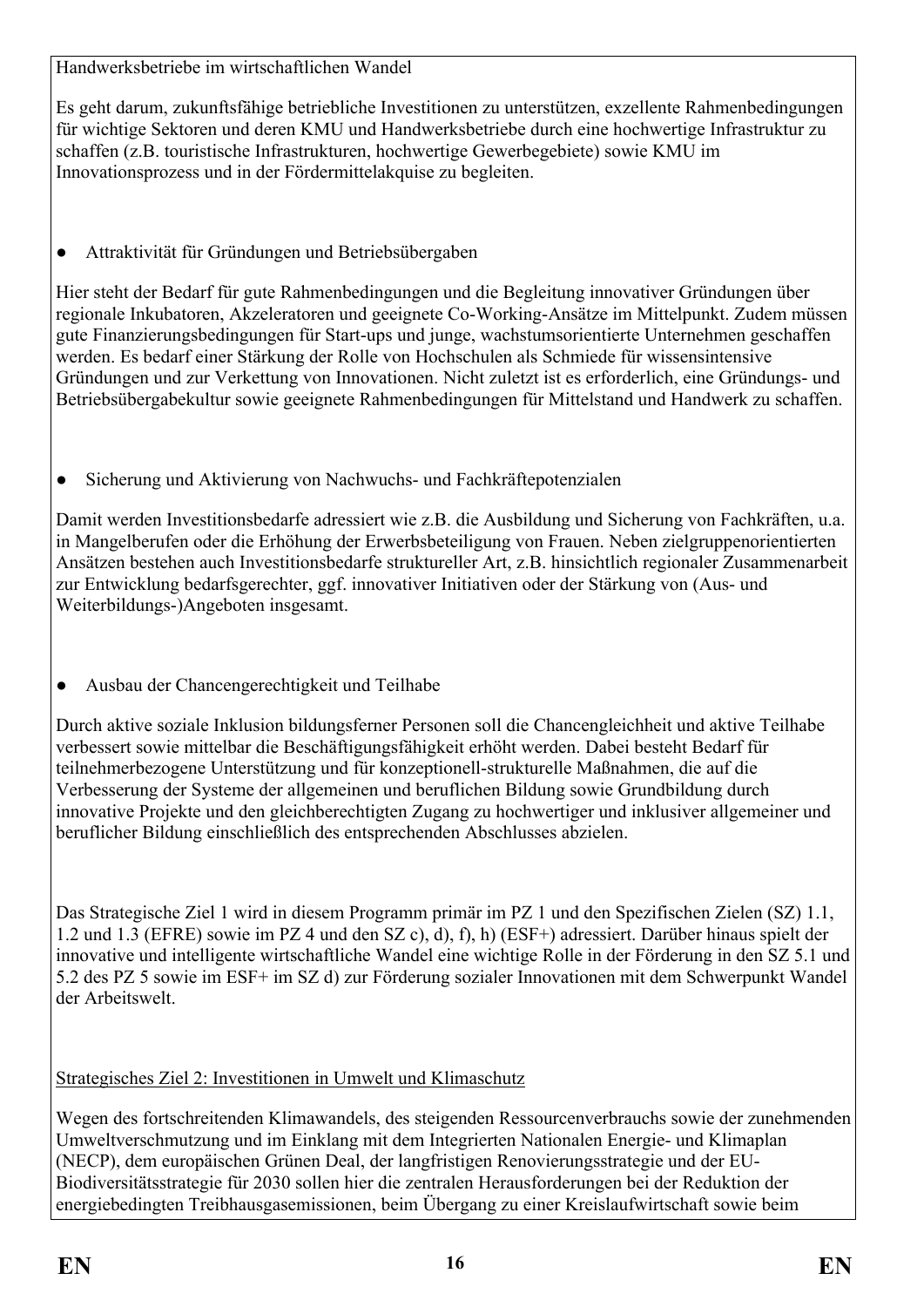Schutz und der Entwicklung der natürlichen Ressourcen des Landes in den Blick genommen werden. Die für das Land ebenfalls relevante Klimaanpassung wird außerhalb dieses Programms adressiert. Insb. zeigen sich folgende Investitionsbedarfe:

● Steigerung der Energieeffizienz und -einsparung sowie Entwicklung intelligenter Energiesysteme

Hier stehen Bedarfe für Investitionen auf lokaler Ebene durch Energieeffizienzmaßnahmen in Unternehmen und bei öffentlichen Träger:innen im Fokus. Dies soll einerseits durch energetische Sanierung von Nichtwohngebäuden sowie Energieeffizienzmaßnahmen in Produktion und Anlagen erfolgen. Ergänzend sollen erneuerbare Energien, Speicher und Nahwärmenetze eingesetzt werden, um die Energieeffizienz von Gebäuden und Anlagen zu erhöhen. Auch sollen betriebliche Produktionserweiterungen klimaschonend gestaltet werden, um Wirtschaftswachstum und Emissionen stärker zu entkoppeln.

● Reduzierung von Emissionen im Verkehr

Ziel ist, die Luftschadstoff-, Lärm- und Treibhausgasemissionen im Verkehr zu reduzieren. Dazu sollen die Verkehrsflüsse im Personenverkehr von emissionsintensiveren auf umweltverträglichere Verkehrsträger, insb. den ÖPNV verlagert werden. Zudem soll der straßengebundene ÖPNV mit alternativen Antriebstechnologien bzw. alternativen Treibstoffen emissionsärmer betrieben werden.

● Unterstützung der Ressourcenschonung und Übergang zur Kreislaufwirtschaft

Im Fokus stehen Bestrebungen zur Reduktion des Ressourcenverbrauchs, insb. bei KMU, durch die effizientere und produktivere Ressourcennutzung, die Erhöhung des Recyclings und die Entwicklung nachhaltiger Produkte, Dienstleistungen und Produktionssysteme.

Nachhaltige Entwicklung der natürlichen Ressourcen, Erhalt und Wiederherstellung von Gebieten mit hohem Naturwert, natürlicher Gewässer und der biologischen Vielfalt

Im Vordergrund stehen der Schutz, die Wiederherstellung und die nachhaltige Bewirtschaftung natürlicher Ressourcen sowie die Erhaltung und Stärkung der Biodiversität, auch in Siedlungsgebieten. Dies soll u.a. durch Investitionen in grüne Infrastruktur in Siedlungsgebieten sowie den Schutz und die Bewirtschaftung von Natura 2000-Gebieten und sonstigen Nationalen Naturlandschaften erfolgen, indem u.a. die Rahmenbedingungen für einen nachhaltigen Tourismus verbessert werden. Auch die ökologische Qualität von natürlichen Gewässern und des Grundwassers soll geschützt und wiederhergestellt werden.

Das Strategische Ziel 2in diesem Programm primär im PZ 2 und den SZ 2.1, 2.3, 2.6, 2.7 und 2.8 (EFRE) adressiert. Zusätzlich wird das Strategische Ziel 2 durch die anwendungsorientierte Forschung im SZ 1.1 des PZ 1 mit angesprochen. Darüber hinaus spielt der Umwelt- und Klimaschutz im Rahmen der Förderung der städtischen Entwicklung und der Zukunftsregionen in den SZ 5.1 und 5.2 des PZ 5 eine wichtige Rolle.

#### Strategisches Ziel 3: Investitionen in die Zukunftsfähigkeit der Regionen

Hier sollen die Herausforderungen, vor denen die Regionen und Städte im Land stehen, mit interkommunalen und regionsspezifischen Lösungen gezielt und wirksam adressiert werden. Ziel ist es, einen Beitrag zu gleichwertigen Lebensverhältnissen in allen Regionen sowie den Innenstädten der Oberund Mittelzentren in Niedersachsen zu schaffen und die Zukunftsfähigkeit sicherzustellen. Damit dies gelingt, sind an regionale Spezifika angepasste Ansätze erforderlich. Städtische Gebiete stehen in vielen Bereichen vor anderen Herausforderungen als ländlich geprägte Regionen. Neben den jeweiligen drängendsten Herausforderungen gilt es, die regionalen Potenziale für eine zukunftsorientierte Entwicklung zu identifizieren und zu nutzen. Landesweit zeigt sich, dass in den folgenden Bereichen die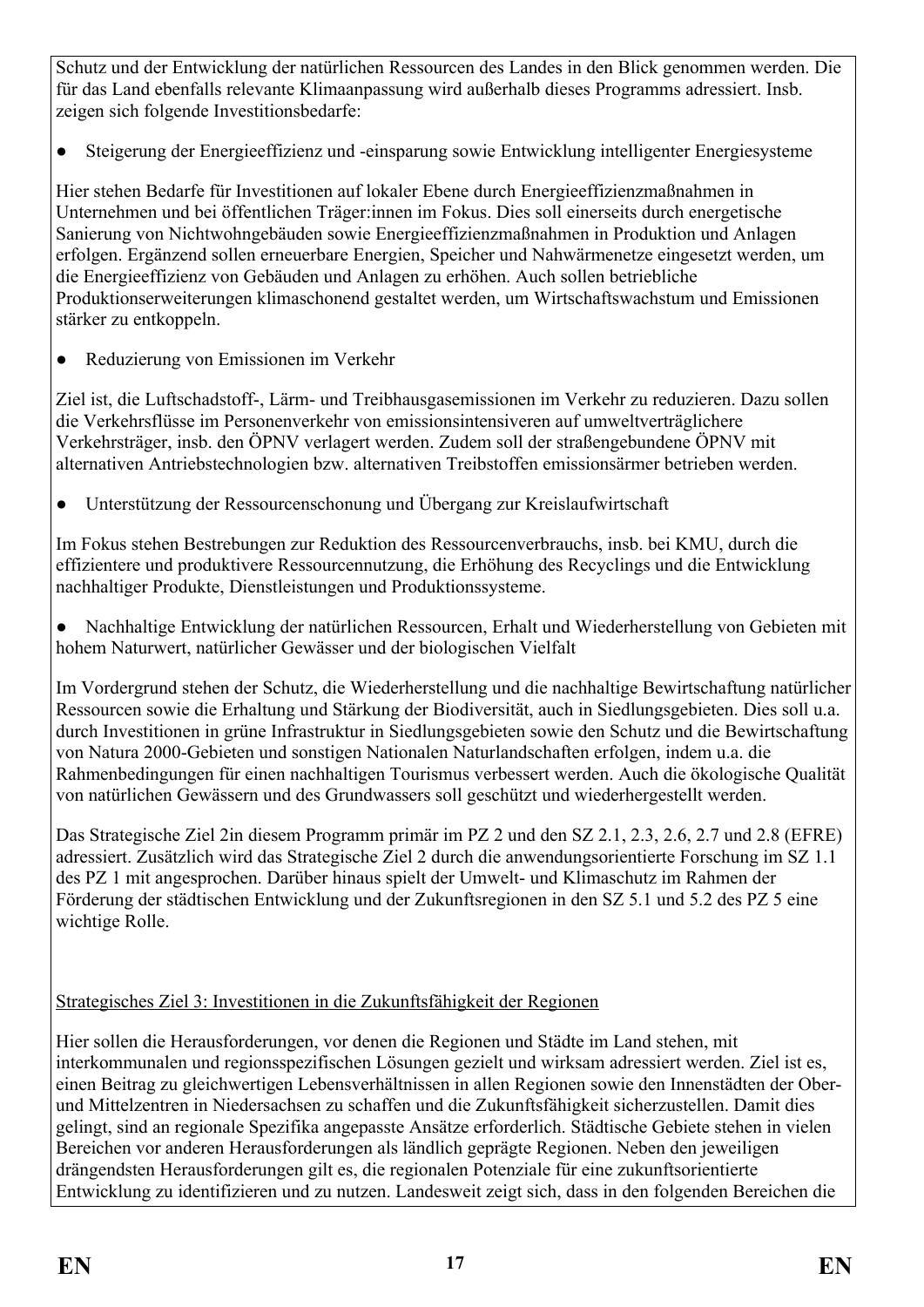Städte und Kommunen die größten Bedarfe für Investitionen haben:

• Gestaltung attraktiver Arbeits- und Lebensbedingungen

Hierzu zählen die Sicherung und weitere Verbesserung der Daseinsvorsorge, die Schaffung lebendiger und sicherer Orte, die Bewahrung des Natur- und Kulturerbes sowie der Erhalt bzw. die Steigerung der Attraktivität lokaler Einkaufs- und Beschäftigungsmöglichkeiten.

● Entwicklung sozialer Innovationen zur Lösung regionsspezifischer gesellschaftlicher Herausforderungen

Vor allem in Gesundheit und Pflege, aber auch in weiteren Bereichen, besteht großer Bedarf für die Entwicklung innovativer und zunehmend digitaler (Modell-)Angebote, um die Versorgung der Bevölkerung sicherzustellen bzw. zu verbessern.

● Steigerung der regionalen Gestaltungskompetenz

Um die spezifischen regionalen Bedarfe effektiv zu adressieren, müssen die regionalen Akteur:innen über die erforderlichen Kompetenzen und Kapazitäten verfügen. Von besonderer Bedeutung ist ein Ausbau der Fähigkeiten für effektives Projekt- und Regionalmanagement unter Einbindung von Akteur:innen aus unterschiedlichen Bereichen. Regionale Gestaltungskompetenz beinhaltet auch, dass die regionalen Akteur:innen einen angemessenen Gestaltungsspielraum haben und maßgeblich die für ihre Region prioritären Themenbereiche und zugehörigen Maßnahmen unterstützen.

Das Strategische Ziel 3 in diesem Programm mittels zweier territorialer Instrumente adressiert, darunter territoriale Investitionen nach Art. 28 c) der DachVO für die Entwicklung resilienter Innenstädte und integrierte territoriale Investitionen nach Art. 28 a) der DachVO für die Zukunftsregionen unter Nutzung von Fördermitteln aus einer Vielzahl von SZ im EFRE (1.1, 1.2, 1.3, 2.1, 2.3, 2.6, 2.7, 5.1 und 5.2) und ESF+ (c, d, f, h, k). In diesen SZ können insb. auch die beschriebenen und jeweils individuellen Herausforderungen ländlicher Regionen adressiert werden. Die regionale Gestaltungskompetenz wird insb. im PZ 5 und den zugehörigen SZ 5.1 und 5.2 gefördert.

#### Komplementarität und Synergien

Durch die fondsübergreifende EU-Förderstrategie, den Multifondsansatz und die eingespielten Organisationsstrukturen und -prozesse (u.a. ELER-Koordinierung, gegenseitige Mitwirkung im Begleitausschuss) ist eine enge Koordinierung der Fonds EFRE, ESF+ und ELER für einen effektiven Mitteleinsatz gewährleistet. Hinsichtlich spezifischer Herausforderungen des ländlichen Raums, seiner innovativen und grünen Potenziale sowie Investitionen findet eine enge Abstimmung mit dem ELER statt.

Im Bereich des ESF+ fanden zudem Kohärenzabstimmungen zwischen den Verwaltungsbehörden (VBn) des Bundes und der Länder statt (s. PV). Überschneidungen mit dem ESF+-Programm des Bundes können daher ausgeschlossen werden.

Eine Koordinierung der Förderung aus diesem Programm mit den Interreg-Programmen, an denen niedersächsische Regionen beteiligt sind (z.B. das grenzübergreifende Programm Deutschland-Nederland und die transnationalen Programme Nordwesteuropa und Nordsee), erfolgt auf Landesebene im für dieses Programm zuständigen Ministerium sowie auf regionaler Ebene durch die Ämter für regionale Landesentwicklung. Synergiepotenziale sollen unter anderem durch gemeinsame Öffentlichkeitsarbeit und (Transfer-)Veranstaltungen gehoben werden.

Der EMFAF adressiert die PZ2 und 5. Die geplanten Maßnahmen sind klar von der Förderung aus diesem Programm abgegrenzt. Synergien können sich ergeben, indem aus diesem Programm Innovationen im Bereich der maritimen Wirtschaft unterstützt werden, die zu den Zielen des EMFAF beitragen können. Im Zuge der Programmumsetzung erfolgt eine regelmäßige Abstimmung mit dem für den EMFAF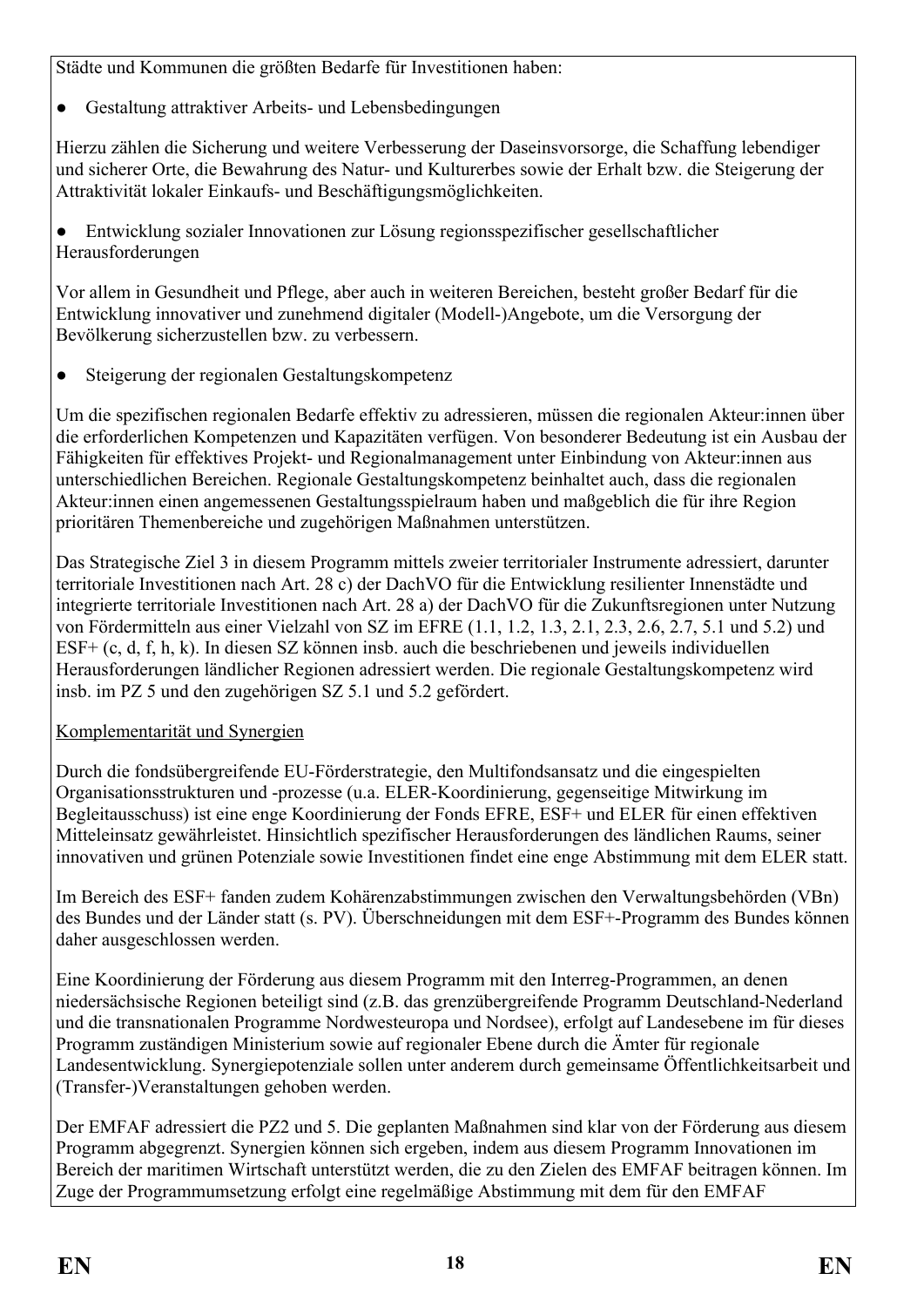zuständigen Stellen im Land.

Es wurde geprüft, dass sich die geplante Förderung klar vom Deutschen Aufbau- und Resilienzplan (DARP) abgrenzt. Es ist ein enger und kontinuierlicher Austausch mit dem Bund vorgesehen, um die Komplementarität auch im Zuge der Umsetzung sicherzustellen und Synergien zu heben.

Um Synergien und Komplementaritäten mit dem Asyl-, Migrations- und Integrationsfonds (AMIF) über die gesamte FP hin zu gewährleisten, ist ein regelmäßiger Austausch zwischen den VBn geplant.

Zur Sicherstellung der Komplementarität und zur Stärkung der Synergien mit Horizont Europa soll der in der vergangenen FP etablierte Bund-Länder-Dialog fortgeführt und ausgebaut werden. Er soll auch künftig eine strategische Abstimmung zwischen den Programmen ermöglichen, den ressortübergreifenden Austausch zwischen Programmplanenden stärken und praktische Lösungen erarbeiten, wie die Instrumente in und zwischen Projekten komplementär wirken können. Die im strategischen Planungsprozess von Horizont ermittelten strategischen Ausrichtungen und erwarteten Auswirkungen sowie die neuen Missionen und Partnerschaften stellen Anknüpfungspunkte für die Förderung im Bereich des PZ1 dar. Projektvorschläge mit einem Exzellenzsiegel aus Teilprogrammen von Horizont sollen im Bereich des SZ 1.1 einen vereinfachten Zugang zur Förderung aus diesem Programm erhalten.

#### Bereichsübergreifende Grundsätze

In allen Phasen der Planung und Umsetzung dieses Programms werden die in Art. 9 Abs. 1-4 der Dach-VO benannten bereichsübergreifenden Grundsätze berücksichtigt. Auch werden die Europäischen Strategien für die Gleichstellung der Geschlechter sowie von LGBTIQ-Personen, die Rechte von Menschen mit Behinderungen sowie zur Bekämpfung von Antisemitismus und zur Förderung jüdischen Lebens in der Umsetzung beachtet.

Die Einhaltung dieser Grundsätze wird u.a. durch zwei Unterausschüsse des Begleitausschusses – in denen Interessenvertretungen u.a. von Menschen mit Behinderungen, mit Migrationshintergrund und von Geflüchteten sowie Umweltverbände vertreten sind – und im Rahmen von Evaluationen begleitet.

Auf Maßnahmenebene werden alle Grundsätze in den Projektauswahlkriterien verankert. Eine gemeinsame Mindestpunktzahl stellt sicher, dass Vorhaben bevorzugt werden, die einen Beitrag leisten zu Gleichstellung und Chancengleichheit/Nichtdiskriminierung, sowie zur nachhaltigen Entwicklung und damit auch eine hohe Umweltschutzleistung aufweisen. Bei Infrastrukturen sowie größeren investiven Vorhaben werden – durch das Setzen einer Mindestpunktzahl und bei großen Vorhaben durch weitere Prüfungen bei der Antragstellung – nur solche ausgewählt, die einen positiven Beitrag zur nachhaltigen Entwicklung leisten. So werden erhebliche Umweltauswirkungen verhindert bzw. deutlich verringert. Die Förderausrichtung aller Maßnahmen wurde extern auf die Einhaltung des DNSH-Prinzips geprüft.

#### **(d)In den länderspezifischen Empfehlungen (LSE), und anderen relevanten Unionsempfehlungen ermittelte Herausforderungen**

Dieses Programm soll einen Beitrag dazu leisten, insb. die in den LSE 2019 und 2020 ermittelten Herausforderungen zu adressieren. Zudem hat die EU KOM im Länderbericht Deutschland 2019 die vorrangigen Investitionsbereiche im Bereich der Kohäsionspolitik herausgearbeitet. Im Folgenden wird dargelegt, wie die Empfehlungen und Leitlinien mit den Herausforderungen im Land korrespondieren und durch dieses Programm adressiert werden.

## PZ 1

Hier sollen insb. Investitionen in Forschung und Innovation unterstützt werden. Es wird der Innovationsbegriff des Oslo-Handbuchs zugrunde gelegt. Mittelbar sollen so Beiträge zur Bewältigung des ökologischen und digitalen Wandels geleistet werden, z.B. durch die Digitalisierung von KMU. In digitale Infrastruktur soll z.B. im Bereich der Mobilität, des Tourismus und der Pflege und Gesundheit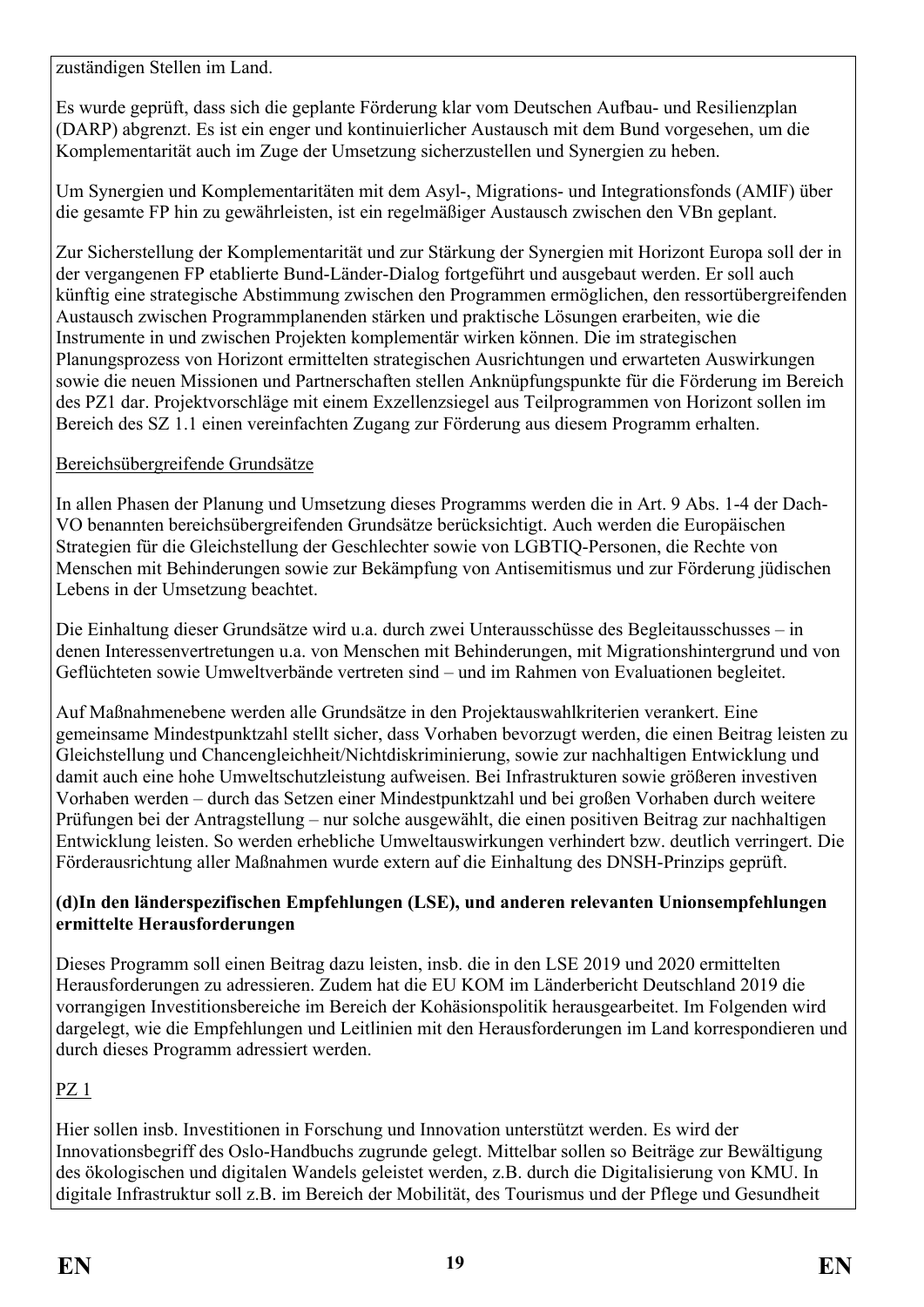investiert werden. Damit wird auch ein Beitrag zur EU-Digitalstrategie geleistet.

Die in den Investitionsleitlinien herausgearbeiteten Investitionsbedarfe werden durch das Programm adressiert, indem insb. in den Stärke- und Spezialisierungsfeldern der RIS3 die Forschungs- und Innovationskapazitäten ausgebaut und die Einführung fortschrittlicher Technologien unterstützt werden. Dabei sollen u.a. die Ausgaben für Forschung, Entwicklung und Innovation in KMU erhöht, der Technologietransfer verbessert und die Innovationskompetenz der KMU durch Zusammenarbeit mit Forschungseinrichtungen gesteigert werden. Ein besonderes Augenmerk wird auf die verstärkte Beteiligung an EU-Programmen mit Partner:innen in anderen Mitgliedstaaten gelegt.

Ferner sollen KMU bei der Bewältigung kritischer Entwicklungsstadien gestärkt werden, u.a. durch moderne Infrastruktur sowie Unterstützungs- und Finanzierungsangebote. Dabei liegt ein Fokus auf innovativen Start-ups. Für KMU und Handwerk sollen Beratungs- und Finanzierungsangebote u.a. zur Unterstützung der Unternehmensübertragung bereitgestellt werden.

## PZ 2

Im PZ2 sollen, im Einklang mit den LSE 2019 und 2020, dem Europäischen Grünen Deal und dem Null-Schadstoff-Ziel, u.a. private und öffentliche Investitionen zum Klimaschutz erfolgen, insb. in den Bereichen Energieeffizienz und energetische Gebäudesanierung, der Anwendung erneuerbarer Energien und Sektorkopplung auf Ebene einzelner Gebäude und Anlagen sowie den dafür erforderlichen Investitionen in Netze und Speicherlösungen. Entsprechend den Empfehlungen soll zudem mit Forschungs- und Anwendungsvorhaben der Übergang zu einer Kreislaufwirtschaft vorangetrieben und mit dem Einsatz alternativer Antriebstechnologien und einer Verlagerung auf umweltverträglichere Verkehrsträger die Emissionsbelastung im Verkehr gesenkt werden. Des Weiteren wird die Empfehlung zum Schutz und Erhalt natürlicher Ökosysteme und der biologischen Vielfalt über Maßnahmen zur Spurenstoffelimination in Gewässern, zur nachhaltigeren Bewirtschaftung von Naturlandschaften und zum Ausbau der blau-grünen Infrastruktur adressiert. Auch die Empfehlung zur Reduzierung des täglichen Flächenverbrauchs soll durch eine verstärkte Flächenrevitalisierung berücksichtigt werden.

Darüber hinaus adressiert das PZ 2 die in den Investitionsleitlinien für Deutschland herausgearbeiteten Investitionsbedarfe, indem bei der Energieeffizienz ein Schwerpunkt auf die Sanierung öffentlicher Gebäude und beim Übergang zu einer Kreislaufwirtschaft ein Fokus auf die Unterstützung von KMU gelegt wird.

## PZ 4

Im PZ4 weisen zwei Empfehlungen eine hohe Relevanz für Niedersachsen auf: Einerseits wird empfohlen, den Schwerpunkt der investitionsbezogenen Wirtschaftspolitik unter anderem auf Bildung zu legen. Dieser Empfehlung wird durch die Förderung der Aus- und Weiterbildung und dem verbesserten Zugang zu höherer Bildung entsprochen. Gleichzeitig dient Bildung auch der Nachwuchskräftegewinnung und Fachkräfteentwicklung. U.a. wird ein Schwerpunkt auf die Verbesserung der Kompetenzen v.a. von Schüler:innen und die Sicherstellung der Ausbildungsqualität und -abschlüsse gelegt. Diese Aspekte beschreiben auch festgestellte Handlungsbedarfe der Investitionsleitlinien. Dort wird darüber hinaus Investitionsbedarf bezüglich der Teilhabe von Frauen am Arbeitsmarkt sowie übergeordnet der gezielten Fachkräfteentwicklung und -gewinnung festgestellt. Auch dies wird durch die Förderung im PZ4 adressiert.

Andererseits wird empfohlen, die Bildungsergebnisse und das Kompetenzniveau benachteiligter Gruppen zu verbessern. Dies soll im Fokus der Förderung aus diesem Programm stehen: So sollen bildungsferne (junge) Menschen und gering literalisierte Personen unterstützt werden, um ihre Qualifizierung und Integrationschancen zu verbessern. Damit werden auch festgestellte Handlungsbedarfe zur nicht materiellen Armutsbekämpfung aufgegriffen. Zur Bekämpfung der Kinderarmut leistet das PZ4 durch den Fokus auf junge Menschen einen wichtigen Beitrag. So können ca. 14 % der Mittel diesem Ziel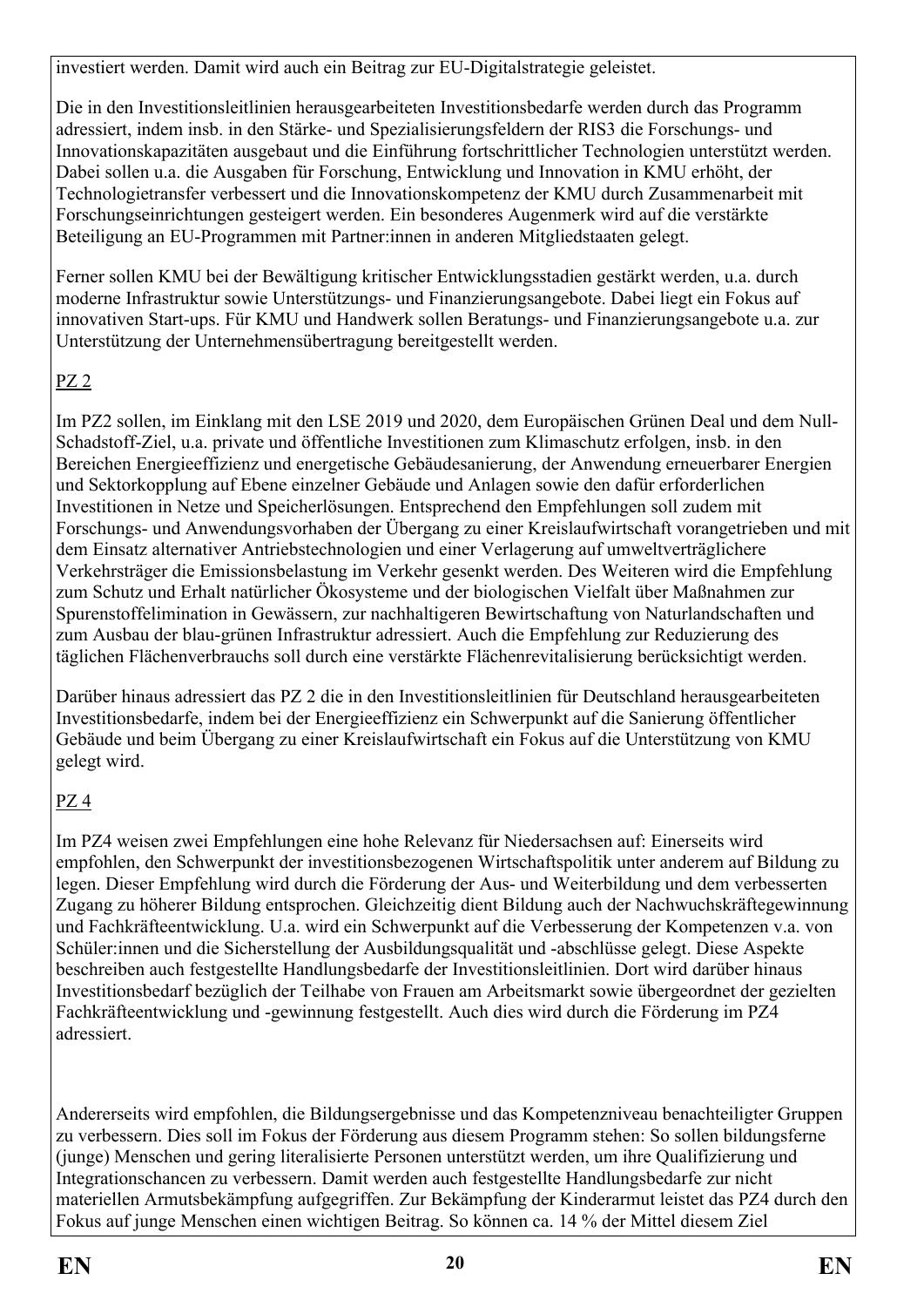zugeordnet werden. Insgesamt trägt das PZ4 zu den Grundsätzen der Europäischen Säule sozialer Rechte (ESsR) und zum zugehörigen Aktionsplan bei.

## PZ 5

Mit dem PZ5 werden die LSE und Investitionsleitlinien adressiert, indem die Förderung darauf abzielt, spezifische Bedarfe in den verschiedenen Landesteilen noch effektiver zu adressieren. Je nach regionaler Bedarfslage werden die zentralen Stellschrauben zur weiteren Verbesserung der Lebensbedingungen für die Bevölkerung identifiziert und entsprechende Maßnahmen umgesetzt. Damit werden öffentliche, aber auch private Investitionen auf kommunaler Ebene erhöht. Ferner werden, je nach regionaler Bedarfslage, Empfehlungen in Bezug auf Digitalisierung, Mobilität, Energie- und Ressourceneffizienz und Wirtschaft umgesetzt. Zusätzlich werden durch die vorgesehenen Förderungen die Kompetenzen für regionale Planungs- und Steuerungsprozesse erhöht.

Über die PZ hinweg wird bei Bautätigkeiten das Ziel verfolgt, attraktive, nachhaltige und inklusive Orte im Sinne der Initiative "Neues Europäisches Bauhaus" zu schaffen und zu einem Europäischen Austausch unter dem Dach der Initiative beizutragen.

#### **(e)Herausforderungen bei der administrativen Kapazität und Governance sowie Vereinfachungsmaßnahmen**

Die Struktur mit einheitlichen Zentralbehörden sowie einer einzigen zwischengeschalteten Stelle (ZwgSt.) wird in der FP 2021-2027 fortgeführt. Eine Herausforderung stellt die Integration territorialer Instrumente in diese Struktur dar. Lokale Akteur:innen werden zukünftig in die Förderwürdigkeitsprüfung einbezogen, jedoch ohne ZwgSt. zu sein.

Eine weitere Herausforderung ist die Fortentwicklung der digitalen Förderprozesse. Ab dem Förderstart wird rechtzeitig eine digitale Abwicklung für alle Maßnahmen vom Antrag bis zur Abrechnung zwischen den Begünstigten und der ZwgSt. sichergestellt. Dazu wird das bisherige Kundenportal durch eine Neuentwicklung abgelöst, die weiteren Funktionalitäten wie die Erfassung der Teilnehmendendaten und der elektronischen Projektabrechnung werden weiterentwickelt.

Darüber hinaus werden die Möglichkeiten vereinfachter Kostenoptionen für die Abrechnung gegenüber den Begünstigten stärker genutzt.

Während der Durchführung des Programms wird die VB die strategische Nutzung öffentlicher Aufträge zur Unterstützung von Nachhaltigkeitszielen und Professionalisierungsbemühungen fördern. Die Begünstigten werden ermutigt, mehr qualitätsbezogene und lebenszyklusbezogene Zuschlagskriterien anzuwenden. Soweit machbar, sollen ökologische und soziale Erwägungen sowie Innovationsanreize in die Verfahren zur Vergabe öffentlicher Aufträge einbezogen werden.

## **(f) Bisherige Erfahrungen**

Die Umsetzung in der FP 2014-2020 wurde extern evaluiert. Die Evaluierungen gaben wertvolle Impulse für die Weiterentwicklung. Die Ergebnisse wurden in der Planung für diese FP berücksichtigt. Dazu zählen u.a. Hinweise auf Optimierungsmöglichkeiten bei der Berücksichtigung spezifischer Bedarfe der Übergangsregion sowie der Einbindung der regionalen Ebene in die Identifikation von Förderbedarfen.

## **(g) Makroregionale und Meeresbeckenstrategien**

Das Programm trägt mittelbar zur EU-Ostseestrategie bei, indem in mehreren Förderbereichen Projekte mit Partner:innen aus den angrenzenden Bundesländern in der Metropolregion Hamburg ermöglicht werden. Zudem sind Beiträge zur Steigerung der Attraktivität der Region durch die Verbesserung touristischer Infrastrukturen möglich. Auch Maßnahmen im Bereich des PZ 2 zur Verbesserung der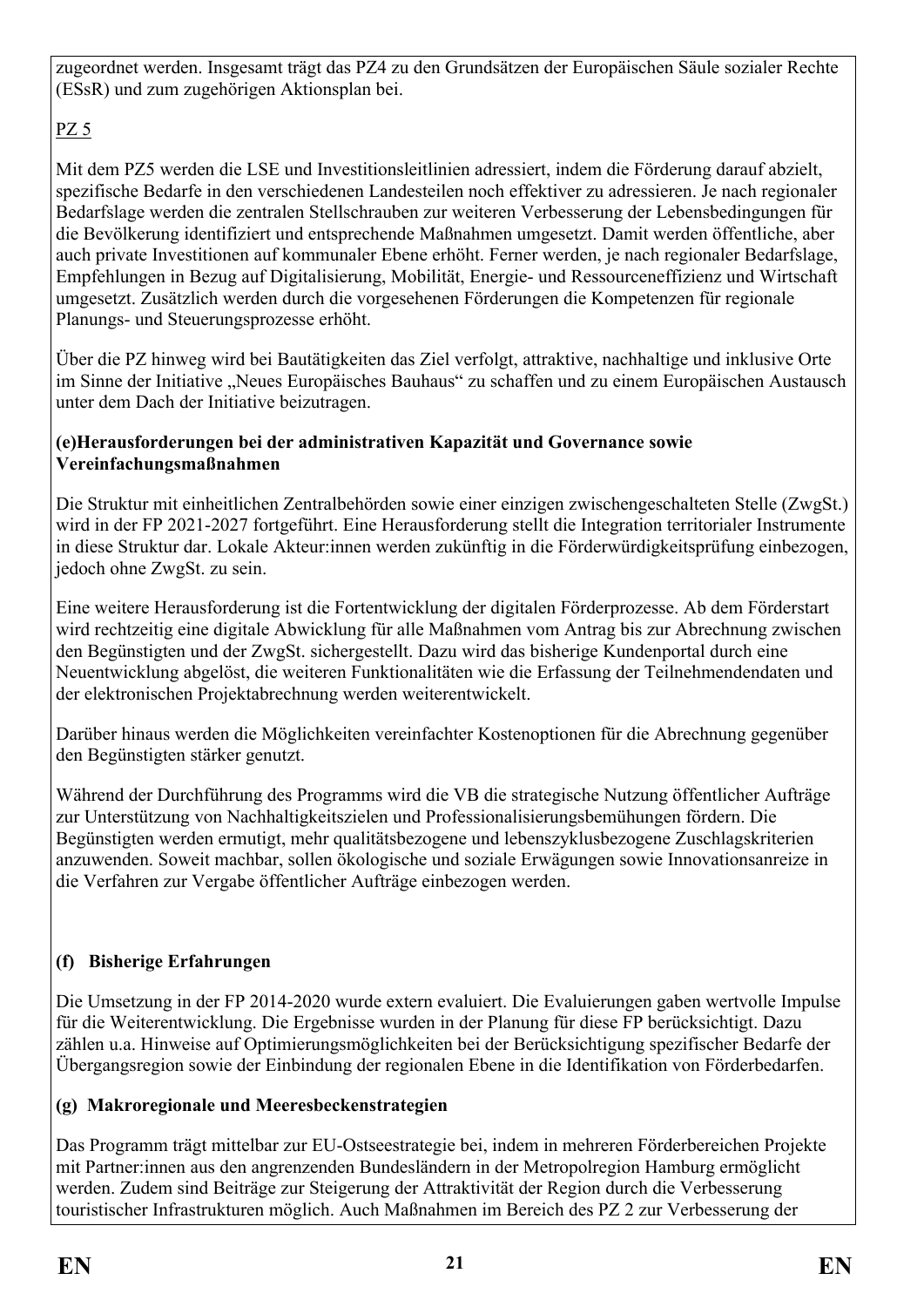Luftqualität leisten einen Beitrag zur EU-Ostseestrategie.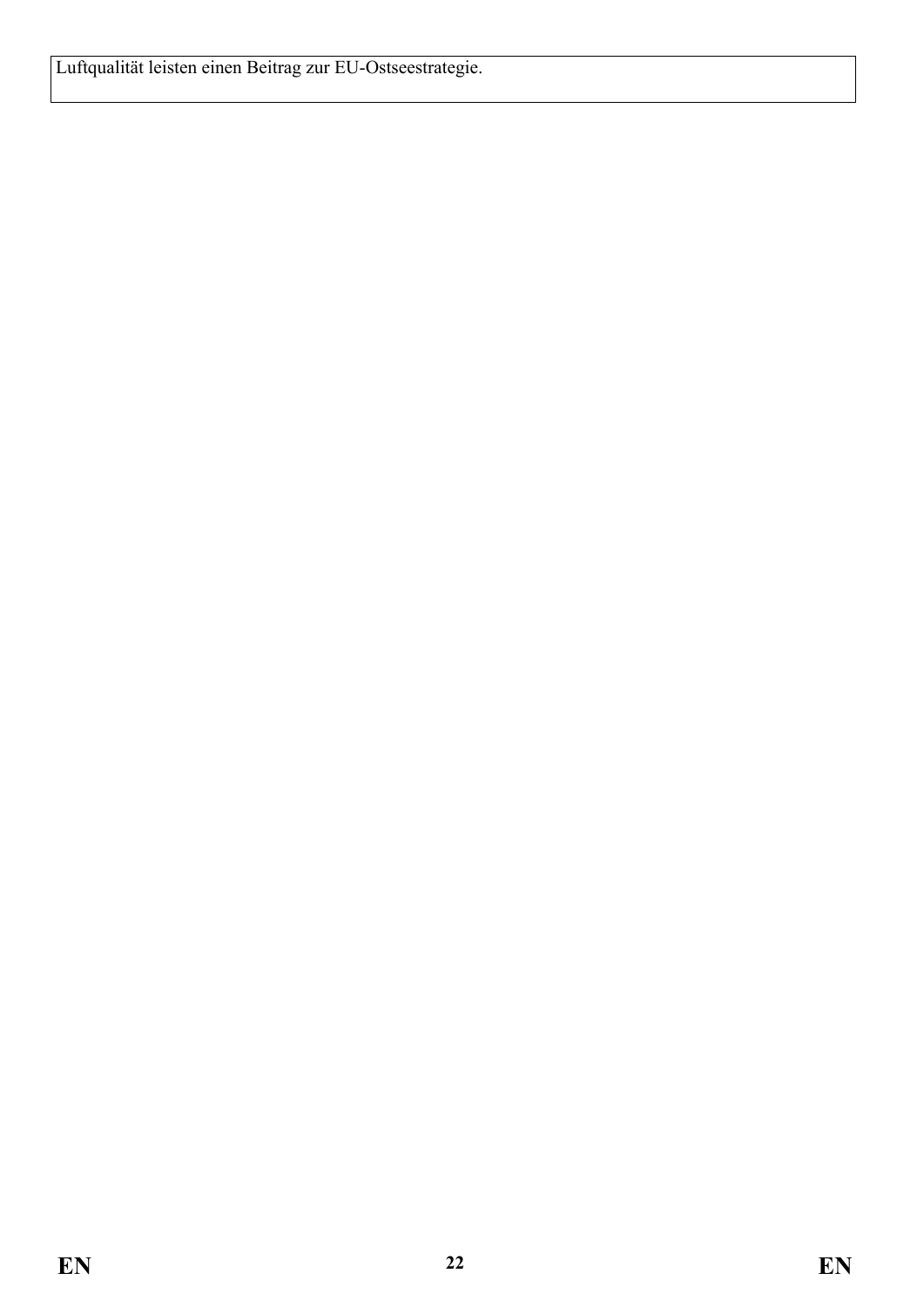## 1. Programme strategy: main challenges and policy responses

Table 1

<span id="page-22-0"></span>

| Policy objective or JTF specific objective                                                                                             | Specific objective or dedicated priority *                                                                        | Justification (Summary)                                                                                                                                                                                                                                                                                                                                                                                                                                                                                                                                                                                                                                                                                                                                                                                                                                                                                                                                                                                                                                                                                                                                                                                                                                                                                                                                                                                                     |
|----------------------------------------------------------------------------------------------------------------------------------------|-------------------------------------------------------------------------------------------------------------------|-----------------------------------------------------------------------------------------------------------------------------------------------------------------------------------------------------------------------------------------------------------------------------------------------------------------------------------------------------------------------------------------------------------------------------------------------------------------------------------------------------------------------------------------------------------------------------------------------------------------------------------------------------------------------------------------------------------------------------------------------------------------------------------------------------------------------------------------------------------------------------------------------------------------------------------------------------------------------------------------------------------------------------------------------------------------------------------------------------------------------------------------------------------------------------------------------------------------------------------------------------------------------------------------------------------------------------------------------------------------------------------------------------------------------------|
| 1. A more competitive and smarter Europe by<br>promoting innovative and smart economic<br>transformation and regional ICT connectivity | RSO1.1. Developing and enhancing research and<br>innovation capacities and the uptake of advanced<br>technologies | Angesichts der Herausforderungen im Bereich des<br>regionalen Innovations-Ökosystems wird folgendes<br>Ziel verfolgt: Entwicklung und Ausbau der<br>Forschungs- und Innovationskapazitäten und der<br>Einführung fortschrittlicher Technologien<br>Herausforderungen: • Steigende, regional<br>heterogene Innovationsleistung der einzelnen<br>Regionen laut Regional Innovation Scoreboard<br>2021; Aufstieg der Region Braunschweig in die<br>Spitzengruppe der Top-25, abnehmende<br>Innovation sleistung in der Region Lüneburg (ÜR)<br>im Vergleich zu 2019. • Anpassung an neue<br>Wertschöpfungsmodelle, insb. für KMU und das<br>Handwerk. • Zunehmende Bedeutung der<br>Hochschulen und Forschungseinrichtungen als<br>Partner: innen für betriebliche FuE- und<br>Innovationsprozesse - bei rückläufiger<br>Entwicklung ihres FuE-Personals sowie<br>unterdurchschnittlicher Entwicklung ihrer FuE-<br>Ausgaben. • Ausbaufähige Kooperation aller<br>Akteur:innen im Innovationssystem zur<br>Verbesserung des Wissenstransfers · Fähigkeits-<br>und Kapazitätslücke für die Teilnahme an<br>internationalen Kooperationen. •<br>Innovationshemmnisse von KMU aufgrund<br>struktureller Nachteile ggü. Großunternehmen. •<br>Geringe FuE-Intensität von KMU sowie<br>unterdurchschnittliche Patentintensität.<br>Investitionsbedarfe: • Weitere Stärkung der<br>Innovationsleistung in den Regionen, insb. in der |
|                                                                                                                                        |                                                                                                                   | ÜR. • Ausbau der anwendungsorientierten                                                                                                                                                                                                                                                                                                                                                                                                                                                                                                                                                                                                                                                                                                                                                                                                                                                                                                                                                                                                                                                                                                                                                                                                                                                                                                                                                                                     |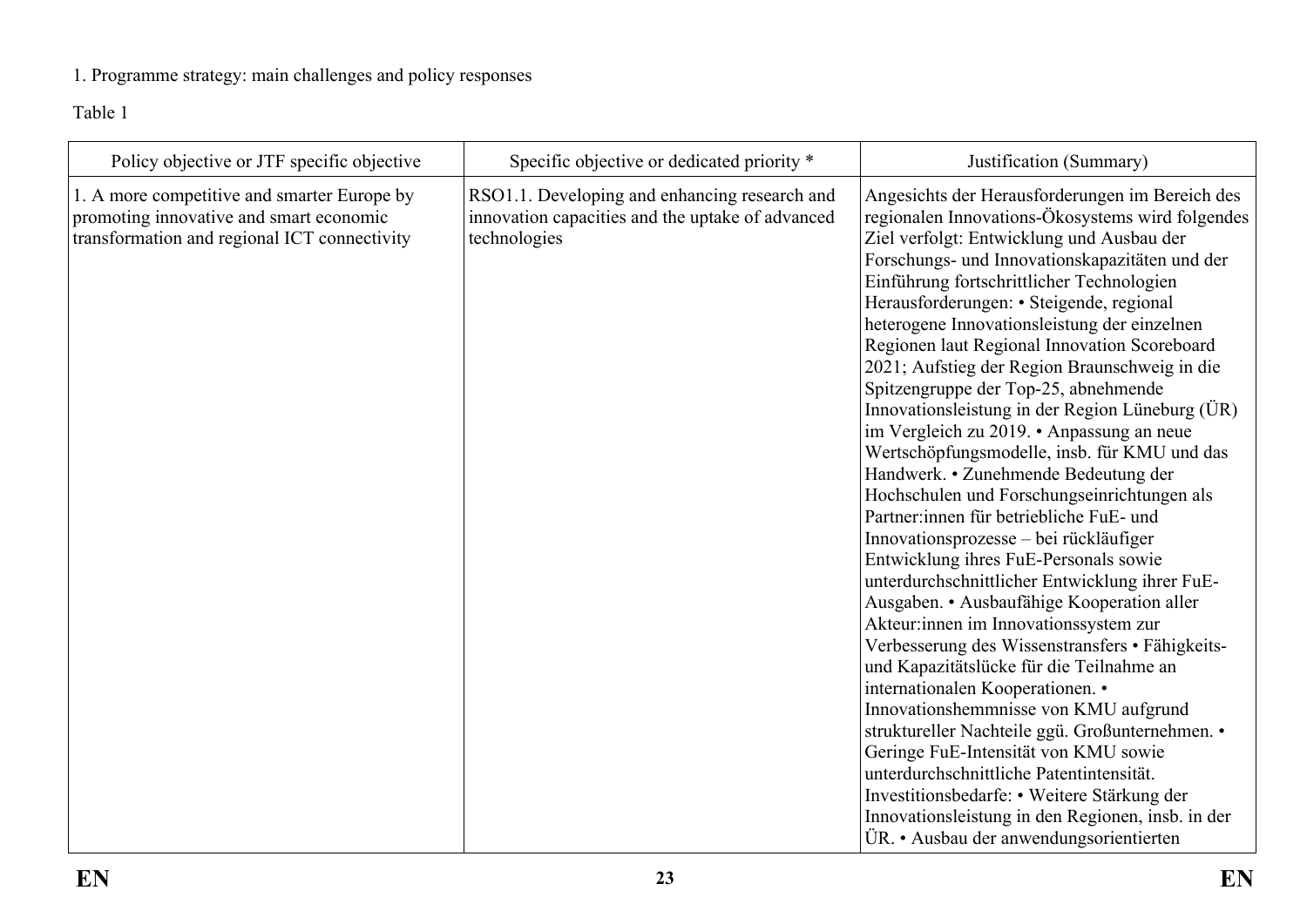| Policy objective or JTF specific objective                                                                                             | Specific objective or dedicated priority *                                                                                | Justification (Summary)                                                                                                                                                                                                                                                                                                                                                                                                                                                                                                                                                                                                                                                                                                                                                                                                                                                                                                                                                                                                          |
|----------------------------------------------------------------------------------------------------------------------------------------|---------------------------------------------------------------------------------------------------------------------------|----------------------------------------------------------------------------------------------------------------------------------------------------------------------------------------------------------------------------------------------------------------------------------------------------------------------------------------------------------------------------------------------------------------------------------------------------------------------------------------------------------------------------------------------------------------------------------------------------------------------------------------------------------------------------------------------------------------------------------------------------------------------------------------------------------------------------------------------------------------------------------------------------------------------------------------------------------------------------------------------------------------------------------|
|                                                                                                                                        |                                                                                                                           | Forschung an Hochschulen und<br>Forschungseinrichtungen sowie Verbesserung der<br>öffentlichen und privaten Forschungs- und<br>Innovationsinfrastruktur. • Verstärkung der<br>Vernetzung und des WTT zur Steigerung des<br>Innovationspotenzials insb. von KMU sowie den<br>Fähigkeits- und Kapazitätsaufbau für die<br>Teilnahme an internationalen<br>Innovationskooperationen. • Steigerung der<br>Innovationstätigkeiten insb. von KMU ·<br>Ergänzende Vorhaben zur Lösung<br>regionalspezifischer FuE-Herausforderungen in den<br>Zukunftsregionen Die Unterstützung soll aufgrund<br>nicht vorhandener bzw. nicht kalkulierbarer<br>finanzieller Rückflüsse, hoher bzw.<br>unkalkulierbarer Risiken, sowie der Notwendigkeit<br>des Setzens von Anreizen für die gesellschaftliche<br>wünschenswerte Inanspruchnahme der Förderung<br>zunächst ausschließlich mittels nicht rückzahlbarer<br>Zuschüsse erfolgen. Die Kombination mit einem<br>Finanzinstrument soll je nach Entwicklung des<br>Marktumfeldes möglich sein. |
| 1. A more competitive and smarter Europe by<br>promoting innovative and smart economic<br>transformation and regional ICT connectivity | RSO1.2. Reaping the benefits of digitisation for<br>citizens, companies, research organisations and<br>public authorities | In Anbetracht der vielfältigen regionalen<br>Herausforderungen, für welche die Digitalisierung<br>neue Lösungsansätze bereithält, wird folgendes<br>Spezifische Ziel verfolgt: Nutzung der Vorteile der<br>Digitalisierung für Bürger Unternehmen,<br>Forschungseinrichtungen und Behörden<br>Herausforderungen: • Bestehende und neu<br>auftretende Herausforderungen, die beispielsweise<br>mit dem demografischen, gesellschaftlichen,<br>wirtschaftlichen, technologischen und<br>ökologischen Wandel verbunden sind. • Rasante<br>Veränderungen in Wirtschaft und Gesellschaft                                                                                                                                                                                                                                                                                                                                                                                                                                              |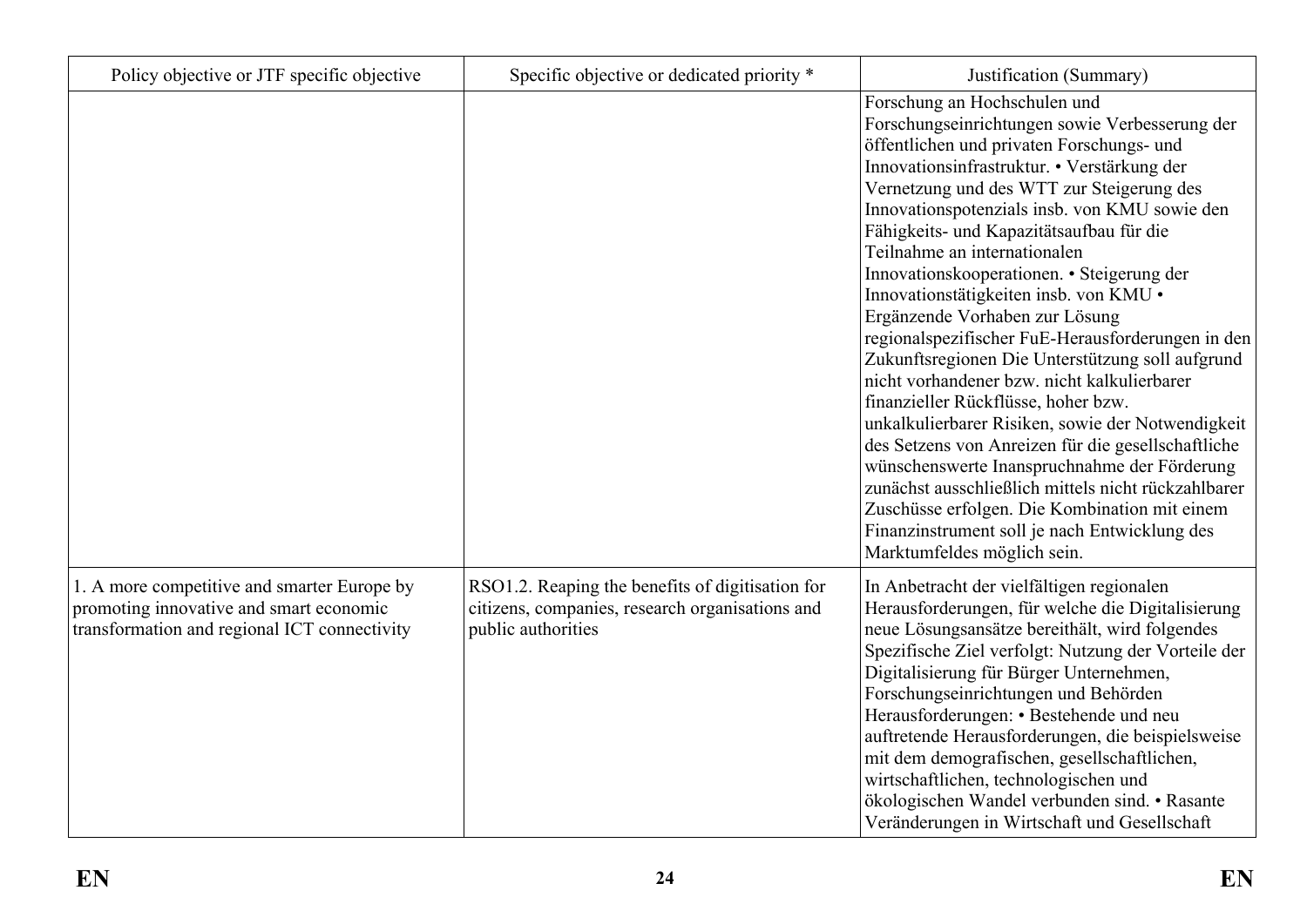| Policy objective or JTF specific objective                                                                                             | Specific objective or dedicated priority *                                                                                           | Justification (Summary)                                                                                                                                                                                                                                                                                                                                                                                                                                                                                                                                                                                                                                                                                                                                                                                                                      |
|----------------------------------------------------------------------------------------------------------------------------------------|--------------------------------------------------------------------------------------------------------------------------------------|----------------------------------------------------------------------------------------------------------------------------------------------------------------------------------------------------------------------------------------------------------------------------------------------------------------------------------------------------------------------------------------------------------------------------------------------------------------------------------------------------------------------------------------------------------------------------------------------------------------------------------------------------------------------------------------------------------------------------------------------------------------------------------------------------------------------------------------------|
|                                                                                                                                        |                                                                                                                                      | durch die Digitalisierung, die auch vielfältige neue<br>Lösungsansätze für Herausforderungen der<br>regionalen Daseinsvorsorge bereithalten.<br>Investitionsbedarfe: • Nutzung der Vorteile<br>digitaler Technologien insb. für Behörden,<br>Bürger:innen und Unternehmen sowie weitere<br>Akteur: innen der regionalen Daseinsvorsorge<br>beispielsweise in den Bereichen Gesundheit,<br>Pflege, Mobilität, Energieversorgung, Bildung und<br>Kultur. • Erhöhung der digitalen Teilhabe durch<br>Erweiterung der digitalen<br>Beteiligungsmöglichkeiten. • Beschleunigung der<br>kommunalen Digitalisierung und der digitalen<br>Vernetzung der regionalen Wirtschaft. Die<br>Unterstützung soll aufgrund nicht vorhandener<br>bzw. nicht kalkulierbarer finanzieller Rückflüsse in<br>Form von nicht rückzahlbaren Zuschüssen<br>erfolgen. |
| 1. A more competitive and smarter Europe by<br>promoting innovative and smart economic<br>transformation and regional ICT connectivity | RSO1.3. Enhancing sustainable growth and<br>competitiveness of SMEs and job creation in<br>SMEs, including by productive investments | Wg. der Herausforderungen, vor denen KMU und<br>Gründer: innen stehen, wird dieses SZ verfolgt:<br>Steigerung des nachhaltigen Wachstums und der<br>Wettbewerbsfähigkeit von KMU sowie Schaffung<br>von Arbeitsplätzen in KMU, unter anderem durch<br>produktive Investitionen Herausforderungen: •<br>Rückläufige Gründungsdynamik (104 Gründungen<br>je 10.000 Erwerbsfähige) und ausbaufähige<br>Gründungsinfrastruktur. • Benachteiligung von<br>KMU im Wettbewerb um Flächen. •<br>Strukturschwäche und unterdurchschnittliche<br>Investitionsneigung trotz dynamischer<br>Wirtschaftsentwicklung. • Wachstum des<br>Güterverkehrs mit negativen Auswirkungen auf die<br>Umwelt. • Fehlendes Eigenkapital und<br>Finanzierungslücken für Unternehmen zur                                                                                |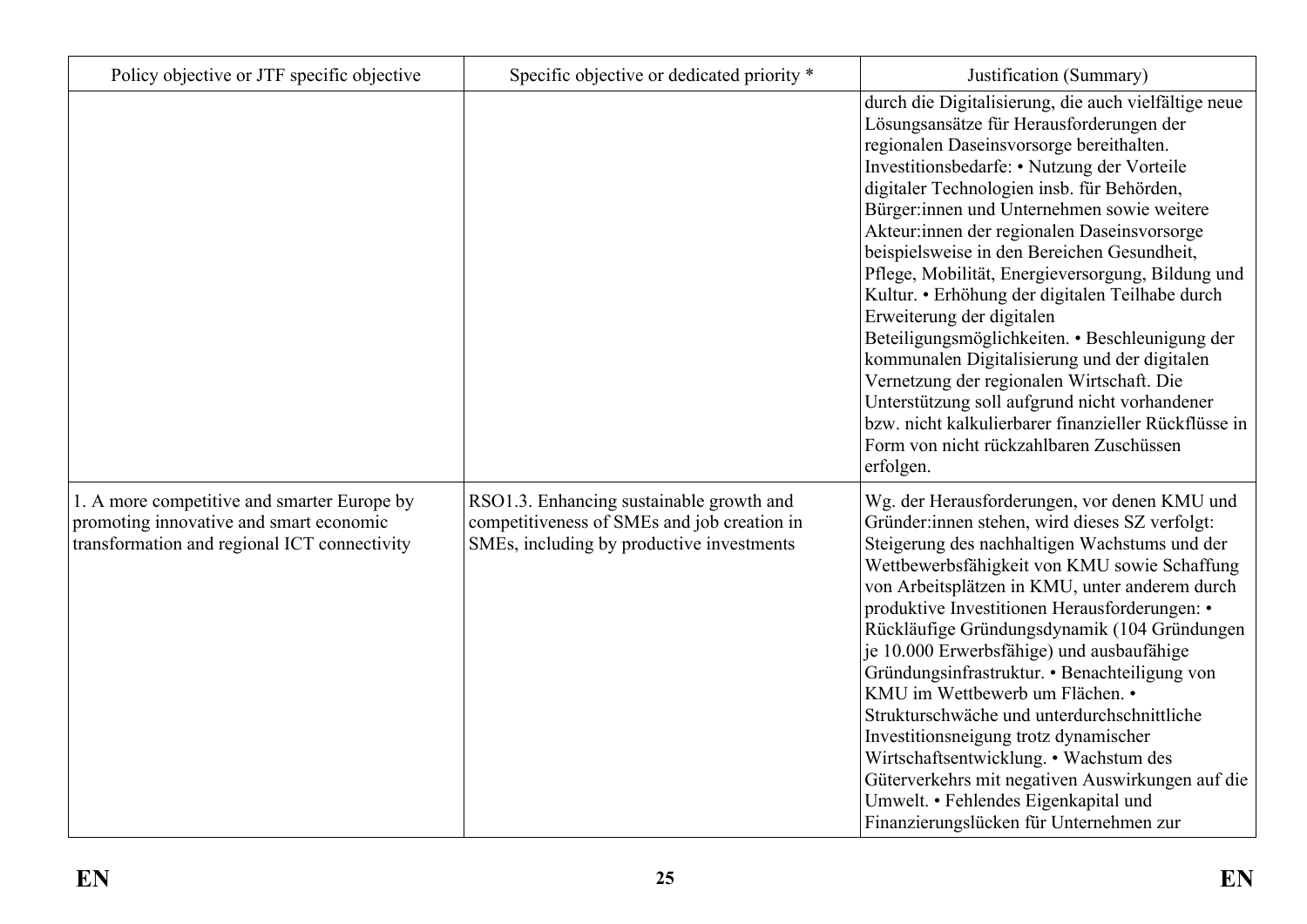| Policy objective or JTF specific objective | Specific objective or dedicated priority * | Justification (Summary)                            |
|--------------------------------------------|--------------------------------------------|----------------------------------------------------|
|                                            |                                            | Bewältigung von Veränderungen. • Viele             |
|                                            |                                            | anstehende Betriebsübergaben. • Hohe               |
|                                            |                                            | Qualitätsansprüche an touristische Infrastrukturen |
|                                            |                                            | und Herausforderungen, u.a. im Bereich der         |
|                                            |                                            | Nachhaltigkeit und der Digitalisierung bei         |
|                                            |                                            | gleichzeitigen Finanzierungsengpässen.             |
|                                            |                                            | Investitionsbedarfe: • Steigerung der              |
|                                            |                                            | Gründungsattraktivität. • Verbesserung der         |
|                                            |                                            | regionalen Wirtschaftsstruktur durch hochwertige   |
|                                            |                                            | wirtschaftsnahe Infrastrukturmaßnahmen sowie       |
|                                            |                                            | Weiterentwicklung von Logistikknoten zur           |
|                                            |                                            | Ansiedlung und Stärkung von innovativen KMU        |
|                                            |                                            | der Transport- und Logistikwirtschaft, um die      |
|                                            |                                            | Umsetzung innovativer und umweltfreundlicher       |
|                                            |                                            | Lösungen zu beschleunigen. • Schaffung von         |
|                                            |                                            | Finanzierungsangeboten für junge, kleine und       |
|                                            |                                            | innovative Unternehmen sowie KMU im                |
|                                            |                                            | Gründungs-, Wachstums- und Nachfolgeprozess        |
|                                            |                                            | und zur Bewältigung des Wandels • Unterstützung    |
|                                            |                                            | der Unternehmensübertragung und Gründung in        |
|                                            |                                            | KMU und Handwerk. • Erhöhung der Attraktivität     |
|                                            |                                            | der touristischen Regionen und Angebote sowie      |
|                                            |                                            | Förderung der Neuerrichtung und Entwicklung von    |
|                                            |                                            | Infrastrukturen. • Vorhaben zur Lösung             |
|                                            |                                            | regionalspezifischer Herausforderungen von         |
|                                            |                                            | Gründer: innen und KMU in den Zukunftsregionen.    |
|                                            |                                            | Bei der Finanzierung für Start-ups und KMU ist     |
|                                            |                                            | zur Verbesserung der Finanzierungsbedingungen      |
|                                            |                                            | neben Zuschüssen der Einsatz von                   |
|                                            |                                            | Beteiligungskapital und Mikrodarlehen geplant.     |
|                                            |                                            | Durch Zuschüsse werden innovativere und            |
|                                            |                                            | nachhaltigere Investitionen rentabel. In den       |
|                                            |                                            | weiteren Bereichen erfolgt die Unterstützung       |
|                                            |                                            | aufgrund nicht vorhandener bzw. nicht              |
|                                            |                                            | kalkulierbarer finanzieller Rückflüsse in Form von |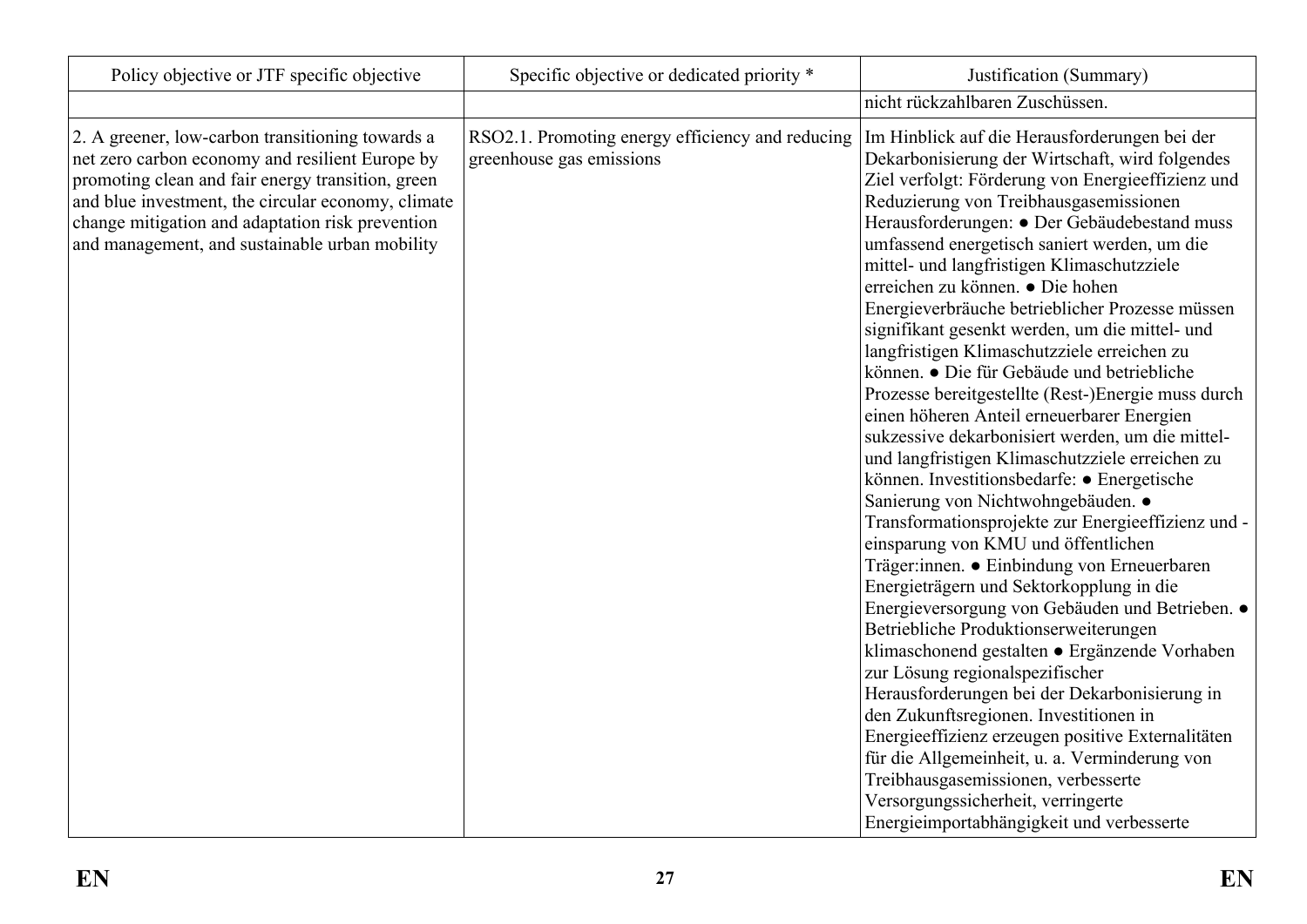| Policy objective or JTF specific objective                                                                                                                                                                                                                                                                           | Specific objective or dedicated priority *                                       | Justification (Summary)                                                                                                                                                                                                                                                                                                                                                                                                                                                                                                                                                                                                                                                                                                                                                                                                                                                                                                                                                                                                                    |
|----------------------------------------------------------------------------------------------------------------------------------------------------------------------------------------------------------------------------------------------------------------------------------------------------------------------|----------------------------------------------------------------------------------|--------------------------------------------------------------------------------------------------------------------------------------------------------------------------------------------------------------------------------------------------------------------------------------------------------------------------------------------------------------------------------------------------------------------------------------------------------------------------------------------------------------------------------------------------------------------------------------------------------------------------------------------------------------------------------------------------------------------------------------------------------------------------------------------------------------------------------------------------------------------------------------------------------------------------------------------------------------------------------------------------------------------------------------------|
|                                                                                                                                                                                                                                                                                                                      |                                                                                  | Luftqualität, die in die individuelle<br>Investitionsentscheidung nicht eingepreist werden.<br>Unter anderem deswegen und aufgrund langer<br>Amortisationszeiten sind Investitionen i. d. R. nicht<br>wirtschaftlich. Die Unterstützung soll daher in<br>erster Linie in Form von nicht rückzahlbaren<br>Zuschüssen erfolgen. Die Kombination mit einem<br>Finanzinstrument soll je nach Entwicklung des<br>Marktumfeldes möglich sein.                                                                                                                                                                                                                                                                                                                                                                                                                                                                                                                                                                                                    |
| 2. A greener, low-carbon transitioning towards a<br>net zero carbon economy and resilient Europe by<br>promoting clean and fair energy transition, green<br>and blue investment, the circular economy, climate<br>change mitigation and adaptation risk prevention<br>and management, and sustainable urban mobility | RSO2.3. Developing smart energy systems, grids<br>and storage at outside TEN-E   | Im Hinblick auf die Herausforderungen bei der<br>Energiewende, wird folgendes Ziel verfolgt:<br>Entwicklung intelligenter Energiesysteme, Netze<br>und Speichersysteme außerhalb des<br>transeuropäischen Energienetzwerks (TEN-E)<br>Herausforderungen: • Der Übergang von fossiler<br>zu klimaschonender Energieerzeugung und -<br>versorgung erfordert hohe Investitionen in den<br>Aus- und Umbau der Energieversorgungsnetze, um<br>die lokale Integration der klimaschonenden<br>Alternativen in die Strom-, Wärme- und<br>Kraftstoffversorgung zu ermöglichen. Dies<br>erfordert integrierte, interkommunale Planungen<br>für die (Weiter-)Entwicklung der regionalen<br>Energiesysteme. Investitionsbedarfe: • Vorhaben<br>zur Lösung regionalspezifischer<br>Herausforderungen in den Zukunftsregionen im<br>Bereich Intelligente Energieverteilungssysteme.<br>Die Unterstützung soll aufgrund nicht vorhandener<br>bzw. nicht kalkulierbarer finanzieller Rückflüsse in<br>Form von nicht rückzahlbaren Zuschüssen<br>erfolgen. |
| 2. A greener, low-carbon transitioning towards a<br>net zero carbon economy and resilient Europe by<br>promoting clean and fair energy transition, green                                                                                                                                                             | RSO2.6. Promoting the transition to a circular and<br>resource efficient economy | In Anbetracht von weltweit wie auch in<br>Niedersachsen begrenzt verfügbaren Ressourcen<br>und den Umweltproblemen, die mit deren                                                                                                                                                                                                                                                                                                                                                                                                                                                                                                                                                                                                                                                                                                                                                                                                                                                                                                          |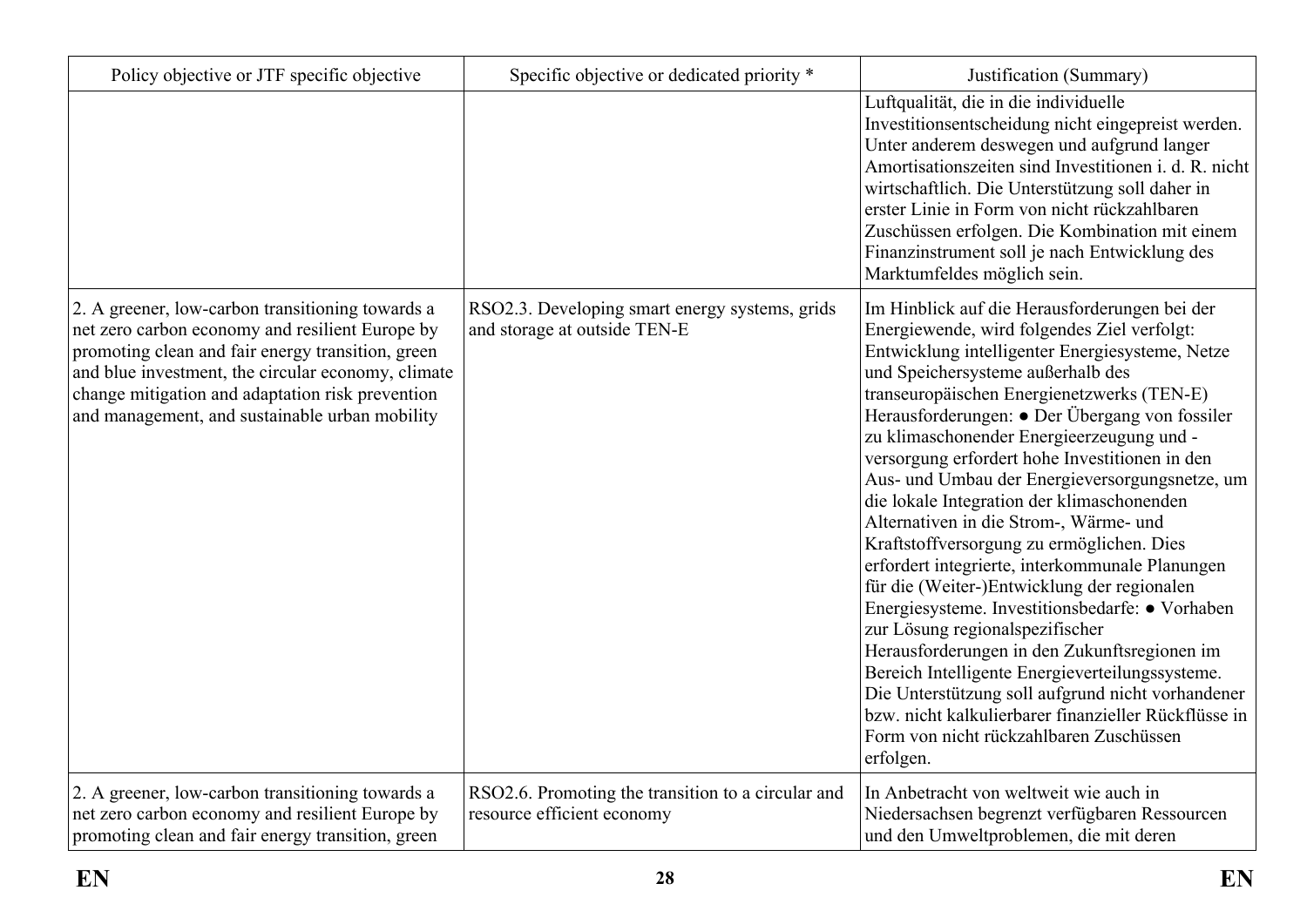| Policy objective or JTF specific objective                                                                                                                                                                                                                                                                           | Specific objective or dedicated priority *                                                                                                                             | Justification (Summary)                                                                                                                                                                                                                                                                                                                                                                                                                                                                                                                                                                                                                                                                                                                                                                                                                                                                                                                                                                                                                                                                                                                                                                                                                                                                    |
|----------------------------------------------------------------------------------------------------------------------------------------------------------------------------------------------------------------------------------------------------------------------------------------------------------------------|------------------------------------------------------------------------------------------------------------------------------------------------------------------------|--------------------------------------------------------------------------------------------------------------------------------------------------------------------------------------------------------------------------------------------------------------------------------------------------------------------------------------------------------------------------------------------------------------------------------------------------------------------------------------------------------------------------------------------------------------------------------------------------------------------------------------------------------------------------------------------------------------------------------------------------------------------------------------------------------------------------------------------------------------------------------------------------------------------------------------------------------------------------------------------------------------------------------------------------------------------------------------------------------------------------------------------------------------------------------------------------------------------------------------------------------------------------------------------|
| and blue investment, the circular economy, climate<br>change mitigation and adaptation risk prevention<br>and management, and sustainable urban mobility                                                                                                                                                             |                                                                                                                                                                        | Gewinnung, Nutzung und Entsorgung einhergehen,<br>wird folgendes Spezifische Ziel verfolgt:<br>Förderung des Übergangs zu einer<br>ressourceneffizienten Kreislaufwirtschaft<br>Herausforderungen: • Investitionen in<br>Recyclingverfahren und der Betrieb entsprechender<br>Anlagen sind derzeit häufig nicht wirtschaftlich<br>aufgrund hoher Kosten und nicht ausreichender<br>Akzeptanz von Sekundärmaterialien. ·<br>Erforschung und Entwicklung von nachhaltigeren<br>Produkten sind insbesondere von KMU aufgrund<br>des finanziellen Aufwands nicht ohne Förderung zu<br>leisten. Investitionsbedarfe: • Verbesserung von<br>Effizienz und Produktivität der Ressourcennutzung.<br>• Unterstützung von Recycling sowie nachhaltigen<br>Produkten, Dienstleistungen, Produktionssystemen<br>und verbesserten Geschäftsmodellen. •<br>Transformation von Produktionssystemen in eine<br>nachhaltige Kreislaufwirtschaft. • Ergänzende<br>Vorhaben zur Lösung regionalspezifischer<br>Herausforderungen im Bereich des Übergangs zu<br>einer ressourceneffizienten Kreislaufwirtschaft in<br>den Zukunftsregionen. Die Unterstützung soll<br>aufgrund nicht vorhandener bzw. nicht<br>kalkulierbarer finanzieller Rückflüsse in Form von<br>nicht rückzahlbaren Zuschüssen erfolgen. |
| 2. A greener, low-carbon transitioning towards a<br>net zero carbon economy and resilient Europe by<br>promoting clean and fair energy transition, green<br>and blue investment, the circular economy, climate<br>change mitigation and adaptation risk prevention<br>and management, and sustainable urban mobility | RSO2.7. Enhancing protection and preservation of<br>nature, biodiversity and green infrastructure,<br>including in urban areas, and reducing all forms of<br>pollution | Im Hinblick auf die Herausforderungen bei der<br>Umweltbelastung im Land Niedersachsen, wird<br>folgendes spezifisches Ziel verfolgt: Verbesserung<br>des Schutzes und der Erhaltung der Natur, der<br>biologischen Vielfalt und der grünen Infrastruktur,<br>einschließlich in städtischen Gebieten, sowie<br>Verringerung aller Formen von<br>Umweltverschmutzung Herausforderungen: ·                                                                                                                                                                                                                                                                                                                                                                                                                                                                                                                                                                                                                                                                                                                                                                                                                                                                                                   |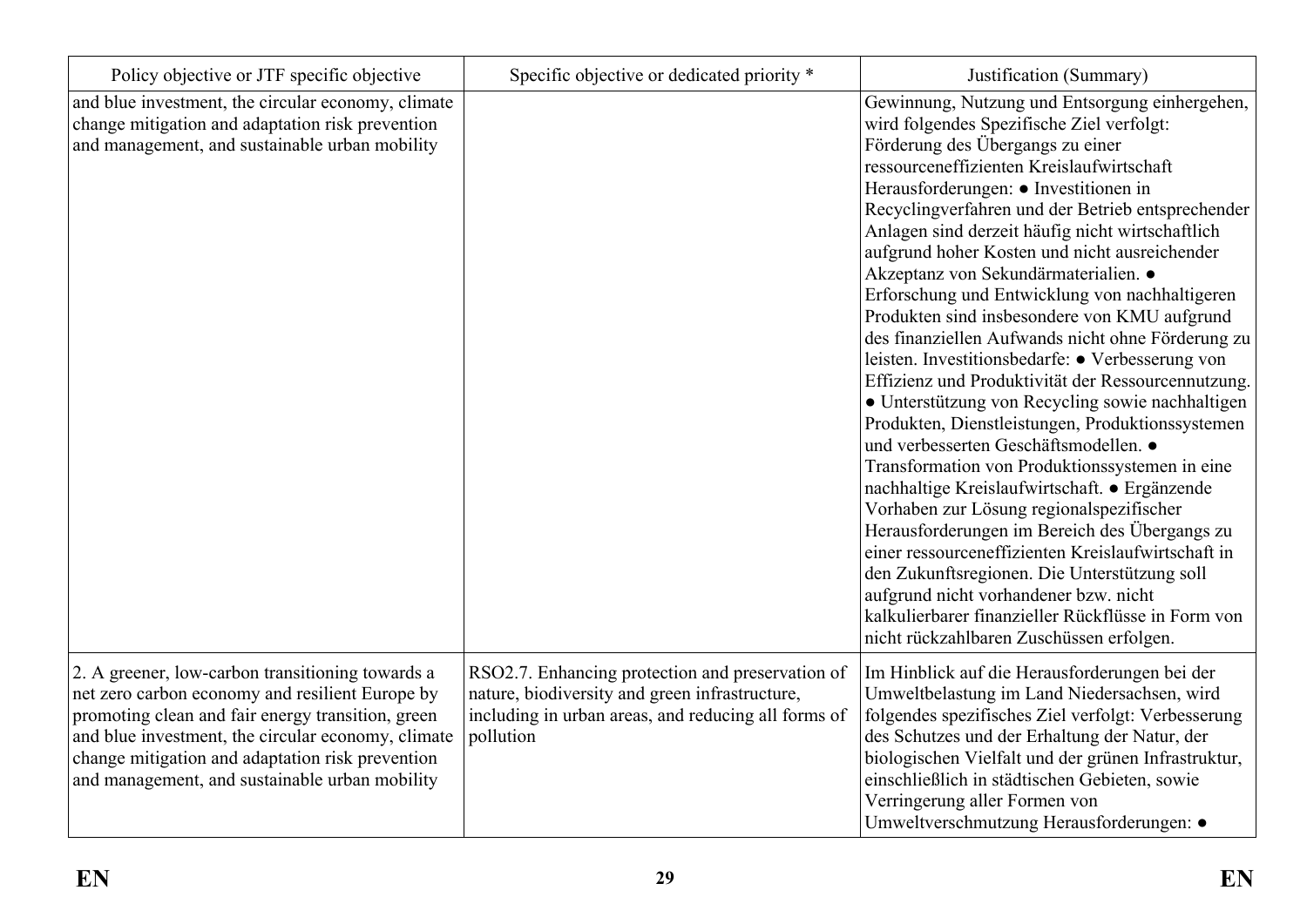| Policy objective or JTF specific objective | Specific objective or dedicated priority * | Justification (Summary)                             |
|--------------------------------------------|--------------------------------------------|-----------------------------------------------------|
|                                            |                                            | Schadstoffbelastung von niedersächsischen Grund-    |
|                                            |                                            | und Oberflächengewässern durch Spurenstoffe aus     |
|                                            |                                            | Arznei-, Wasch- und Pflanzenschutzmitteln. ·        |
|                                            |                                            | Natürliche Biotope und Naturlandschaften            |
|                                            |                                            | bedürfen eines besonderen Schutzes, um die          |
|                                            |                                            | Biodiversität im Land zu erhalten und werden        |
|                                            |                                            | gleichzeitig durch die konkurrierende               |
|                                            |                                            | Erholungsnutzung gefährdet. • Siedlungsbereiche     |
|                                            |                                            | benötigen ausreichend blau-grüne Infrastrukturen,   |
|                                            |                                            | um wichtige Ökosystemdienstleistungen               |
|                                            |                                            | sicherzustellen und damit die städtische            |
|                                            |                                            | Lebensqualität zu verbessern. • Intensive           |
|                                            |                                            | Flächennutzung führt zu Verlust natürlicher         |
|                                            |                                            | Lebensräume und schleichendem Verlust der           |
|                                            |                                            | Arten- und Biotopvielfalt. In städtischen Bereichen |
|                                            |                                            | ist das Flächenrecycling zugleich besonders         |
|                                            |                                            | kostenintensiv und für die Stadtentwicklung         |
|                                            |                                            | bedeutsam. Investitionsbedarfe: • Schutz und        |
|                                            |                                            | Bewirtschaftung von Natura2000-Gebieten und         |
|                                            |                                            | sonstigen Gebieten mit hohem Naturwert. ·           |
|                                            |                                            | Schutz, Wiederherstellung und Erhaltung von         |
|                                            |                                            | natürlichen Gewässern sowie des Grundwassers        |
|                                            |                                            | und ihrer ökologischen Qualitätskomponenten bzw.    |
|                                            |                                            | ihres chemischen Zustandes. ● Schutz der            |
|                                            |                                            | natürlichen Ressourcen durch Sensibilisierung und   |
|                                            |                                            | Inwertsetzung mittels nachhaltigem Tourismus        |
|                                            |                                            | oder Umweltbildung. • Bewahrung von                 |
|                                            |                                            | Biodiversität auch in dichter besiedelten Räumen.   |
|                                            |                                            | • Revitalisierung kontaminierter Brachflächen,      |
|                                            |                                            | insbesondere solcher mit einem hohen                |
|                                            |                                            | Gefährdungspotential, unter Berücksichtigung        |
|                                            |                                            | einer nachhaltigen Nachnutzung und des              |
|                                            |                                            | Verursacherprinzips. • Ergänzende Vorhaben zur      |
|                                            |                                            | Lösung regionalspezifischer Herausforderungen bei   |
|                                            |                                            | der Umweltbelastung in den Zukunftsregionen. Die    |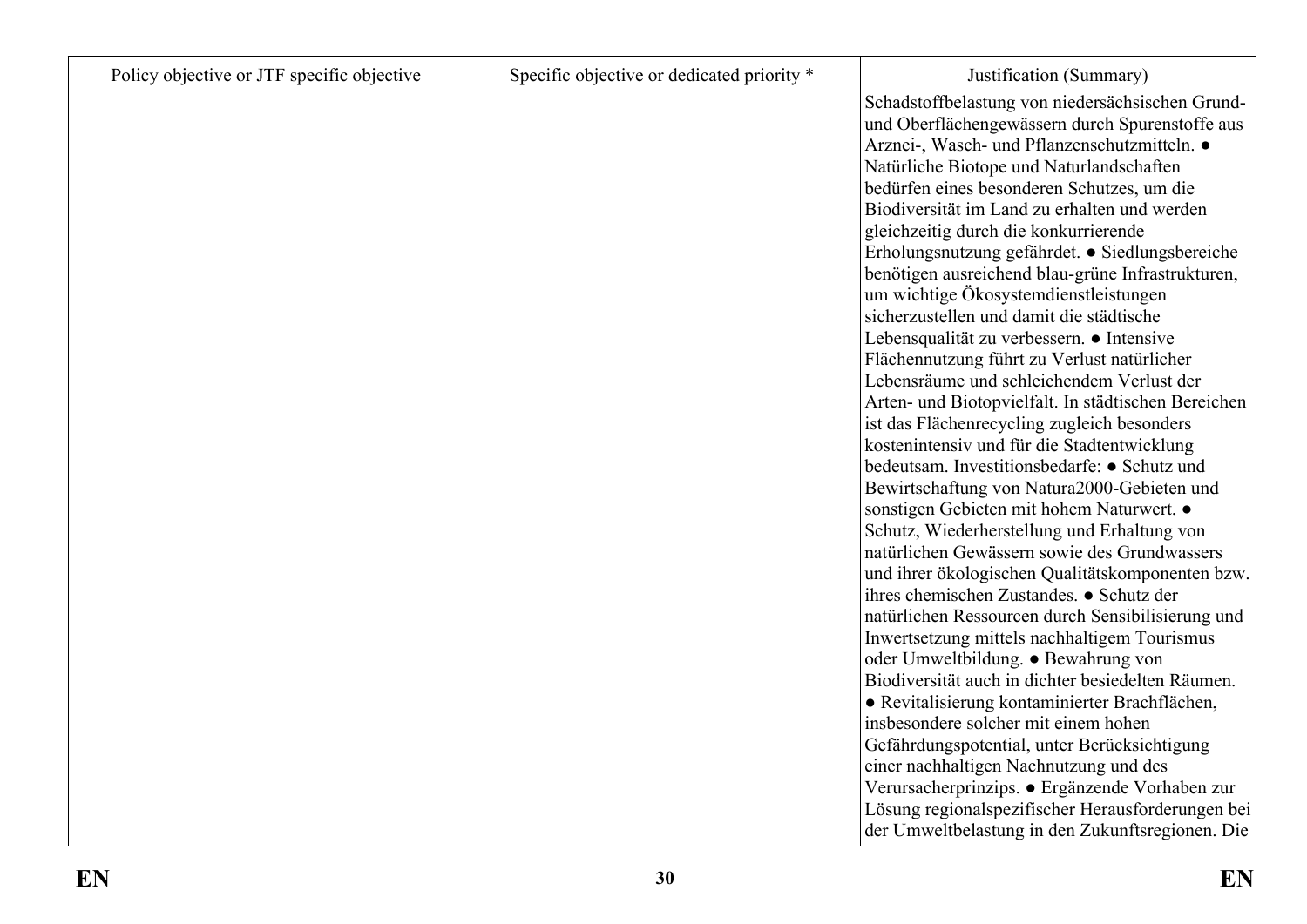| Policy objective or JTF specific objective                                                                                                                                                                                                                                                                           | Specific objective or dedicated priority *                                                                                                                                                                             | Justification (Summary)                                                                                                                                                                                                                                                                                                                                                                                                                                                                                                                                                                                                                                                                                                                                                                                                                                                                                                                                                                                                                                                                    |
|----------------------------------------------------------------------------------------------------------------------------------------------------------------------------------------------------------------------------------------------------------------------------------------------------------------------|------------------------------------------------------------------------------------------------------------------------------------------------------------------------------------------------------------------------|--------------------------------------------------------------------------------------------------------------------------------------------------------------------------------------------------------------------------------------------------------------------------------------------------------------------------------------------------------------------------------------------------------------------------------------------------------------------------------------------------------------------------------------------------------------------------------------------------------------------------------------------------------------------------------------------------------------------------------------------------------------------------------------------------------------------------------------------------------------------------------------------------------------------------------------------------------------------------------------------------------------------------------------------------------------------------------------------|
|                                                                                                                                                                                                                                                                                                                      |                                                                                                                                                                                                                        | Unterstützung soll aufgrund nicht vorhandener<br>bzw. nicht kalkulierbarer finanzieller Rückflüsse in<br>Form von nicht rückzahlbaren Zuschüssen<br>erfolgen.                                                                                                                                                                                                                                                                                                                                                                                                                                                                                                                                                                                                                                                                                                                                                                                                                                                                                                                              |
| 2. A greener, low-carbon transitioning towards a<br>net zero carbon economy and resilient Europe by<br>promoting clean and fair energy transition, green<br>and blue investment, the circular economy, climate<br>change mitigation and adaptation risk prevention<br>and management, and sustainable urban mobility | RSO2.8. Promoting sustainable multimodal urban<br>mobility, as part of transition to a net zero carbon<br>economy                                                                                                      | Im Hinblick auf die Herausforderungen bei der<br>Dekarbonisierung der Wirtschaft, wird folgendes<br>Ziel verfolgt: Förderung einer nachhaltigen,<br>multimodalen städtischen Mobilität im Rahmen des<br>Übergangs zu einer CO2-neutralen Wirtschaft<br>Herausforderungen: • Der motorisierte<br>Individualverkehr auf der Straße trägt in<br>signifikantem Maße zur hohen Lärm- und<br>Luftschadstoffbelastung in Niedersachsen bei und<br>ist ein signifikanter Treiber der CO2-Emissionen<br>des Landes. • Außerhalb der Städte begrenzt die<br>geringe Nachfrage die Finanzierungsspielräume zur<br>Modernisierung und Ausweitung des ÖPNV. • Die<br>Alternativen zum motorisierten Individualverkehr<br>werden als komplex und inflexibel<br>wahrgenommen. Investitionsbedarfe: •<br>Verlagerung von individuellen Verkehrsflüssen auf<br>umweltverträgliche Verkehrsträger des öffentlichen<br>Personennahverkehrs. Die Unterstützung soll<br>aufgrund nicht vorhandener bzw. nicht<br>kalkulierbarer finanzieller Rückflüsse in Form von<br>nicht rückzahlbaren Zuschüssen erfolgen. |
| 4. A more social and inclusive Europe<br>implementing the European Pillar of Social Rights                                                                                                                                                                                                                           | ESO4.3. Promoting a gender-balanced labour<br>market participation, equal working conditions, and<br>a better work-life balance including through access<br>to affordable childcare, and care for dependent<br>persons | Angesichts des weiterhin unausgeschöpften<br>Erwerbspotentials von Frauen wird das folgende<br>Spezifische Ziel verfolgt: Förderung einer<br>ausgewogenen Erwerbsbeteiligung von Frauen und<br>Männern, gleicher Arbeitsbedingungen sowie einer<br>besseren Vereinbarkeit von Beruf und Privatleben,<br>unter anderem durch Zugang zu erschwinglicher<br>Kinderbetreuung und zu Betreuungsleistungen für                                                                                                                                                                                                                                                                                                                                                                                                                                                                                                                                                                                                                                                                                   |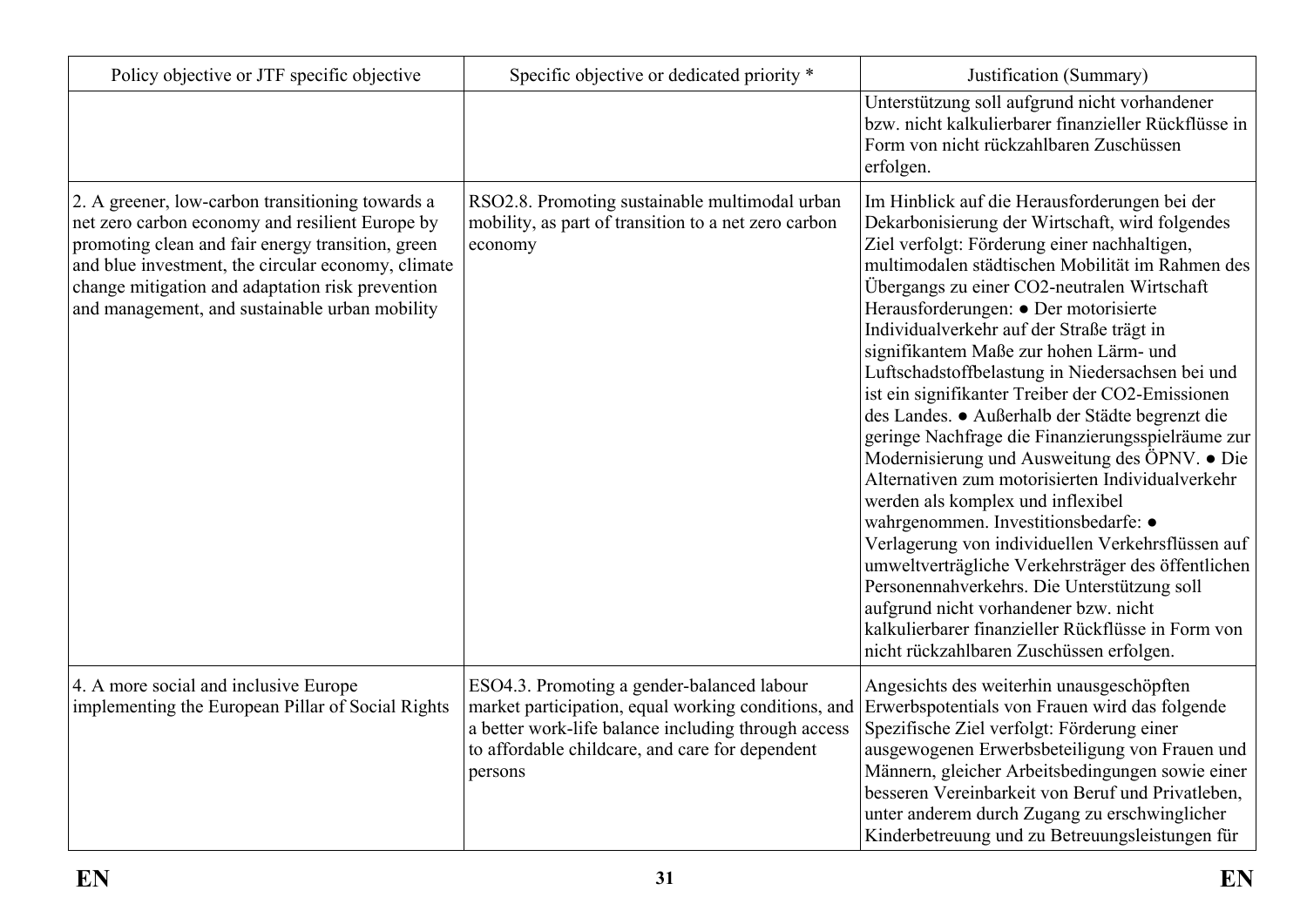| Policy objective or JTF specific objective                                                 | Specific objective or dedicated priority *                                                                                                                                                              | Justification (Summary)                                                                                                                                                                                                                                                                                                                                                                                                                                                                                                                                                                                                                                                                                                                                                                                                                                            |
|--------------------------------------------------------------------------------------------|---------------------------------------------------------------------------------------------------------------------------------------------------------------------------------------------------------|--------------------------------------------------------------------------------------------------------------------------------------------------------------------------------------------------------------------------------------------------------------------------------------------------------------------------------------------------------------------------------------------------------------------------------------------------------------------------------------------------------------------------------------------------------------------------------------------------------------------------------------------------------------------------------------------------------------------------------------------------------------------------------------------------------------------------------------------------------------------|
|                                                                                            |                                                                                                                                                                                                         | abhängige Personen Herausforderungen: ·<br>Unzureichende Ausschöpfung des<br>Erwerbspotentials von Frauen. · Steigender Bedarf<br>an zukunftsweisenden Initiativen zur Bewältigung<br>des demografischen und digitalen Wandels.<br>Investitionsbedarfe: • Erhöhung der<br>Erwerbsbeteiligung von Frauen. • Erleichterte<br>Wiedereingliederung in den Arbeitsmarkt nach<br>Berufsunterbrechungen. • Ergänzende Vorhaben<br>zur Lösung regionalspezifischer<br>Herausforderungen im Bereich ausgewogenen der<br>Erwerbsbeteiligung von Frauen und Männern in<br>den Zukunftsregionen. Die Unterstützung soll<br>aufgrund nicht vorhandener bzw. nicht<br>kalkulierbarer finanzieller Rückflüsse in Form von<br>nicht rückzahlbaren Zuschüssen erfolgen.                                                                                                             |
| 4. A more social and inclusive Europe<br>implementing the European Pillar of Social Rights | ESO4.4. Promoting the adaptation of workers,<br>enterprises and entrepreneurs to change, active and<br>healthy ageing and a healthy and well-adapted<br>working environment that addresses health risks | Angesichts weiterhin großer Fachkräftebedarfe auf<br>unterschiedlichen Qualifizierungsstufen wird<br>folgendes Spezifisches Ziel verfolgt: Förderung der<br>Anpassung von Arbeitskräften, Unternehmen und<br>Unternehmern an den Wandel, Förderung eines<br>aktiven und gesunden Alterns sowie einer<br>gesunden und angemessenen Arbeitsumgebung, die<br>Gesundheitsrisiken Rechnung trägt<br>Herausforderungen • Zunehmender<br>Fachkräftebedarf als zentrale Herausforderung auf<br>dem niedersächsischen Arbeitsmarkt, auch unter<br>dem Aspekt aktueller und zukünftiger<br>Transformationsprozesse. • Regional<br>unterschiedliche Ausgangsbedingungen der<br>Fachkräftesicherung. Investitionsbedarfe: •<br>Sicherung und Bindung von Fachkräften, u.a. in<br>Mangelberufen. • Vertiefung der regionalen<br>Zusammenarbeit zur Entwicklung bedarfsgerechter |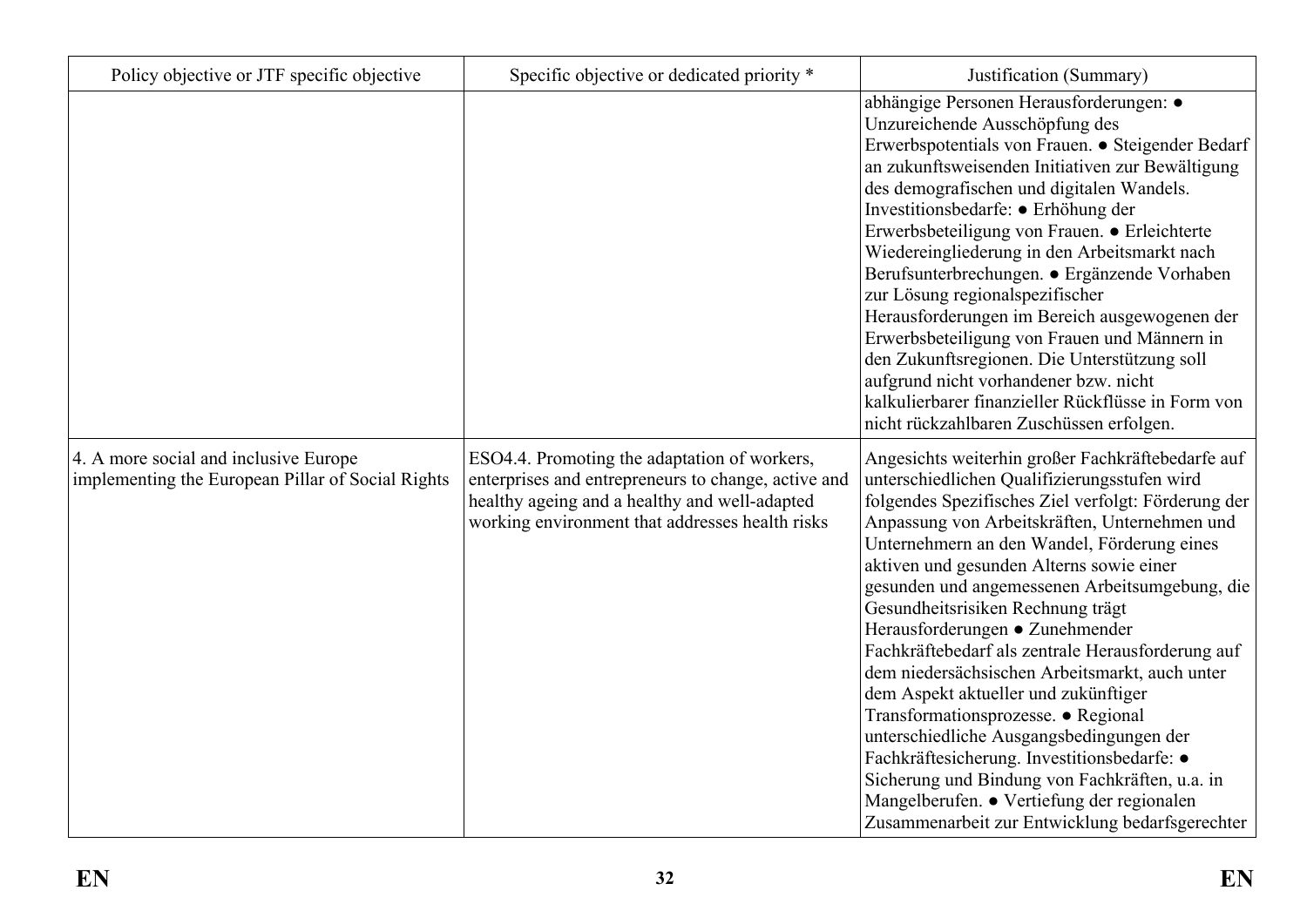| Policy objective or JTF specific objective                                                 | Specific objective or dedicated priority *                                                                                                                                                                                                                                                                                                                                                                                 | Justification (Summary)                                                                                                                                                                                                                                                                                                                                                                                                                                                                                                                                                                                                                                                                                                                                                                                                                                                                                                                                                                                                                                                                                                                                                                                           |
|--------------------------------------------------------------------------------------------|----------------------------------------------------------------------------------------------------------------------------------------------------------------------------------------------------------------------------------------------------------------------------------------------------------------------------------------------------------------------------------------------------------------------------|-------------------------------------------------------------------------------------------------------------------------------------------------------------------------------------------------------------------------------------------------------------------------------------------------------------------------------------------------------------------------------------------------------------------------------------------------------------------------------------------------------------------------------------------------------------------------------------------------------------------------------------------------------------------------------------------------------------------------------------------------------------------------------------------------------------------------------------------------------------------------------------------------------------------------------------------------------------------------------------------------------------------------------------------------------------------------------------------------------------------------------------------------------------------------------------------------------------------|
|                                                                                            |                                                                                                                                                                                                                                                                                                                                                                                                                            | Initiativen und Projekte. • Stärkung der Angebote<br>des lebenslangen Lernens. • Ergänzende Vorhaben<br>zur Lösung regionalspezifischer<br>Herausforderungen im Bereich der<br>Fachkräftesicherung in den Zukunftsregionen. Die<br>Unterstützung soll aufgrund nicht vorhandener<br>bzw. nicht kalkulierbarer finanzieller Rückflüsse in<br>Form von nicht rückzahlbaren Zuschüssen<br>erfolgen.                                                                                                                                                                                                                                                                                                                                                                                                                                                                                                                                                                                                                                                                                                                                                                                                                  |
| 4. A more social and inclusive Europe<br>implementing the European Pillar of Social Rights | ESO4.6. Promoting equal access to and completion<br>of quality and inclusive education and training, in<br>particular for disadvantaged groups, from early<br>childhood education and care through general and<br>vocational education and training, to tertiary level,<br>as well as adult education and learning, including<br>facilitating learning mobility for all and<br>accessibility for persons with disabilities | Vor dem Hintergrund des noch nicht<br>ausgeschöpften Beschäftigungspotentials junger<br>Menschen wird folgendes Spezifisches Ziel<br>verfolgt: Förderung des gleichberechtigten<br>Zugangs zu hochwertiger und inklusiver<br>allgemeiner und beruflicher Bildung einschließlich<br>des entsprechenden Abschlusses, insbesondere für<br>benachteiligte Gruppen, von der frühkindlichen<br>Betreuung, Bildung und Erziehung über die<br>allgemeine Bildung und die berufliche Aus- und<br>Weiterbildung bis hin zur höheren Bildung und<br>Erwachsenenbildung, sowie Erleichterung der<br>Lernmobilität für alle und der Zugänglichkeit für<br>Menschen mit Behinderungen Herausforderungen:<br>· Weiterhin hohe Zahl an jungen Menschen, die<br>das (Aus-)Bildungssystem vorzeitig verlassen. ·<br>Weiterhin hohe Zahl an jungen Menschen am<br>Übergang von der Schule in den Beruf mit<br>Bildungsdefiziten, darunter auch unversorgte<br>Jugendliche. · Nicht ausreichende<br>Ausbildungsbereitschaft und -kapazitäten der<br>Betriebe, zusätzlich zumindest temporär verschärft<br>durch die COVID19-Pandemie. • Gefahr von<br>Ausbildungsabbrüchen aufgrund von<br>Unternehmensinsolvenzen (auch aufgrund der |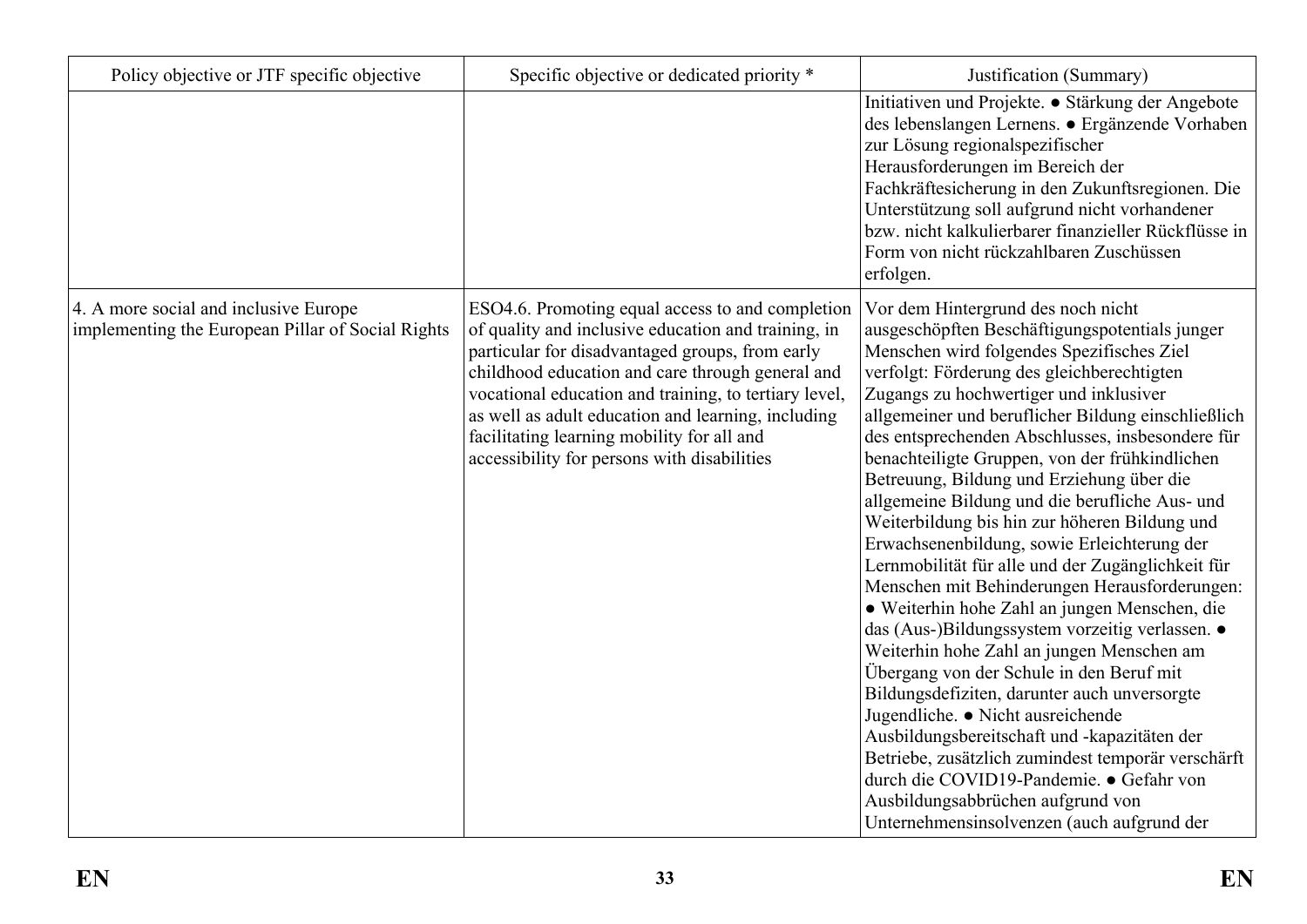| Policy objective or JTF specific objective                                                 | Specific objective or dedicated priority *                                                                                                                                                                    | Justification (Summary)                                                                                                                                                                                                                                                                                                                                                                                                                                                                                                                                                                                                                                                                                                                                                                                                                                                                                           |
|--------------------------------------------------------------------------------------------|---------------------------------------------------------------------------------------------------------------------------------------------------------------------------------------------------------------|-------------------------------------------------------------------------------------------------------------------------------------------------------------------------------------------------------------------------------------------------------------------------------------------------------------------------------------------------------------------------------------------------------------------------------------------------------------------------------------------------------------------------------------------------------------------------------------------------------------------------------------------------------------------------------------------------------------------------------------------------------------------------------------------------------------------------------------------------------------------------------------------------------------------|
|                                                                                            |                                                                                                                                                                                                               | COVID19-Pandemie). · Sich ändernde<br>Berufsbilder und -inhalte aufgrund des digitalen<br>Wandels. • Zum Teil unzureichend qualifiziertes<br>Bildungspersonal, um jungen Menschen<br>unabhängig von ihrer Herkunft die gleichen<br>Bildungschancen zu ermöglichen.<br>Investitionsbedarfe: • Verbesserung der Systeme<br>der allgemeinen und beruflichen Bildung durch<br>innovative Projekte. · Vertiefung der regionalen<br>Kooperation von Ausbildungsakteur:innen. •<br>Stärkung und Qualitätssicherung der dualen<br>Ausbildung durch ergänzende überbetriebliche<br>Bildungsangebote. · Ergänzende Vorhaben zur<br>Lösung regionalspezifischer Herausforderungen im<br>Bereich der Ausbildung junger Menschen in den<br>Zukunftsregionen. Die Unterstützung soll aufgrund<br>nicht vorhandener bzw. nicht kalkulierbarer<br>finanzieller Rückflüsse in Form von nicht<br>rückzahlbaren Zuschüssen erfolgen. |
| 4. A more social and inclusive Europe<br>implementing the European Pillar of Social Rights | ESO4.8. Fostering active inclusion with a view to<br>promoting equal opportunities, non-discrimination<br>and active participation, and improving<br>employability, in particular for disadvantaged<br>groups | Angesichts des erschwerten Zugangs zum<br>Arbeitsmarkt, aber auch zu weiteren<br>gesellschaftlichen Feldern für bestimmte<br>Personengruppen, wird zur Verringerung der<br>Armutsgefährdung folgendes Spezifisches Ziel<br>verfolgt: Förderung der aktiven Inklusion mit Blick<br>auf die Verbesserung der Chancengleichheit,<br>Nichtdiskriminierung und aktiven Teilhabe sowie<br>Erhöhung der Beschäftigungsfähigkeit,<br>insbesondere von benachteiligten Gruppen<br>Herausforderungen: · Erhöhte Armutsgefährdung,<br>v.a. bei bildungsfernen Menschen. • Deutlich<br>erschwerte soziale Teilhabe für bestimmte<br>Personengruppen, z.B. junge oder gering<br>literalisierte Menschen. Drohende (Verfestigung                                                                                                                                                                                                |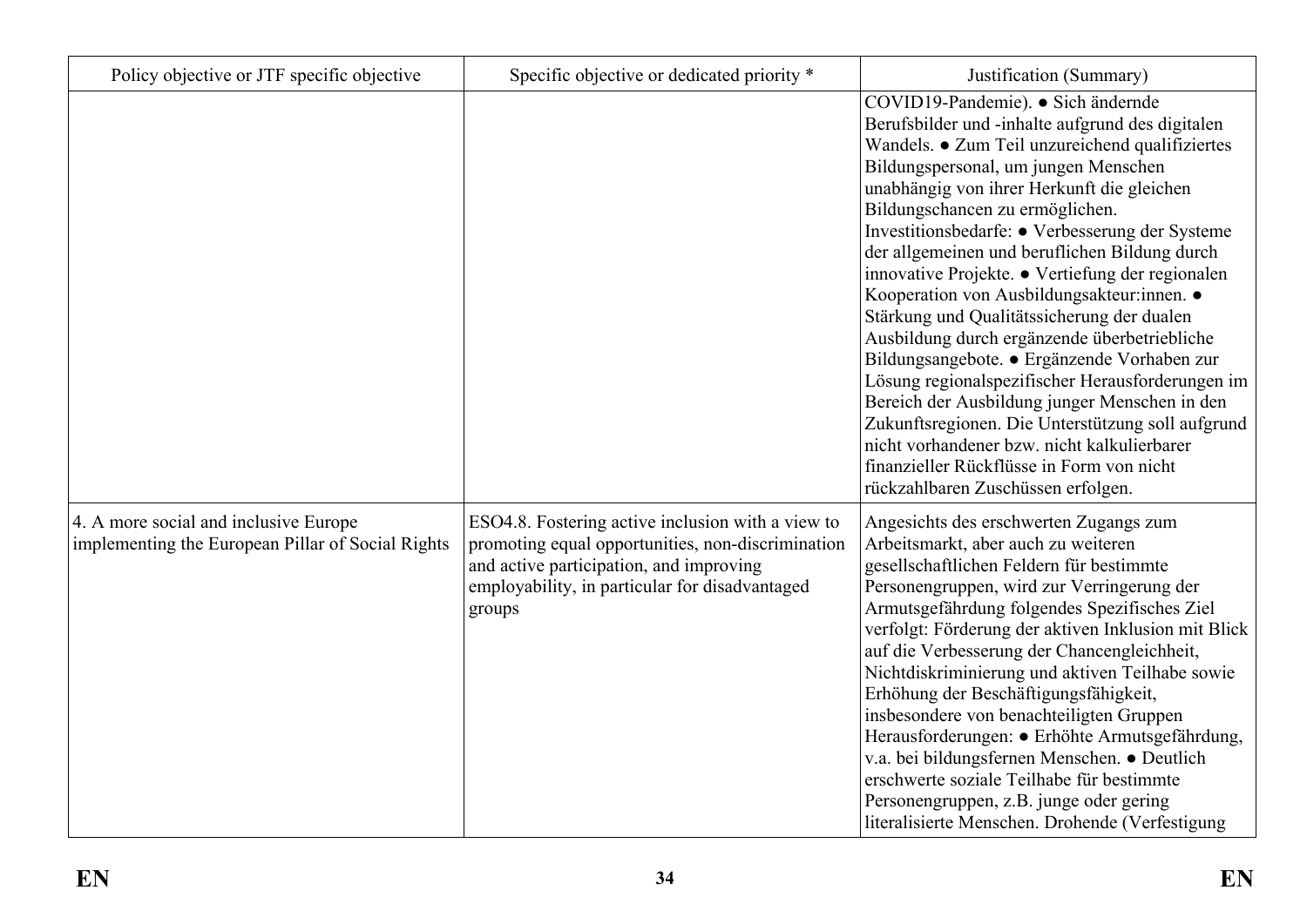| Policy objective or JTF specific objective                                                 | Specific objective or dedicated priority *                                                                                                                                                                                                                                                                                                                                                                                                                                                                                              | Justification (Summary)                                                                                                                                                                                                                                                                                                                                                                                                                                                                                                                                                                                                                                                                                                                                                                                                                                                                                                                               |
|--------------------------------------------------------------------------------------------|-----------------------------------------------------------------------------------------------------------------------------------------------------------------------------------------------------------------------------------------------------------------------------------------------------------------------------------------------------------------------------------------------------------------------------------------------------------------------------------------------------------------------------------------|-------------------------------------------------------------------------------------------------------------------------------------------------------------------------------------------------------------------------------------------------------------------------------------------------------------------------------------------------------------------------------------------------------------------------------------------------------------------------------------------------------------------------------------------------------------------------------------------------------------------------------------------------------------------------------------------------------------------------------------------------------------------------------------------------------------------------------------------------------------------------------------------------------------------------------------------------------|
|                                                                                            |                                                                                                                                                                                                                                                                                                                                                                                                                                                                                                                                         | von) Langzeitarbeitslosigkeit. Investitionsbedarfe:<br>• Verbesserung der Chancengleichheit und aktiven<br>Teilhabe sowie Erhöhung der<br>Beschäftigungsfähigkeit durch aktive soziale<br>Inklusion. • Gleichberechtigter Zugang zu<br>hochwertiger und inklusiver allgemeiner und<br>beruflicher Bildung einschließlich des<br>entsprechenden Abschlusses sowie Grundbildung.<br>• Ergänzende Vorhaben zur Lösung<br>regionalspezifischer Herausforderungen im Bereich<br>der gesellschaftlichen Teilhabe in den<br>Zukunftsregionen. Die Unterstützung soll aufgrund<br>nicht vorhandener bzw. nicht kalkulierbarer<br>finanzieller Rückflüsse in Form von nicht<br>rückzahlbaren Zuschüssen erfolgen.                                                                                                                                                                                                                                              |
| 4. A more social and inclusive Europe<br>implementing the European Pillar of Social Rights | ESO4.11. Enhancing the equal and timely access to<br>quality, sustainable and affordable services,<br>including services that promote the access to<br>housing and person-centred care including<br>healthcare; modernising social protection systems,<br>including promoting access to social protection,<br>with a particular focus on children and<br>disadvantaged groups; improving accessibility<br>including for persons with disabilities,<br>effectiveness and resilience of healthcare systems<br>and long-term care services | Angesichts unterschiedlicher regionaler<br>Ausgangsbedingungen der Daseinsvorsorge wird<br>folgendes Spezifisches Ziel verfolgt: Verbesserung<br>gleichberechtigten und zeitnahen Zugangs zu<br>hochwertigen, nachhaltigen und erschwinglichen<br>Dienstleistungen, einschließlich Diensten, die den<br>Zugang zu Wohnraum sowie patientenorientierter<br>Pflege einschließlich Krankenpflege verbessern;<br>Modernisierung der Sozialschutzsysteme,<br>einschließlich Förderung des Zugangs zum<br>Sozialschutz, mit besonderem Schwerpunkt auf<br>Kindern und benachteiligten Gruppen;<br>Verbesserung der Zugänglichkeit einschließlich für<br>Menschen mit Behinderung, der Leistungsfähigkeit<br>und der Resilienz der Gesundheitssysteme und<br>Langzeitpflegedienste Herausforderungen: ·<br>Regional unterschiedliche Ausgangsbedingungen<br>der Daseinsvorsorge. • Teilweise erschwerter<br>Zugang zu Dienstleistungen. Investitionsbedarf • |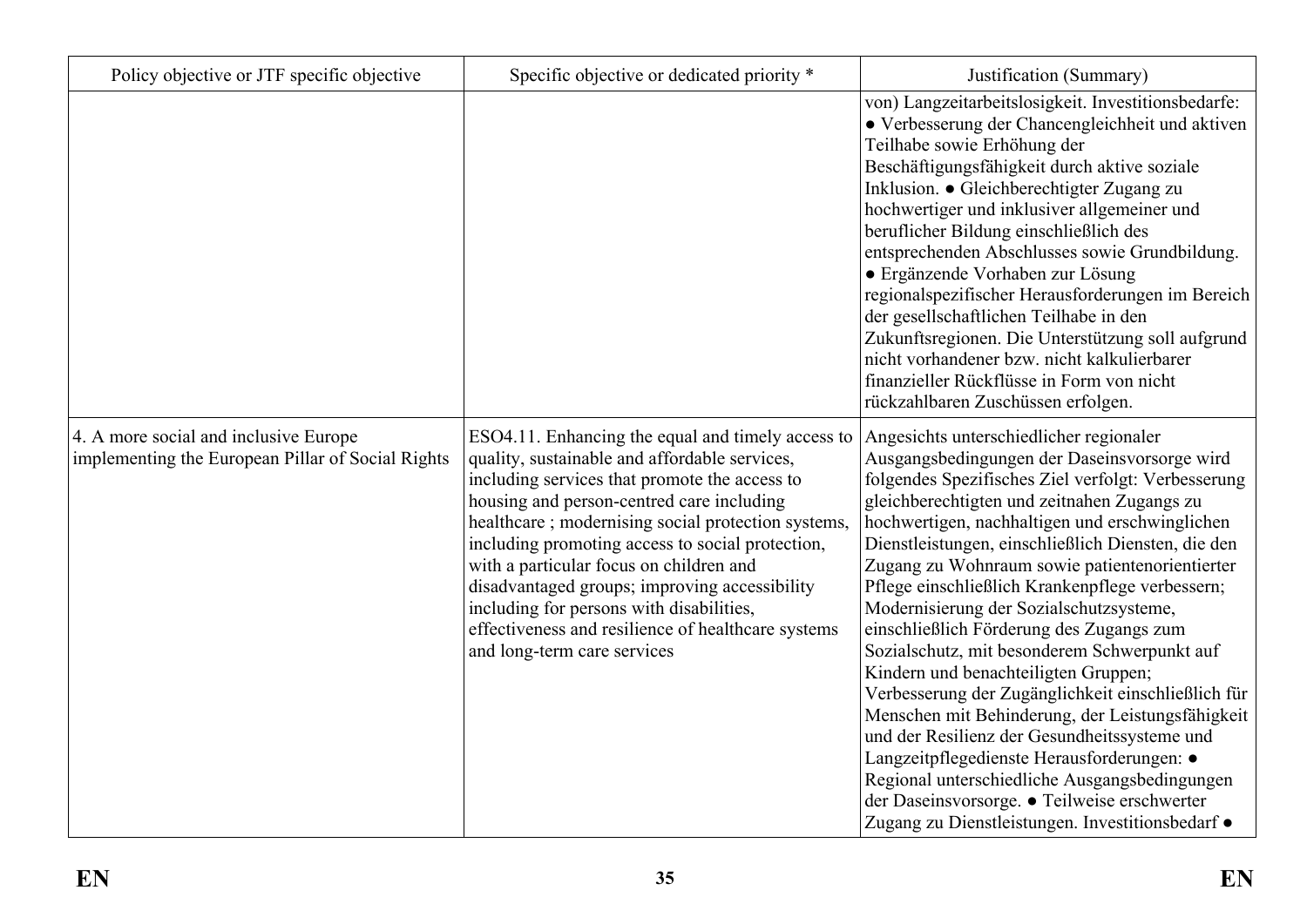| Policy objective or JTF specific objective                                                 | Specific objective or dedicated priority * | Justification (Summary)                                                                                                                                                                                                                                                                                                                                                                                                                                                                                                                                                                                                                                                                                                                                                                                                                                                                                                                                                                                                                                                                                                                                                                                                  |
|--------------------------------------------------------------------------------------------|--------------------------------------------|--------------------------------------------------------------------------------------------------------------------------------------------------------------------------------------------------------------------------------------------------------------------------------------------------------------------------------------------------------------------------------------------------------------------------------------------------------------------------------------------------------------------------------------------------------------------------------------------------------------------------------------------------------------------------------------------------------------------------------------------------------------------------------------------------------------------------------------------------------------------------------------------------------------------------------------------------------------------------------------------------------------------------------------------------------------------------------------------------------------------------------------------------------------------------------------------------------------------------|
|                                                                                            |                                            | Gestaltung von Dienstleistungen zur Sicherung der<br>Daseinsvorsorge und Steigerung der Lebensqualität<br>im ländlichen Raum. · Bearbeitung<br>regionalspezifischer Herausforderungen und<br>Potenziale in den Zukunftsregionen Die<br>Unterstützung soll aufgrund nicht vorhandener<br>bzw. nicht kalkulierbarer finanzieller Rückflüsse in<br>Form von nicht rückzahlbaren Zuschüssen<br>erfolgen.                                                                                                                                                                                                                                                                                                                                                                                                                                                                                                                                                                                                                                                                                                                                                                                                                     |
| 4. A more social and inclusive Europe<br>implementing the European Pillar of Social Rights | IA. Social innovative actions              | In Anbetracht notwendiger zukunftsweisender<br>Lösungen zur Schaffung attraktiver<br>Arbeitsbedingungen und zur Verbesserung regional<br>verankerter Dienstleistungen werden folgende<br>Spezifischen Ziele verfolgt: Förderung der<br>Anpassung von Arbeitskräften, Unternehmen und<br>Unternehmern an den Wandel, Förderung eines<br>aktiven und gesunden Alterns sowie einer<br>gesunden und angemessenen Arbeitsumgebung, die<br>Gesundheitsrisiken Rechnung trägt sowie<br>Verbesseruns gleichberechtigten und zeitnahen<br>Zugangs zu hochwertigen, nachhaltigen und<br>erschwinglichen Dienstleistungen, einschließlich<br>Diensten, die den Zugang zu Wohnraum sowie<br>patientenorientierter Pflege einschließlich<br>Krankenpflege verbessern; Modernisierung der<br>Sozialschutzsysteme, einschließlich Förderung des<br>Zugangs zum Sozialschutz, mit besonderem<br>Schwerpunkt auf Kindern und benachteiligten<br>Gruppen; Verbesserung der Zugänglichkeit<br>einschließlich für Menschen mit Behinderung, der<br>Leistungsfähigkeit und der Resilienz der<br>Gesundheitssysteme und Langzeitpflegedienste<br>Herausforderungen: · Regional unterschiedliche<br>Ausgangsbedingungen der Daseinsvorsorge und |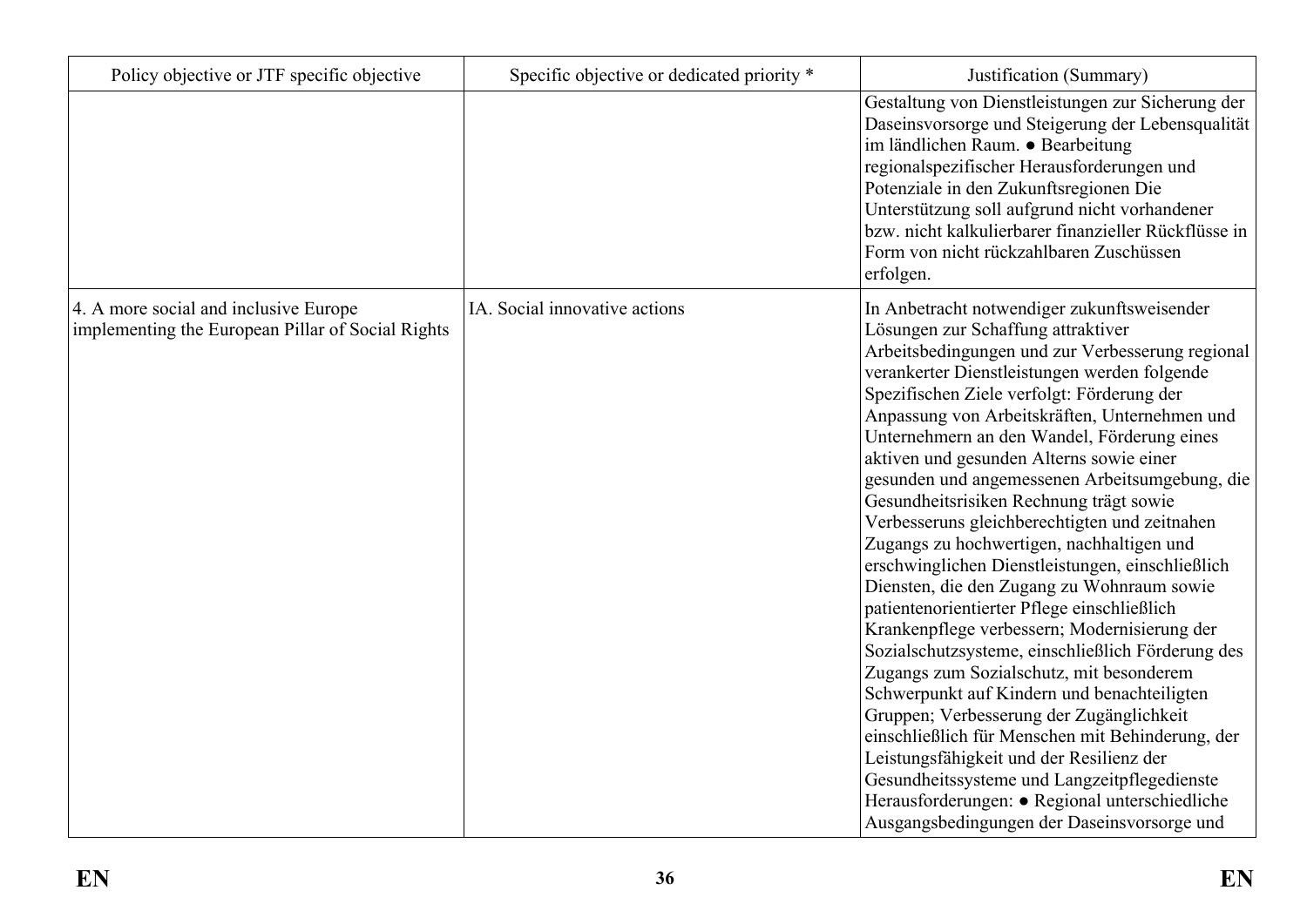| Policy objective or JTF specific objective                                                                                                     | Specific objective or dedicated priority *                                                                                                                                          | Justification (Summary)                                                                                                                                                                                                                                                                                                                                                                                                                                                                                                                                                                                                                                                                                                                                                                                                                                                            |
|------------------------------------------------------------------------------------------------------------------------------------------------|-------------------------------------------------------------------------------------------------------------------------------------------------------------------------------------|------------------------------------------------------------------------------------------------------------------------------------------------------------------------------------------------------------------------------------------------------------------------------------------------------------------------------------------------------------------------------------------------------------------------------------------------------------------------------------------------------------------------------------------------------------------------------------------------------------------------------------------------------------------------------------------------------------------------------------------------------------------------------------------------------------------------------------------------------------------------------------|
|                                                                                                                                                |                                                                                                                                                                                     | der Arbeitsgestaltung • Hoher Innovationsdruck<br>aufgrund wirtschaftlicher und sozialer<br>Transformationsprozesse. Investitionsbedarfe: ·<br>Soziale Innovationen im Zusammenhang mit der<br>Anpassung von Unternehmen und deren<br>Beschäftigten an den digitalen Wandel. •<br>Entwicklung neuer Angebote, Dienstleistungen und<br>Modelle für die Versorgung und die Attraktivität<br>insbesondere in ländlichen Räumen. • Schaffung<br>verbesserter Rahmenbedingungen für die<br>gesellschaftliche Teilhabe aller Menschen an<br>Dienstleistungen im Sozialraum und am<br>Erwerbsleben. Die Unterstützung soll aufgrund<br>nicht vorhandener bzw. nicht kalkulierbarer<br>finanzieller Rückflüsse in Form von nicht<br>rückzahlbaren Zuschüssen erfolgen.                                                                                                                     |
| 5. A Europe closer to citizens by fostering the<br>sustainable and integrated development of all types<br>of territories and local initiatives | RSO5.1. Fostering the integrated and inclusive<br>social, economic and environmental development,<br>culture, natural heritage, sustainable tourism, and<br>security in urban areas | In Anbetracht der Herausforderungen, denen sich<br>städtische Gebiete in Niedersachsen<br>gegenübersehen, wird das folgende SZ verfolgt:<br>Förderung der integrierten und inklusiven sozialen,<br>wirtschaftlichen und ökologischen Entwicklung,<br>der Kultur, des Naturerbes, des nachhaltigen<br>Tourismus und der Sicherheit in städtischen<br>Gebieten Herausforderungen: • Große<br>Herausforderungen für Städte und Regionen durch<br>technologische, ökologische und demografische<br>Veränderungen und zunehmende Anforderungen<br>durch den Klimaschutz, insb. für Innenstädte von<br>Ober- und Mittelzentren, die als zentrale Orte<br>wesentliche Versorgungsfunktionen auch für ihr<br>Umland übernehmen. • Dringend erforderliche<br>Anpassungen der Infrastruktur, insb. in<br>Innenstädten, um Entwicklungen wie<br>zunehmendem Leerstand, Raumnutzungskonflikten |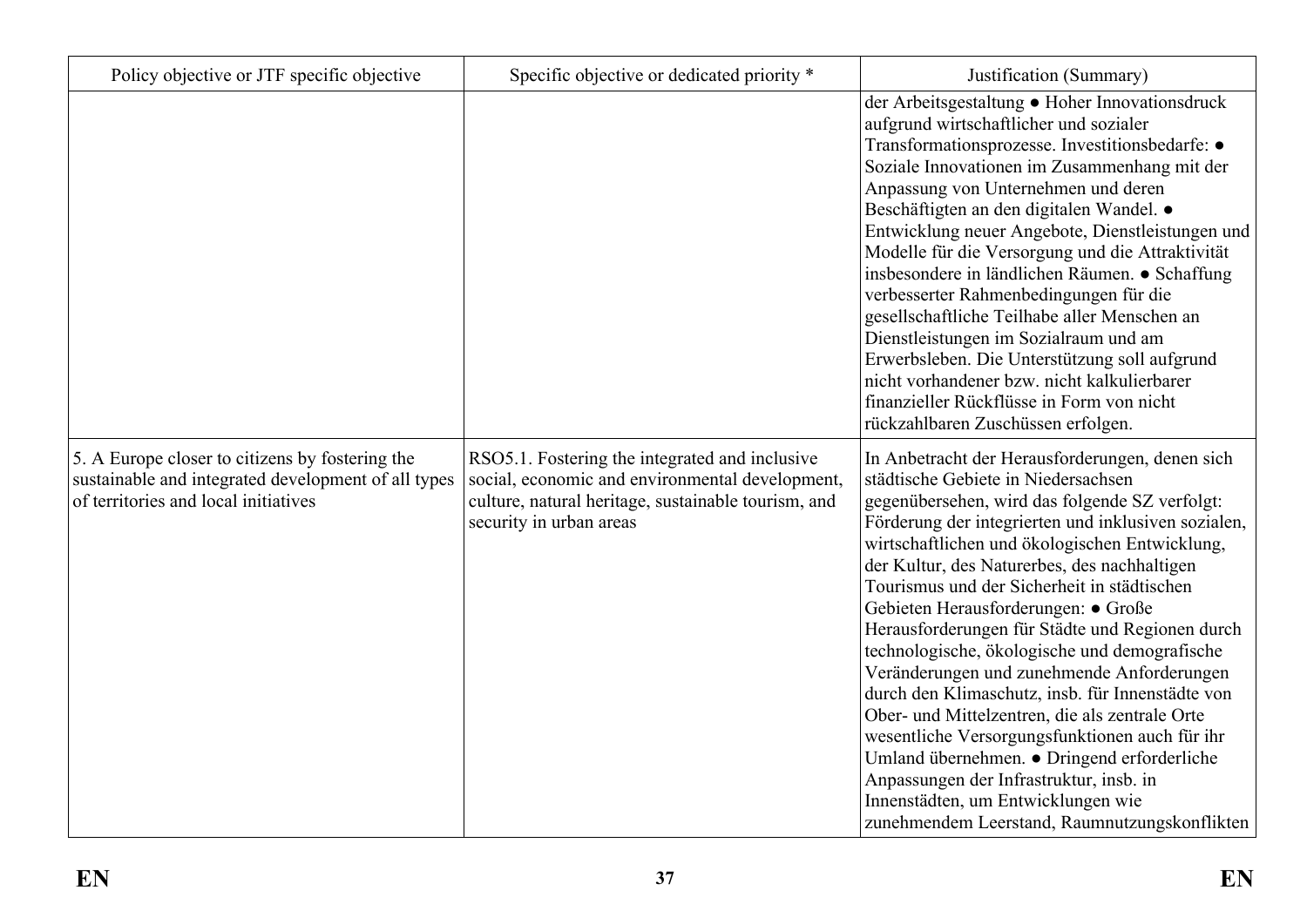| Policy objective or JTF specific objective      | Specific objective or dedicated priority *     | Justification (Summary)                                                                                                                                                                                                                                                                                                                                                                                                                                                                                                                                                                                                                                                                                                                                                                                                                                                                                                                                                                                                                                                                                                                                                                                                                                                                                                                                                                                                                                                                                                                                      |
|-------------------------------------------------|------------------------------------------------|--------------------------------------------------------------------------------------------------------------------------------------------------------------------------------------------------------------------------------------------------------------------------------------------------------------------------------------------------------------------------------------------------------------------------------------------------------------------------------------------------------------------------------------------------------------------------------------------------------------------------------------------------------------------------------------------------------------------------------------------------------------------------------------------------------------------------------------------------------------------------------------------------------------------------------------------------------------------------------------------------------------------------------------------------------------------------------------------------------------------------------------------------------------------------------------------------------------------------------------------------------------------------------------------------------------------------------------------------------------------------------------------------------------------------------------------------------------------------------------------------------------------------------------------------------------|
|                                                 |                                                | und negativen Auswirkungen des Klimawandels<br>entgegenzuwirken. • Begrenzte Verfügbarkeit<br>kommunaler Mittel für die Adressierung der<br>jeweiligen Herausforderungen; die Situation hat<br>sich durch die COVID19-Pandemie weiter<br>verschlechtert. ● Notwendigkeit der Konzentration<br>auf zentrale regionale Potenziale, um<br>wirkungsvolle Impulse anstoßen zu können. ●<br>Ausbaufähige interkommunale Zusammenarbeit<br>zur gemeinsamen Lösung der bestehenden<br>Herausforderungen. • Fehlende Vernetzung und<br>ausbaufähige Abstimmung regionaler Konzepte,<br>Marken und Strukturen in den Bereichen<br>Ökotourismus, touristische Dienstleistungen und<br>Kultur. Investitionsbedarfe: • Unterstützung der<br>Städte und der Regionen bei der Steuerung und<br>Umsetzung int. territorialer Strategien und<br>interkommunaler Vorhaben. • Zuschüsse für nicht-<br>investive und investive Maßnahmen in<br>Innenstädten in den Bereichen Sicherheit,<br>Erholung, soziale Teilhabe, zivilgesellschaftliches<br>Engagement, Versorgung, Nutzungskonzepte,<br>Gründung, Arbeitsorganisation,<br>Individualmobilität, Ressourceneffizienz, CO2-<br>neutrale Nahlogistik, Risikomanagement und<br>Resilienz. • Unterstützung der Vernetzung und<br>Bündelung regionaler Aktivitäten sowie<br>Entwicklung ergänzender Infrastrukturen und<br>Angebote in den Feldern Ökotourismus, tourist.<br>Dienstleistungen und Kultur. Die Unterstützung<br>soll aufgrund nicht vorhandener bzw. nicht<br>kalkulierbarer finanzieller Rückflüsse in Form von |
| 5. A Europe closer to citizens by fostering the | RSO5.2. Fostering the integrated and inclusive | nicht rückzahlbaren Zuschüssen erfolgen.<br>In Anbetracht der Herausforderungen, denen sich                                                                                                                                                                                                                                                                                                                                                                                                                                                                                                                                                                                                                                                                                                                                                                                                                                                                                                                                                                                                                                                                                                                                                                                                                                                                                                                                                                                                                                                                  |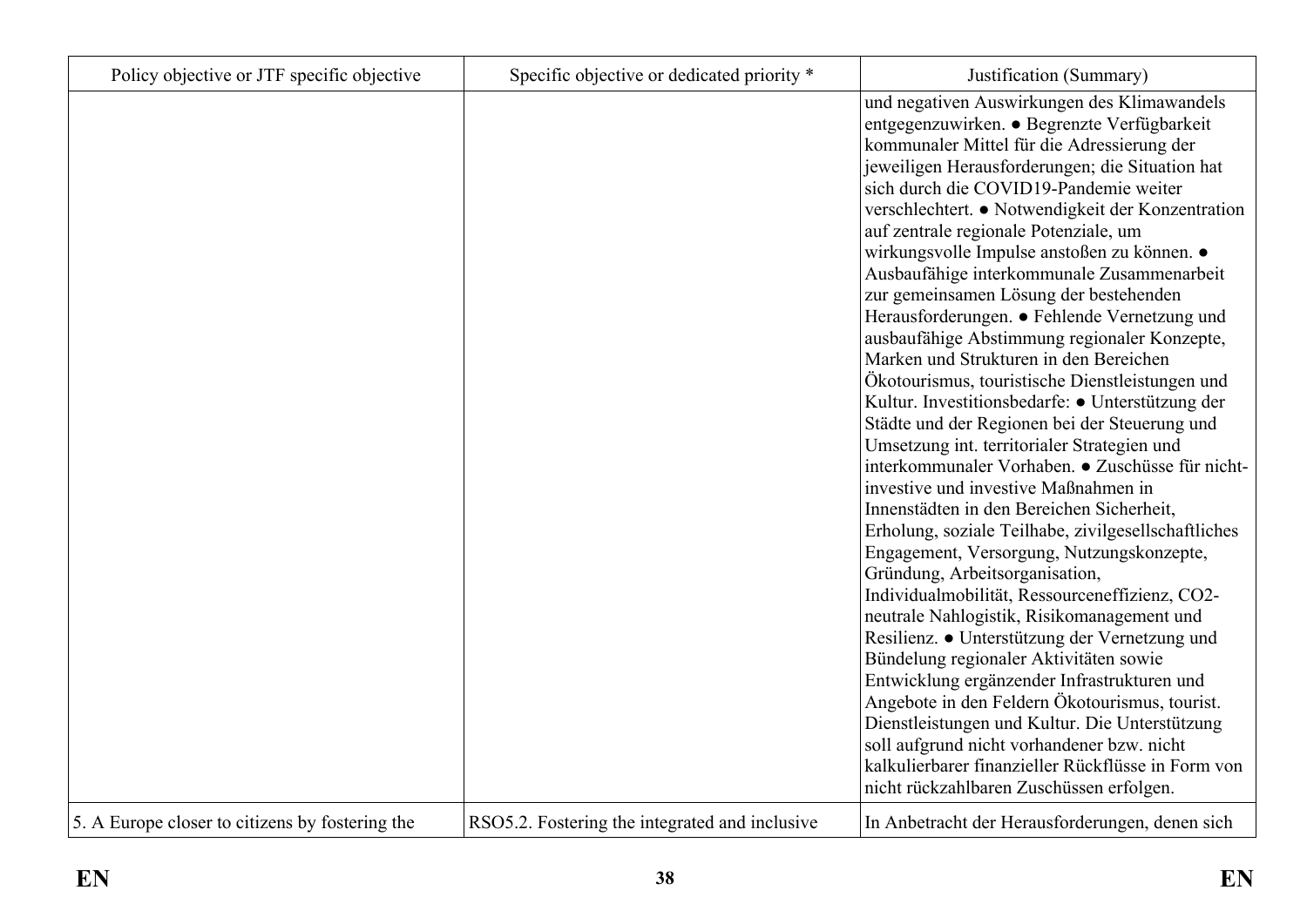| Policy objective or JTF specific objective                                                  | Specific objective or dedicated priority *                                                                                                                  | Justification (Summary)                                                                                                                                                                                                                                                                                                                                                                                                                                                                                                                                                                                                                                                                                                                                                                                                                                                                                                                                                                                                                                                                                                                                                                                                                                                                                                                                                                                                                                                                                     |
|---------------------------------------------------------------------------------------------|-------------------------------------------------------------------------------------------------------------------------------------------------------------|-------------------------------------------------------------------------------------------------------------------------------------------------------------------------------------------------------------------------------------------------------------------------------------------------------------------------------------------------------------------------------------------------------------------------------------------------------------------------------------------------------------------------------------------------------------------------------------------------------------------------------------------------------------------------------------------------------------------------------------------------------------------------------------------------------------------------------------------------------------------------------------------------------------------------------------------------------------------------------------------------------------------------------------------------------------------------------------------------------------------------------------------------------------------------------------------------------------------------------------------------------------------------------------------------------------------------------------------------------------------------------------------------------------------------------------------------------------------------------------------------------------|
| sustainable and integrated development of all types<br>of territories and local initiatives | social, economic and environmental local<br>development, culture, natural heritage, sustainable<br>tourism and security, in areas other than urban<br>areas | nicht-städtische Gebiete in Niedersachsen<br>gegenübersehen, wird durch das folgende<br>Spezifische Ziel verfolgt: Förderung der<br>integrierten und inklusiven sozialen,<br>wirtschaftlichen und ökologischen Entwicklung,<br>der Kultur, des Naturerbes, des nachhaltigen<br>Tourismus und der Sicherheit außerhalb städtischer<br>Gebiete Herausforderungen: · Große<br>Herausforderungen für Regionen, Landkreise,<br>Städte und Gemeinden in Niedersachsen durch<br>technologische, ökologische und demografische<br>Veränderungen und zunehmende Anforderungen<br>durch den Klimaschutz. · Begrenzte Verfügbarkeit<br>kommunaler Mittel für die Adressierung der<br>jeweiligen Herausforderungen; die Situation hat<br>sich durch die COVID19-Pandemie weiter<br>verschlechtert. • Notwendigkeit der Konzentration<br>auf zentrale regionale Potenziale, um<br>wirkungsvolle Impulse anstoßen zu können. ●<br>Ausbaufähige interkommunale Zusammenarbeit<br>zur gemeinsamen Lösung der bestehenden<br>Herausforderungen. • Fehlende Vernetzung und<br>ausbaufähige Abstimmung regionaler Konzepte,<br>Marken und Strukturen in den Bereichen<br>Ökotourismus, touristische Dienstleistungen und<br>Kultur. Investitionsbedarfe: · Unterstützung der<br>Regionen bei der Steuerung und der Umsetzung<br>integrierter territorialer Strategien und<br>interkommunaler Vorhaben. • Unterstützung der<br>Vernetzung und Bündelung regionaler Aktivitäten<br>sowie Entwicklung ergänzender Infrastrukturen |
|                                                                                             |                                                                                                                                                             | und Angebote in den Bereichen Ökotourismus,<br>touristische Dienstleistungen und Kultur. Die<br>Unterstützung soll aufgrund nicht vorhandener                                                                                                                                                                                                                                                                                                                                                                                                                                                                                                                                                                                                                                                                                                                                                                                                                                                                                                                                                                                                                                                                                                                                                                                                                                                                                                                                                               |
|                                                                                             |                                                                                                                                                             | bzw. nicht kalkulierbarer finanzieller Rückflüsse in                                                                                                                                                                                                                                                                                                                                                                                                                                                                                                                                                                                                                                                                                                                                                                                                                                                                                                                                                                                                                                                                                                                                                                                                                                                                                                                                                                                                                                                        |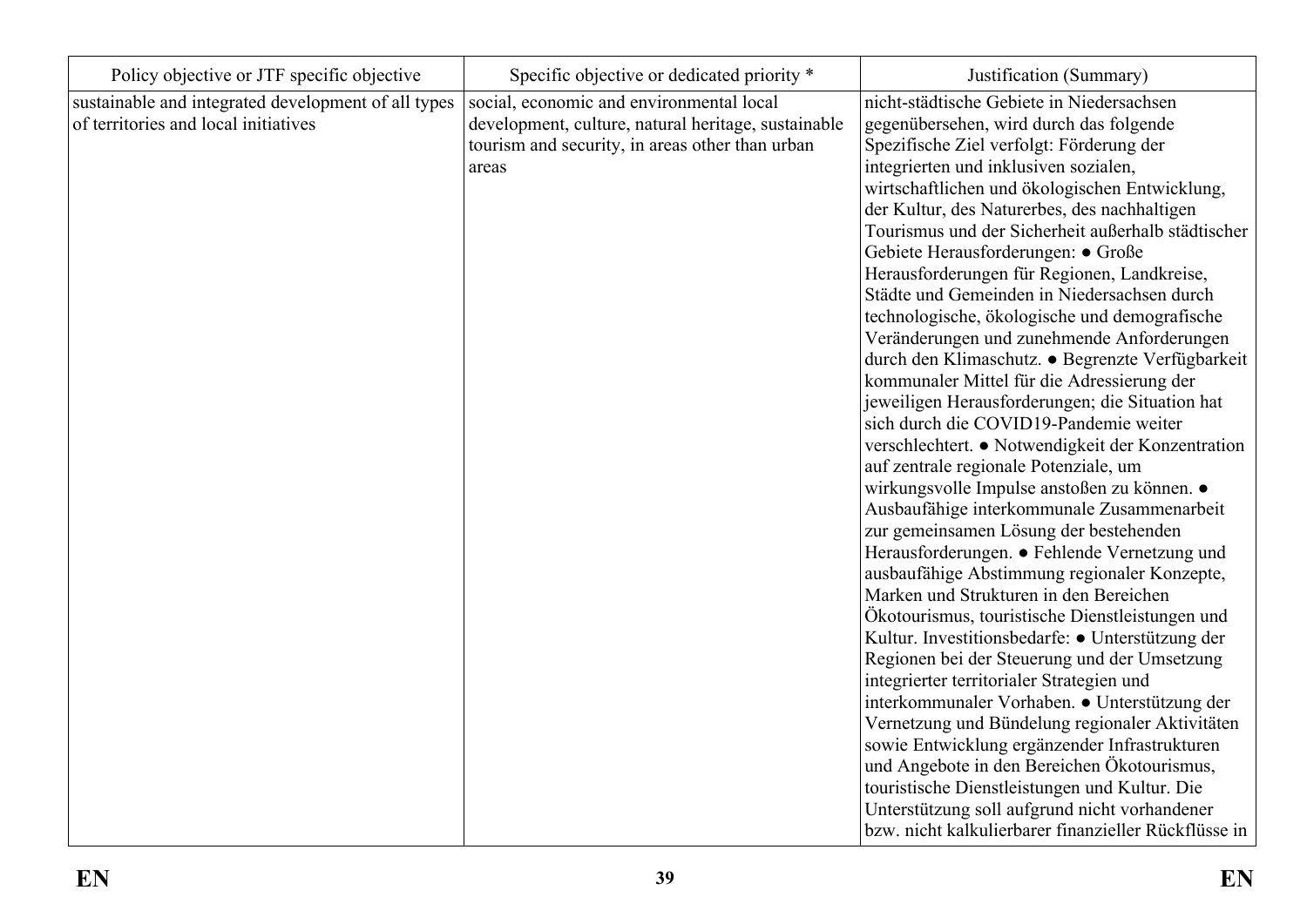| Policy objective or JTF specific objective | Specific objective or dedicated priority * | Justification (Summary)                              |
|--------------------------------------------|--------------------------------------------|------------------------------------------------------|
|                                            |                                            | Form von nicht rückzahlbaren Zuschüssen<br>erfolgen. |

\* Dedicated priorities according to ESF+ Regulation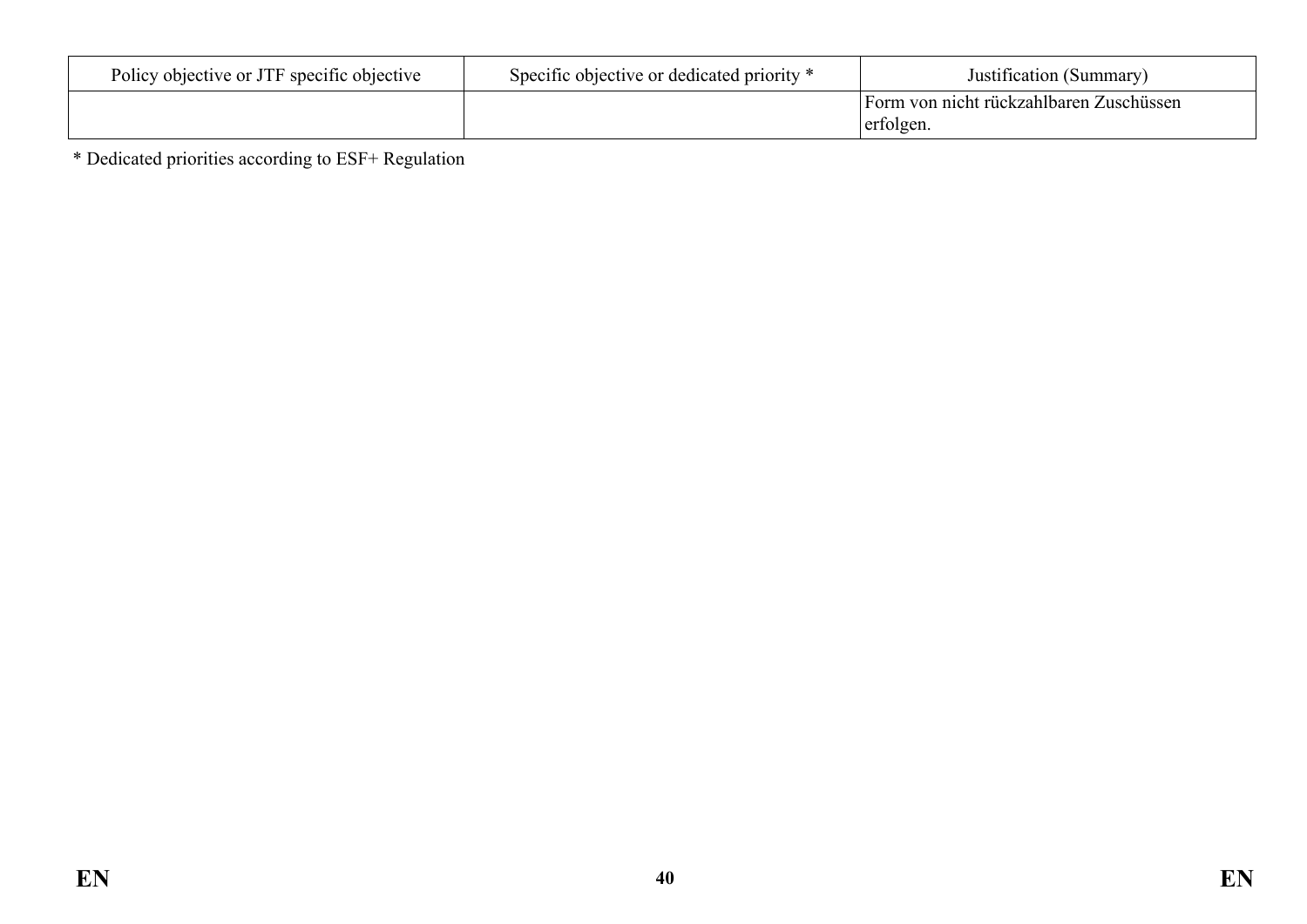### 2. Priorities

Reference: Article 22(2) and point (c) of Article 22(3) CPR

2.1. Priorities other than technical assistance

2.1.1. Priority: 1. Innovativeres und wettbewerbsfähigeres Niedersachsen

2.1.1.1. Specific objective: RSO1.3. Enhancing sustainable growth and competitiveness of SMEs and job creation in SMEs, including by productive investments (ERDF)

2.1.1.1.1. Interventions of the Funds

Reference: points  $(d)(i)$ ,  $(iii)$ ,  $(iv)$ ,  $(v)$ ,  $(vi)$  and  $(vii)$  of Article 22(3) CPR

The related types of actions – point (d)(i) of Article 22(3) CPR and Article 6 ESF+ Regulation:

1. Infrastruktur für Gründungen und Innovationen (Output: RCO 15; Ergebnis: PSR 1.3.1)

Gründungen sind Impulsgeber für die Entwicklung und Erneuerung der Wirtschaft.

Daher wird in entsprechende Infrastrukturen (insb. im wissensintensiven Bereich) investiert. Gefördert wird u.a. die Errichtung, Erweiterung und Modernisierung von Technologie- und Gründerzentren und der Aufbau von Gründungs- und Innovationsräumen an Hochschulen.

Die Infrastrukturen tragen dazu bei, die Gründungsattraktivität zu erhöhen. Sie begünstigen das Gelingen von Gründungen und helfen, Entwicklungshemmnisse zu überwinden. Sie ermöglichen den Austausch zwischen Start-ups und etablierten Unternehmen und wirken so gegenseitig innovationsfördernd.

2. Hochwertige wirtschaftsnahe Infrastruktur und Logistikknoten (Output: PSO 1.3.1, PSO 1.3.1; Ergebnis: PSR 1.3.2; PSR 1.3.3)

Infrastrukturen insb. für junge, innovative und wachsende KMU bilden die Grundlage für die Entwicklung und Bindung dieser Unternehmen – und damit auch der Arbeitsplätze – in den Regionen. Eine Zugriffsmöglichkeit auf geeignete Gewerbeflächen ist für KMU im Zuge der Transformation hin zu einer forschungs- und wissensintensiven Wirtschaft und wegen einer zunehmenden Benachteiligung gegenüber Konzernen im Wettbewerb um hochwertige Gewerbeflächen von hoher Bedeutung. Hinzu kommen Bedarfe für die Modernisierung von Logistikknoten: Sie müssen aufgrund des starken Wachstums des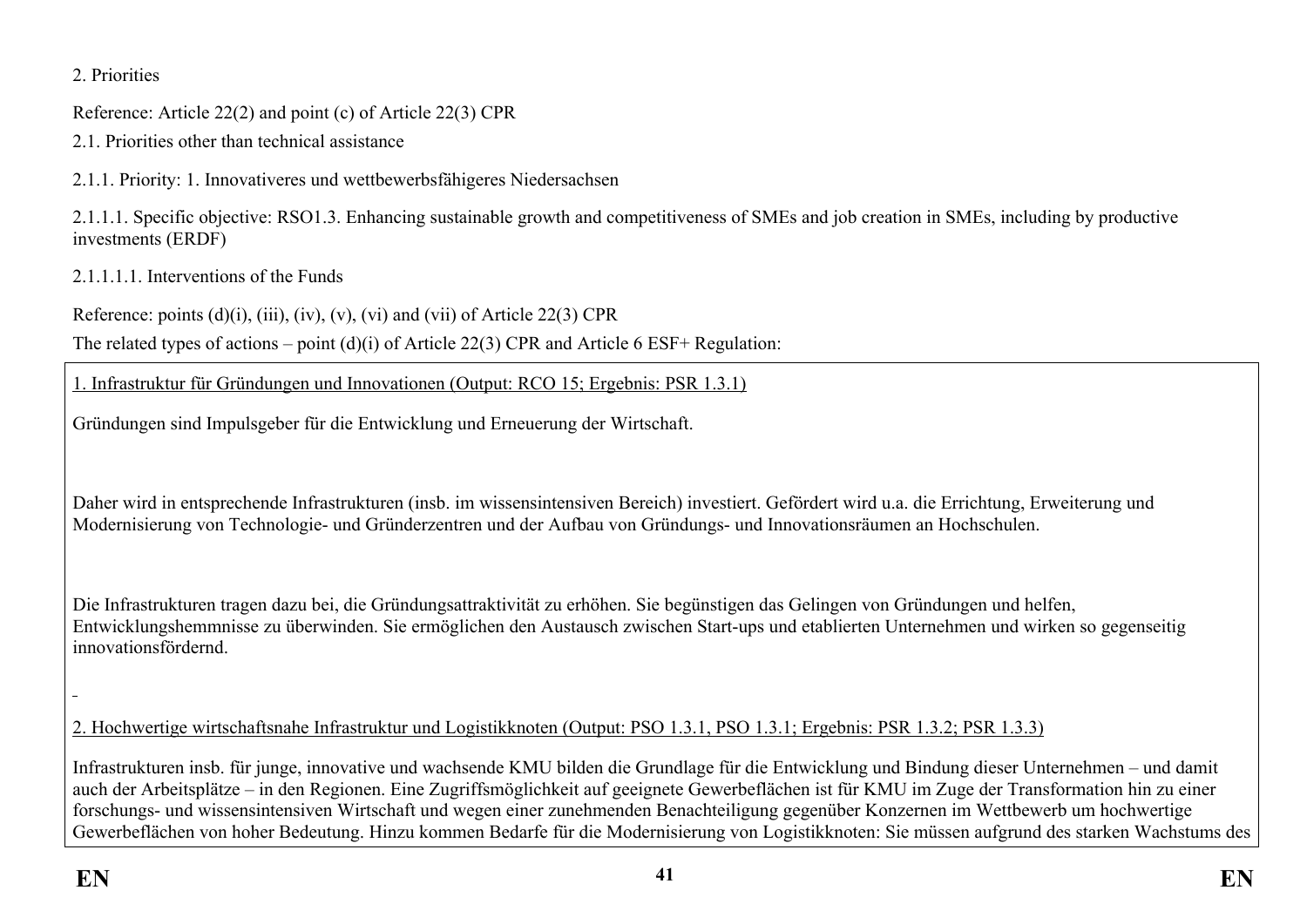Güterverkehrs durch innovative Logistik- und Transportlösungen in die Lage versetzt werden, mehr Transporte bei weniger Verkehr zu ermöglichen.

Daher werden 1. Erschließung und Ausbau von Industrie- und Gewerbegebieten sowie der damit in Verbindung stehende Ausbau von Verkehrsanbindungen unterstützt. Es sollen innovative KMU in den RIS3-Feldern angesiedelt werden, die im Zuge einer Expansion oder der wirtschaftlichen Transformation eine neue Betriebsstätte brauchen. Der Bedarf und die Zuordnung zu den RIS3-Feldern wird durch *letters of intent* nachgewiesen. Die Bereitstellung der Flächen erfolgt zu marktüblichen Preisen. Durch bestehende Strukturen (z.B. Wirtschaftsförderung) und weitere Maßnahmen aus diesem Programm (z.B. WTT, Innovationsnetzwerke, s. SZ 1.1) sollen KMU weiterführende Angebote erhalten, um ihre Innovationsaktivitäten und den Wissenstransfer zu unterstützen.

2. sollen Voraussetzungen für Gründung und Wachstum innovativer KMU der Logistik- und Transportwirtschaft in Güterverkehrszentren und Binnenhäfen geschaffen werden, indem Infrastruktur gezielt und unter Nutzung neuer Technologien (z.B. intelligente Steuerung, digitales Transportmanagement durch KI, digitale Prozesse zur optimierten Auslastung) ausgebaut wird.

Die Maßnahmen tragen zum SZ bei, indem sie die Voraussetzung für Innovation in KMU sowie für Gründung und Wachstum und für die innovative, nachhaltige und umweltfreundliche Bewältigung des Güterverkehrsaufkommens schaffen Damit sichern und steigern sie die nachhaltige Wettbewerbsfähigkeit von KMU und halten bzw. schaffen Arbeitsplätze in den Regionen.

3. Finanzierungsangebote für Start-ups und KMU sowie Investitionen für KMU (Output: RCO 03, RCO 02; Ergebnis: RCR 02)

Jungen, kleinen und innovativen Unternehmen sowie KMU fehlt in der Gründungs-, Wachstums- und Nachfolgephase und zur Bewältigung von Transformationsprozessen Eigenkapital für Investitionen. Gleichzeitig bestehen Finanzierungsprobleme, u.a. aufgrund fehlender Sicherheiten, hoher benötigter Investitionssummen und den mit den Investitionsprojekten verbundenen Risiken.

Um diese Finanzierungslücken zu schließen und Risiken im privaten Sektor zu reduzieren, wird diesen Unternehmen 1. durch einen Seed- und einen Beteiligungsfonds Beteiligungskapital für Investitionen in den Phasen der Gründung, des Wachstums und der Nachfolge zur Verfügung gestellt.

2. erhalten KMU Zuschüsse für Investitionen, mit denen sie ihre Betriebsstätten innovativ ausrichten. Dabei sollen Investitionen Vorrang erhalten, die eine signifikante technologische Modernisierung umfassen und / oder der Anpassung an neue Kundenanforderungen dienen (gem. Oslo-Handbuch "new to he firm") und die dauerhafte Effekte versprechen (Zweckbindung mind. 5 Jahre). Die wirtschaftliche Tragfähigkeit und damit die Dauerhaftigkeit der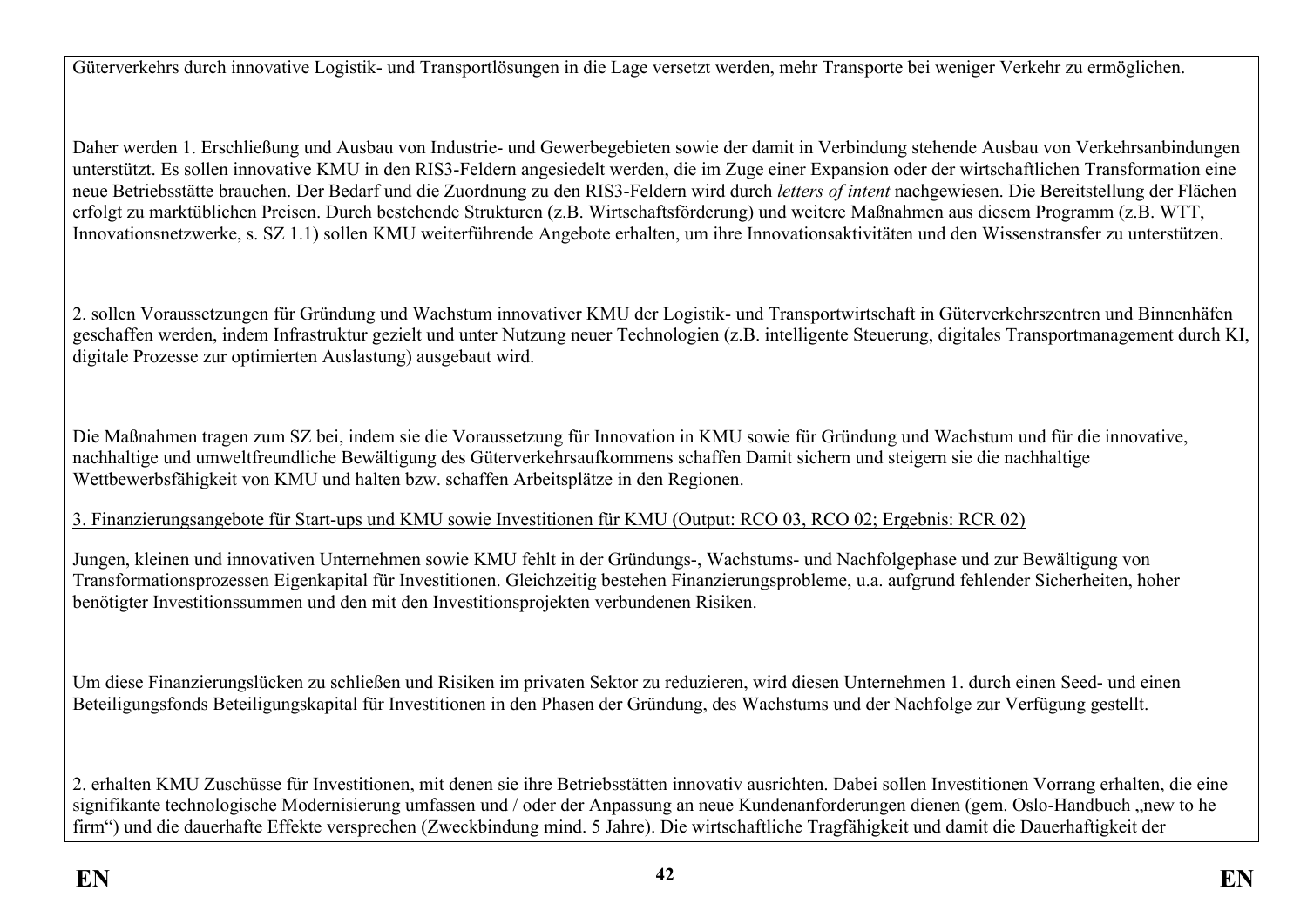Investitionen wird unter Berücksichtigung relevanter Risikofaktoren im Rahmen der Antragsprüfung geprüft und vorausgesetzt, so dass die angestrebten Ergebnisse erreicht und langfristig gehalten werden. Gefördert werden soll damit insb. die Beschaffung moderner Maschinen sowie materieller und immaterieller Wirtschaftsgüter.

Die Maßnahmen tragen dazu bei, die Liquidität von Start-ups und KMU zu erhöhen und Unsicherheiten durch eine teilweise Übernahme von Risiken zu verringern. Dadurch werden Investitionsanreize für private Akteur:innen in Wachstum, einen innovativen und intelligenten wirtschaftlichen Wandel und die Verbesserung ihrer Wettbewerbsfähigkeit gesetzt.

4. Unterstützung von Gründungen und Unternehmensnachfolgen in KMU und Handwerk (Output: RCO 04, RCO 02, RCO 03; Ergebnis: PSR 08, RCR 1.3.4)

Durch den demografischen Wandel steigt die Zahl der KMU, die einen Generationswechsel vollziehen. Nur eine strukturierte und gut geplante Betriebsübergabe kann langjähriges Know-how und Arbeitsplätze sichern.

Daher soll 1. die Nachfolgemoderation unterstützt werden. Diese übernimmt die Akquisition und erste Beratung von an Übernahmen interessierten Personen, die Vermittlung von Kontakten zu Personen, die zu einer Übergabe bereit sind, und die Aufschluss- und Erstberatung von Übergabeprozessen.

Sowohl bei Gründungen, als auch bei Nachfolgen soll für das Handwerk 2. eine Gründungsprämie Anreize für die frühzeitige Neueinstellung von Beschäftigten zur Verbreiterung der wirtschaftlichen Basis und Entwicklung der Betriebe innerhalb der ersten 2 Jahre nach Gründung, Nachfolge oder Aufnahme einer tätigen Beteiligung setzen.

3. werden aus dem MikroSTARTerfonds Darlehen für Gründungen, Nachfolgen und zur Stärkung junger KMU in den ersten 5 Jahren nach Übernahme bzw. Gründung gewährt , um die Liquidität im kritischen Anfangsstadium zu erhöhen und somit ihren Erhalt zu sichern.

Diese Maßnahmen tragen zum SZ bei, indem Gründungen und Nachfolgen in KMU und Handwerk erleichtert werden und deren frühes Wachstum unterstützt wird.

5. Touristische Infrastrukturen und Angebote (Output: RCO 77, PSR 1.3.5)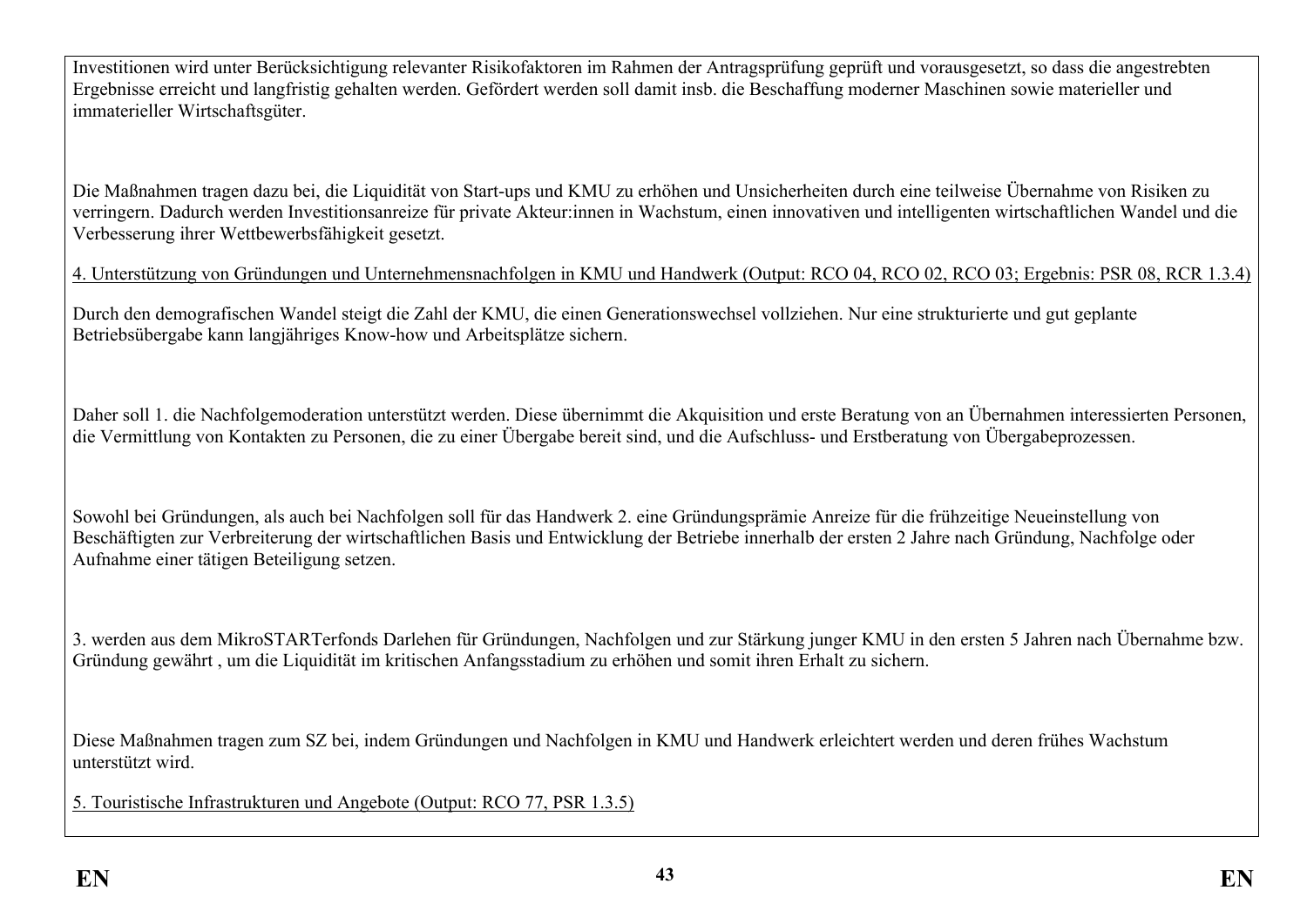Die touristischen Regionen sind mit stets wachsenden Ansprüchen der Gäste konfrontiert. Eine positive touristische Entwicklung kann dauerhaft nur erreicht werden, wenn es gelingt, den Tourismus nachhaltig und inklusiv zu gestalten, ihn internationaler auszurichten, ganzjährige Angebote zu entwickeln und sich den Herausforderungen der Digitalisierung zu stellen.

Daher soll die digitale Aufwertung öffentlicher touristischer Infrastrukturen , die Entwicklung nachhaltiger und klimaverträglicher touristischer Angebote sowie die Schaffung barrierefreier Angebote unterstützt werden. Zudem wird in die Neuerrichtung und Attraktivitätssteigerung überregional bedeutsamer bzw. kurortspezifischer öffentlicher Infrastrukturen investiert. In der ÜR werden auch öffentliche Infrastrukturen gefördert, die touristisch sowie durch Personen aus anderen Bundesländern (insgesamt zu mehr als 50%) genutzt werden.

In Anlehnung an die RIS3 werden nur Vorhaben gefördert, die der Anpassung der Angebote oder Geschäftsmodelle an sich wandelnde Kundenanforderungen dienen, auch unter Anwendung neuer Materialien oder innovativer Prozesse.

Diese Maßnahmen tragen zum SZ bei, da die Attraktivität touristischer Regionen gesteigert und damit die Wettbewerbsfähigkeit der ansässigen KMU, die von einer positiven Entwicklung des Tourismus profitieren, erhöht wird. So werden in diesen Regionen Arbeitsplätze gesichert und geschaffen.

6. Ergänzende Vorhaben in den Zukunftsregionen

Zudem sollen regionalspezifische Vorhaben unterstützt werden, die Angebote für KMU und deren Beschäftigte sowie für Gründer:innen sowie für Jugendliche als künftige Fachkräfte machen.

Dazu zählen – komplementär zu den Fördermöglichkeiten im ESF+ (SZ d und f) – bspw. der Aufbau von Infrastrukturen und die Anschaffung von Ausstattungsgegenständen für Demonstrationsprojekte und Reallabore für neue Technologien sowie innovative Co-Working-Lösungen in den Regionen, die regionale Vernetzung von Gründer:innen und der Aufbau von Beratungs- und Unterstützungsstrukturen für die Bewältigung der grünen und der digitalen Transformation für KMU und deren Beschäftigte, u.a. durch neue Geschäftsmodelle.

Die Vorhaben tragen zur Verbesserung des Gründungsklimas und des nachhaltigen Wachstums und der Wettbewerbsfähigkeit von KMU bei.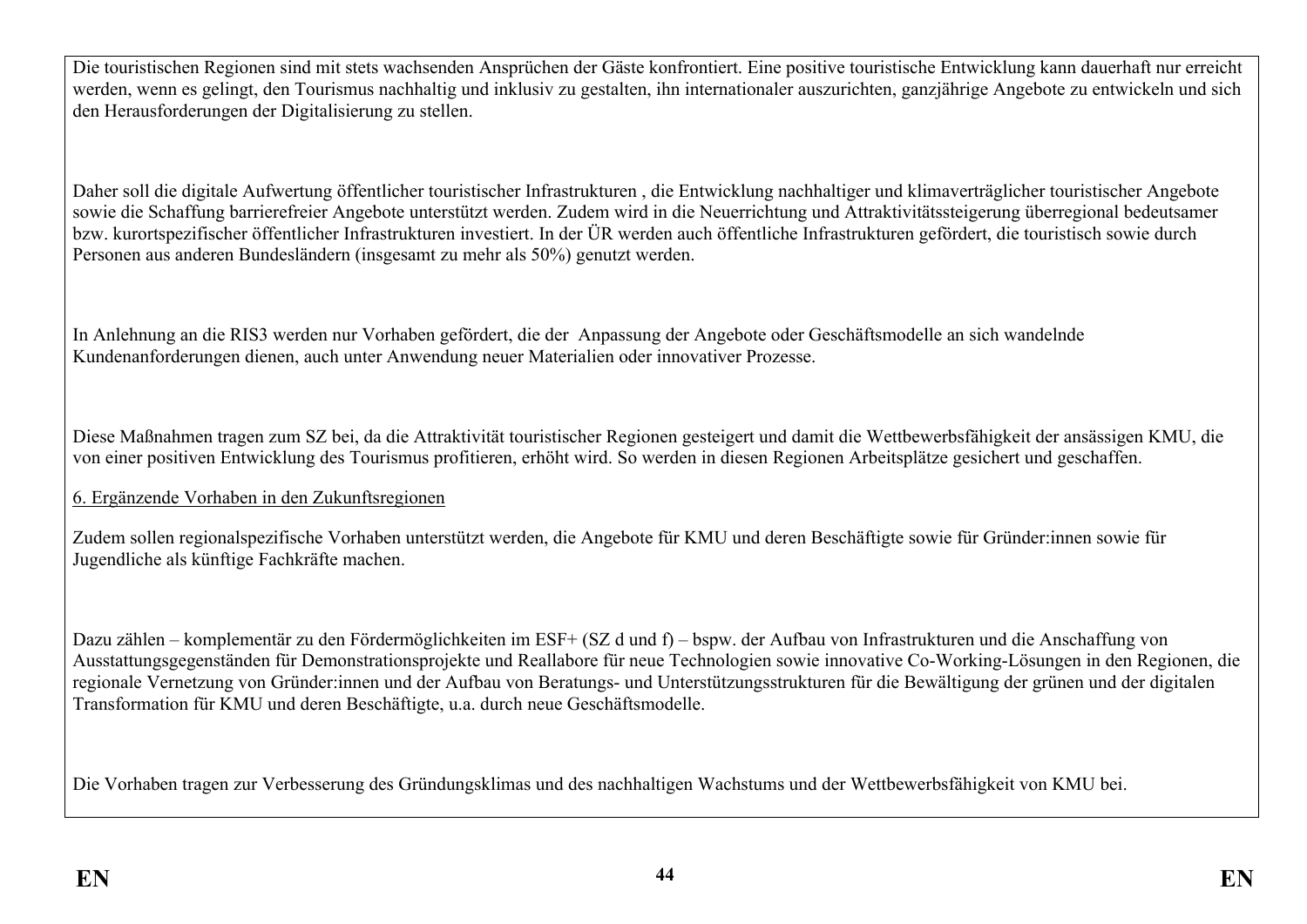### DNSH-Prinzip und nachhaltige Entwicklung

Die Maßnahmen wurden nach einer Methodik des Mitgliedsstaats als vereinbar mit dem DNSH-Prinzip bewertet. Die nachhaltige Ausrichtung der einzelnen Projekte wird durch entsprechende Projektauswahlkriterien unterstützt. Beiträge der Maßnahmen zur nachhaltigen Entwicklung (z.B. grüne Bedachung und Fassaden), die über die gesetzlichen Standards hinausgehen, können in allen Maßnahmen zusätzlich als förderfähig anerkannt werden.

The main target groups - point (d)(iii) of Article 22(3) CPR:

- Begünstigte im Bereich 1 sind kommunale Gebietskörperschaften, Hochschulen, Forschungseinrichtungen und weitere juristische Personen mit Expertise im Gründungsbereich. Zielgruppen sind Gründungswillige, Start-ups und KMU.
- Begünstigte im Bereich 2 sind Gemeinden, Gemeindeverbände und weitere juristische Personen, wie z.B. Entwickler:innen und Betreiber:innen von Güterverkehrszentren und Binnenhäfen. Zielgruppen sind KMU, darunter auch solche der Transport- und Logistikwirtschaft.
- Begünstigte im Bereich 3 ist im Fall von Beteiligungskapital die Fondsgesellschaft, im Fall der Zuschüsse sind es KMU. Zielgruppen sind Start-ups und **KMU**
- Begünstigte im Bereich 4 sind Kammern und KMU. Zielgruppe sind KMU, insb. Kleinst- und Kleinunternehmen.
- Begünstigte im Bereich 5 sind kommunale Gebietskörperschaften und sonstige geeignete juristische Personen. Mittelbar profitieren von der Unterstützung insb. regionale KMU und Tourist:innen.
- Begünstige im Bereich 6 sind kommunale Gebietskörperschaften und sonstige geeignete juristische Personen. Zielgruppen sind KMU, deren Beschäftigte, Gründer:innen und nicht zuletzt Jugendliche.

Actions safeguarding equality, inclusion and non-discrimination – point (d)(iv) of Article 22(3) CPR and Article 6 ESF+ Regulation

Zur Einhaltung der Grundsätze Gleichstellung der Geschlechter sowie Chancengleichheit und Nichtdiskriminierung verfolgt das Land Niedersachsen eine Doppelstrategie.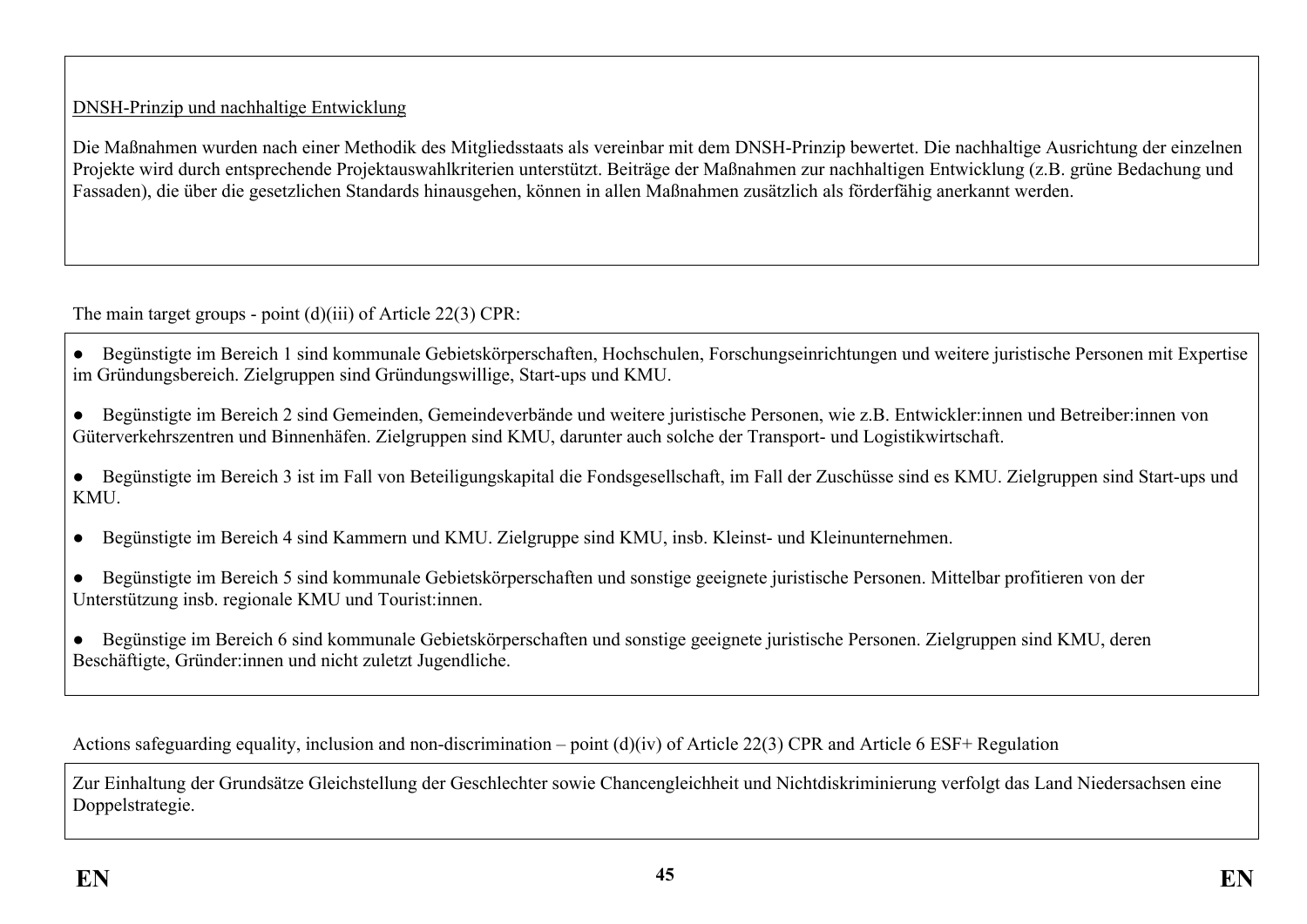Zum einen werden über die gesamte Programmlaufzeit Maßnahmen vorgesehen, die im Querschnitt des Programms eine diskriminierungsfreie und gleichstellungs- und chancengleichheitsfördernde Implementierung sicherstellen. Dazu gehört, dass Zuwendungsempfänger:innen hinsichtlich der Grundsätze sensibilisiert und angehalten werden, bei Antragstellung die spezifischen Beiträge der Vorhaben zu den Grundsätzen darzulegen. Dies wird auch im Scoring berücksichtigt. Auch werden die Beiträge der Vorhaben zu den Grundsätzen systematisch erfasst (beispielsweise über das Monitoring oder im Rahmen von Evaluationen).

Zum anderen wurde im Rahmen der Programmierung darauf geachtet, dass die geplanten Fördermaßnahmen in ihrer inhaltlichen Ausrichtung die mit den Grundsätzen verknüpften Zielstellungen unterstützen.

In diesem Spezifischen Ziel sind die meisten Maßnahmen thematisch breit angelegt und bewusst offen gestaltet. Bezogen auf die potenziellen Zuwendungsempfänger:innen besteht Chancengerechtigkeit. Einen besonderen Beitrag zur Inklusion von Menschen mit Behinderung durch Herstellung von Barrierefreiheit leistet die geplante Maßnahme im Bereich 5.

Zudem ist geplant, die Datenlage im Hinblick auf mögliche Einschränkungen bei der Gewährleistung der Gleichberechtigung, Inklusion und Nichtdiskriminierung zu verbessern sowie das Thema Chancengerechtigkeit auf Veranstaltungen oder in begleitenden Kampagnen zu thematisieren. Im Bereich 6 werden die Gleichstellung, Inklusion und Nichtdiskriminierung durch institutionelle, prozessuale und inhaltliche Berücksichtigung gewährleistet, darunter die Repräsentation von Interessenvertretungen bei der Projektkonzeption und -auswahl in den Zukunftsregionen sowie in vorgelagerten Beteiligungs-, Analyse- und Strategieprozessen (s. hierzu Spezifisches Ziel 5.2).

Indication of the specific territories targeted, including the planned use of territorial tools – point  $(d)(v)$  of Article 22(3) CPR

Die Förderung erfolgt – mit den beschriebenen Besonderheiten im Hinblick auf die ÜR – landesweit.

Ein Anteil von etwa 5.5% des Budgets für das Spezifische Ziel wird für das Integrierte Territoriale Instrument "Zukunftsregionen" eingesetzt.

The interregional, cross-border and transnational actions – point  $(d)(vi)$  of Article 22(3) CPR

### **Grundsatz**

Im Rahmen dieses Programms können auch interregionale, grenzüberschreitende und transnationale Vorhaben mit Akteur:innen aus anderen Mitgliedstaaten, auch außerhalb der Europäischen Union, und / oder anderen deutschen Ländern (insb. in der Metropolregion Hamburg) unterstützt werden, sofern die Kooperation auch im Landesinteresse liegt.

Die notwendigen Fördermittel bringt jede beteiligte Region grundsätzlich selbst in die Kooperation ein. Trägt das Vorhaben zu den Zielen des Programms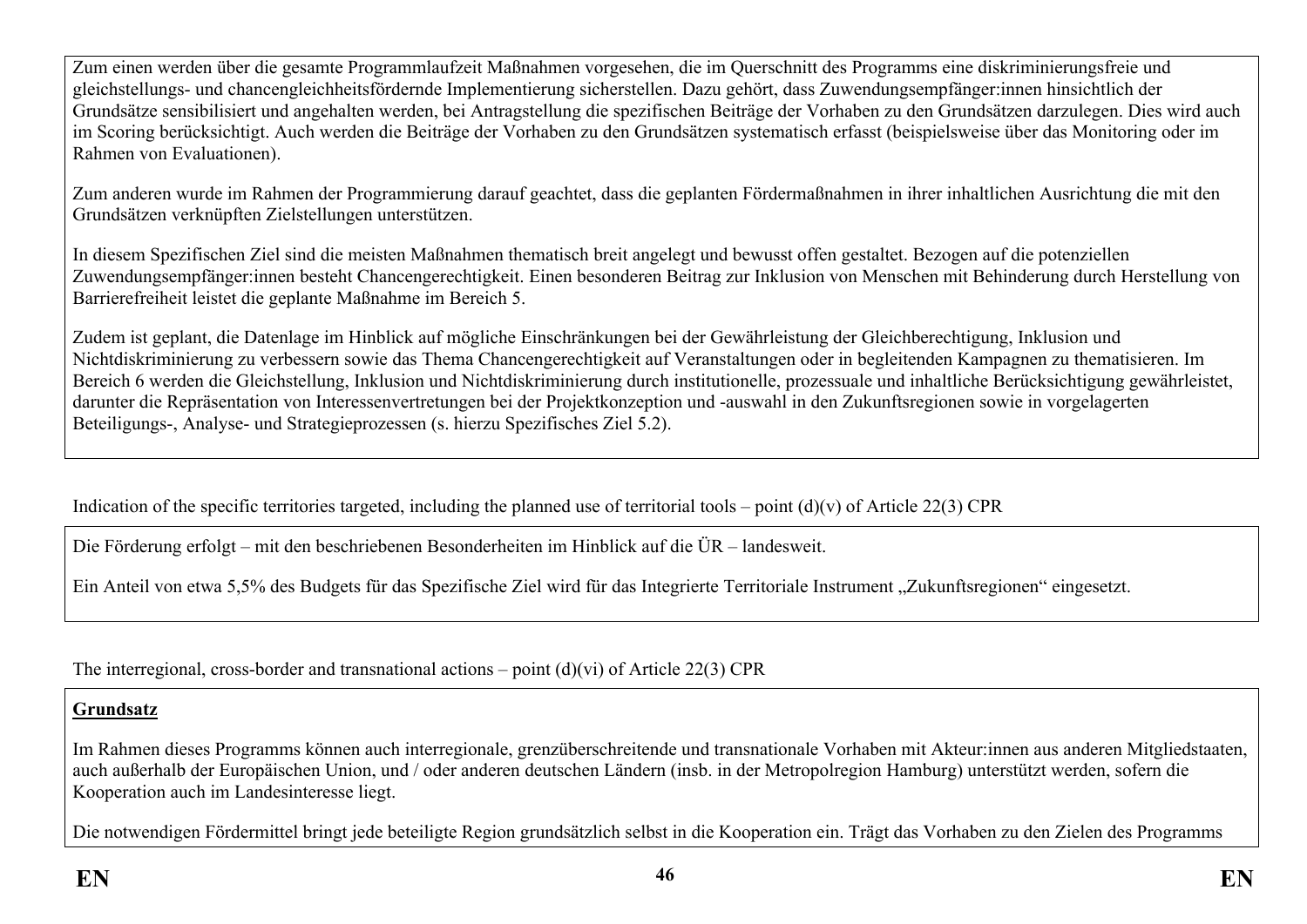bei, kann das Vorhaben im Ausnahmefall ganz oder teilweise auch außerhalb des Programmraums durchgeführt werden. Bei derartigen Projekten werden sich die Verwaltungsbehörden der beteiligten Programme (einschl. der relevanten ETZ-Programme) abstimmen.

In Förderbereichen, die sich für interregionale, grenzüberschreitende oder transnationale Kooperationen eignen, sollen die Richtlinien diese ermöglichen.

#### **Erwartete Kooperationen**

Zur Steigerung des nachhaltigen Wachstums und der Wettbewerbsfähigkeit von KMU und der Schaffung von Arbeitsplätzen in KMU, einschließlich produktiver Investitionen, wird überwiegend einzelbetriebliche Förderung sowie Förderung zur Verbesserung der wirtschaftsnahen Infrastruktur ausgereicht. Diese Förderung ist nicht direkt auf interregionale Kooperation ausgerichtet.

Potenzial für interregionale, grenzüberschreitende und transnationale Vorhaben mit Akteur:innen aus angrenzenden Mitgliedstaaten und / oder anderen deutschen Ländern (z.B. in der Metropolregion Hamburg, im Rahmen der EU-Ostseestrategie) besteht insb. beim Ausbau und der Modernisierung touristischer Infrastrukturen und Angebote in entsprechenden Grenzregionen.

Um zu interregionalen, grenzüberschreitenden und transnationalen Kooperationen zu ermutigen, werden in wesentlichen Förderrichtlinien über das Scoring entsprechende Anreize gesetzt.

The planned use of financial instruments – point  $(d)(\n{\rm vii})$  of Article 22(3) CPR

Unter Berücksichtigung der aktuellen Marktsituation im Spezifischen Ziel 1.3 im Bereich der Gründungs-, Wachstums- und Investitionsfinanzierung für Start-ups und KMU der Einsatz von Beteiligungskapital (Seedfonds, Beteiligungsfonds) vorgesehen. Im Bereich der Unterstützung von Gründungen und Unternehmensnachfolgen in KMU ist zudem ein Mikrodarlehensfonds vorgesehen. Im Laufe der Förderperiode kann hier die Möglichkeit einer Kombination mit Zuschüssen genutzt werden. Insgesamt sind damit drei Finanzinstrumente geplant.

Für produktive Investitionen wird eine Zuschussförderung angeboten, die einen unmittelbaren Eigenkapitalzufluss für KMU darstellt und damit ihre Möglichkeiten, zusätzliches Fremdkapital aufzunehmen, erweitert. Durch Zuschüsse werden für die KMU innovativere und nachhaltigere Investitionen rentabel.

Auch für die weiteren Bereiche sind aufgrund nicht zu erwartender Rückflüsse ausschließlich Zuschüsse geplant.

Für alle geplanten Finanzinstrumente liegt eine Ex-ante-Bewertung gem. Art. 58 Abs. 3 der Dachverordnung vor.

2.1.1.1.2. Indicators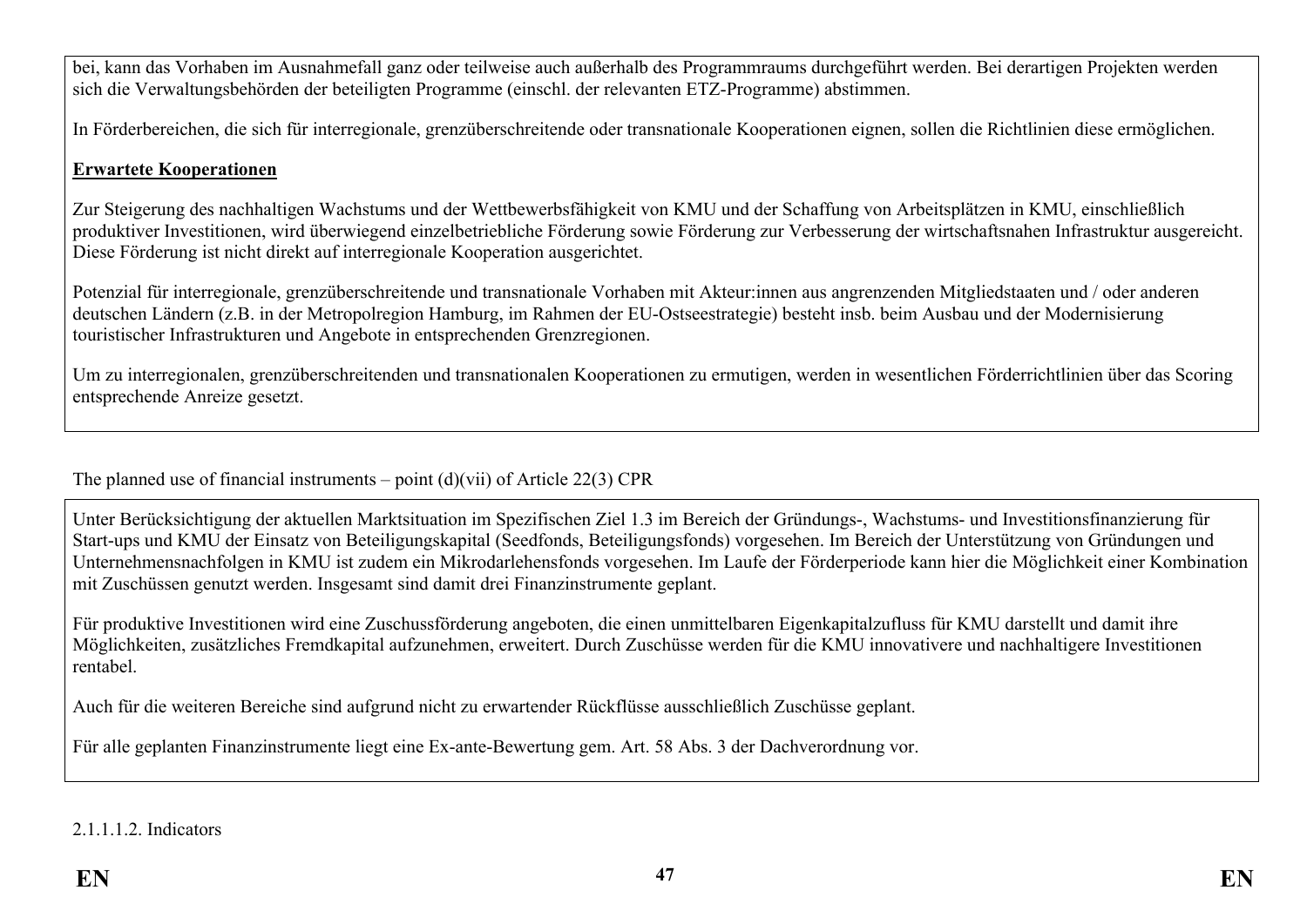## Reference: point (d)(ii) of Article 22(3) CPR and Article 8 ERDF and CF Regulation

# Table 2: Output indicators

| Priority | Specific<br>objective | Fund        | Category of<br>region    | ID                  | Indicator                                                                                                                                                                                         | Measurement<br>unit           | Milestone<br>(2024) | Target<br>(2029) |
|----------|-----------------------|-------------|--------------------------|---------------------|---------------------------------------------------------------------------------------------------------------------------------------------------------------------------------------------------|-------------------------------|---------------------|------------------|
|          | <b>RSO1.3</b>         | ERDF   More | developed                | RCO01               | Enterprises supported (of which: micro, small, medium, large)                                                                                                                                     | enterprises                   | 733.00              | 1,749.00         |
|          | <b>RSO1.3</b>         | <b>ERDF</b> | More<br>developed        | RCO <sub>02</sub>   | Enterprises supported by grants                                                                                                                                                                   | enterprises                   | 103.00              | 642.00           |
|          | <b>RSO1.3</b>         | <b>ERDF</b> | More<br>developed        | RCO <sub>03</sub>   | Enterprises supported by financial instruments                                                                                                                                                    | enterprises                   | 486.00              | 747.00           |
|          | <b>RSO1.3</b>         | <b>ERDF</b> | More<br>developed        | RCO04               | Enterprises with non-financial support                                                                                                                                                            | enterprises                   | 144.00              | 360.00           |
|          | <b>RSO1.3</b>         | <b>ERDF</b> | More<br>developed        | RCO15               | Capacity of incubation created                                                                                                                                                                    | enterprises                   | 87.00               | 296.00           |
|          | <b>RSO1.3</b>         | <b>ERDF</b> | More<br>developed        | RCO77               | Number of cultural and tourism sites supported                                                                                                                                                    | cultural and<br>tourism sites | 1.00                | 15.00            |
|          | <b>RSO1.3</b>         |             | ERDF   More<br>developed | <b>PSO</b><br>1.3.1 | Geschaffene Gewerbeflächen für die Ansiedlung wachsender und innovativer<br>Unternehmen                                                                                                           | Hektar                        | 11.00               | 219.00           |
|          | <b>RSO1.3</b>         | <b>ERDF</b> | More<br>developed        | <b>PSO</b><br>1.3.2 | Infrastrukturelle oder technologische Maßnahmen zur Aufwertung der Verkehrs- und<br>Gewerbeflächen in GVZ oder Binnenhäfen für wachsende, innovative KMU der<br>Logistik- und Transportwirtschaft | Anzahl                        | 1.00                | 4.00             |
|          | <b>RSO1.3</b>         | <b>ERDF</b> | Transition               | RCO01               | Enterprises supported (of which: micro, small, medium, large)                                                                                                                                     | enterprises                   | 362.00              | 1,284.00         |
|          | <b>RSO1.3</b>         | <b>ERDF</b> | Transition               | RCO <sub>02</sub>   | Enterprises supported by grants                                                                                                                                                                   | enterprises                   | 41.00               | 303.00           |
|          | <b>RSO1.3</b>         | <b>ERDF</b> | Transition               | RCO <sub>03</sub>   | Enterprises supported by financial instruments                                                                                                                                                    | enterprises                   | 198.00              | 465.00           |
|          | <b>RSO1.3</b>         | <b>ERDF</b> | Transition               | RCO04               | Enterprises with non-financial support                                                                                                                                                            | enterprises                   | 123.00              | 516.00           |
|          | <b>RSO1.3</b>         | ERDF        | Transition               | RCO15               | Capacity of incubation created                                                                                                                                                                    | enterprises                   | 33.00               | 112.00           |
|          | <b>RSO1.3</b>         | <b>ERDF</b> | Transition               | RCO77               | Number of cultural and tourism sites supported                                                                                                                                                    | cultural and<br>tourism sites | 0.00                | 6.00             |
|          | <b>RSO1.3</b>         | <b>ERDF</b> | Transition               | <b>PSO</b><br>1.3.1 | Geschaffene Gewerbeflächen für die Ansiedlung wachsender und innovativer<br>Unternehmen                                                                                                           | Hektar                        | 5.00                | 96.00            |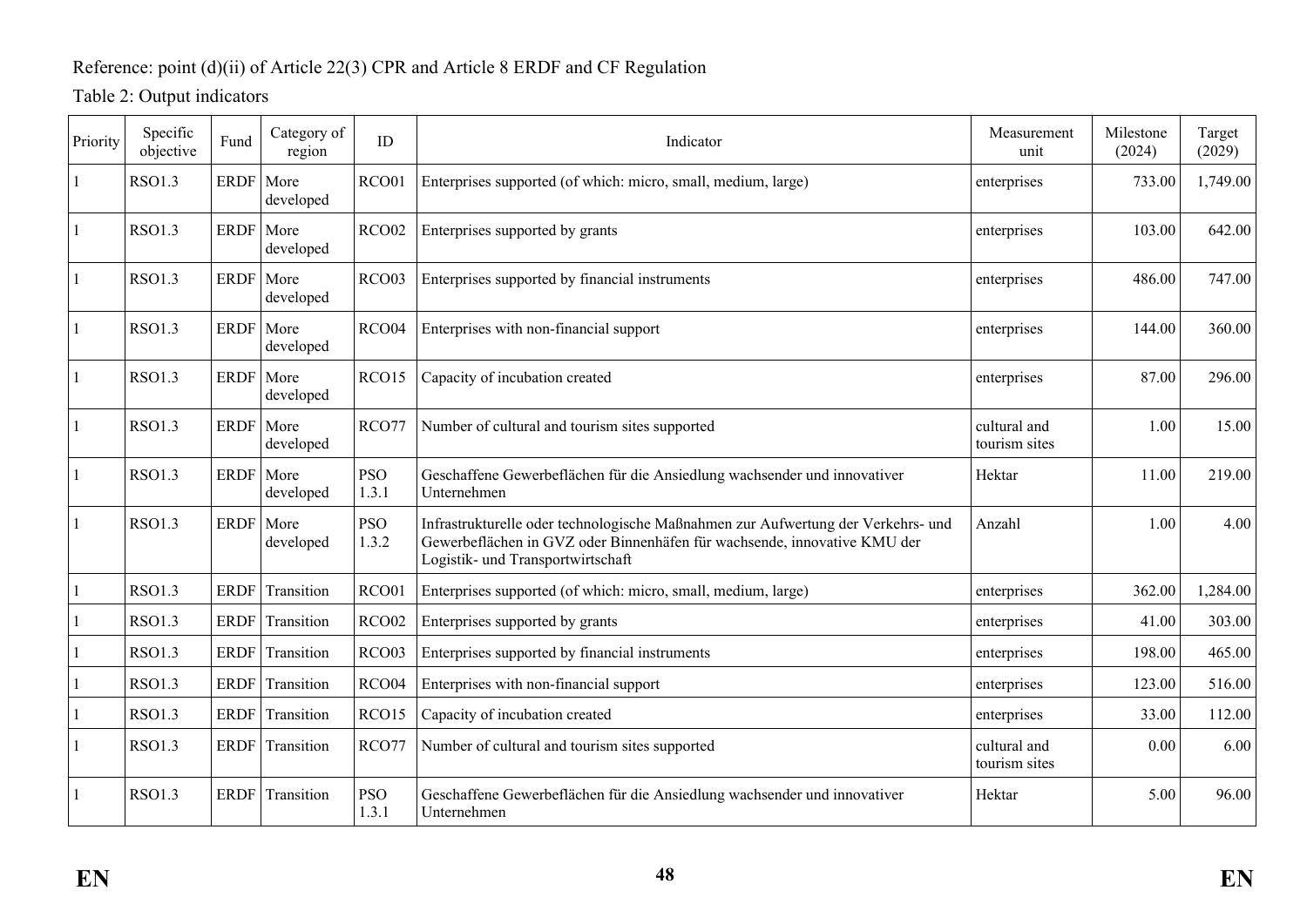|  | RSO1. | <b>ERDF</b> | t ransition | <b>PSO</b><br>$\sqrt{2}$<br>1.J.Z | Infrastrukturelle oder technologische Maßnahmen zur Aufwertung der Verkehrs- und<br>Gewerbeflächen in GVZ oder Binnenhäfen für wachsende, innovative KMU der<br>l Transportwirtschaft<br>- und<br>Logistik- | Anzahl | 0.00 | 3.00 <sub>1</sub> |
|--|-------|-------------|-------------|-----------------------------------|-------------------------------------------------------------------------------------------------------------------------------------------------------------------------------------------------------------|--------|------|-------------------|
|--|-------|-------------|-------------|-----------------------------------|-------------------------------------------------------------------------------------------------------------------------------------------------------------------------------------------------------------|--------|------|-------------------|

# Reference: point (d)(ii) of Article 22(3) CPR

### Table 3: Result indicators

| Priority | Specific<br>objective | Fund        | Category<br>of region    | ID                  | Indicator                                                                                                                                                                | Measurement<br>unit | Baseline or<br>reference<br>value | Reference<br>Year | <b>Target (2029)</b> | Source of data                    | Comments |
|----------|-----------------------|-------------|--------------------------|---------------------|--------------------------------------------------------------------------------------------------------------------------------------------------------------------------|---------------------|-----------------------------------|-------------------|----------------------|-----------------------------------|----------|
|          | <b>RSO1.3</b>         | ERDF More   | developed                | RCR02               | Private investments matching public support<br>(of which: grants, financial instruments)                                                                                 | euro                | 0.00                              | 2021              |                      | $296,715,556.00$ Monitoringsystem |          |
|          | <b>RSO1.3</b>         |             | ERDF More<br>developed   | <b>PSR</b><br>1.3.1 | KMU, die zwei Jahre nach der Einrichtung<br>des Gründerzentrums dessen<br>Dienstleistungen nutzen                                                                        | Anzahl              | 0.00                              | 2021              |                      | 211.00   Monitoringsystem         |          |
|          | <b>RSO1.3</b>         |             | ERDF More<br>developed   | <b>PSR</b><br>1.3.2 | KMU, die zwei Jahre nach der Einrichtung<br>des Gründerzentrums dessen<br>Dienstleistungen nutzen                                                                        | Anzahl              | 0.00                              | 2021              |                      | 96.00   Monitoringsystem          |          |
|          | <b>RSO1.3</b>         |             | ERDF   More<br>developed | <b>PSR</b><br>1.3.3 | Wachsende, innovative KMU der Logistik-<br>und Transportwirtschaft, die von der<br>Aufwertung der Verkehrs- und<br>Gewerbeflächen in GVZ oder Binnenhäfen<br>profitieren | Anzahl              | 0.00                              | 2021              |                      | 8.00 Monitoringsystem             |          |
|          | <b>RSO1.3</b>         |             | ERDF More<br>developed   | <b>PSR</b><br>1.3.4 | Erfolgreiche Betriebsübernahmen der<br>beratenen KMU                                                                                                                     | Anzahl              | 0.00                              | 2021              |                      | 131.00 Monitoringsystem           |          |
|          | <b>RSO1.3</b>         |             | ERDF More<br>developed   | <b>PSR</b><br>1.3.5 | Durchschnittliche Veränderung der Zahl der<br>Übernachtungen in Orten mit geförderten<br>Vorhaben zwei Jahre nach Fertigstellung                                         | Prozent             | 0.00                              | 2021              |                      | 3.50 Landesamt für<br>Statistik   |          |
|          | <b>RSO1.3</b>         | <b>ERDF</b> | Transition               | RCR02               | Private investments matching public support<br>(of which: grants, financial instruments)                                                                                 | euro                | 0.00                              | 2021              |                      | $211,948,700.00$ Monitoringsystem |          |
|          | RSO1.3                | <b>ERDF</b> | Transition               | <b>PSR</b><br>1.3.1 | KMU, die zwei Jahre nach der Einrichtung<br>des Gründerzentrums dessen<br>Dienstleistungen nutzen                                                                        | Anzahl              | 0.00                              | 2021              |                      | 83.00   Monitoringsystem          |          |
|          | <b>RSO1.3</b>         | <b>ERDF</b> | Transition               | <b>PSR</b><br>1.3.2 | KMU, die zwei Jahre nach der Einrichtung<br>des Gründerzentrums dessen                                                                                                   | Anzahl              | 0.00                              | 2021              |                      | 42.00   Monitoringsystem          |          |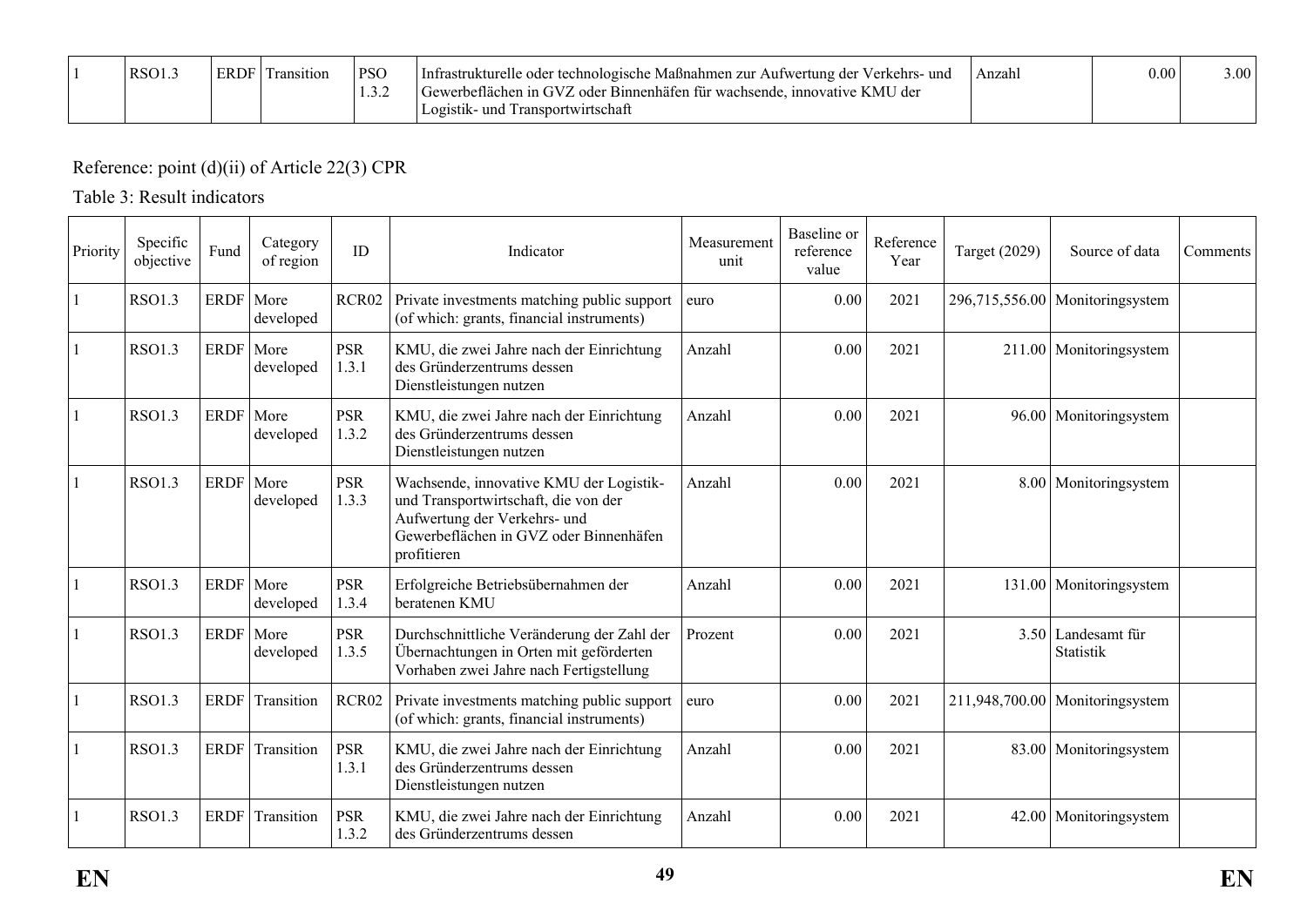|               |                 |                     | Dienstleistungen nutzen                                                                                                                                                  |         |      |      |                                 |  |
|---------------|-----------------|---------------------|--------------------------------------------------------------------------------------------------------------------------------------------------------------------------|---------|------|------|---------------------------------|--|
| <b>RSO1.3</b> | ERDF Transition | <b>PSR</b><br>1.3.3 | Wachsende, innovative KMU der Logistik-<br>und Transportwirtschaft, die von der<br>Aufwertung der Verkehrs- und<br>Gewerbeflächen in GVZ oder Binnenhäfen<br>profitieren | Anzahl  | 0.00 | 2021 | 6.00   Monitoringsystem         |  |
| <b>RSO1.3</b> | ERDF Transition | <b>PSR</b><br>1.3.4 | Erfolgreiche Betriebsübernahmen der<br>beratenen KMU                                                                                                                     | Anzahl  | 0.00 | 2021 | 281.00   Monitoringsystem       |  |
| <b>RSO1.3</b> | ERDF Transition | <b>PSR</b><br>1.3.5 | Durchschnittliche Veränderung der Zahl der<br>Übernachtungen in Orten mit geförderten<br>Vorhaben zwei Jahre nach Fertigstellung                                         | Prozent | 0.00 | 2021 | 3.50 Landesamt für<br>Statistik |  |

## 2.1.1.1.3. Indicative breakdown of the programmed resources (EU) by type of intervention

### Reference: point (d)(viii) of Article 22(3) CPR

Table 4: Dimension 1 - intervention field

| Priority | Specific<br>objective | Fund        | Category of<br>region | Code                                                                                                                                                                                                    | Amount (EUR)  |
|----------|-----------------------|-------------|-----------------------|---------------------------------------------------------------------------------------------------------------------------------------------------------------------------------------------------------|---------------|
|          | RSO1.3                | ERDF   More | developed             | 001. Investment in fixed assets, including research infrastructure, in micro enterprises directly linked to research and<br>innovation activities                                                       | 1,531,000.00  |
|          | <b>RSO1.3</b>         | ERDF More   | developed             | 002. Investment in fixed assets, including research infrastructure, in small and medium□sized enterprises (including<br>private research centres) directly linked to research and innovation activities | 4,593,000.00  |
|          | <b>RSO1.3</b>         | ERDF   More | developed             | 013. Digitising SMEs (including e□Commerce, e□Business and networked business processes, digital innovation hubs,<br>living labs, web entrepreneurs and ICT start $\square$ ups, B2B)                   | 3,062,000.00  |
|          | RSO1.3                | ERDF   More | developed             | 020. Business infrastructure for SMEs (including industrial parks and sites)                                                                                                                            | 21,411,006.00 |
|          | <b>RSO1.3</b>         | ERDF   More | developed             | 021. SME business development and internationalisation, including productive investments                                                                                                                | 64,074,000.00 |
|          | RSO1.3                | ERDF More   | developed             | 022. Support for large enterprises through financial instruments, including productive investments                                                                                                      | 5,600,000.00  |
|          | RSO1.3                | ERDF   More | developed             | 023. Skills development for smart specialisation, industrial transition, entrepreneurship and adaptability of enterprises to<br>change                                                                  | 2,411,006.00  |
|          | <b>RSO1.3</b>         | ERDF   More |                       | 025. Incubation, support to spin offs and spin outs and start ups                                                                                                                                       | 19,411,006.00 |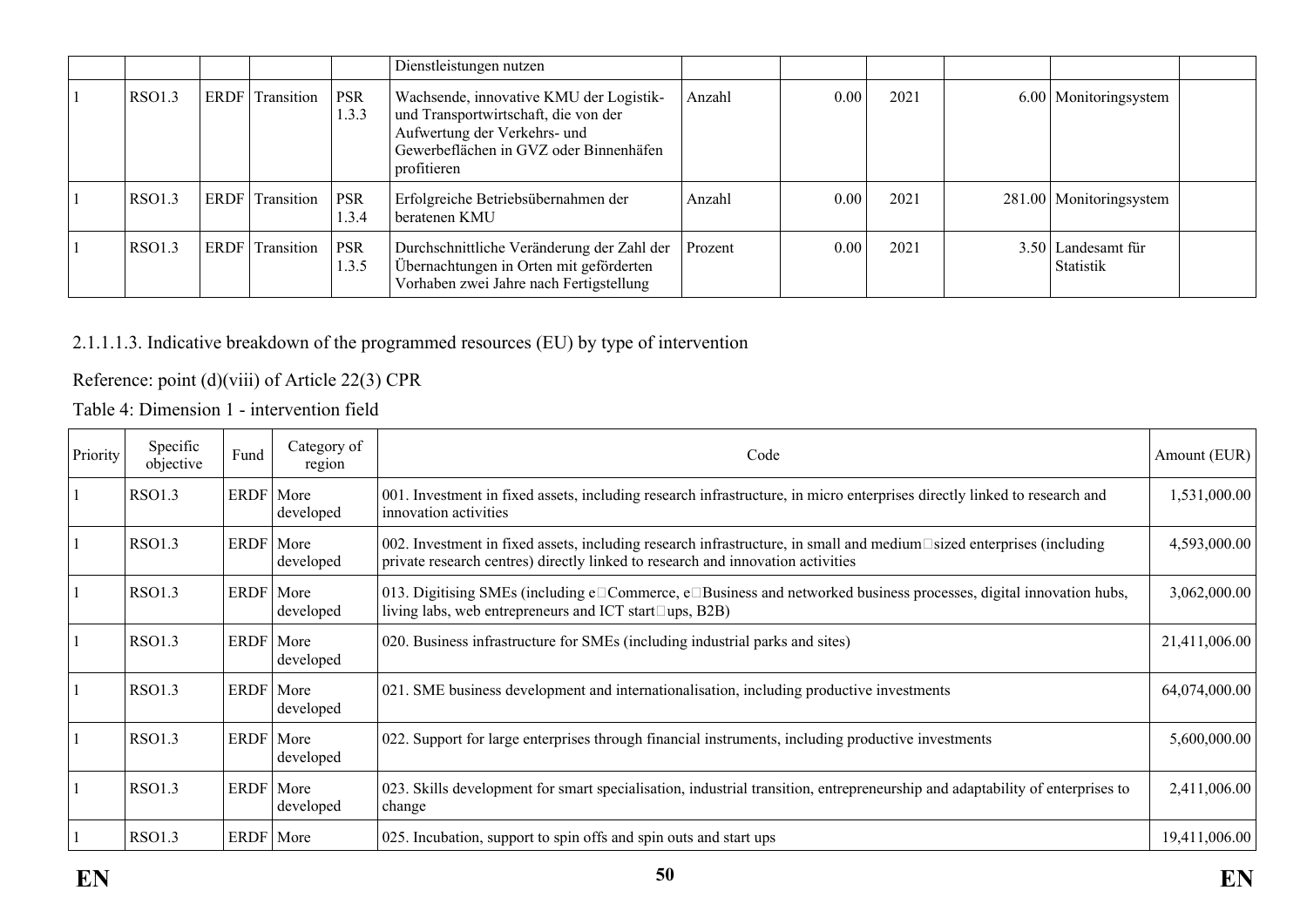|               |             | developed  |                                                                                                                                                                                                         |                  |
|---------------|-------------|------------|---------------------------------------------------------------------------------------------------------------------------------------------------------------------------------------------------------|------------------|
| RSO1.3        | ERDF   More | developed  | 027. Innovation processes in SMEs (process, organisational, marketing, co <sup>-</sup> creation, user and demand driven innovation)                                                                     | 2,500,000.00     |
| <b>RSO1.3</b> | ERDF More   | developed  | 109. Multimodal transport (not urban)                                                                                                                                                                   | 2,000,000.00     |
| <b>RSO1.3</b> | ERDF        | Transition | 001. Investment in fixed assets, including research infrastructure, in micro enterprises directly linked to research and<br>innovation activities                                                       | 1,383,268.00     |
| <b>RSO1.3</b> | ERDF        | Transition | 002. Investment in fixed assets, including research infrastructure, in small and medium□sized enterprises (including<br>private research centres) directly linked to research and innovation activities | 4,149,804.00     |
| <b>RSO1.3</b> | ERDF        | Transition | 013. Digitising SMEs (including e□Commerce, e□Business and networked business processes, digital innovation hubs,<br>living labs, web entrepreneurs and ICT start□ups, B2B)                             | 2,766,536.00     |
| <b>RSO1.3</b> | <b>ERDF</b> | Transition | 020. Business infrastructure for SMEs (including industrial parks and sites)                                                                                                                            | 15,456,392.00    |
| <b>RSO1.3</b> | <b>ERDF</b> | Transition | 021. SME business development and internationalisation, including productive investments                                                                                                                | 48,030,392.00    |
| <b>RSO1.3</b> | ERDF        | Transition | 022. Support for large enterprises through financial instruments, including productive investments                                                                                                      | 4,000,000.00     |
| <b>RSO1.3</b> | ERDF        | Transition | 023. Skills development for smart specialisation, industrial transition, entrepreneurship and adaptability of enterprises to<br>change                                                                  | 1,546,392.00     |
| <b>RSO1.3</b> | ERDF        | Transition | 025. Incubation, support to spin offs and spin outs and start ups                                                                                                                                       | 7,081,393.00     |
| RSO1.3        | <b>ERDF</b> | Transition | 027. Innovation processes in SMEs (process, organisational, marketing, co <sup>-</sup> creation, user and demand driven innovation)                                                                     | 1,125,000.00     |
| <b>RSO1.3</b> | <b>ERDF</b> | Transition | 109. Multimodal transport (not urban)                                                                                                                                                                   | 2,000,000.00     |
| <b>RSO1.3</b> | Total       |            |                                                                                                                                                                                                         | 214, 132, 195.00 |

Table 5: Dimension 2 - form of financing

| Priority | Specific objective | Fund        | Category of region | Code                                                              | Amount (EUR)  |
|----------|--------------------|-------------|--------------------|-------------------------------------------------------------------|---------------|
|          | RSO1.3             | <b>ERDF</b> | More developed     | $01.$ Grant                                                       | 95,443,079.00 |
|          | RSO1.3             | <b>ERDF</b> | More developed     | 02. Support through financial instruments: equity or quasi-equity | 20,869,565.00 |
|          | RSO1.3             | <b>ERDF</b> | More developed     | 03. Support through financial instruments: loan                   | 10,280,374.00 |
|          | RSO1.3             | <b>ERDF</b> | Transition         | $01.$ Grant                                                       | 68,388,425.00 |
|          | <b>RSO1.3</b>      | <b>ERDF</b> | Transition         | 02. Support through financial instruments: equity or quasi-equity | 12,608,696.00 |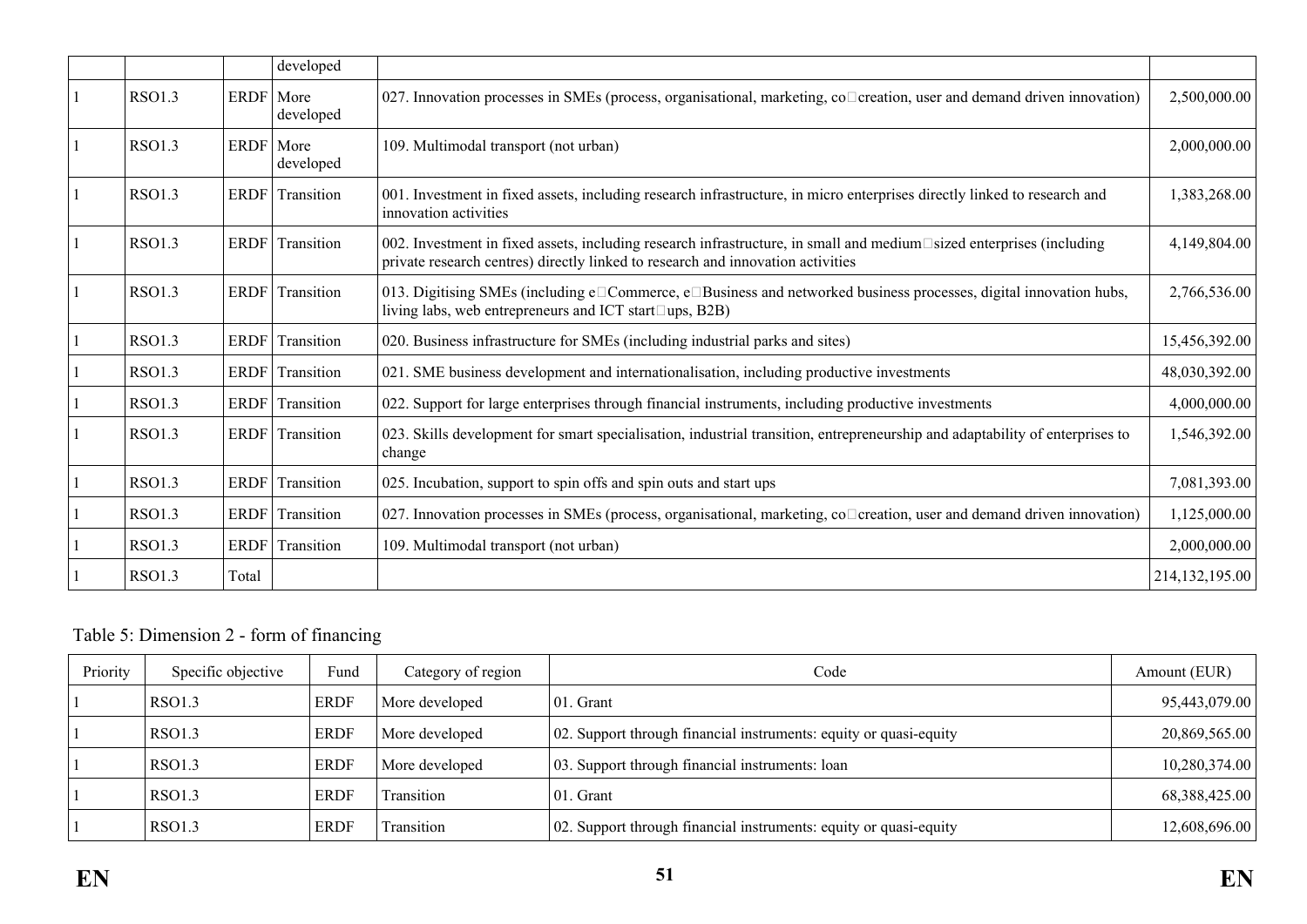| RSO1.3 | <b>ERDF</b> | $\sim$<br>l ransıtıon | $\vert$ 03.<br>"t through financial instruments:<br>loan<br>Support | ,00<br>しっし |
|--------|-------------|-----------------------|---------------------------------------------------------------------|------------|
| RSO1.  | Total       |                       |                                                                     | <u>. .</u> |

Table 6: Dimension 3 – territorial delivery mechanism and territorial focus

| Priority | Specific objective | Fund        | Category of region | Code                                            | Amount (EUR)     |
|----------|--------------------|-------------|--------------------|-------------------------------------------------|------------------|
|          | RSO1.3             | <b>ERDF</b> | More developed     | 03. ITI - Functional urban areas                | 2,169,905.00     |
|          | <b>RSO1.3</b>      | <b>ERDF</b> | More developed     | 04. ITI - Rural areas                           | 5,063,113.00     |
|          | RSO1.3             | <b>ERDF</b> | More developed     | 33. Other approaches - No territorial targeting | 119,360,000.00   |
|          | <b>RSO1.3</b>      | <b>ERDF</b> | Transition         | 04. ITI - Rural areas                           | 4,639,177.00     |
|          | <b>RSO1.3</b>      | <b>ERDF</b> | Transition         | 33. Other approaches - No territorial targeting | 82,900,000.00    |
|          | RSO1.3             | Total       |                    |                                                 | 214, 132, 195.00 |

#### Table 7: Dimension 6 – ESF+ secondary themes

| Priority<br>≧†1Vt<br>١n<br>,,, | Fund | region<br>ורוסי<br>. | code | JR<br>ווור<br><b>AII</b> |
|--------------------------------|------|----------------------|------|--------------------------|
|--------------------------------|------|----------------------|------|--------------------------|

#### Table 8: Dimension 7 – ESF+\*, ERDF, Cohesion Fund and JTF gender equality dimension

| Priority | Specific objective | Fund        | Category of region | Code                | Amount (EUR)   |
|----------|--------------------|-------------|--------------------|---------------------|----------------|
|          | RSO1.3             | <b>ERDF</b> | More developed     | 103. Gender neutral | 126,593,018.00 |
|          | RSO1.3             | ERDF        | Transition         | 103. Gender neutral | 87,539,177.00  |
|          | RSO1.3             | Total       |                    |                     | 214,132,195.00 |

\* In principle, 40 % for the ESF+ contributes to gender tracking. 100 % is applicable when Member State chooses to use Article 6 ESF+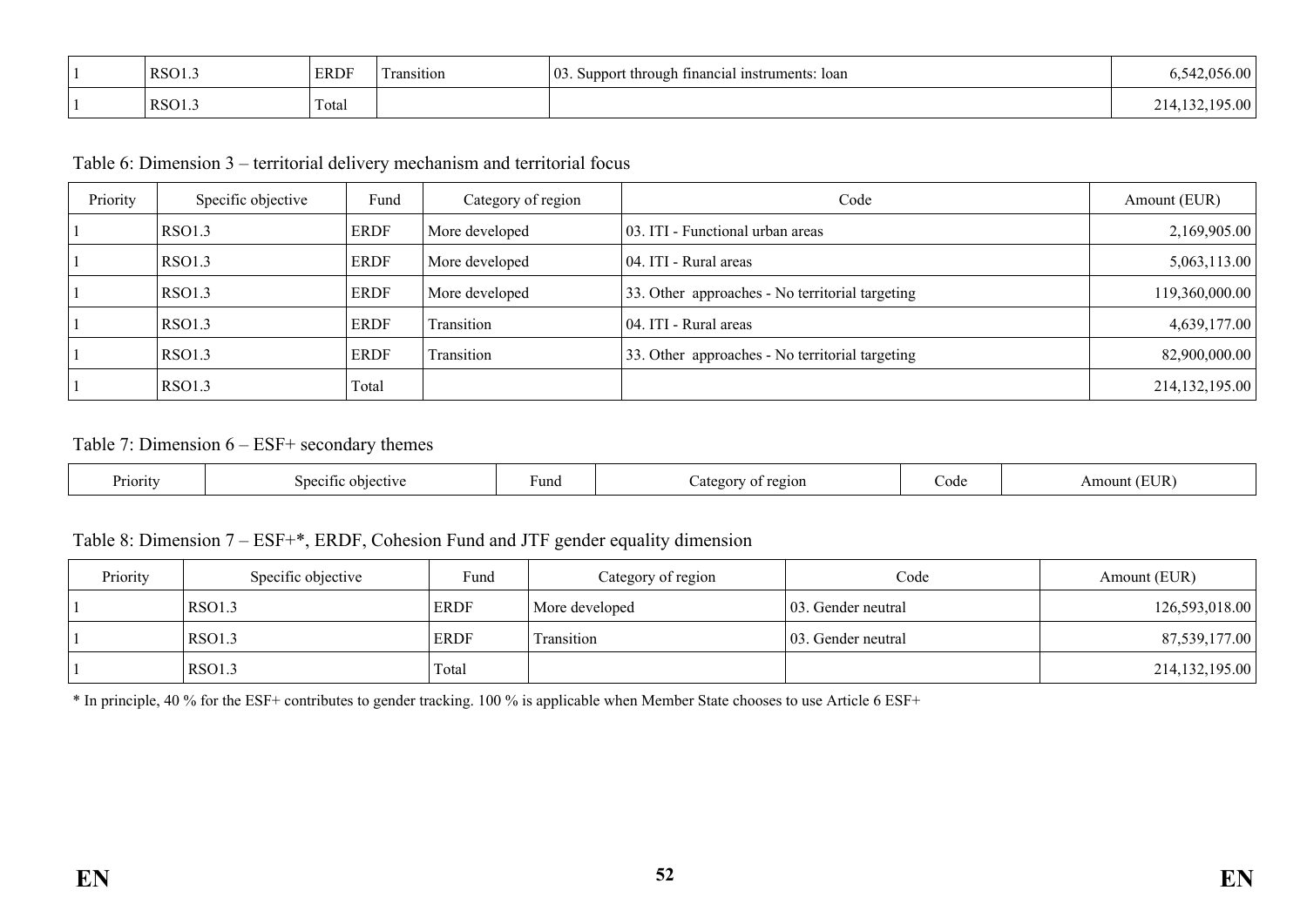2.1.1.1. Specific objective: RSO1.1. Developing and enhancing research and innovation capacities and the uptake of advanced technologies (ERDF)

2.1.1.1.1. Interventions of the Funds

Reference: points  $(d)(i)$ ,  $(iii)$ ,  $(iv)$ ,  $(v)$ ,  $(vi)$  and  $(vii)$  of Article 22(3) CPR

The related types of actions – point (d)(i) of Article 22(3) CPR and Article 6 ESF+ Regulation:

Alle geplanten Investitionen erfolgen in den Stärke- und Spezialisierungsfeldern der RIS3.

1. Anwendungsorientierte Forschung sowie Forschungs- und Innovationsinfrastruktur (Output: RCO 02, RCO 06, PSO 1.1.1; Ergebnis: RCR 02, RCR 102)

Laut RIS3 nimmt die Bedeutung der Hochschulen, Forschungseinrichtungen sowie der wirtschaftsnahen außeruniversitären Forschungseinrichtungen als Partner:innen für betriebliche FuE- und Innovationsprozesse zu. Gleichzeitig verzeichnet der Hochschulsektor eine rückläufige Entwicklung des FuE-Personals und eine im Bundesvergleich unterdurchschnittliche Entwicklung der FuE-Ausgaben.

Daher werden 1. anwendungsorientierte Forschungsaktivitäten an Hochschulen und Forschungseinrichtungen unterstützt. Dazu zählen einerseits Forschungsprojekte von einzelnen Hochschulen mit einem konkreten Anwendungsbezug in Kooperation mit regionalen KMU. Andererseits soll die interdisziplinäre Zusammenarbeit mehrerer Hochschulen, Forschungseinrichtungen und KMU in überregionalen Innovationsverbünden unterstützt werden, die an innovativen Forschungsthemen arbeiten und Forschungsergebnisse anwendungsorientiert weiterentwickeln. Die Förderung in diesen beiden Bereichen erfolgt über Calls innerhalb der RIS3-Felder. Forschungsaktivitäten, die zu einer CO2-armen Wirtschaft, zur Resilienz und Anpassung an den Klimawandel beitragen sind förderfähig und werden, bspw. durch Fördergegenstände und Calls, angeregt. Mit dem europäischen Exzellenzsiegel ausgezeichnete Projektvorschläge erhalten vereinfachten Zugang zur Förderung (z.B. im Scoring oder durch spezifische Calls).

2. sollen Investitionen in die Verbesserung der Forschungs- und Innovationsinfrastruktur fließen. Dazu zählen bspw. Investitionen in neue Anlagen und Geräte (inkl. Software) sowie der Neubau, die Erweiterung, die Herrichtung bzw. Sanierung und Einrichtung von Räumlichkeiten und Gebäuden für die Anforderungen neuer Geräte für innovative, anwendungsorientierte Forschung sowie Forschung in Spitzentechnologiefeldern.

Die Maßnahmen tragen zum SZ bei, indem Forschungs- und Innovationskapazitäten an Hochschulen und Forschungseinrichtungen verbessert werden. Damit wird das Ziel verfolgt, zusätzliche, bedarfsgerechte Kooperationen mit Unternehmen zu etablieren, die (Spitzen-)Forschung zu stärken und (Spitzen- )Technologien in den regionalen Stärke- und Spezialisierungsfeldern zu fördern.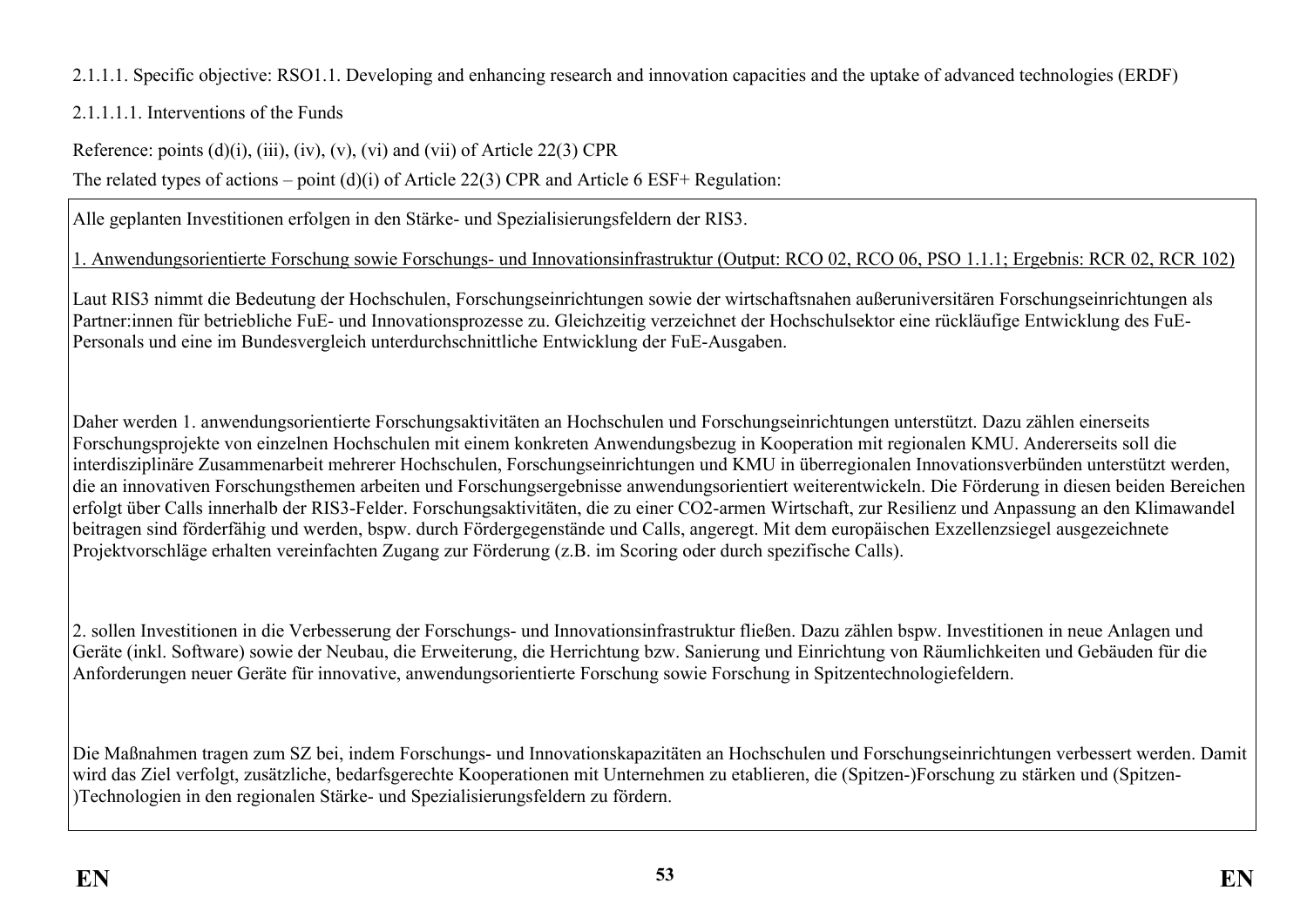### 2. Vernetzung sowie Wissens- und Technologietransfer (Output: RCO 02, RCO 04; Ergebnis: PSR 1.1.1)

In der EU-Förderstrategie sowie in der RIS3 wurde herausgearbeitet, dass die Kooperation aller Akteur:innen im regionalen und sektoralen Innovationssystem zur Verbesserung des Wissenstransfers zwischen Wissenschaft und Wirtschaft sowie zwischen den Unternehmen weiter ausbaufähig ist. Für die Teilnahme an komplexen und risikoreichen internationalen Innovationskooperationen besteht darüber hinaus eine Fähigkeits- und Kapazitätslücke bei **KMU** 

Aus diesem Grund sollen Maßnahmen unterstützt werden, die die Vernetzung und den Wissens- und Technologietransfer (WTT) stärken:

Dazu zählen 1. der Betrieb und das Management von Innovationsnetzwerken in den RIS3-Feldern und damit in Verbindung stehende Maßnahmen. Es werden nur Betriebskosten gemäß Art. 5 Abs. 1 f) der EFRE-VO gefördert. In der ÜR soll zusätzlich die zielgerichtete Vernetzung von Innovationsintermediären initiiert und unterstützt werden.

2. sollen auch denjenigen KMU, die sich (noch) nicht an Innovationsnetzwerken beteiligen, qualifizierte Beratungsangebote zu Potenzialen neuer Technologien, Prozess- oder Organisationsinnovationen und deren Implementierung sowie zur Entwicklung und Umsetzung eigener Projektideen in neue Produkte oder Dienstleistungen gemacht werden.

3. sollen KMU Zuschüsse für die Nutzung ext. Beratung und Unterstützung bei Antragstellungen zu Innovationsförderprogrammen aufbauend auf und in Ergänzung zu den Beratungsleistungen des Enterprise Europe Networks (EEN) erhalten. Ein besonderer Fokus soll darauf liegen, die Fähigkeits- und Kapazitätslücke der KMU für die Teilnahme an internat. Innovationskooperationen zu schließen.

Die Maßnahmen tragen zum SZ bei, indem sie einen aktiven regionalen und grenzübergr. Wissenstransfer zur Skalierung innovativer Ideen schaffen und die Leistungsfähigkeit und Nachhaltigkeit von Clusterinitiativen und Netzwerken steigern. Dadurch tragen sie dazu bei, die regionalspezifischen Innovationskapazitäten und -potenziale insb. bei KMU zu erhöhen.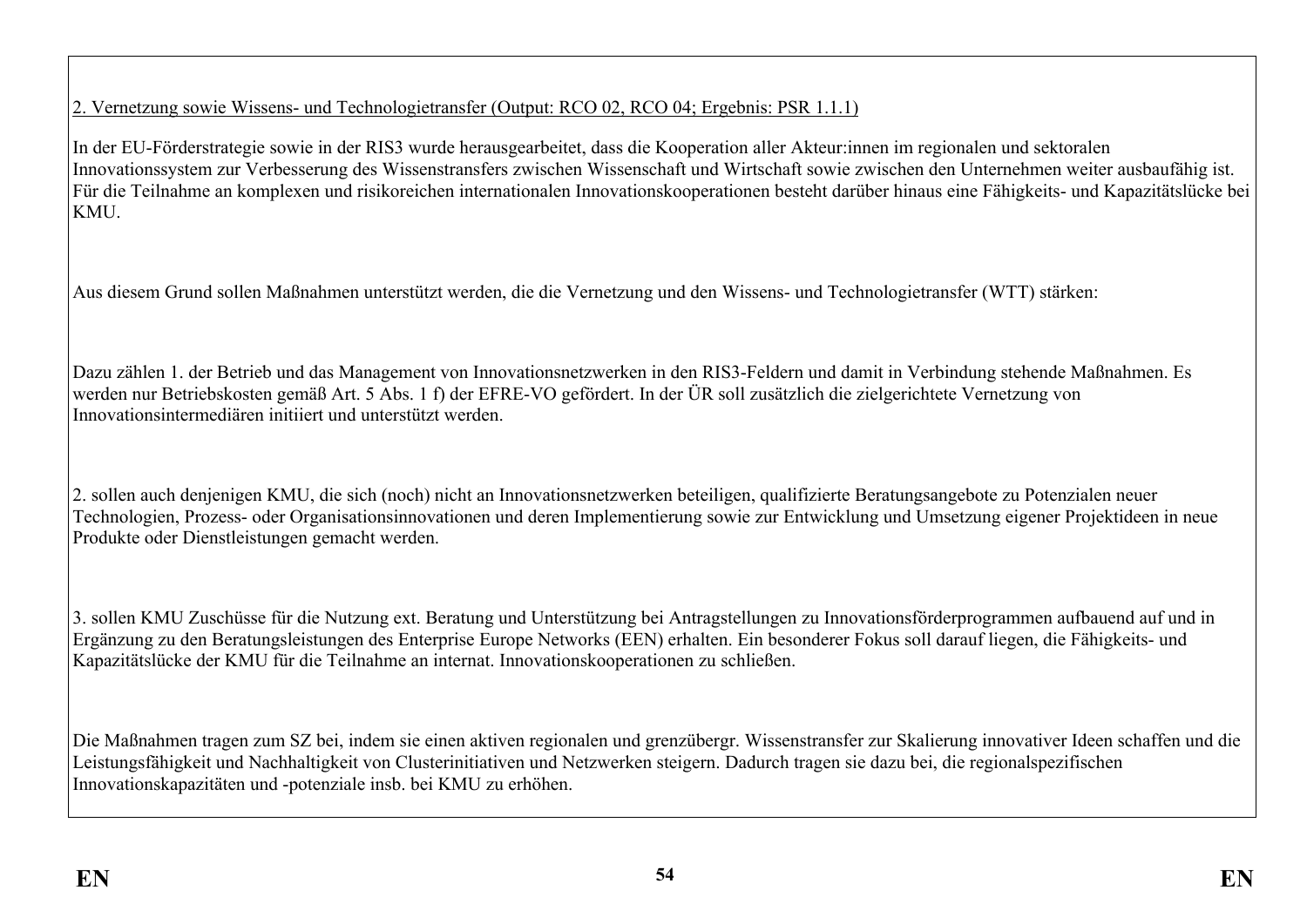### 3. Innovationstätigkeiten insb. von KMU (Output: RCO 02, PSO 1.1.1; Ergebnis: RCR 03)

Laut EU-Förderstrategie besteht insb. für KMU und das Handwerk die Notwendigkeit, sich an neue Wertschöpfungsmodelle anzupassen, die z.B. durch Digitalisierung, Energiewende und wirtschaftliche Transformationsprozesse erforderlich werden. Zudem stellt die RIS3 fest, dass nieders. KMU eine geringe FuE-Intensität aufweisen, weil sie vielfältige Innovationshemmnisse haben (u.a. fehlendes Eigenkapital, hohe wirtschaftliche Risiken, fehlender Zugang zu Forschungsinfrastruktur, mangelnde Verfügbarkeit an geeigneten Personalressourcen). Diese Innovationshemmnisse liegen maßgeblich in ihrer Größe und den damit verbundenen typischen strukturellen Merkmalen im Vergleich zu Großunternehmen begründet.

Daher sollen Maßnahmen zur Erhöhung der Forschungs- und Innovationstätigkeiten insb. in KMU unterstützt werden:

Dazu zählen 1. anwendungsorientierte niedrigschwellige Innovationsvorhaben als experimentelle Entwicklungen zur Umsetzung von Produkt-, Prozess-, Organisations- und Dienstleistungsinnovationen in KMU und im Handwerk.

2. sollen KMU Innovationsgutscheine erhalten, um für Entwicklungsprojekte mit Innovationspotenzial externe Forschungsinfrastruktur in Anspruch nehmen zu können.

3. sollen mit dem Innovationsförderprogramm (IFP) Einzel-, Verbund- und Kooperationsvorhaben der industriellen Forschung und experimentellen Entwicklung unterstützt werden. Die Vorhaben müssen einen hohen eigenen Entwicklungsanteil durch einen entsprechenden Einsatz eigenen Personals aufweisen. Im Rahmen der RIS3-Felder soll es neben einer themenoffenen ganzjährigen Antragstellung regelmäßige Themen-Calls mit Bezug zu aktuellen Herausforderungen geben. Mit dem europäischen Exzellenzsiegel ausgezeichnete Projektvorschläge erhalten ebenfalls im Zuge von spezifischen Calls vereinfachten Zugang zur Förderung.

4. ist aufgrund der technologischen und wirtschaftlichen Besonderheiten in diesem Bereich ein spezifisches Förderprogramm für Einzel-, Verbund- und Kooperationsvorhaben zur Unterstützung digitaler Innovationen in Verkehr und Mobilität geplant.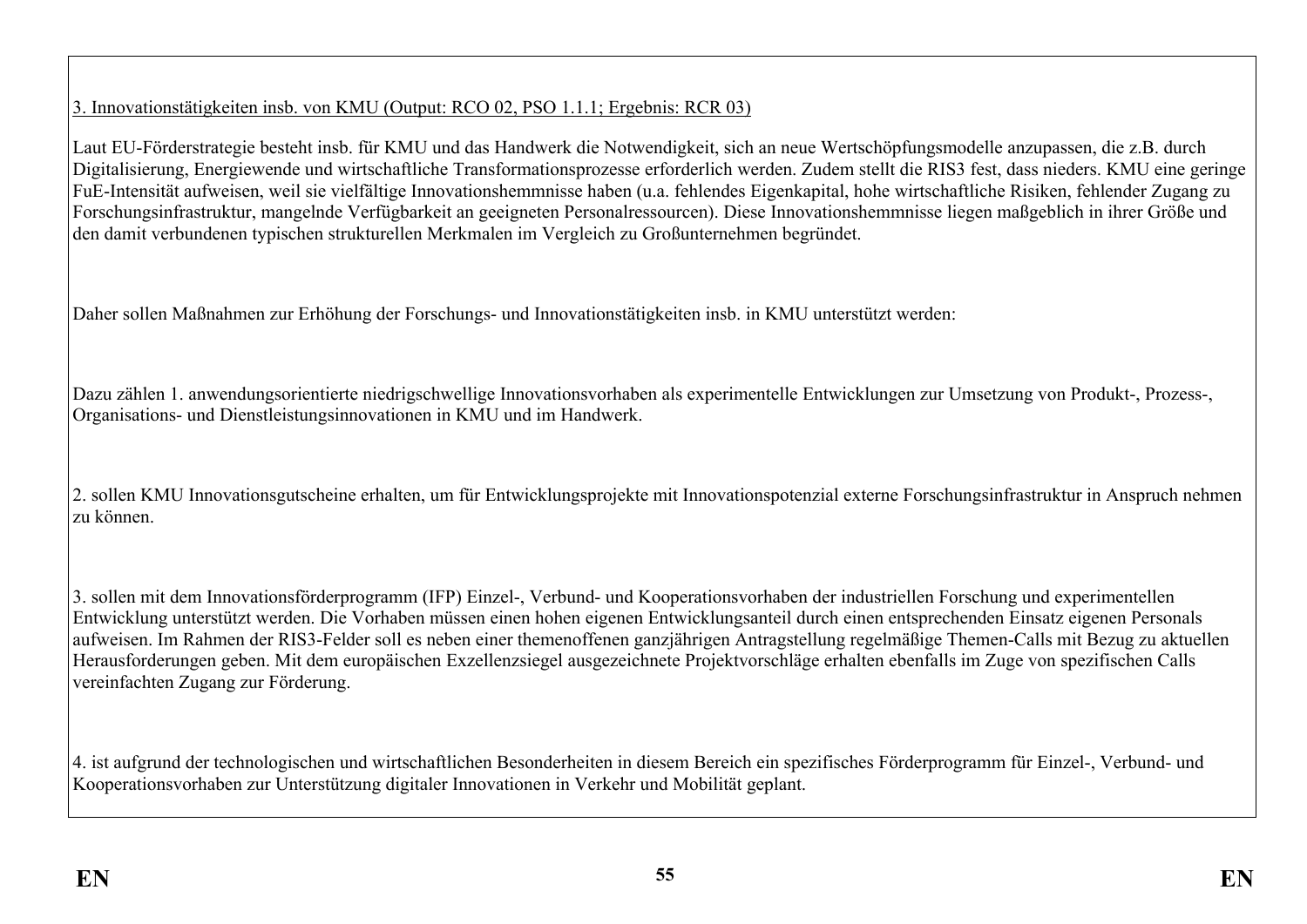Innovationsaktivitäten, die zu einer CO2-armen Wirtschaft oder dem Übergang zu einer Kreislaufwirtschaft beitragen sind förderfähig und werden, bspw. durch Fördergegenstände und Calls, angeregt.

Diese Maßnahmen tragen zum SZ bei, indem sie die Einführung fortschrittlicher Technologien und Prozesse unterstützen. Insb. sollen Anreize für Unternehmen gesetzt werden, mehr eigene Mittel in Innovationstätigkeiten zu investieren und dadurch Produkt-, Prozess-, Organisations- und Dienstleistungsinnovationen zu entwickeln. Damit sollen auch die Möglichkeiten zur Diversifizierung und Anpassung an neue Geschäftsmodelle verbessert werden. Das geplante IFP soll darüber hinaus – nicht zuletzt durch die geplanten Themen-Calls sowie eine starke Gewichtung technologischer Kriterien bei der Projektauswahl – zur Spitzenforschung sowie zur Festigung und zum Ausbau der internationalen Spitzenposition in den Spezialisierungsfeldern beitragen.

### 4. Ergänzende Vorhaben in den Zukunftsregionen

Ergänzend zu den beschriebenen landesweiten Maßnahmen werden regionalspezifische Vorhaben in den Zukunftsregionen gefördert, die Innovationen und Innovationsprozesse, die regional neu sind oder Bestehendes weiterentwickeln, unterstützen, und dadurch die Potenziale gesellschaftlicher Transformationsprozesse oder neuer Technologien für die Bedarfe der Region nutzbar machen.

Dafür sollen bspw. regionale Innovationsnetzwerke oder Reallabore aufgebaut werden, in denen innovative Ansätze praktisch für die Region erprobt werden. Gefördert werden u.a. Investitionen in Infrastruktur, Investitionen in den Zugang zu Dienstleistungen sowie die Vernetzung, Zusammenarbeit, und Tätigkeiten unter Beteiligung von Innovationsclustern, auch zwischen Unternehmen, Forschungseinrichtungen und Behörden.

Die Vorhaben tragen zur Einführung fortschrittl. Technologien in den Regionen bei. Die Verbesserung der Zusammenarbeit wird zu einem weiteren Ausbau der Forschungs- und Innovationskapazität im Programmgebiet führen.

#### DNSH-Prinzip und nachhaltige Entwicklung

Die Maßnahmen wurden nach einer Methodik des Mitgliedsstaats als vereinbar mit dem DNSH-Prinzip bewertet. Die Förderung der nachhaltigen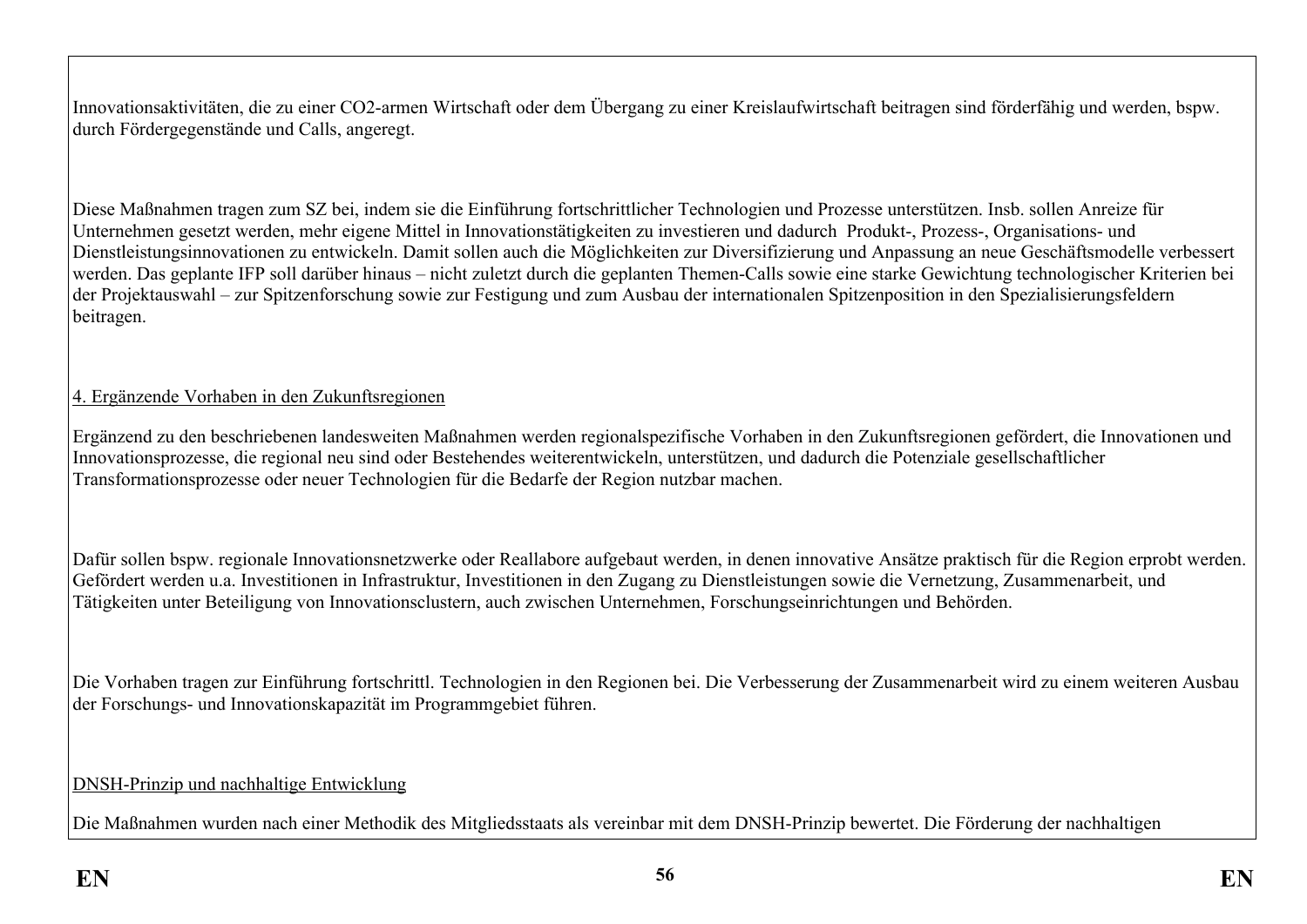Entwicklung wird durch entsprechende Projektauswahlkriterien unterstützt. Beiträge der Maßnahmen zur nachhaltigen Entwicklung (z.B. grüne Bedachung und Fassaden), die über die gesetzlichen Standards hinausgehen, können in allen Maßnahmen zusätzlich als förderfähig anerkannt werden.

The main target groups - point (d)(iii) of Article 22(3) CPR:

Begünstigte sind:

●Im Bereich 1 Hochschulen und Forschungseinrichtungen sowie für einzelne Themenfelder zusätzlich: Gebietskörperschaften, Körperschaften und Anstalten des öffentlichen Rechts, Vereine. Zielgruppe sind Wissenschaftler:innen und regionale KMU.

●Im Bereich 2 Netzwerkbetreibende, kommunale Gebietskörperschaften sowie KMU. Zielgruppen sind KMU sowie Innovationsintermediäre.

●Im Bereich 3 KMU und kleine Unternehmen mit mittelgroßer Marktkapitalisierung sowie für Kooperationsvorhaben Forschungseinrichtungen in Niedersachsen; in themenspezifischen Maßnahmen sollen außerdem Beratungseinrichtungen, Logistiknetzwerke und Kommunen begünstigt werden.

●Im Bereich 4 kommunale Gebietskörperschaften. Weitere Zielgruppen und mögl. Verbundpartner:innen sind Hochschulen, Forschungseinrichtungen und KMU*.*

In den Bereichen 1 und 3 können auch größere Unternehmen unterstützt werden, sofern im entsprechenden Vorhaben auch KMU gefördert werden und eine Kooperation stattfindet.

Wenn potenziell Begünstigte gleichzeitig eine Förderung nach dem DARP in Anspruch nehmen, sind sie von der Förderung ausgeschlossen.

Actions safeguarding equality, inclusion and non-discrimination – point (d)(iv) of Article 22(3) CPR and Article 6 ESF+ Regulation

Zur Einhaltung der Grundsätze Gleichstellung der Geschlechter sowie Chancengleichheit und Nichtdiskriminierung verfolgt das Land Niedersachsen eine Doppelstrategie.

Zum einen werden über die gesamte Programmlaufzeit Maßnahmen vorgesehen, die im Querschnitt des Programms eine diskriminierungsfreie und gleichstellungsfördernde Implementierung sicherstellen. Dazu gehört, dass Zuwendungsempfänger:innen sensibilisiert und angehalten werden, bei Antragstellung die spezifischen Beiträge der Vorhaben zu den Grundsätzen darzulegen. Dies wird auch im Scoring berücksichtigt. Auch werden die Beiträge der Vorhaben zu den Grundsätzen systematisch erfasst (beispielsweise über das Monitoring oder im Rahmen von Evaluationen).

Zum anderen wurde im Rahmen der Programmierung darauf geachtet, dass die geplanten Fördermaßnahmen in ihrer inhaltlichen Ausrichtung die mit den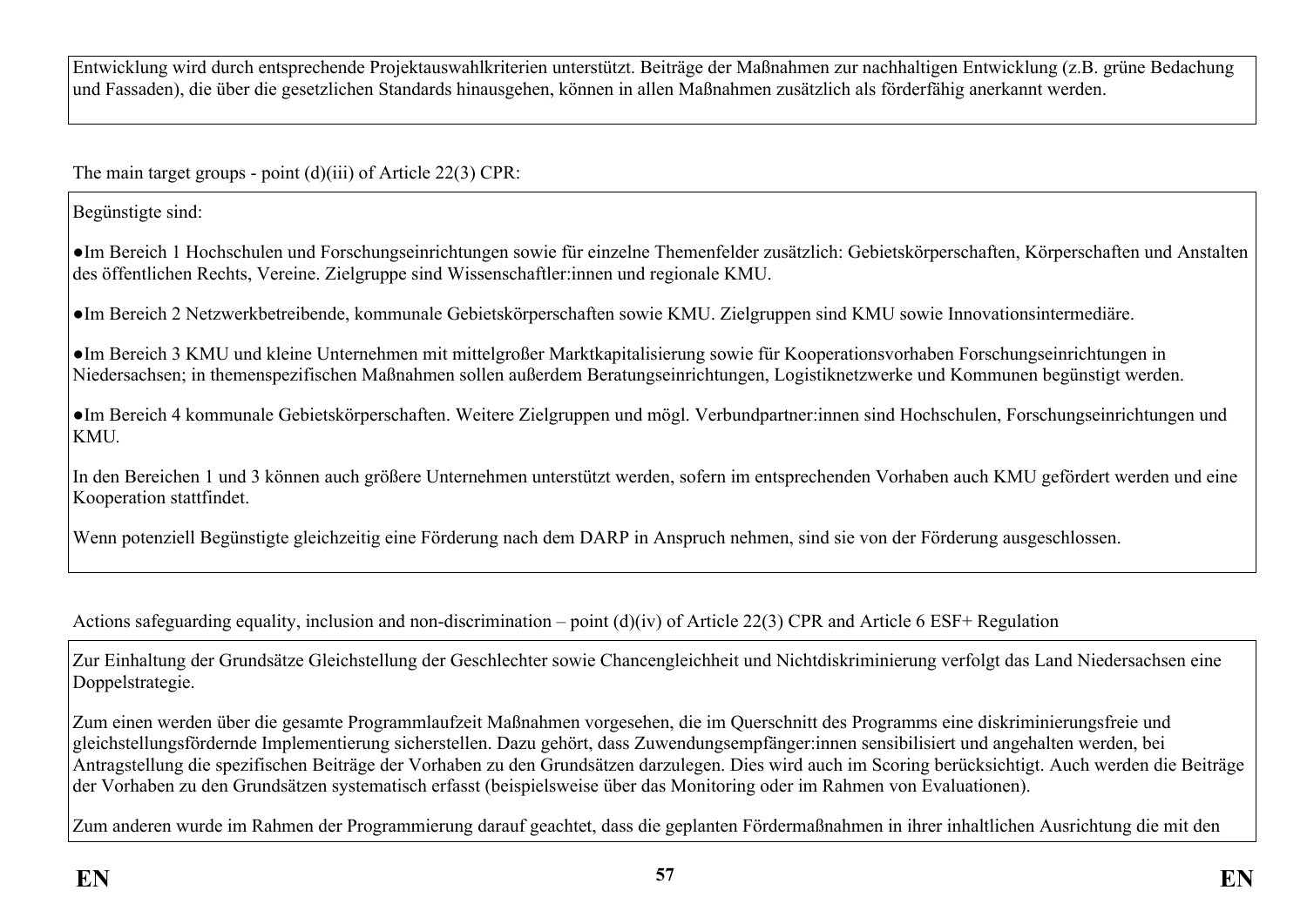Grundsätzen verknüpften Zielstellungen unterstützen.

In diesem Spezifischen Ziel sind die Maßnahmen thematisch breit angelegt und bewusst offen gestaltet. Bezogen auf die potenziellen Zuwendungsempfänger:innen besteht Chancengleichheit.

Die Einhaltung der Grundsätze wird im gesamten Umsetzungsprozess beachtet. Zudem sind Handreichungen geplant, um die Antragsteller:innen zu sensibilisieren und ihnen Ideen für die Umsetzung an die Hand zu geben. Im Bereich 4 werden die Gleichstellung, Inklusion und Nichtdiskriminierung durch institutionelle, prozessuale und inhaltliche Berücksichtigung gewährleistet, darunter die Repräsentation von Interessenvertretungen bei der Projektkonzeption und -auswahl in den Zukunftsregionen sowie in vorgelagerten Beteiligungs-, Analyse- und Strategieprozessen (s. hierzu Spezifisches Ziel 5.2).

Indication of the specific territories targeted, including the planned use of territorial tools – point  $(d)(v)$  of Article 22(3) CPR

Die Förderung erfolgt – mit den beschriebenen Besonderheiten im Hinblick auf die ÜR – landesweit.

Ein Anteil von etwa 8,6 % des Budgets für das Spezifische Ziel wird für das Integrierte Territoriale Instrument "Zukunftsregionen" eingesetzt.

The interregional, cross-border and transnational actions – point  $(d)(vi)$  of Article 22(3) CPR

#### **Grundsatz**

Im Rahmen dieses Programms können Vorhaben mit Akteur:innen aus anderen Mitgliedstaaten, auch außerhalb der EU, und / oder anderen deutschen Ländern (insb. in der Metropolregion Hamburg) unterstützt werden, sofern die Kooperation auch im Landesinteresse liegt.

Sofern Vorhaben zu den Zielen dieses Programms beitragen, können sie ganz oder teilweise auch außerhalb des Programmraums durchgeführt werden. Bei derartigen Projekten (insb. falls Mittel aus mehreren Programmen eingesetzt werden) werden sich die Verwaltungsbehörden der beteiligten Programme (einschl. der relevanten ETZ-Programme) abstimmen.

In Förderbereichen, die sich für interregionale, grenzüberschreitende oder transnationale Kooperationen eignen, sollen die Richtlinien hierfür geöffnet werden.

#### **Erwartete Kooperationen**

Kooperationen sind insb. in den Förderbereichen 1 und 3 zu erwarten. Hier soll z.B. im Rahmen von Förderaufrufen oder bei Verbundprojekten explizit zu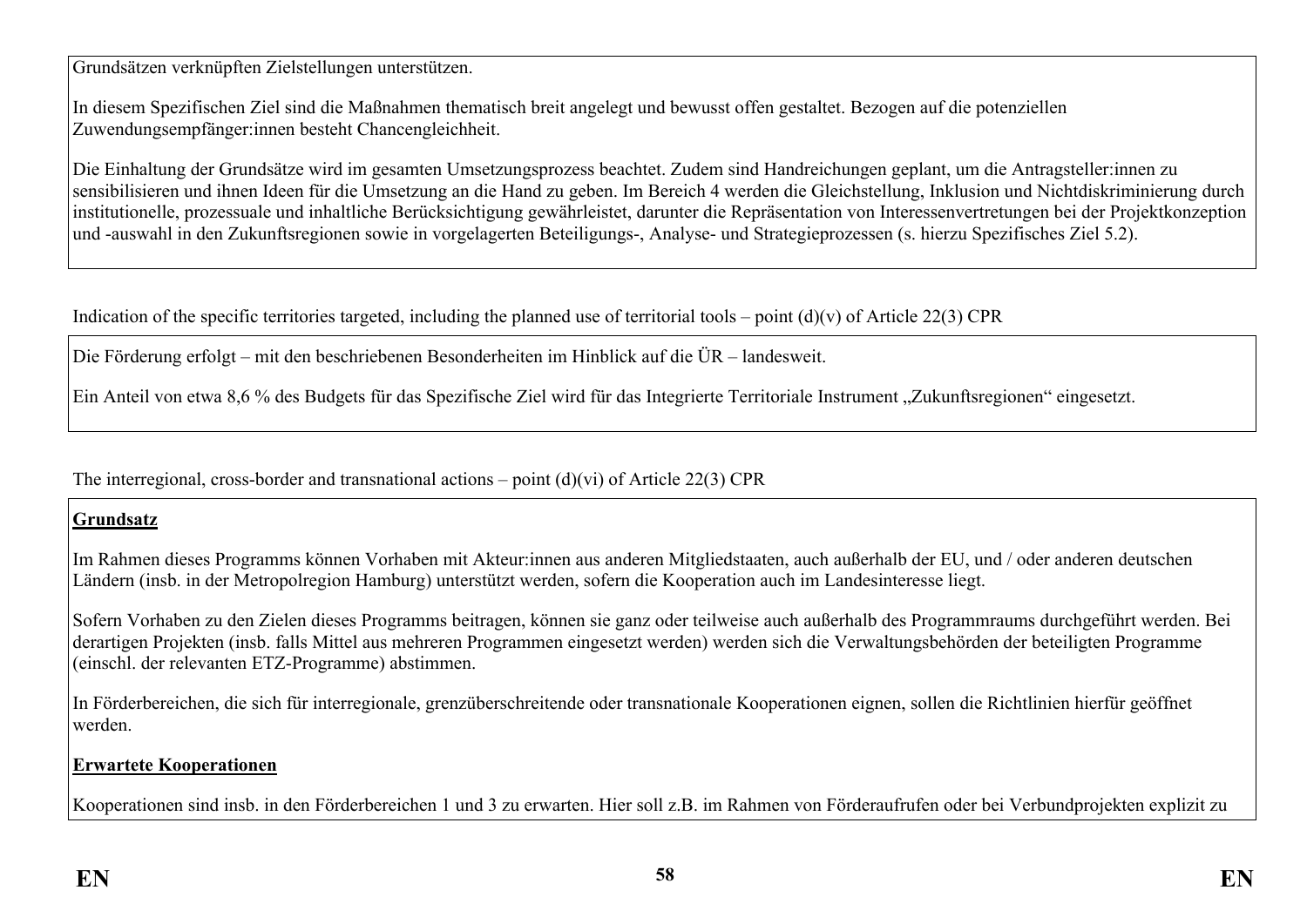Kooperationen aufgerufen und die potenziellen Begünstigten sollen über das Scoring hierzu ermuntert werden

Bei niedrigschwelligen Innovationsvorhaben und Innovationsgutscheinen werden auch (Unter-)Beauftragungen von Partner:innen außerhalb Niedersachsens erwartet.

Im Förderbereich 2 werden Unternehmen aufbauend auf und in Ergänzung zu den Aktivitäten des EEN unterstützt, damit sie ihre Fähigkeiten und Kapazitäten für die Beteiligung an internationalen Kooperationen erhöhen.

Durch den Auf- und Ausbau der Forschungs- und Innovationsinfrastruktur wird die überregionale und internationale Attraktivität der Einrichtungen für Kooperationen mit Partner:innen außerhalb Niedersachsens gesteigert.

Flankiert werden diese Aktivitäten durch das Engagement des Landes in der Vanguard-Initiative, die die Zusammenarbeit im Innovationskontext zwischen 39 der innovationsstärksten Regionen Europas fördert. Hier beteiligt sich Niedersachsen insb. in Pilotarbeitsgruppen zu den Bereichen Bioökonomie und innovative Nutzung von Non-Food Biomasse, effiziente und nachhaltige Produktion sowie Hochleistungsproduktion durch 3D-Druck.

Weiterhin wurde mit der EFRE-VB für die Region Noord-Nederland vereinbart, dass grenzübergreifende Kooperationsprojekte im SZ 1.1 mit EFRE-Mitteln aus beiden Programmen unterstützt werden sollen.

The planned use of financial instruments – point  $(d)(\n{\rm vii})$  of Article 22(3) CPR

Die Unterstützung soll zunächst ausschließlich durch Zuschüsse erfolgen, denn:

·Mit den Vorhaben werden (v.a. in den Bereichen 1 u. 4) keine oder (v.a. in Bereich 3) lediglich (zeitlich, finanziell) nicht kalkulierbare Rückflüsse erzielt.

·Die Vorhaben (v.a. in Bereich 3) sind mit hohen bzw. (zeitlich, finanziell) unkalkulierbaren Risiken behaftet. Zuschüsse stellen einen Zufluss von Eigenkapital dar. Dadurch wird die Rentabilität eines risikobehafteten Vorhabens erhöht. Zudem wird ein Beitrag zur Liquidität des Unternehmens geleistet, wodurch seine Finanzierungsmöglichkeiten auf dem Finanzmarkt verbessert werden.

·Die Vorhaben (v.a. in Bereich 2 und bei Innovationsgutscheinen) stellen niedrigschwellige Unterstützungsleistungen mit geringem Fördervolumen dar, bei denen die Zugangshürden und administrative Aufwände für Zielgruppen (in der Regel: KMU) gering gehalten werden sollen.

·In den Vorhaben (v.a. in den Bereichen 2 und 4) entstehen Kosten für eine gesellsch. wünschenswerte Kooperation, die durch Zuschüsse ausgeglichen werden.

Eine Kombination der Zuschüsse mit einem Finanzinstrument im Laufe der Umsetzung soll möglich sein.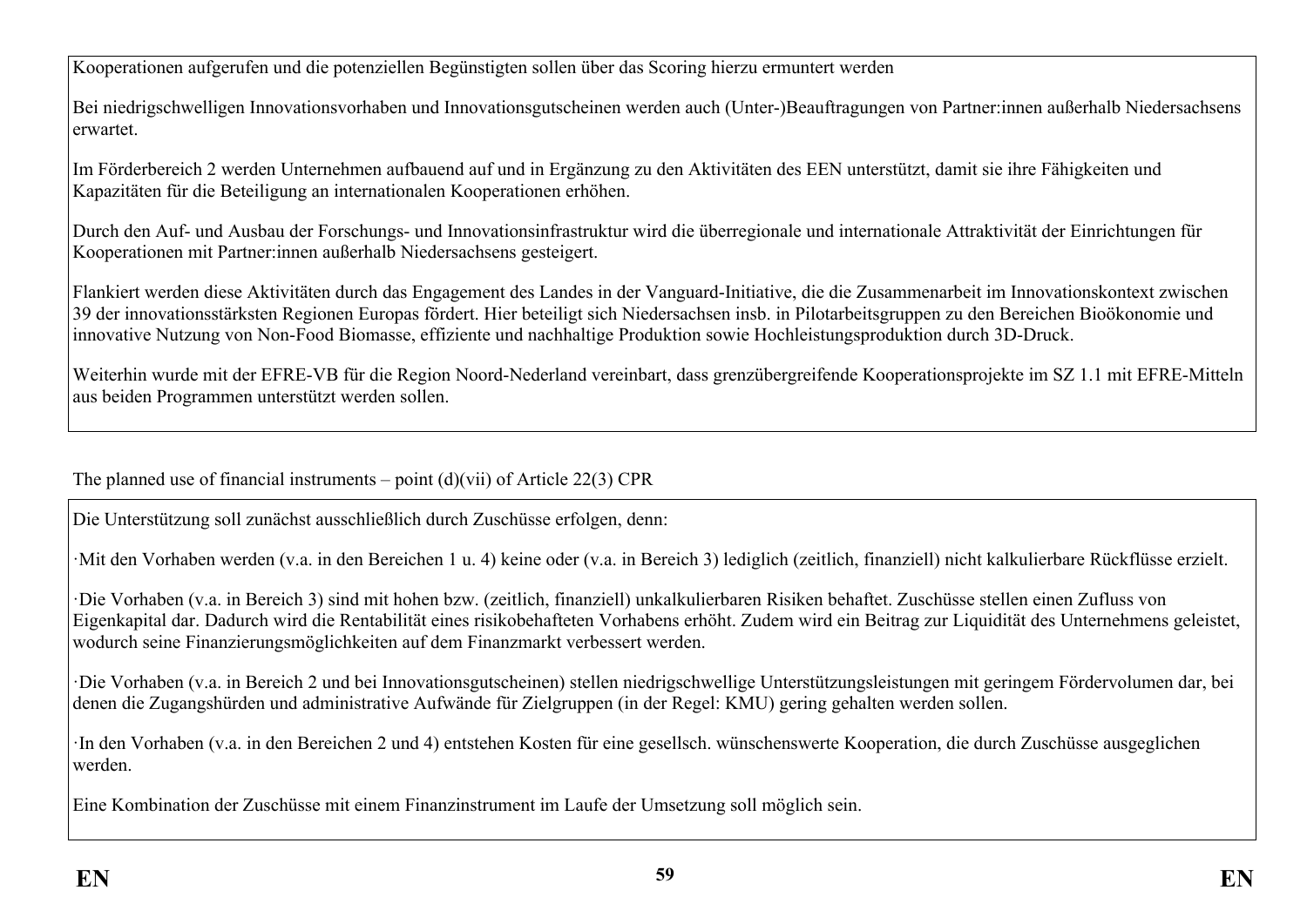### 2.1.1.1.2. Indicators

### Reference: point (d)(ii) of Article 22(3) CPR and Article 8 ERDF and CF Regulation

Table 2: Output indicators

| Priority | Specific<br>objective | Fund        | Category of<br>region    | ID                  | Indicator                                                                                              | Measurement<br>unit | Milestone<br>(2024) | Target<br>(2029) |
|----------|-----------------------|-------------|--------------------------|---------------------|--------------------------------------------------------------------------------------------------------|---------------------|---------------------|------------------|
|          | <b>RSO1.1</b>         | ERDF        | More<br>developed        | RCO01               | Enterprises supported (of which: micro, small, medium, large)                                          | enterprises         | 1,813.00            | 6,734.00         |
|          | <b>RSO1.1</b>         | ERDF        | More<br>developed        | RCO <sub>02</sub>   | Enterprises supported by grants                                                                        | enterprises         | 35.00               | 549.00           |
|          | <b>RSO1.1</b>         |             | ERDF More<br>developed   | RCO04               | Enterprises with non-financial support                                                                 | enterprises         | 1,778.00            | 6,140.00         |
|          | <b>RSO1.1</b>         | <b>ERDF</b> | More<br>developed        | <b>RCO06</b>        | Researchers working in supported research facilities                                                   | annual FTEs         | 268.00              | 610.00           |
|          | <b>RSO1.1</b>         |             | ERDF   More<br>developed | <b>PSO</b><br>1.1.1 | Unternehmen, die mit Forschungseinrichtungen kooperieren oder an<br>Innovationsverbünden partizipieren | Anzahl              | 202.00              | 680.00           |
|          | <b>RSO1.1</b>         | <b>ERDF</b> | Transition               | RCO01               | Enterprises supported (of which: micro, small, medium, large)                                          | enterprises         | 1,084.00            | 3,919.00         |
|          | <b>RSO1.1</b>         | <b>ERDF</b> | Transition               | RCO <sub>02</sub>   | Enterprises supported by grants                                                                        | enterprises         | 14.00               | 319.00           |
|          | <b>RSO1.1</b>         | <b>ERDF</b> | Transition               | RCO <sub>04</sub>   | Enterprises with non-financial support                                                                 | enterprises         | 1,070.00            | 3,600.00         |
|          | <b>RSO1.1</b>         | <b>ERDF</b> | Transition               | <b>RCO06</b>        | Researchers working in supported research facilities                                                   | annual FTEs         | 54.00               | 252.00           |
|          | <b>RSO1.1</b>         | <b>ERDF</b> | Transition               | <b>PSO</b><br>1.1.1 | Unternehmen, die mit Forschungseinrichtungen kooperieren oder an<br>Innovationsverbünden partizipieren | Anzahl              | 58.00               | 223.00           |

### Reference: point (d)(ii) of Article 22(3) CPR

Table 3: Result indicators

| Priority | <b>Specific</b><br>objective | Fund        | Category of<br>region | ID                | Indicator                                   | Measurement<br>unit | Baseline or<br>reference<br>value | Reference  <br>Year | <b>Target (2029)</b> | Source of data                           | Comments ' |
|----------|------------------------------|-------------|-----------------------|-------------------|---------------------------------------------|---------------------|-----------------------------------|---------------------|----------------------|------------------------------------------|------------|
|          | RSO1.                        | ERDF   More |                       | RCR <sub>02</sub> | Private investments matching public support | euro                | 0.00                              | 202                 |                      | $\vert$ 94,785,713.00   Monitoringsystem |            |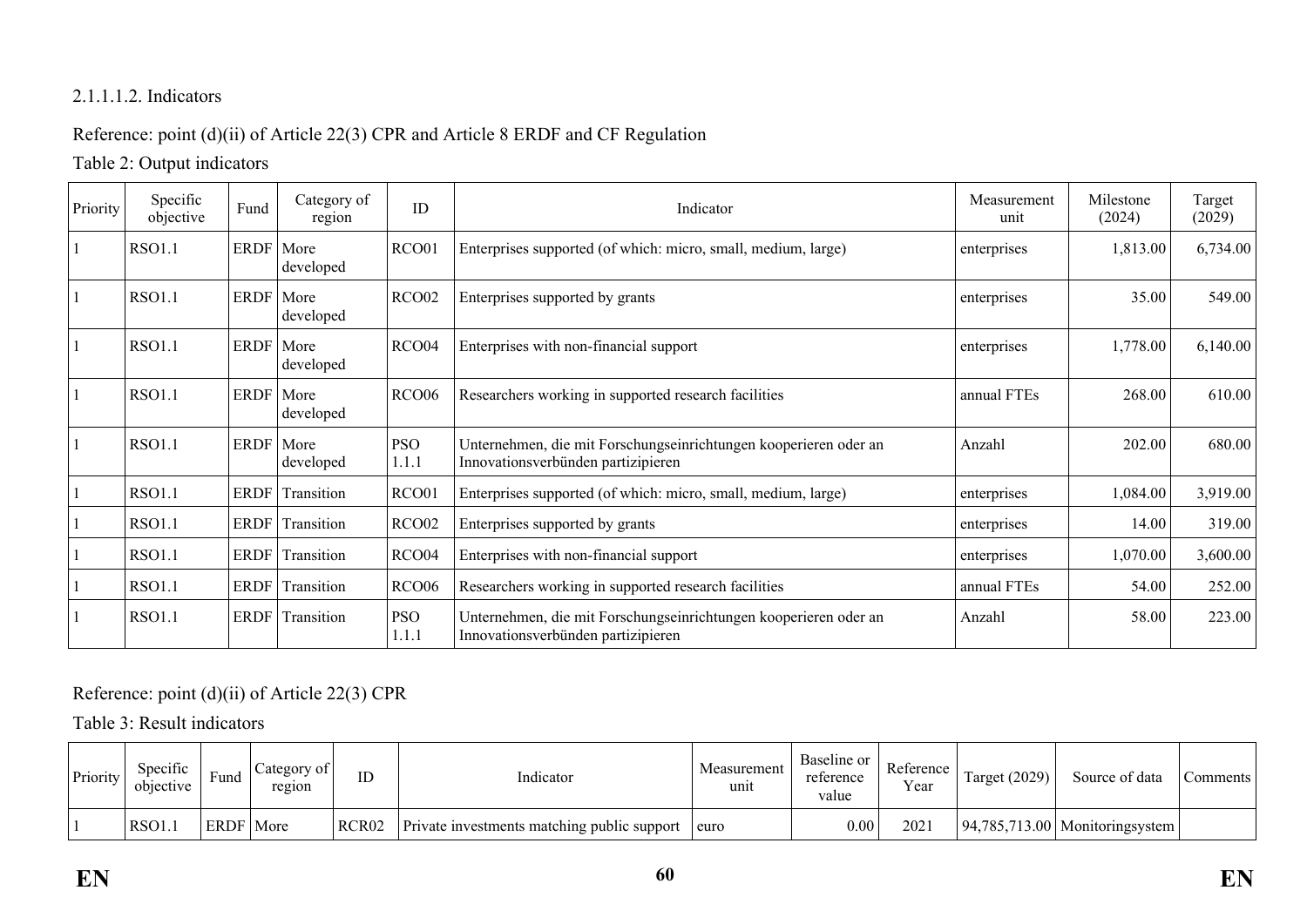|               |             | developed                |                     | (of which: grants, financial instruments)                                                                                                               |             |      |      |       |                                  |  |
|---------------|-------------|--------------------------|---------------------|---------------------------------------------------------------------------------------------------------------------------------------------------------|-------------|------|------|-------|----------------------------------|--|
| <b>RSO1.1</b> | ERDF   More | developed                | RCR03               | Small and medium-sized enterprises (SMEs)<br>introducing product or process innovation                                                                  | enterprises | 0.00 | 2021 |       | 383.00   Monitoringsystem        |  |
| <b>RSO1.1</b> |             | ERDF   More<br>developed | <b>RCR102</b>       | Research jobs created in supported entities                                                                                                             | annual FTEs | 0.00 | 2021 |       | 104.00   Monitoringsystem        |  |
| <b>RSO1.1</b> |             | ERDF   More<br>developed | <b>PSR</b><br>1.1.1 | Unternehmen, die ihre Zusammenarbeit mit<br>anderen Unternehmen bzw. der Wissenschaft<br>ausgebaut oder ihre Innovationstätigkeiten<br>gesteigert haben | Anzahl      | 0.00 | 2021 |       | 4,385.00   Monitoringsystem      |  |
| <b>RSO1.1</b> | ERDF        | Transition               | RCR <sub>02</sub>   | Private investments matching public support<br>(of which: grants, financial instruments)                                                                | euro        | 0.00 | 2021 |       | 38,300,490.00   Monitoringsystem |  |
| <b>RSO1.1</b> | <b>ERDF</b> | Transition               | RCR03               | Small and medium-sized enterprises (SMEs)<br>introducing product or process innovation                                                                  | enterprises | 0.00 | 2021 |       | 188.00   Monitoringsystem        |  |
| <b>RSO1.1</b> | <b>ERDF</b> | Transition               | <b>RCR102</b>       | Research jobs created in supported entities                                                                                                             | annual FTEs | 0.00 | 2021 | 30.00 | Monitoringsystem                 |  |
| <b>RSO1.1</b> | ERDF        | Transition               | <b>PSR</b><br>1.1.1 | Unternehmen, die ihre Zusammenarbeit mit<br>anderen Unternehmen bzw. der Wissenschaft<br>ausgebaut oder ihre Innovationstätigkeiten<br>gesteigert haben | Anzahl      | 0.00 | 2021 |       | 2,555.00   Monitoringsystem      |  |

### 2.1.1.1.3. Indicative breakdown of the programmed resources (EU) by type of intervention

## Reference: point (d)(viii) of Article 22(3) CPR

Table 4: Dimension 1 - intervention field

| Priority | Specific<br>objective | Fund        | Category of<br>region | Code                                                                                                                                                                                                    | Amount (EUR)  |
|----------|-----------------------|-------------|-----------------------|---------------------------------------------------------------------------------------------------------------------------------------------------------------------------------------------------------|---------------|
|          | <b>RSO1.1</b>         | ERDF   More | developed             | 002. Investment in fixed assets, including research infrastructure, in small and medium□sized enterprises (including private<br>research centres) directly linked to research and innovation activities | 000,000.00    |
|          | <b>RSO1.1</b>         | ERDF   More | developed             | 004. Investment in fixed assets, including research infrastructure, in public research centres and higher education directly<br>linked to research and innovation activities                            | 17,500,000.00 |
|          | <b>RSO1.1</b>         | ERDF        | More<br>developed     | 006. Investment in intangible assets in SMEs (including private research centres) directly linked to research and innovation<br>activities                                                              | 00,000,000,   |
|          | <b>RSO1.1</b>         | ERDF   More | developed             | 008. Investment in intangible assets in public research centres and higher education directly linked to research and innovation<br>activities                                                           | 7,500,000.00  |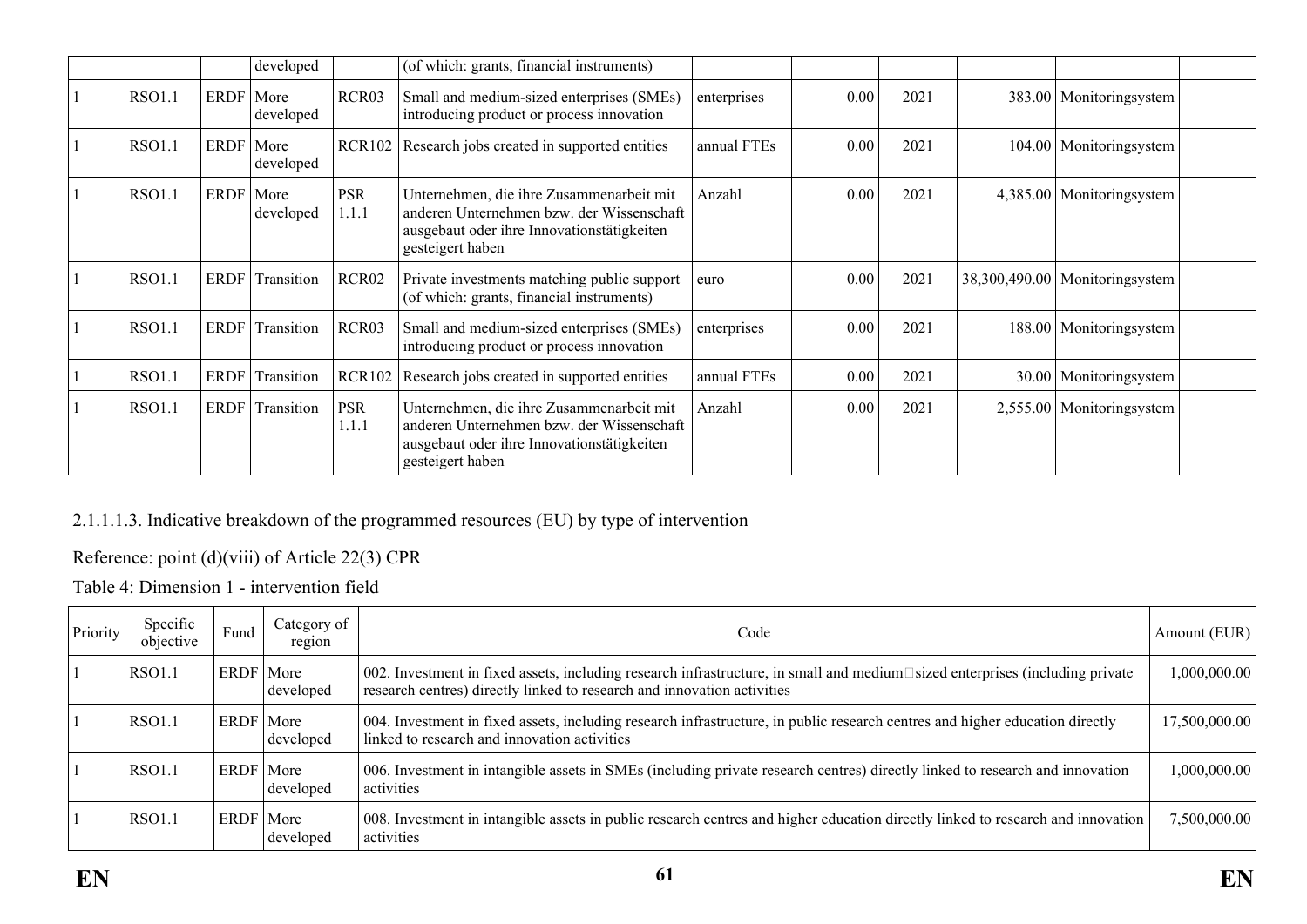|              | <b>RSO1.1</b> | ERDF      | More<br>developed      | 009. Research and innovation activities in micro enterprises including networking (industrial research, experimental<br>development, feasibility studies)                                                                                                                                 | 5,600,000.00  |
|--------------|---------------|-----------|------------------------|-------------------------------------------------------------------------------------------------------------------------------------------------------------------------------------------------------------------------------------------------------------------------------------------|---------------|
| 1            | <b>RSO1.1</b> | ERDF      | More<br>developed      | 010. Research and innovation activities in SMEs, including networking                                                                                                                                                                                                                     | 30,200,000.00 |
|              | <b>RSO1.1</b> | ERDF      | More<br>developed      | 012. Research and innovation activities in public research centres, higher education and centres of competence including<br>networking (industrial research, experimental development, feasibility studies)                                                                               | 27,031,006.00 |
|              | <b>RSO1.1</b> | ERDF      | More<br>developed      | 015. Digitising SMEs or large enterprises (including e-Commerce, e□Business and networked business processes, digital<br>innovation hubs, living labs, web entrepreneurs and ICT start $\Box$ ups, B2B) compliant with greenhouse gas emission reduction<br>or energy efficiency criteria | 4,050,000.00  |
|              | <b>RSO1.1</b> | ERDF      | More<br>developed      | 023. Skills development for smart specialisation, industrial transition, entrepreneurship and adaptability of enterprises to<br>change                                                                                                                                                    | 3,500,000.00  |
|              | <b>RSO1.1</b> | ERDF More | developed              | 026. Support for innovation clusters including between businesses, research organisations and public authorities and business<br>networks primarily benefiting SMEs                                                                                                                       | 3,680,000.00  |
| 1            | <b>RSO1.1</b> | ERDF      | More<br>developed      | 028. Technology transfer and cooperation between enterprises, research centres and higher education sector                                                                                                                                                                                | 19,811,006.00 |
|              | <b>RSO1.1</b> | ERDF More | developed              | 029. Research and innovation processes, technology transfer and cooperation between enterprises, research centres and<br>universities, focusing on the low carbon economy, resilience and adaptation to climate change                                                                    | 4,250,000.00  |
|              | <b>RSO1.1</b> | ERDF More | developed              | 030. Research and innovation processes, technology transfer and cooperation between enterprises, focusing on circular<br>economy                                                                                                                                                          | 3,911,006.00  |
| 1            | <b>RSO1.1</b> |           | <b>ERDF</b> Transition | 004. Investment in fixed assets, including research infrastructure, in public research centres and higher education directly<br>linked to research and innovation activities                                                                                                              | 11,340,000.00 |
| $\mathbf{1}$ | <b>RSO1.1</b> | ERDF      | Transition             | 008. Investment in intangible assets in public research centres and higher education directly linked to research and innovation<br>activities                                                                                                                                             | 4,860,000.00  |
|              | <b>RSO1.1</b> | ERDF      | Transition             | 009. Research and innovation activities in micro enterprises including networking (industrial research, experimental<br>development, feasibility studies)                                                                                                                                 | 4,950,000.00  |
|              | <b>RSO1.1</b> | ERDF      | Transition             | 010. Research and innovation activities in SMEs, including networking                                                                                                                                                                                                                     | 27,000,000.00 |
|              | <b>RSO1.1</b> |           | ERDF Transition        | 012. Research and innovation activities in public research centres, higher education and centres of competence including<br>networking (industrial research, experimental development, feasibility studies)                                                                               | 15,373,060.00 |
|              | <b>RSO1.1</b> |           | ERDF Transition        | 015. Digitising SMEs or large enterprises (including e-Commerce, e□Business and networked business processes, digital<br>innovation hubs, living labs, web entrepreneurs and ICT start□ups, B2B) compliant with greenhouse gas emission reduction<br>or energy efficiency criteria        | 1,950,000.00  |
|              | <b>RSO1.1</b> | ERDF      | Transition             | 023. Skills development for smart specialisation, industrial transition, entrepreneurship and adaptability of enterprises to<br>change                                                                                                                                                    | 1,400,000.00  |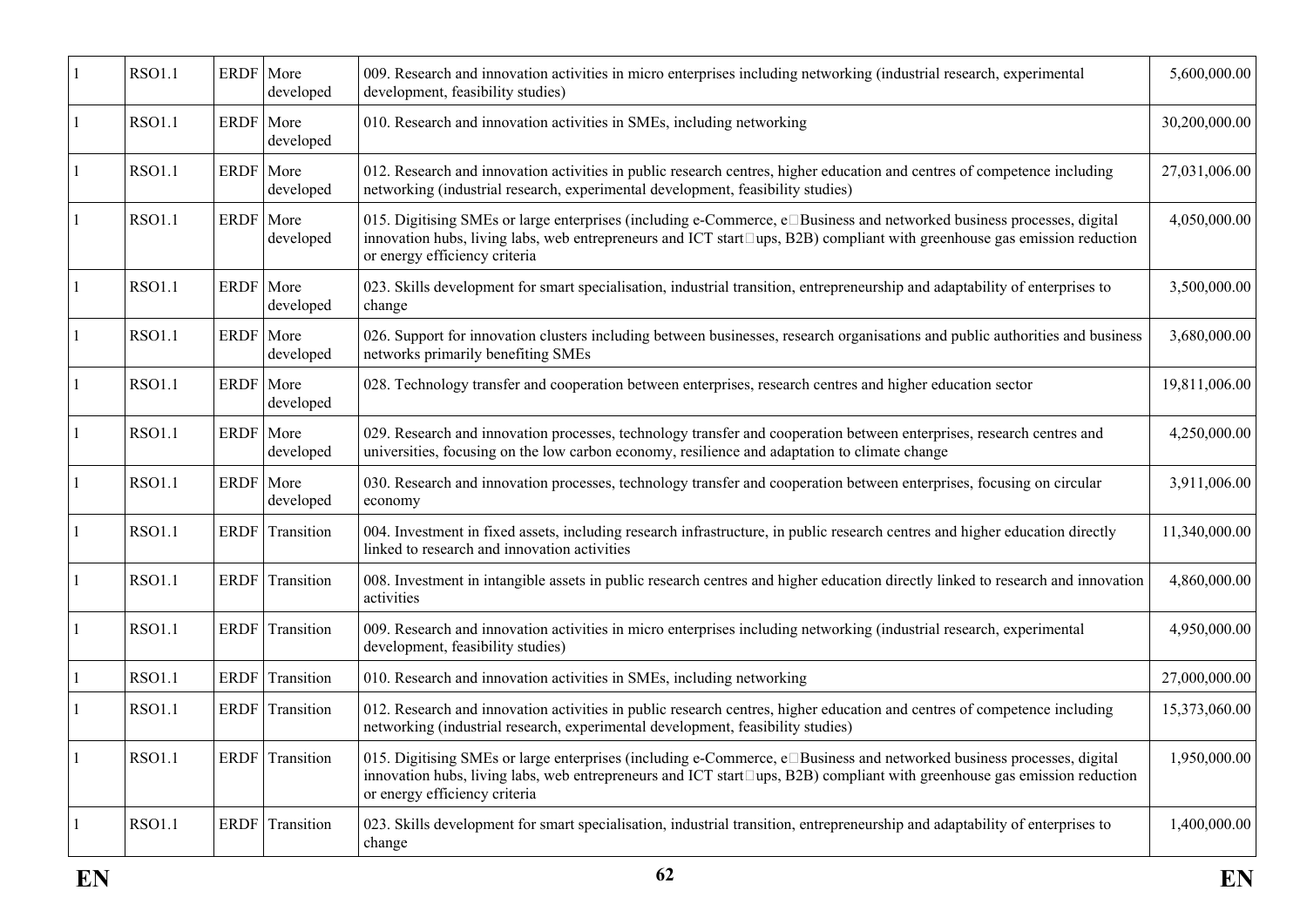| <b>RSO1.1</b> | <b>ERDF</b> | Transition | 026. Support for innovation clusters including between businesses, research organisations and public authorities and business<br>networks primarily benefiting SMEs                                                    | 1,600,000.00   |
|---------------|-------------|------------|------------------------------------------------------------------------------------------------------------------------------------------------------------------------------------------------------------------------|----------------|
| <b>RSO1.1</b> | <b>ERDF</b> | Transition | 028. Technology transfer and cooperation between enterprises, research centres and higher education sector                                                                                                             | 9,713,059.00   |
| <b>RSO1.1</b> | ERDF        | Transition | 029. Research and innovation processes, technology transfer and cooperation between enterprises, research centres and<br>universities, focusing on the low carbon economy, resilience and adaptation to climate change | 1,750,000.00   |
| <b>RSO1.1</b> | <b>ERDF</b> | Transition | 030. Research and innovation processes, technology transfer and cooperation between enterprises, focusing on circular<br>economy                                                                                       | 2,713,059.00   |
| <b>RSO1.1</b> | Total       |            |                                                                                                                                                                                                                        | 211,682,196.00 |

### Table 5: Dimension 2 - form of financing

| Priority | Specific objective | Fund        | Category of region | Code          | Amount (EUR)   |
|----------|--------------------|-------------|--------------------|---------------|----------------|
|          | <b>RSO1.1</b>      | <b>ERDF</b> | More developed     | $ 01.$ Grant  | 129,033,018.00 |
|          | <b>RSO1.1</b>      | <b>ERDF</b> | <b>Transition</b>  | $ 01$ . Grant | 82,649,178.00  |
|          | <b>RSO1.1</b>      | Total       |                    |               | 211,682,196.00 |

### Table 6: Dimension 3 – territorial delivery mechanism and territorial focus

| Priority | Specific objective | Fund        | Category of region | Code                                            | Amount (EUR)   |
|----------|--------------------|-------------|--------------------|-------------------------------------------------|----------------|
|          | RSO1.1             | <b>ERDF</b> | More developed     | 03. ITI - Functional urban areas                | 3,069,905.00   |
|          | RSO1.1             | <b>ERDF</b> | More developed     | 04. ITI - Rural areas                           | 7,163,113.00   |
|          | <b>RSO1.1</b>      | <b>ERDF</b> | More developed     | 33. Other approaches - No territorial targeting | 118,800,000.00 |
|          | <b>RSO1.1</b>      | <b>ERDF</b> | Transition         | 04. ITI - Rural areas                           | 6,639,178.00   |
|          | <b>RSO1.1</b>      | <b>ERDF</b> | Transition         | 33. Other approaches - No territorial targeting | 76,010,000.00  |
|          | RSO1.1             | Total       |                    |                                                 | 211,682,196.00 |

Table 7: Dimension 6 – ESF+ secondary themes

| Priority<br>objec<br>etiva<br>sneciti | ∙und | `2101<br>ates<br>O1. | code | -н.<br>$\sim$<br>NIM). |  |
|---------------------------------------|------|----------------------|------|------------------------|--|
|---------------------------------------|------|----------------------|------|------------------------|--|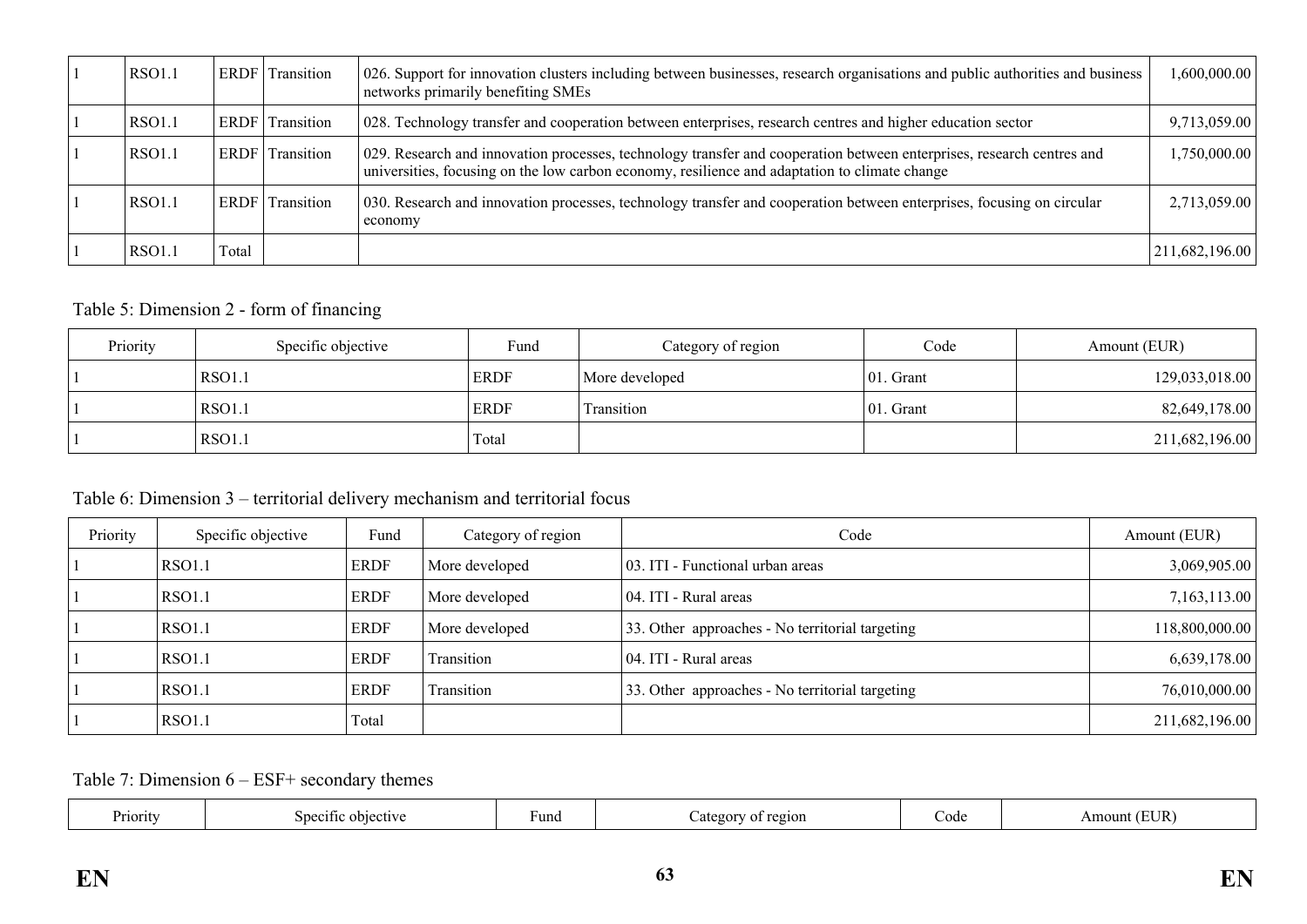Table 8: Dimension 7 – ESF+\*, ERDF, Cohesion Fund and JTF gender equality dimension

| Priority | Specific objective | Fund        | Category of region | Code                | Amount (EUR)   |
|----------|--------------------|-------------|--------------------|---------------------|----------------|
|          | <b>RSO1.1</b>      | <b>ERDF</b> | More developed     | 103. Gender neutral | 129,033,018.00 |
|          | <b>RSO1.1</b>      | <b>ERDF</b> | Transition         | 103. Gender neutral | 82,649,178.00  |
|          | <b>RSO1.1</b>      | Total       |                    |                     | 211,682,196.00 |

\* In principle, 40 % for the ESF+ contributes to gender tracking. 100 % is applicable when Member State chooses to use Article 6 ESF+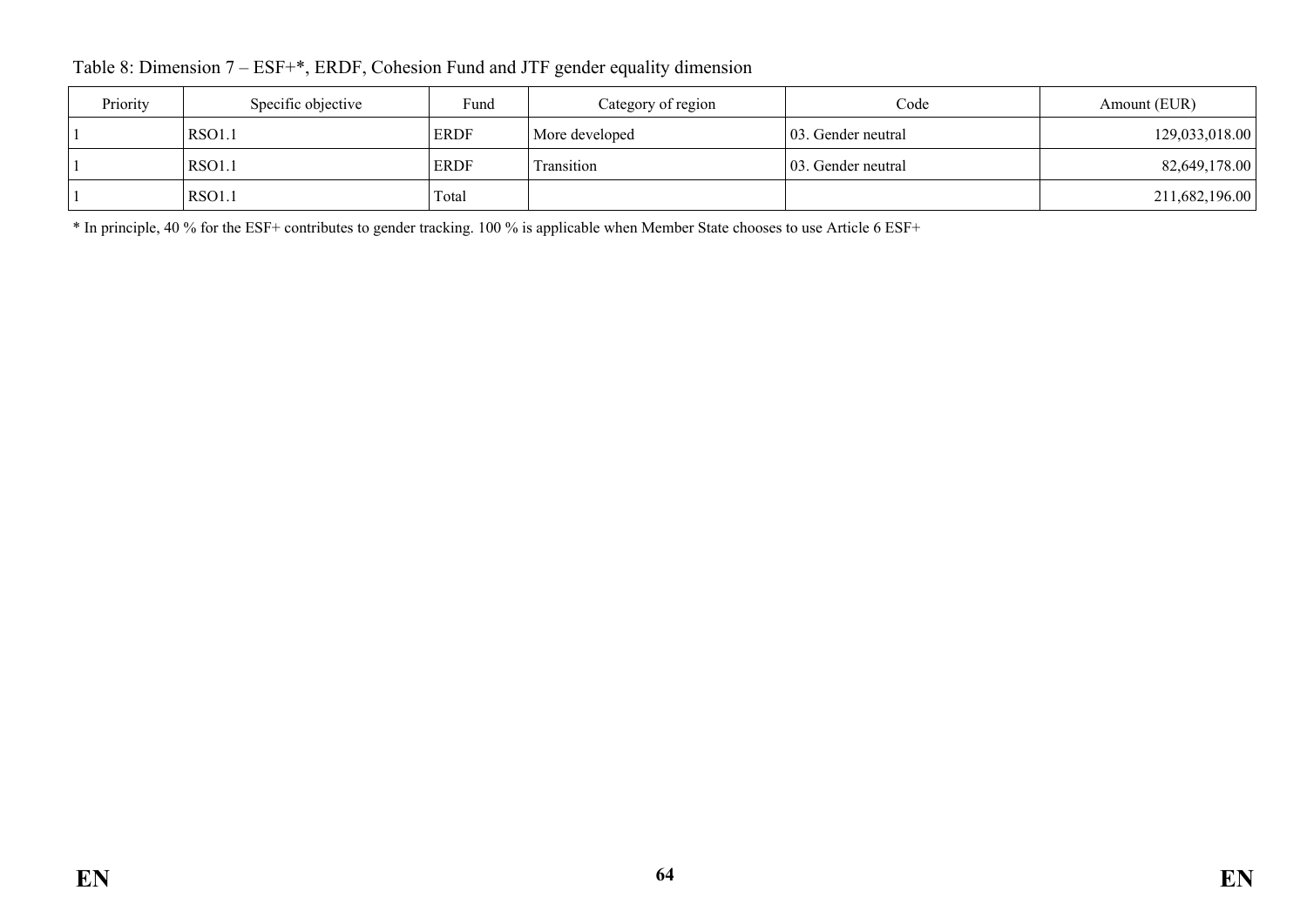2.1.1.1. Specific objective: RSO1.2. Reaping the benefits of digitisation for citizens, companies, research organisations and public authorities (ERDF)

2.1.1.1.1. Interventions of the Funds

Reference: points  $(d)(i)$ ,  $(iii)$ ,  $(iv)$ ,  $(v)$ ,  $(vi)$  and  $(vii)$  of Article 22(3) CPR

The related types of actions – point (d)(i) of Article 22(3) CPR and Article 6 ESF+ Regulation:

Vorhaben in den Zukunftsregionen (Output: PSO 1.2.1; Ergebnis: PSR 1.2.1)

Durch die Digitalisierung vollziehen sich derzeit rasante Veränderungen in Wirtschaft und Gesellschaft. Gleichzeitig bieten digitale Technologien neue Lösungsansätze für bestehende und neu auftretende Herausforderungen, die beispielsweise mit dem demografischen, gesellschaftlichen, wirtschaftlichen, technologischen und ökologischen Wandel verbunden sind.

In den Zukunftsregionen sollen daher regionale Vorhaben gefördert werden, mit denen die Vorteile der Digitalisierung für insbesondere für Behörden, Bürger:innen und Unternehmen sowie weitere Akteur:innen der regionalen Daseinsvorsorge genutzt werden können. Gefördert wird z.B. die Entwicklung, der Aufbau und der modellhafte und im Sinne einer Anschubfinanzierung zeitlich befristete Betrieb von Plattformen, Apps, Datenbank-, Software-, KI-, IoT-, Robotik- und Telelösungen sowie Sprachtechnologien (z.B. automatisierte Übersetzungen, Chatbots, Textanalyse-Tools). Einsatzbereiche können z.B. Gesundheit, Pflege, Mobilität, Energieversorgung, Bildung, Kultur und viele weitere Bereiche der regionalen Daseinsvorsorge sein. Innerhalb dieser Einsatzbereiche und quer zu diesen Themen sollen auch Vorhaben unterstützt werden, die die digitale Teilhabe erhöhen und die Beteiligungsmöglichkeiten für Bürger:innen erweitern. Nicht zuletzt sollen Vorhaben unterstützt werden, welche die kommunale Digitalisierung und die digitale Vernetzung der regionalen Wirtschaft voranbringen.

Die Vorhaben tragen dazu bei, die Vorteile digitaler Technologien insbesondere für Behörden, Bürger:innen und Unternehmen sowie weitere Akteur:innen der regionalen Daseinsvorsorge zu nutzen. Damit leisten die Vorhaben auch einen wichtigen Beitrag zur Sicherung wohnortnaher Angebote der Daseinsvorsorge und zur Verbesserung der gesellschaftlichen Teilhabe. Letztlich wird dadurch die Lebens- und Standortqualität in den Zukunftsregionen gesichert bzw. gesteigert.

### DNSH-Prinzip und nachhaltige Entwicklung

Die Maßnahmen wurden nach einer Methodik des Mitgliedsstaats als vereinbar mit dem DNSH-Prinzip bewertet. Die Förderung der nachhaltigen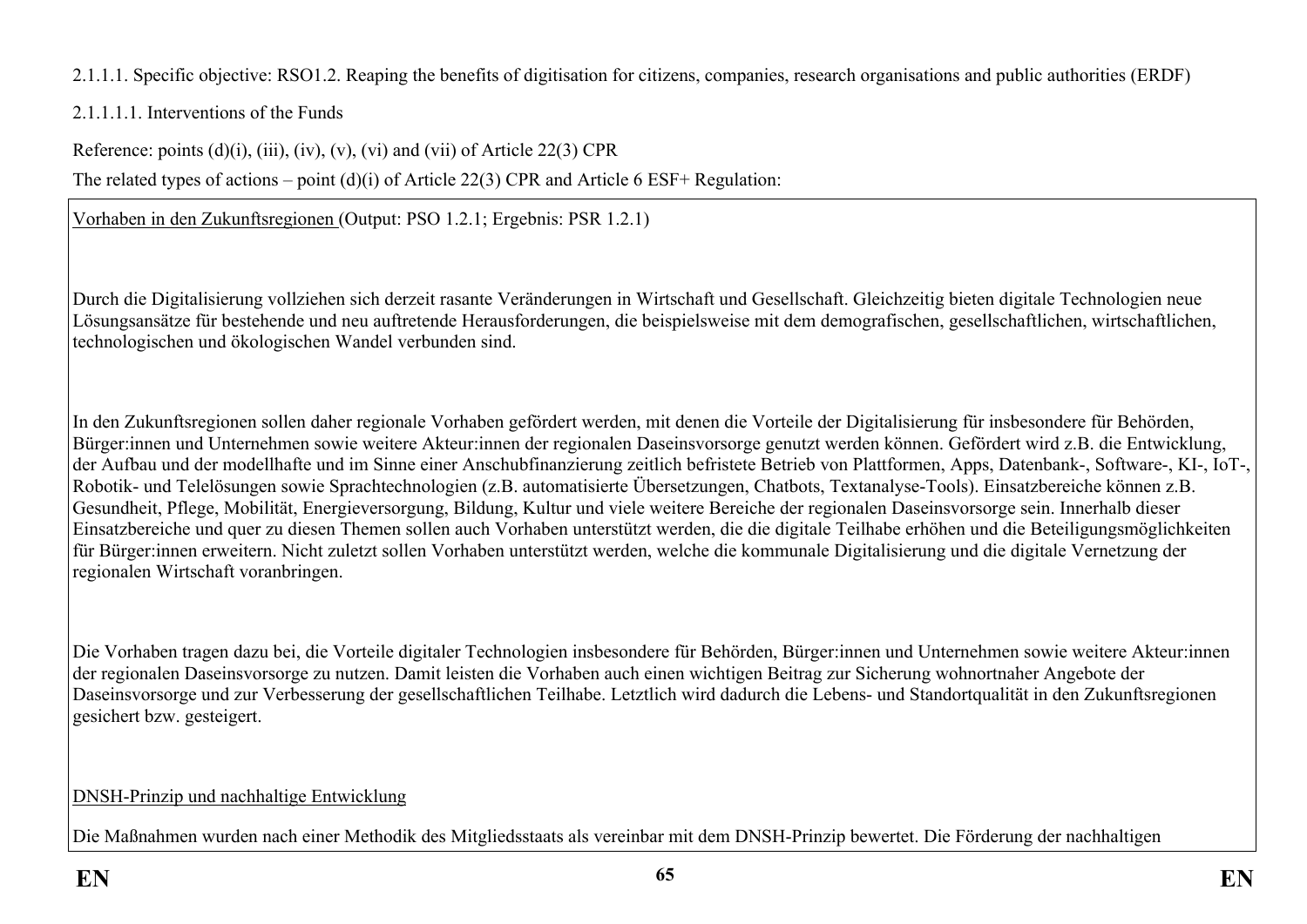Entwicklung wird durch entsprechende Projektauswahlkriterien unterstützt. Beiträge der Maßnahmen zur nachhaltigen Entwicklung, die über die gesetzlichen Standards hinausgehen, können in allen Maßnahmen zusätzlich als förderfähig anerkannt werden.

The main target groups - point (d)(iii) of Article 22(3) CPR:

Begünstige sind insb. kommunale Gebietskörperschaften, kommunale Unternehmen und andere Anbieter:innen im Bereich der öffentlichen Daseinsvorsorge. Mögliche Verbundpartner:innen sind beispielsweise KMU und private Anbieter:innen in den relevanten Branchen. Daneben ist die Bevölkerung in den Zukunftsregionen Zielgruppe der beschriebenen Vorhaben.

Wenn potenziell Begünstigte gleichzeitig eine Förderung nach dem DARP in Anspruch nehmen, sind sie von der Förderung ausgeschlossen.

Actions safeguarding equality, inclusion and non-discrimination – point (d)(iv) of Article 22(3) CPR and Article 6 ESF+ Regulation

Zur Einhaltung der Grundsätze Gleichstellung der Geschlechter sowie Chancengleichheit und Nichtdiskriminierung verfolgt das Land Niedersachsen eine Doppelstrategie.

Zum einen werden über die gesamte Programmlaufzeit Maßnahmen vorgesehen, die im Querschnitt des Programms eine diskriminierungsfreie und gleichstellungs- und chancengleichheitsfördernde Implementierung sicherstellen. Dazu gehört, dass Zuwendungsempfänger:innen hinsichtlich der Grundsätze sensibilisiert und angehalten werden, bei Antragstellung die spezifischen Beiträge der Vorhaben zu den Grundsätzen darzulegen. Dies wird auch im Scoring berücksichtigt. Auch werden die Beiträge der Vorhaben zu den Grundsätzen systematisch erfasst (beispielsweise über das Monitoring oder im Rahmen von Evaluationen).

Zum anderen wurde im Rahmen der Programmierung darauf geachtet, dass die geplanten Fördermaßnahmen in ihrer inhaltlichen Ausrichtung die mit den Grundsätzen verknüpften Zielstellungen unterstützen.

In diesem Spezifischen Ziel sind die Maßnahmen thematisch breit angelegt und bewusst offen gestaltet. Bezogen auf die potenziellen Zuwendungsempfänger:innen besteht Chancengleichheit.

Die Einhaltung der Grundsätze wird im gesamten Umsetzungsprozess beachtet. So werden in den Zukunftsregionen die Gleichstellung, Inklusion und Nichtdiskriminierung durch institutionelle, prozessuale und inhaltliche Berücksichtigung gewährleistet, darunter die Repräsentation von Interessenvertretungen bei der Projektkonzeption und -auswahl in den Zukunftsregionen sowie in vorgelagerten Beteiligungs-, Analyse- und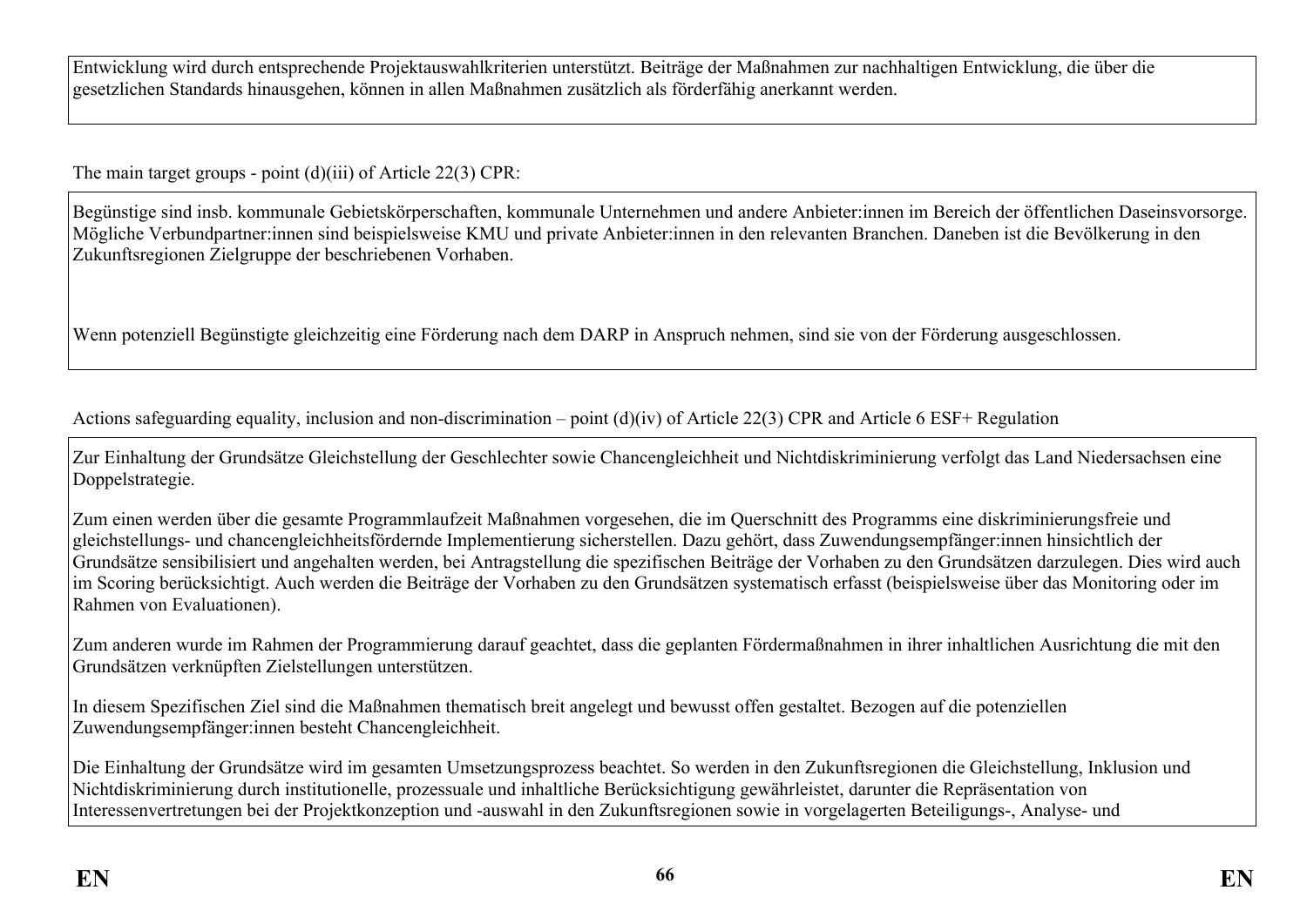Indication of the specific territories targeted, including the planned use of territorial tools – point  $(d)(v)$  of Article 22(3) CPR

Das gesamte für dieses spezifische Ziel eingeplante Budget wird für das Integrierte Territoriale Instrument "Zukunftsregionen" eingesetzt.

The interregional, cross-border and transnational actions – point  $(d)(vi)$  of Article 22(3) CPR

### **Grundsatz**

Im Rahmen dieses Programms können auch interregionale, grenzüberschreitende und transnationale Vorhaben mit Akteur:innen aus anderen Mitgliedstaaten, auch außerhalb der Europäischen Union, und / oder anderen deutschen Ländern (insb. in der Metropolregion Hamburg) unterstützt werden, sofern die Kooperation auch im Landesinteresse liegt.

Die notwendigen Fördermittel bringt jede beteiligte Region grundsätzlich selbst in die Kooperation ein. Trägt das Vorhaben zu den Zielen des Programms bei, kann das Vorhaben im Ausnahmefall ganz oder teilweise auch außerhalb des Programmraums durchgeführt werden. Bei derartigen Projekten werden sich die Verwaltungsbehörden der beteiligten Programme (einschl. der relevanten ETZ-Programme) abstimmen.

In Förderbereichen, die sich für interregionale, grenzüberschreitende oder transnationale Kooperationen eignen, sollen die Richtlinien diese ermöglichen.

### **Erwartete Kooperationen**

Durch die Förderung aus diesem Multifondsprogramm werden in folgender Hinsicht die Grundlagen für einen Ausbau interregionaler, grenzüberschreitender und transnationaler Vorhaben geschaffen:

· Erstens werden die Zukunftsregionen durch die Unterstützung in die Lage versetzt, ein professionelles Regionalmanagement einzurichten und zu betreiben.

Zweitens können die entwickelten territorialen Strategien eine Grundlage dafür bilden, Kooperationen mit anderen Regionen zu schließen und Fördergelder aus geeigneten Programmen (z.B. ETZ-Programme, direkt verwaltete Programme der EU) einzuwerben. Für die ETZ-Programme wurden im Vorfeld vielfältige thematische Schnittmengen identifiziert, auf welche die Zukunftsregionen gezielt hingewiesen werden.

· Drittens können auf der Ebene einzelner im Rahmen des ITI geförderter Vorhaben interregionale, grenzüberschreitende oder transnationale Kooperationen eine Rolle spielen. Die Ämter für regionale Landesentwicklung werden die Zukunftsregionen auch im Hinblick auf den Ausbau solcher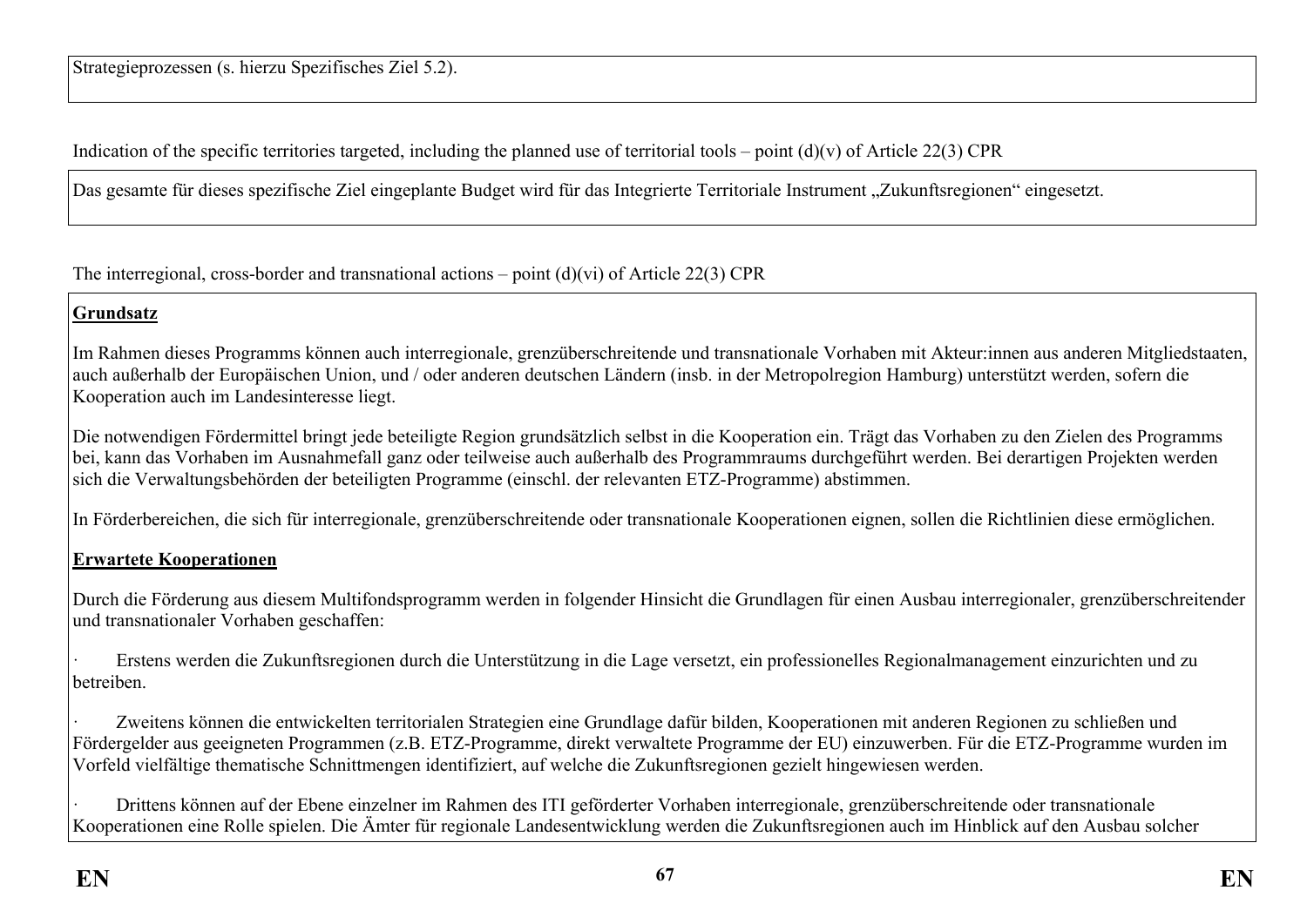Kooperationen beraten und unterstützen.

· Viertens können durch die Zukunftsregionen Ansätze zu den Inhalten und zur Steuerung überregionaler Partnerschaften aufgezeigt und die Praktikabilität des Ansatzes der interkommunalen Partnerschaften in konkreten Projekten nachgewiesen werden.

### The planned use of financial instruments – point  $(d)(\n{\rm vii})$  of Article 22(3) CPR

Der Einsatz von Finanzinstrumenten ist im Rahmen des Spezifischen Ziels 1.2 nicht vorgesehen, da bei den geplanten Vorhaben keine oder lediglich (zeitlich, finanziell) nicht kalkulierbare Rückflüsse erzielt werden können.

### 2.1.1.1.2. Indicators

#### Reference: point (d)(ii) of Article 22(3) CPR and Article 8 ERDF and CF Regulation

#### Table 2: Output indicators

| Priority | Specific<br>objective | Fund        | Category of<br>region      | ID                  | Indicator                                                                          | Measurement<br>unit | Milestone<br>(2024) | Target<br>(2029) |
|----------|-----------------------|-------------|----------------------------|---------------------|------------------------------------------------------------------------------------|---------------------|---------------------|------------------|
|          | RSO1.2                |             | <b>ERDF</b> More developed | <b>PSO</b><br>1.2.1 | Bewilligte interkommunale oder regional bedeutsame Projekte zur<br>Digitalisierung | Anzahl              | 5.00                | 18.00            |
|          | RSO1.2                | <b>ERDF</b> | Transition                 | <b>PSO</b><br>1.2.1 | Bewilligte interkommunale oder regional bedeutsame Projekte zur<br>Digitalisierung | Anzahl              | 2.00                | 8.00             |

### Reference: point (d)(ii) of Article 22(3) CPR

Table 3: Result indicators

| Priority | Specific<br>objective | Fund        | Category of<br>region | ID                 | Indicator                                                                                            | Measurement<br>unit | Baseline or<br>reference value | Reference<br>Year | Target<br>(2029) | Source of data           | Comments |
|----------|-----------------------|-------------|-----------------------|--------------------|------------------------------------------------------------------------------------------------------|---------------------|--------------------------------|-------------------|------------------|--------------------------|----------|
|          | RSO1.2                | ERDF   More | developed             | <b>PSR</b><br>1.2. | Erfolgreich durchgeführte interkommunale<br>oder regional bedeutsame Projekte zur<br>Digitalisierung | Anzahl              | 0.00                           | 2021              |                  | 18.00   Monitoringsystem |          |
|          | RSO1.2                | ERDF        | Transition            | <b>PSR</b><br>1.2. | Erfolgreich durchgeführte interkommunale<br>oder regional bedeutsame Projekte zur                    | Anzahl              | 0.00                           | 2021              |                  | 8.00   Monitoringsystem  |          |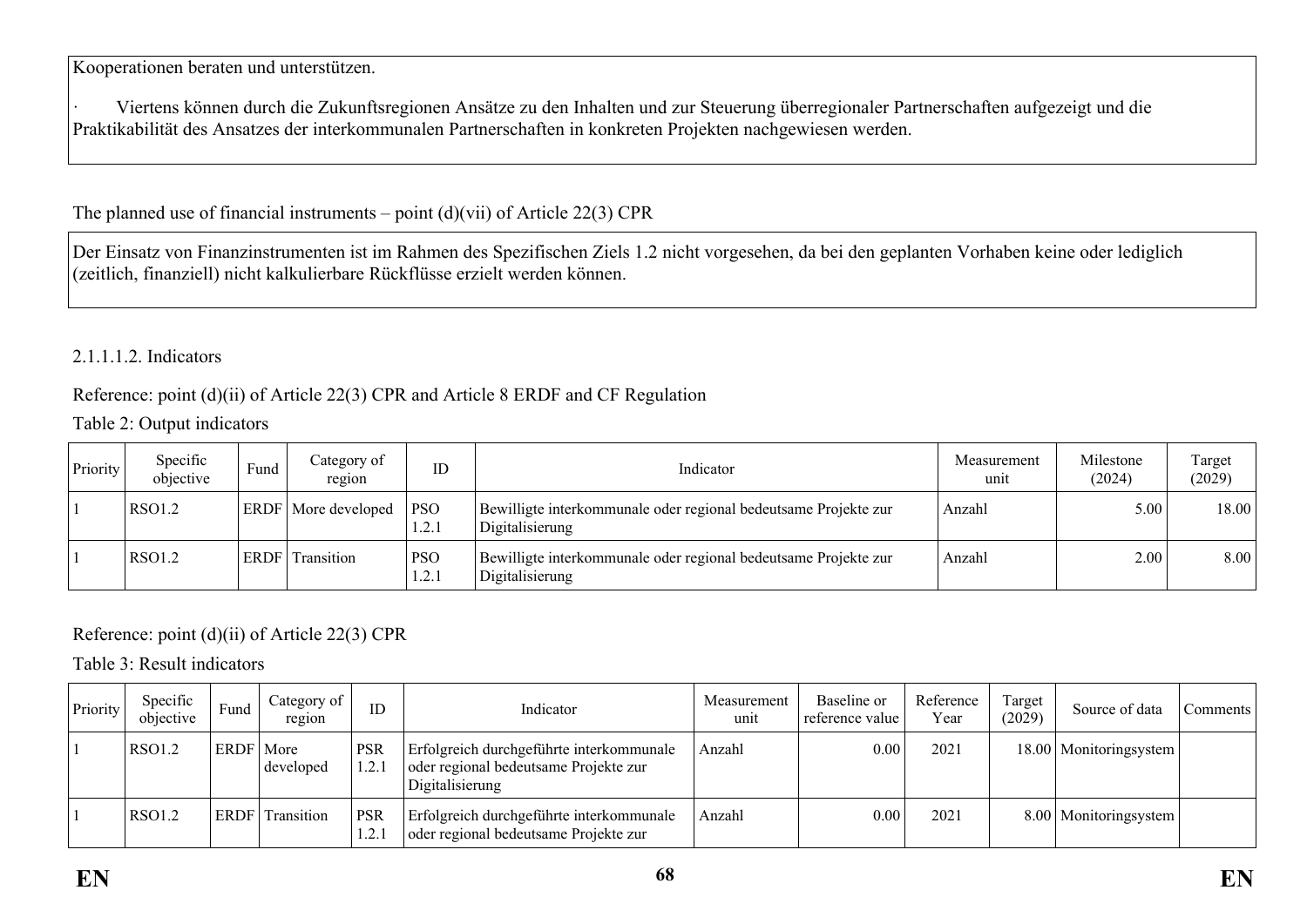|  |  |  |  |  |  | -<br>'ierung |  |  |  |  |  |  |
|--|--|--|--|--|--|--------------|--|--|--|--|--|--|
|--|--|--|--|--|--|--------------|--|--|--|--|--|--|

### 2.1.1.1.3. Indicative breakdown of the programmed resources (EU) by type of intervention

### Reference: point (d)(viii) of Article 22(3) CPR

### Table 4: Dimension 1 - intervention field

| Priority | Specific<br>objective | Fund        | Category of<br>region | Code                                                                                                                                                                                  | Amount<br>(EUR) |
|----------|-----------------------|-------------|-----------------------|---------------------------------------------------------------------------------------------------------------------------------------------------------------------------------------|-----------------|
|          | RSO1.2                | ERDF   More | developed             | 013. Digitising SMEs (including e□Commerce, e□Business and networked business processes, digital innovation hubs,<br>living labs, web entrepreneurs and ICT start $\square$ ups, B2B) | 2,693,207.00    |
|          | <b>RSO1.2</b>         | ERDF   More | developed             | 016. Government ICT solutions, $e^{\square}$ services, applications                                                                                                                   | 500,000.00      |
|          | RSO1.2                | ERDF   More | developed             | 018. IT services and applications for digital skills and digital inclusion                                                                                                            | 2,693,207.00    |
|          | RSO1.2                | ERDF   More | developed             | 019. $e\Box$ Health services and applications (including $e\Box$ Care, Internet of Things for physical activity and ambient assisted<br>living)                                       | 1,346,605.00    |
|          | RSO1.2                |             | ERDF Transition       | 013. Digitising SMEs (including e□Commerce, e□Business and networked business processes, digital innovation hubs,<br>living labs, web entrepreneurs and ICT start $\square$ ups, B2B) | ,605,670.00     |
|          | <b>RSO1.2</b>         | ERDF        | Transition            | 016. Government ICT solutions, $e^{\square}$ services, applications                                                                                                                   | 500,000.00      |
|          | <b>RSO1.2</b>         |             | ERDF Transition       | 018. IT services and applications for digital skills and digital inclusion                                                                                                            | 1,605,670.00    |
|          | RSO1.2                |             | ERDF Transition       | 019. $e\Box$ Health services and applications (including $e\Box$ Care, Internet of Things for physical activity and ambient assisted<br>living)                                       | 927,838.00      |
|          | RSO1.2                | Total       |                       |                                                                                                                                                                                       | 11,872,197.00   |

#### Table 5: Dimension 2 - form of financing

| Priority | Specific objective | Fund        | Category of region | Code          | Amount (EUR)  |
|----------|--------------------|-------------|--------------------|---------------|---------------|
|          | RSO1.2             | <b>ERDF</b> | More developed     | $ 01$ . Grant | 7,233,019.00  |
|          | RSO1.2             | <b>ERDF</b> | Fransition         | 01. Grant     | 4,639,178.00  |
|          | RSO1.2             | Total       |                    |               | 11,872,197.00 |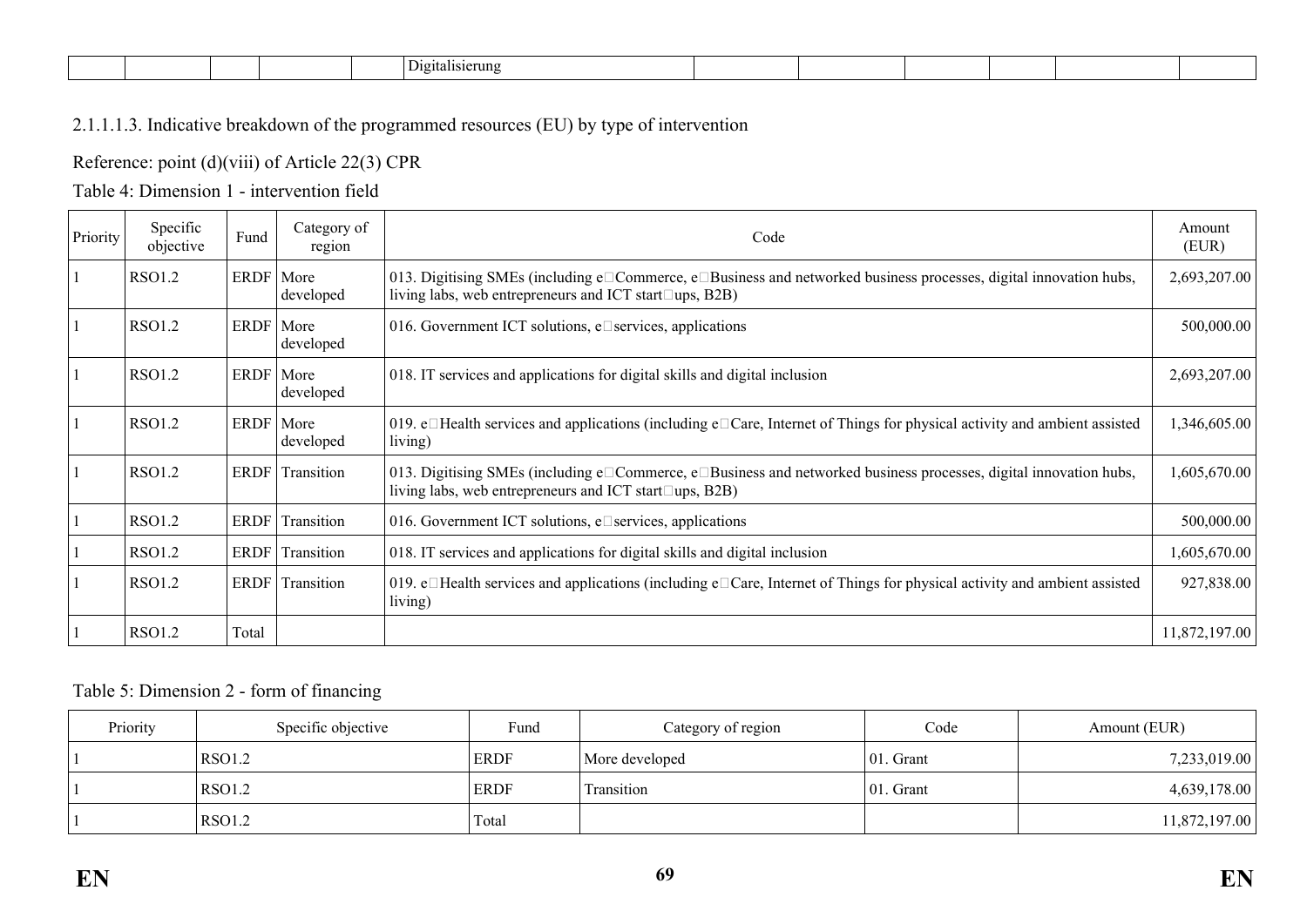| Priority | Specific objective | Fund        | Category of region | Code                             | Amount (EUR)  |
|----------|--------------------|-------------|--------------------|----------------------------------|---------------|
|          | RSO1.2             | <b>ERDF</b> | More developed     | 03. ITI - Functional urban areas | 2,169,905.00  |
|          | RSO1.2             | <b>ERDF</b> | More developed     | 04. ITI - Rural areas            | 5,063,114.00  |
|          | RSO1.2             | ERDF        | Transition         | 04. ITI - Rural areas            | 4,639,178.00  |
|          | RSO1.2             | Total       |                    |                                  | 11,872,197.00 |

Table 6: Dimension 3 – territorial delivery mechanism and territorial focus

Table 7: Dimension 6 – ESF+ secondary themes

| Priority<br>objective<br>Sneciti | --<br><sup>L</sup> una<br>region | Code | $\cdot$ TD $\cdot$<br>٦۱.<br>$\cdots$ |
|----------------------------------|----------------------------------|------|---------------------------------------|
|----------------------------------|----------------------------------|------|---------------------------------------|

## Table 8: Dimension 7 – ESF+\*, ERDF, Cohesion Fund and JTF gender equality dimension

| Priority | Specific objective | Fund        | Category of region | Code                | Amount (EUR)  |
|----------|--------------------|-------------|--------------------|---------------------|---------------|
|          | RSO1.2             | <b>ERDF</b> | More developed     | 103. Gender neutral | 7,233,019.00  |
|          | RSO1.2             | <b>ERDF</b> | Transition         | 103. Gender neutral | 4,639,178.00  |
|          | RSO1.2             | Total       |                    |                     | 11,872,197.00 |

\* In principle, 40 % for the ESF+ contributes to gender tracking. 100 % is applicable when Member State chooses to use Article 6 ESF+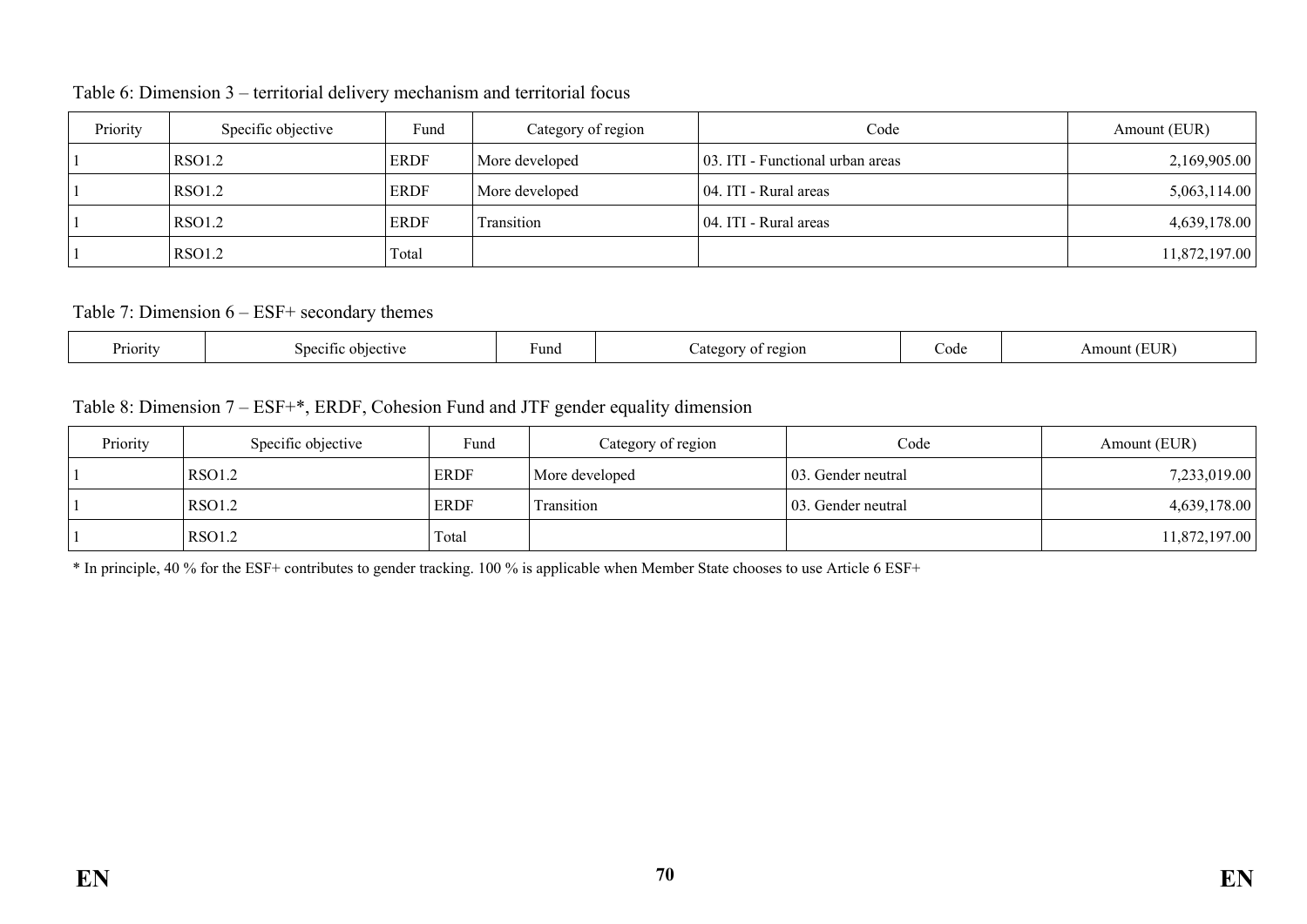### 2.1.1. Priority: 2. Grüneres und CO2-ärmeres Niedersachsen

2.1.1.1. Specific objective: RSO2.1. Promoting energy efficiency and reducing greenhouse gas emissions (ERDF)

2.1.1.1.1. Interventions of the Funds

Reference: points  $(d)(i)$ ,  $(iii)$ ,  $(iv)$ ,  $(v)$ ,  $(vi)$  and  $(vii)$  of Article 22(3) CPR

The related types of actions – point (d)(i) of Article 22(3) CPR and Article 6 ESF+ Regulation:

1. Klimaschutz in Unternehmen und öffentlichen Einrichtungen (Output: RCO 01, RCO 02, RCO 04, RCO 19; Ergebnis: PSR 2.1.1, PSR 2.1.2)

Niedersachsen steht vor besonderen Herausforderungen bei der Transformation des Energiesystems, der Umsetzung eines klimaneutralen Gebäudebestands sowie der Entwicklung hin zu einer dekarbonisierten bzw. klimaneutralen Wirtschaft, wenn das eigene Ziel der Klimaneutralität bis 2050 erreicht werden soll. Laut Energiewendebericht des Umweltministeriums aus dem Jahr 2019 werden derzeit noch immer ca. 60 Millionen Tonnen CO2 p.a. in Niedersachsen emittiert, was einer Minderungsrate von lediglich 20 % ggü. 1990 entspricht. Zur Zielerreichung bedarf es insbesondere großer Anstrengungen bei der Reduktion des Energieverbrauchs von bestehenden betrieblichen Prozessen sowie von öffentlichen und betrieblichen Gebäuden sowie einer stärkeren Entkopplung von Wachstum und Treibhausgasemissionen in Unternehmen.

Die in der abgelaufenen Förderperiode umgesetzte Maßnahme zur Energieeffizienz im öffentlichen wie auch im KMU-Bereich hat sich als höchst wirksam gezeigt und die gesetzten Zielwerte bei der Einsparung von CO2 - Emissionen übertroffen. Aufbauend auf diesem Erfolg und mit Blick auf die ambitionierten Klimaschutzziele soll die Maßnahme fortgeführt werden.

Im ersten Bereich sollen Energieeffizienz- und Klimaschutzmaßnahmen im Bestand von Gebäuden und Anlagen gefördert werden. Zum einen sollen Investitionen in die energetische, über den gesetzlichen Standard hinausgehende, Sanierung von Nichtwohngebäuden getätigt werden. Dabei soll die Einbeziehung grüner Maßnahmen, wie z. B. Grünbedachung, Grünfassaden, Verwendung von umweltfreundlichen / recycelten Baumaterialien und Dämmstoffen oder Aspekten der Kreislaufwirtschaft, in der Projektauswahl positiv berücksichtigt werden. Zum anderen sollen Investitionen in energieeffiziente und gleichzeitig klimaschonende Produktionsprozesse und -anlagen der genannten Unternehmen gefördert werden, bei denen auch erprobte, aber für die Unternehmen noch nicht wirtschaftlich einsetzbare Technologien und Verfahren, wie bspw. Anlagen zur Produktion und / oder Verwendung von Wasserstoff aus erneuerbaren Energien, zum Einsatz kommen können. Sofern diese den Energieverbrauch der geförderten Einrichtungen reduzieren, kann im Rahmen der Vorhaben in beiden oben genannten Anwendungsfällen ergänzend die Umstellung der Strom- oder Wärmeversorgung für den Einsatz von erneuerbaren Energien mitgefördert werden, bspw. durch den Einsatz energieeffizienter Wärmepumpen, effizienter KWK-Anlagen oder von Strom- bzw. Wärmespeichern. Um die zur Versorgung von Gebäuden und Anlagen eingesetzte Energie effizienter zu nutzen soll darüber hinaus auch die Nutzung von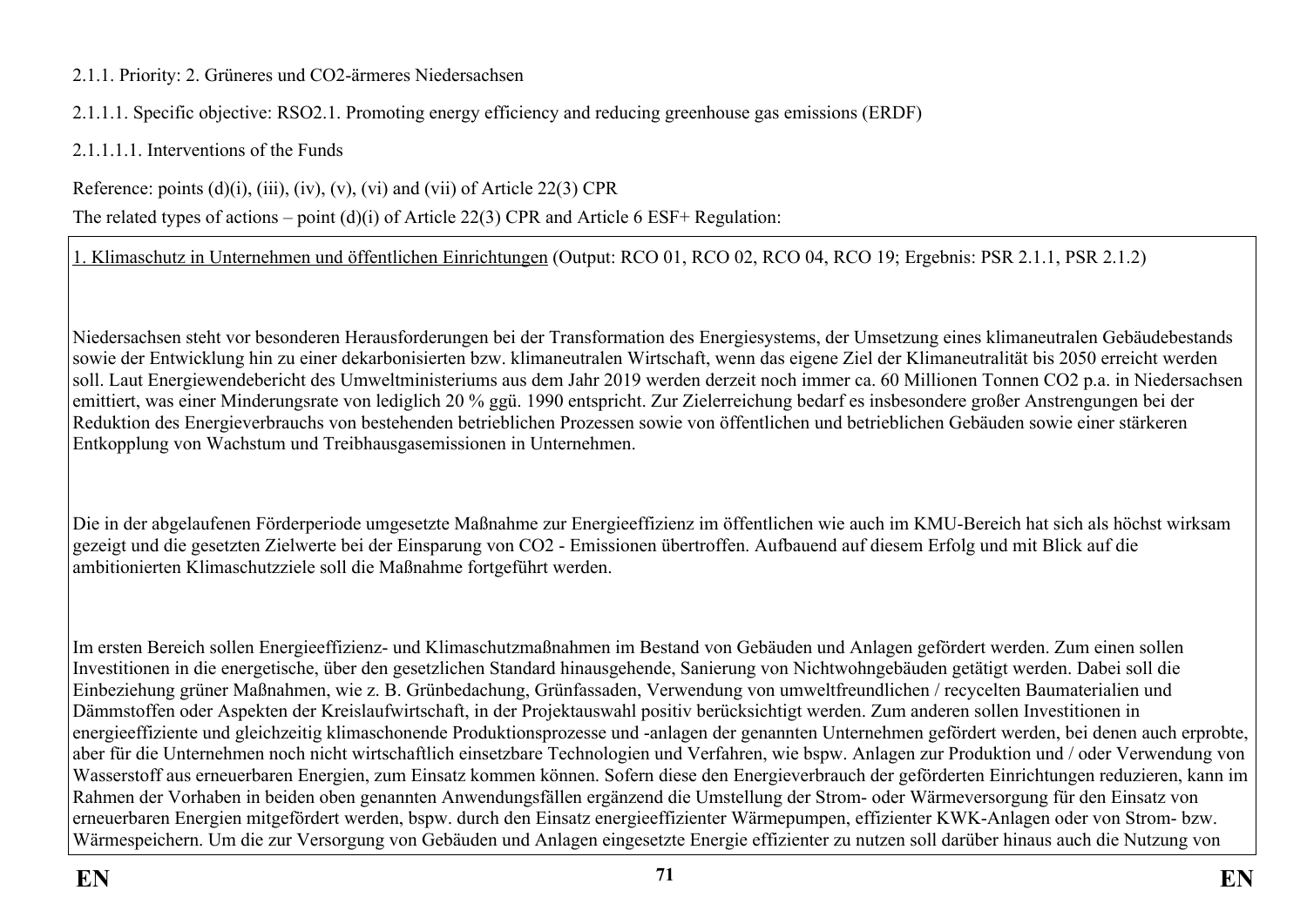Abwärme, bspw. aus Produktionsprozessen, zur Versorgung von nahegelegenen Gebäuden und Anlagen förderfähig sein. Höhere Energie- und CO2e-Einsparungen je Fördereuro bzw. absolut werden bei der Vorhabenauswahl in diesem Bereich über die Projektauswahlkriterien bevorzugt.

Im zweiten Bereich sollen Unternehmen mit einer Umweltbeihilfe nach der Allgemeinen Gruppenfreistellungsverordnung dabei unterstützt werden, den Zuwachs an Energieverbrauch bzw. Treibhausgasemissionen im Rahmen von betrieblichen Produktionserweiterungen zu minimieren. Förderfähig sind dabei Unternehmen, die im Rahmen des Spezifischen Ziels 1.3 eine Regionalbeihilfe für produktive Investitionen in Anspruch nehmen und die gleichzeitig bei ihrer Investition in Gebäude und Anlagen über den gesetzlichen Mindeststandard (bei Gebäuden) bzw. über den üblichen Stand der Technik (bei Anlagen) hinausgehen oder ergänzende klimaschützende Maßnahmen in der Betriebsstätte durchführen. Die durch diese zusätzlichen Investitionen vermiedenen Treibhausgasemissionen sind dabei unter Einbeziehung von Sachverständigen Dritten, z.B. Energieberater:in, Bauingenieur:in oder Architekt:in, nachzuweisen. Durch die Ergänzung der Regionalbeihilfe um eine Umweltbeihilfe wird den im Spezifischen Ziel 1.3 geförderten Unternehmen ein Anreiz gegeben, ihre Investitionen klimaschonender zu gestalten.

Im dritten Bereich soll die Initiierung und Durchführung von betrieblichen Energieeffizienz- und Klimaschutz-Netzwerken gefördert werden. Die Netzwerke werden von einer Geschäftsstelle gesteuert und bieten einen systematischen, zielgerichteten Erfahrungs- und Ideenaustausch von Unternehmen über 2 bis 3 Jahre zur gemeinsamen Steigerung der Energieeffizienz und Umsetzung von Klimaschutz- und Ressourceneffizienzmaßnahmen. Ziel des Netzwerks ist eine dauerhafte Steigerung der Energieeffizienz und die Senkung der Energiekosten der am Netzwerk teilnehmenden Unternehmen.

Die geplanten Maßnahmen tragen zum Spezifischen Ziel bei, indem der absolute CO2-Ausstoß der geförderten Unternehmen und öffentlichen Einrichtungen reduziert bzw. die CO2-Intensität der geförderten Unternehmen gesenkt werden. Damit wird das Ziel verfolgt die Treibhausgasemissionen des Landes zu reduzieren und eine stärkere Entkopplung von Wirtschaftswachstum und Treibhausgasemissionen zu erwirken. Gleichzeitig tragen die geplanten Maßnahmen, durch die Reduktion der Verbrennung fossiler Energieträger zu einer Minderung der Luftschadstoffemissionen, im Einklang mit dem Nationalen Luftreinhalteplan, bei.

2. Ergänzende Vorhaben in den Zukunftsregionen

Das Erreichen der Klimaschutzziele erfordert, neben der Unterstützung von Investitionen zur Energieeinsparung und Treibhausgasminderung, auch eine Unterstützung der Kommunen bei einer klimaschutzkonformen Planung und Steuerung der regionalen Entwicklung vor Ort.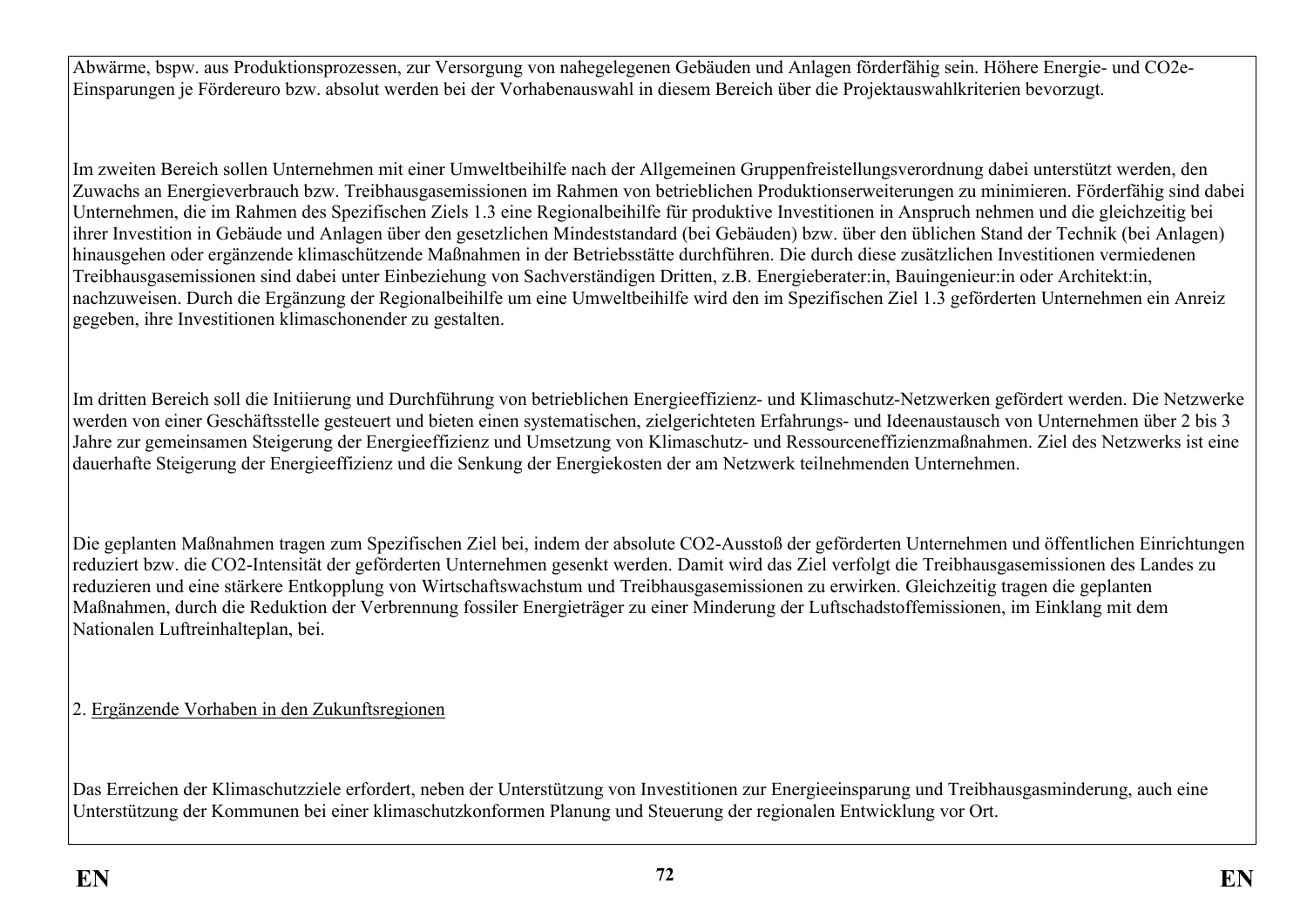Ergänzend zu den weiter oben beschriebenen landesweiten Maßnahmen zur CO2-Reduktion in Gebäuden und betrieblichen Prozessen, sollen in den Zukunftsregionen auch regionalspezifische Vorhaben im Bereich Energieeffizienz gefördert werden, die einer Reduktion der CO2-Emissionen der Unternehmen, öffentlichen Infrastrukturen und privaten Haushalte durch interkommunale Planungen, Machbarkeitsstudien, Konzepte und Strategien dienen. Gefördert werden u. a. die Planung energieeffizienter Gewerbegebiete, die Durchführung von Machbarkeitsstudien für eine CO2-arme Siedlungsentwicklung oder die Erstellung von Leitfäden und Tools für klimaschutzkonformes Verwaltungshandeln.

Die Vorhaben tragen dazu bei, die Treibhausgasemissionen in den Regionen zu senken, bzw. diese vom Wirtschaftswachstum zu entkoppeln. Gleichzeitig leisten sie einen Beitrag zur Verankerung von Nachhaltigkeitsaspekten in der Raumplanung.

## DNSH-Prinzip und nachhaltige Entwicklung

Die Maßnahmen wurden nach einer Methodik des Mitgliedsstaats als vereinbar mit dem DNSH-Prinzip bewertet. Die Förderung der nachhaltigen Entwicklung wird durch entsprechende Projektauswahlkriterien unterstützt. Beiträge der Maßnahmen zur nachhaltigen Entwicklung, die über die gesetzlichen Standards hinausgehen, können in allen Maßnahmen zusätzlich als förderfähig anerkannt werden.

# The main target groups - point (d)(iii) of Article 22(3) CPR:

● Begünstigte im Bereich 1 sind für Investitionen in Energieeffizienz im Bestand juristische Personen des öffentlichen Rechts und andere Träger:innen öffentlicher Gebäude, KMU der gewerblichen Wirtschaft, kommunale Unternehmen und Unternehmen der Sozialwirtschaft, Bürgerenergiegenossenschaften sowie gemeinnützige Organisationen; im Bereich treibhausgasreduzierende Zusatzinvestitionen im Zuge von Betriebserweiterungen KMU, die über das SZ 1.3 eine Förderung für Investitionen erhalten; und im Bereich Energieeffizienz- und Klimaschutznetzwerke insb. Einrichtungen, Verbände, Vereine, Kammern, Branchenvertretungen und Klimaagenturen sowie Unternehmen, die ihren Sitz in Niedersachsen haben und KMU in Fragen der Energie- und Ressourceneffizienz beraten und unterstützen. Zielgruppe sind KMU.

● Begünstigte im Bereich 2 sind kommunale Gebietskörperschaften und sonstige geeignete juristische Personen. Zielgruppe sind Einwohner der Kommunen und Landkreise sowie lokal ansässige Unternehmen.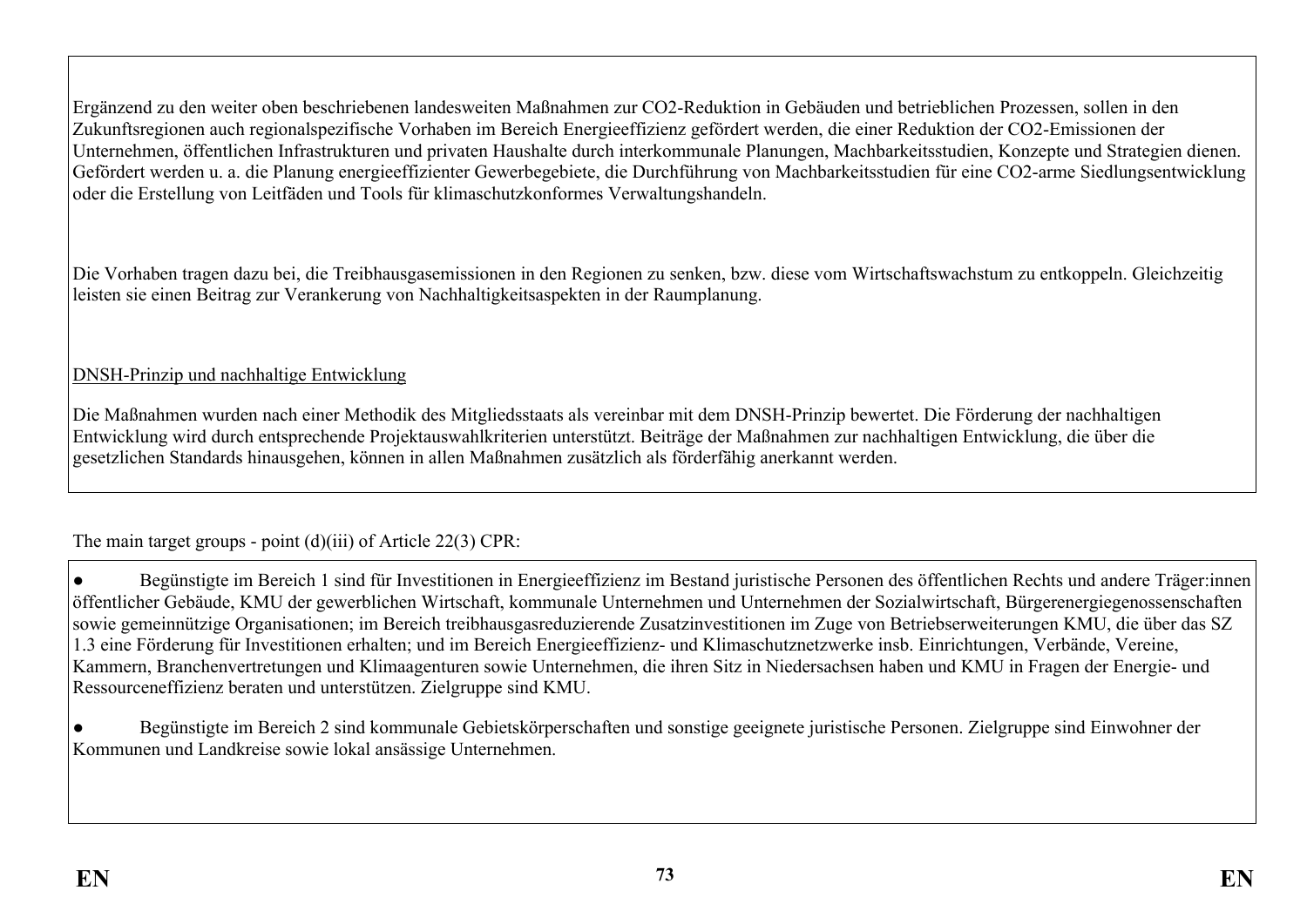Wenn potenziell Begünstigte gleichzeitig eine Förderung nach dem DARP in Anspruch nehmen, sind sie von der Förderung ausgeschlossen.

Actions safeguarding equality, inclusion and non-discrimination – point (d)(iv) of Article 22(3) CPR and Article 6 ESF+ Regulation

Zur Einhaltung der Grundsätze Gleichstellung der Geschlechter sowie Chancengleichheit und Nichtdiskriminierung verfolgt das Land Niedersachsen eine Doppelstrategie.

Zum einen werden über die gesamte Programmlaufzeit Maßnahmen vorgesehen, die im Querschnitt des Programms eine diskriminierungsfreie und gleichstellungs- und chancengleichheitsfördernde Implementierung sicherstellen. Dazu gehört, dass Zuwendungsempfänger:innen hinsichtlich der Grundsätze sensibilisiert und angehalten werden, bei Antragstellung die spezifischen Beiträge der Vorhaben zu den Grundsätzen darzulegen. Dies wird auch im Scoring berücksichtigt. Auch werden die Beiträge der Vorhaben zu den Grundsätzen systematisch erfasst (beispielsweise über das Monitoring oder im Rahmen von Evaluationen).

Zum anderen wurde im Rahmen der Programmierung darauf geachtet, dass die geplanten Maßnahmen in ihrer inhaltlichen Ausrichtung die mit den Grundsätzen der Gleichberechtigung, Inklusion und Nichtdiskriminierung verknüpften Zielstellungen unterstützen.

Im Bereich 2 werden die Grundsätze der Gleichstellung, Inklusion und Nichtdiskriminierung durch institutionelle, prozessuale und inhaltliche Berücksichtigung gewährleistet, darunter die Repräsentation von Interessenvertretungen bei der Projektkonzeption und -auswahl in den Zukunftsregionen sowie in vorgelagerten Beteiligungs-, Analyse- und Strategieprozessen (s. hierzu Spezifisches Ziel 5.2).

Indication of the specific territories targeted, including the planned use of territorial tools – point  $(d)(v)$  of Article 22(3) CPR

Die Förderung erfolgt landesweit.

Ein Anteil von etwa 4,7% des Budgets für das Spezifische Ziel wird für das Integrierte Territoriale Instrument "Zukunftsregionen" eingesetzt.

The interregional, cross-border and transnational actions – point (d)(vi) of Article 22(3) CPR

#### **Grundsatz**

Im Rahmen dieses Programms können auch interregionale, grenzüberschreitende und transnationale Vorhaben mit Akteur:innen aus anderen Mitgliedstaaten, auch außerhalb der Europäischen Union, und / oder anderen deutschen Ländern (insb. in der Metropolregion Hamburg oder der Metropolregion Nordwest)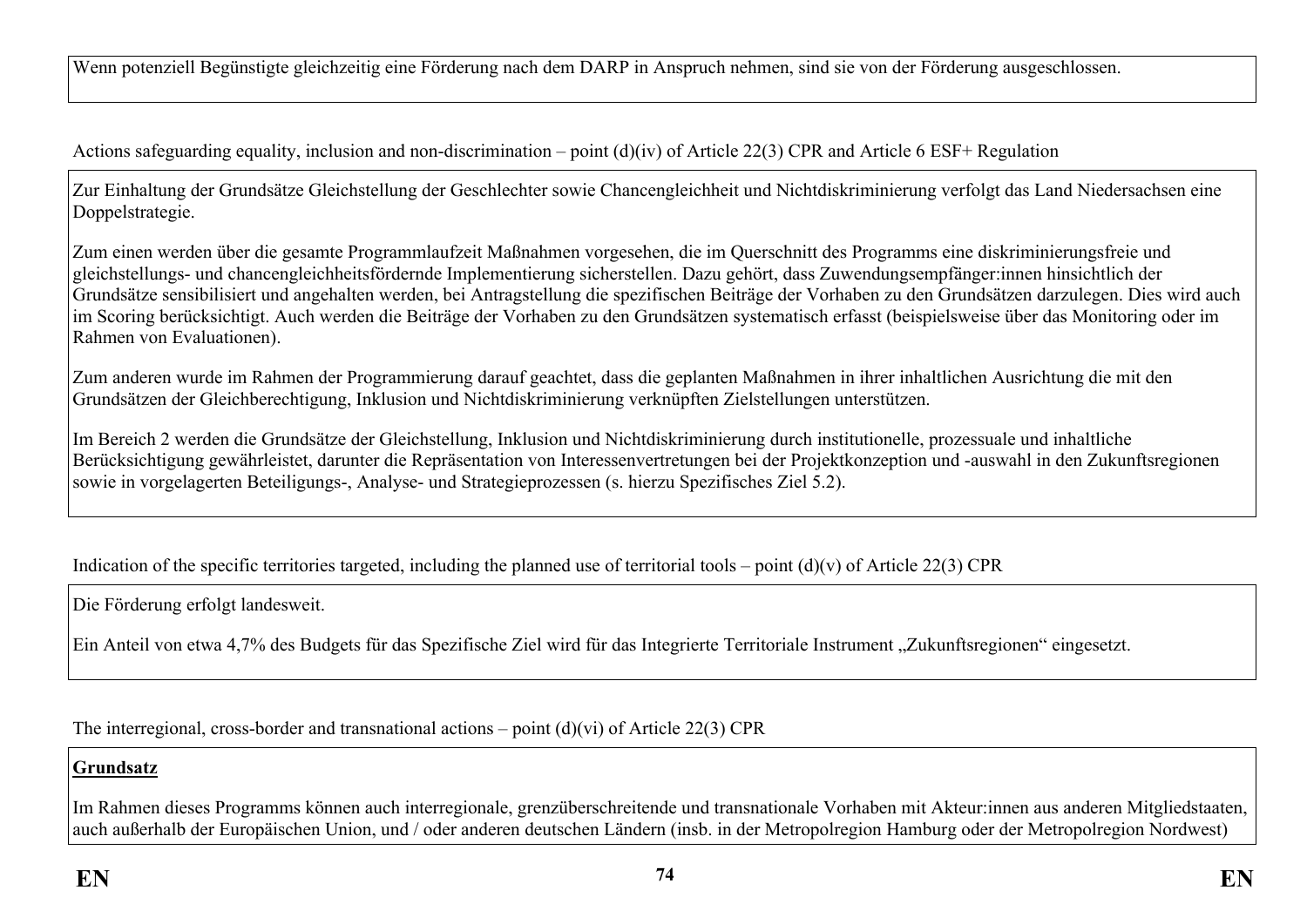unterstützt werden, sofern die Kooperation auch im Landesinteresse liegt.

Die notwendigen Fördermittel bringt jede beteiligte Region grundsätzlich selbst in die Kooperation ein. Trägt das Vorhaben zu den Zielen des Programms bei, kann das Vorhaben im Ausnahmefall ganz oder teilweise auch außerhalb des Programmraums durchgeführt werden. Bei derartigen Projekten werden sich die Verwaltungsbehörden der beteiligten Programme (einschl. der relevanten ETZ-Programme) abstimmen.

In Förderbereichen, die sich für interregionale, grenzüberschreitende oder transnationale Kooperationen eignen, sollen die Richtlinien diese ermöglichen.

#### **Erwartete Kooperationen**

Die Teilnahme von Unternehmen aus angrenzenden Ländern und Mitgliedsstaaten in den zu fördernden Energieeffizienz- und Klimaschutznetzwerken wird ermöglicht und über das Scoring bevorzugt. Gleichzeitig müssen dabei sowohl die Netzwerkträger:innen als auch die Mehrheit der Unternehmen im Netzwerk in Niedersachsen ansässig sein.

The planned use of financial instruments – point  $(d)(vii)$  of Article 22(3) CPR

Der Einsatz von Finanzinstrumenten ist im Rahmen des Spezifischen Ziels 2.1 derzeit nicht vorgesehen. In Abgrenzung der vom Bund aufgesetzten Förderprogramme, welche i.d.R. kreditfinanziert sind, wird hier ausdrücklich eine Zuschussförderung gewählt. Dieses Förderinstrument bietet den Vorteil, dass damit die langen Amortisationszeiten der Investitionen deutlich reduziert werden können. Für die Zuwendungsempfänger:innen werden die Investitionen dadurch erst wirtschaftlich rentabel. Zudem können durch den Zuschuss, anders als bei einem Darlehen, die positiven Externalitäten von Energieeffizienzmaßnahmen in die Investitionsentscheidung der Zuwendungsempfänger:innen integriert und somit das bestehende Marktversagen behoben werden. Eine Kombination der Zuschüsse mit einem Finanzinstrument im Laufe der Umsetzung soll möglich sein.

2.1.1.1.2. Indicators

Reference: point (d)(ii) of Article 22(3) CPR and Article 8 ERDF and CF Regulation

Table 2: Output indicators

| Priority | Specific objective | Fund | Category of region         | ID | Indicator                                                             | Measurement unit   Milestone (2024) |       | Target (2029) |
|----------|--------------------|------|----------------------------|----|-----------------------------------------------------------------------|-------------------------------------|-------|---------------|
|          | RSO2.1             |      | <b>ERDF</b> More developed |    | RCO01   Enterprises supported (of which: micro, small, medium, large) | enterprises                         | 44.00 | 393.00        |
|          | <b>RSO2.1</b>      |      | <b>ERDF</b> More developed |    | RCO02 Enterprises supported by grants                                 | enterprises                         | 25.00 | 300.00        |
|          | <b>RSO2.1</b>      |      | <b>ERDF</b> More developed |    | RCO04 Enterprises with non-financial support                          | enterprises                         | 19.00 | 93.00         |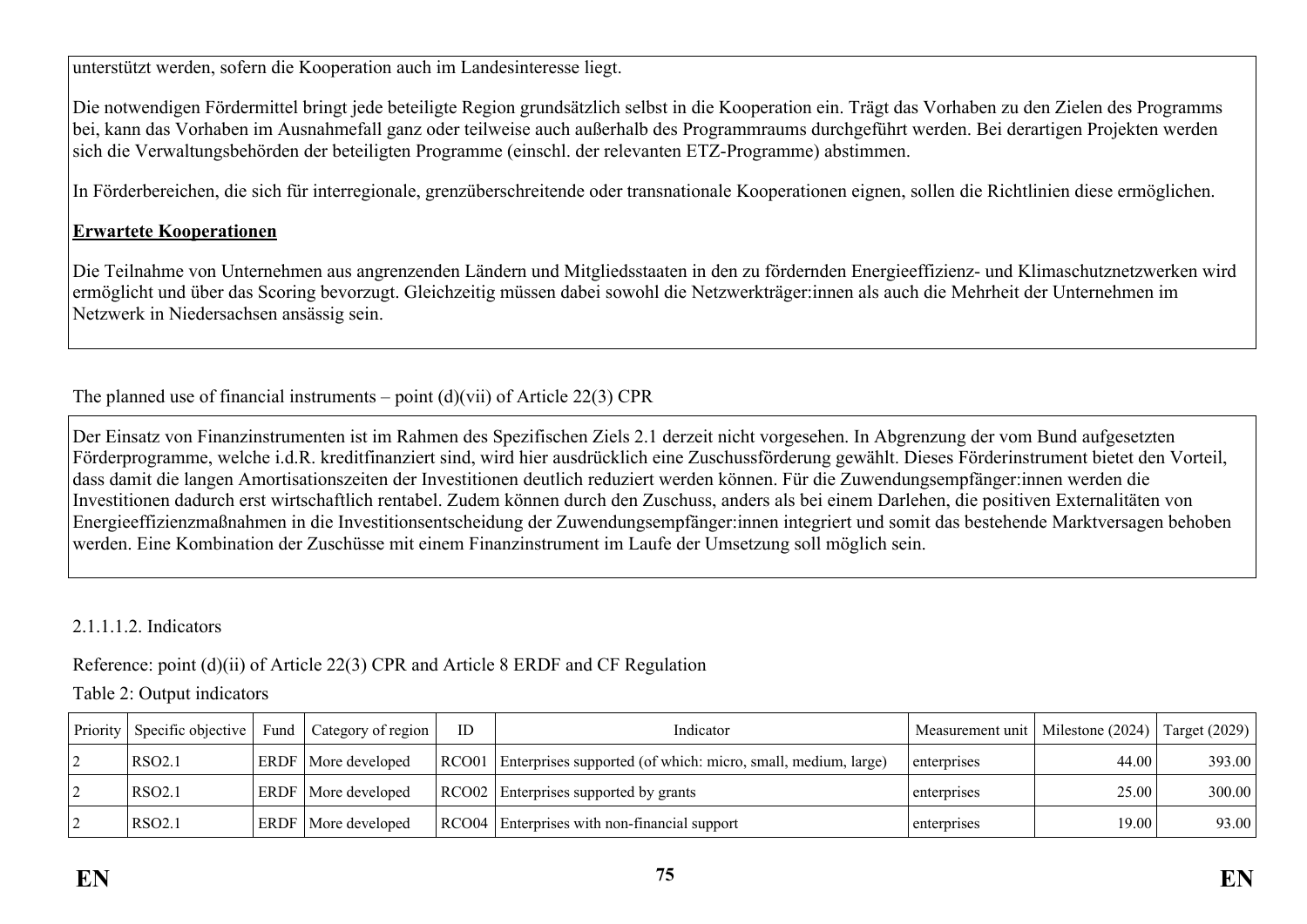| RSO2.1             |      | ERDF   More developed | RCO19 Public buildings with improved energy performance             | square metres | 8.294.00 | 82,937.00 |
|--------------------|------|-----------------------|---------------------------------------------------------------------|---------------|----------|-----------|
| RSO <sub>2.1</sub> | ERDF | Transition            | RCO01 Enterprises supported (of which: micro, small, medium, large) | enterprises   | 16.00    | 149.00    |
| RSO <sub>2.1</sub> | ERDF | Transition            | RCO02 Enterprises supported by grants                               | enterprises   | 9.00     | 116.00    |
| <b>RSO2.1</b>      | ERDF | Transition            | RCO04 Enterprises with non-financial support                        | enterprises   | 7.00     | 33.00     |
| RSO <sub>2.1</sub> | ERDF | Transition            | RCO19 Public buildings with improved energy performance             | square metres | 2,192.00 | 21,915.00 |

Reference: point (d)(ii) of Article 22(3) CPR

Table 3: Result indicators

| Priority       | Specific<br>objective | Fund        | Category<br>of region | ID                  | Indicator                         | Measurement<br>unit                                 | Baseline<br>$\alpha$<br>reference<br>value | Reference<br>Year | Target<br>(2029) | Source of data   | Comments                                                                                                                                                                            |
|----------------|-----------------------|-------------|-----------------------|---------------------|-----------------------------------|-----------------------------------------------------|--------------------------------------------|-------------------|------------------|------------------|-------------------------------------------------------------------------------------------------------------------------------------------------------------------------------------|
| $\overline{2}$ | RSO2.1                | ERDF        | More<br>developed     | <b>PSR</b><br>2.1.1 | Geschätzte Treibhausgasemissionen | Tonnen CO2-<br>Äquivalente<br>pro Jahr              | 0.00                                       | 2021              | 25,127.00        | Monitoringsystem |                                                                                                                                                                                     |
| $\overline{2}$ | RSO2.1                | <b>ERDF</b> | More<br>developed     | <b>PSR</b><br>2.1.2 | VermiedeneTreibhausgasemissionen  | Tonnen CO2-<br>Äquivalente<br>pro Jahr              | 0.00                                       | 2021              | 25,924.00        | Monitoringsystem | Die Baseline stellen<br>zusätzliche CO2-Emissionen<br>der Unternehmen dar, wenn<br>sie lediglich die Förderung<br>für produktive Investitionen<br>aus SZ 1.3 in Anspruch<br>nehmen. |
| $\overline{2}$ | RSO2.1                | <b>ERDF</b> | Transition            | <b>PSR</b><br>2.1.1 | Geschätzte Treibhausgasemissionen | Tonnen CO <sub>2</sub> -<br>Äquivalente<br>pro Jahr | 0.00                                       | 2021              | 7,006.00         | Monitoringsystem |                                                                                                                                                                                     |
| $\overline{2}$ | RSO2.1                | <b>ERDF</b> | Transition            | <b>PSR</b><br>2.1.2 | VermiedeneTreibhausgasemissionen  | Tonnen CO2-<br>Äquivalente<br>pro Jahr              | 0.00                                       | 2021              | 27,334.00        | Monitoringsystem | Die Baseline stellen<br>zusätzliche CO2-Emissionen<br>der Unternehmen dar, wenn<br>sie lediglich die Förderung<br>für produktive Investitionen<br>aus SZ 1.3 in Anspruch<br>nehmen. |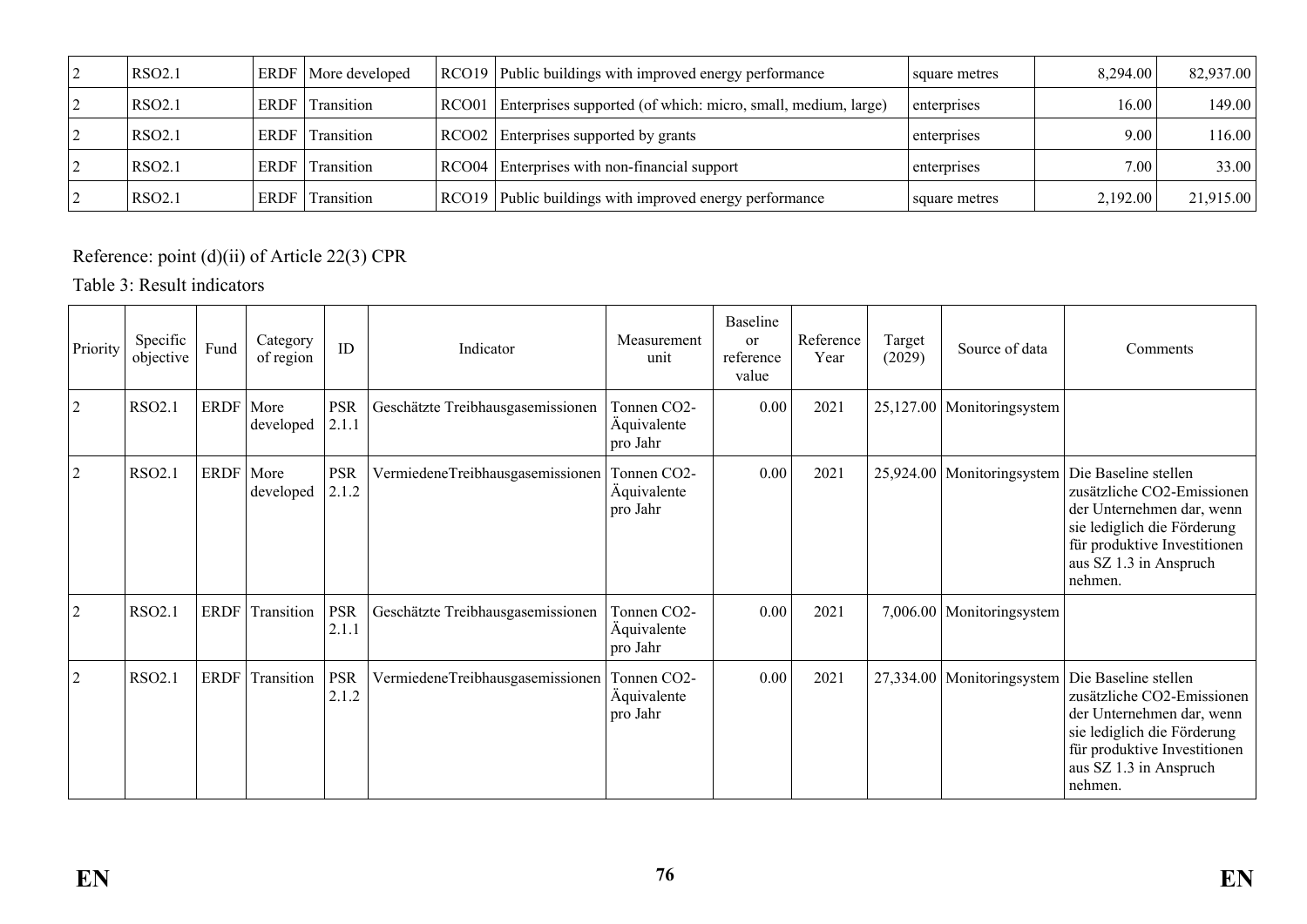## 2.1.1.1.3. Indicative breakdown of the programmed resources (EU) by type of intervention

# Reference: point (d)(viii) of Article 22(3) CPR

| Priority       | Specific<br>objective | Fund  | Category of<br>region    | Code                                                                                                                                                                                         | Amount (EUR)   |
|----------------|-----------------------|-------|--------------------------|----------------------------------------------------------------------------------------------------------------------------------------------------------------------------------------------|----------------|
| $\overline{2}$ | <b>RSO2.1</b>         |       | ERDF   More<br>developed | 038. Energy efficiency and demonstration projects in SMEs and supporting measures                                                                                                            | 1,360,000.00   |
| $\overline{2}$ | <b>RSO2.1</b>         |       | ERDF   More<br>developed | 040. Energy efficiency and demonstration projects in SMEs or large enterprises and supporting measures compliant with<br>energy efficiency criteria                                          | 32,000,000.00  |
| $\overline{2}$ | <b>RSO2.1</b>         |       | ERDF   More<br>developed | 043. Construction of new energy efficient buildings                                                                                                                                          | 6,925,000.00   |
| $\vert$ 2      | <b>RSO2.1</b>         |       | ERDF More<br>developed   | 044. Energy efficiency renovation or energy efficiency measures regarding public infrastructure, demonstration projects<br>and supporting measures                                           | 9,000,000.00   |
| $\overline{2}$ | <b>RSO2.1</b>         |       | ERDF   More<br>developed | 045. Energy efficiency renovation or energy efficiency measures regarding public infrastructure, demonstration projects<br>and supporting measures compliant with energy efficiency criteria | 17,110,000.00  |
| $\overline{2}$ | <b>RSO2.1</b>         |       | ERDF   More<br>developed | 046. Support to entities that provide services contributing to the low carbon economy and to resilience to climate change,<br>including awareness <sup>[1]</sup> raising measures            | 3,046,250.00   |
| $\overline{2}$ | <b>RSO2.1</b>         | ERDF  | Transition               | 038. Energy efficiency and demonstration projects in SMEs and supporting measures                                                                                                            | 625,000.00     |
| $\overline{2}$ | <b>RSO2.1</b>         |       | ERDF Transition          | 040. Energy efficiency and demonstration projects in SMEs or large enterprises and supporting measures compliant with<br>energy efficiency criteria                                          | 18,450,000.00  |
| $\overline{2}$ | <b>RSO2.1</b>         | ERDF  | Transition               | 043. Construction of new energy efficient buildings                                                                                                                                          | 7,450,000.00   |
| $\overline{2}$ | <b>RSO2.1</b>         |       | ERDF Transition          | 044. Energy efficiency renovation or energy efficiency measures regarding public infrastructure, demonstration projects<br>and supporting measures                                           | 3,000,000.00   |
| $\overline{2}$ | <b>RSO2.1</b>         |       | ERDF Transition          | 045. Energy efficiency renovation or energy efficiency measures regarding public infrastructure, demonstration projects<br>and supporting measures compliant with energy efficiency criteria | 5,875,000.00   |
| $\overline{2}$ | <b>RSO2.1</b>         | ERDF  | Transition               | 046. Support to entities that provide services contributing to the low carbon economy and to resilience to climate change,<br>including awareness <sup>[1]</sup> raising measures            | 1,917,500.00   |
| $\overline{2}$ | <b>RSO2.1</b>         | Total |                          |                                                                                                                                                                                              | 106,758,750.00 |

# Table 5: Dimension 2 - form of financing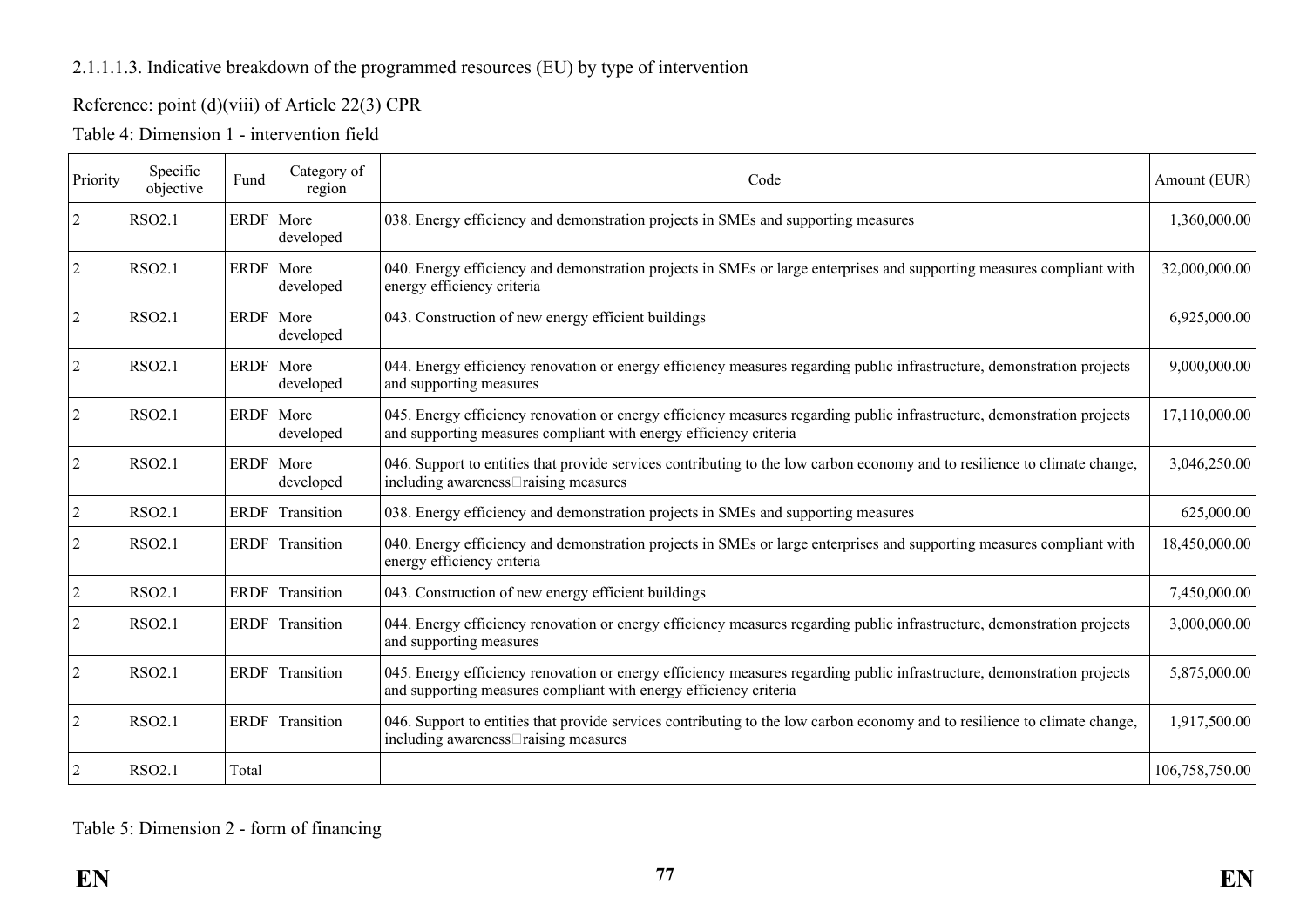| Priority | Specific objective | Fund        | Category of region | Code      | Amount (EUR)   |
|----------|--------------------|-------------|--------------------|-----------|----------------|
|          | <b>RSO2.1</b>      | <b>ERDF</b> | More developed     | 01. Grant | 69,441,250.00  |
|          | <b>RSO2.1</b>      | <b>ERDF</b> | <b>Transition</b>  | 01. Grant | 37,317,500.00  |
|          | <b>RSO2.1</b>      | Total       |                    |           | 106,758,750.00 |

Table 6: Dimension 3 – territorial delivery mechanism and territorial focus

| Priority | Specific objective | Fund        | Category of region | Code                                            | Amount (EUR)   |
|----------|--------------------|-------------|--------------------|-------------------------------------------------|----------------|
|          | <b>RSO2.1</b>      | <b>ERDF</b> | More developed     | 03. ITI - Functional urban areas                | 913,875.00     |
|          | <b>RSO2.1</b>      | <b>ERDF</b> | More developed     | 04. ITI - Rural areas                           | 2,132,375.00   |
|          | <b>RSO2.1</b>      | <b>ERDF</b> | More developed     | 33. Other approaches - No territorial targeting | 66,395,000.00  |
|          | <b>RSO2.1</b>      | <b>ERDF</b> | Transition         | 04. ITI - Rural areas                           | 1,917,500.00   |
|          | <b>RSO2.1</b>      | <b>ERDF</b> | Transition         | 33. Other approaches - No territorial targeting | 35,400,000.00  |
|          | <b>RSO2.1</b>      | Total       |                    |                                                 | 106,758,750.00 |

## Table 7: Dimension 6 – ESF+ secondary themes

| –<br>Priority<br>objective<br>Specific | <b>Fund</b> | region<br>ategor | .ode | EUR<br>Am<br>ount |
|----------------------------------------|-------------|------------------|------|-------------------|
|----------------------------------------|-------------|------------------|------|-------------------|

Table 8: Dimension 7 – ESF+\*, ERDF, Cohesion Fund and JTF gender equality dimension

| Priority | Specific objective | Fund        | Category of region | Code                | Amount (EUR)   |
|----------|--------------------|-------------|--------------------|---------------------|----------------|
| ∠        | RSO <sub>2.1</sub> | <b>ERDF</b> | More developed     | 103. Gender neutral | 69,441,250.00  |
| ∠        | <b>RSO2.1</b>      | ERDF        | Transition         | 103. Gender neutral | 37,317,500.00  |
| ∠        | RSO <sub>2.1</sub> | Total       |                    |                     | 106,758,750.00 |

\* In principle, 40 % for the ESF+ contributes to gender tracking. 100 % is applicable when Member State chooses to use Article 6 ESF+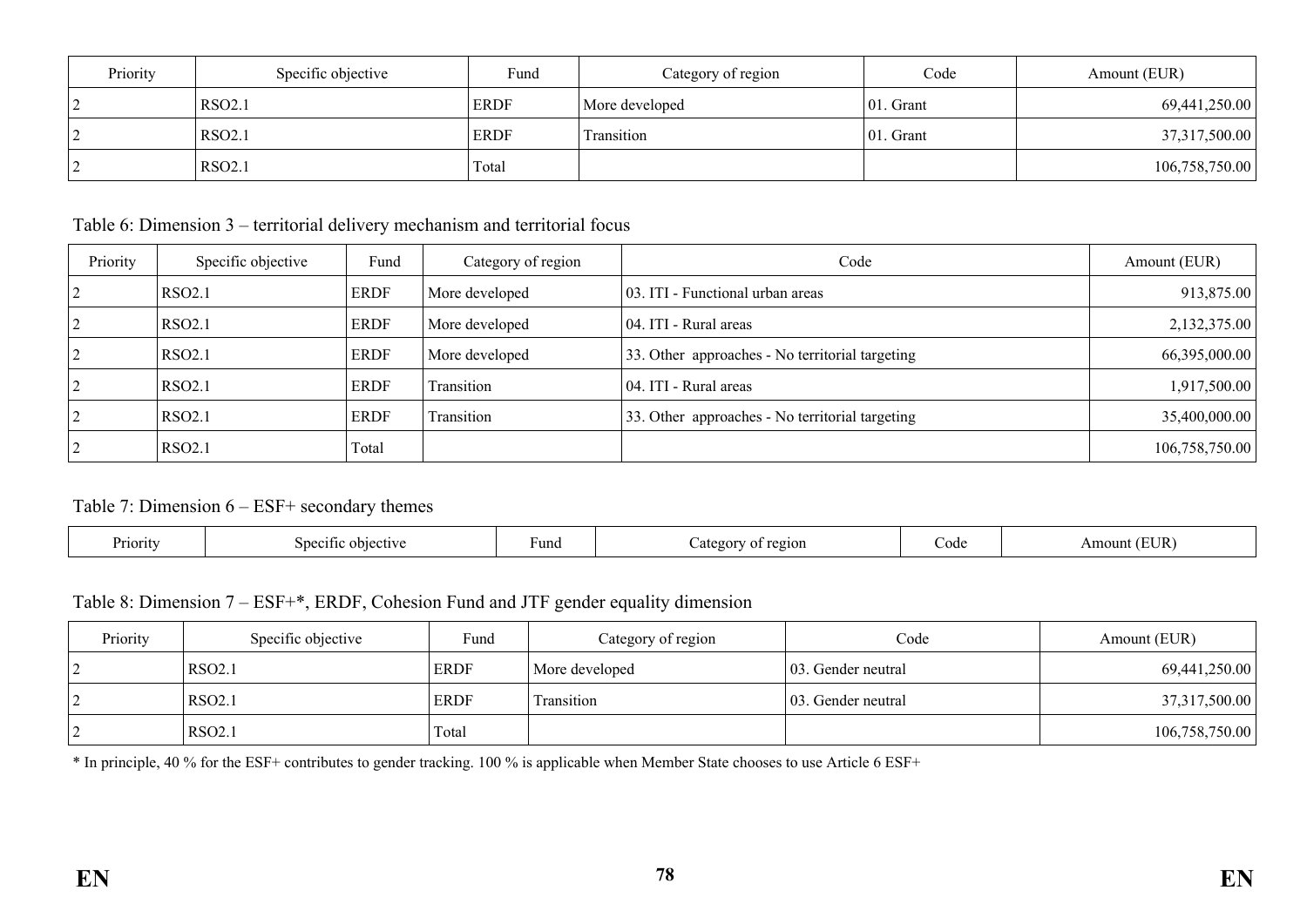# 2.1.1.1. Specific objective: RSO2.3. Developing smart energy systems, grids and storage at outside TEN-E (ERDF)

# 2.1.1.1.1. Interventions of the Funds

Reference: points  $(d)(i)$ ,  $(iii)$ ,  $(iv)$ ,  $(v)$ ,  $(vi)$  and  $(vii)$  of Article 22(3) CPR

The related types of actions – point (d)(i) of Article 22(3) CPR and Article 6 ESF+ Regulation:

Einzelvorhaben in den Zukunftsregionen (Output: PSO 2.3.1; Ergebnis: PSR 2.3.1)

Die Erreichung der Klimaschutzziele erfordert den Ersatz der Energieversorgung aus fossilen Energieträgern wie Kohle, Öl und Gas durch klimaschonende Alternativen. Dazu zählen sowohl erneuerbare Energieträger wie bspw. Wasserkraft zur Stromerzeugung oder bspw. Solarthermie und Geothermie zur Wärmeerzeugung, als auch die effiziente Nachnutzung von Energie im Falle von Abwärme oder die Umwandlung von Strom aus erneuerbaren Energien in weiterverwendbare Energieträger wie Wasserstoff, synthetische Kraftstoffe, etc. Die Umstellung der Erzeugung, Umwandlung und Umwidmung von Energieerfordert dabei lokal hohe Investitionen in den Aus- und Umbau der Energieversorgungsnetze, um die Integration der klimaschonenden Alternativen in die Strom-, Wärme- und Kraftstoffversorgung zu ermöglichen. Auch bedarf es unter dem Stichwort "Sektorkopplung" hoher Investitionen in die Elektrifizierung der Wärmeversorgung, um den Strom aus der norddeutschen Windkraft sinnvoll einzusetzen. Da der Aus- und Umbau der Energieversorgung das Zusammenspiel einer Vielzahl von Akteur:innen, u. a. Energieversorgern, Netzbetreibenden und (Groß-)Konsumenten erfordert, können die erforderlichen hohen Investitionen nur auf Basis von abgestimmten Strategien, Konzepten und Planungen erfolgen.

Um diese Herausforderung zu adressieren, sollen in den Zukunftsregionen im Bereich Intelligente Energieverteilungssysteme regionalspezifische Vorhaben zur Vorbereitung des Aus- und Umbaus des lokalen Energieversorgungssystems gefördert werden, die der Minderung der energiebedingten Treibhausgasemissionen dienen. Gefördert werden u. a. gemeinsame interkommunale Konzepte und Planungen für regionale Energienetzverteilsysteme und Energiespeicherlösungen, bspw. für Pilot- und Demonstrationsprojekte von E- oder Wasserstoffladesäulen, die in lokale Energienetze integriert und öffentlich zugänglich gemacht werden, die Unterstützung interkommunaler Wärmepläne für die emissionsarme Wärmeversorgung mit bspw. tiefer Geothermie, thermischer Solarenergie oder Abwärme oder auch Potenzialanalysen und Machbarkeitsstudien, bspw. für Solarthermie auf Dächern. Auch die Durchführung von Pilotprojekten zur Entwicklung von zukunftsfähigen lokalen Lösungsansätzen sind förderfähig, die bspw. dazu dienen den Einsatz von Power-to-Heat- oder Power-to-Gas-Anlagen mit grünem Wasserstoff für die lokale Wärmeversorgung zu ermöglichen.

Die Vorhaben in den Zukunftsregionen tragen dazu bei, die Treibhausgasemissionen der Energieerzeugung zu senken, indem durch die Vorbereitung des Aus- und Umbaus der Energieversorgungssysteme die Integration von klimaschonenden Alternativen verbessert wird. Gleichzeitig tragen die Vorhaben, durch die Reduktion der Verbrennung fossiler Energieträger auch zu einer Minderung der Luftschadstoffemissionen, im Einklang mit dem Nationalen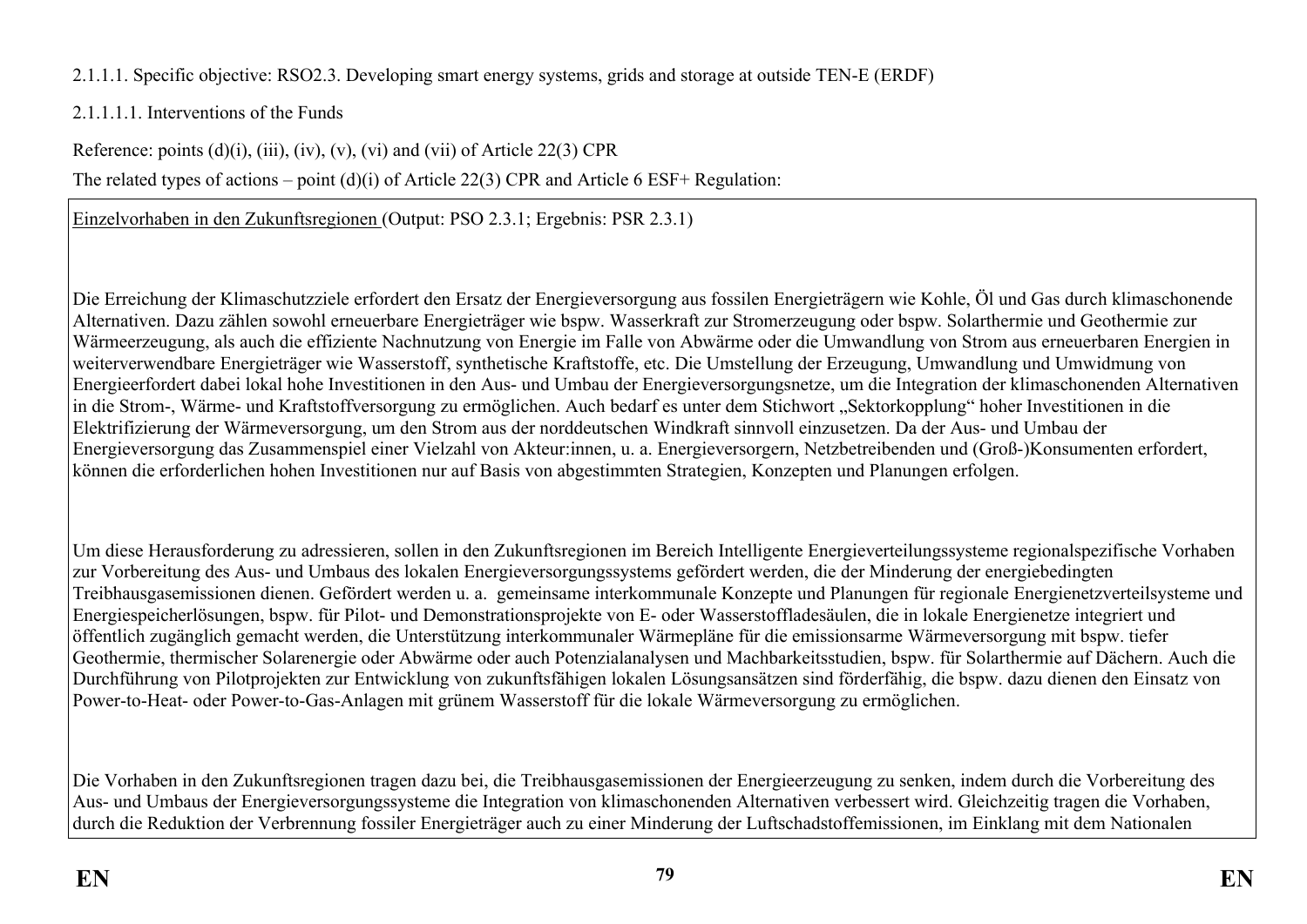## Luftreinhalteplan, bei.

# DNSH-Prinzip und nachhaltige Entwicklung

Die Maßnahmen wurden nach einer Methodik des Mitgliedsstaats als vereinbar mit dem DNSH-Prinzip bewertet. Die Förderung der nachhaltigen Entwicklung wird durch entsprechende Projektauswahlkriterien unterstützt. Beiträge der Maßnahmen zur nachhaltigen Entwicklung, die über die gesetzlichen Standards hinausgehen, können in allen Maßnahmen zusätzlich als förderfähig anerkannt werden.

The main target groups - point (d)(iii) of Article 22(3) CPR:

Begünstigte der Vorhaben in den Zukunftsregionen sind kommunale Gebietskörperschaften sowie mit diesen kooperierende kommunale und privatwirtschaftliche Unternehmen der Energieversorgung, Forschungseinrichtungen, Vereine und Verbände wie bspw. Kammern, Energiegenossenschaften und Bürgerinitiativen. Großunternehmen sind nur dann förderfähig, wenn sie Infrastrukturen für die lokalen Netze bereitstellen. Zielgruppe sind die Einwohner:innen der Kommunen und Landkreise sowie die lokal ansässigen Unternehmen.

Actions safeguarding equality, inclusion and non-discrimination – point (d)(iv) of Article 22(3) CPR and Article 6 ESF+ Regulation

Zur Einhaltung der Grundsätze Gleichstellung der Geschlechter sowie Chancengleichheit und Nichtdiskriminierung verfolgt das Land Niedersachsen eine Doppelstrategie.

Zum einen werden über die gesamte Programmlaufzeit Maßnahmen vorgesehen, die im Querschnitt des Programms eine diskriminierungsfreie und gleichstellungs- und chancengleichheitsfördernde Implementierung sicherstellen. Dazu gehört, dass Zuwendungsempfänger:innen hinsichtlich der Grundsätze sensibilisiert und angehalten werden, bei Antragstellung die spezifischen Beiträge der Vorhaben zu den Grundsätzen darzulegen. Dies wird auch im Scoring berücksichtigt. Auch werden die Beiträge der Vorhaben zu den Grundsätzen systematisch erfasst (beispielsweise über das Monitoring oder im Rahmen von Evaluationen).

Zum anderen wurde im Rahmen der Programmierung darauf geachtet, dass die geplanten Maßnahmen in ihrer inhaltlichen Ausrichtung die mit den Grundsätzen der der Gleichberechtigung, Inklusion und Nichtdiskriminierung verknüpften Zielstellungen unterstützen.

Die Grundsätze der Gleichstellung, Inklusion und Nichtdiskriminierung werden in den Zukunftsregionen durch institutionelle, prozessuale und inhaltliche Berücksichtigung gewährleistet, darunter die Repräsentation von Interessenvertretungen bei der Projektkonzeption und -auswahl in den Zukunftsregionen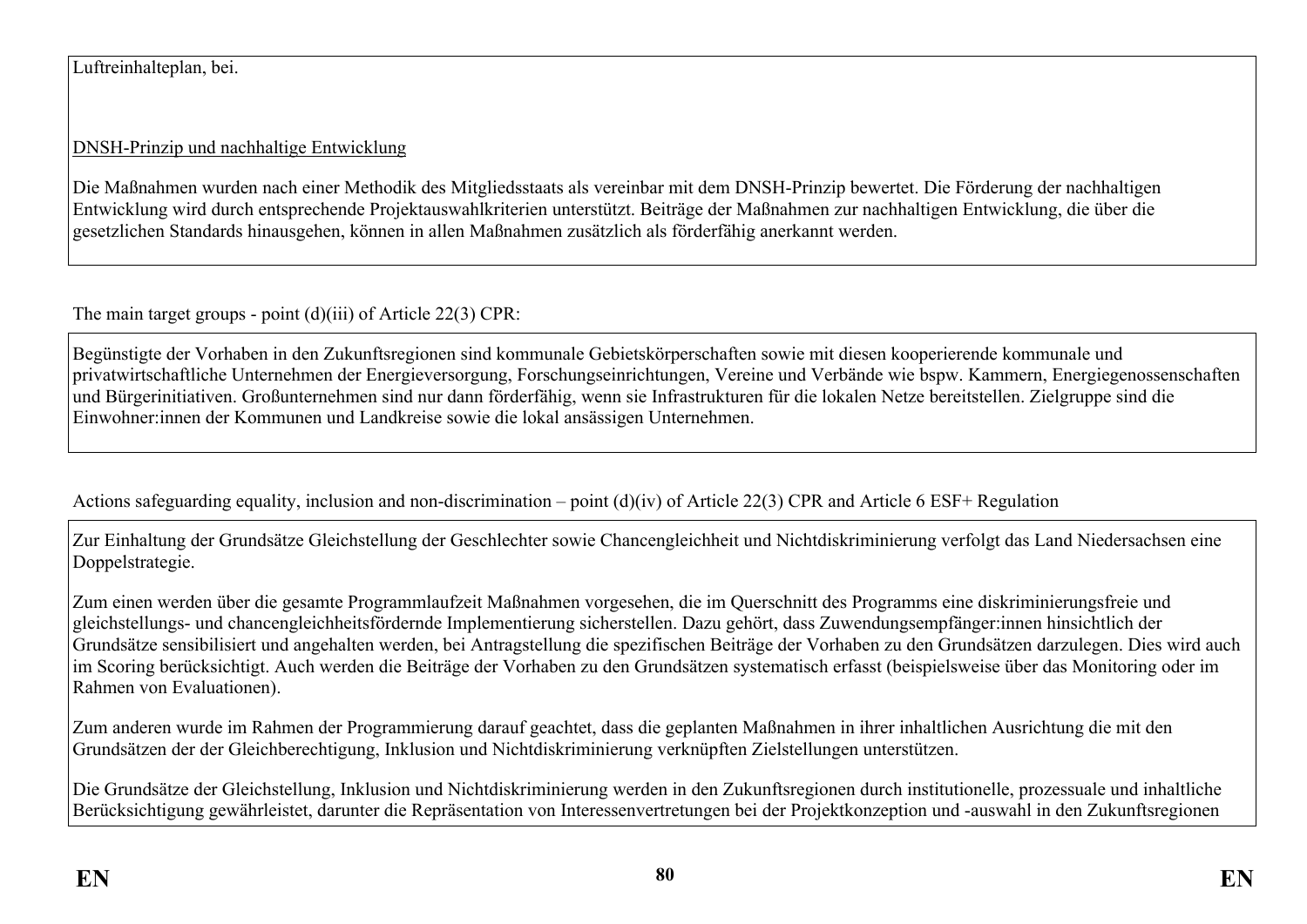Indication of the specific territories targeted, including the planned use of territorial tools – point  $(d)(v)$  of Article 22(3) CPR

Das gesamte für dieses Spezifische Ziel eingeplante Budget wird für das Integrierte Territoriale Instrument "Zukunftsregionen" eingesetzt.

The interregional, cross-border and transnational actions – point  $(d)(vi)$  of Article 22(3) CPR

## **Grundsatz**

Im Rahmen dieses Programms können auch interregionale, grenzüberschreitende und transnationale Vorhaben mit Akteur:innen aus anderen Mitgliedstaaten, auch außerhalb der Europäischen Union, und / oder anderen deutschen Ländern (insb. in der Metropolregion Hamburg) unterstützt werden, sofern die Kooperation auch im Landesinteresse liegt.

Die notwendigen Fördermittel bringt jede beteiligte Region grundsätzlich selbst in die Kooperation ein. Trägt das Vorhaben zu den Zielen des Programms bei, kann das Vorhaben im Ausnahmefall ganz oder teilweise auch außerhalb des Programmraums durchgeführt werden. Bei derartigen Projekten werden sich die Verwaltungsbehörden der beteiligten Programme (einschl. der relevanten ETZ-Programme) abstimmen.

In Förderbereichen, die sich für interregionale, grenzüberschreitende oder transnationale Kooperationen eignen, sollen die Richtlinien diese ermöglichen.

## **Erwartete Kooperationen**

Durch die Förderung aus diesem Multifondsprogramm werden in folgender Hinsicht die Grundlagen für einen Ausbau interregionaler, grenzüberschreitender und transnationaler Vorhaben geschaffen:

· Erstens werden die Zukunftsregionen durch die Unterstützung in die Lage versetzt, ein professionelles Regionalmanagement einzurichten und zu betreiben.

Zweitens können die entwickelten territorialen Strategien eine Grundlage dafür bilden, Kooperationen mit anderen Regionen zu schließen und Fördergelder aus geeigneten Programmen (z.B. ETZ-Programme, direkt verwaltete Programme der EU) einzuwerben. Für die ETZ-Programme wurden im Vorfeld vielfältige thematische Schnittmengen identifiziert, auf welche die Zukunftsregionen gezielt hingewiesen werden.

· Drittens können auf der Ebene einzelner im Rahmen des ITI geförderter Vorhaben interregionale, grenzüberschreitende oder transnationale Kooperationen eine Rolle spielen. Die Ämter für regionale Landesentwicklung werden die Zukunftsregionen auch im Hinblick auf den Ausbau solcher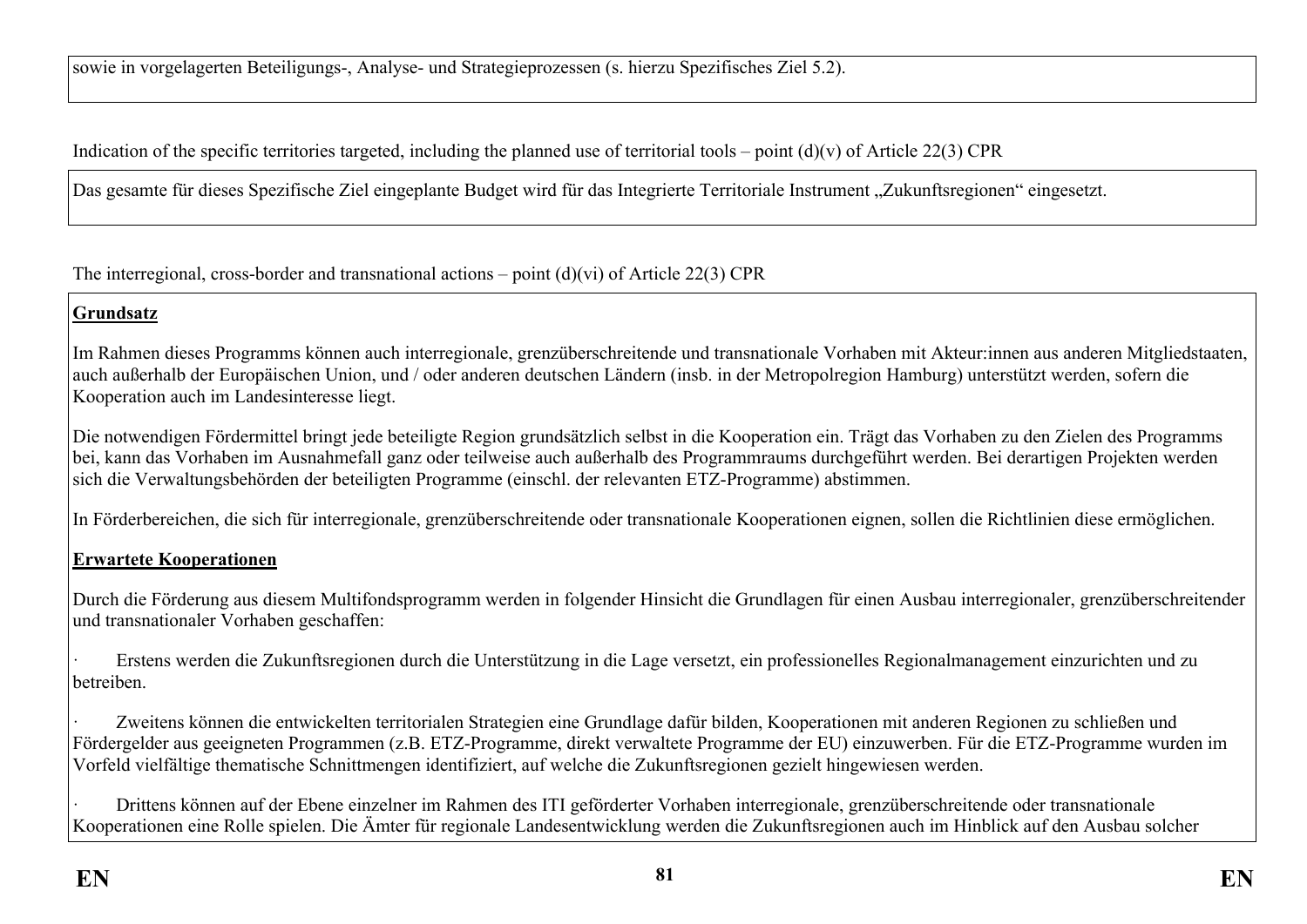The planned use of financial instruments – point  $(d)(\n{\rm vii})$  of Article 22(3) CPR

Der Einsatz von Finanzinstrumenten ist im Rahmen des Spezifischen Ziels 2.3 nicht vorgesehen, da bei der geplanten Schwerpunkten der Maßnahme kein monetärer Rückfluss für die Zuwendungsempfänger:innen zu erwarten ist, der die Rückzahlung eines Darlehens oder anderer Finanzinstrumente erwarten lässt.

## 2.1.1.1.2. Indicators

#### Reference: point (d)(ii) of Article 22(3) CPR and Article 8 ERDF and CF Regulation

#### Table 2: Output indicators

| Priority | Specific<br>objective | Fund | Category of<br>region              | ID                  | Indicator                                                                                              | Measurement<br>unit | Milestone<br>(2024) | Target<br>(2029) |
|----------|-----------------------|------|------------------------------------|---------------------|--------------------------------------------------------------------------------------------------------|---------------------|---------------------|------------------|
|          | RSO2.3                |      | <b>ERDF</b>   More developed   PSO | 2.3.1               | Bewilligte interkommunale oder regional bedeutsame Projekte zu intelligenten<br>Energieverteilsystemen | Anzahl              | 2.00                | 8.00             |
|          | RSO2.3                | ERDF | Transition                         | <b>PSO</b><br>2.3.1 | Bewilligte interkommunale oder regional bedeutsame Projekte zu intelligenten<br>Energieverteilsystemen | Anzahl              | 0.00                | 3.00             |

## Reference: point (d)(ii) of Article 22(3) CPR

Table 3: Result indicators

| Priority | Specific<br>objective | Fund        | Category of<br>region | ID                  | Indicator                                                                                                                | Measurement<br>unit | Baseline or<br>reference<br>value | Reference<br>Year | Target<br>(2029) | Source of data          | Comments |
|----------|-----------------------|-------------|-----------------------|---------------------|--------------------------------------------------------------------------------------------------------------------------|---------------------|-----------------------------------|-------------------|------------------|-------------------------|----------|
|          | <b>RSO2.3</b>         | ERDF   More | developed             | <b>PSR</b><br>2.3.1 | Erfolgreich durchgeführte interkommunale oder<br>regional bedeutsame Projekte zu intelligenten<br>Energieverteilsystemen | Anzahl              | 0.00                              | 2021              |                  | 8.00   Monitoringsystem |          |
|          | <b>RSO2.3</b>         | <b>ERDF</b> | Transition            | <b>PSR</b>          | Erfolgreich durchgeführte interkommunale oder                                                                            | Anzahl              | 0.00                              | 2021              |                  | 3.00   Monitoringsystem |          |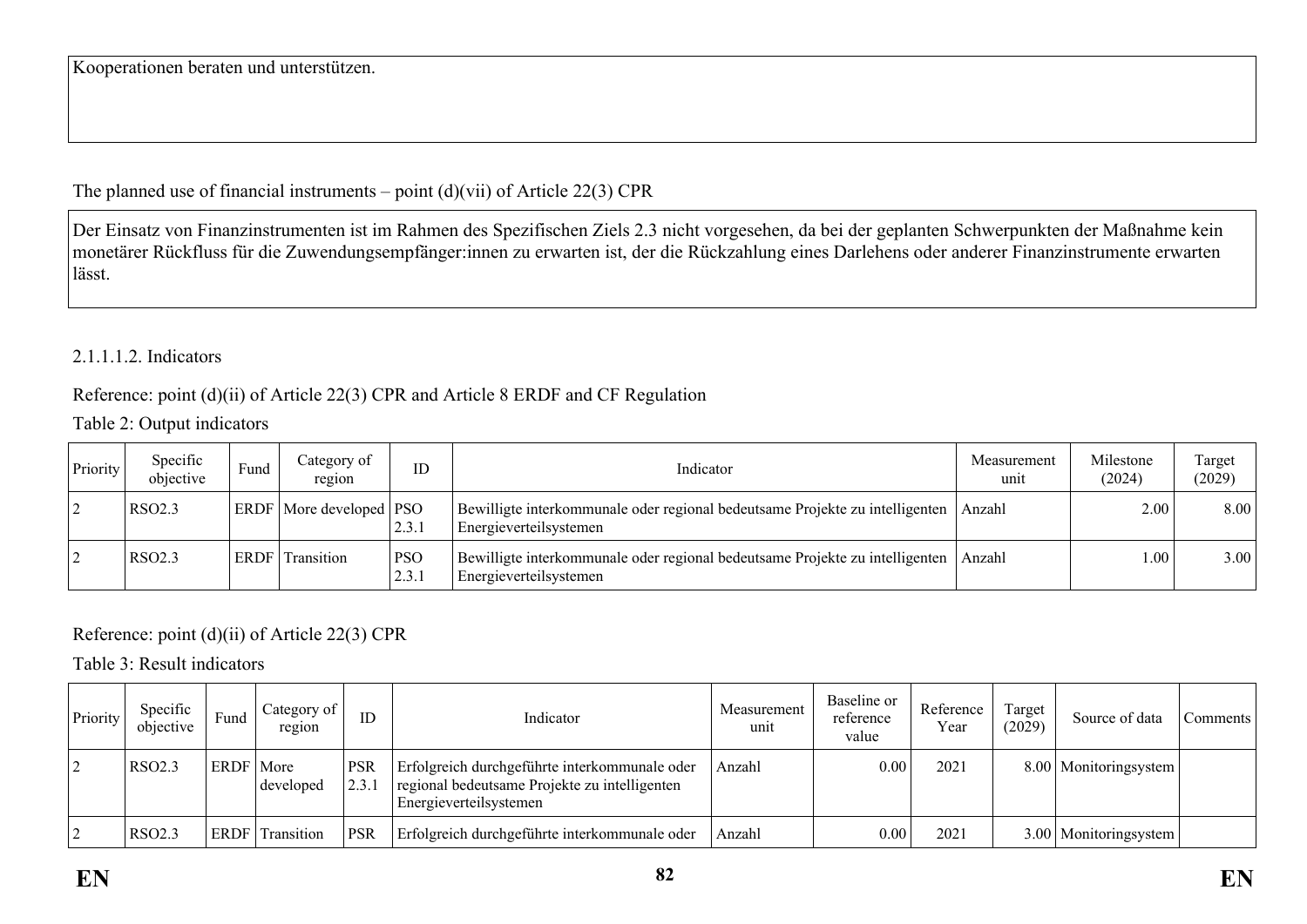| . د . ب | $\cdots$<br>Projektu<br>zu intelligenten<br>ueutsam<br>regional<br>$h^{\alpha}$<br>こしする<br>- 17 J J<br>teilsystemen |  |  |  |  |  |  |
|---------|---------------------------------------------------------------------------------------------------------------------|--|--|--|--|--|--|
|---------|---------------------------------------------------------------------------------------------------------------------|--|--|--|--|--|--|

## 2.1.1.1.3. Indicative breakdown of the programmed resources (EU) by type of intervention

#### Reference: point (d)(viii) of Article 22(3) CPR

## Table 4: Dimension 1 - intervention field

| Priority | Specific objective | Fund        | Category of region | Code                                                                                                    | Amount (EUR) |
|----------|--------------------|-------------|--------------------|---------------------------------------------------------------------------------------------------------|--------------|
|          | RSO <sub>2.3</sub> | <b>ERDF</b> | More developed     | 053. Smart Energy Systems (including smart grids and ICT systems) and related storage                   | 1,015,500.00 |
|          | RSO <sub>2.3</sub> | <b>ERDF</b> | More developed     | 054. High efficiency co□generation, district heating and cooling                                        | 1,015,250.00 |
|          | RSO <sub>2.3</sub> | ERDF        | More developed     | 055. High efficiency co generation, efficient district heating and cooling with low lifecycle emissions | 1,015,500.00 |
|          | RSO <sub>2.3</sub> | ERDF        | Transition         | 053. Smart Energy Systems (including smart grids and ICT systems) and related storage                   | 639,170.00   |
|          | RSO <sub>2.3</sub> | ERDF        | Transition         | 054. High efficiency co□generation, district heating and cooling                                        | 639,165.00   |
|          | RSO <sub>2.3</sub> | ERDF        | Transition         | 055. High efficiency co generation, efficient district heating and cooling with low lifecycle emissions | 639,165.00   |
|          | RSO <sub>2.3</sub> | Total       |                    |                                                                                                         | 4,963,750.00 |

#### Table 5: Dimension 2 - form of financing

| Priority | Specific objective | Fund        | Category of region | Code          | Amount (EUR) |
|----------|--------------------|-------------|--------------------|---------------|--------------|
| └        | <b>RSO2.3</b>      | <b>ERDF</b> | More developed     | $ 01$ . Grant | 3,046,250.00 |
| ∠        | <b>RSO2.3</b>      | <b>ERDF</b> | Transition         | $ 01$ . Grant | 1,917,500.00 |
|          | RSO <sub>2.3</sub> | Total       |                    |               | 4,963,750.00 |

Table 6: Dimension 3 – territorial delivery mechanism and territorial focus

| Priority | Specific objective | Fund        | Category of region | Code                             | Amount (EUR) |
|----------|--------------------|-------------|--------------------|----------------------------------|--------------|
|          | <b>RSO2.3</b>      | <b>ERDF</b> | More developed     | 03. ITI - Functional urban areas | 913,875.00   |
|          | RSO2.3             | ERDF        | More developed     | 04. ITI - Rural areas            | 2,132,375.00 |
|          | RSO <sub>2.3</sub> | <b>ERDF</b> | Transition         | 04. ITI - Rural areas            | 1,917,500.00 |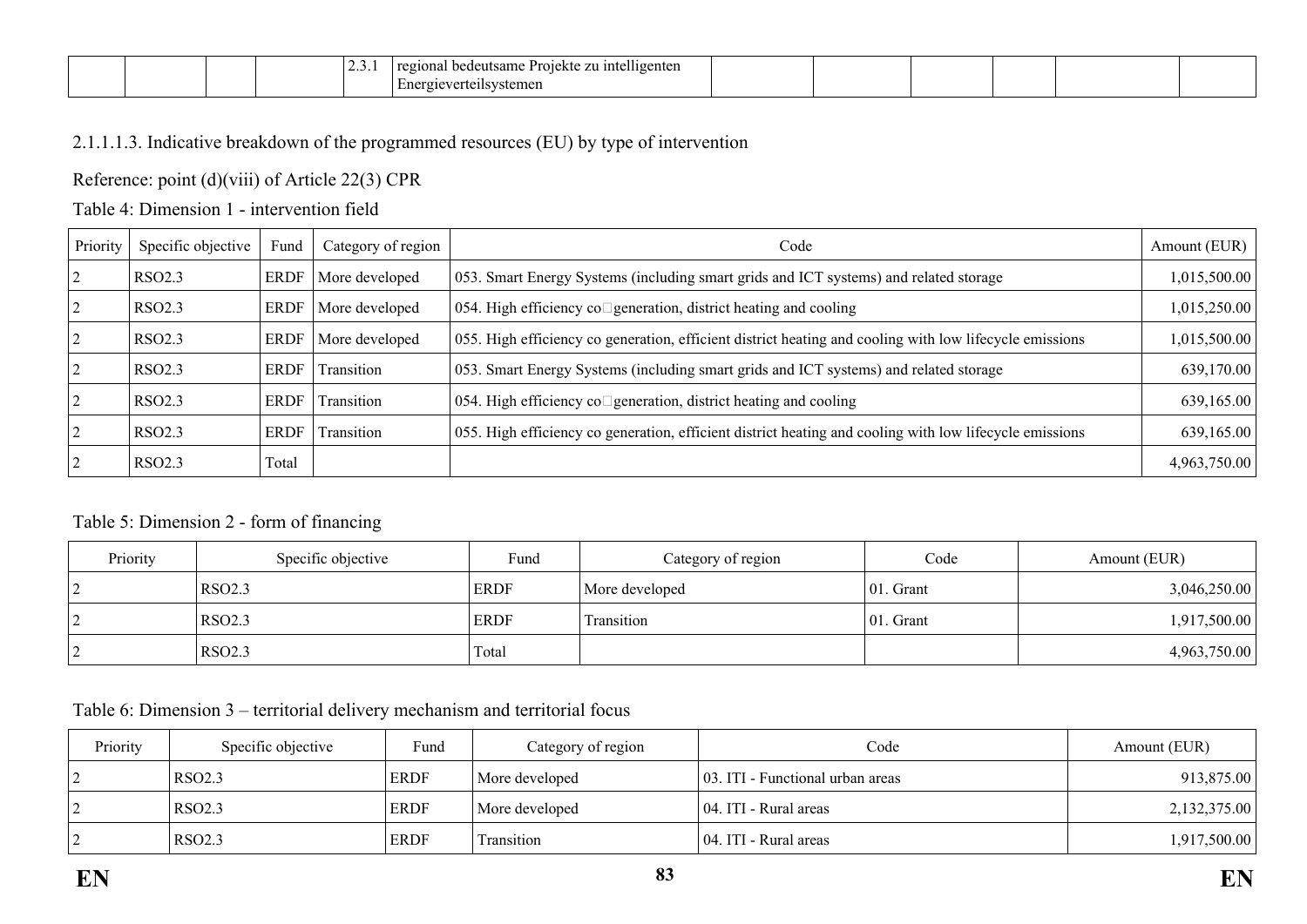| <b>RSO2.3</b><br>4 963<br>~<br>Total |  |
|--------------------------------------|--|
|--------------------------------------|--|

Table 7: Dimension 6 – ESF+ secondary themes

| Priority<br>nective<br>Specific | Fund | region<br>ategor | code | $T$ $\mathbf{R}$<br>Am<br>าบาท1 |
|---------------------------------|------|------------------|------|---------------------------------|
|---------------------------------|------|------------------|------|---------------------------------|

# Table 8: Dimension 7 – ESF+\*, ERDF, Cohesion Fund and JTF gender equality dimension

| Priority | Specific objective | Fund        | Category of region | Code                | Amount (EUR) |
|----------|--------------------|-------------|--------------------|---------------------|--------------|
|          | <b>RSO2.3</b>      | <b>ERDF</b> | More developed     | 103. Gender neutral | 3,046,250.00 |
| └        | RSO2.3             | <b>ERDF</b> | Transition         | 103. Gender neutral | 1,917,500.00 |
|          | <b>RSO2.3</b>      | Total       |                    |                     | 4,963,750.00 |

\* In principle, 40 % for the ESF+ contributes to gender tracking. 100 % is applicable when Member State chooses to use Article 6 ESF+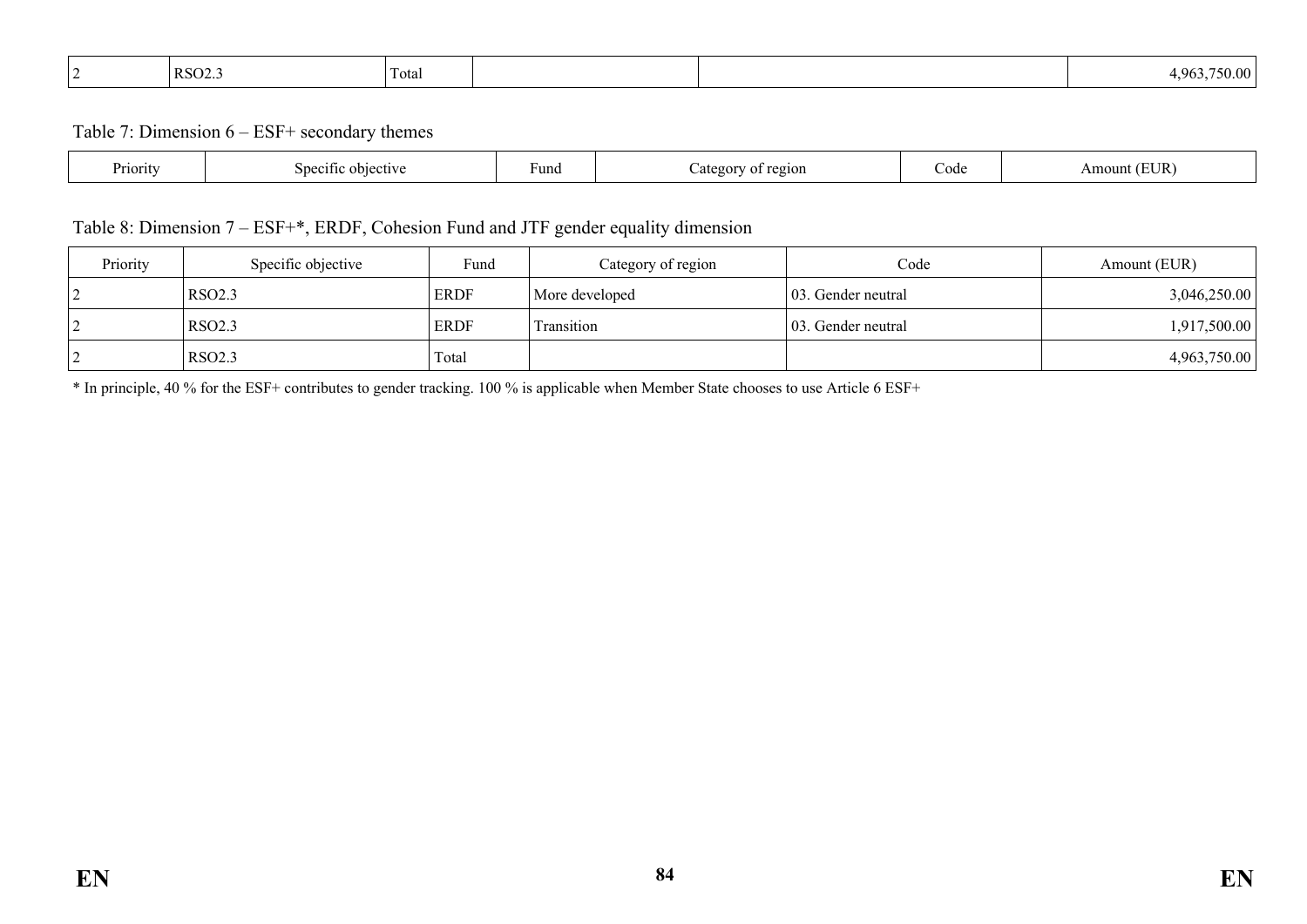2.1.1.1. Specific objective: RSO2.6. Promoting the transition to a circular and resource efficient economy (ERDF)

# 2.1.1.1.1. Interventions of the Funds

Reference: points  $(d)(i)$ ,  $(iii)$ ,  $(iv)$ ,  $(v)$ ,  $(vi)$  and  $(vii)$  of Article 22(3) CPR

The related types of actions – point (d)(i) of Article 22(3) CPR and Article 6 ESF+ Regulation:

1. Kreislauf- und Ressourcenwirtschaft (Output: RCO 01; Ergebnis: PSR 2.6.1)

Einer Studie des VDI Zentrum Ressourceneffizienz aus dem Jahr 2015 zu Folge entfallen mehr als 40 % der Betriebskosten in KMU des verarbeitenden Gewerbes auf Materialkosten und stellen damit einen wesentlichen Treiber für die betriebliche Wettbewerbsfähigkeit dar. Vor dem Hintergrund und auch dem insgesamt sehr hohen Ressourcenverbrauch der Wirtschaft, mit seinen fatalen Folgen für Umwelt und Klima, ist ein stärkerer Wiedereinsatz von Ressourcen und ein Übergang zu einer Kreislaufwirtschaft erstrebenswert. In der Praxis scheitert dies häufig daran, dass Investitionen in notwendige Verfahren zur Rückgewinnung und Wiederverwertung von Ressourcen bzw. ein Betrieb derselben durch Unternehmen nicht wirtschaftlich darstellbar sind. Eine Entwicklung nachhaltigerer Produkte kann insbesondere von KMU, aufgrund der hohen Investitionskosten, langen Amortisationszeiten und einhergehenden Prozessrisiken sowie fehlender Personalkapazität für Anpassungen nicht allein aus eigenen Kapazitäten geleistet werden. Insbesondere auch im Hinblick auf Produkte mit kritischen Rohstoffen und Produkte bzw. Materialien, die möglichst lange im Wertstoffkreislauf verbleiben und wiederholt einer Nutzung zugeführt werden sollen, ist daher eine finanzielle Förderung von KMU erforderlich.

Im ersten Bereich sollen KMU dabei unterstützt werden ihre Ressourceneffizienz zu steigern, ihre Geschäftsabläufe kreislauforientierter zu gestalten, den Einsatz von Recyclingmaterialien zu steigern und / oder Materialien wie bspw. kritische Rohstoffe aus Erzeugnissen für den Materialkreislauf rückzugewinnen. Die KMU können dabei sowohl finanzielle Unterstützung für entsprechende Investitionen als auch eine begleitende Beratung durch Forschungseinrichtungen bzw. Ressourceneffizienzberater:innen bei der Umsetzung ihrer Vorhaben erhalten.

Im zweiten Bereich sollen KMU dabei unterstützt werden zum einen entsorgungsbezogene Produkteigenschaften zu entwickeln und einzuführen, bspw. um Kunststoffabfälle ihrer Produkte besser zu sortieren und damit die Recyclingquoten zu erhöhen. Zum anderen sollen KMU dabei unterstützt werden ein Dokumentationssystem zu Inhaltsstoffen ihrer Produkte zu entwickeln, insbesondere von Kunststoffen und von kritischen Rohstoffen.

Im dritten Bereich sollen Studien und Ideenwettbewerbe zur Steigerung der Ressourcen- und Materialeffizienz und zur Steigerung des Einsatzes von Recyclingmaterialien und Sekundärrohstoffen in KMU gefördert werden. Hierbei sollen bereits entwickelte Verfahrensabläufe und Verfahrensschritte in und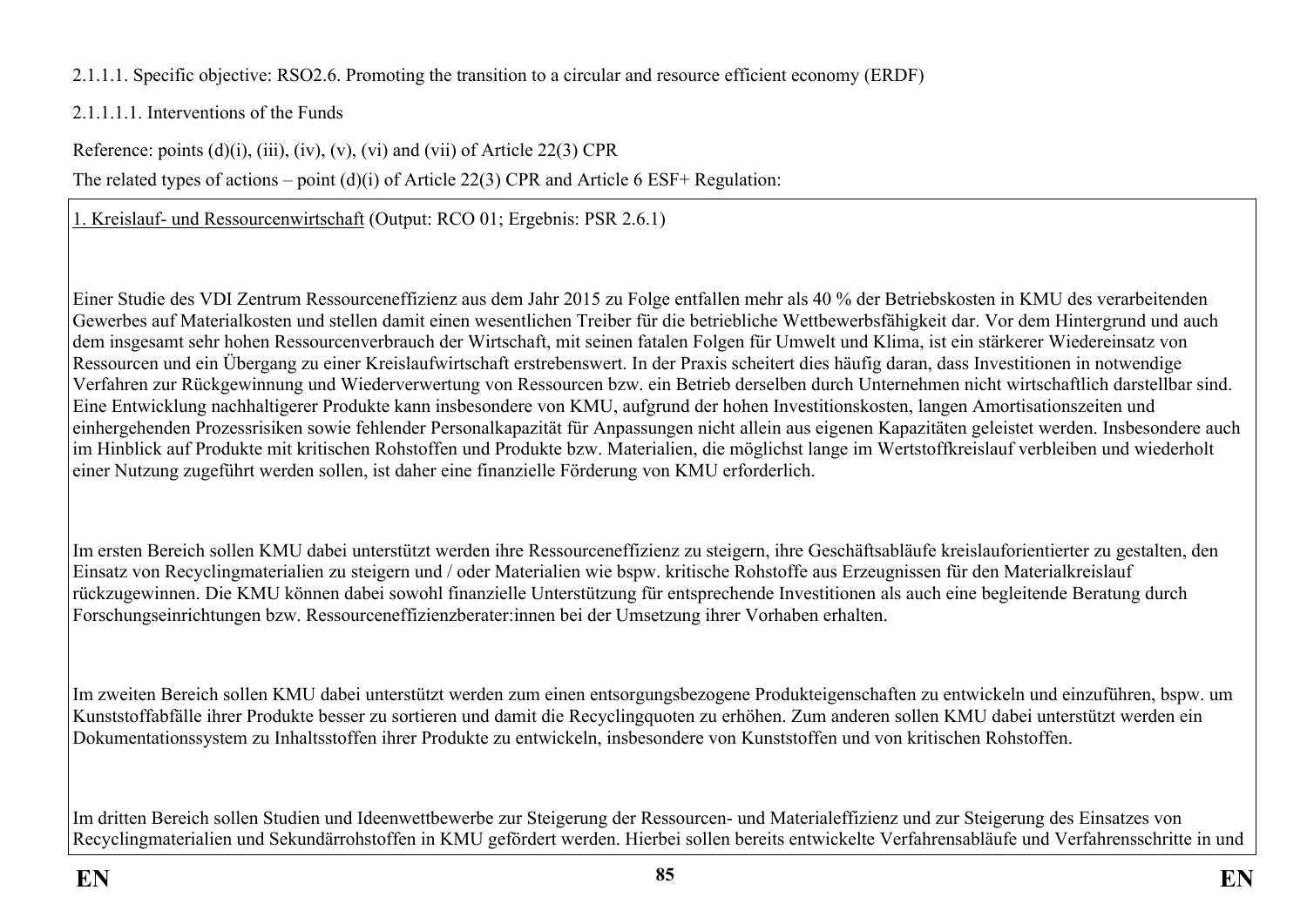zwischen Unternehmen für neue Ansätze der Kreislaufführung neu kombiniert und erprobt werden.

In allen drei Bereichen soll der Schwerpunkt auf Vorhaben liegen, bei denen KMU technisch ausgereifte Verfahren einführen. Dabei wird in der Regel eine Anpassung dieser Verfahren an die betrieblichen Erfordernisse erfolgen müssen. Nur in Ausnahmefällen kann ein Test eines Prototyps in betrieblicher Umgebung erforderlich sein und als untergeordneter Aspekt in einem Vorhaben enthalten sein.

Die geplante Maßnahme trägt zum Spezifischen Ziel bei, indem insbesondere bei KMU die Wiedergewinnung von Ressourcen aus entsorgten Produkten sowie der Anteil recycelter Ressourcen in Neuprodukten gesteigert wird. Damit wird das Ziel verfolgt, den Übergang zu einer Kreislaufwirtschaft voranzutreiben.

# 2. Ergänzende Vorhaben in den Zukunftsregionen

Ergänzend zu den weiter oben beschriebenen landesweiten Maßnahmen ist im Rahmen der Zukunftsregionen eine Unterstützung interkommunaler Vorhaben im Bereich Kreislaufwirtschaft und Ressourceneffizienz vorgesehen. Gefördert werden können z. B. regionale Recycling(-pilot)projekte für Baustoffe, Elektroschrott u. a., Recycling- und Tauschbörsen für KMU und Verbraucher:innen, Aktionen zur Sensibilisierung der Bevölkerung sowie weitere Konzepte, Ideen und Strategien für eine ressourceneffiziente und / oder kreislauforientierte Anpassung regionaler Wertschöpfungsketten.

Die Vorhaben tragen dazu bei, den regionalen Ressourcenverbrauch der Unternehmen, Verwaltung und Bevölkerung zu senken und die Grundlagen für einen Übergang in eine (regionale) Kreislaufwirtschaft zu schaffen.

## DNSH-Prinzip und nachhaltige Entwicklung

Die Maßnahmen wurden nach einer Methodik des Mitgliedsstaats als vereinbar mit dem DNSH-Prinzip bewertet. Die Förderung der nachhaltigen Entwicklung wird durch entsprechende Projektauswahlkriterien unterstützt. Beiträge der Maßnahmen zur nachhaltigen Entwicklung, die über die gesetzlichen Standards hinausgehen, können in allen Maßnahmen zusätzlich als förderfähig anerkannt werden.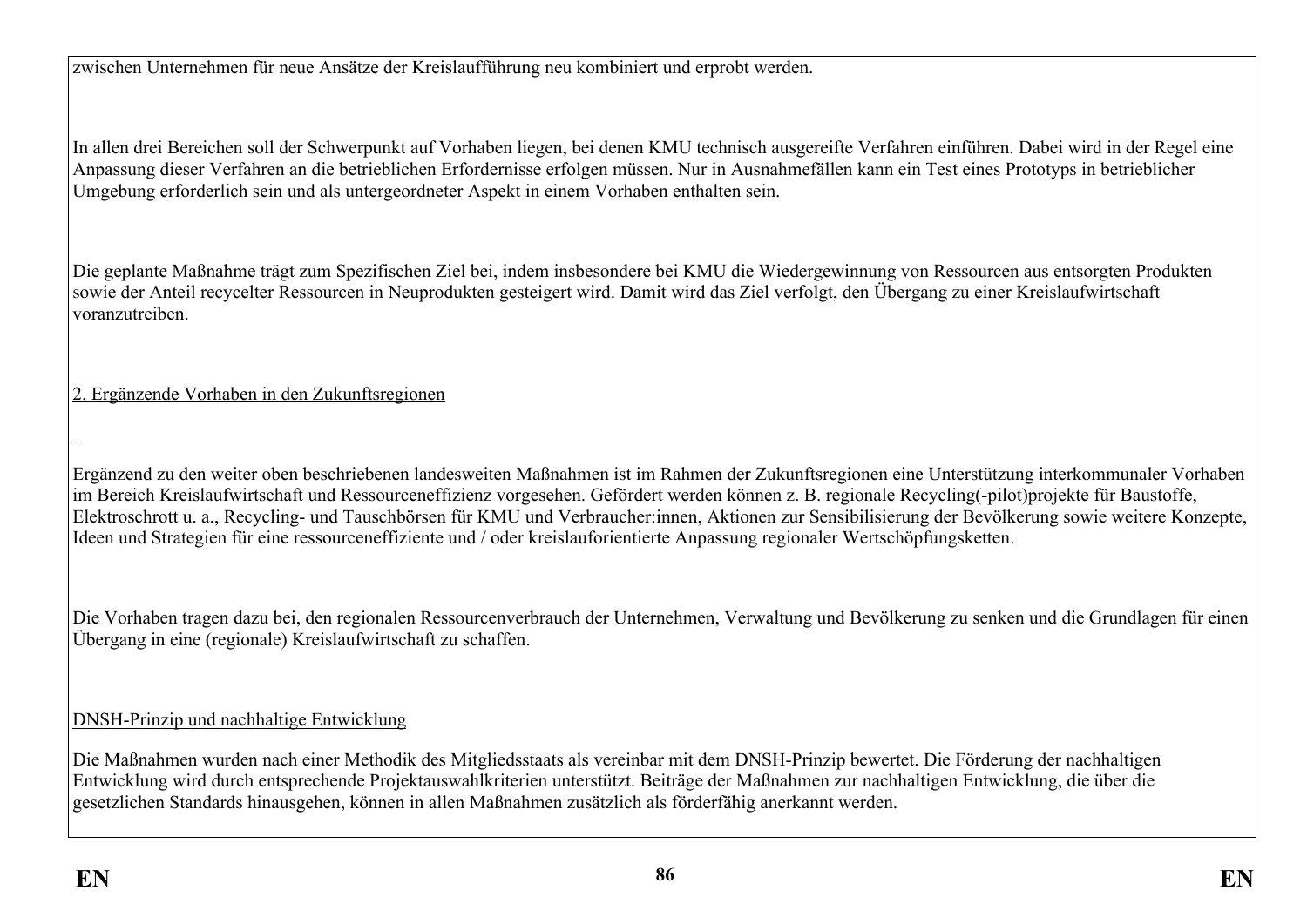The main target groups - point (d)(iii) of Article 22(3) CPR:

● Begünstigte der Maßnahme mit Blick auf Investitionen und begleitende Beratung in Ressourceneffizienz, Kreislauforientierung und Recycling im Bereich 1 sind KMU der gewerblichen Wirtschaft. Zielgruppe sind KMU.

● Begünstigte der Maßnahme mit Blick auf Investitionen in die Entwicklung und Einführung entsorgungsbezogener Produkteigenschaften bzw. eines Dokumentationssystem zu Inhaltsstoffen im Bereich 1 sind KMU der gewerblichen Wirtschaft. Zielgruppe sind KMU.

● Begünstigte der Maßnahme mit Blick auf Studien und Ideenwettbewerbe im Bereich 1 sind universitäre und außeruniversitäre Forschungseinrichtungen in Zusammenarbeit mit KMU in Niedersachsen. Zielgruppe sind KMU.

● Begünstigte der ergänzenden Vorhaben in den Zukunftsregionen im Bereich 2 sind kommunale Gebietskörperschaften, KMU, Vereine und Verbände sowie sonstige juristische Personen. Zielgruppe sind die Unternehmen und Verbraucher:innen in der jeweiligen Region.

Actions safeguarding equality, inclusion and non-discrimination – point (d)(iv) of Article 22(3) CPR and Article 6 ESF+ Regulation

Zur Einhaltung der Grundsätze Gleichstellung der Geschlechter sowie Chancengleichheit und Nichtdiskriminierung verfolgt das Land Niedersachsen eine Doppelstrategie.

Zum einen werden über die gesamte Programmlaufzeit Maßnahmen vorgesehen, die im Querschnitt des Programms eine diskriminierungsfreie und gleichstellungs- und chancengleichheitsfördernde Implementierung sicherstellen. Dazu gehört, dass Zuwendungsempfänger:innen hinsichtlich der Grundsätze sensibilisiert und angehalten werden, bei Antragstellung die spezifischen Beiträge der Vorhaben zu den Grundsätzen darzulegen. Dies wird auch im Scoring berücksichtigt. Auch werden die Beiträge der Vorhaben zu den Grundsätzen systematisch erfasst (beispielsweise über das Monitoring oder im Rahmen von Evaluationen).

Zum anderen wurde im Rahmen der Programmierung darauf geachtet, dass die geplanten Maßnahmen in ihrer inhaltlichen Ausrichtung die mit den Grundsätzen der der Gleichberechtigung, Inklusion und Nichtdiskriminierung verknüpften Zielstellungen unterstützen.

Im Bereich 2 werden die Grundsätze der Gleichstellung, Inklusion und Nichtdiskriminierung durch institutionelle, prozessuale und inhaltliche Berücksichtigung gewährleistet, darunter die Repräsentation von Interessenvertretungen bei der Projektkonzeption und -auswahl in den Zukunftsregionen sowie in vorgelagerten Beteiligungs-, Analyse- und Strategieprozessen (s. hierzu Spezifisches Ziel 5.2).

Indication of the specific territories targeted, including the planned use of territorial tools – point  $(d)(v)$  of Article 22(3) CPR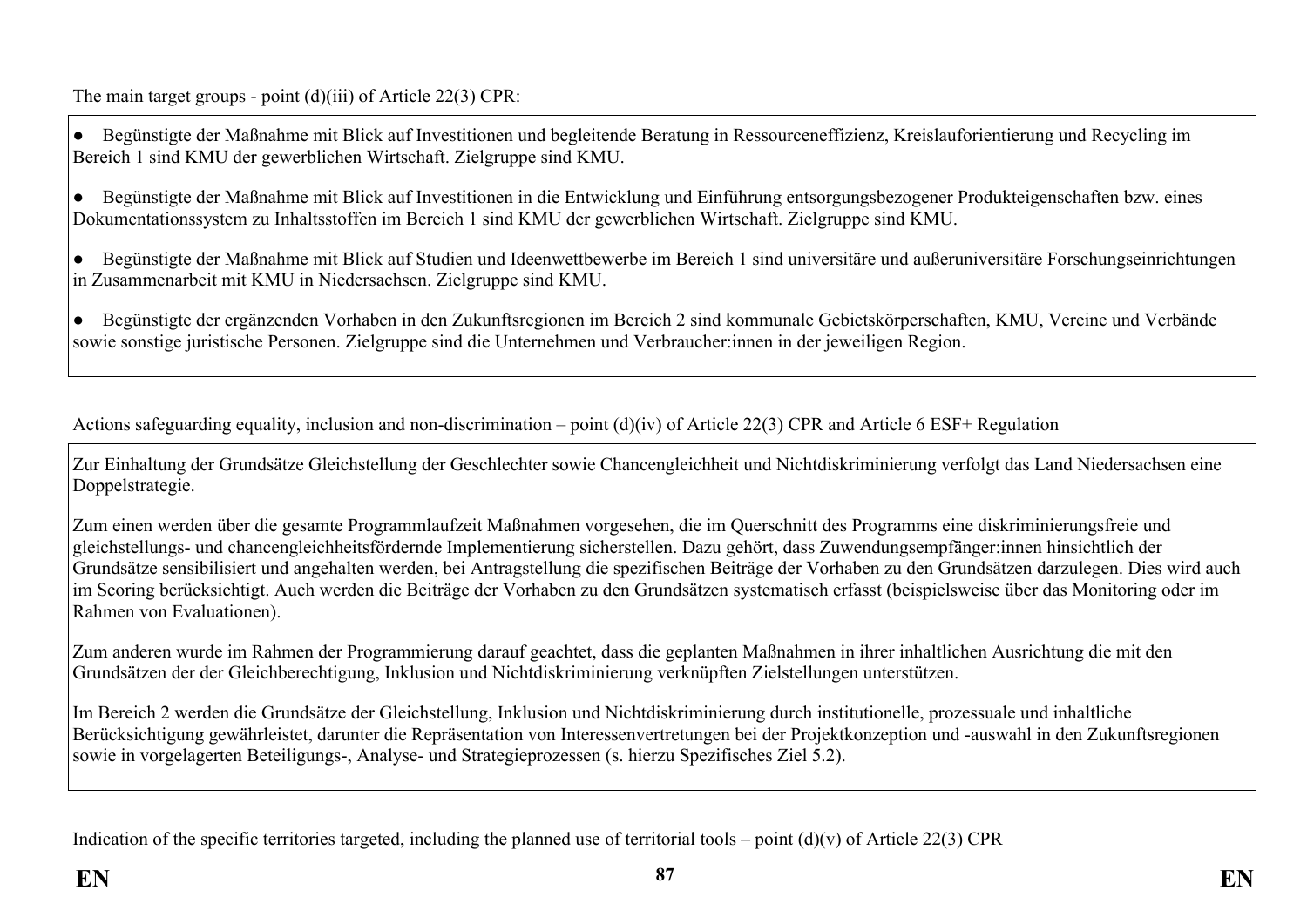Die Förderung erfolgt landesweit.

Ein Anteil von etwa 17,3 % des Budgets für das Spezifische Ziel wird für das Integrierte Territoriale Instrument "Zukunftsregionen" eingesetzt.

The interregional, cross-border and transnational actions – point (d)(vi) of Article 22(3) CPR

# **Grundsatz**

Im Rahmen dieses Programms können auch interregionale, grenzüberschreitende und transnationale Vorhaben mit Akteur:innen aus anderen Mitgliedstaaten, auch außerhalb der Europäischen Union, und / oder anderen deutschen Ländern (insb. in der Metropolregion Hamburg) unterstützt werden, sofern die Kooperation auch im Landesinteresse liegt.

Die notwendigen Fördermittel bringt jede beteiligte Region grundsätzlich selbst in die Kooperation ein. Trägt das Vorhaben zu den Zielen des Programms bei, kann das Vorhaben im Ausnahmefall ganz oder teilweise auch außerhalb des Programmraums durchgeführt werden. Bei derartigen Projekten werden sich die Verwaltungsbehörden der beteiligten Programme (einschl. der relevanten ETZ-Programme) abstimmen.

In Förderbereichen, die sich für interregionale, grenzüberschreitende oder transnationale Kooperationen eignen, sollen die Richtlinien diese ermöglichen.

## **Erwartete Kooperationen**

Die Förderung von Studien und Ideenwettbewerben zur zielgerichteten Anwendung und Neukombination bereits entwickelter Verfahren zum Zwecke der Kreislaufführung steht auch universitären bzw. außeruniversitären Forschungseinrichtungen in angrenzenden Ländern wie Hamburg oder Bremen sowie in anderen Mitgliedsstaaten, bspw. den Niederlanden, offen. Ausländische Forschungseinrichtungen, die mit niedersächsischen KMU kooperieren, werden über Bonuspunkte im Scoring bevorzugt.

The planned use of financial instruments – point  $(d)(\n{\rm vii})$  of Article 22(3) CPR

Der Einsatz von Finanzinstrumenten ist im Rahmen des Spezifischen Ziels 2.6 nicht vorgesehen, da KMU in Bezug auf Maßnahmen zur Erhöhung der Ressourceneffizienz, nachhaltigen Produktentwicklung und Kreislaufführung nicht mit einem durch Darlehen behebbaren Finanzierungsproblem konfrontiert sind, sondern mit hohen Investitionskosten, die sich nicht in ausreichend kurzen Zeiträumen amortisieren und zudem hohen Produkt- und Prozessrisiken. Für diese Herausforderungen stellen Zuschüsse die adäquatere Form der Unterstützung dar.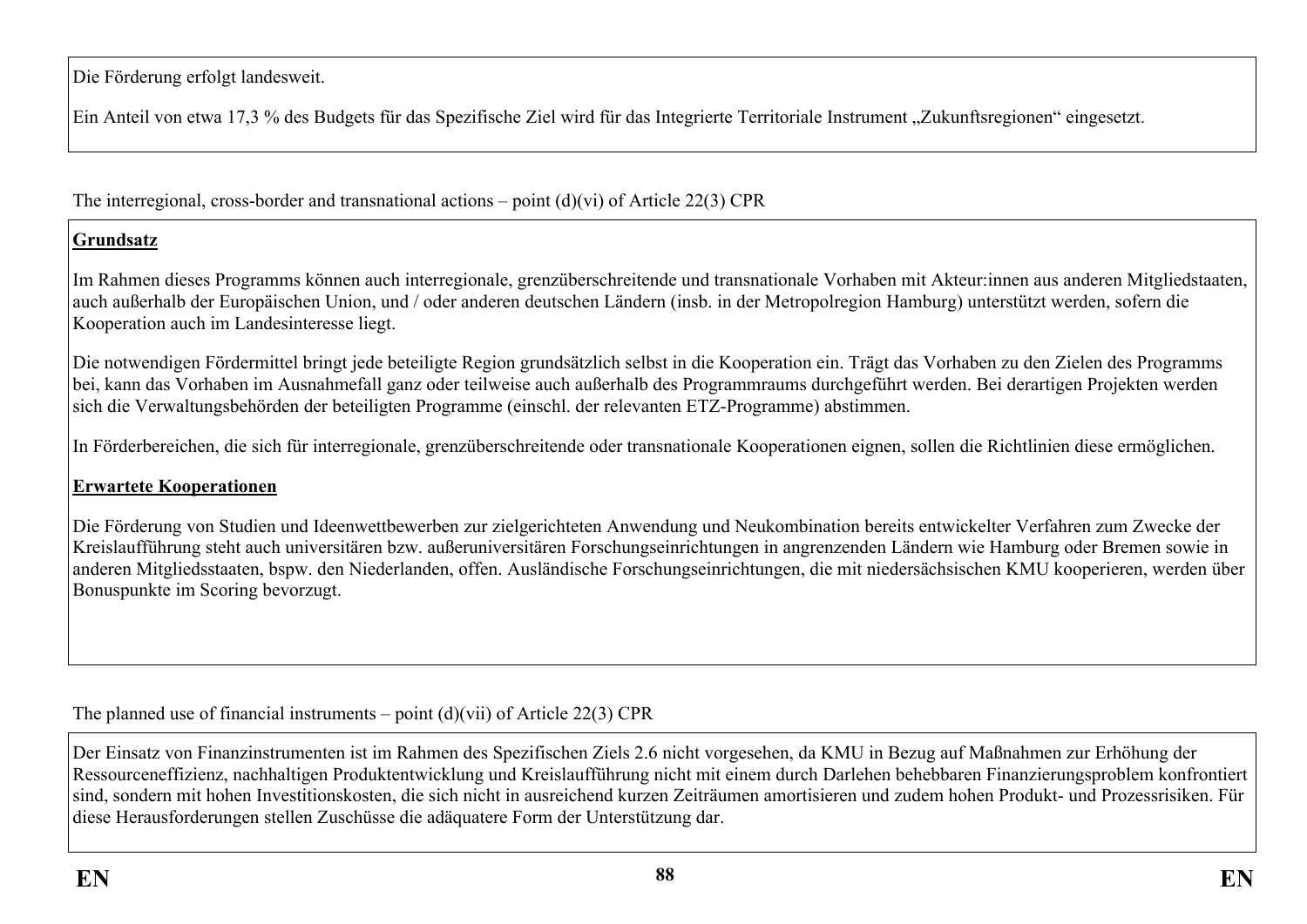## 2.1.1.1.2. Indicators

# Reference: point (d)(ii) of Article 22(3) CPR and Article 8 ERDF and CF Regulation

# Table 2: Output indicators

| Priority | Specific objective |      | Fund   Category of region    | ID | Indicator                                                             | Measurement unit   Milestone (2024) |       | Target $(2029)$ |
|----------|--------------------|------|------------------------------|----|-----------------------------------------------------------------------|-------------------------------------|-------|-----------------|
|          | RSO <sub>2.6</sub> |      | <b>ERDF</b>   More developed |    | RCO01   Enterprises supported (of which: micro, small, medium, large) | enterprises                         | 10.00 | 76.00           |
|          | RSO <sub>2.6</sub> | ERDF | Transition                   |    | RCO01   Enterprises supported (of which: micro, small, medium, large) | enterprises                         | 3.00  | 21.00           |

# Reference: point (d)(ii) of Article 22(3) CPR

## Table 3: Result indicators

| Priority       | Specific<br>objective | Fund        | Category<br>of region | ID                  | Indicator                                           | Measurement unit                                                                               | Baseline<br><sub>or</sub><br>reference<br>value | Reference<br>Year | Target<br>(2029) | Source of data           | Comments                                                                                                                                                                                                                                          |
|----------------|-----------------------|-------------|-----------------------|---------------------|-----------------------------------------------------|------------------------------------------------------------------------------------------------|-------------------------------------------------|-------------------|------------------|--------------------------|---------------------------------------------------------------------------------------------------------------------------------------------------------------------------------------------------------------------------------------------------|
| $\overline{2}$ | <b>RSO2.6</b>         | ERDF   More | developed             | <b>PSR</b><br>2.6.1 | Menge an weniger<br>verwendeten<br>Primärrohstoffen | prozentualer<br>Rückgang der<br>eingesetzten<br>Primärrohstoffe in<br>geförderten<br>Betrieben | 0.00                                            | 2021              | 25.00            |                          | Monitoringsystem   Der Indikator erfasst die Menge an<br>eingesparten oder durch Sekundärrohstoffe<br>ersetzten Primärrohstoffe bei<br>Zuwendungsempfänger:innen sowie im<br>Wirtschaftskreislauf (innerhalb und<br>außerhalb Niedersachsens) ab. |
| 2              | <b>RSO2.6</b>         |             | ERDF Transition       | <b>PSR</b><br>2.6.1 | Menge an weniger<br>verwendeten<br>Primärrohstoffen | prozentualer<br>Rückgang der<br>eingesetzten<br>Primärrohstoffe in<br>geförderten<br>Betrieben | 0.00                                            | 2021              |                  | 25.00   Monitoringsystem | Der Indikator erfasst die Menge an<br>eingesparten oder durch Sekundärrohstoffe<br>ersetzten Primärrohstoffe bei<br>Zuwendungsempfänger:innen sowie im<br>Wirtschaftskreislauf (innerhalb und<br>außerhalb Niedersachsens) ab.                    |

2.1.1.1.3. Indicative breakdown of the programmed resources (EU) by type of intervention

Reference: point (d)(viii) of Article 22(3) CPR

Table 4: Dimension 1 - intervention field

| $\overline{\phantom{0}}$<br>Priority<br>: objective<br>ategory<br>$\sim$ Specific<br>y of region<br>Fund<br>Code<br>$\cdots$ | 'EUR<br>Amount |
|------------------------------------------------------------------------------------------------------------------------------|----------------|
|------------------------------------------------------------------------------------------------------------------------------|----------------|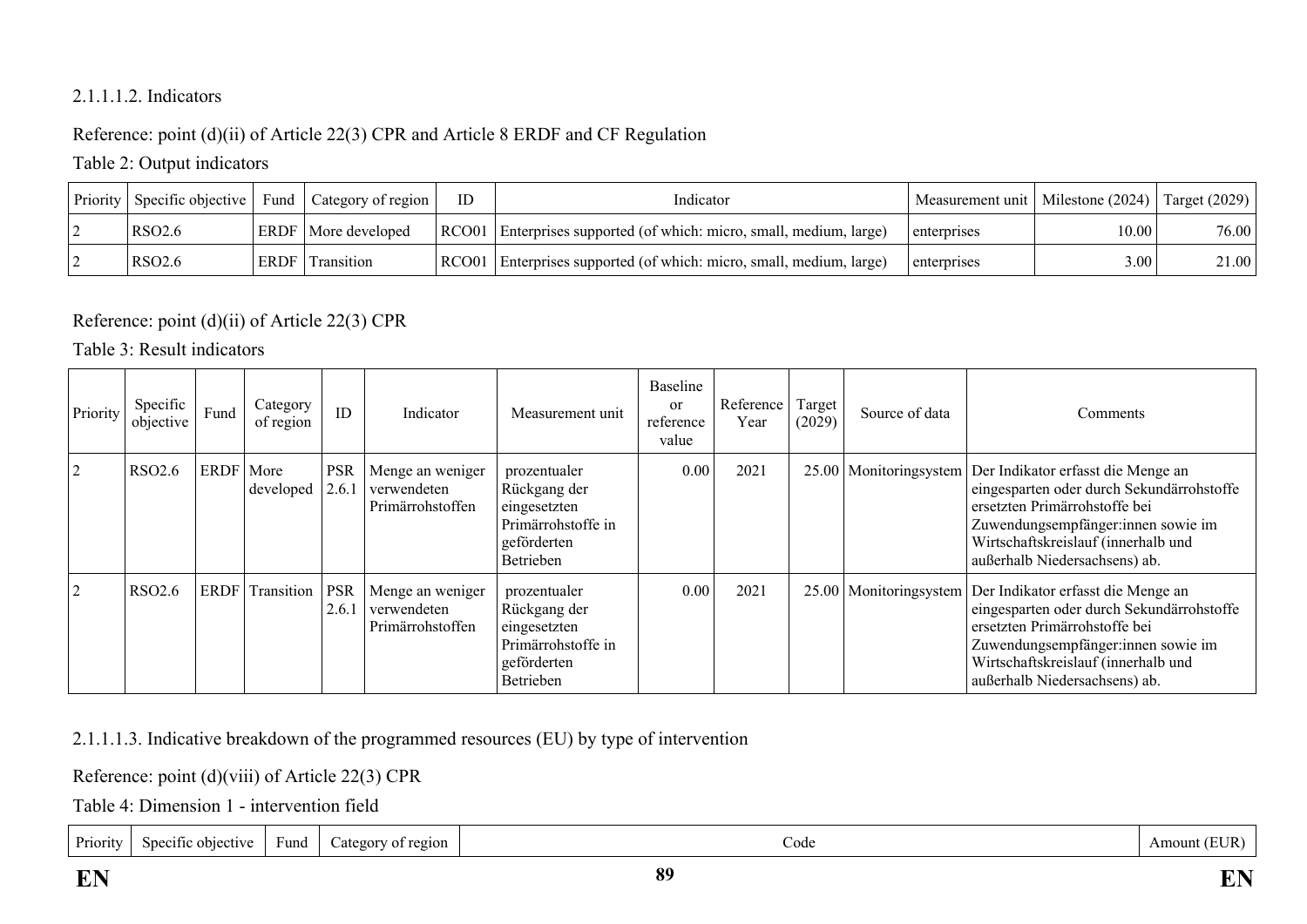| <b>RSO2.6</b> | ERDF        | More developed | 071. Promoting the use of recycled materials as raw materials                                        | 1,923,125.00  |
|---------------|-------------|----------------|------------------------------------------------------------------------------------------------------|---------------|
| <b>RSO2.6</b> | ERDF        | More developed | 072. Use of recycled materials as raw materials compliant with the efficiency criteria               | 6,000,000.00  |
| <b>RSO2.6</b> | ERDF        | More developed | 075. Support to environmentally□friendly production processes and resource efficiency in SMEs        | 11,923,125.00 |
| <b>RSO2.6</b> | ERDF        | Transition     | 071. Promoting the use of recycled materials as raw materials                                        | 1,358,750.00  |
| <b>RSO2.6</b> | ERDF        | Transition     | $072$ . Use of recycled materials as raw materials compliant with the efficiency criteria            | 3,000,000.00  |
| <b>RSO2.6</b> | <b>ERDF</b> | Transition     | 075. Support to environmentally $\Box$ friendly production processes and resource efficiency in SMEs | 4,558,750.00  |
| <b>RSO2.6</b> | Total       |                |                                                                                                      | 28,763,750.00 |

## Table 5: Dimension 2 - form of financing

| Priority | Specific objective | Fund        | Category of region | Code         | Amount (EUR)  |
|----------|--------------------|-------------|--------------------|--------------|---------------|
|          | <b>RSO2.6</b>      | <b>ERDF</b> | More developed     | $ 01.$ Grant | 19,846,250.00 |
|          | <b>RSO2.6</b>      | <b>ERDF</b> | Transition         | $ 01.$ Grant | 8,917,500.00  |
|          | <b>RSO2.6</b>      | Total       |                    |              | 28,763,750.00 |

## Table 6: Dimension 3 – territorial delivery mechanism and territorial focus

| Priority | Specific objective | Fund        | Category of region | Code                                            | Amount (EUR)  |
|----------|--------------------|-------------|--------------------|-------------------------------------------------|---------------|
|          | RSO <sub>2.6</sub> | <b>ERDF</b> | More developed     | 03. ITI - Functional urban areas                | 913,875.00    |
|          | RSO <sub>2.6</sub> | <b>ERDF</b> | More developed     | 04. ITI - Rural areas                           | 2,132,375.00  |
|          | RSO <sub>2.6</sub> | <b>ERDF</b> | More developed     | 33. Other approaches - No territorial targeting | 16,800,000.00 |
|          | RSO <sub>2.6</sub> | <b>ERDF</b> | Transition         | 04. ITI - Rural areas                           | 1,917,500.00  |
|          | RSO <sub>2.6</sub> | <b>ERDF</b> | Transition         | 33. Other approaches - No territorial targeting | 7,000,000.00  |
|          | RSO <sub>2.6</sub> | Total       |                    |                                                 | 28,763,750.00 |

Table 7: Dimension 6 – ESF+ secondary themes

| Priority<br>$S$ necitic<br>-objectiv | una <sup>.</sup> | ാ $q$ 101 | $\alpha$ $\alpha$<br>ww | ΙR |
|--------------------------------------|------------------|-----------|-------------------------|----|
|--------------------------------------|------------------|-----------|-------------------------|----|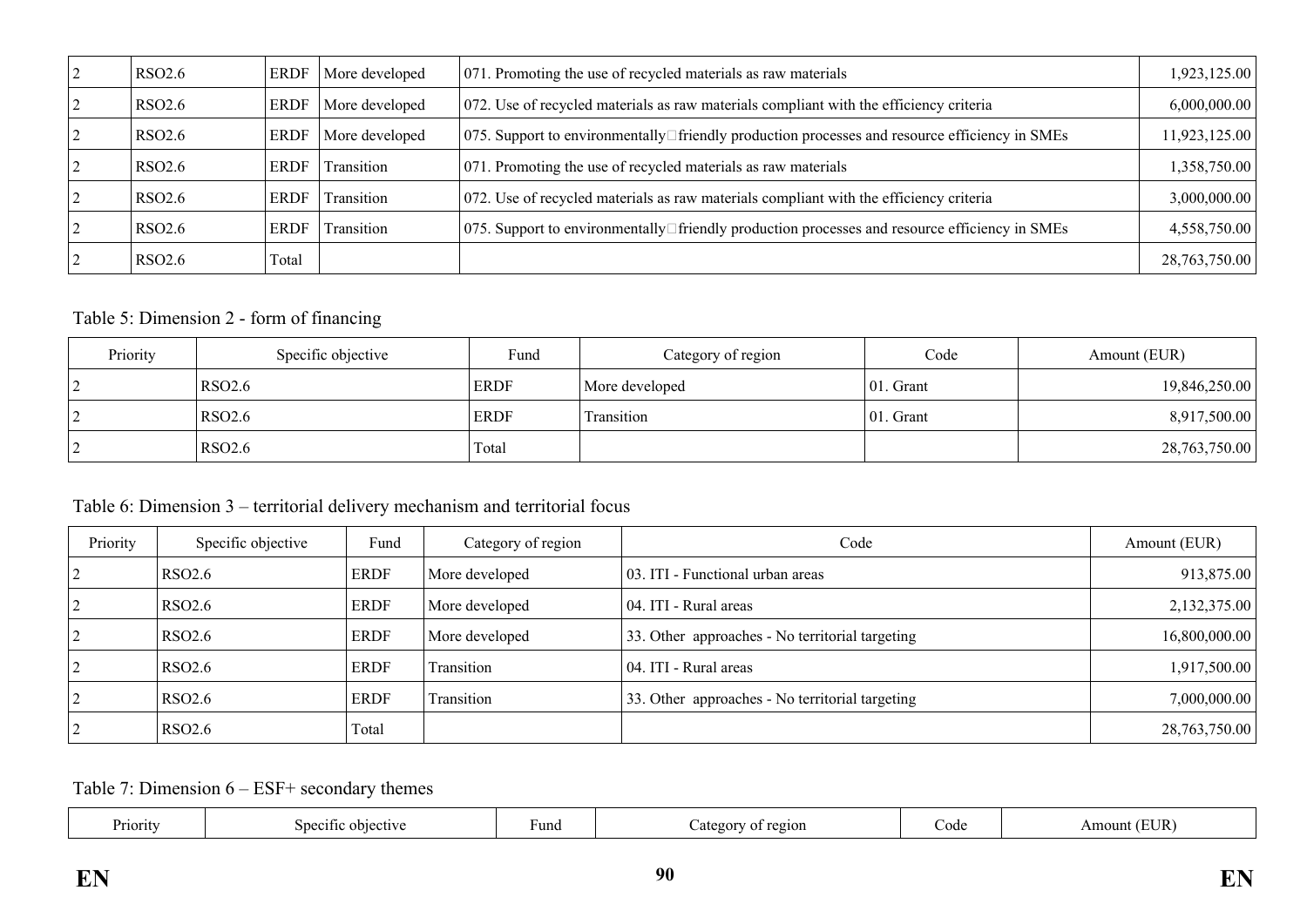| Priority | Specific objective | Fund        | Category of region | Code                | Amount (EUR)  |
|----------|--------------------|-------------|--------------------|---------------------|---------------|
|          | <b>RSO2.6</b>      | <b>ERDF</b> | More developed     | 103. Gender neutral | 19,846,250.00 |
|          | RSO <sub>2.6</sub> | <b>ERDF</b> | Transition         | 103. Gender neutral | 8,917,500.00  |
|          | <b>RSO2.6</b>      | Total       |                    |                     | 28,763,750.00 |

Table 8: Dimension 7 – ESF+\*, ERDF, Cohesion Fund and JTF gender equality dimension

\* In principle, 40 % for the ESF+ contributes to gender tracking. 100 % is applicable when Member State chooses to use Article 6 ESF+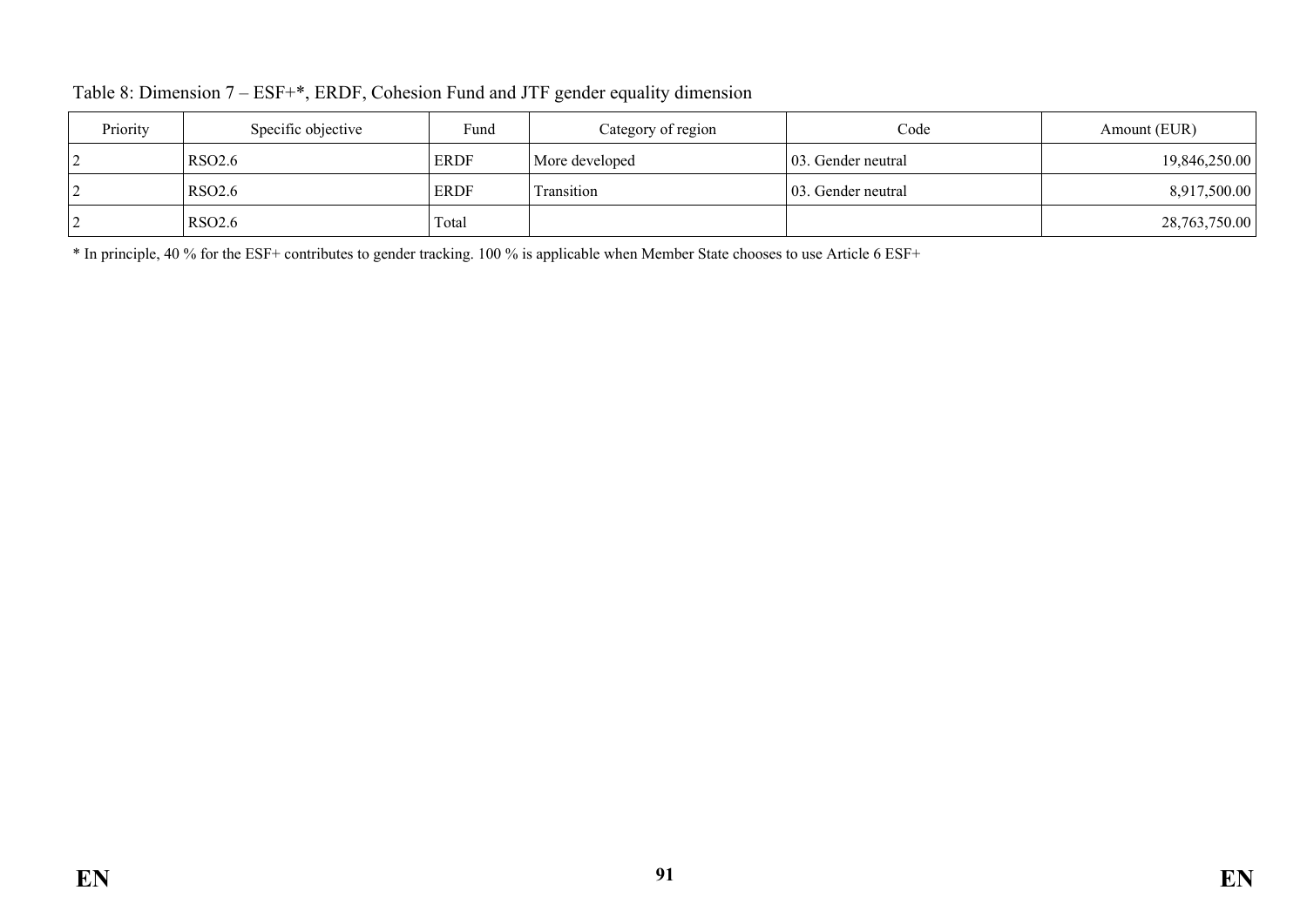2.1.1.1. Specific objective: RSO2.7. Enhancing protection and preservation of nature, biodiversity and green infrastructure, including in urban areas, and reducing all forms of pollution (ERDF)

2.1.1.1.1. Interventions of the Funds

Reference: points  $(d)(i)$ ,  $(iii)$ ,  $(iv)$ ,  $(v)$ ,  $(vi)$  and  $(vii)$  of Article 22(3) CPR

The related types of actions – point (d)(i) of Article 22(3) CPR and Article 6 ESF+ Regulation:

1. Landschaftswerte (Output: RCO 36, PSO 2.7.1; Ergebnis: RCR 95, PSR 2.7.1)

Grüne Infrastrukturen (GI) tragen u. a. zum Erhalt der biologischen Vielfalt, zur Luftfilterung und zur CO2-Speicherung bei, verbessern das lokale Mikroklima und mildern Klimawandelfolgen vor Ort ab. Daher zielen die EU-Biodiversitätsstrategie und die EU-Strategie für GI auf deren quantitative und qualitative Aufwertung. Für die Bevölkerung haben GI zudem einen wichtigen Naherholungswert, der in der Pandemie an Bedeutung gewonnen hat. 52 % der in einer Studie aus dem Jahr 2021 des Bundesamts für Naturschutz befragten Jugendlichen und jungen Erwachsenen waren in den letzten Monaten häufiger in der Natur (inkl. Parks) als in der Zeit vor der Corona-Krise und 88 % gaben an, der Aufenthalt in der Natur mache sie glücklich. Gleichzeitig kannten 60 % den Begriff "Biologische Vielfalt" nicht oder wussten nichts über seine inhaltliche Bedeutung. Die höhere Nutzungsintensität von GI in Siedlungsgebieten als auch in den Nationalen Naturlandschaften (Natura 2000-Gebiete und weitere Nationalparke, Biosphärenreservate und Naturparke) stellt das Land vor die steigende Herausforderung, einerseits ausreichend GI mit ihren vielfältigen Ökosystemdienstleistungen innerorts bereitzustellen und andererseits die empfindlichen Naturlandschaften und Natura-2000-Gebieten stärker zu schützen und dabei ihre Funktion als attraktive Erholungsmöglichkeiten weiterhin zu gewährleisten.

In geschlossenen Ortschaften sollen daher Investitionen in den Ausbau von GI gefördert werden, um z. B. die Durchgängigkeit von Fließgewässern zu verbessern oder Grünflächen durch Streuobstpflanzungen naturnah umzugestalten. Daneben sind auch Dark-Sky-Projekte zur Verminderung von Lichtverschmutzung (z. B. bedarfsgesteuerte Straßen- und Außenbeleuchtung) vorgesehen, die einen Beitrag zum Schutz von Insekten leisten. Außerhalb der Siedlungsbereiche sollen in den Nationalen Naturlandschaften Angebote zur Bewusstseinsbildung für den Naturschutz, insbesondere in Natura 2000- Gebieten, direkte Schutzmaßnahmen (z. B. Lenkung der Besucher:innen) und Informationseinrichtungen (z. B. Nationalparkhäuser) gefördert werden. Darüber hinaus sollen Investitionen in und Netzwerke von Partnerbetrieben der Nationalen Naturlandschaften gefördert werden, die sich für eine nachhaltige, natur- und umweltverträgliche Inwertsetzung im Sinne des niedersächsischen Naturerbes engagieren. Mit den Investitionen in GI und die Nationalen Naturlandschaften einhergehende Planungsgrundlagen, Konzepte, Begleit- und Machbarkeitsstudien können ebenfalls unterstützt werden.

Die geplante Maßnahme trägt zum SZ bei, indem sie den Schutz der natürlichen Ressourcen mit der Verbesserung ihres sozialökonomischen Nutzens verbindet, zum Erhalt der biologischen Vielfalt beiträgt und Ökosystemdienstleistungen außerhalb und insb. innerhalb von Siedlungsgebieten stärkt.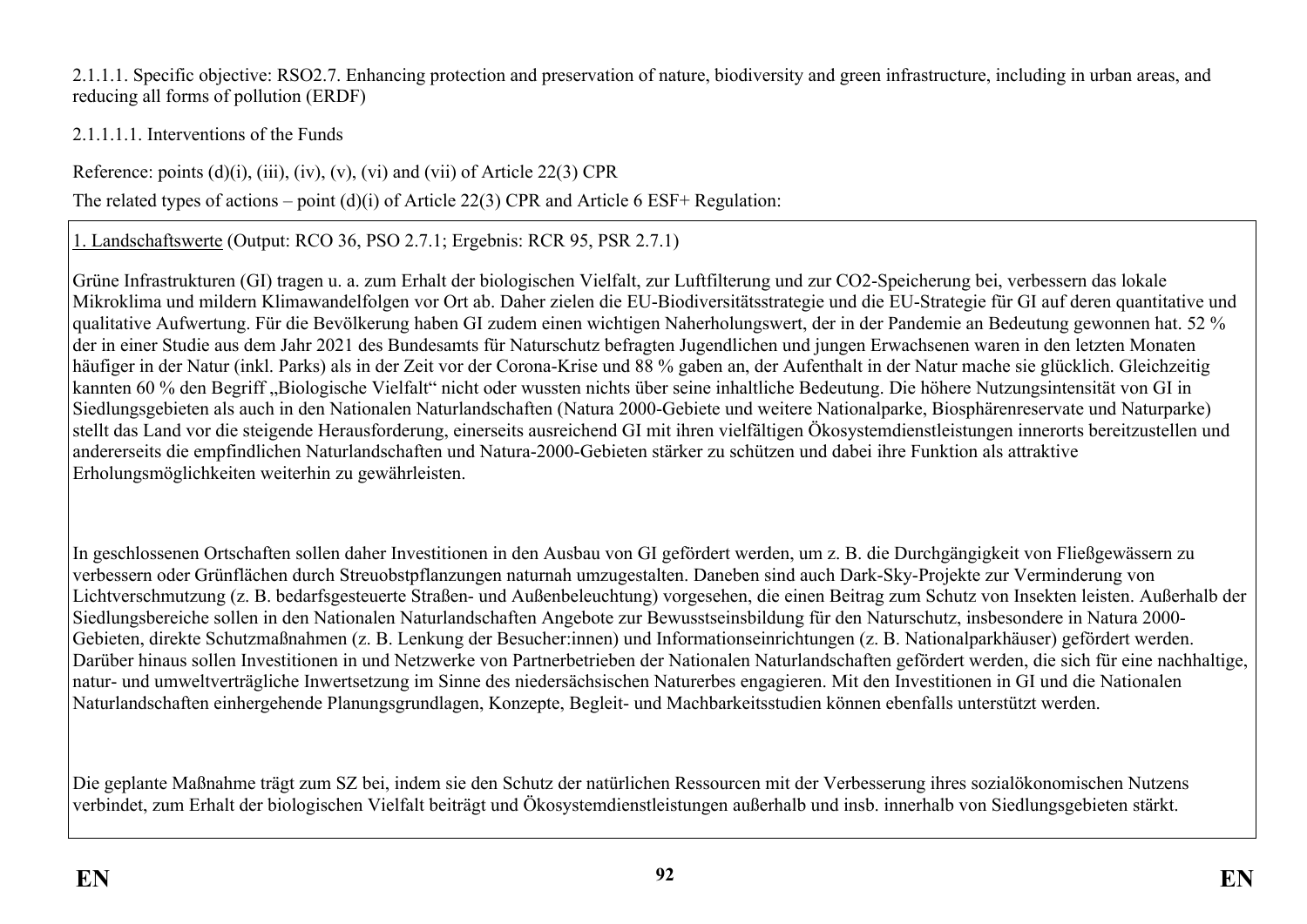# 2. Brachflächenrevitalisierung (Output: RCO 38; Ergebnis: RCR 52)

Dem Schutzgut Boden kommt mit seiner natürlichen Funktion für die biologische Vielfalt und als Speicher und Filter eine große ökologische, wasserwirtschaftliche und klimarelevante Bedeutung zu. Bei Bauprojekten "auf der grüne Wiese" wird diese Ressource aber besonders beansprucht und in seiner Funktion beschnitten. In Niedersachsen lag im Jahr 2019 laut der Umweltökonomischen Gesamtrechnung der Länder der Zuwachs an Siedlungs- und Verkehrsfläche bei 5,8 % und damit bundesweit an dritter Stelle und setzt damit einen langjährigen Trend der hohen Flächenneuinanspruchnahme fort. Um diesem Trend entgegenzuwirken, müssen daher vermehrt derzeit brachliegende Flächen revitalisiert werden. Bei den in Frage kommenden Flächen handelt es sich hauptsächlich um ehemalige Industrie- und Gewerbestandorte, auf denen heute zumeist erhebliche Boden- und Grundwasserkontaminationen vorzufinden sind. Zusätzlich zu den Kosten des Bauprojektes müssen auf diesen Flächen auch die deutlich höheren Sanierungskosten aufgebracht werden, was sehr häufig ein Hemmnis für Investoren darstellt.

Gefördert werden soll daher die Revitalisierung verschmutzter Brachflächen, insbesondere solcher mit einem hohen Gefährdungspotential, durch Sanierung zur Beseitigung von Umweltschäden und unter Berücksichtigung einer nachhaltigen Nachnutzung sowie unter Einhaltung des Verursacherprinzips (siehe "Zielgruppen"). Im Falle einer baulichen Nachnutzung muss das Nachnutzungskonzept einen Anteil an GI an der zu revitalisierenden Flächen von mindestens 15 % vorsehen. Liegt dieser Anteil bereits im Vorfeld bei 15% oder höher, muss das Nachnutzungskonzept eine Vergrößerung an Fläche mit GI vorsehen. Nachnutzungskonzepte mit einer großen Verringerung an versiegelter Fläche auf dem Grundstück im Vergleich zur Situation vor der Sanierung sind dabei vorzuziehen. Auch eine gewerbliche Nachnutzung ist denkbar, wenn die Öffentlichkeit/Nachbarschaft von der neugeschaffenen GI profitiert (z. B. durch Parkanlagen, die öffentlich zugänglich gemacht werden, sofern die Betriebssicherheit und die öffentliche Sicherheit gewährleistet werden können, oder durch eine Verbesserung des Mikroklimas).

Die geplante Maßnahme trägt zum SZ, indem derzeit schadstoffbelastete und zum großen Teil versiegelte Standorte saniert und einer naturnäheren Nachnutzung zugeführt werden. Durch die Beseitigung der Bodenverunreinigung und die in der Nachnutzung entstandene GI kann die biologische Vielfalt verbessert werden. Gleichzeitig wird bei einer baulichen Nachnutzung auch die Flächenneuinanspruchnahme reduziert und damit die Ressource Boden geschont.

3. Verringerung von Spurenstoffen in Gewässern (Output: PSO 2.7.2; Ergebnis: PSR 2.7.2)

Spurenstoffe (Arznei-, Wasch- und Reinigungsmittel, Biozide sowie Pflanzenschutzmittel) können bereits in sehr niedrigen Konzentrationen nachteilige Auswirkungen auf aquatische Lebewesen haben, da sie sich in Organen und Gewebe anreichern und bspw. die Fortpflanzung beeinträchtigen. Die Spurenstoffbelastung von Gewässern stellt eine Gefahr für den guten ökologischen Zustand und die Biodiversität dar, insb. in urbanen Ballungsgebieten, wo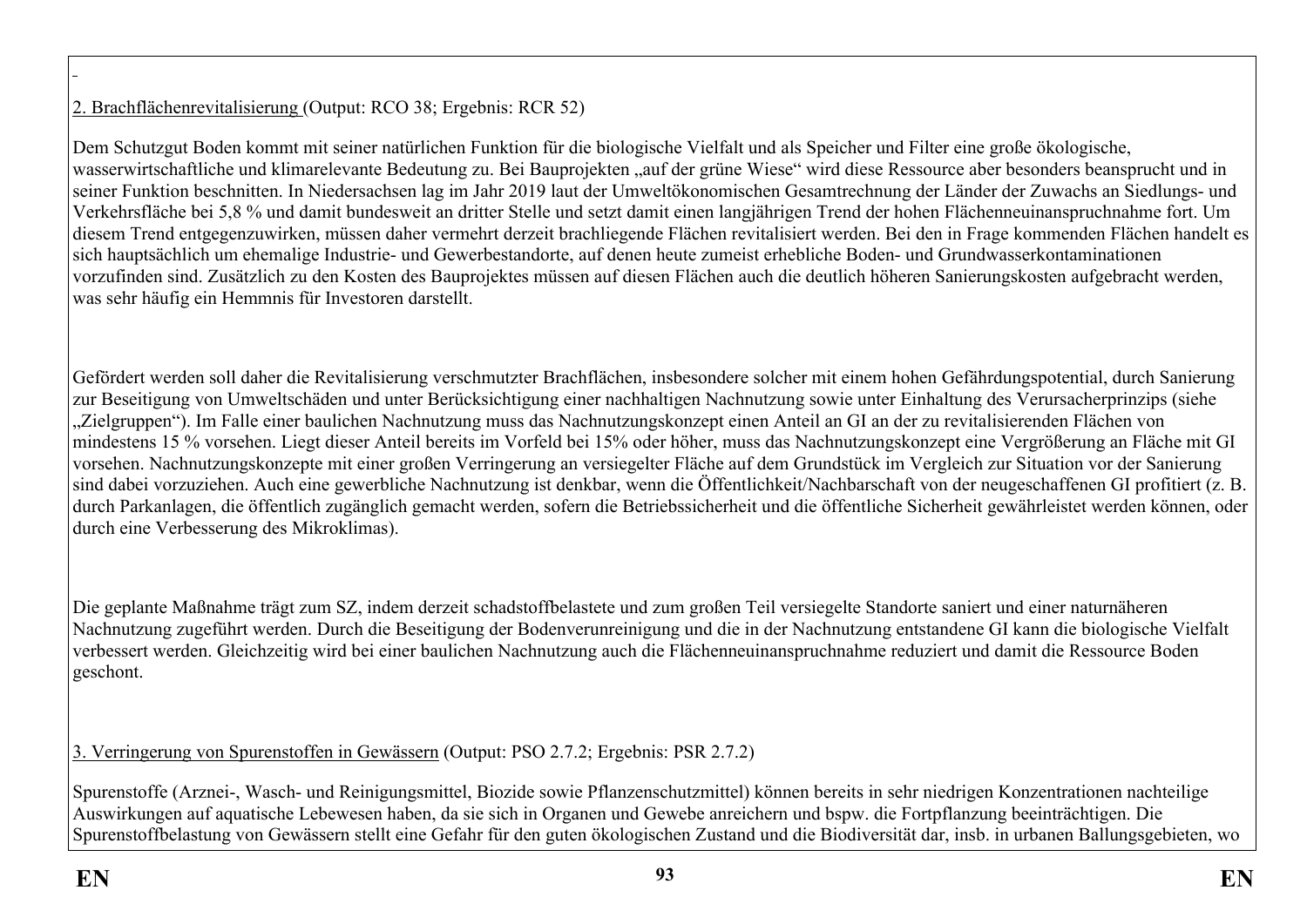es zu einem hohen Spurenstoffeintrag kommt. Zukünftig vergrößert sich diese Gefahr, denn durch die infolge des Klimawandels sinkenden Wasserstände kommt es an Abwassereinleitstellen zu einer relativen Erhöhung der Spurenstoffbelastung. Die Nutzung von Uferfiltrat und Flusswasser als Trinkwasserressourcen hat in Niedersachsen eine untergeordnete Bedeutung. Daher kommt eine weitere Reinigungsstufe auf Kläranlagen zum Schutz des Trinkwassers in Niedersachsen bisher nicht zum Einsatz. Da die technischen Nachrüstungen von Kläranlagen mit einer weiteren Reinigungsstufe, über die gesetzlichen Vorgaben hinaus, eine finanzielle Belastung für die Kläranlagenbetreiber:innen darstellen, sind diese auf eine Förderung angewiesen.

Gefördert werden soll die Erweiterung von einzelnen Kläranlagen um eine vierte Reinigungsstufe, bspw. Ozonung oder Aktivkohlefilterung, zum Zweck der Spurenstoffelimination. Um den größtmöglichen Beitrag zur Erhaltung der Ökosysteme und damit auch Ökosystemdienstleistungen wie der Naherholung in Stadtrandgebieten zu erzielen, sollen insb. Kläranlagen gefördert werden, die sich in Gebieten mit hoher Siedlungs- und Industriedichte befinden, in stark belastete Gewässer mit einem Abwasseranteil über 25 % einleiten und / oder in besonders schutzbedürftige Gewässer wie Übergangs- und Küstengewässer einleiten. Der Pilotcharakter der Maßnahme hat das Potenzial, eine in Niedersachsen neue Technik zu etablieren und den Wissenstransfer für eine Nachrüstung weiterer Kläranlagen des Landes bei Lokalpolitiker:innen und Kläranlagenbetreiber:innen anzuregen.

Die geplante Maßnahme trägt zum SZ bei, indem durch die erweiterte Abwasserbehandlung eine weitgehende Eliminierung von Spurenstoffen erfolgt und dadurch die Umweltbelastung, insbesondere urbaner Gewässer, verringert und die biologische Vielfalt erhalten wird.

# 4. Einzelvorhaben in den Zukunftsregionen

Ergänzend zu den landesweiten Maßnahmen sollen im Rahmen der Zukunftsregionen auch regionale Verbundvorhaben zum wirksamen Schutz und zur Inwertsetzung des Naturraums gefördert werden, wie z. B. kreisübergreifende Biotopverbünde und Gesamtkonzeptionen, gemeinsame interkommunale Entwicklungskonzepte sowie interkommunale Zusammenarbeit bei Biosphärenreservaten und Mooren.

Die Vorhaben tragen zum Schutz der Umwelt und Erhalt bzw. Verbesserung der biologischen Vielfalt in Naturräumen bei.

Alle Maßnahmen im SZ tragen durch Ihre Unterstützung der biologischen Vielfalt zur EU-Biodiversitätsstrategie und mit 8,3% (EFRE gesamt: 9,3%) zu den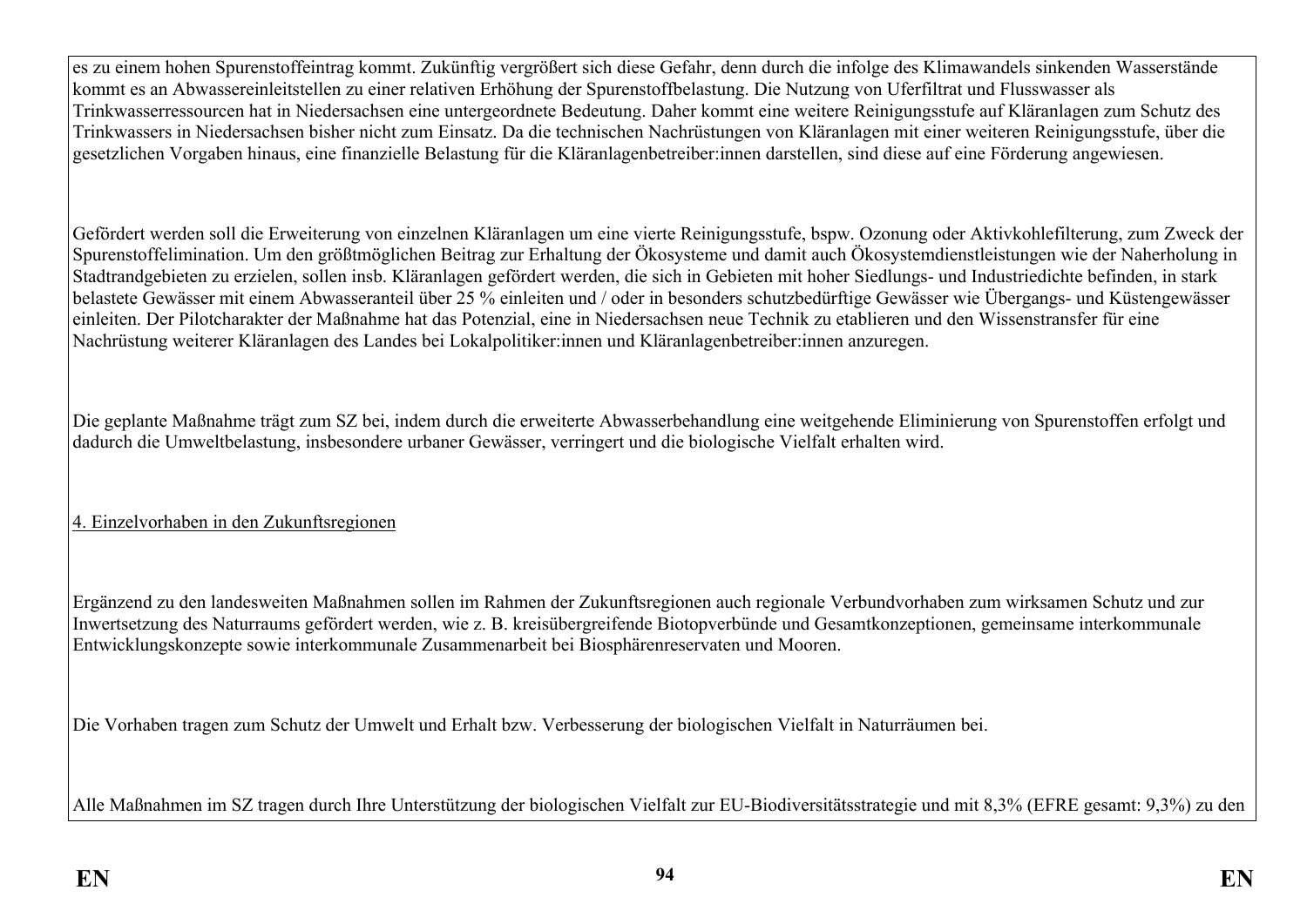Biodiversitätsambitionen des Mehrjährigen Finanzrahmens bei.

# DNSH-Prinzip und nachhaltige Entwicklung

Die Maßnahmen wurden nach einer Methodik des Mitgliedsstaats als vereinbar mit dem DNSH-Prinzip bewertet. Die Förderung der nachhaltigen Entwicklung wird durch entsprechende Projektauswahlkriterien unterstützt. Beiträge der Maßnahmen zur nachhaltigen Entwicklung, die über die gesetzlichen Standards hinausgehen, können in allen Maßnahmen zusätzlich als förderfähig anerkannt werden.

The main target groups - point (d)(iii) of Article 22(3) CPR:

● Begünstigte im Bereich 1 sind Kommunen, Träger:innen der Naturparke, Verbände, Stiftungen, Vereine, das Land Niedersachsen sowie KMU. Zielgruppen sind nieders. Naturlandschaften und die Bevölkerung des Landes Niedersachsen.

● Begünstigte im Bereich 2 sind Kommunen, kommunale Zusammenschlüsse, Anstalten und Stiftungen des öffentlichen Rechts und juristische Personen des privaten Rechts, mit Ausnahme von privatwirtschaftlichen Großunternehmen. Wird die Förderung an ein Unternehmen gewährt, wirkt sich die entstandene Wertsteigerung der Fläche reduzierend auf den Förderbetrag aus. Eine Förderung ist nicht möglich, wenn eine Verpflichtung zur Sanierung nach dem Bundesbodenschutzgesetz im Sinne des Verursacherprinzips besteht und durchsetzbar ist. Zielgruppen sind Kommunen und Anwohner:innen.

● Begünstigte im Bereich 3 sind Kommunen, Zweckverbände und sonstige juristische Personen des öffentlichen und privaten Rechts, Zielgruppen sind aquatische Lebewesen und die Bevölkerung.

● Begünstigte im Bereich 4 sind kommunale Gebietskörperschaften sowie Interessenverbände des Naturschutzes. Zielgruppe ist die Bevölkerung vor Ort.

Actions safeguarding equality, inclusion and non-discrimination – point (d)(iv) of Article 22(3) CPR and Article 6 ESF+ Regulation

Zur Einhaltung der Grundsätze Gleichstellung der Geschlechter sowie Chancengleichheit und Nichtdiskriminierung verfolgt das Land Niedersachsen eine Doppelstrategie.

Zum einen werden über die gesamte Programmlaufzeit Maßnahmen vorgesehen, die im Querschnitt des Programms eine diskriminierungsfreie und gleichstellungs- und chancengleichheitsfördernde Implementierung sicherstellen. Dazu gehört, dass Zuwendungsempfänger:innen hinsichtlich der Grundsätze sensibilisiert und angehalten werden, bei Antragstellung die spezifischen Beiträge der Vorhaben zu den Grundsätzen darzulegen. Dies wird auch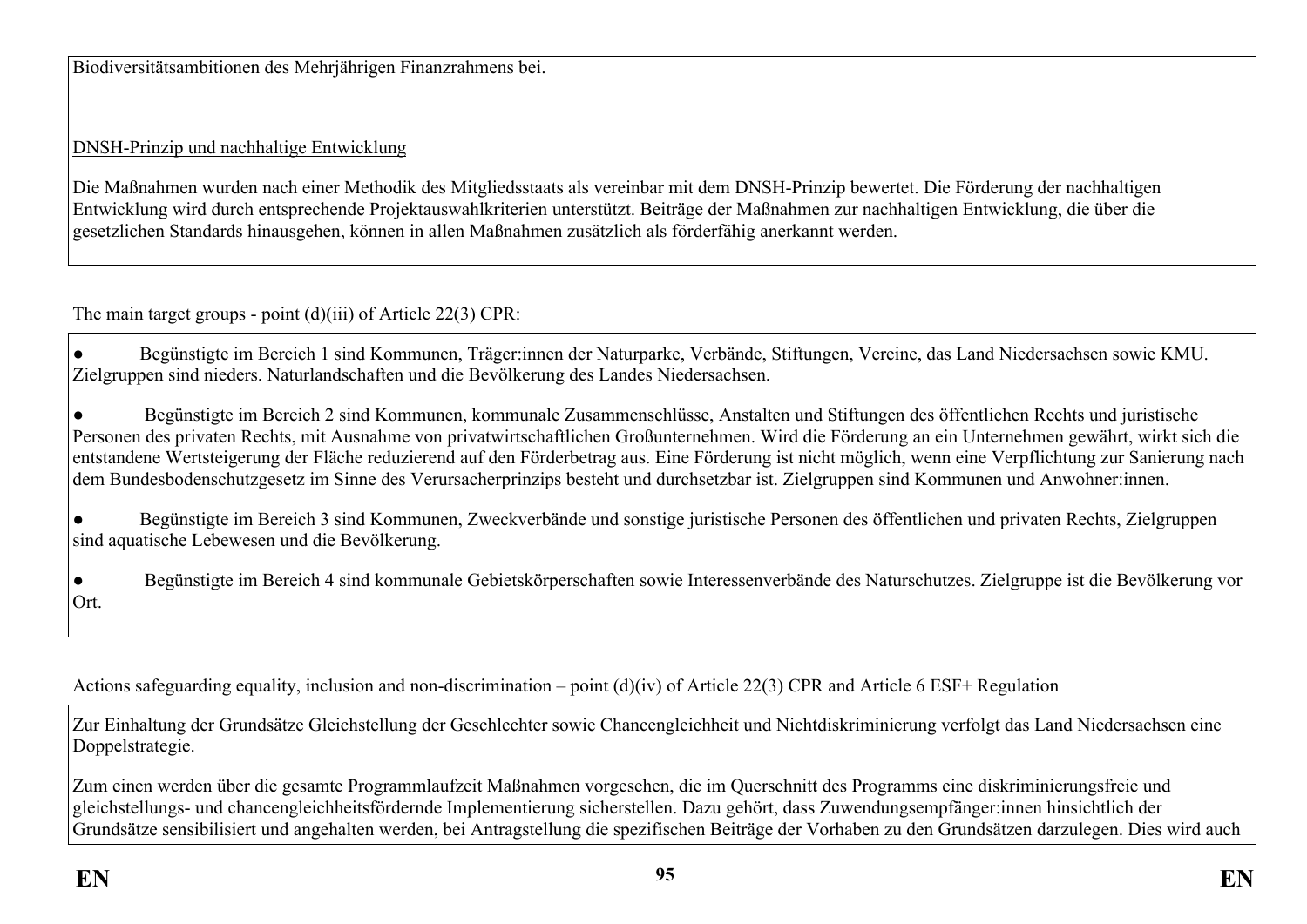im Scoring berücksichtigt. Auch werden die Beiträge der Vorhaben zu den Grundsätzen systematisch erfasst (beispielsweise über das Monitoring oder im Rahmen von Evaluationen).

Zum anderen wurde im Rahmen der Programmierung im Spezifischen Ziel 2.7 darauf geachtet, dass die geplanten Maßnahmen in ihrer inhaltlichen Ausrichtung mit den Grundsätzen der Gleichberechtigung, Inklusion und Nichtdiskriminierung im Einklang stehen. Im Bereich 1 werden bevorzugt solche Vorhaben gefördert, die die Barrierefreiheit fördern und damit ein Naturerlebnis für alle ermöglichen.

Im Bereich 4 werden die Grundsätze der Gleichstellung, Inklusion und Nichtdiskriminierung durch institutionelle, prozessuale und inhaltliche Berücksichtigung gewährleistet, darunter die Repräsentation von Interessenvertretungen bei der Projektkonzeption und -auswahl in den Zukunftsregionen sowie in vorgelagerten Beteiligungs-, Analyse- und Strategieprozessen (s. hierzu Spezifisches Ziel 5.2).

Indication of the specific territories targeted, including the planned use of territorial tools – point  $(d)(v)$  of Article 22(3) CPR

Die Förderung erfolgt landesweit.

Ein Anteil von etwa 6,8 % des Budgets für das Spezifische Ziel wird für das Integrierte Territoriale Instrument "Zukunftsregionen" eingesetzt.

The interregional, cross-border and transnational actions – point  $(d)(vi)$  of Article 22(3) CPR

## **Grundsatz**

Im Rahmen dieses Programms können auch interregionale, grenzüberschreitende und transnationale Vorhaben mit Akteur:innen aus anderen Mitgliedstaaten, auch außerhalb der Europäischen Union, und / oder anderen deutschen Ländern (insb. in der Metropolregion Hamburg oder der Metropolregion Nordwest) unterstützt werden, sofern die Kooperation auch im Landesinteresse liegt.

Die notwendigen Fördermittel bringt jede beteiligte Region grundsätzlich selbst in die Kooperation ein. Trägt das Vorhaben zu den Zielen des Programms bei, kann das Vorhaben im Ausnahmefall ganz oder teilweise auch außerhalb des Programmraums durchgeführt werden. Bei derartigen Projekten werden sich die Verwaltungsbehörden der beteiligten Programme (einschl. der relevanten ETZ-Programme) abstimmen.

In Förderbereichen, die sich für diese Arten von Kooperationen eignen, sollen die Richtlinien diese ermöglichen.

# **Erwartete Kooperationen**

Die Förderung von Angeboten zur Bewusstseinsbildung für den Naturschutz sowie von Partnerbetrieben im Rahmen der Maßnahme Landschaftswerte wird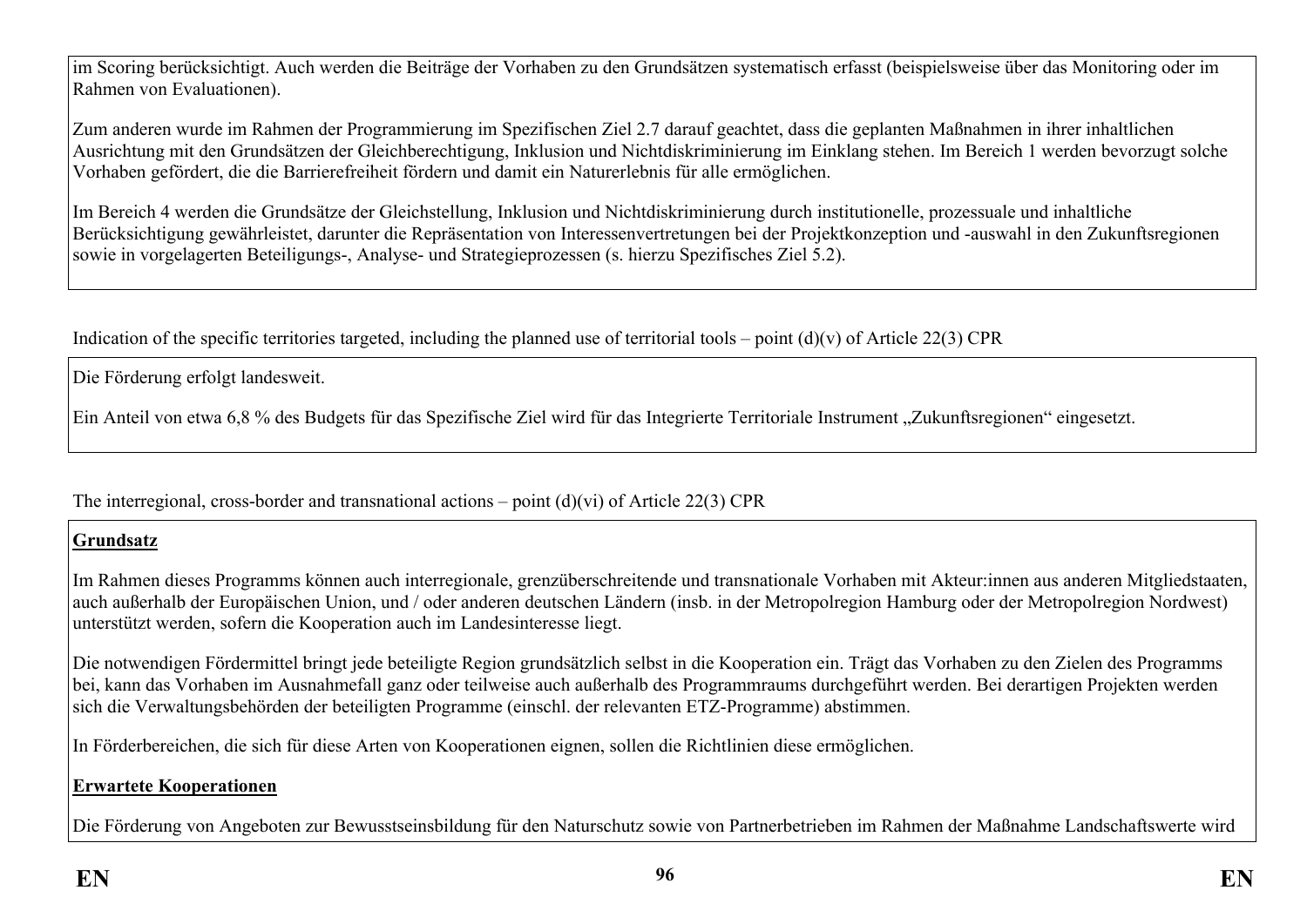für grenzüberschreitende Projekte und Partnerbetriebsnetzwerke geöffnet, wenn die zu fördernde Naturlandschaft ein grenzüberschreitendes Gebiet umfasst. Erhöht diese Ausweitung die Wirksamkeit des zu fördernden Vorhabens, wird dies über die Projektauswahlkriterien honoriert. Im Falle des Wattenmeeres ist auch eine Förderung über mehrere Länder und Mitgliedsstaaten (Niederlande, Dänemark) möglich.

Auch bei der Brachflächenrevitalisierung wird die Förderung von Flächen ermöglicht, die zum Teil in Niedersachsen liegen und zum Teil in angrenzenden Ländern bzw. Mitgliedsstaaten (Niederlande). Die Ergebnisse und Erfahrungen aus grenzüberschreitenden Vorhaben würden im Rahmen des Arbeitskreises der Altlastensanierungsgesellschaften bzw. des Fachausschusses Altlasten der Bund/Länder-Arbeitsgemeinschaft Bodenschutz mit anderen Ländern geteilt. Kooperative bzw. grenzüberschreitende Projekte werden über das Scoring bevorzugt.

Ergebnisse und Erfahrungen, die aus der Maßnahme "Verringerung von Spurenstoffen in Gewässern" resultieren, werden im Rahmen des Bund/Länder-Arbeitskreises Abwasser und der LAWA Kleingruppe Spurenstoffstrategie mit angrenzenden Ländern bzw. Mitgliedsstaaten geteilt.

The planned use of financial instruments – point  $(d)(vii)$  of Article 22(3) CPR

Der Einsatz von Finanzinstrumenten ist im Rahmen des Spezifischen Ziels 2.7 nicht vorgesehen, da bei keiner der geplanten Maßnahmen ein monetärer Rückfluss für die Zuwendungsempfänger:innen zu erwarten ist, der die Rückzahlung eines Darlehens oder anderer Finanzinstrumente erwarten lässt.

## 2.1.1.1.2. Indicators

## Reference: point (d)(ii) of Article 22(3) CPR and Article 8 ERDF and CF Regulation

Table 2: Output indicators

| Priority       | Specific<br>objective | Fund        | Category of<br>region | ID                  | Indicator                                                                                                  | Measurement<br>unit | Milestone<br>(2024) | Target<br>(2029) |
|----------------|-----------------------|-------------|-----------------------|---------------------|------------------------------------------------------------------------------------------------------------|---------------------|---------------------|------------------|
| $\overline{2}$ | <b>RSO2.7</b>         | ERDF   More | developed             | RCO36               | Green infrastructure supported for other purposes than adaptation to climate<br>change                     | hectares            | 310.00              | 4,100.00         |
|                | <b>RSO2.7</b>         | ERDF   More | developed             | RCO38               | Surface area of rehabilitated land supported                                                               | hectares            | 0.12                | 6.00             |
|                | <b>RSO2.7</b>         | ERDF   More | developed             | PSO<br>2.7.1        | Unterstützte nationale Naturlandschaften                                                                   | Hektar              | 6,225.00            | 83,000.00        |
| $\sqrt{2}$     | <b>RSO2.7</b>         | ERDF   More | developed             | <b>PSO</b><br>2.7.2 | Bewilligte Projekte zur Nachrüstung von Kläranlagen mit Anlagen zur<br>verbesserten Spurenstoffelimination | Anzahl              | 1.00                | 7.00             |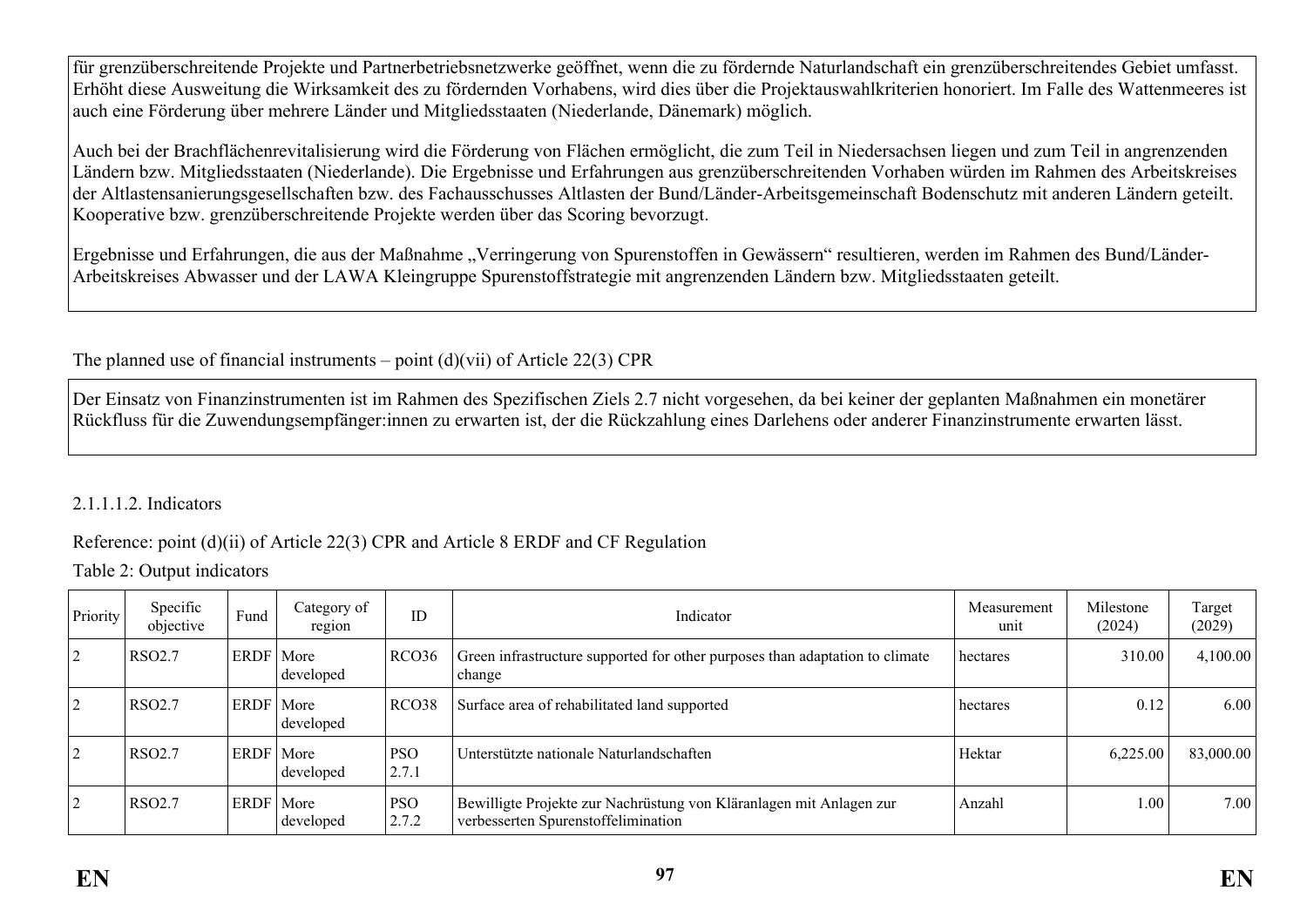| <b>RSO2.7</b>      | <b>ERDF</b> | Transition | RCO36               | Green infrastructure supported for other purposes than adaptation to climate<br>change                     | hectares | 190.00   | 2,500.00  |
|--------------------|-------------|------------|---------------------|------------------------------------------------------------------------------------------------------------|----------|----------|-----------|
| RSO <sub>2.7</sub> | <b>ERDF</b> | Transition | RCO38               | Surface area of rehabilitated land supported                                                               | hectares | 0.00     | 4.00'     |
| RSO <sub>2.7</sub> | <b>ERDF</b> | Transition | <b>PSO</b><br>2.7.1 | Unterstützte nationale Naturlandschaften                                                                   | Hektar   | 4,275.00 | 57,000.00 |
| RSO <sub>2.7</sub> | <b>ERDF</b> | Transition | <b>PSO</b><br>2.7.2 | Bewilligte Projekte zur Nachrüstung von Kläranlagen mit Anlagen zur<br>verbesserten Spurenstoffelimination | Anzahl   | $0.00\,$ | 1.00      |

# Reference: point (d)(ii) of Article 22(3) CPR

# Table 3: Result indicators

| Priority       | Specific<br>objective | Fund        | Category<br>of region | ID                  | Indicator                                                                                                                                            | Measurement<br>unit | Baseline or<br>reference<br>value | Reference<br>Year | Target<br>(2029) | Source of data                | Comments |
|----------------|-----------------------|-------------|-----------------------|---------------------|------------------------------------------------------------------------------------------------------------------------------------------------------|---------------------|-----------------------------------|-------------------|------------------|-------------------------------|----------|
| $\overline{2}$ | RSO2.7                | ERDF        | More<br>developed     | RCR52               | Rehabilitated land used for green areas, social<br>housing, economic or other uses                                                                   | hectares            | 0.00                              | 2021              |                  | 10.00 Monitoringsystem        |          |
| $\overline{2}$ | RSO2.7                | ERDF        | More<br>developed     | RCR95               | Population having access to new or improved<br>green infrastructure                                                                                  | persons             | $0.00\,$                          | 2021              |                  | 1,650,000.00 Monitoringsystem |          |
| $\overline{2}$ | RSO2.7                | <b>ERDF</b> | More<br>developed     | <b>PSR</b><br>2.7.1 | Bevölkerung, die Zugang zu neuen oder<br>verbesserten Angeboten zur<br>Bewusstseinsbildung für den Naturschutz oder<br>Informationseinrichtungen hat | Personen            | 0.00                              | 2021              |                  | 167,000.00 Monitoringsystem   |          |
| $\overline{2}$ | RSO2.7                | <b>ERDF</b> | More<br>developed     | <b>PSR</b><br>2.7.2 | Eliminationsrate der behandelten Spurenstoffe                                                                                                        | Prozent             | 0.00                              | 2021              |                  | 75.00 Monitoringsystem        |          |
| $\overline{2}$ | RSO2.7                | <b>ERDF</b> | Transition            | RCR52               | Rehabilitated land used for green areas, social<br>housing, economic or other uses                                                                   | hectares            | 0.00                              | 2021              |                  | 4.00 Monitoringsystem         |          |
| $\overline{2}$ | RSO2.7                | <b>ERDF</b> | Transition            | RCR95               | Population having access to new or improved<br>green infrastructure                                                                                  | persons             | $0.00\,$                          | 2021              |                  | 450,000.00 Monitoringsystem   |          |
| $\overline{2}$ | RSO2.7                | <b>ERDF</b> | Transition            | <b>PSR</b><br>2.7.1 | Bevölkerung, die Zugang zu neuen oder<br>verbesserten Angeboten zur<br>Bewusstseinsbildung für den Naturschutz oder<br>Informationseinrichtungen hat | Personen            | 0.00                              | 2021              |                  | 64,000.00 Monitoringsystem    |          |
| $\overline{2}$ | RSO2.7                | ERDF        | Transition            | <b>PSR</b>          | Eliminationsrate der behandelten Spurenstoffe                                                                                                        | Prozent             | 0.00                              | 2021              |                  | 75.00   Monitoringsystem      |          |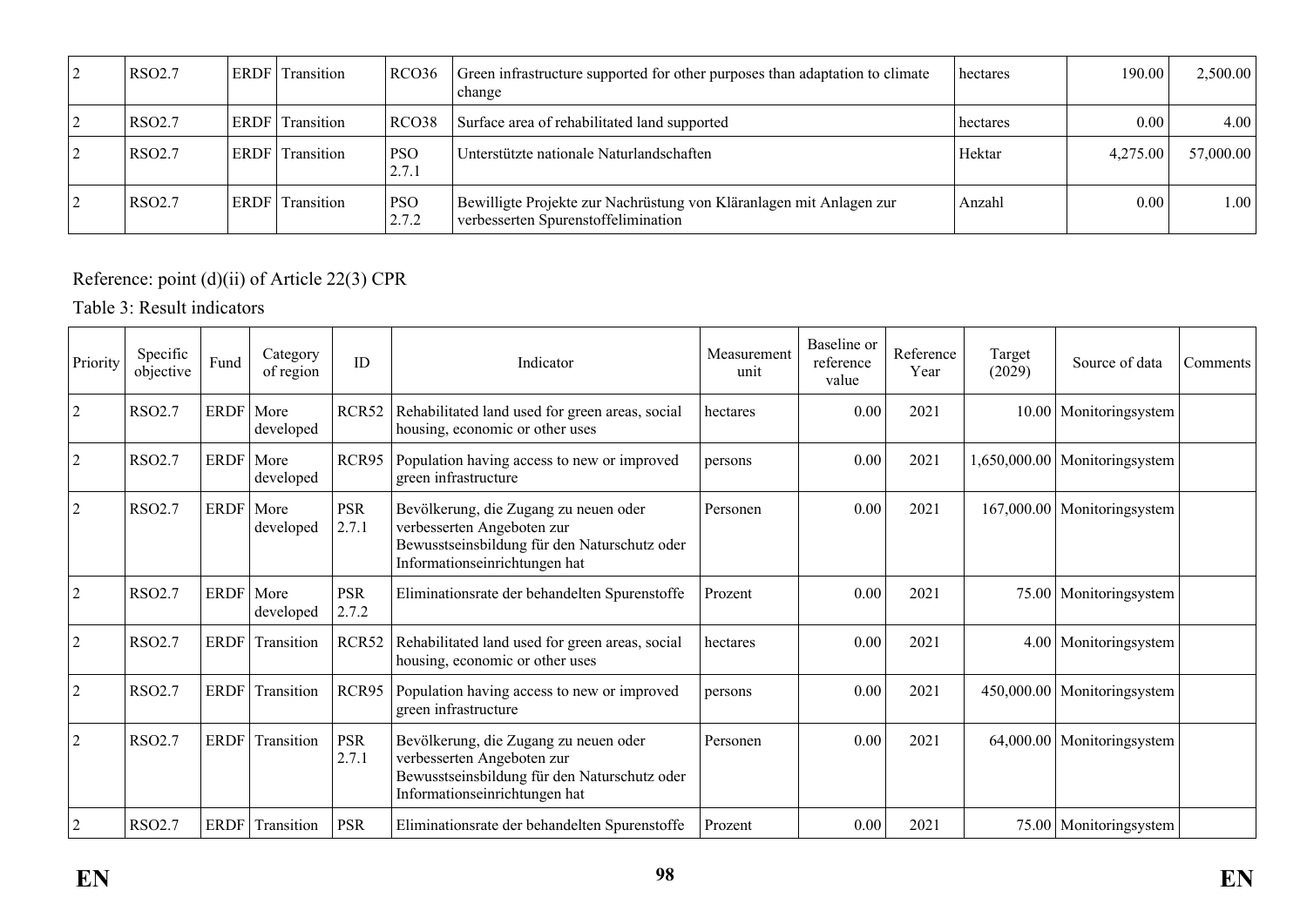| <i>.</i> |
|----------|
|----------|

## 2.1.1.1.3. Indicative breakdown of the programmed resources (EU) by type of intervention

#### Reference: point (d)(viii) of Article 22(3) CPR

## Table 4: Dimension 1 - intervention field

| Priority       | Specific<br>objective | Fund        | Category of<br>region | Code                                                                                                                                                                                       | Amount<br>(EUR) |
|----------------|-----------------------|-------------|-----------------------|--------------------------------------------------------------------------------------------------------------------------------------------------------------------------------------------|-----------------|
| $\overline{2}$ | <b>RSO2.7</b>         |             |                       | ERDF   More developed   064. Water management and water resource conservation (including river basin management, specific climate change<br>adaptation measures, reuse, leakage reduction) | 950,000.00      |
| $\overline{2}$ | <b>RSO2.7</b>         |             |                       | ERDF   More developed   073. Rehabilitation of industrial sites and contaminated land                                                                                                      | 7,200,000.00    |
|                | <b>RSO2.7</b>         |             |                       | $ERDF$ More developed 078. Protection, restoration and sustainable use of Natura 2000 sites                                                                                                | 18,750,000.00   |
|                | <b>RSO2.7</b>         |             |                       | ERDF   More developed   079. Nature and biodiversity protection, natural heritage and resources, green and blue infrastructure                                                             | 17,846,250.00   |
| $\overline{2}$ | <b>RSO2.7</b>         |             | ERDF Transition       | 064. Water management and water resource conservation (including river basin management, specific climate change<br>adaptation measures, reuse, leakage reduction)                         | 100,000.00      |
| $\overline{2}$ | <b>RSO2.7</b>         | ERDF        | Transition            | 073. Rehabilitation of industrial sites and contaminated land                                                                                                                              | 3,000,000.00    |
|                | <b>RSO2.7</b>         | ERDF        | Transition            | 078. Protection, restoration and sustainable use of Natura 2000 sites                                                                                                                      | 17,050,000.00   |
| 2              | RSO <sub>2.7</sub>    | <b>ERDF</b> | Transition            | 079. Nature and biodiversity protection, natural heritage and resources, green and blue infrastructure                                                                                     | 8,517,500.00    |
| 2              | RSO <sub>2.7</sub>    | Total       |                       |                                                                                                                                                                                            | 73,413,750.00   |

#### Table 5: Dimension 2 - form of financing

| Priority | Specific objective | Fund        | Category of region | Code         | Amount (EUR)  |
|----------|--------------------|-------------|--------------------|--------------|---------------|
|          | <b>RSO2.7</b>      | <b>ERDF</b> | More developed     | $ 01.$ Grant | 44,746,250.00 |
|          | RSO <sub>2.7</sub> | <b>ERDF</b> | Transition         | 01. Grant    | 28,667,500.00 |
|          | <b>RSO2.7</b>      | Total       |                    |              | 73,413,750.00 |

Table 6: Dimension 3 – territorial delivery mechanism and territorial focus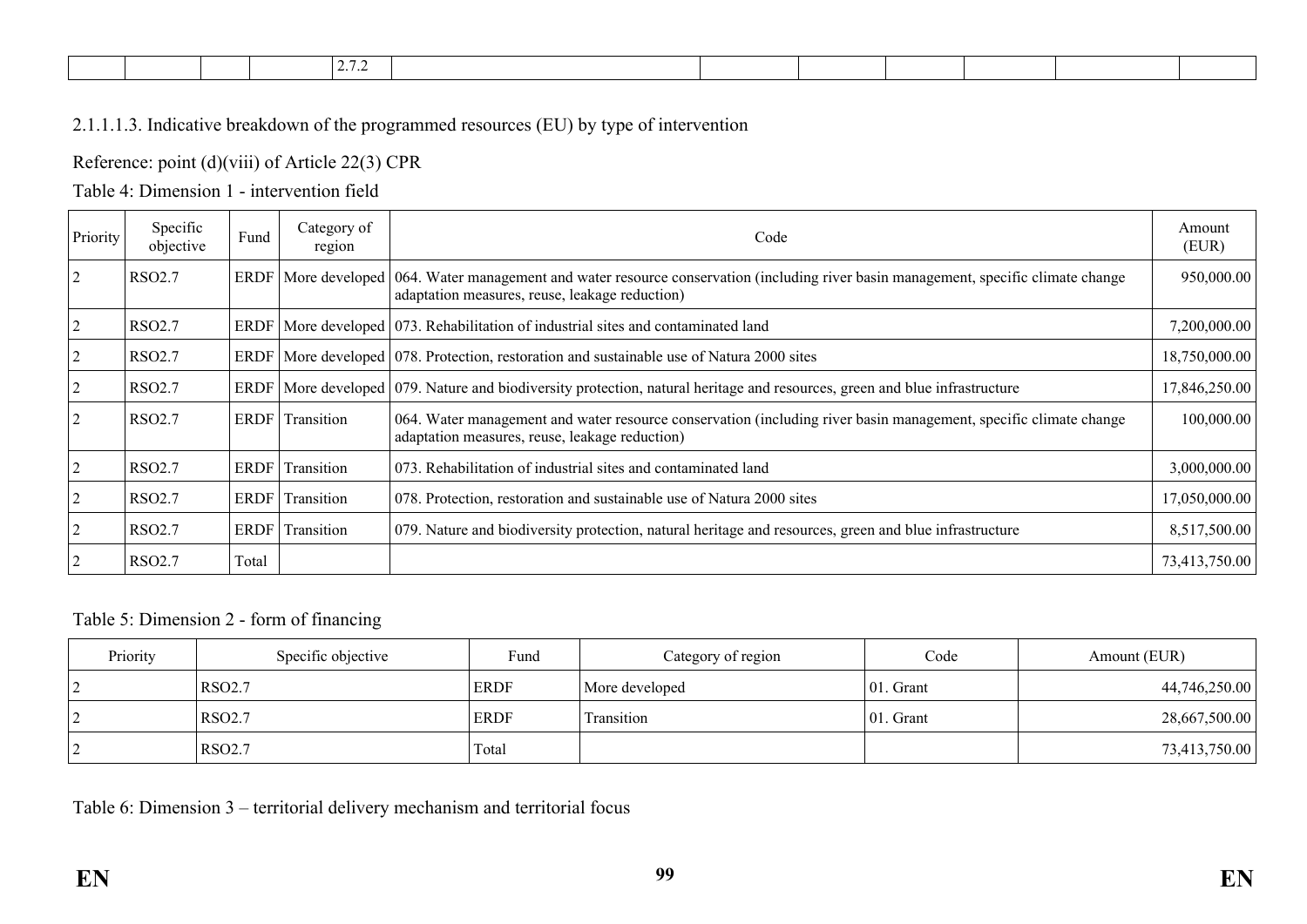| Priority | Specific objective | Fund        | Category of region | Code                                            | Amount (EUR)  |
|----------|--------------------|-------------|--------------------|-------------------------------------------------|---------------|
|          | RSO <sub>2.7</sub> | <b>ERDF</b> | More developed     | 03. ITI - Functional urban areas                | 913,875.00    |
|          | RSO2.7             | <b>ERDF</b> | More developed     | 04. ITI - Rural areas                           | 2,132,375.00  |
|          | RSO2.7             | <b>ERDF</b> | More developed     | 33. Other approaches - No territorial targeting | 41,700,000.00 |
|          | RSO <sub>2.7</sub> | <b>ERDF</b> | Transition         | 04. ITI - Rural areas                           | 1,917,500.00  |
|          | RSO2.7             | <b>ERDF</b> | Transition         | 33. Other approaches - No territorial targeting | 26,750,000.00 |
|          | RSO <sub>2.7</sub> | Total       |                    |                                                 | 73,413,750.00 |

#### Table 7: Dimension 6 – ESF+ secondary themes

| Priority<br>Fund<br>etiv<br>ecitic | region<br>90 L | ∂ode | JR<br>ווור<br>. |
|------------------------------------|----------------|------|-----------------|
|------------------------------------|----------------|------|-----------------|

## Table 8: Dimension 7 – ESF+\*, ERDF, Cohesion Fund and JTF gender equality dimension

| Priority | Specific objective | Fund        | Category of region | Code                | Amount (EUR)  |
|----------|--------------------|-------------|--------------------|---------------------|---------------|
| ∸        | <b>RSO2.7</b>      | <b>ERDF</b> | More developed     | 103. Gender neutral | 44,746,250.00 |
|          | <b>RSO2.7</b>      | <b>ERDF</b> | Fransition         | 103. Gender neutral | 28,667,500.00 |
| 2        | <b>RSO2.7</b>      | Total       |                    |                     | 73,413,750.00 |

\* In principle, 40 % for the ESF+ contributes to gender tracking. 100 % is applicable when Member State chooses to use Article 6 ESF+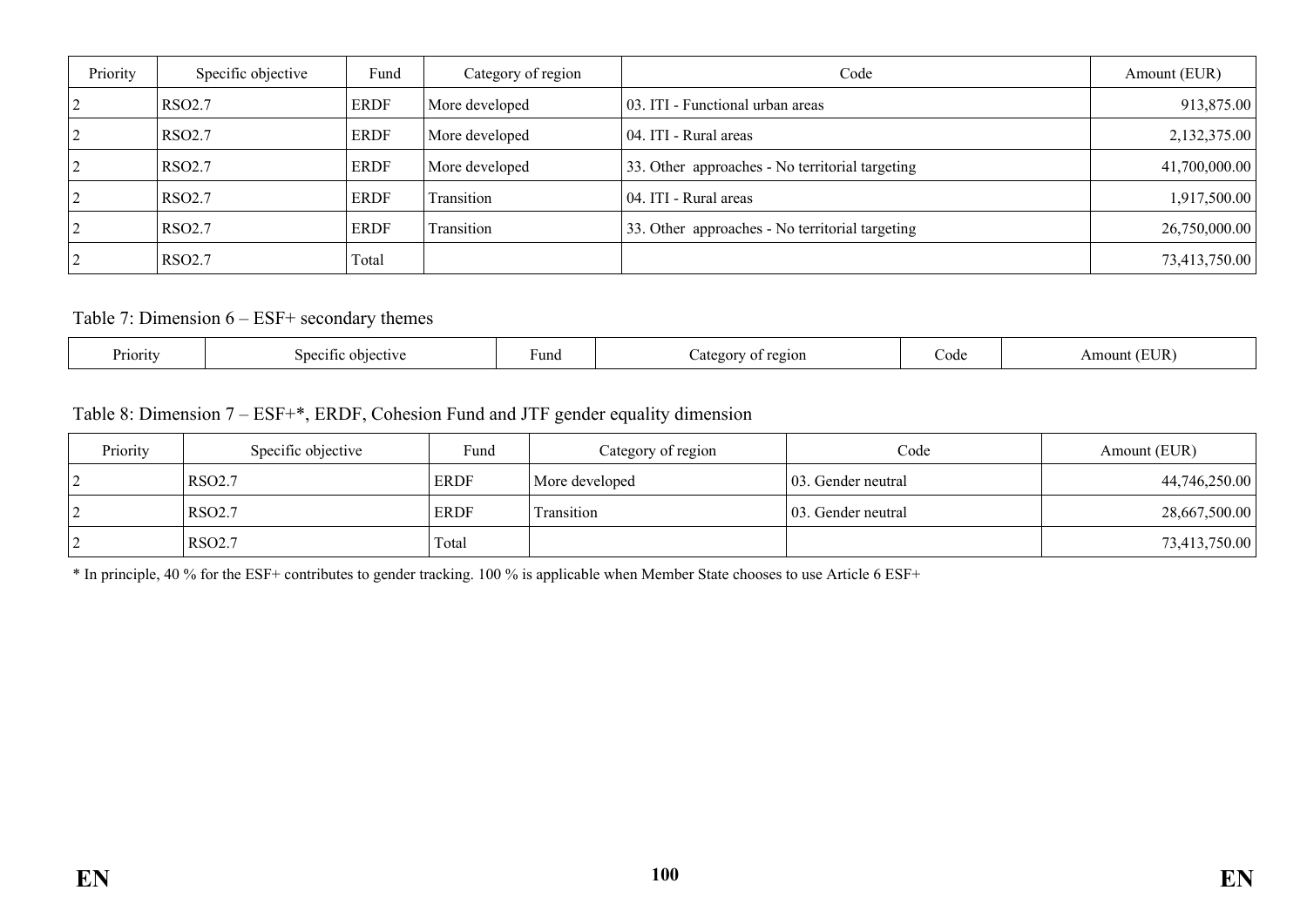#### 2.1.1. Priority: 3. Nachhaltige Mobilität in Niedersachsen (Urban mobility specific objective set out in point (viii) of Article 3(1)(b) of the ERDF and Cohesion Fund Regulation)

2.1.1.1. Specific objective: RSO2.8. Promoting sustainable multimodal urban mobility, as part of transition to a net zero carbon economy (ERDF)

2.1.1.1.1. Interventions of the Funds

Reference: points  $(d)(i)$ ,  $(iii)$ ,  $(iv)$ ,  $(v)$ ,  $(vi)$  and  $(vii)$  of Article 22(3) CPR

The related types of actions – point (d)(i) of Article 22(3) CPR and Article 6 ESF+ Regulation:

Klimaschonende und umweltfreundlichere Fahrzeuge sowie nachhaltige Mobilitätsangebote im ÖPNV (Output: PSO 2.8.1, RCO 57, PSO 2.8.2; Ergebnis: PSR 2.8.1, RCR 62, PSR 2.8.2, PSR 2.8.3)

Durch den mit fossilen Brennstoffen betriebenen Personenverkehr kommt es zu Lärmbelastung und zum Ausstoß von Schadstoffen und Treibhausgasen, die der Luftqualität vor Ort schaden und den Klimawandel antreiben. So entfielen gemäß den Berechnungen des Länderarbeitskreises Energiebilanzen im Jahr 2018 insgesamt 21 % der Treibhausgasemissionen des Landes auf den Straßenverkehr. Um diese umweltbelastenden Emissionen zu verringern, strebt Niedersachsen eine Reduzierung des fossilbasierten Individualverkehrs an, indem eine Verlagerung auf emissionsärmere und damit umweltfreundlichere Antriebstechnologien und Verkehrsträger erfolgen soll. Hierfür bedarf es sowohl in den Städten als auch in deren Pendler und Verflechtungsräumen insbesondere einer Stärkung des öffentlichen Personennahverkehrs (ÖPNV) als umweltfreundlicher Alternative zum motorisierten Individualverkehr (MIV). Als herausfordernd stellt sich dabei insbesondere die Attraktivitätssteigerung des ÖPNV im Einzugsgebiet der Städte heraus, in denen die Menschen stärker vom eigenen Pkw abhängig sind als in den Städten selbst. Die geringere Nachfrage nach ÖPNV Angeboten in diesen Gebieten bietet den Betreiber:innen der ÖPNV-Angebote geringere Finanzierungsspielräume, um das ÖPNV-Angebot auszuweiten bzw. umweltfreundlich zu modernisieren. Hinzu kommt, dass das bestehende ÖPNV-Angebot von Menschen, die bisher einen eigenen Pkw verwenden, als zu komplex und unflexibel wahrgenommen wird, wodurch das Verlagerungspotenzial zum ÖPNV und anderen umweltfreundlichen Verkehrsträgern nur schwerlich gehoben werden kann.

Fördervoraussetzung für die Förderung von Vorhaben in allen drei nachfolgenden Bereichen ist das Vorliegen eines verkehrsträgerübergreifenden nachhaltigen Mobilitätsplans im Wirkungskreis des Antragstellenden, wie z. B. der jeweils gültige regionale Nahverkehrsplan, mit dem das Vorhaben im Einklang sein muss. Sofern der regionale Nahverkehrsplan verkehrsträgerübergreifende Aspekte nicht ausreichend berücksichtigt, muss, im Einklang mit den Empfehlungen des Europäischen Rechnungshofs von Februar 2020, im Antrag alternativ entweder auf andere verkehrsträgerübergreifende Mobilitätspläne Bezug genommen werden oder ergänzend der Einklang des Vorhabens mit relevanten regionalen und landesweiten Plänen und Strategien mit Verkehrsbezug dargelegt und begründet werden. Antragstellende werden zudem auf den "Smart City Market Place" der Europäischen Kommission hingewiesen.

Um diese Herausforderungen zu adressieren, sollen in einem ersten Bereich in den Pendler- und Verflechtungsräumen der Städte neue Angebote im ÖPNV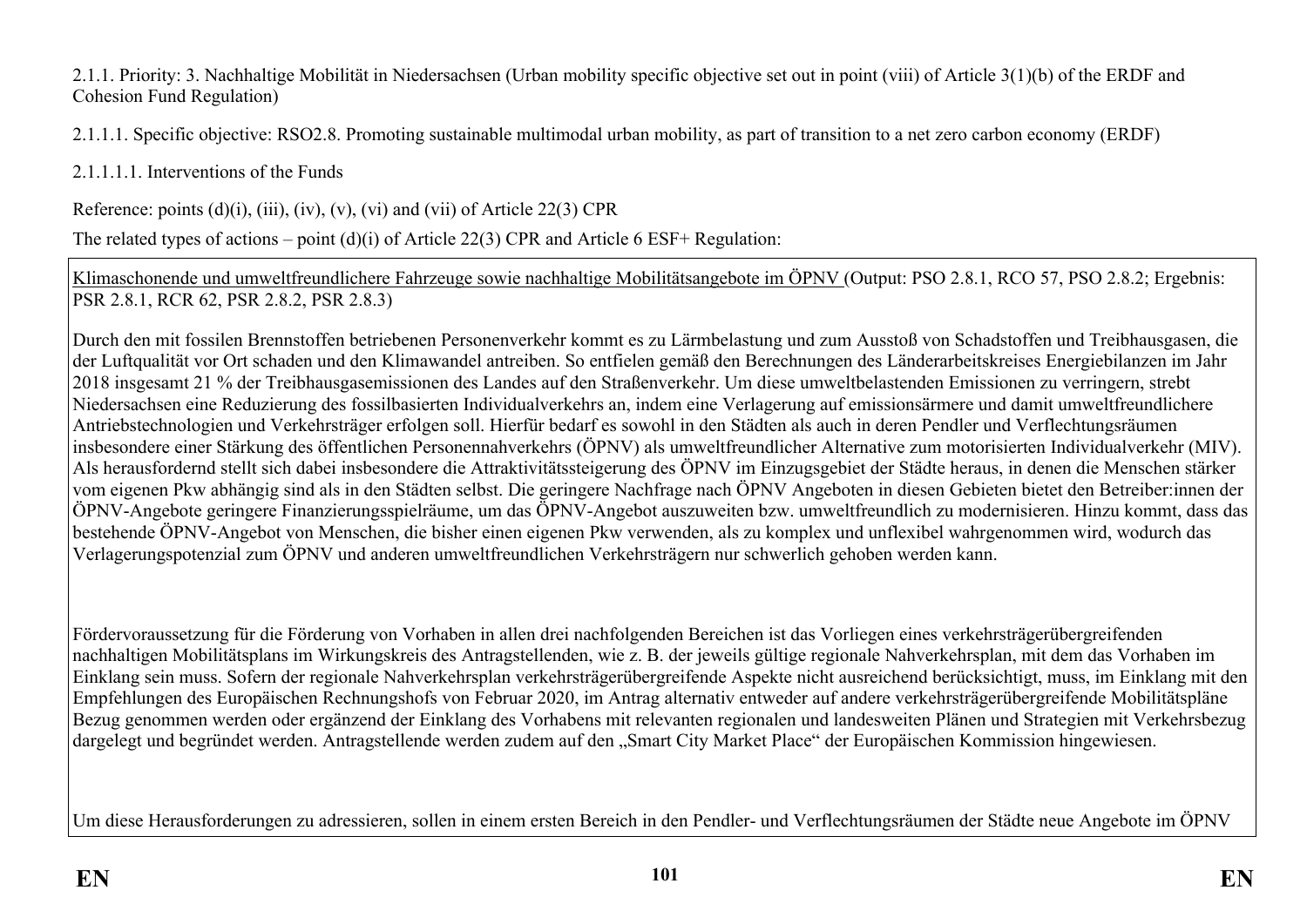geschaffen werden, die zu einer Verlagerung des fossilbetriebenen motorisierten Individualverkehrs auf umweltfreundlichere Verkehrsträger beitragen. Hierzu sollen Planung und Machbarkeitsstudien sowie Pilotmaßnahmen und Demonstrationsprojekte zur Entwicklung innovativer und nachhaltiger Mobilitätsangebote in der Region gefördert werden, insbesondere von flexiblen Bedienformen im öffentlichen Verkehr sowie von vergleichbaren ehrenamtlichen und alternativen Angeboten. Dazu gehören beispielsweise neuartige digital gestützte On-Demand-Verkehre, die den Linienverkehr in Räumen und Zeiten schwacher Nachfrage ergänzen und besonders auf wechselnde Nachfrage zugeschnitten sind. Intelligente digitale Lösungen sind ein wichtiger Bestandteil dieser flexiblen, an die individuellen Bedürfnisse der Reisenden angepassten Mobilitätsangebote. Die flexiblen Bedienformen sollen zu einer Verbesserung der Erreichbarkeit von Städten, Knotenpunkten und zentralen Versorgungsbereichen aus dem Umland sowie insbesondere zur Schaffung von Möglichkeiten und Anreizen zur Nutzung öffentlicher Verkehrsmittel für regelmäßige Fahrten aus dünner besiedelten Regionen in die Zentren beitragen, in denen es bisher aufgrund einer räumlich und zeitlich zu schwachen Nachfrage an einem ausreichenden ÖPNV-Angebot mangelt.

In einem zweiten Bereich soll die Emissionsintensität des straßengebundenen ÖPNV in Städten und deren Pendler- und Verflechtungsräume gesenkt werden, indem die Beschaffung von sauberen Fahrzeugen, die die Voraussetzungen der Clean Vehicle Directive (CVD) erfüllen, gefördert wird. Neben einer Förderung der Beschaffung von Elektrobussen wird auch die Förderung von z. B. Wasserstoff-Brennstoffzellenbussen aber auch anderen emissionsarmen Technologien gemäß CVD ermöglicht. Unter letztere fallen Fahrzeuge, die durch nachhaltige Biokraftstoffe, synthetische oder paraffinhaltige Kohlenstoffe, Erdgas (CNG, LNG, inkl. Biomethan), Flüssiggas (LPG) angetrieben werden sowie plug-in-Hybrid-Busse. Antriebsformen mit dem höchsten Innovationscharakter sowie Emissionsfreie Fahrzeuge werden bei der Projektauswahl bevorzugt. Auch die Beschaffung der Tank- bzw. Ladeinfrastruktur für die angeschafften Elektro- und Brennstoffzellenbusse soll förderfähig sein. Geografisch soll der Fokus dabei insbesondere auf den regionalen und überregionalen Strecken innerhalb der Pendler- und Verflechtungsräume liegen, da dort die Finanzierungsschwierigkeiten für die umweltfreundliche Modernisierung der Fahrzeugflotten besonders ausgeprägt sind.

In einem dritten Bereich soll die Verlagerung des Individualverkehrs auf umweltfreundlichere Verkehrsträger durch die Förderung der Schaffung und des Betriebs von innovativen Mobilitätszentralen an geeigneten Orten in Städten und regionalen Zentren unterstützt werden. Diese Mobilitätszentralen sollen Informationen und Dienstleistungen zur verkehrsmittelübergreifenden Mobilität anbieten und ein flächendeckendes, übersichtliches und nahtlos nutzbares Mobilitätsangebot schaffen, welches emissionsarme Mobilität sowohl innerhalb der Städte als auch im Stadt-Umland Bereich einfacher und attraktiver macht.

Die geplanten Maßnahmen tragen zum Spezifischen Ziel bei, indem der Personenverkehr von emissionsintensiveren zu emissionsärmeren Verkehrsträgern verlagert und die Emissionsintensität des ÖPNV reduziert wird, wodurch eine Verringerung des Schadstoffausstoßes und der Lärmbelastung im Straßenverkehr sowie der Treibhausgasemissionen des Verkehrssektors erreicht wird.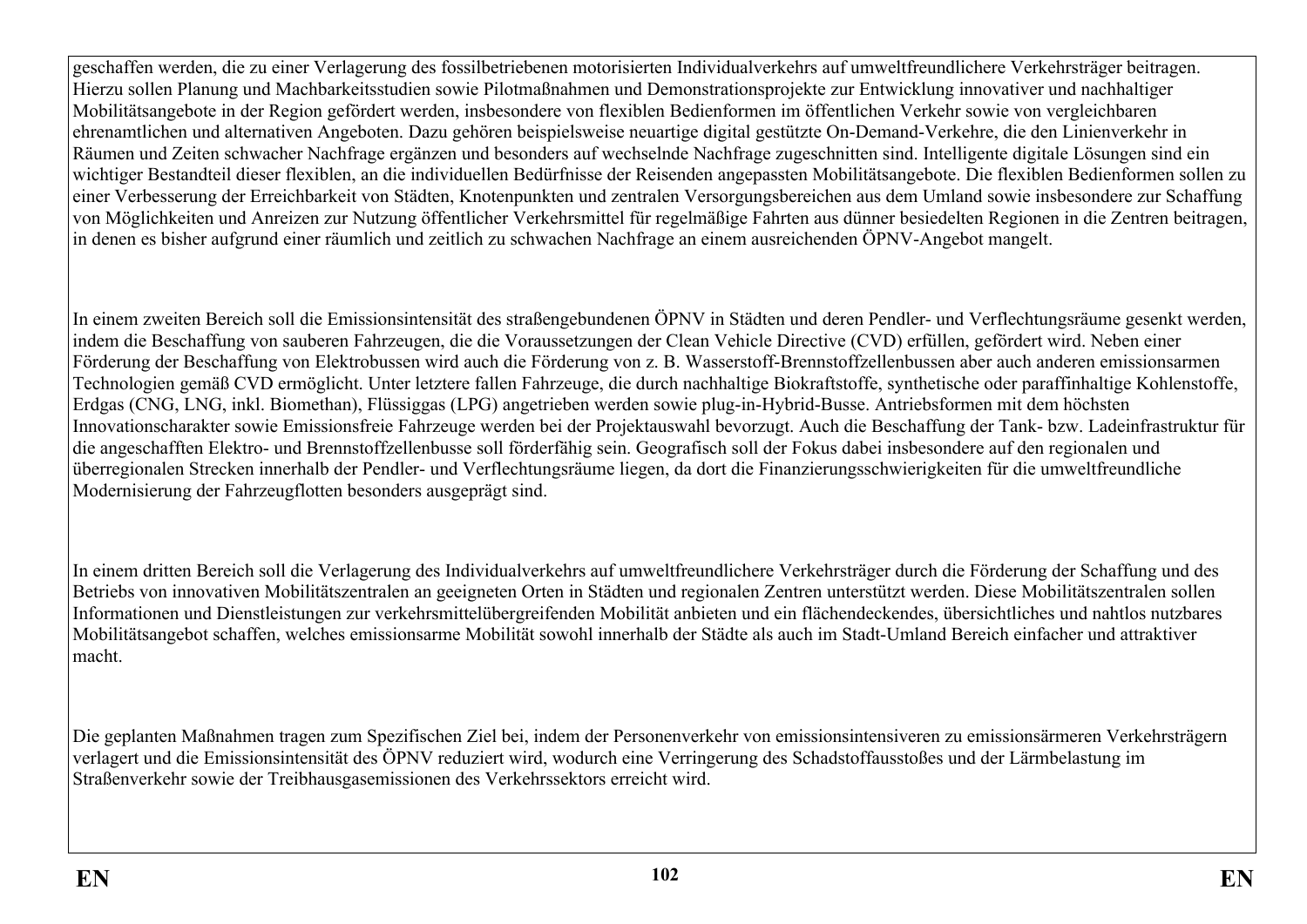# DNSH-Prinzip und nachhaltige Entwicklung

Die Maßnahmen wurden nach einer Methodik des Mitgliedsstaats als vereinbar mit dem DNSH-Prinzip bewertet. Die Förderung der nachhaltigen Entwicklung wird durch entsprechende Projektauswahlkriterien unterstützt. Beiträge der Maßnahmen zur nachhaltigen Entwicklung, die über die gesetzlichen Standards hinausgehen, können in allen Maßnahmen zusätzlich als förderfähig anerkannt werden.

The main target groups - point (d)(iii) of Article 22(3) CPR:

● Begünstigte im ersten Bereich sind Aufgabenträger:innen des ÖPNV oder andere Kommunen sowie natürliche oder juristische Personen des privaten Rechts, die straßen- oder schienengebundene Personenbeförderungsleistungen erbringen. Zielgruppe ist die Bevölkerung Niedersachsens.

● Begünstigte im zweiten Bereich sind Aufgabenträger:innen des ÖPNV oder andere Kommunen sowie Verkehrsunternehmen im Linienverkehr, die Personenbeförderungsleistungen erbringen. Eine Kumulierung der Förderung für umweltfreundliche Fahrzeuge mit Fördermitteln aus dem DARP ist dabei ausgeschlossen. Zielgruppe ist die Bevölkerung Niedersachsens.

● Begünstigte im dritten Bereich sind Aufgabenträger:innen des ÖPNV oder andere Kommunen sowie natürliche oder juristische Personen des privaten Rechts, die straßen- oder schienengebundene Personenbeförderungsleistungen erbringen. Zielgruppe ist die Bevölkerung Niedersachsens.

Actions safeguarding equality, inclusion and non-discrimination – point (d)(iv) of Article 22(3) CPR and Article 6 ESF+ Regulation

Zur Einhaltung der Grundsätze Gleichstellung der Geschlechter sowie Chancengleichheit und Nichtdiskriminierung verfolgt das Land Niedersachsen eine Doppelstrategie.

Zum einen werden über die gesamte Programmlaufzeit Maßnahmen vorgesehen, die im Querschnitt des Programms eine diskriminierungsfreie und gleichstellungs- und chancengleichheitsfördernde Implementierung sicherstellen. Dazu gehört, dass Zuwendungsempfänger:innen hinsichtlich der Grundsätze sensibilisiert und angehalten werden, bei Antragstellung die spezifischen Beiträge der Vorhaben zu den Grundsätzen darzulegen. Dies wird auch im Scoring berücksichtigt. Auch werden die Beiträge der Vorhaben zu den Grundsätzen systematisch erfasst (beispielsweise über das Monitoring oder im Rahmen von Evaluationen).

Zum anderen wurde im Rahmen der Programmierung im Spezifischen Ziel 2.8 darauf geachtet, dass die geplanten Maßnahmen in ihrer inhaltlichen Ausrichtung mit den Grundsätzen der Gleichberechtigung, Inklusion und Nichtdiskriminierung im Einklang stehen.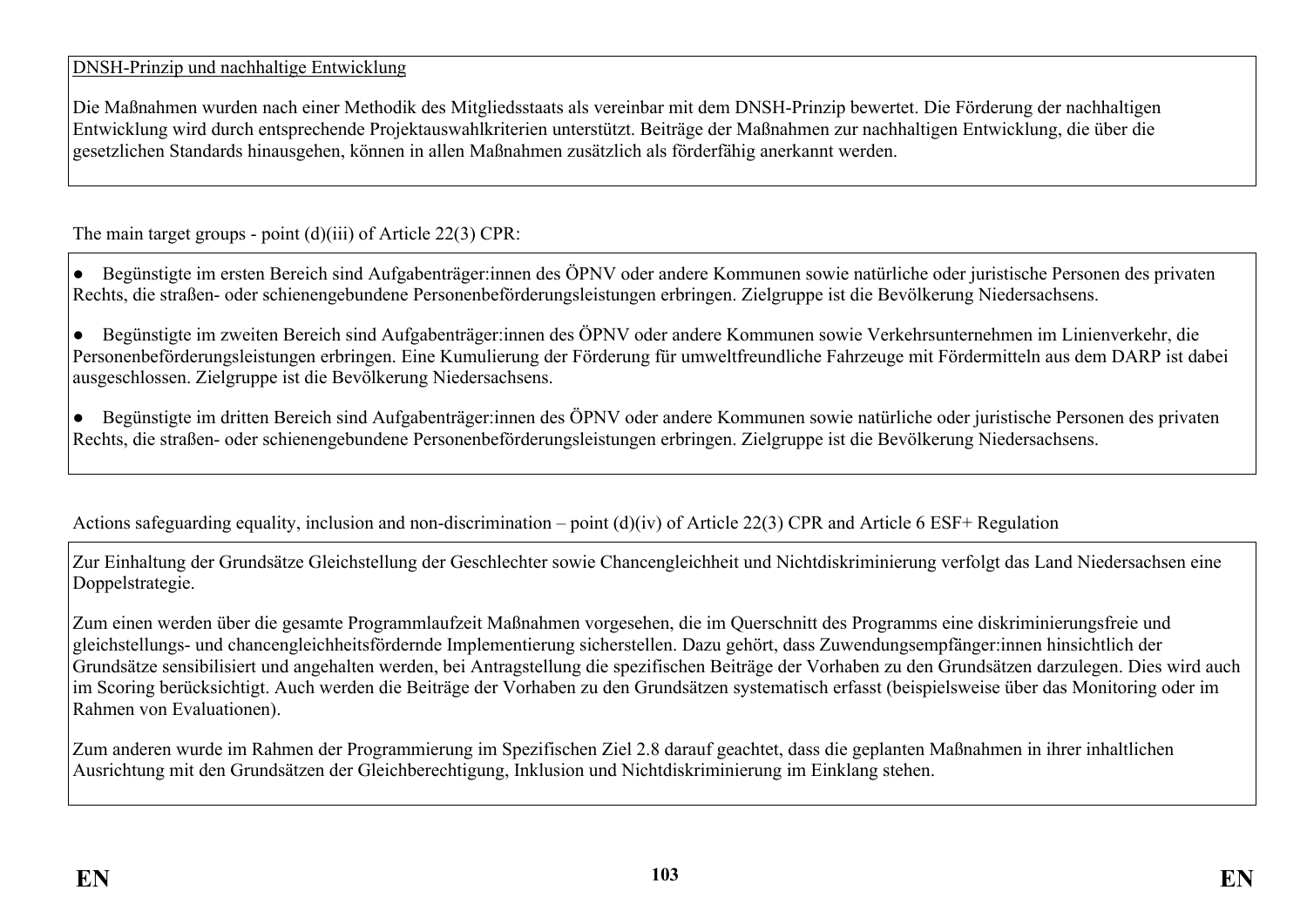Die Förderung erfolgt in Städten und deren Pendler- und Verflechtungsräumen.

The interregional, cross-border and transnational actions – point (d)(vi) of Article 22(3) CPR

#### **Grundsatz**

Im Rahmen dieses Programms können auch interregionale, grenzüberschreitende und transnationale Vorhaben mit Akteur:innen aus anderen Mitgliedstaaten, auch außerhalb der Europäischen Union, und / oder anderen deutschen Ländern (insb. in der Metropolregion Hamburg oder der Metropolregion Nordwest) unterstützt werden, sofern die Kooperation auch im Landesinteresse liegt.

Die notwendigen Fördermittel bringt jede beteiligte Region grundsätzlich selbst in die Kooperation ein. Trägt das Vorhaben zu den Zielen des Programms bei, kann das Vorhaben im Ausnahmefall ganz oder teilweise auch außerhalb des Programmraums durchgeführt werden. Bei derartigen Projekten werden sich die Verwaltungsbehörden der beteiligten Programme (einschl. der relevanten ETZ-Programme) abstimmen.

In Förderbereichen, die sich für interregionale, grenzüberschreitende oder transnationale Kooperationen eignen, sollen die Richtlinien diese ermöglichen.

## **Erwartete Kooperationen**

Bei der geplanten Förderung für flexible Bedienformen, die auch und gerade die Pendlerräume im Stadt-Umland Bereich erfasst, wird die geografische Abdeckung von Pendlerräumen bzw. Städten in angrenzenden Ländern (u. a. Metropolregion Hamburg, Bremen) und Mitgliedsstaaten (u. a. Pendlerräume der Grafschaft Bentheim in Drenthe und Overijssel in den nordöstlichen Niederlanden oder des Landkreises Leer in Groningen im Rahmen des Projektes Wunderline)) ermöglicht und ausdrücklich begrüßt.

The planned use of financial instruments – point  $(d)(\n{\rm vii})$  of Article 22(3) CPR

Der Einsatz von Finanzinstrumenten ist im Rahmen des Spezifischen Ziels 2.8 nicht vorgesehen, da bei keinem der geplanten Schwerpunkte der Maßnahme ein monetärer Rückfluss für die Zuwendungsempfänger:innen zu erwarten ist, der die Rückzahlung eines Darlehens oder anderer Finanzinstrumente erwarten lässt.

2.1.1.1.2. Indicators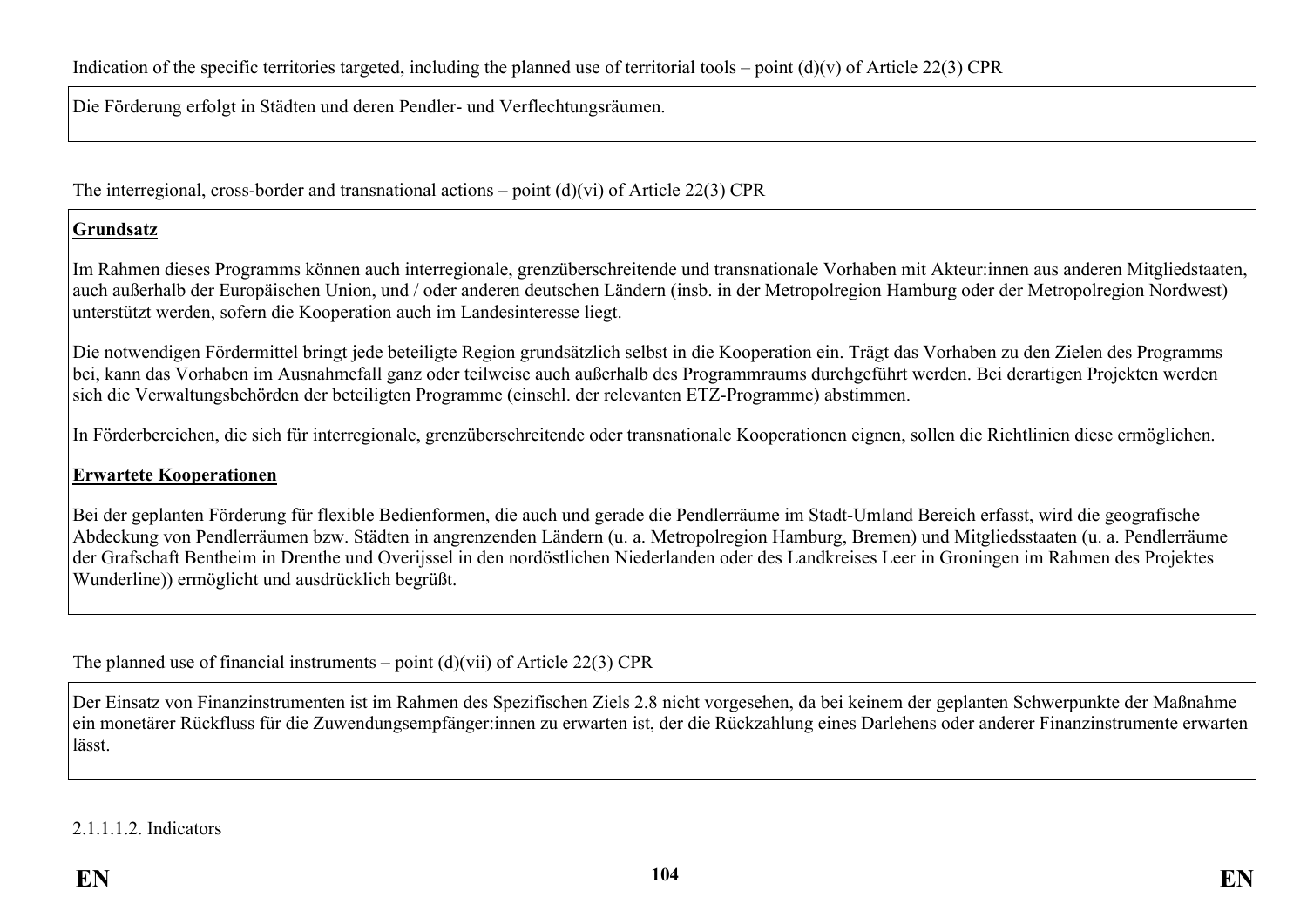# Reference: point (d)(ii) of Article 22(3) CPR and Article 8 ERDF and CF Regulation

# Table 2: Output indicators

| Priority        | Specific<br>objective | Fund        | Category of<br>region | ID                  | Indicator                                                                             | Measurement<br>unit | Milestone<br>(2024) | Target<br>(2029) |
|-----------------|-----------------------|-------------|-----------------------|---------------------|---------------------------------------------------------------------------------------|---------------------|---------------------|------------------|
| $\vert 3 \vert$ | <b>RSO2.8</b>         | <b>ERDF</b> | More developed        | RCO57               | Capacity of environmentally friendly rolling stock for collective public<br>transport | passengers          | 355.00              | 3,548.00         |
| 3               | <b>RSO2.8</b>         | <b>ERDF</b> | More developed        | <b>PSO</b><br>2.8.1 | Neue ÖPNV Angebote                                                                    | Anzahl              | 2.00                | 22.00            |
| 3               | <b>RSO2.8</b>         | <b>ERDF</b> | More developed        | <b>PSO</b><br>2.8.2 | Neue Beratungsangebote im ÖPNV                                                        | Anzahl              | 1.00                | 3.00             |
| 3               | <b>RSO2.8</b>         | <b>ERDF</b> | Transition            | RCO57               | Capacity of environmentally friendly rolling stock for collective public<br>transport | passengers          | 148.00              | 1,484.00         |
| 3               | <b>RSO2.8</b>         | <b>ERDF</b> | Transition            | <b>PSO</b><br>2.8.1 | Neue ÖPNV Angebote                                                                    | Anzahl              | 0.00                | 8.00             |
| 3               | <b>RSO2.8</b>         | <b>ERDF</b> | Transition            | <b>PSO</b><br>2.8.2 | Neue Beratungsangebote im ÖPNV                                                        | Anzahl              | 1.00                | 2.00             |

# Reference: point (d)(ii) of Article 22(3) CPR

Table 3: Result indicators

| Priority | Specific<br>objective | Fund        | Category of<br>region | ID                  | Indicator                                             | Measurement unit                       | Baseline or<br>reference value | Reference<br>Year | Target<br>(2029) | Source of data   | Comments |
|----------|-----------------------|-------------|-----------------------|---------------------|-------------------------------------------------------|----------------------------------------|--------------------------------|-------------------|------------------|------------------|----------|
|          | <b>RSO2.8</b>         | ERDF        | More<br>developed     | RCR62               | Annual users of new or<br>modernised public transport | users/year                             | 0.00                           | 2021              | 1,417,000.00     | Monitoringsystem |          |
|          | <b>RSO2.8</b>         | ERDF   More | developed             | <b>PSR</b><br>2.8.1 | Geschätzte<br>Treibhausgasemissionen                  | Tonnen CO2-<br>Äquivalente pro<br>Jahr | 0.00                           | 2021              | 4.215.00         | Monitoringsystem |          |
|          | <b>RSO2.8</b>         | ERDF   More | developed             | <b>PSR</b><br>2.8.2 | Vermiedene Feinstaubemissionen                        | Kilogramm PM2.5<br>pro Jahr            | 0.00                           | 2021              | 711.15           | Monitoringsystem |          |
|          | <b>RSO2.8</b>         | ERDF   More | developed             | <b>PSR</b><br>2.8.3 | Vermiedene<br>Stickstoffoxidemissionen                | Tonnen NO <sub>x</sub> pro<br>Jahr     | 0.00                           | 2021              | 33.00            | Monitoringsystem |          |
|          | <b>RSO2.8</b>         | ERDF        | Transition            | RCR <sub>62</sub>   | Annual users of new or                                | users/year                             | 0.00                           | 2021              | 378,000.00       | Monitoringsystem |          |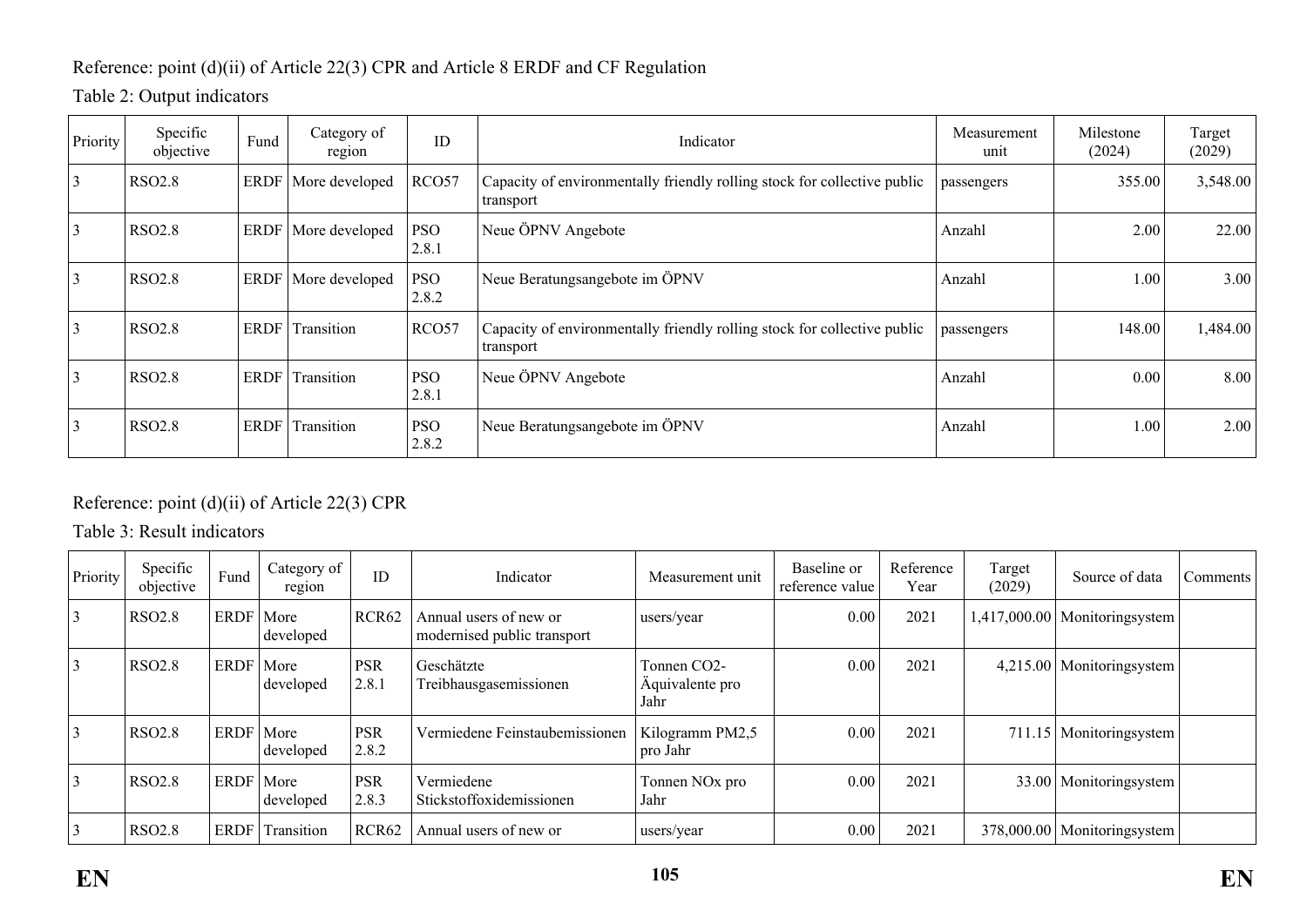|        |                        |                     | modernised public transport                      |                                        |      |      |                             |  |
|--------|------------------------|---------------------|--------------------------------------------------|----------------------------------------|------|------|-----------------------------|--|
| RSO2.8 | <b>ERDF</b> Transition | PSR<br>2.8.1        | Geschätzte<br>Treibhausgasemissionen             | Tonnen CO2-<br>Äquivalente pro<br>Jahr | 0.00 | 2021 | 1,695.00   Monitoringsystem |  |
| RSO2.8 | <b>ERDF</b> Transition | <b>PSR</b><br>2.8.2 | Vermiedene Feinstaubemissionen   Kilogramm PM2,5 | pro Jahr                               | 0.00 | 2021 | 297.39   Monitoringsystem   |  |
| RSO2.8 | <b>ERDF</b> Transition | <b>PSR</b><br>2.8.3 | Vermiedene<br>Stickstoffoxidemissionen           | Tonnen NO <sub>x</sub> pro<br>Jahr     | 0.00 | 2021 | 13.80   Monitoringsystem    |  |

# 2.1.1.1.3. Indicative breakdown of the programmed resources (EU) by type of intervention

Reference: point (d)(viii) of Article 22(3) CPR

Table 4: Dimension 1 - intervention field

| Priority | Specific<br>objective | Fund  | Category of<br>region  | Code                                                                                                                                                                                                 | Amount<br>(EUR) |
|----------|-----------------------|-------|------------------------|------------------------------------------------------------------------------------------------------------------------------------------------------------------------------------------------------|-----------------|
| 3        | <b>RSO2.8</b>         |       |                        | ERDF   More developed   046. Support to entities that provide services contributing to the low carbon economy and to resilience to climate<br>change, including awareness $\square$ raising measures | 7,480,000.00    |
| 3        | <b>RSO2.8</b>         |       |                        | ERDF   More developed   077. Air quality and noise reduction measures                                                                                                                                | 726,000.00      |
| 3        | <b>RSO2.8</b>         |       |                        | ERDF   More developed   082. Clean urban transport rolling stock                                                                                                                                     | 13,794,000.00   |
| 3        | <b>RSO2.8</b>         |       | ERDF Transition        | 046. Support to entities that provide services contributing to the low carbon economy and to resilience to climate<br>change, including awareness□raising measures                                   | 4,032,000.00    |
|          | <b>RSO2.8</b>         |       | ERDF Transition        | 077. Air quality and noise reduction measures                                                                                                                                                        | 630,000.00      |
| 3        | <b>RSO2.8</b>         |       | <b>ERDF</b> Transition | 082. Clean urban transport rolling stock                                                                                                                                                             | 7,938,000.00    |
| 3        | <b>RSO2.8</b>         | Total |                        |                                                                                                                                                                                                      | 34,600,000.00   |

## Table 5: Dimension 2 - form of financing

| Priority | Specific objective | $\blacksquare$<br>Fund | Category of region              | Code          | Amount (EUR)  |
|----------|--------------------|------------------------|---------------------------------|---------------|---------------|
|          | RSO <sub>2.8</sub> | <b>ERDF</b>            | More developed                  | 01<br>. Grant | 22,000,000.00 |
|          | RSO <sub>2.8</sub> | <b>ERDF</b>            | Transition<br><b>CONTRACTOR</b> | 01<br>. Grant | 12,600,000.00 |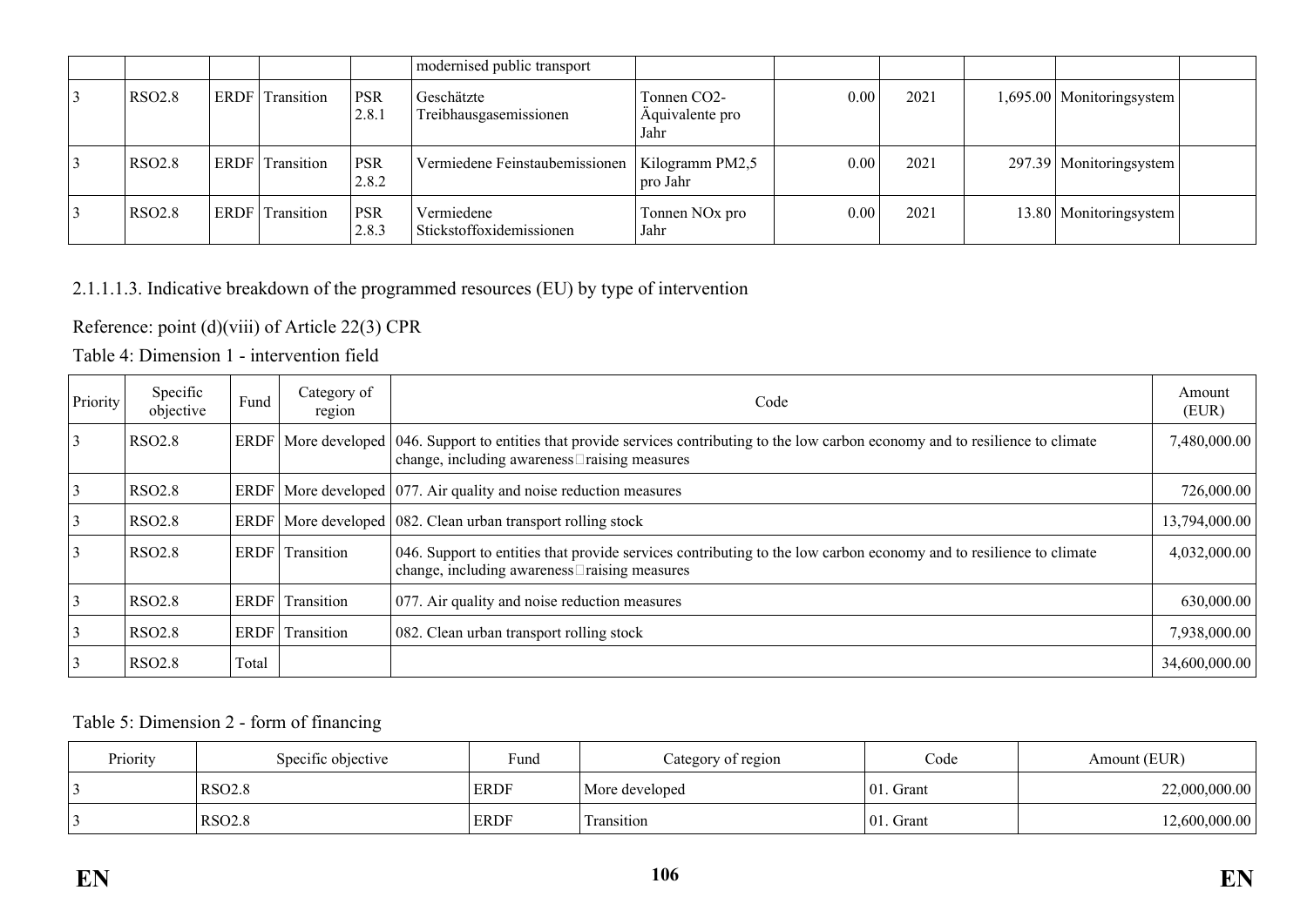|  | $ RSO2.\rangle$ | $\sim$<br>Total |  |  | $\epsilon$ as |
|--|-----------------|-----------------|--|--|---------------|
|--|-----------------|-----------------|--|--|---------------|

Table 6: Dimension 3 – territorial delivery mechanism and territorial focus

| Priority | Specific objective | Fund        | Category of region | Code                                            | Amount (EUR)  |
|----------|--------------------|-------------|--------------------|-------------------------------------------------|---------------|
|          | <b>RSO2.8</b>      | <b>ERDF</b> | More developed     | 33. Other approaches - No territorial targeting | 22,000,000.00 |
|          | <b>RSO2.8</b>      | <b>ERDF</b> | Transition         | 33. Other approaches - No territorial targeting | 12,600,000.00 |
|          | <b>RSO2.8</b>      | Total       |                    |                                                 | 34,600,000.00 |

#### Table 7: Dimension 6 – ESF+ secondary themes

| –<br>Priority<br>ective<br>Sner<br>21†1C | Fund | 2210N<br>-cror<br>. . | Code | 'EUR<br>Amount |
|------------------------------------------|------|-----------------------|------|----------------|
|------------------------------------------|------|-----------------------|------|----------------|

#### Table 8: Dimension 7 – ESF+\*, ERDF, Cohesion Fund and JTF gender equality dimension

| Priority | Specific objective | Fund        | Category of region | Code                | Amount (EUR)  |
|----------|--------------------|-------------|--------------------|---------------------|---------------|
|          | RSO2.8             | <b>ERDF</b> | More developed     | 103. Gender neutral | 22,000,000.00 |
|          | RSO2.8             | <b>ERDF</b> | Transition         | 103. Gender neutral | 12,600,000.00 |
|          | <b>RSO2.8</b>      | Total       |                    |                     | 34,600,000.00 |

\* In principle, 40 % for the ESF+ contributes to gender tracking. 100 % is applicable when Member State chooses to use Article 6 ESF+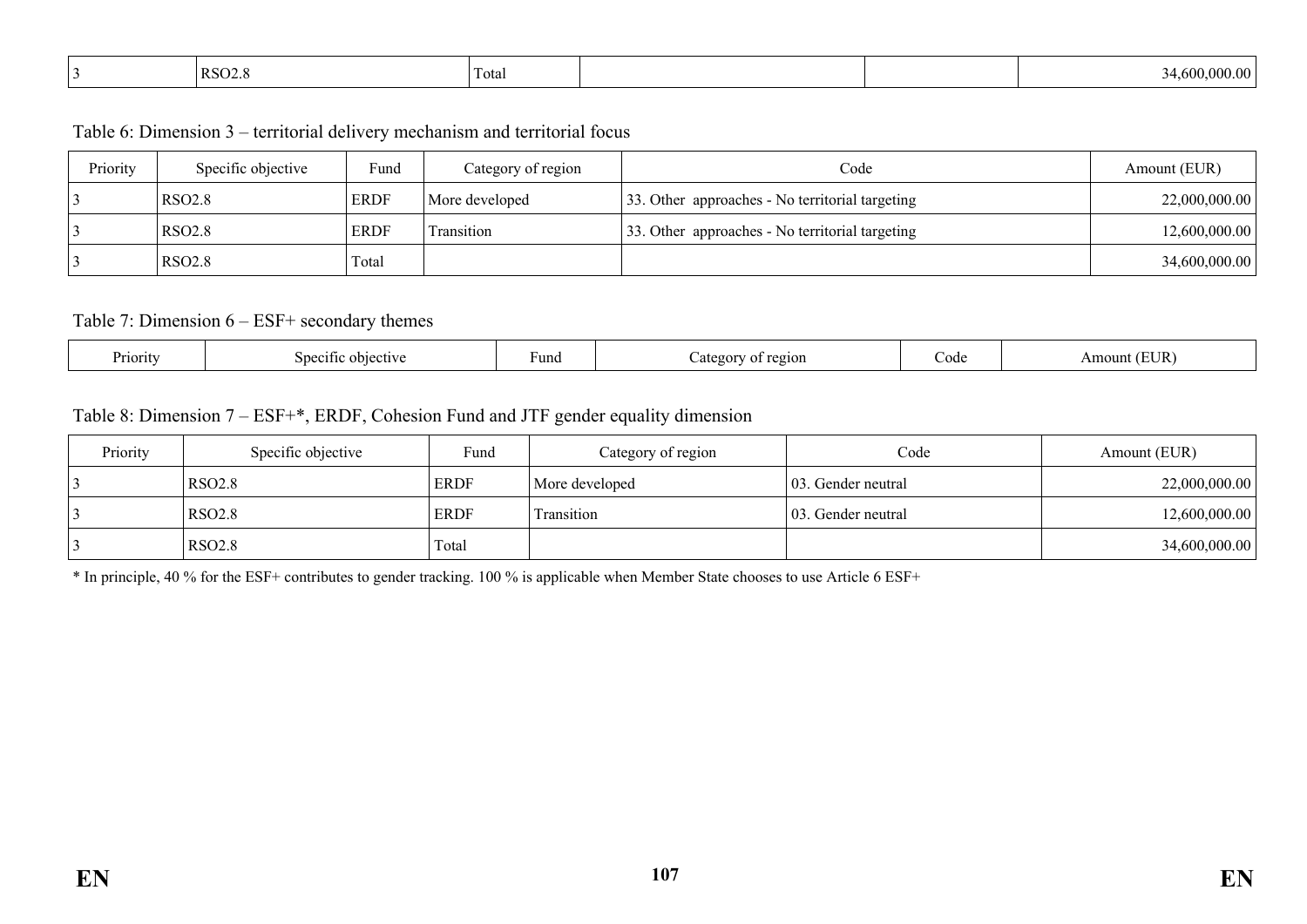## 2.1.1. Priority: 4. Sozialeres Niedersachsen

2.1.1.1. Specific objective: ESO4.4. Promoting the adaptation of workers, enterprises and entrepreneurs to change, active and healthy ageing and a healthy and well-adapted working environment that addresses health risks (ESF+)

2.1.1.1.1. Interventions of the Funds

Reference: points  $(d)(i)$ ,  $(iii)$ ,  $(iv)$ ,  $(v)$ ,  $(vi)$  and  $(vii)$  of Article 22(3) CPR

The related types of actions – point (d)(i) of Article 22(3) CPR and Article 6 ESF+ Regulation:

In Bezug auf die Förderung der Anpassung von Arbeitnehmer:innen, Unternehmen und Unternehmern an den Wandel wurden in Niedersachsen folgende besondere Investitionsbedarfe herausgearbeitet:

●Sicherung und Bindung von Fachkräften, u.a. in Mangelberufen.

●Vertiefung der regionalen Zusammenarbeit zur Entwicklung bedarfsgerechter Initiativen und Projekte.

●Stärkung der Angebote des lebenslangen Lernens.

●Ergänzende Vorhaben zur Lösung regionalspezifischer Herausforderungen in den Zukunftsregionen.

Um diesen Investitionsbedarfen zu entsprechen, wurden im Spezifischen Ziel d) mehrere spezifische Maßnahmen definiert, die nachfolgend detailliert erörtert werden. Alle Maßnahmen tragen zur Umsetzung insbesondere der Grundsätze 1 und 4 der Europäischen Säule sozialer Rechte bei.

## Unterstützung Regionaler Fachkräftebündnisse

In Niedersachsen sind bereits jetzt ein Fachkräftemangel in bestimmten Berufen, Branchen und Regionen sowie daraus resultierend Besetzungsprobleme bei Arbeitsstellen festzustellen. So lag die Nichtbesetzungsquote im Jahr 2018 in Niedersachsen bei 40 % (Forschungsstelle Firmenpanel Niedersachsen 2019). Ebenso stieg die Vakanzzeit zwischen 2014 (80 Tage) und 2019 (119 Tage) deutlich (ebd.). Angesichts eines demografiebedingt prognostizierten deutlichen Rückgangs an Fachkräften - bis 2028 wird der Anteil der Menschen ab 65 Jahren in Niedersachsen um knapp 18 % zunehmen, während er in der Altersgruppe 45-65 Jahre um 12,4 % sinkt (Landesamt für Statistik 2018) - droht sich der Trend eines wachsenden Fachkräftemangels in Zukunft weiter zu verschärfen. Entsprechend sind Maßnahmen zur Unterstützung der Unternehmen bei der Fachkräftegewinnung und -sicherung vorgesehen. Zudem werden in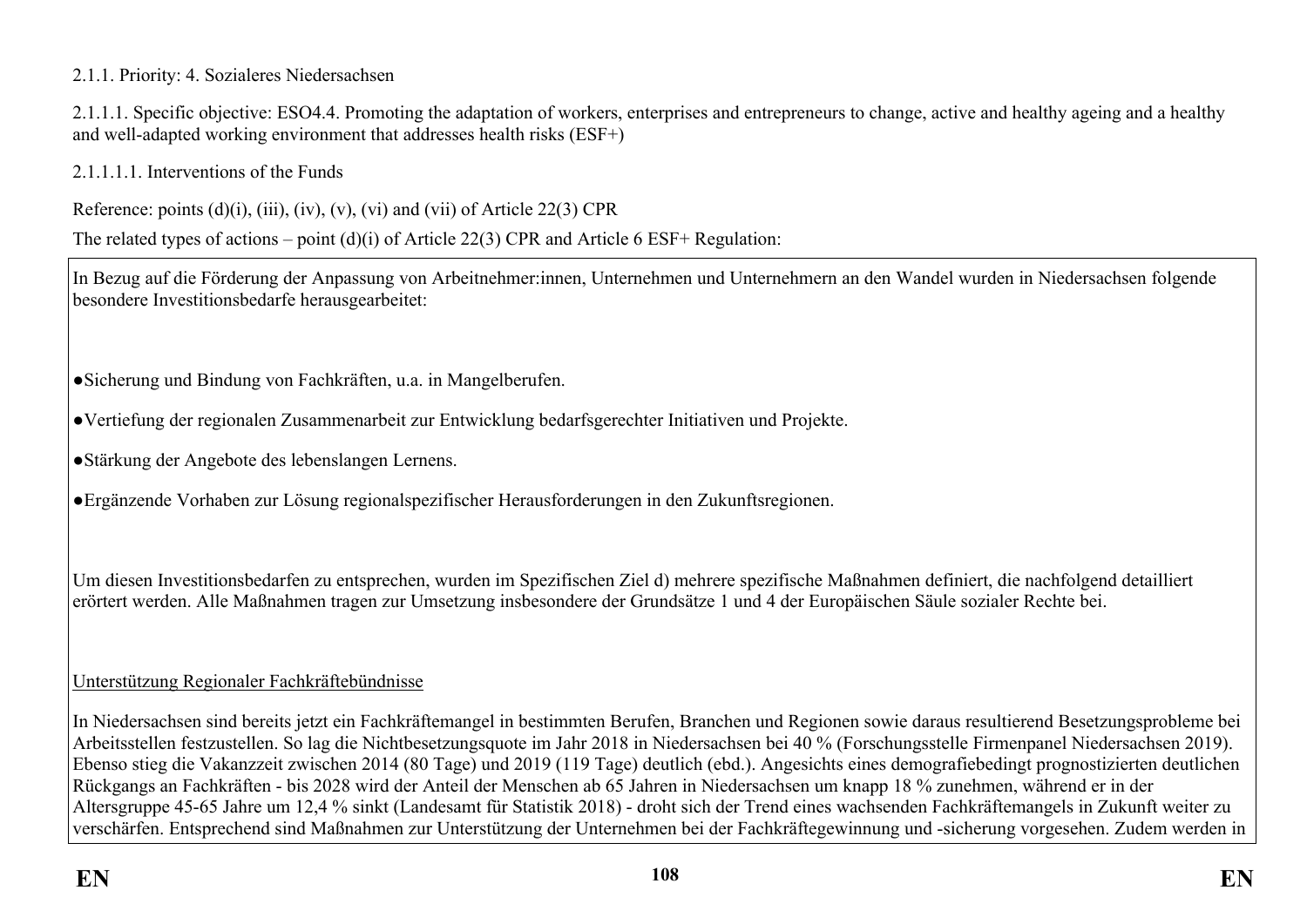der digitalen und grünen Transformation lebenslanges Lernen und die bessere Antizipation von Veränderungen und neuen Kompetenzanforderungen an Beschäftigte und Arbeitssuchende immer wichtiger.

Ziel der Förderung ist die Etablierung langfristig angelegter Initiativen zur Fachkräftesicherung im Sinne der Strukturbildung. Die inhaltliche Ausgestaltung der Strukturprojekte kann je nach regionalem Bedarf unterschiedlich sein und z.B. im Bereich Matching von Fachkräfteangebot und -nachfrage, Berufemarketing oder vertiefte Kooperationen von Fachkräfte-Netzwerken Schwerpunkte setzen. Weitere Schwerpunkte der Initiativen können u.a. die Stärkung digitaler Kompetenzen oder die Unterstützung der Willkommenskultur internationaler Fachkräfte sein.

Ein Teil dieser Projekte sieht auch die Förderung der Entwicklung, Erprobung oder Durch-führung beruflicher Weiterbildungsmaßnahmen vor. Hierbei stehen insbesondere die Zielgruppen Beschäftigte und Arbeitslose sowie Arbeitssuchende, darunter internationale Fachkräfte, im Fokus. Auch Beratung und Betreuung können Bestandteile sein. Thematisch sollen die Projekte beitragen zur Unterstützung des digitalen Wandels und des Strukturwandels.

Um für die Regionen jeweils passende Schwerpunkte und Initiativen zu entwickeln und ggf. anzupassen und umzusetzen, sollen entsprechende Unterstützungsstrukturen etabliert werden. Zur Unterstützung werden vom Land Niedersachsen Regionale Fachkräftebündnisse anerkannt.

Insgesamt soll durch die Maßnahmen im Bereich Fachkräftegewinnung und -bindung ein strukturell orientierter Beitrag zur Anpassung der Arbeitnehmer:innen, Unternehmen und Unternehmer an den digitalen und grünen Wandel geleistet werden, indem regionalspezifisch passende Angebote entwickelt, erprobt und durchgeführt werden.

## Öffnung von Hochschulen

Die Quote der Studienanfänger:innen lag in Niederachsen im Jahr 2019 mit 39,8% deutlich unter dem Bundesdurchschnitt von 54,7 % (Statistisches Bundesamt). Angesichts eines bereits heute in mehreren Branchen und Regionen festzustellenden Fachkräftebedarfs und steigender Qualifikationsanforderungen, u.a. aufgrund der digitalen und ökologischen Transformation, besteht auch ein hoher Bedarf an akademisch ausgebildetem Personal. Trotz verbesserter Zugangsmöglichkeiten zur akademischen Bildung sind in Niedersachsen die vorhandenen Wege des Übergangs von der beruflichen zur akademischen Bildung oftmals nicht bekannt oder werden als zu starr empfunden. Noch immer gibt es in Niedersachsen mit unter 2 % nur einen sehr geringen Anteil an Personen, die ohne Abitur studieren, obgleich es vielfältige Möglichkeiten hierzu gibt (CHE - Gemeinnütziges Zentrum für Hochschulentwicklung). Ziel der Maßnahme ist es daher, über bestehende Zugangsmöglichkeiten zu Hochschulen zu informieren und vor allem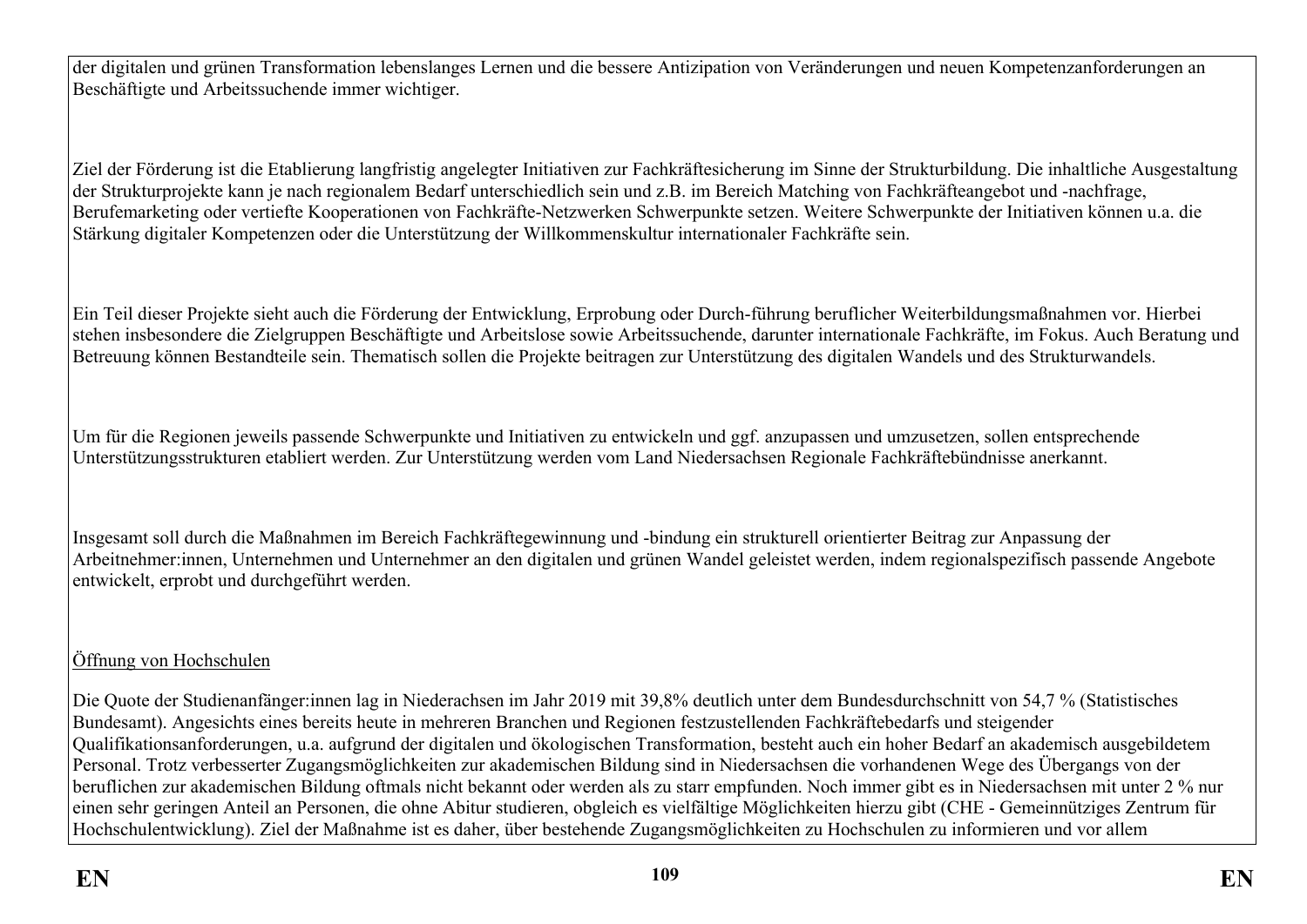bedarfsgerechte Angebote zur Erlangung höher qualifizierter Abschlüsse und wissenschaftlicher Weiterbildung zu entwickeln.

Der Kern der Förderung umfasst die Entwicklung und Erprobung neuer Konzepte in unterschiedlichen Feldern, zum Beispiel berufsbegleitend studierbare und berufsbezogene (Weiter-)Bildungsangebote oder berufsbegleitend studierbare und berufsbezogene Angebote zur Unterstützung des Übergangs vom Beruf in die Hochschule sowie des Hochschulzugangs. Diese Initiativen sollen durch geeignete Unterstützungsstrukturen, z.B. durch Zusammenarbeit von Erwachsenenbildungseinrichtungen und Hochschulen oder Hochschulkooperationen entwickelt, erprobt oder besser bekannt gemacht werden. Entsprechende Vernetzungsaktivitäten sind daher ebenso Bestandteil der Förderung.

Mit diesem Ansatz soll die Öffnung von Hochschulen zur Anpassung der Arbeitnehmer:innen an den digitalen und grünen Wandel beitragen, indem durch geeignete Initiativen bedarfsgerechte Zugangsmöglichkeiten zur tertiären Bildung geschaffen und verbessert werden.

## Ergänzende Vorhaben in den Zukunftsregionen

Ergänzend zu den genannten Maßnahmen sollen auch regionalspezifische Vorhaben in den Zukunftsregionen gefördert werden, um formelle und informelle Bildungsmöglichkeiten im Erwerbsleben zu verbessern.

Vorgesehen ist die Umsetzung von Vorhaben im Themenfeld "Lernen und Arbeiten in der digitalen Welt". Gefördert werden soll z.B. die konzeptionelle Entwicklung und Umsetzung für regionale Lern- und Qualifikationslabs, auch um digitale Weiterbildungslösungen sinnvoll zu nutzen. Ebenso können in den Regionen neue Formen formellen und informellen Lernens für Beschäftigte entwickelt und implementiert werden. Grundlage dieser Vorhaben sind fundierte Konzepte, die ebenfalls gefördert und anschließend umgesetzt werden können.

Damit können bestehende Angebotslücken, z.B. hinsichtlich spezifischer Zielgruppen, regional passend geschlossen werden. Dabei bieten die Förderungen die Möglichkeit, in der Vergangenheit erprobte soziale Innovationen weiterzuentwickeln.

Mit der Förderung wird ein Beitrag zur Anpassung von Arbeitskräften, Unternehmen und Unternehmer:innen an den Wandel geleistet, indem regionalspezifisch passende Formen des Lernens unterstützt werden und damit ein Beitrag zur Entwicklung einer Kultur des lebenslangen Lernens geleistet wird.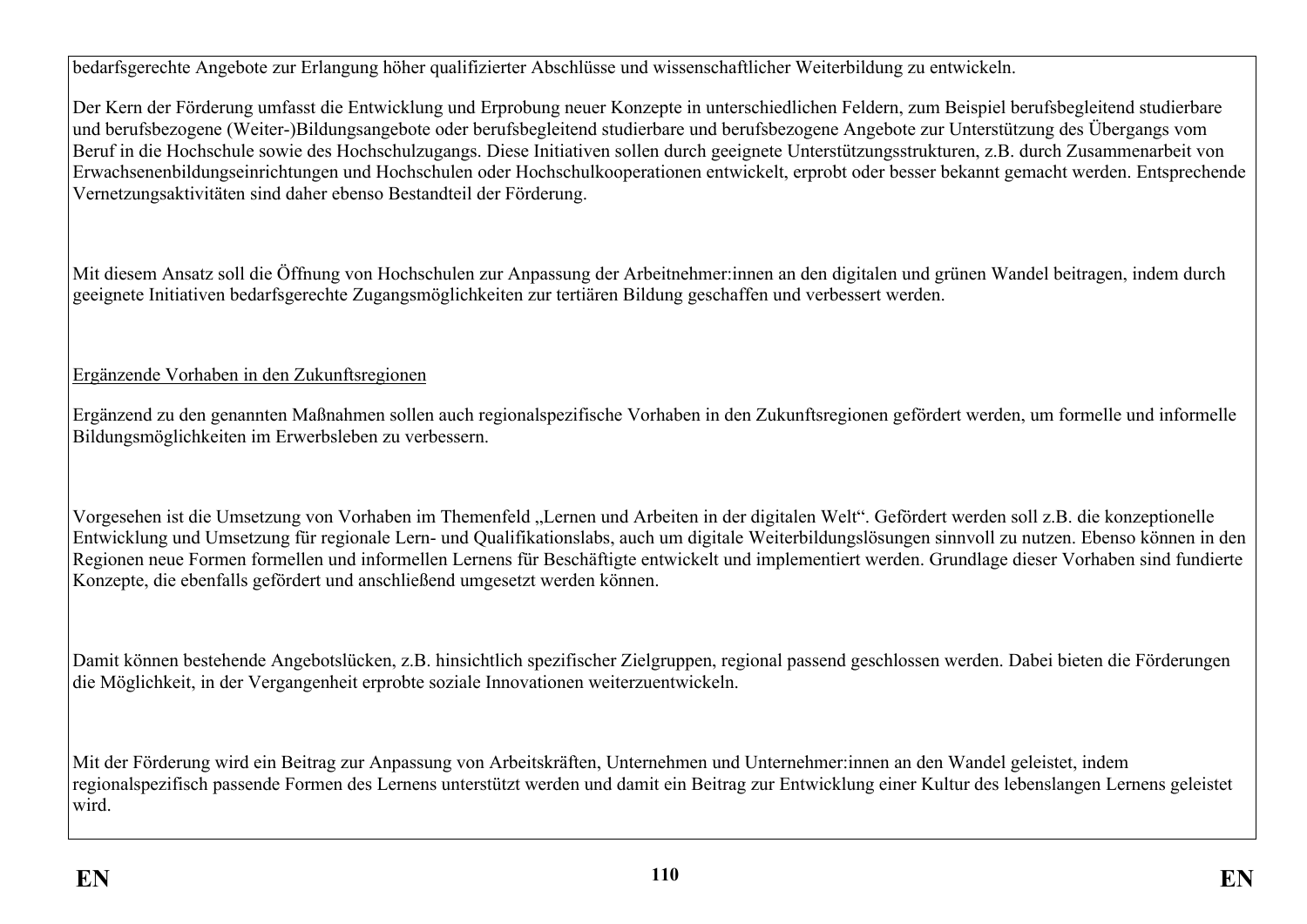## DNSH-Prinzip und nachhaltige Entwicklung

Die Fördermaßnahmen wurden als vereinbar mit dem DNSH-Prinzip bewertet. Die Förderung der nachhaltigen Entwicklung im Rahmen der Projektumsetzung wird durch entsprechende Projektauswahlkriterien unterstützt. Ergänzend werden die Zuwendungsempfänger:innen hinsichtlich nachhaltiger Entwicklung sensibilisiert.

The main target groups - point (d)(iii) of Article 22(3) CPR:

Die Maßnahmen des Spezifischen Ziels d) richten sich an unterschiedliche Zielgruppen.

· Bei den Maßnahmen zur Fachkräftegewinnung und -sicherung handelt es sich um strukturbezogene Maßnahmen. Teilnehmende an den Projekten erproben demzufolge in erster Linie die neu entwickelten Projektinhalte. Indirekte Zielgruppen sind erwerbsfähige Personen und Unternehmen, insb. KMU. Auch werden berufliche Weiterbildungsmaßnahmen gefördert. Zielgruppe sind hier Erwerbstätige, auch Selbstständige sowie Arbeitssuchende.

· Die Maßnahme zur Öffnung von Hochschulen legt ihren Fokus auf die Konzeptentwicklung und ist daher strukturbildend ausgerichtet. Mittelbar profitieren sollen v. a. Erwerbstätige mit und ohne formale Hochschulzugangsberechtigung.

· Die Vorhaben der Zukunftsregionen richten sich an die Bevölkerung in den Zukunftsregionen, insb. Beschäftigte, aber auch Arbeitslose und Nichterwerbstätige. Indirekt profitieren von den Maßnahmen auch KMU.

Actions safeguarding equality, inclusion and non-discrimination – point (d)(iv) of Article 22(3) CPR and Article 6 ESF+ Regulation

Zur Einhaltung der Grundsätze Gleichstellung der Geschlechter sowie Chancengleichheit und Nichtdiskriminierung verfolgt das Land Niedersachsen eine Doppelstrategie.

Zum einen werden über die gesamte Programmlaufzeit Maßnahmen vorgesehen, die im Querschnitt des Programms eine diskriminierungsfreie und gleichstellungs- und chancengleichheitsfördernde Implementierung sicherstellen. Dazu gehört, dass Zuwendungsempfänger:innen hinsichtlich der Grundsätze sensibilisiert und angehalten werden, bei Antragstellung die spezifischen Beiträge der Vorhaben zu den Grundsätzen darzulegen. Dies wird auch im Scoring berücksichtigt. Auch werden die Beiträge der Vorhaben zu den Grundsätzen systematisch erfasst (beispielsweise über das Monitoring oder im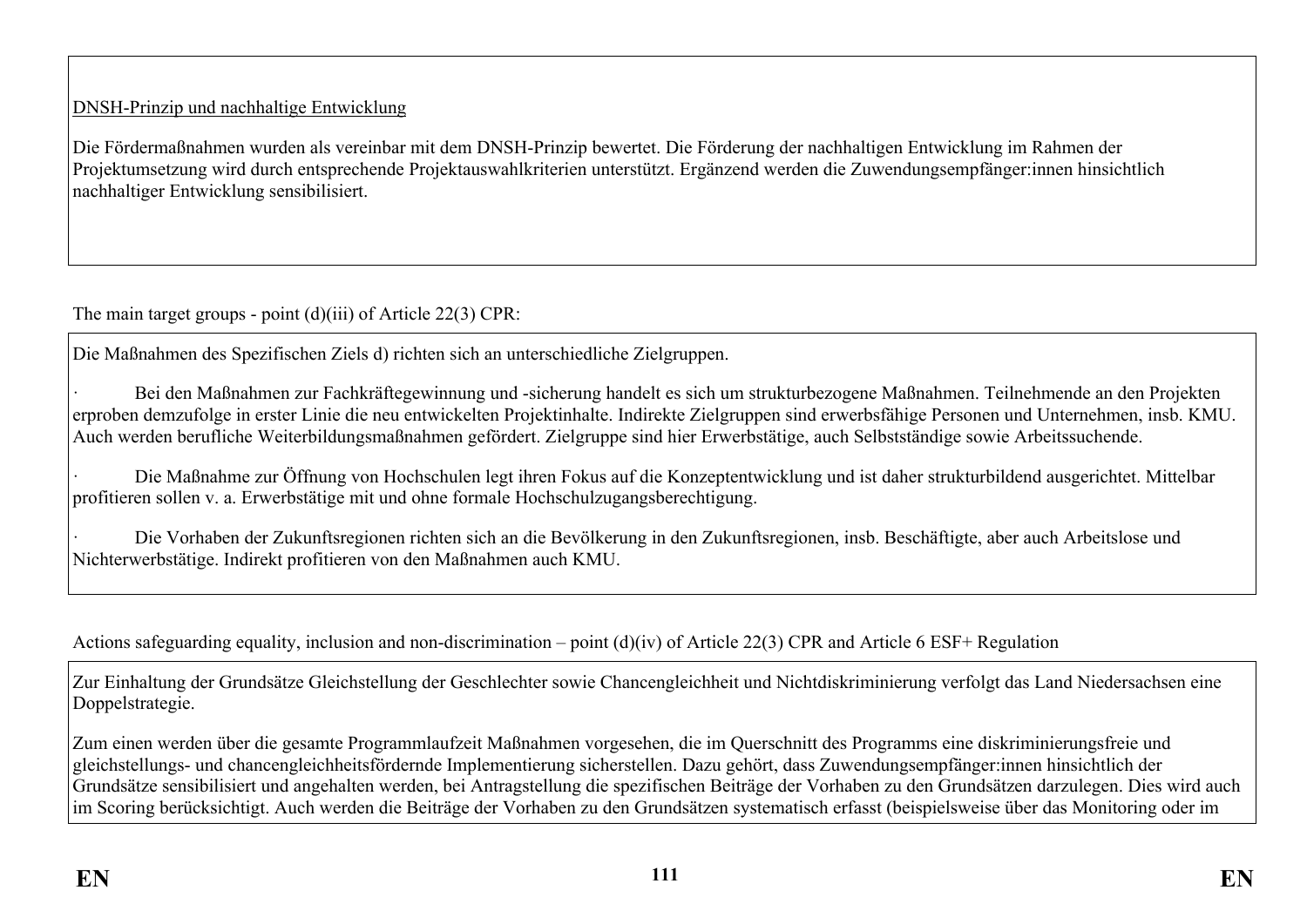Rahmen von Evaluationen).

Zum anderen wurde im Rahmen der Programmierung darauf geachtet, dass die geplanten Fördermaßnahmen in ihrer inhaltlichen Ausrichtung die mit den Grundsätzen verknüpften Zielstellungen unterstützen.

Im Spezifischen Ziel d) werden vorrangig strukturell angelegte Initiativen gefördert. Die Einhaltung der Grundsätze wird im gesamten Umsetzungsprozess beachtet. Stellenweise setzen die Maßnahmen grundsatzbezogene Schwerpunkte. So ist z.B. den Initiativen der Fachkräftebündnisse vorgesehen, dass einzelne Initiativen explizit die Erhöhung der Erwerbsbeteiligung von Frauen als Förderziel haben.

Indication of the specific territories targeted, including the planned use of territorial tools – point  $(d)(v)$  of Article 22(3) CPR

Die Förderung erfolgt landesweit.

Ein Anteil von etwa 7 % des Budgets für das Spezifische Ziel wird für das Integrierte Territoriale Instrument "Zukunftsregionen" eingesetzt.

The interregional, cross-border and transnational actions – point (d)(vi) of Article 22(3) CPR

### **Grundsätze**

Im Rahmen dieses Programms können auch interregionale, grenzüberschreitende und transnationale Vorhaben mit Akteur:innen aus mindestens einem anderen Mitgliedstaat oder mit anderen deutschen Bundesländern unterstützt werden. Dabei kommt es darauf an, dass die Kooperation auch im Landesinteresse liegt. Die notwendigen Fördermittel bringt jede beteiligte Region grundsätzlich selbst in die Kooperation ein.

In Förderbereichen, die sich für interregionale, grenzüberschreitende oder transnationale Kooperationen eignen, sollen die Richtlinien solche Kooperationen ermöglichen.

## **Potenziale**

Kooperationen sind für einzelne ausgewählte Initiativen vorstellbar. So sollen Kooperationspotenziale mit anderen Regionen, Arbeitsmarktpartner:innen oder Sprachkursanbieter:innen im Bereich der internationalen Fachkräftesicherung ausgelotet werden, z.B. im Kontext der Anwerbung und Qualifizierung. Im Bereich der interregionalen Zusammenarbeit sind Kooperationen mit anderen Arbeitsmarktakteur:innen und Bildungsträger:innen, z.B. mit an Niedersachsen angrenzenden Hochschulen, möglich, die ebenfalls geförderte Initiativen der Fachkräftesicherung umsetzen.

Insbesondere im Hinblick auf die Bedürfnisse junger Menschen und den Abbau von Hindernissen für Stellenvermittlung und Bildungsdefizite sollen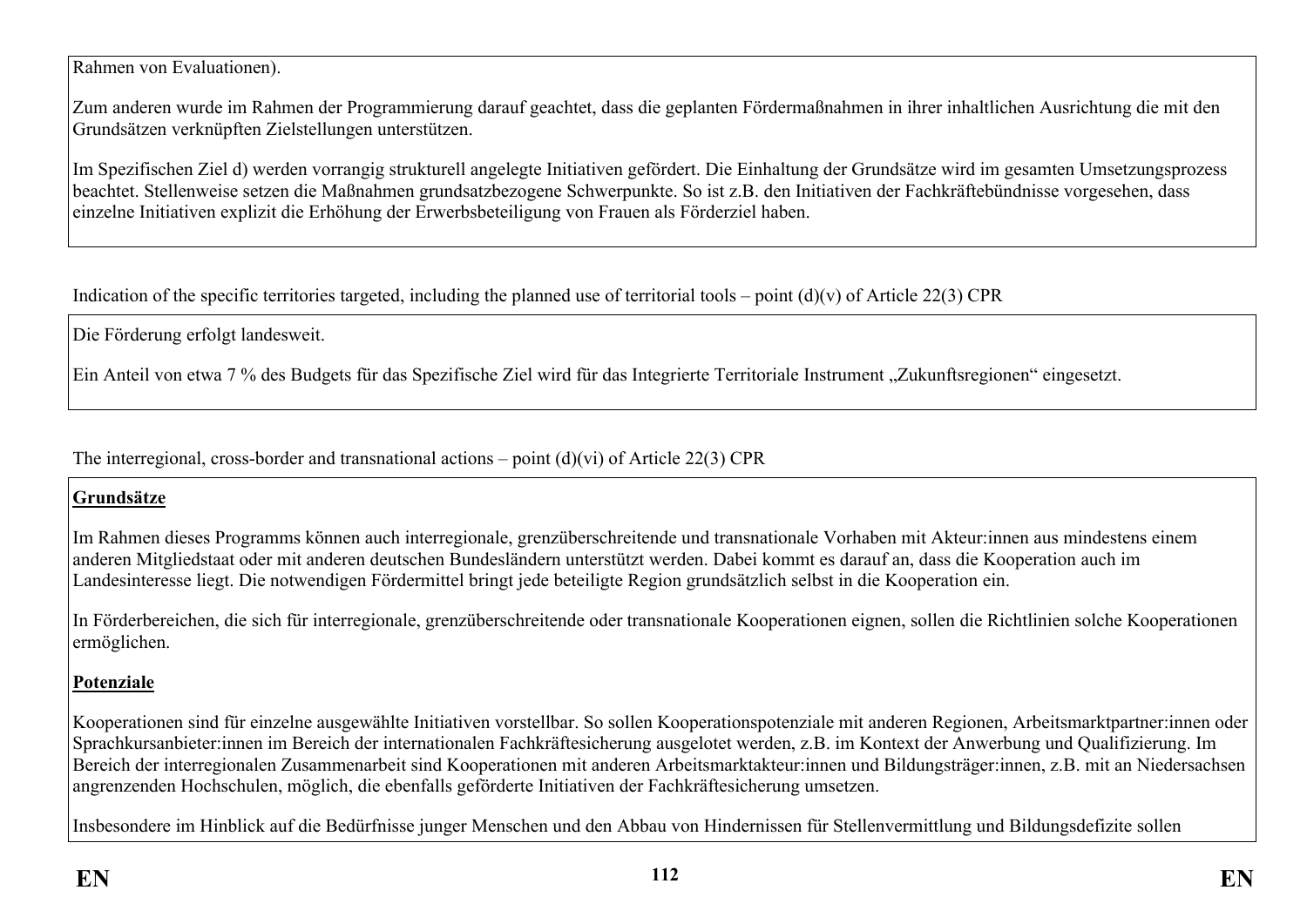mögliche Synergien zwischen Erasmus+ und den geplanten ESF+-Maßnahmen identifiziert und entsprechend berücksichtigt werden.

## The planned use of financial instruments – point  $(d)(vi)$  of Article 22(3) CPR

Der Einsatz von Finanzinstrumenten ist im Rahmen des Spezifischen Ziels d) nicht vorgesehen.

### 2.1.1.1.2. Indicators

### Reference: point (d)(ii) of Article 22(3) CPR and Article 8 ERDF and CF Regulation

Table 2: Output indicators

| Priority | Specific objective | Fund   | Category of region | ID             | Indicator                                     | Measurement unit | Milestone (2024) | Target $(2029)$ |
|----------|--------------------|--------|--------------------|----------------|-----------------------------------------------|------------------|------------------|-----------------|
|          | ESO4.4             | $ESF+$ | More developed     | <b>PSO 4.4</b> | Zahl der geförderten Unterstützungsstrukturen | Anzahl           | 8.00             | 10.00           |
|          | ESO4.4             | $ESF+$ | Transition         | <b>PSO 4.4</b> | Zahl der geförderten Unterstützungsstrukturen | Anzahl           | 3.00             | 5.00            |

## Reference: point (d)(ii) of Article 22(3) CPR

Table 3: Result indicators

| Priority | Specific<br>objective | Fund   | Category of<br>region |                    | Indicator                                                         | Measurement<br>unit | Baseline or<br>reference value | Reference<br>Year | Target<br>(2029) | Source of data           | Comments |
|----------|-----------------------|--------|-----------------------|--------------------|-------------------------------------------------------------------|---------------------|--------------------------------|-------------------|------------------|--------------------------|----------|
|          | <b>ESO4.4</b>         | $ESF+$ | More<br>developed     | <b>PSR</b><br>4.4  | Anzahl der Initiativen mit dem<br>Schwerpunkt Fachkräftesicherung | Anzahl              | 0.00                           | 2021              |                  | 12.00 Monitoringsystem   |          |
|          | <b>ESO4.4</b>         | $ESF+$ | Transition            | <b>PSR</b><br>-4.4 | Anzahl der Initiativen mit dem<br>Schwerpunkt Fachkräftesicherung | Anzahl              | 0.00                           | 2021              |                  | 39.00   Monitoringsystem |          |

### 2.1.1.1.3. Indicative breakdown of the programmed resources (EU) by type of intervention

Reference: point (d)(viii) of Article 22(3) CPR

Table 4: Dimension 1 - intervention field

| Priority<br>Amount<br>Fund<br>Specific objective<br>region<br>Code<br>categor<br>$\sim$ |  |  |  |  |  | <b>EUR</b> |
|-----------------------------------------------------------------------------------------|--|--|--|--|--|------------|
|-----------------------------------------------------------------------------------------|--|--|--|--|--|------------|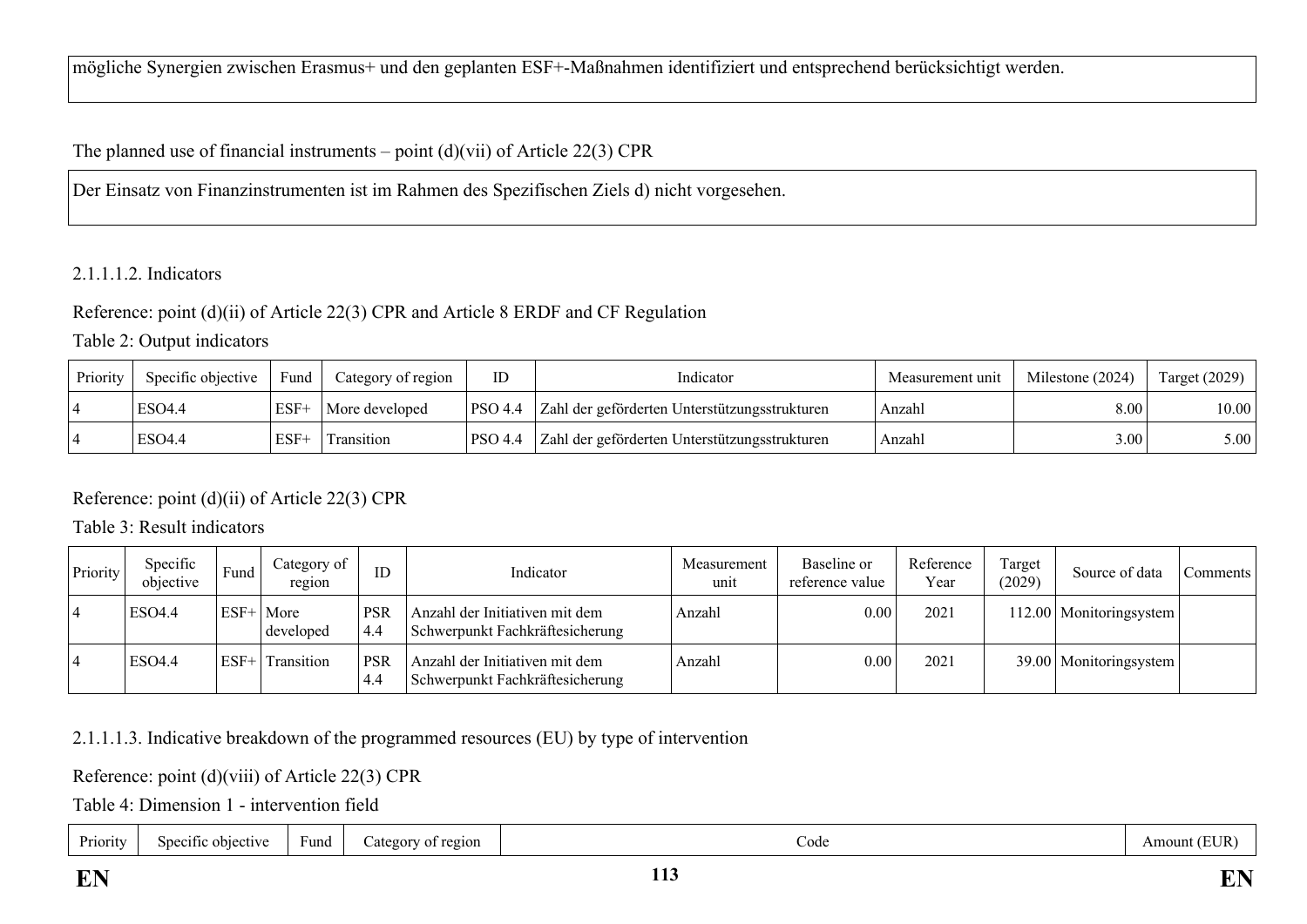| <b>ESO4.4</b> | $ESF+$ | More developed | 146. Support for adaptation of workers, enterprises and entrepreneurs to change | 25,852,022.00 |
|---------------|--------|----------------|---------------------------------------------------------------------------------|---------------|
| ESO4.4        | $ESF+$ | 'Transition    | 146. Support for adaptation of workers, enterprises and entrepreneurs to change | 12,730,903.00 |
| <b>ESO4.4</b> | Total  |                |                                                                                 | 38,582,925.00 |

## Table 5: Dimension 2 - form of financing

| Priority | Specific objective | Fund  | Category of region | Code          | Amount (EUR)  |
|----------|--------------------|-------|--------------------|---------------|---------------|
|          | ESO4.4             | ESF+  | More developed     | $ 01$ . Grant | 25,852,022.00 |
|          | ESO4.4             | ESF+  | Transition         | $ 01$ . Grant | 12,730,903.00 |
|          | ESO4.4             | Total |                    |               | 38,582,925.00 |

# Table 6: Dimension 3 – territorial delivery mechanism and territorial focus

| Priority | Specific objective | Fund   | Category of region | Code                                            | Amount (EUR)  |
|----------|--------------------|--------|--------------------|-------------------------------------------------|---------------|
|          | ESO4.4             | $ESF+$ | More developed     | 03. ITI - Functional urban areas                | 654,607.00    |
|          | ESO4.4             | $ESF+$ | More developed     | 04. ITI - Rural areas                           | 1,527,415.00  |
|          | <b>ESO4.4</b>      | $ESF+$ | More developed     | 33. Other approaches - No territorial targeting | 23,670,000.00 |
|          | ESO4.4             | $ESF+$ | Transition         | 04. ITI - Rural areas                           | 430,903.00    |
|          | ESO4.4             | $ESF+$ | <b>Transition</b>  | 33. Other approaches - No territorial targeting | 12,300,000.00 |
|          | ESO4.4             | Total  |                    |                                                 | 38,582,925.00 |

Table 7: Dimension 6 – ESF+ secondary themes

| Priority | Specific objective | Fund   | Category of region | Code                                                          | Amount (EUR)  |
|----------|--------------------|--------|--------------------|---------------------------------------------------------------|---------------|
|          | ESO4.4             | $ESF+$ | More developed     | 02. Developing digital skills and jobs                        | 2,585,202.00  |
|          | ESO4.4             | $ESF+$ | More developed     | 10. Addressing challenges identified in the European Semester | 25,852,022.00 |
|          | ESO <sub>4.4</sub> | $ESF+$ | <b>Transition</b>  | 02. Developing digital skills and jobs                        | 1,273,090.00  |
|          | ESO4.4             | $ESF+$ | Transition         | 10. Addressing challenges identified in the European Semester | 12,730,903.00 |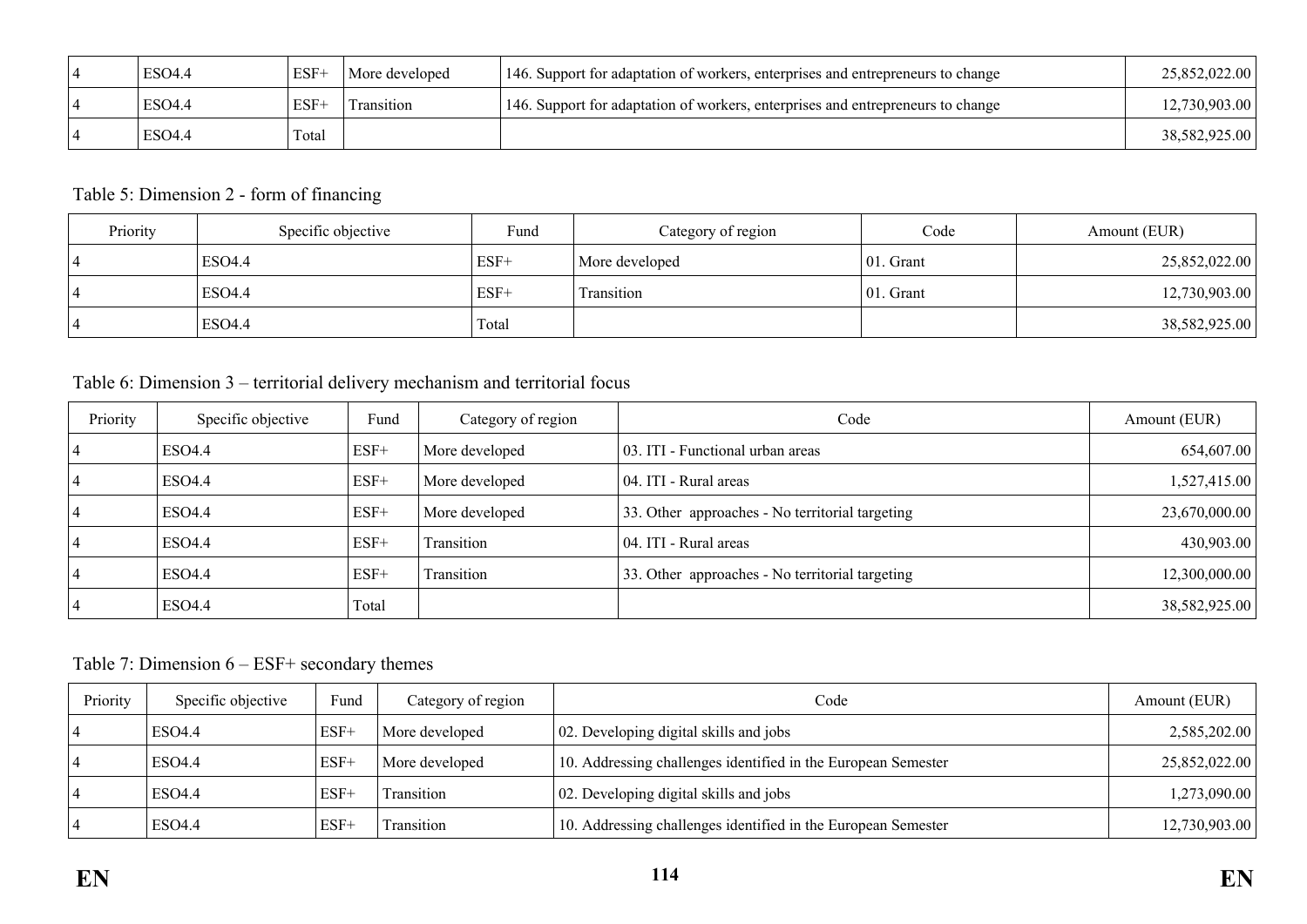|  | <b>ESO4.4</b> | $\sim$<br>Total |  |  | $\sim$<br>17.00 <sub>1</sub><br>7 A.A<br>т∠. |
|--|---------------|-----------------|--|--|----------------------------------------------|
|--|---------------|-----------------|--|--|----------------------------------------------|

| Priority | Specific objective | Fund   | Category of region | $\text{Code}$                     | Amount (EUR)  |
|----------|--------------------|--------|--------------------|-----------------------------------|---------------|
|          | ESO <sub>4</sub> 4 | $ESF+$ | More developed     | $\vert$ 02. Gender mainstreaming  | 25,852,022.00 |
|          | <b>ESO4.4</b>      | $ESF+$ | Transition         | $\vert 02$ . Gender mainstreaming | 12,730,903.00 |
|          | ESO <sub>4.4</sub> | Total  |                    |                                   | 38,582,925.00 |

\* In principle, 40 % for the ESF+ contributes to gender tracking. 100 % is applicable when Member State chooses to use Article 6 ESF+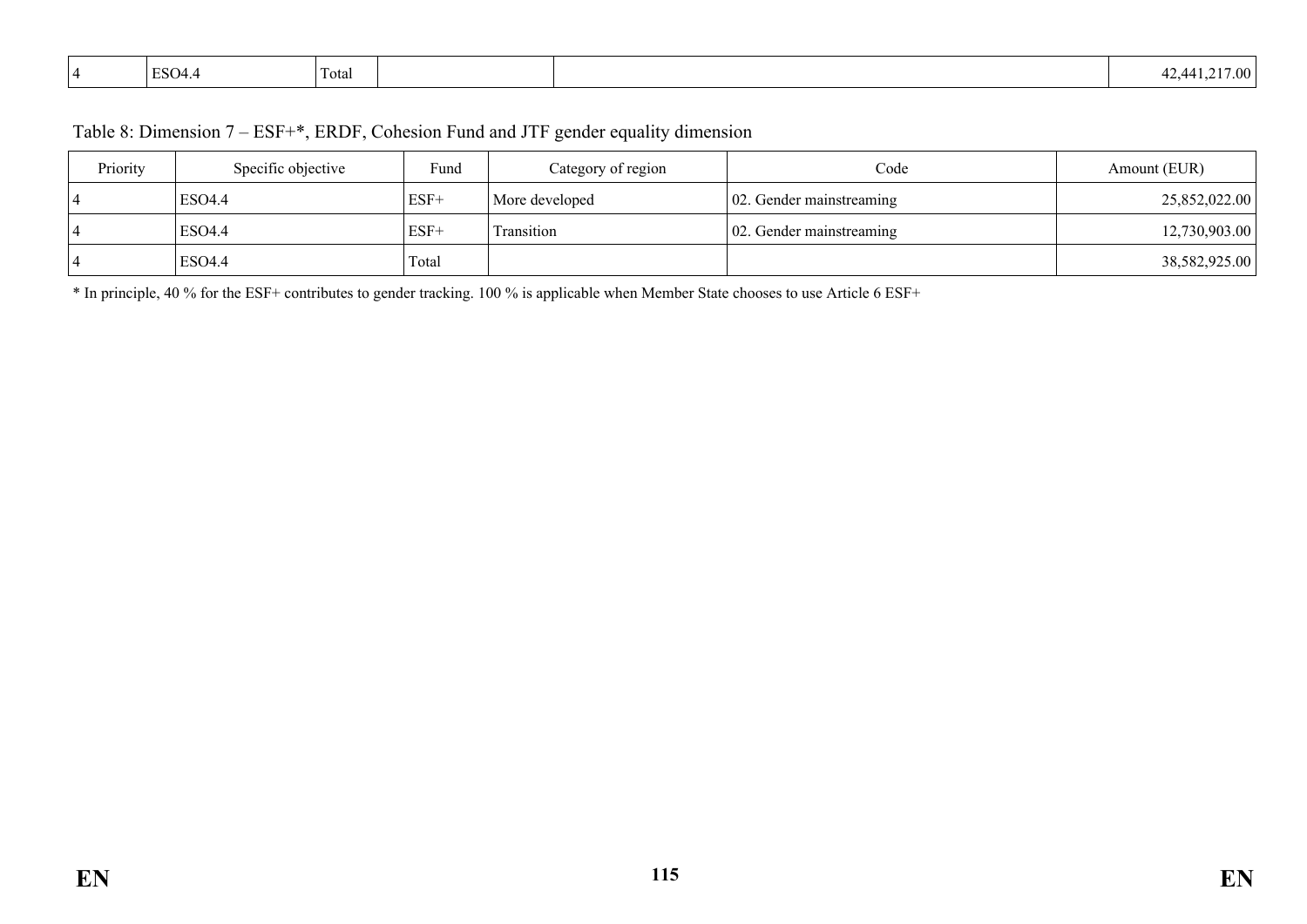2.1.1.1. Specific objective: ESO4.3. Promoting a gender-balanced labour market participation, equal working conditions, and a better work-life balance including through access to affordable childcare, and care for dependent persons (ESF+)

2.1.1.1.1. Interventions of the Funds

Reference: points  $(d)(i)$ ,  $(iii)$ ,  $(iv)$ ,  $(v)$ ,  $(vi)$  and  $(vii)$  of Article 22(3) CPR

The related types of actions – point (d)(i) of Article 22(3) CPR and Article 6 ESF+ Regulation:

In Bezug auf die Förderung der gleichberechtigten Erwerbsbeteiligung von Frauen und Männern wurden in Niedersachsen folgende besondere Investitionsbedarfe herausgearbeitet:

●Erhöhung der Erwerbsbeteiligung von Frauen.

●Erleichterte Wiedereingliederung in den Arbeitsmarkt nach Berufsunterbrechungen.

●Ergänzende Vorhaben zur Lösung regionalspezifischer Herausforderungen in den Zukunftsregionen.

Um diesen Investitionsbedarfen zu entsprechen, wurde im Spezifischen Ziel c) eine ganz spezifisch auf diese Investitionsbedarfe gerichtete Maßnahme definiert, die nachfolgend detailliert erörtert wird. Die Maßnahmen leisten einen Beitrag vor allem zu den Grundsätzen 1-4 sowie 9 der Europäischen Säule sozialer Rechte (ESsR).

Frauenspezifisches Arbeitsmarktprogramm RIKA – Regionale Initiativen und Kooperationen für Frauen am Arbeitsmarkt

In Niedersachsen liegt die Erwerbstätigenquote der Frauen mit 70,3 % immer noch deutlich unter der der Männer mit 77,8 % (Landesamt für Statistik, Zahlen für 2018). Zusätzlich sind Frauen mit 80,4 % aller Teilzeitbeschäftigten und mit 58,9 % aller geringfügig Beschäftigten (Quelle jeweils Bundesagentur für Arbeit, September 2020) überproportional oft in Beschäftigungsverhältnissen tätig, die für eine eigenständige finanzielle Sicherung des Lebensunterhalts nicht ausreichend sind. Der Gender Pay Gap liegt in Niedersachsen bei 19 %. Um auf eine gleichberechtigte Teilhabe von Frauen am Arbeitsmarkt hinzuwirken, setzt die geplante Förderung an unterschiedlichen Punkten an.

Mit dem ersten Förderschwerpunkt sollen Koordinierungsstellen eine landesweite Beratungsinfrastruktur für Frauen zur Verfügung stellen. Sie bieten u.a. lebensphasenorientierte Beratung zur Berufswegeplanung, initiieren Weiterbildungsangebote und vernetzen regionale Unternehmen, Arbeitsmarktakteure:innen und Frauen. Ziel ist die Gleichstellung von Frauen und Männern im Arbeitsleben sowie eine verbesserte Netzwerkarbeit im Sinne des Gleichstellungsziels.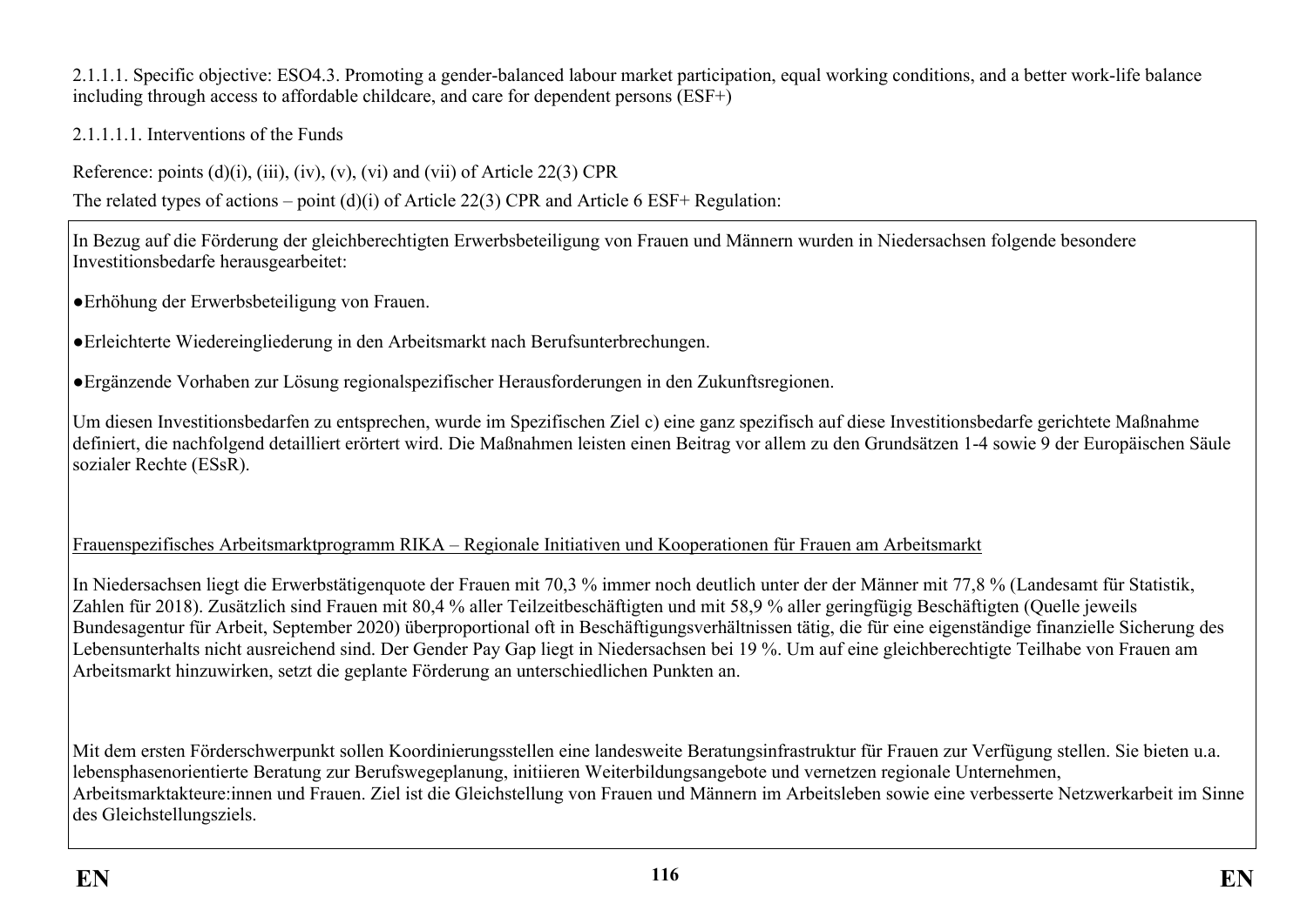Im zweiten Förderschwerpunkt sollen im Rahmen von Projekten frauenspezifische Bildungs- und Beratungsangebote gemäß dem jeweiligen regionalen Bedarf erarbeitet werden. Die Projekte können beispielsweise den beruflichen Wiedereinstieg, die beruflichen Umorientierung oder den beruflichen Aufstieg fördern, ebenso sind Stabilisierungs-, Qualifizierungs- und Beratungsangebote für Frauen in unterschiedlichen Lebensphasen – beispielsweise für gründungsinteressierte Frauen, Alleinerziehende oder Frauen mit Fluchterfahrung – möglich. Auch Projekte zur besseren Vereinbarkeit von beruflichen und familiären Aufgaben sind hier förderfähig. Damit wird auch ein Beitrag zur Stabilisierung des Familieneinkommens geleistet.

Die Förderung unterstützt zudem Vernetzungsaktivitäten und Maßnahmen der Öffentlichkeitsarbeit, um die Erreichung der Zielgruppe zu verbessern und so die Breitenwirksamkeit der vorgesehenen Förderangebote zu erhöhen.

Insgesamt tragen die aufgeführten geplanten Leistungen zu einer Steigerung der Erwerbsbeteiligung von Frauen bei, da sie deren professionelle und persönliche Kompetenzen erweitern und die Rahmenbedingungen für die gleichberechtigte Teilhabe am Arbeitsmarkt u.a. durch regionale Vernetzung verbessern. Sie wirken somit längerfristig auf eine gleichberechtigte Teilhabe am Erwerbsleben hin.

Ergänzende Vorhaben in den Zukunftsregionen

Ergänzend zum frauenspezifischen Arbeitsmarktprogram RIKA sollen auch regionalspezifische Vorhaben in den Zukunftsregionen gefördert werden, um insbesondere auf Anforderungen bei der Betreuung von Kindern und zu pflegenden Angehörigen reagieren zu können.

Vorgesehen ist die Umsetzung von Vorhaben im Themenfeld "Vereinbarkeit von Arbeits- und Privatleben". Gefördert werden soll z.B. die Implementierung von (neuartigen) Betreuungskonzepten in Kindertagesstätten und Schulen insbesondere in Randzeiten oder die Erarbeitung und Implementierung von Konzepten und Strategien der Kinderbetreuung und der Pflege, auch im Rahmen von Netzwerkarbeit.

Damit können bestehende Angebotslücken, z.B. hinsichtlich spezifischer Zielgruppen, regional passend geschlossen werden. Nicht zuletzt bieten die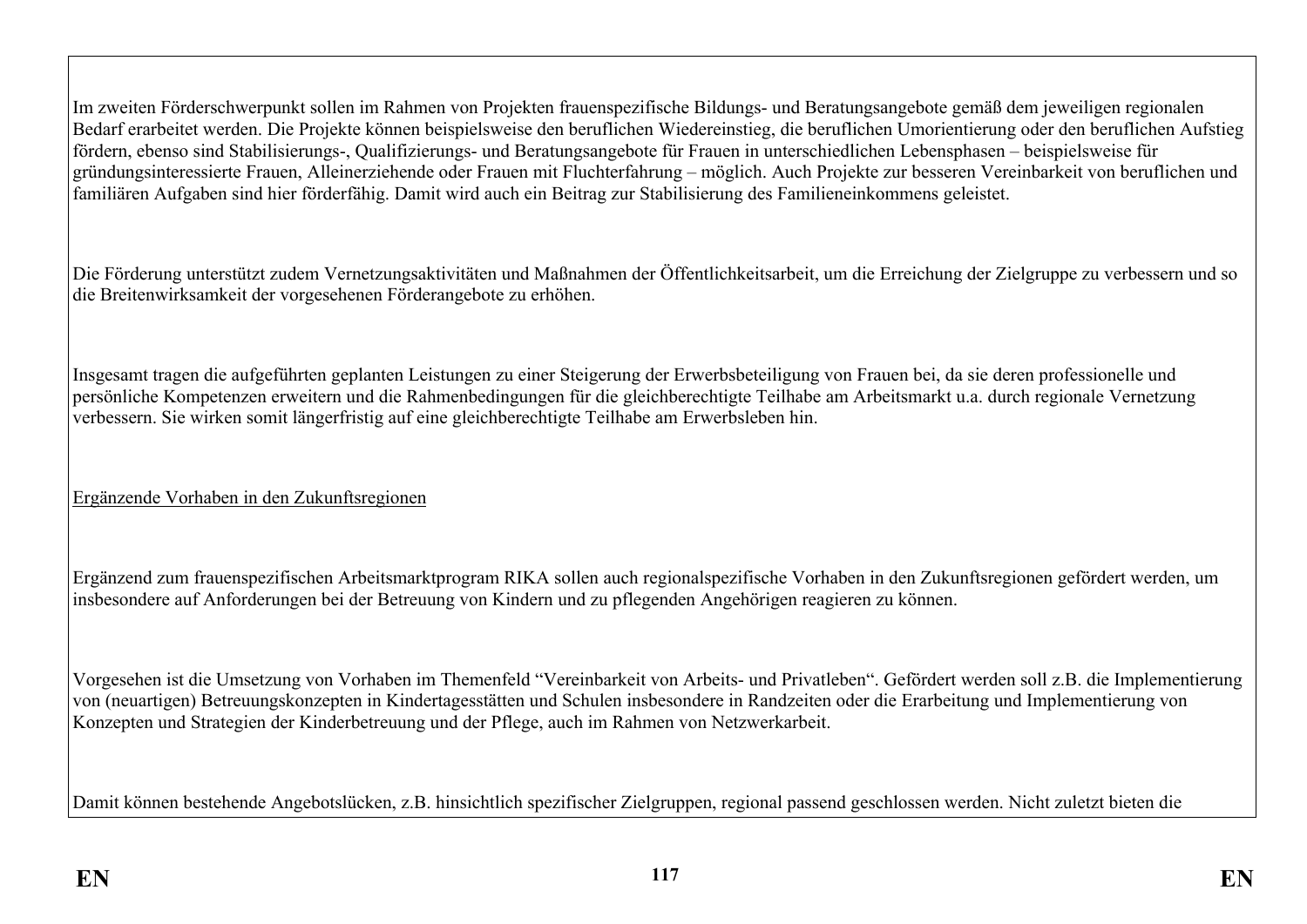Förderungen die Möglichkeit, in der Vergangenheit erprobte soziale Innovationen weiterzuentwickeln.

Mit der Förderung wird ein Beitrag zur ausgewogenen Erwerbsbeteiligung von Frauen und Männern und zu einer besseren Vereinbarkeit von Beruf und Privatleben geleistet, indem passende Rahmenbedingungen zur Betreuung von Kindern und zur Pflege Angehöriger geschaffen werden.

## DNSH-Prinzip und nachhaltige Entwicklung

Die Fördermaßnahmen wurden als vereinbar mit dem DNSH-Prinzip bewertet. Die Förderung der nachhaltigen Entwicklung im Rahmen der Projektumsetzung wird durch entsprechende Projektauswahlkriterien unterstützt. Ergänzend werden die Zuwendungsempfänger:innen hinsichtlich nachhaltiger Entwicklung sensibilisiert.

The main target groups - point (d)(iii) of Article 22(3) CPR:

Die geplante frauenspezifische Maßnahme in Form von Beratungsleistungen und Vernetzungsaktivitäten zur Verbesserung der Erwerbsbeteiligung richtet sich an erwerbsfähige Frauen in vielfältigen Lebenslagen. Beispielhaft zu nennen sind Berufsrückkehrerinnen, Alleinerziehende, zugewanderte oder geflüchtete Frauen, Gründungsinteressierte oder auch Frauen mit dem Wunsch nach einer beruflichen Umorientierung oder beruflichem Aufstieg. Mittelbar profitieren auch Kinder unter 18 Jahren von den Vorhaben.

Die geplanten Vorhaben der Zukunftsregionen richten sich an die Bevölkerung in den Zukunftsregionen, insb. Beschäftigte, aber auch Arbeitslose und Nichterwerbstätige. Indirekt profitieren von den Maßnahmen auch KMU.

Wenn potenziell Begünstigte gleichzeitig eine Förderung nach dem DARP in Anspruch nehmen, sind sie von der Förderung ausgeschlossen.

Actions safeguarding equality, inclusion and non-discrimination – point (d)(iv) of Article 22(3) CPR and Article 6 ESF+ Regulation

Um dem Ziel der chancengerechten Teilhabe von Männern und Frauen am Arbeitsmarkt näher zu kommen, wird mit der geplanten Maßnahme RIKA eine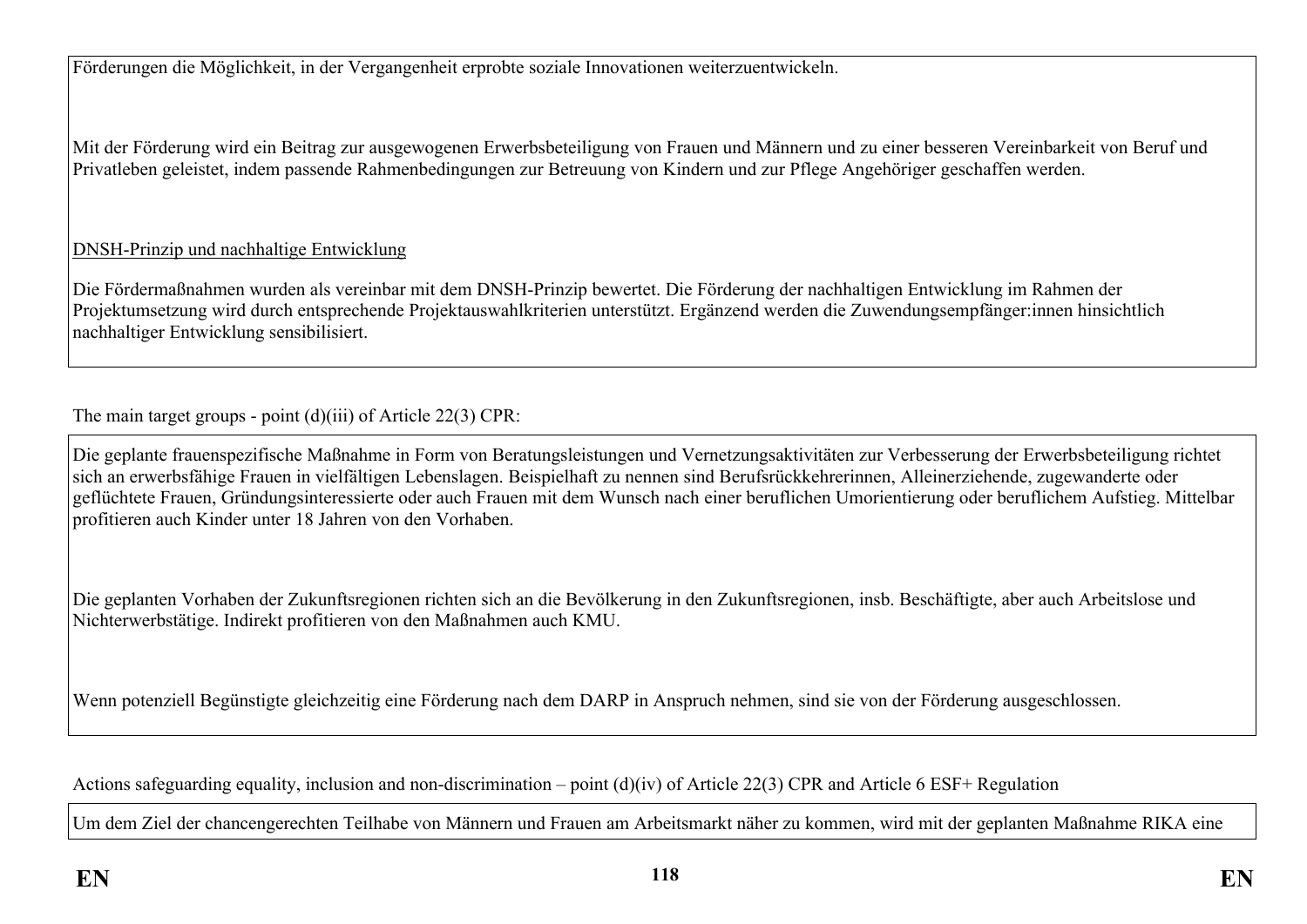frauenspezifische Förderung umgesetzt, d.h., Teilnehmende sind ausschließlich Frauen. Damit besteht ein unmittelbarer Bezug zum Grundsatz der Gleichstellung der Geschlechter. Der Grundsatz Chancengleichheit und Nichtdiskriminierung wird unter anderem durch die Schwerpunktsetzung auf geflüchtete und zugewanderte Frauen gewährleistet, die von Hemmnissen zur Erzielung eines existenzsichernden Einkommens stärker betroffen sind als der Durchschnitt der Frauen. Es wird angestrebt, dass mindestens 20% der Teilnehmerinnen geflüchtete oder zugewanderte Frauen sein werden. Ebenfalls 20 % der geförderten Projekte sollen geflüchteten oder zugewanderten Frauen zugutekommen. In Projekten, die nicht ausschließlich an diese Zielgruppe gerichtet sind, soll das Augenmerk darauf liegen, entsprechende Teilnehmerinnen zu gewinnen. Die Gruppe der Frauen mit Behinderungen wird aus anderen Haushaltsmitteln gezielt gefördert. Bei der Umsetzung der RIKA-Projekte wird auf Barrierefreiheit geachtet.

Die Einhaltung der Grundsätze wird im gesamten Umsetzungsprozess beachtet. So berücksichtigt das Scoring, inwieweit die Projektanträge den Grundsatz der Chancengleichheit und Nichtdiskriminierung beachten. Die Projektträger:innen werden in Form regelmäßiger Austauschrunden unter Federführung des Fachressorts zur Umsetzung der Grundsätze befragt. Die Verwendungsnachweisprüfung ermöglicht einen Abgleich zwischen Antragstellung und erfolgter Umsetzung. Auch wurde ein Unterausschuss des BGA eingerichtet, der u.a. die programmverantwortlichen Ressorts bzgl. der oben genannten Grundsätze berät und die Umsetzung weiterer querschnittsrelevanter Maßnahmen (wie z.B. Veranstaltungen, Leitfäden, Trainings etc.) plant und begleitet.

Indication of the specific territories targeted, including the planned use of territorial tools – point  $(d)(v)$  of Article 22(3) CPR

Die Förderung erfolgt landesweit.

Ein Anteil von etwa 6 % des Budgets für das Spezifische Ziel wird für das Integrierte Territoriale Instrument "Zukunftsregionen" eingesetzt.

The interregional, cross-border and transnational actions – point  $(d)(vi)$  of Article 22(3) CPR

Grundsätze

Im Rahmen dieses Programms können auch interregionale, grenzüberschreitende und transnationale Vorhaben mit Akteur:innen aus mindestens einem anderen Mitgliedstaat oder mit anderen deutschen Bundesländern unterstützt werden. Dabei kommt es darauf an, dass die Kooperation auch im Landesinteresse liegt. Die notwendigen Fördermittel bringt jede beteiligte Region grundsätzlich selbst in die Kooperation ein.

In Förderbereichen, die sich für interregionale, grenzüberschreitende oder transnationale Kooperationen eignen, sollen die Richtlinien solche Kooperationen ermöglichen.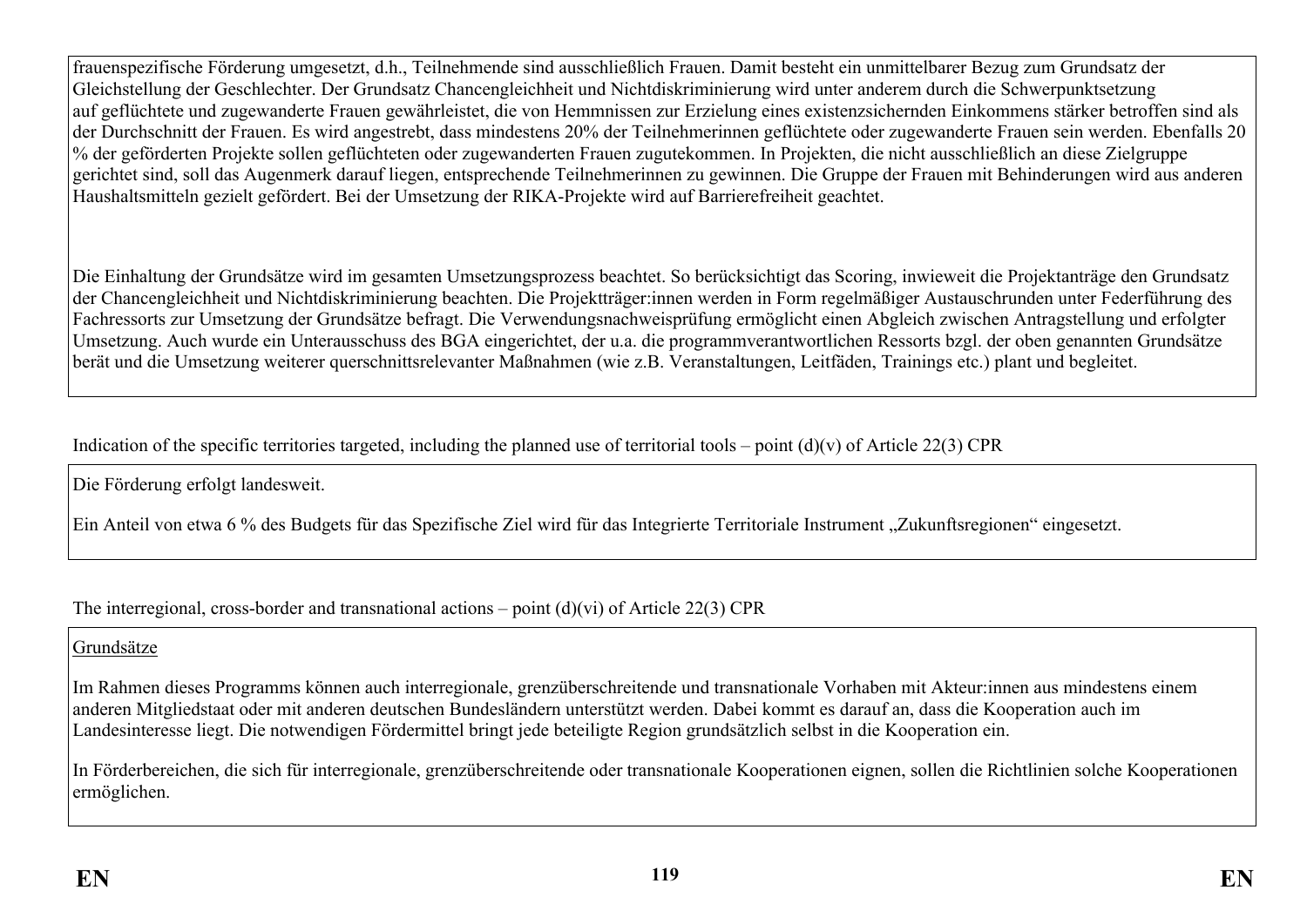### Potenziale

Beim Frauenspezifischen Arbeitsmarktprogramm werden in der Richtlinie auch grenzüberschreitende Kooperationsprojekte ermöglicht. Zur Bewerbung dieses Ansatzes wird geprüft, ob hierzu im Laufe der Förderperiode eine spezifisch darauf ausgerichtete Veranstaltung mit Projektbeispielen aus anderen Ländern stattfinden kann.

## The planned use of financial instruments – point  $(d)(vi)$  of Article 22(3) CPR

Der Einsatz von Finanzinstrumenten ist im Rahmen des Spezifischen Ziels c) nicht vorgesehen.

## 2.1.1.1.2. Indicators

### Reference: point (d)(ii) of Article 22(3) CPR and Article 8 ERDF and CF Regulation

### Table 2: Output indicators

| Priority | Specific objective | Fund   | Category of region | ப                      | Indicator | Measurement unit | Milestone (2024) | Target (2029) |  |
|----------|--------------------|--------|--------------------|------------------------|-----------|------------------|------------------|---------------|--|
|          | ESO4.3             | $ESF+$ | More developed     | PSO 4.3.1              | Frauen    | Anzahl           | ,486.00          | ا 4,875.00 ا  |  |
|          | ESO <sub>4.3</sub> | $ESF+$ | l ransıtıon        | <sup>1</sup> PSO 4.3.1 | Frauen    | Anzahl           | .441.00          | 5,764.00      |  |

## Reference: point (d)(ii) of Article 22(3) CPR

### Table 3: Result indicators

| Priority | Specific<br>objective | Fund        | Category of<br>region | ID                  | Indicator                                                                                  | Measurement<br>unit | Baseline or<br>reference value | Reference<br>Year | Target<br>(2029) | Source of data           | Comments |
|----------|-----------------------|-------------|-----------------------|---------------------|--------------------------------------------------------------------------------------------|---------------------|--------------------------------|-------------------|------------------|--------------------------|----------|
| 4        | <b>ESO4.3</b>         | $ESF+ More$ | developed             | <b>PSR</b><br>4.3.1 | Frauen, die innerhalb von vier Wochen<br>nach ihrer Teilnahme das Projektziel<br>erreichen | Anteil              | 0.00                           | 2021              |                  | 87.00   Monitoringsystem |          |
| 4        | ESO4.3                | $ESF+$      | Transition            | PSR<br>4.3.         | Frauen, die innerhalb von vier Wochen<br>nach ihrer Teilnahme das Projektziel<br>erreichen | Anteil              | 0.00                           | 2021              |                  | 87.00 Monitoringsystem   |          |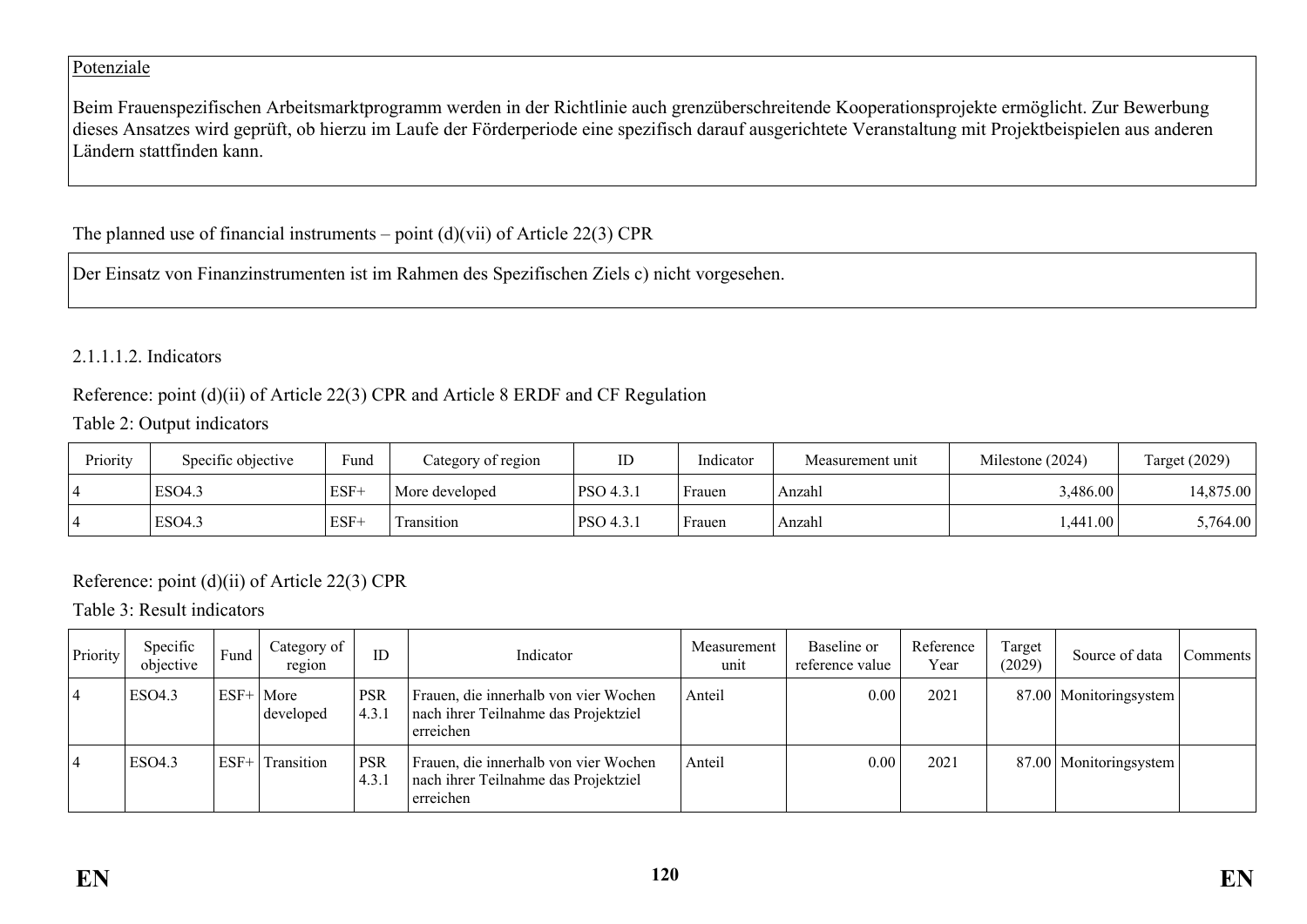## 2.1.1.1.3. Indicative breakdown of the programmed resources (EU) by type of intervention

## Reference: point (d)(viii) of Article 22(3) CPR

Table 4: Dimension 1 - intervention field

| Priority | Specific<br>objective | Fund   | Category of<br>region | Code                                                                                                                     | Amount<br>(EUR) |
|----------|-----------------------|--------|-----------------------|--------------------------------------------------------------------------------------------------------------------------|-----------------|
|          | ESO4.3                | $ESF+$ | More developed        | 142. Measures to promote women's labour market participation and reduce gender□based segregation in the labour<br>market | 19,750,000.00   |
|          | ESO4.3                | $ESF+$ | More developed        | 143. Measures promoting work□life balance, including access to childcare and care for dependent persons                  | 750,000.00      |
|          | <b>ESO4.3</b>         | $ESF+$ | Transition            | 142. Measures to promote women's labour market participation and reduce gender□based segregation in the labour<br>market | 11,150,000.00   |
|          | <b>ESO4.3</b>         | $ESF+$ | Transition            | 143. Measures promoting work□life balance, including access to childcare and care for dependent persons                  | 150,000.00      |
|          | <b>ESO4.3</b>         | Total  |                       |                                                                                                                          | 31,800,000.00   |

### Table 5: Dimension 2 - form of financing

| Priority | Specific objective | Fund   | Category of region | Code      | Amount (EUR)  |
|----------|--------------------|--------|--------------------|-----------|---------------|
|          | <b>ESO4.3</b>      | $ESF+$ | More developed     | 01. Grant | 20,500,000.00 |
|          | ESO4.3             | ESF+   | Transition         | 01. Grant | 11,300,000.00 |
|          | <b>ESO4.3</b>      | Total  |                    |           | 31,800,000.00 |

### Table 6: Dimension 3 – territorial delivery mechanism and territorial focus

| Priority | Specific objective | Fund   | Category of region | Code                                            | Amount (EUR)  |
|----------|--------------------|--------|--------------------|-------------------------------------------------|---------------|
|          | <b>ESO4.3</b>      | $ESF+$ | More developed     | 03. ITI - Functional urban areas                | 450,000.00    |
|          | ESO4.3             | $ESF+$ | More developed     | 04. ITI - Rural areas                           | 1,050,000.00  |
|          | <b>ESO4.3</b>      | $ESF+$ | More developed     | 33. Other approaches - No territorial targeting | 19,000,000.00 |
|          | <b>ESO4.3</b>      | $ESF+$ | Transition         | 04. ITI - Rural areas                           | 300,000.00    |
|          | <b>ESO4.3</b>      | $ESF+$ | Transition         | 33. Other approaches - No territorial targeting | 11,000,000.00 |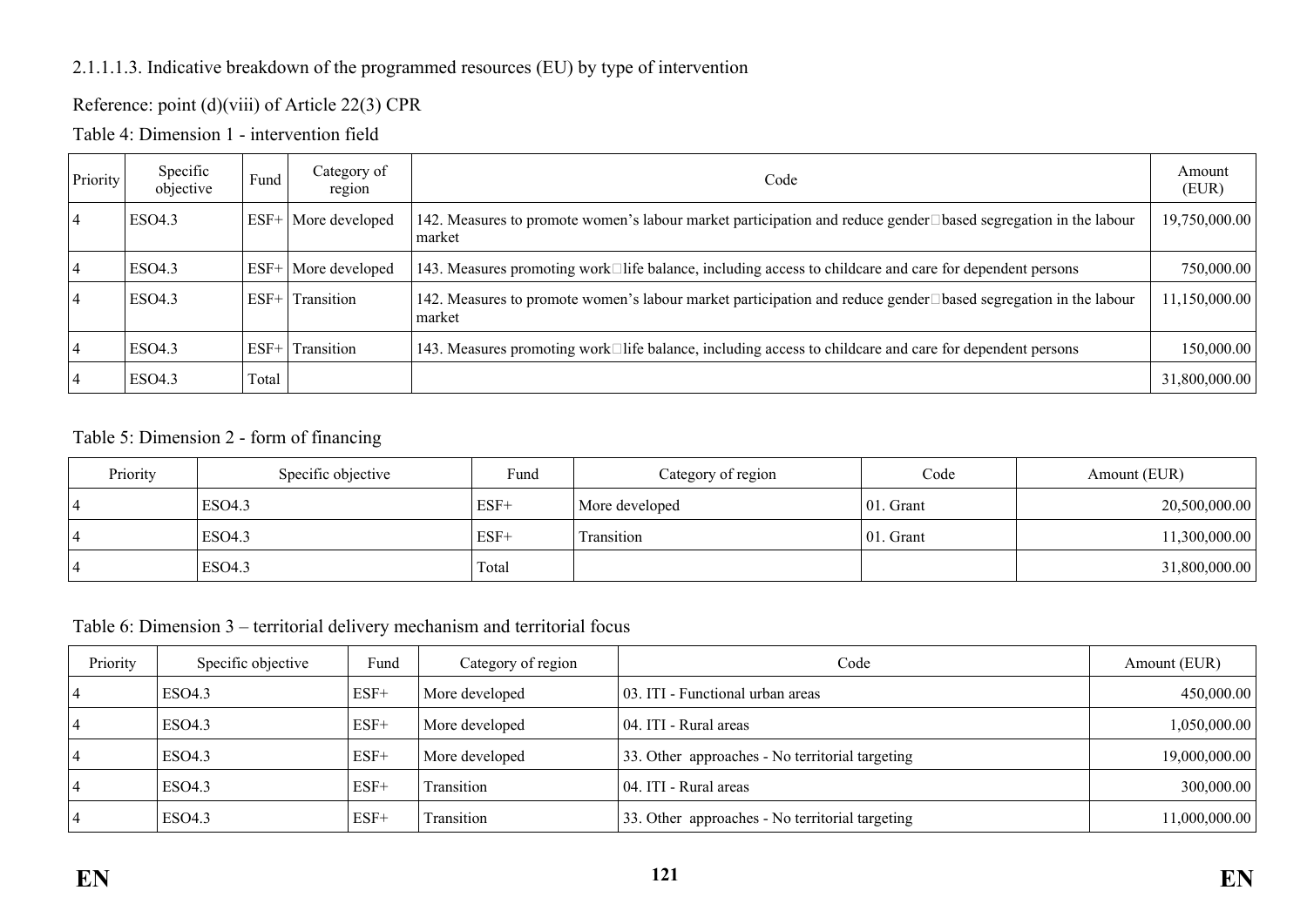| $\overline{\phantom{a}}$<br>$T_{\rm max}$<br>ESO4.3<br>Total<br>$\overline{\phantom{a}}$ |  | -800<br>) 000 00 i |
|------------------------------------------------------------------------------------------|--|--------------------|
|------------------------------------------------------------------------------------------|--|--------------------|

Table 7: Dimension 6 – ESF+ secondary themes

| Priority | Specific objective | Fund   | Category of region | Code                                                          | Amount (EUR)  |
|----------|--------------------|--------|--------------------|---------------------------------------------------------------|---------------|
|          | ESO <sub>4.3</sub> | $ESF+$ | More developed     | 05. Non-discrimination                                        | 2,050,000.00  |
|          | ESO4.3             | $ESF+$ | More developed     | 10. Addressing challenges identified in the European Semester | 20,500,000.00 |
|          | ESO <sub>4.3</sub> | $ESF+$ | Transition         | 05. Non-discrimination                                        | 1,130,000.00  |
|          | ESO <sub>4.3</sub> | $ESF+$ | Transition         | 10. Addressing challenges identified in the European Semester | 11,300,000.00 |
|          | ESO <sub>4.3</sub> | Total  |                    |                                                               | 34,980,000.00 |

Table 8: Dimension 7 – ESF+\*, ERDF, Cohesion Fund and JTF gender equality dimension

| Priority | Specific objective | Fund   | Category of region | Code                         | Amount (EUR)  |
|----------|--------------------|--------|--------------------|------------------------------|---------------|
|          | ESO4.3             | $ESF+$ | More developed     | $ 01$ . Gender targeting     | 20,500,000.00 |
|          | <b>ESO4.3</b>      | $ESF+$ | Transition         | $\vert$ 01. Gender targeting | 11,300,000.00 |
|          | <b>ESO4.3</b>      | Total  |                    |                              | 31,800,000.00 |

\* In principle, 40 % for the ESF+ contributes to gender tracking. 100 % is applicable when Member State chooses to use Article 6 ESF+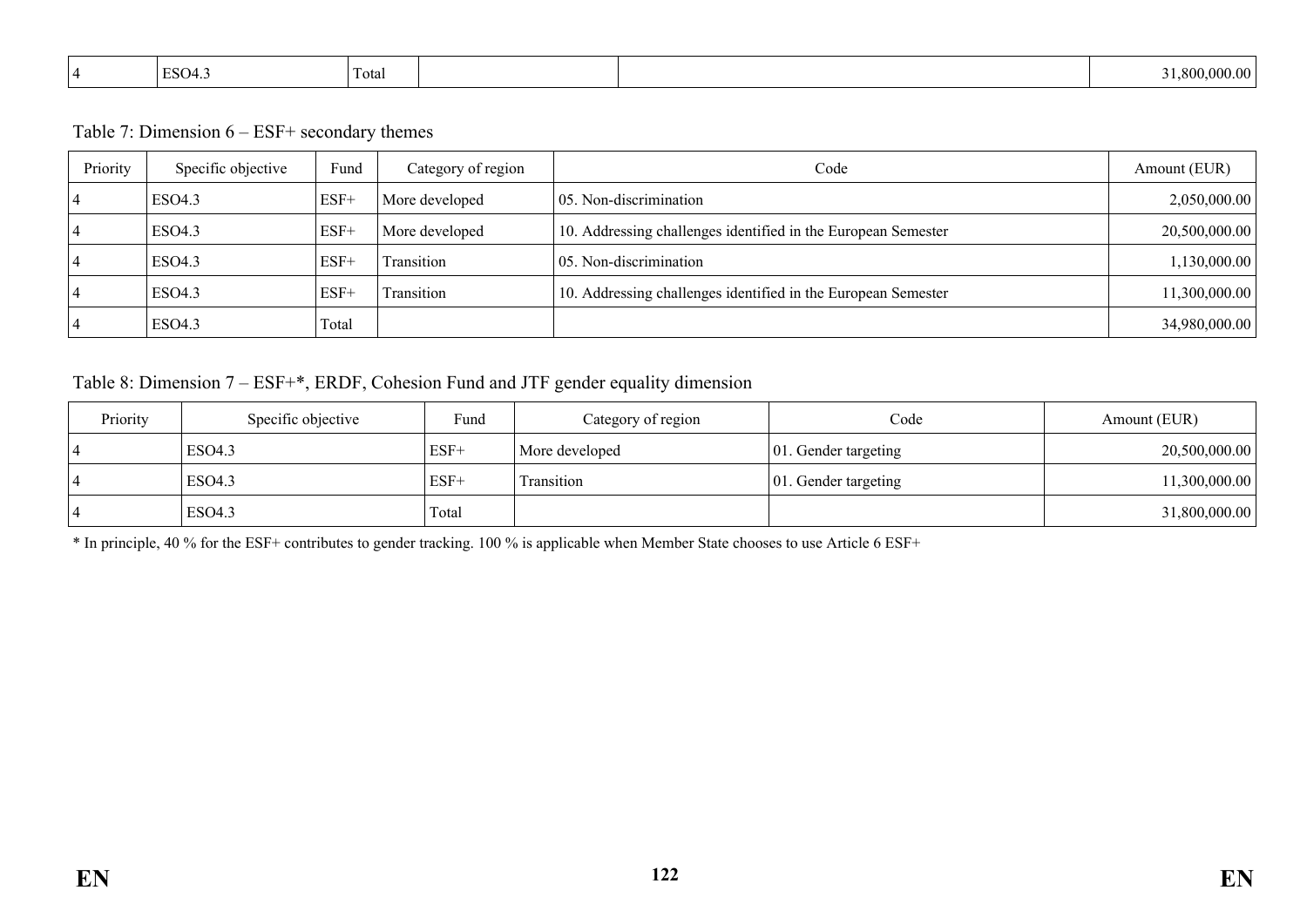2.1.1.1. Specific objective: ESO4.8. Fostering active inclusion with a view to promoting equal opportunities, non-discrimination and active participation, and improving employability, in particular for disadvantaged groups (ESF+)

2.1.1.1.1. Interventions of the Funds

Reference: points  $(d)(i)$ ,  $(iii)$ ,  $(iv)$ ,  $(v)$ ,  $(vi)$  and  $(vii)$  of Article 22(3) CPR

The related types of actions – point (d)(i) of Article 22(3) CPR and Article 6 ESF+ Regulation:

In Bezug auf die nicht materielle Armutsbekämpfung, die Verbesserung der Chancengleichheit und aktiven Teilhabe sowie die Erhöhung der Beschäftigungsfähigkeit von benachteiligten Gruppen wurden folgende besondere Investitionsbedarfe identifiziert:

●Verbesserung der Chancengleichheit und aktiven Teilhabe sowie Erhöhung der Beschäftigungsfähigkeit durch aktive soziale Inklusion.

●Gleichberechtigter Zugang zu hochwertiger und inklusiver allgemeiner und beruflicher Bildung einschließlich des entsprechenden Abschlusses sowie Grundbildung.

●Ergänzende Vorhaben zur Lösung regionalspezifischer Herausforderungen in den Zukunftsregionen.

Um diesen Investitionsbedarfen zu entsprechen wurden im Spezifischen Ziel h) eine Reihe spezifischer Maßnahmen definiert, die nachfolgend erörtert werden. Alle Maßnahmen leisten einen Beitrag zu den Grundsätzen 1, 3 und 4 der der Europäischen Säule sozialer Rechte.

## Jugendwerkstätten und Pro-Aktiv-Centren

Die Armutsgefährdungsquote lag im Jahr 2019 in Niedersachsen bei 16,0 % und damit 1,0 Prozentpunkte über dem Niveau des Vorjahres (Bundesdurchschnitt 15,9 %). Besonders deutlich zeigte sich der Anstieg bei Kindern und Jugendlichen unter 18 Jahren. Mit 21,7 % lag der Anteil so hoch wie noch nie (Landesamt für Statistik Niedersachsen). Das Armutsrisiko ist höher für nicht oder gering ausgebildete Menschen. Daher kommt dem Übergang Schule-Beruf eine besondere Bedeutung zu. Insbesondere die Bildung und Stärkung personaler und sozialer Kompetenzen kann einen Beitrag zu einer späteren stabilen beruflichen Laufbahn führen. Daher besteht konkreter Investitionsbedarf hinsichtlich der Behebung des individuellen Förderbedarfs junger Menschen und zum Abbau von Vermittlungshemmnissen und Bildungsdefiziten. Hierfür setzen die geplanten Maßnahmen an unterschiedlichen Punkten an.

In den Jugendwerkstätten erlangen junge Menschen durch produktions- bzw. arbeitsmarktnahes Arbeiten Basisqualifikationen, die für geregelte Arbeitsstrukturen notwendig sind. Durch ergänzende individuelle sozialpädagogische Beratung und Begleitung, Unterstützung bei der Berufsorientierung, Vermittlung von Betriebspraktika oder auch lebenspraktischer Fertigkeiten und Fähigkeiten wie Kochen, Gesundheit oder Hygiene sollen die jungen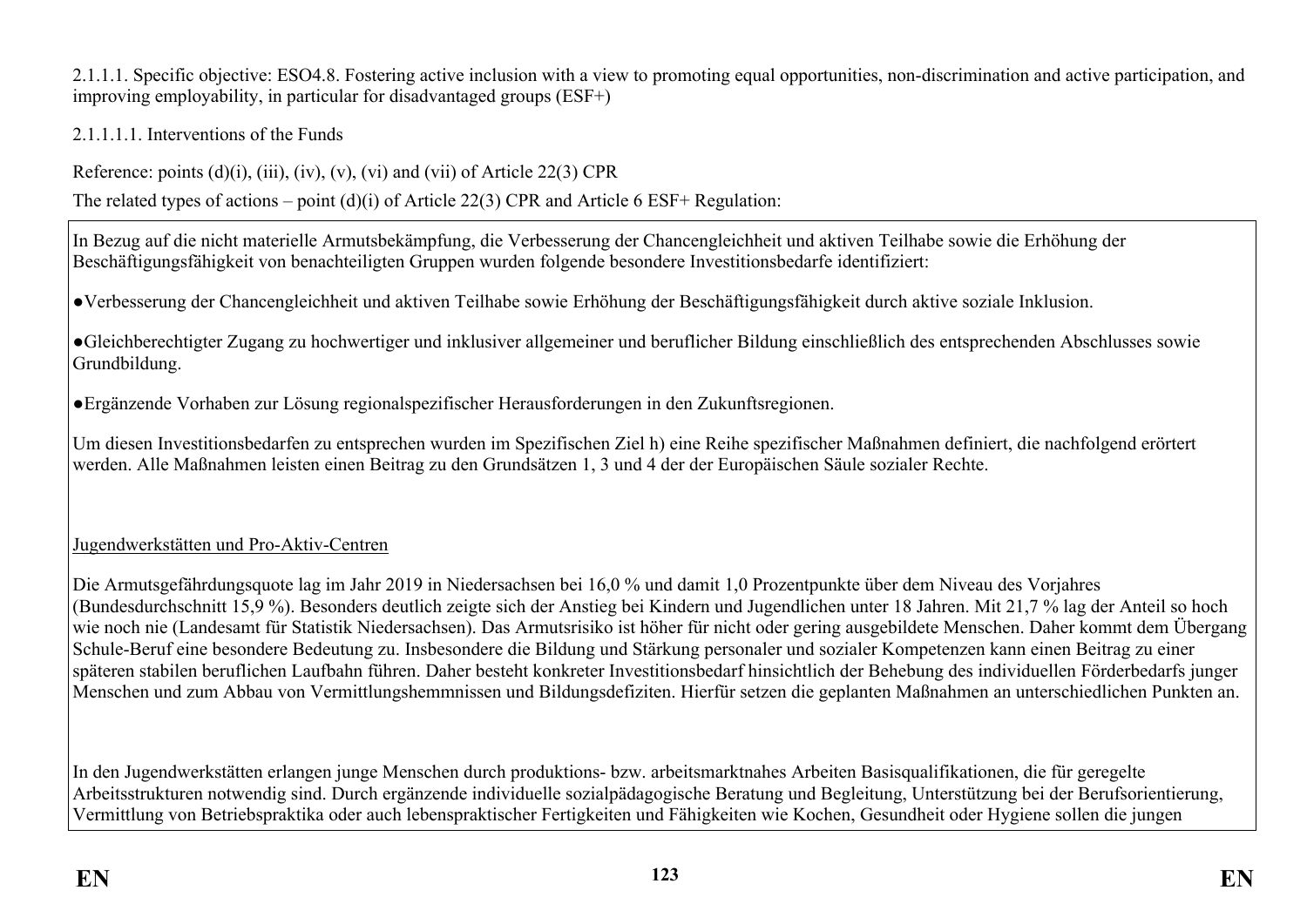Menschen schrittweise den Weg in Ausbildung und/oder Arbeit schaffen.

In den Pro-Aktiv-Centren erhalten junge Menschen mit großen Eingliederungshemmnissen Unterstützung durch Beratung und individuelle Einzelfallhilfen. Die Pro-Aktiv-Centren bieten vielfältige Beratungs- und Unterstützungsleistungen wie z.B. Kompetenzfeststellungen oder Hilfen bei der Wohnraumbeschaffung. Zum Teil erfolgt die Beratung in Form aufsuchender Sozialarbeit. Gleichzeitig bildet die Kooperation mit anderen Akteur:innen des Hilfesystems wie z.B. Schuldner:innen oder Drogenberatung eine Basis dieser Förderung.

Insgesamt tragen die geplanten Maßnahmen zur Erhöhung der Chancengleichheit bei, indem junge Menschen mit oft multiplen Vermittlungshemmnissen durch die Stärkung personaler, fachlicher und sozialer Kompetenzen an den Ausbildungs- und Arbeitsmarkt herangeführt werden. Dies verbessert ihre Chancen auf berufliche und gesellschaftliche Teilhabe.

### Grundbildung für Erwachsene

In Niedersachsen gelten mehr als 600.000 Erwachsene als gering literalisiert, d.h. sie sind allenfalls in der Lage, auf Ebene einfacher Sätze zu lesen und zu schreiben (Leo Studie 2018). Die Hürden für eine soziale und berufliche Teilhabe sind für gering literalisierte Menschen beziehungsweise Personen mit anderweitigen Defiziten in der Grundbildung sehr hoch. Angesichts aktueller gesellschaftlicher, wirtschaftlicher, technologischer und demografischer Entwicklungen ist zu erwarten, dass die Anforderungen in alltäglichen und beruflichen Kontexten künftig weiter steigen. Dadurch besteht die Gefahr, dass gering literalisierte Menschen weiter abgehängt werden. Die geplanten Maßnahmen im Bereich Alphabetisierung / Grundbildung zielen auf einen Abbau der geringen Literalität und damit die Verbesserung der sozialen und beruflichen Teilhabe der Zielgruppe.

Die Maßnahme "Grundbildung für Erwachsene" wird erstmals über den ESF+ gefördert. Im Mittelpunkt der Förderung steht zum einen die Entwicklung und Erprobung neuer Konzepte für unterschiedliche Zielgruppen. Dabei kann es sich ebenso um Neuentwicklungen von Bildungsmaßnahmen handeln wie um die Erprobung von Kompetenzfeststellungen oder digitaler Lernumgebungen. Zum anderen kann auch die Kursumsetzung für gering literalisierte Menschen in unterschiedlichen Lebenslagen gefördert werden.

Um die Maßnahme bekannt zu machen, bilden die Unterstützung von Netzwerkaktivitäten sowie die Ansprache und Sensibilisierung der Zielgruppe und weiterer Akteur:innen weitere Bausteine der Förderung.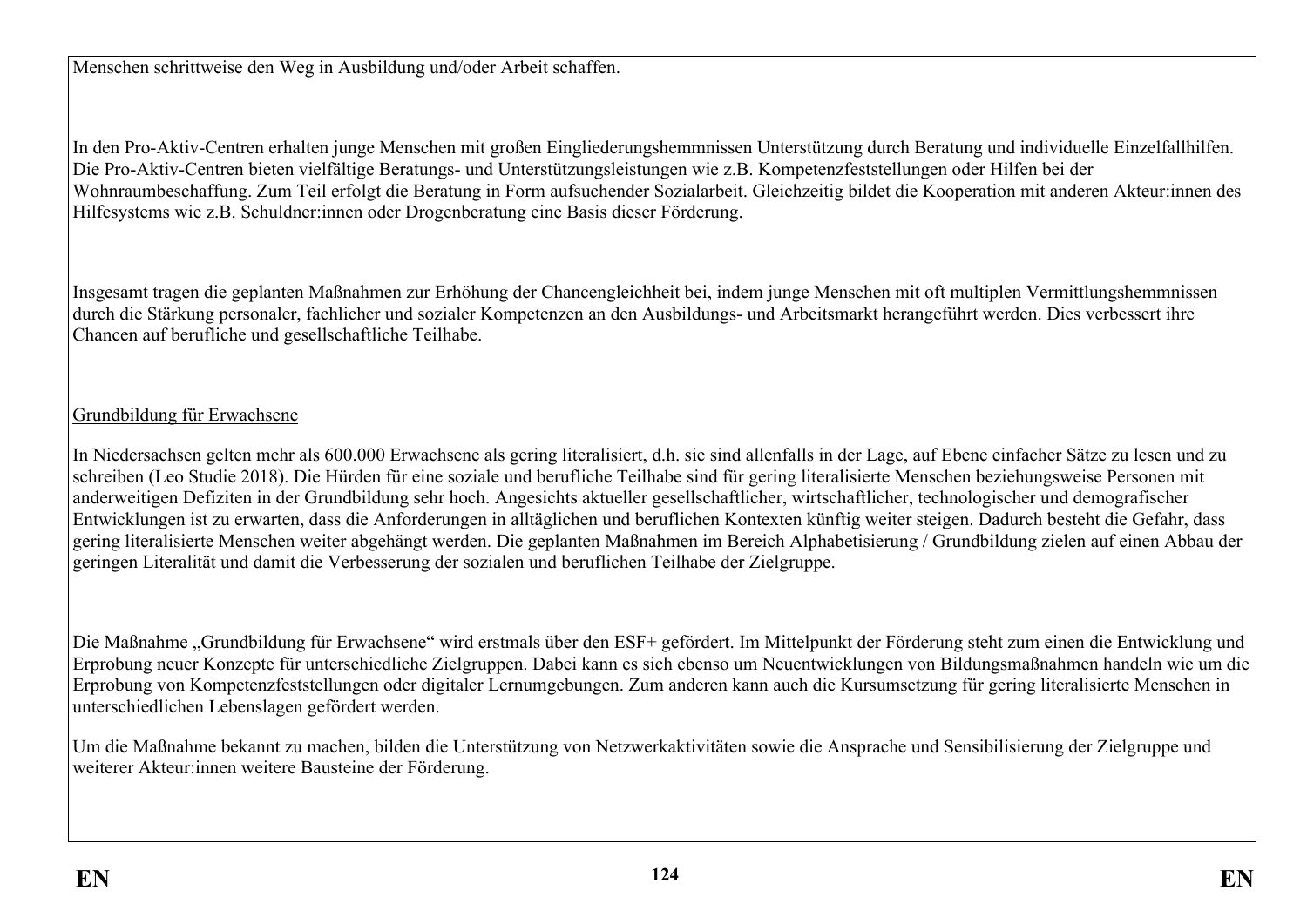Insgesamt soll die Maßnahme im Bereich Alphabetisierung/Grundbildung einen Beitrag zur Chancengleichheit, aktiven Teilhabe und erhöhten Beschäftigungsfähigkeit von benachteiligten Personengruppen leisten, indem die Kompetenzen gering literalisierter Menschen gesteigert bzw. Voraussetzungen hierfür geschaffen werden.

## Wiedereingliederung von Inhaftierten und Haftentlassenen in die Gesellschaft und den Arbeitsmarkt

Die Gefahr sozialer Ausgrenzung und Armut ist bei ehemaligen Inhaftierten hoch. Ein wesentlicher Grund hierfür ist das geringe Qualifikationsniveau in dieser Personengruppe. Fast zwei Drittel der jungen Gefangenen haben vor der Inhaftierung keinen Schulabschluss erlangt. Im Bereich der beruflichen Abschlüsse liegt der Anteil der jungen Gefangenen ohne Qualifikation über 90 % (Pauli et al. 2019). Auch erwachsene Inhaftierte haben oftmals keinen Schul- oder Berufsabschluss bzw. verfügen sie kaum über verwertbare Berufspraxis. In einer Studie gab jede:r vierte Befragte bei Haftantritt an, über keinen Schulabschluss zu verfügen. Nur etwa ein Drittel verfügte über einen Berufsabschluss (Prätor u. Häßler 2018). Darüber hinaus weisen viele Inhaftierte multiple Problemlagen wie z.B. Sucht, Schulden oder ein instabiles soziales Umfeld auf. Die Zeit unmittelbar nach der Entlassung stellt eine kritische Phase dar. Die Rückfallgefahr in Straffälligkeit ist bei einer ungeordneten Entlassungssituation besonders hoch. Die geplante Maßnahme setzt an diesen Problemstellungen an und zielt auf die soziale und berufliche Integration von Haftentlassenen.

Kern der Förderung sind Qualifizierungen, die der beruflichen, sprachlichen, schulischen oder sozialen Integration dienen. Dies kann auch durch Potenzialanalysen oder intensives Coaching gestützt werden. Darüber hinaus ist die Betreuung und Entlassungsbegleitung sowie die Nachbetreuung durch proaktive Sozialarbeit vorgesehen.

Die Maßnahme leistet einen Beitrag zur Chancengleichheit und aktiven Teilhabe, indem eine besonders vulnerable Personengruppe bei der Wiedereingliederung in die Gesellschaft unterstützt wird.

## Ergänzende Vorhaben in den Zukunftsregionen

Ergänzend zu den genannten Maßnahmen sollen auch Vorhaben in den Zukunftsregionen gefördert werden, um spezifische regionale Bedarfe zur Verbesserung der Chancengerechtigkeit und Teilhabe zu bedienen.

Vorgesehen ist die Umsetzung von Vorhaben in den Themenfeldern "Digitale Grundkompetenzen und digitale Teilhabe" sowie "Förderung der aktiven Teilhabe am Arbeitsmarkt, gesellschaftlichen Leben und der sozialen Integration". Gefördert werden sollen z.B. Tandemprojekte für Ältere und Jüngere zur Verbesserung digitaler Grundkompetenzen oder die Konzeptionierung und Umsetzung regional innovativer Betreuungsformate für benachteiligte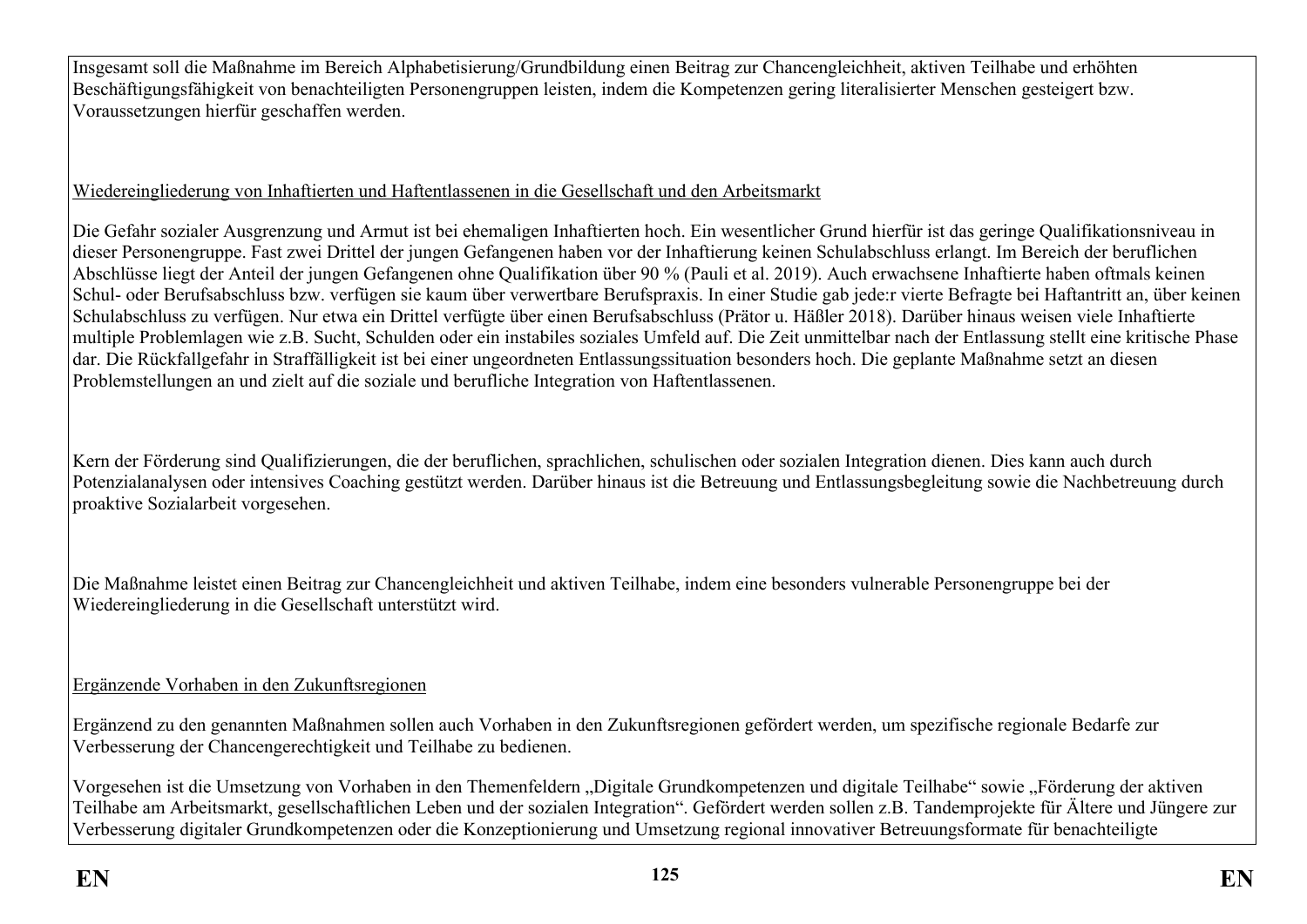Jugendliche. Dabei bieten die Förderungen die Möglichkeit, in der Vergangenheit erprobte soziale Innovationen weiterzuentwickeln.

Mit der Förderung wird ein Beitrag zur Stärkung der aktiven Inklusion mit Blick auf die Verbesserung der Chancengleichheit, Nichtdiskriminierung und aktiven Teilhabe geleistet, indem regionalspezifisch passende Formen der Unterstützung und Begleitung benachteiligter Menschen konzipiert und umgesetzt werden.

## DNSH-Prinzip und nachhaltige Entwicklung

Die Fördermaßnahmen wurden als vereinbar mit dem DNSH-Prinzip bewertet. Die Förderung der nachhaltigen Entwicklung im Rahmen der Projektumsetzung wird durch entsprechende Projektauswahlkriterien unterstützt. Ergänzend werden die Zuwendungsempfänger:innen hinsichtlich nachhaltiger Entwicklung sensibilisiert.

The main target groups - point (d)(iii) of Article 22(3) CPR:

Die Maßnahmen richten sich allgemein an bildungsferne Menschen in unterschiedlichen Lebenslagen. Im Rahmen der Jugendwerkstätten werden arbeitslose junge Menschen mit Unterstützungsbedarf sowie Schulverweiger:innen adressiert. Eine spezifische Zielgruppe sind junge Menschen mit Fluchterfahrung. Die Pro-Aktiv-Centren wenden sich breiter an junge Menschen im Alter von 14 bis unter 27 Jahren mit i.d.R. mehreren Eingliederungshemmnissen. Unterstützt wird im Spezifischen Ziel auch die soziale und berufliche Wiedereingliederung von Strafgefangenen. Die Leistungen im Bereich Alphabetisierung/Grundbildung richten sich an gering literalisierte Menschen in unterschiedlichen Lebenslagen. Die geplanten Vorhaben der Zukunftsregionen richten sich an die Bevölkerung in den Zukunftsregionen, insb. benachteiligte Personen. Mit den Maßnahmen werden in vielfältiger Weise Kinder unter 18 Jahren unterstützt und somit ein Beitrag zur Vermeidung von Kinderarmut geleistet.

Actions safeguarding equality, inclusion and non-discrimination – point (d)(iv) of Article 22(3) CPR and Article 6 ESF+ Regulation

Zur Einhaltung der Grundsätze Gleichstellung der Geschlechter sowie Chancengleichheit und Nichtdiskriminierung verfolgt das Land Niedersachsen eine Doppelstrategie.

Zum einen werden über die gesamte Programmlaufzeit Maßnahmen vorgesehen, die im Querschnitt des Programms eine diskriminierungsfreie und gleichstellungs- und chancengleichheitsfördernde Implementierung sicherstellen. Dazu gehört, dass Zuwendungsempfänger:innen hinsichtlich der Grundsätze sensibilisiert und angehalten werden, bei Antragstellung die spezifischen Beiträge der Vorhaben zu den Grundsätzen darzulegen. Dies wird auch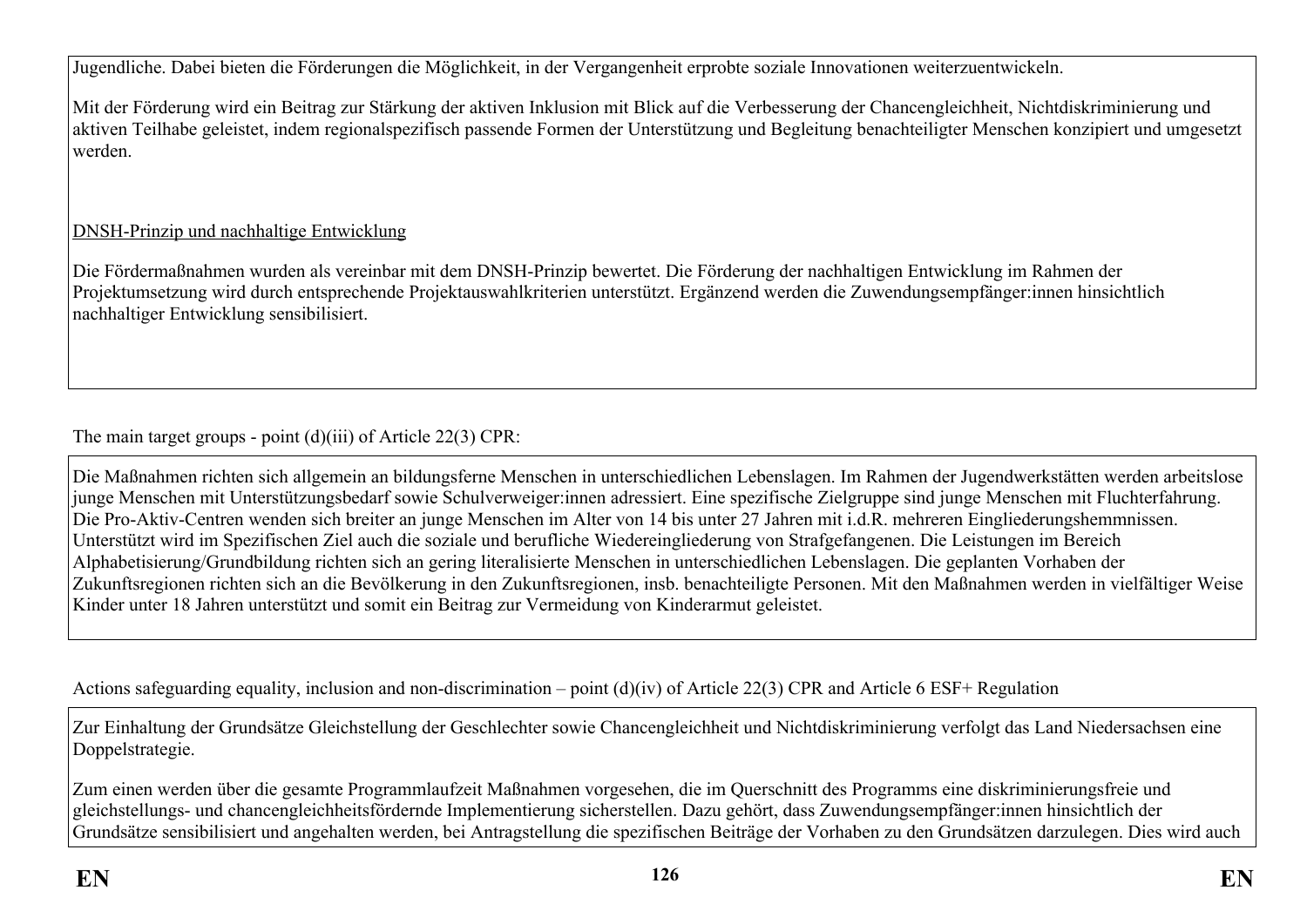im Scoring berücksichtigt. Auch werden die Beiträge der Vorhaben zu den Grundsätzen systematisch erfasst (beispielsweise über das Monitoring oder im Rahmen von Evaluationen).

Zum anderen wurde im Rahmen der Programmierung darauf geachtet, dass die geplanten Fördermaßnahmen in ihrer inhaltlichen Ausrichtung die mit den Grundsätzen verknüpften Zielstellungen unterstützen.

Die Förderung im Spezifischen Ziel h) ist als hoch relevant für den Grundsatz der Chancengleichheit und Nichtdiskriminierung zu erachten, da sich die einzelnen Maßnahmen an besonders am Arbeitsmarkt benachteiligte und von sozialer Ausgrenzung bedrohte Zielgruppen richten. Primärziel aller Angebote ist, die bestehenden Benachteiligungen abzubauen und so die Chancengleichheit am Arbeitsmarkt zu verbessern.

Die Einhaltung der Grundsätze wird im gesamten Umsetzungsprozess beachtet. Stellenweise setzen die Maßnahmen grundsatzbezogene Schwerpunkte. So ist z.B. bei der Grundbildung für Erwachsene geplant, auch aufsuchende Angebote zu entwickeln, um die Zugangshürden zu verringern. Bei Jugendwerkstätten und Pro-Aktiv-Centren sind Fortbildungen für Fachkräfte bezüglich der Grundsätze vorgesehen.

Indication of the specific territories targeted, including the planned use of territorial tools – point  $(d)(v)$  of Article 22(3) CPR

Die Förderung erfolgt landesweit.

Ein Anteil von etwa 3 % des Budgets für das Spezifische Ziel wird für das Integrierte Territoriale Instrument "Zukunftsregionen" eingesetzt.

The interregional, cross-border and transnational actions – point  $(d)(vi)$  of Article 22(3) CPR

### **Grundsätze**

Im Rahmen dieses Programms können auch interregionale, grenzüberschreitende und transnationale Vorhaben mit Akteur:innen aus mindestens einem anderen Mitgliedstaat oder mit anderen deutschen Bundesländern unterstützt werden. Dabei kommt es darauf an, dass die Kooperation auch im Landesinteresse liegt. Die notwendigen Fördermittel bringt jede beteiligte Region grundsätzlich selbst in die Kooperation ein.

In Förderbereichen, die sich für interregionale, grenzüberschreitende oder transnationale Kooperationen eignen, sollen die Richtlinien solche Kooperationen ermöglichen.

# **Potenziale**

Ausgehend von den bisherigen Kooperationserfahrungen sollen im Bereich der Jugendwerkstätten Kooperationen auf Ebene der Multiplikator:innen verfolgt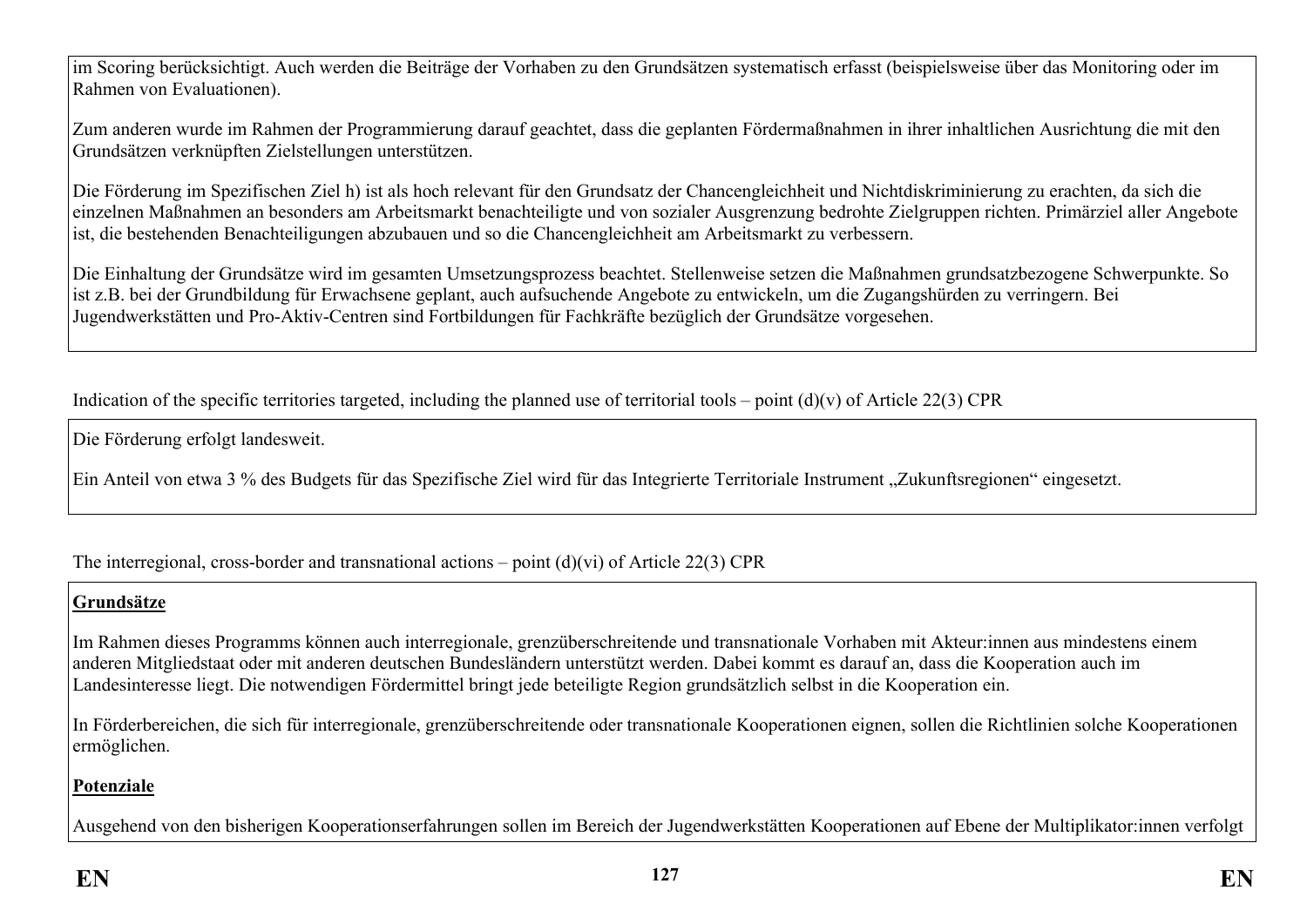werden. In der EU-Förderperiode 2021 – 2027 soll ein Workshop mit Fachkräften aus niedersächsischen Jugendwerkstätten und Fachkräften der Jugendberufshilfe anderer EU-Länder durchgeführt werden. Ziel des Workshops soll sein, die Rahmenbedingungen für internationale Kooperationen zwischen Einrichtungen der Jugendberufshilfe zu eruieren, mögliche Partnerschaften in andern EU-Ländern zu finden, Hemmnisse bei der Durchführung zu identifizieren und Möglichkeiten aufzuzeigen, wie internationale Kooperationen auf Ebene der einzelnen Jugendwerkstätten realisiert werden können.

Im Bereich der Grundbildung soll geprüft werden, inwieweit auf die internationale Kooperationserfahrung der niedersächsischen Agentur für Erwachsenenbildung zurückgegriffen werden kann. Denkbar sind auf dieser Grundlage durchgeführte Workshops geförderter niedersächsischer Grundbildungseinrichtungen mit denen anderer Länder für Multiplikator:innen, z.B. hinsichtlich geeigneter Akquisestrategien oder auch methodischer Umsetzungsfragen.

Insbesondere im Hinblick auf die Stärkung der Möglichkeiten lebenslangen Lernens sollen mögliche Synergien zwischen Erasmus+ und den geplanten ESF+-Maßnahmen identifiziert und entsprechend berücksichtigt werden.

The planned use of financial instruments – point  $(d)(vii)$  of Article 22(3) CPR

Der Einsatz von Finanzinstrumenten ist im Rahmen des Spezifischen Ziels h) nicht vorgesehen.

### 2.1.1.1.2. Indicators

### Reference: point (d)(ii) of Article 22(3) CPR and Article 8 ERDF and CF Regulation

### Table 2: Output indicators

| Priority | Specific objective | Fund   | Category of region | ID     | Indicator                                                  | Measurement unit | Milestone (2024) | <b>Target (2029)</b> |
|----------|--------------------|--------|--------------------|--------|------------------------------------------------------------|------------------|------------------|----------------------|
|          | <b>ESO4.8</b>      | $ESF+$ | More developed     | EECO09 | <b>Participants with lower secondary education or less</b> | persons          | 9.407.00         | 36,086.00            |
|          | <b>ESO4.8</b>      | $ESF+$ | Transition         | EECO09 | Participants with lower secondary education or less        | persons          | 2,116.00         | 8.062.00             |

Reference: point (d)(ii) of Article 22(3) CPR

Table 3: Result indicators

| Priority | Specific<br>rt1V6<br>، میم | $\overline{\phantom{0}}$<br>Fund | $\sim$ $\sim$<br>ot∩<br>-01<br>∠al⊏i<br>region | $\sim$<br> | . .<br>Indicator | surement<br>unit | $\overline{\phantom{a}}$<br>aline of<br>∼י<br>н.<br>value<br>יד ההמי | D<br>an o<br>ANGIV.<br>$ -$<br>Y ea | l'arget<br>(2029) | : data<br>source<br>$\sim$ | `omments |
|----------|----------------------------|----------------------------------|------------------------------------------------|------------|------------------|------------------|----------------------------------------------------------------------|-------------------------------------|-------------------|----------------------------|----------|
|----------|----------------------------|----------------------------------|------------------------------------------------|------------|------------------|------------------|----------------------------------------------------------------------|-------------------------------------|-------------------|----------------------------|----------|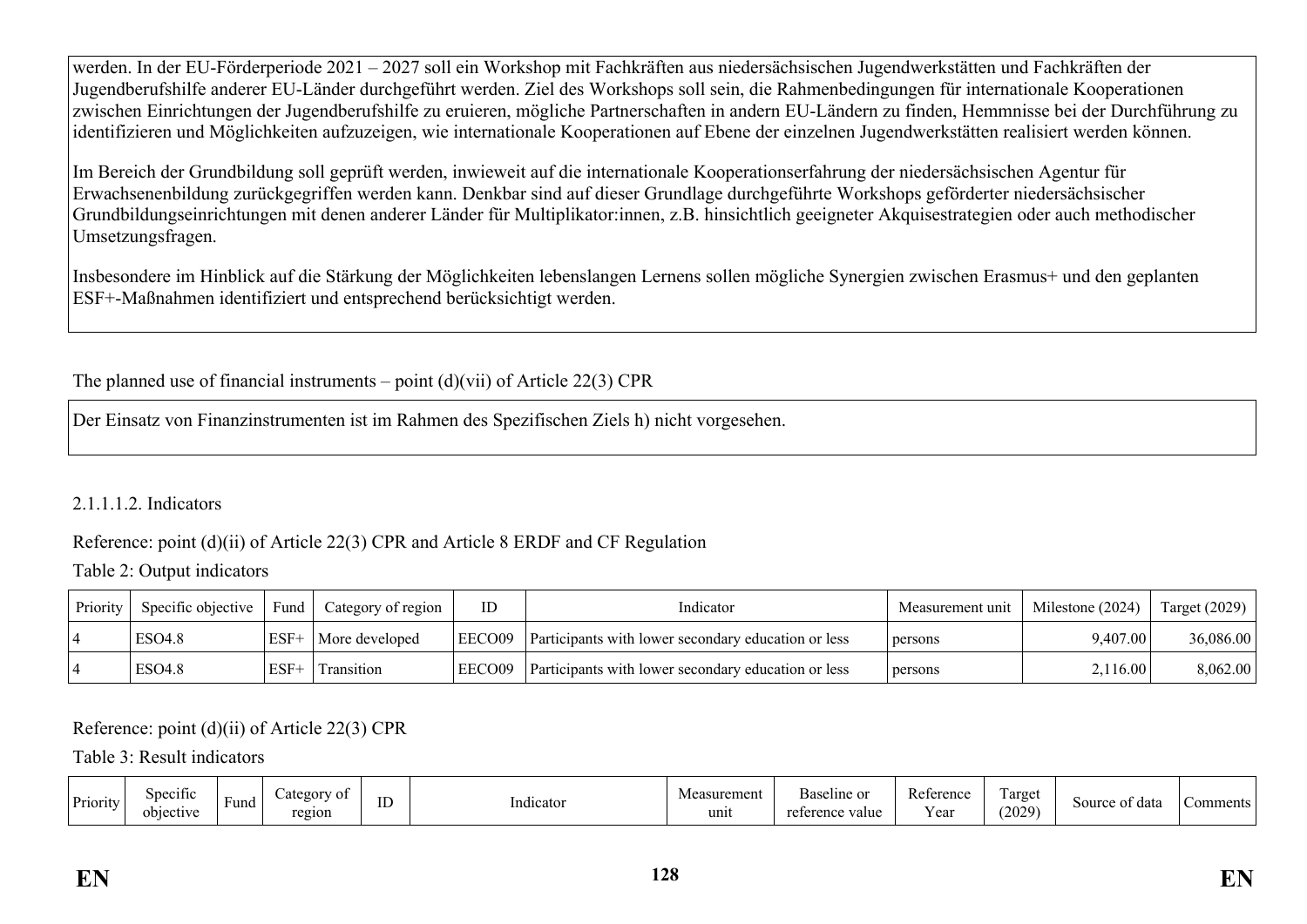| ESO <sub>4.8</sub> | $ESF+$ | More<br>developed | <b>PSR</b><br>4.6 | Teilnehmer, die nach ihrer Teilnahme<br>eine Qualifizierung erlangen | Anteil | $0.00\,$ | 202 | 65.00   Monitoringsystem   |  |
|--------------------|--------|-------------------|-------------------|----------------------------------------------------------------------|--------|----------|-----|----------------------------|--|
| <b>ESO4.8</b>      | $ESF+$ | Transition        | <b>PSR</b>        | Teilnehmer, die nach ihrer Teilnahme<br>eine Qualifizierung erlangen | Anteil | $0.00\,$ | 202 | $65.00$   Monitoringsystem |  |

2.1.1.1.3. Indicative breakdown of the programmed resources (EU) by type of intervention

Reference: point (d)(viii) of Article 22(3) CPR

Table 4: Dimension 1 - intervention field

| Priority | Specific objective | Fund             | Category of region | Code                                                                             | Amount (EUR)  |
|----------|--------------------|------------------|--------------------|----------------------------------------------------------------------------------|---------------|
|          | <b>ESO4.8</b>      | ESF <sup>+</sup> | More developed     | 152. Measures to promote equal opportunities and active participation in society | 70,994,007.00 |
|          | <b>ESO4.8</b>      | $ESF+$           | Transition         | 152. Measures to promote equal opportunities and active participation in society | 27,510,000.00 |
|          | <b>ESO4.8</b>      | Total            |                    |                                                                                  | 98,504,007.00 |

## Table 5: Dimension 2 - form of financing

| Priority | Specific objective | Fund   | Category of region | Code          | Amount (EUR)  |
|----------|--------------------|--------|--------------------|---------------|---------------|
|          | <b>ESO4.8</b>      | $ESF+$ | More developed     | $ 01.$ Grant  | 70,994,007.00 |
|          | <b>ESO4.8</b>      | $ESF+$ | Transition         | $ 01$ . Grant | 27,510,000.00 |
|          | <b>ESO4.8</b>      | Total  |                    |               | 98,504,007.00 |

### Table 6: Dimension 3 – territorial delivery mechanism and territorial focus

| Priority | Specific objective | Fund   | Category of region | Code                                            | Amount (EUR)  |
|----------|--------------------|--------|--------------------|-------------------------------------------------|---------------|
|          | ESO4.8             | $ESF+$ | More developed     | 03. ITI - Functional urban areas                | 718,202.00    |
|          | <b>ESO4.8</b>      | $ESF+$ | More developed     | 04. ITI - Rural areas                           | 1,675,805.00  |
|          | <b>ESO4.8</b>      | $ESF+$ | More developed     | 33. Other approaches - No territorial targeting | 68,600,000.00 |
|          | <b>ESO4.8</b>      | $ESF+$ | Transition         | 04. ITI - Rural areas                           | 500,000.00    |
|          | <b>ESO4.8</b>      | $ESF+$ | Transition         | 33. Other approaches - No territorial targeting | 27,010,000.00 |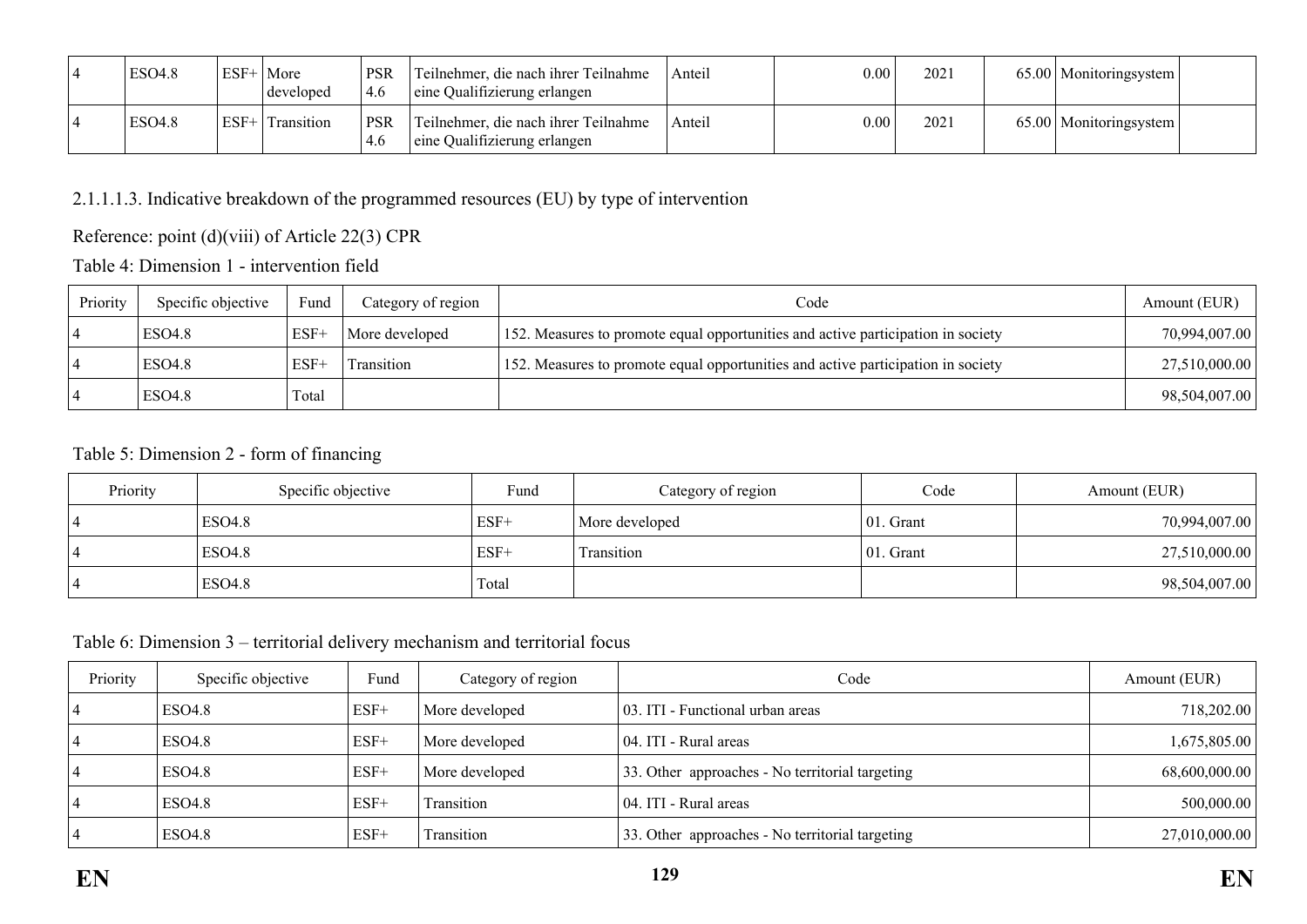| $\Gamma$ <sup><math>\cap</math><math>\cap</math></sup><br>LSO <sup>4</sup><br>. | $\sim$<br>1 otal |  | 98<br>7.00<br>- 007<br>. |
|---------------------------------------------------------------------------------|------------------|--|--------------------------|
|                                                                                 |                  |  |                          |

Table 7: Dimension 6 – ESF+ secondary themes

| Priority | Specific objective | Fund   | Category of region | Code                                                          | Amount (EUR)   |
|----------|--------------------|--------|--------------------|---------------------------------------------------------------|----------------|
|          | <b>ESO4.8</b>      | $ESF+$ | More developed     | 05. Non-discrimination                                        | 70,994,007.00  |
|          | <b>ESO4.8</b>      | $ESF+$ | More developed     | 06. Addressing child poverty                                  | 21,298,202.00  |
|          | <b>ESO4.8</b>      | $ESF+$ | More developed     | 10. Addressing challenges identified in the European Semester | 70,994,007.00  |
|          | <b>ESO4.8</b>      | $ESF+$ | Transition         | 05. Non-discrimination                                        | 27,510,000.00  |
|          | <b>ESO4.8</b>      | $ESF+$ | Transition         | 06. Addressing child poverty                                  | 8,253,000.00   |
|          | <b>ESO4.8</b>      | $ESF+$ | Transition         | 10. Addressing challenges identified in the European Semester | 27,510,000.00  |
|          | <b>ESO4.8</b>      | Total  |                    |                                                               | 226,559,216.00 |

# Table 8: Dimension 7 – ESF+\*, ERDF, Cohesion Fund and JTF gender equality dimension

| Priority | Specific objective | Fund   | Category of region | Code                              | Amount (EUR)  |
|----------|--------------------|--------|--------------------|-----------------------------------|---------------|
|          | ESO4.8             | $ESF+$ | More developed     | $\vert 02$ . Gender mainstreaming | 70,994,007.00 |
|          | ESO4.8             | $ESF+$ | Transition         | 02. Gender mainstreaming          | 27,510,000.00 |
|          | ESO <sub>4.8</sub> | Total  |                    |                                   | 98,504,007.00 |

\* In principle, 40 % for the ESF+ contributes to gender tracking. 100 % is applicable when Member State chooses to use Article 6 ESF+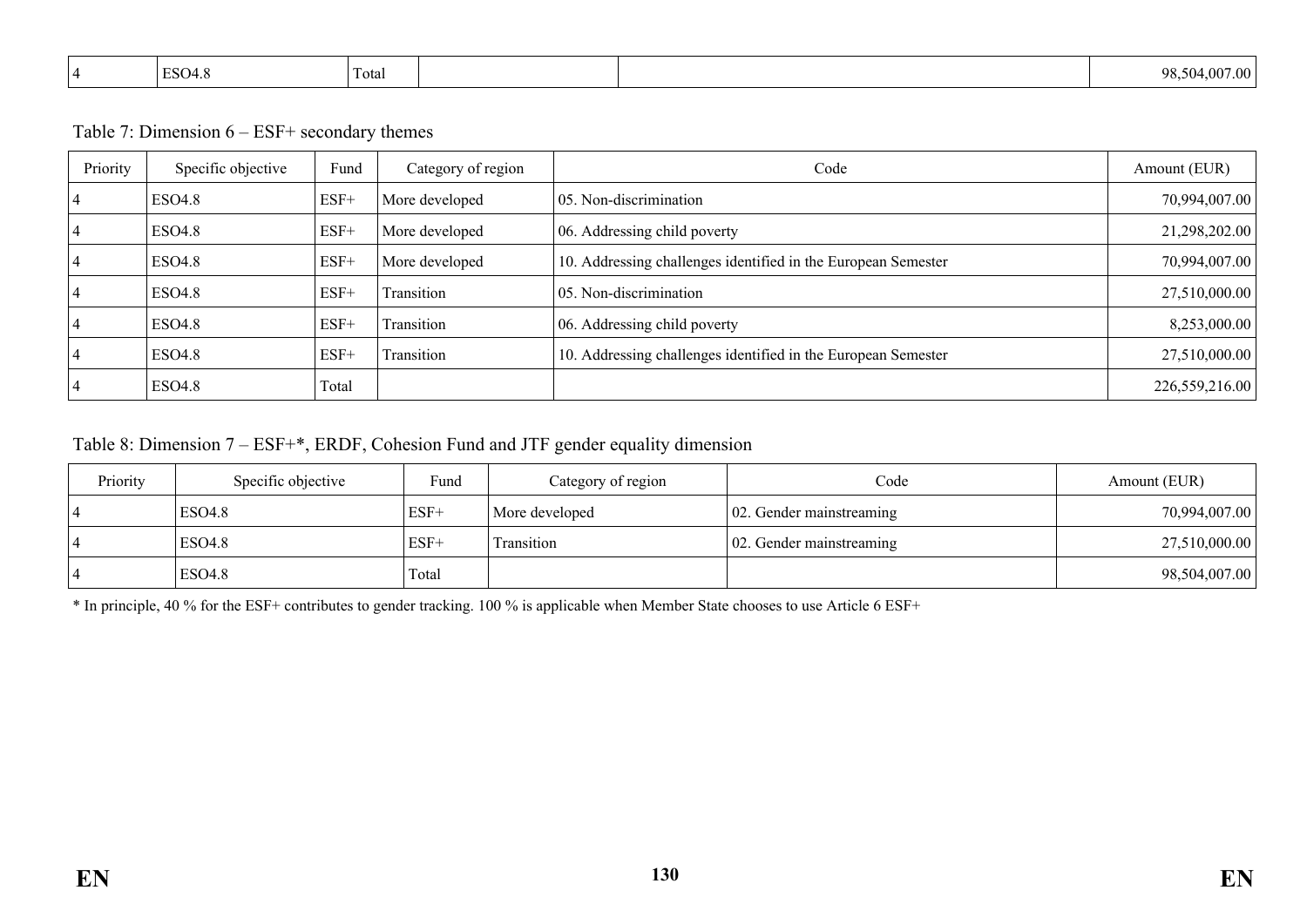2.1.1.1. Specific objective: ESO4.6. Promoting equal access to and completion of quality and inclusive education and training, in particular for disadvantaged groups, from early childhood education and care through general and vocational education and training, to tertiary level, as well as adult education and learning, including facilitating learning mobility for all and accessibility for persons with disabilities (ESF+)

2.1.1.1.1. Interventions of the Funds

Reference: points  $(d)(i)$ ,  $(iii)$ ,  $(iv)$ ,  $(v)$ ,  $(vi)$  and  $(vii)$  of Article 22(3) CPR

The related types of actions – point (d)(i) of Article 22(3) CPR and Article 6 ESF+ Regulation:

In Bezug auf die Förderung des gleichberechtigten Zugangs zu hochwertiger und inklusiver allgemeiner und beruflicher Bildung, insb. für benachteiligte Gruppen, wurden in Niedersachsen folgende Investitionsbedarfe identifiziert:

●Verbesserung der Systeme der allgemeinen und beruflichen Bildung durch innovative Projekte.

●Vertiefung der regionalen Kooperation von Ausbildungsakteur:innen.

●Stärkung und Qualitätssicherung der dualen Ausbildung durch ergänzende überbetriebliche Bildungsangebote.

●Ergänzende Vorhaben zur Lösung regionalspezifischer Herausforderungen in den Zukunftsregionen.

Um diese Investitionsbedarfe zu adressieren, wurden mehrere Maßnahmen definiert, die nachfolgend erläutert werden. Alle beschriebenen Maßnahmen tragen insb. zu den Grundsätzen 3 und 4 der ESsR bei.

## Innovative Bildungsprojekte der beruflichen Erstausbildung

Der Übergang von der Schule in die Ausbildung und anschließend ins Berufsleben gelingt vielen Jugendlichen nicht im gewünschten Maße. So lag der Anteil der Anfänger:innen im Übergangsbereich in Niedersachsen im Jahr 2020 bei 17,5 %, bundesweit bei 12,5 % (BiBB). Insb. Schüler:innen aus bildungsfernen Haushalten sind angesichts steigender inhaltlicher Ansprüche z.B. im Bereich der Digitalisierung von solchen Übergangsschwierigkeiten betroffen.

Mit den innovativen Bildungsprojekten sollen, z.T. in Kooperation mit Schulen und Netzwerkpartner:innen, schwerpunktmäßig (neuartige) Berufsorientierungs- und Berufsbildungsinhalte erarbeitet und erprobt werden, um den Übergang an der ersten Schwelle von der Schule in die Ausbildung zu verbessern. Darüber hinaus werden (überfachliche) Qualifizierungen und Seminare genauso gefördert wie ausbildungsbegleitendes Coaching, Netzwerkaktivitäten sowie Unterstützungsleistungen für Ausbildungsbetriebe. Insgesamt unterstützen die Maßnahmen den gleichberechtigten Zugang zu beruflicher Bildung einschließlich des entsprechenden Abschlusses, indem die Berufswahlkompetenz und Ausbildungsfähigkeit von Schüler:innen erhöht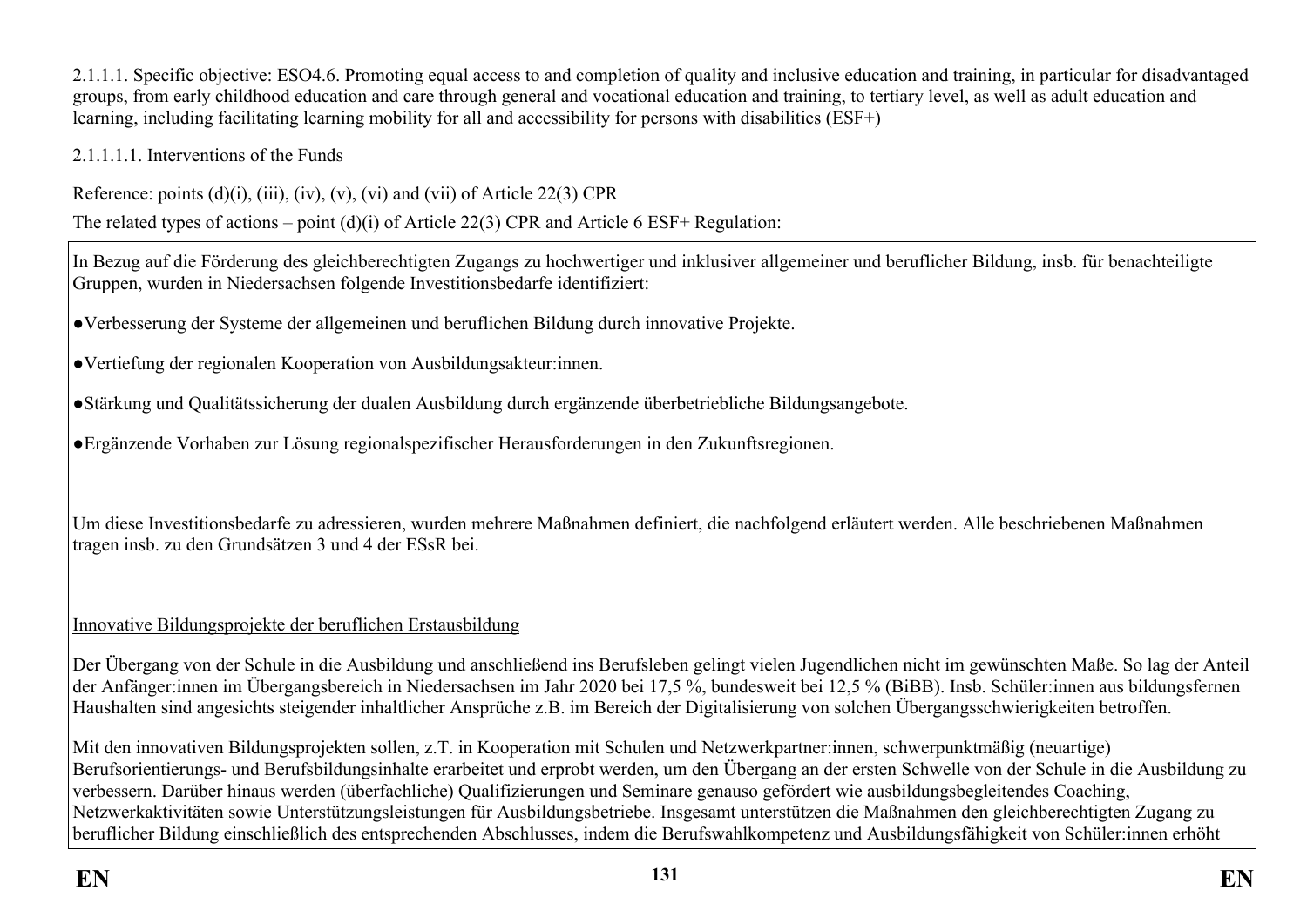wird und darüber hinaus ergänzende Maßnahmen sowohl an der ersten Schwelle (Schule-Ausbildung) als auch an der zweiten Schwelle (Ausbildung-Arbeitsmarkt) unterstützend wirken.

# Perspektive Berufsausbildung

In Niedersachsen liegt der Anteil ausbildender Betriebe regelmäßig unter 40 %, wobei kleinere Betriebe in der Regel nicht alle Ausbildungsinhalte abdecken können. Zwischen 2018 und 2019 ging der Anteil der neu abgeschlossenen Ausbildungsverträge um 2,6 Prozentpunkte zurück (bundesweit 1,2 Prozentpunkte; Bundesinstitut für Berufsbildung). Durch die Coronapandemie bedingt hat sich dieser Rückgang zwischen 2019 und 2020 nochmals deutlich verschärft. Dies erschwert den Einstieg in Ausbildung insbesondere für bildungsferne Jugendliche. Hier setzt die Perspektive Berufsausbildung an.

Durch die Förderung von Ausbildungsverbünden sollen durch Netzwerkaktivitäten zum einen neue Ausbildungsbetriebe gewonnen werden. Zum anderen sollen während der Ausbildung unterstützende Maßnahmen wie Sprachförderung und sozialpädagogische Unterstützung einen Beitrag dazu leisten, dass benachteiligte Auszubildende ihre Ausbildung besser bewältigen. Nicht zuletzt werden Angebote übergreifender verbindlicher Ausbildungsinhalte gemacht, die durch Einzelbetriebe allein nicht umgesetzt werden könnten.

Geraten Ausbildungsbetriebe in Schwierigkeiten, z.B. wenn sie Insolvenz anmelden, und können sie die Ausbildung daher nicht fortsetzen, soll durch die Förderung die Übernahme der Auszubildenden durch einen neuen Ausbildungsbetrieb erleichtert werden.

Im Verbund tragen diese (Präventions-)Maßnahmen zu einem gleichberechtigteren Zugang auch benachteiligter Jugendlicher zu beruflicher Bildung bei, indem sie Betrieben und insbesondere KMU die Umsetzung der Ausbildung ermöglichen.

# Überbetriebliche Lehrlingsunterweisung (ÜLU)

Der Rückgang an begonnenen Ausbildungsverhältnissen ist im niedersächsischen Handwerk mit 13,3 % von 2020 gegenüber 2019 besonders deutlich und liegt damit nochmals über der bisherigen Entwicklung (-4,1 % zwischen 2019 und 2018; Berufsbildungsbericht). Eine weitere Herausforderung liegt darin, dass sich mit dem digitalen Wandel auch die Anforderungen an das Ausbildungssystem verändern, was insb. Kleinstbetriebe vor Probleme stellt. Um die Ausbildungsbereitschaft von Betrieben zu erhöhen und qualitativ hochwertige Ausbildungsinhalte und -methoden zu gewährleisten, ist die Förderung der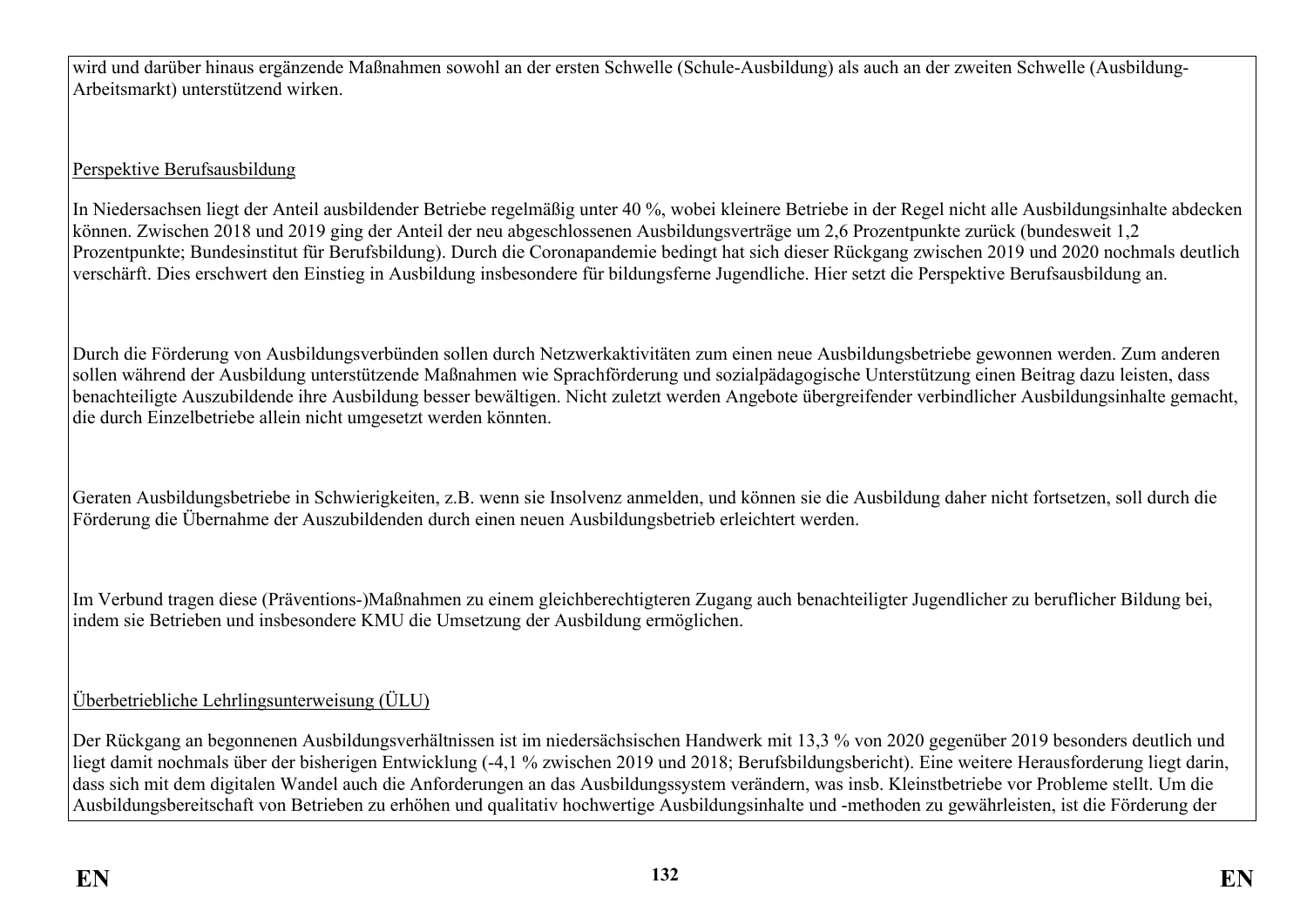beruflichen Qualifizierung Auszubildender durch Lehrgänge der Überbetrieblichen Lehrlingsunterweisung (ÜLU) geplant.

Kern der Förderung ist die finanzielle Unterstützung von Betrieben im Handwerk, im Bau und in der Landwirtschaft hinsichtlich der Inanspruchnahme von überbetrieblichen Lehrlingsunterweisungen (ÜLU). Bezuschusst wird die Teilnahme von Auszubildenden an bundes- oder landesweit anerkannten ÜLU-Lehrgängen der Grund- und Fachstufe. Als Teil der fachpraktischen Ausbildung stellen ÜLU-Lehrgänge sicher, dass Auszubildende unabhängig vom Spezialisierungsgrad und der Innovationskraft des eigenen Ausbildungsbetriebs ihr Berufsbild vollständig erlernen und eine Ausbildung auf dem modernsten technischen Niveau, z.B. auch zu grünen Kompetenzen, durchlaufen.

Die Förderung trägt somit zu einem gleichberechtigten Zugang zu hochwertiger beruflicher Bildung bei, indem sie den Kostenaufwand der ÜLU senkt und damit die Ausbildungsbereitschaft insb. von KMU erhöht. Gleichzeitig stellt sie eine zukunftsgerichtete Qualifizierung der Auszubildenden sicher und stellt damit die Weichen für eine erfolgreiche Anpassung der Betriebe an den digitalen und grünen Wandel.

# Inklusion durch Bildung und Teilhabe

Die Bildungsteilhabe und der Bildungserfolg werden in Deutschland und auch in Niedersachsen noch immer stark von der sozialen Herkunft beeinflusst. Der Anteil der frühen Schulabgänger:innen ist in Niedersachsen mit 11,9 % im Jahr 2019 höher als im bundesweiten Schnitt (10,3 %, Statistische Ämter des Bundes und der Länder). Ein Ansatzpunkt zur Verbesserung dieser Situation ist die Unterstützung von Multiplikatorinnen und Multiplikatoren in institutionellen Kontexten. An dieser Stelle setzt die Förderung an.

Kern der Förderung ist die Konzeptionierung, Erprobung und Evaluierung von Fortbildungs- und Qualifizierungsmodulen. Dies beinhaltet auch die Entwicklung neuer Konzepte und Module zu ausgewählten Schwerpunktthemen. Schließlich sollen auch Kooperationen und institutionsübergreifende Bildungsnetzwerke gefördert und ausgebaut werden.

Insgesamt leisten diese präventiven Ansätze einen Beitrag zur Förderung des gleichberechtigten Zugangs zu hochwertiger und inklusiver allgemeiner Bildung einschließlich des entsprechenden Abschlusses, insbesondere für benachteiligte Gruppen, für alle Bildungsphasen, indem einerseits bei den an der Bildung von Kindern und Jugendlichen Beteiligten ein Kompetenzzuwachs erreicht und andererseits die Kooperation und Koordinierung regionaler Bildungsakteur:innen verbessert wird.

Ergänzende Vorhaben in den Zukunftsregionen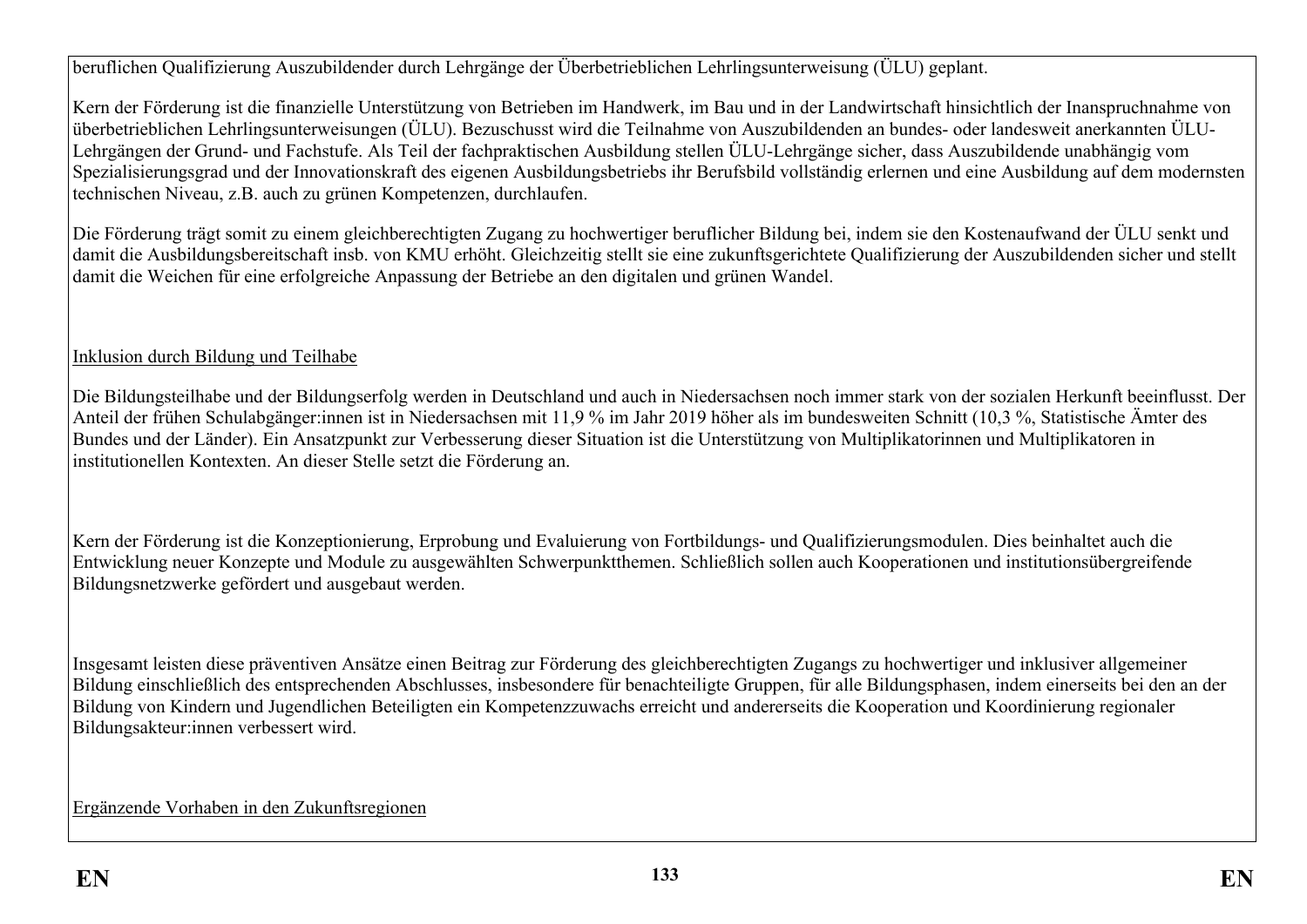Ergänzend zu den genannten Maßnahmen sollen auch regionalspezifische Vorhaben in den Zukunftsregionen gefördert werden, um regionalen Unterschieden an Bildungschancen im allgemeinbildenden und berufsbildenden Lebensabschnitt zu begegnen.

Vorgesehen ist die Umsetzung von regional modellhaften Vorhaben im Themenfeld "Lernen und Arbeiten in der digitalen Welt". Gefördert werden sollen u.a. in diesem Zusammenhang Projekte in Schülerlaboren zur Stärkung digitaler sowie MINT-Kompetenzen der Schüler:innen, die den regulären Unterricht ergänzen. Ebenso ist die Unterstützung von Ausbildungslaboren für neue Berufe oder neuen Kooperationsformaten für berufsbildende Schulen möglich. Gefördert werden können unter anderem die Konzeptentwicklung, Vernetzungsaktivitäten und die Projektumsetzung.

Mit der Förderung wird ein Beitrag zum gleichberechtigten Zugang zu hochwertiger und inklusiver allgemeiner und beruflicher Bildung geleistet, indem regionalspezifisch geeignete Konzepte und Maßnahmen entwickelt und umgesetzt werden.

## DNSH-Prinzip und nachhaltige Entwicklung

Die Fördermaßnahmen wurden als vereinbar mit dem DNSH-Prinzip bewertet. Die Förderung der nachhaltigen Entwicklung im Rahmen der Projektumsetzung wird durch entsprechende Projektauswahlkriterien unterstützt. Ergänzend werden die Zuwendungsempfänger:innen hinsichtlich nachhaltiger Entwicklung sensibilisiert.

The main target groups - point (d)(iii) of Article 22(3) CPR:

Die Maßnahmen richten sich v.a. an bildungsferne Kinder und Jugendliche unter 18 Jahren und junge Erwachsene, wobei sich hierunter unterschiedliche Personengruppen subsummieren:

●Durch die innovativen Bildungsprojekte werden v.a. Schüler:innen, z.T. auch Auszubildende adressiert.

●Die Perspektive Berufsausbildung richtet sich an ausbildende Betriebe und junge Menschen vor und in der Ausbildung. Teilnehmerseitig werden Bewerbende und Auszubildende adressiert.

●Von der ÜLU profitieren unmittelbar die Auszubildenden. Mittelbar richtet sich diese Maßnahme an Unternehmen, insb. KMU, da durch die Maßnahme qualitativ hochwertige Ausbildungsinhalte sichergestellt werden können.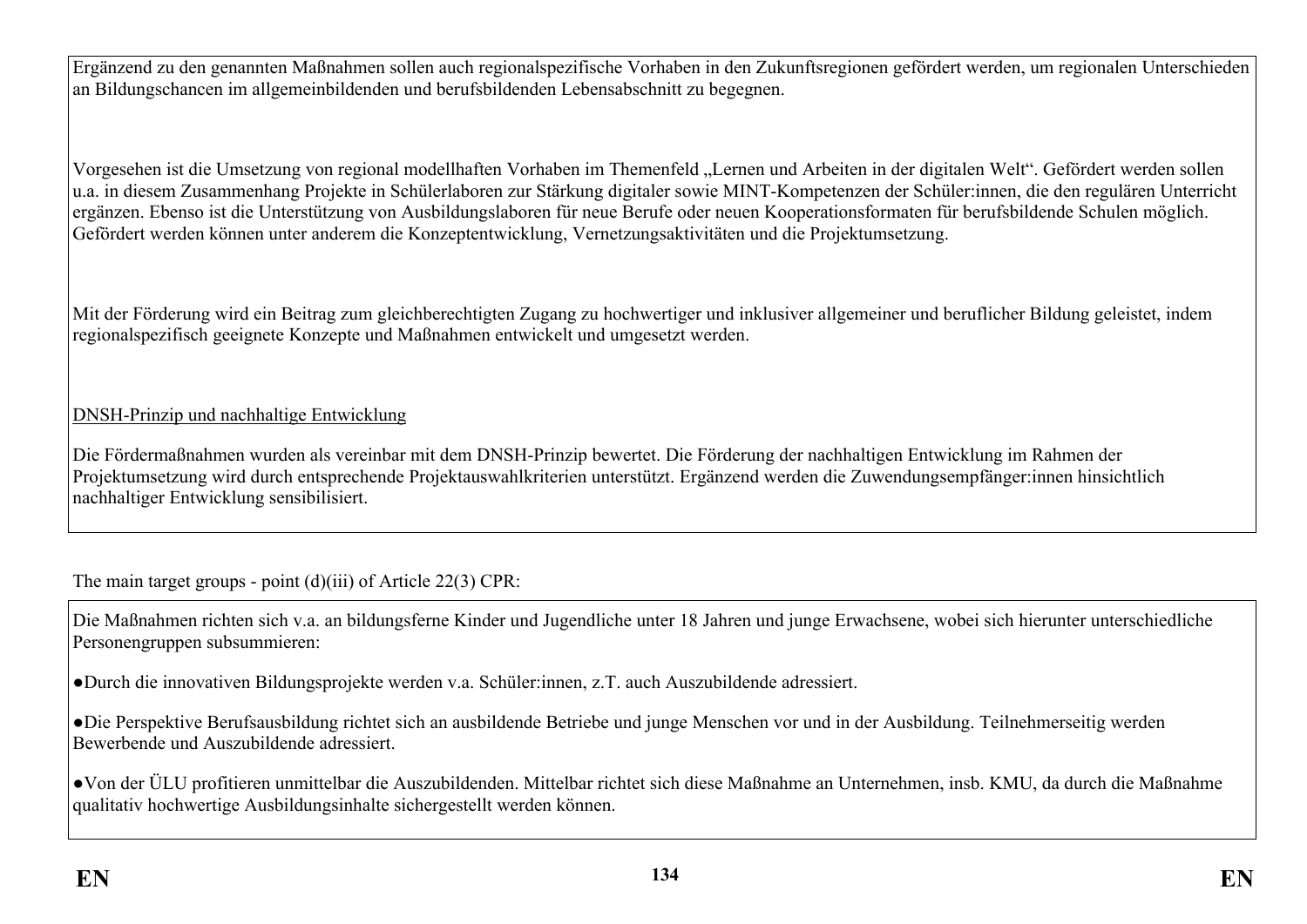●Bildungspersonal in unterschiedlichen pädagogischen Kontexten ist Zielgruppe einzelner Maßnahmen, insb. bei der Inklusion durch Bildung und Teilhabe. Mittelbar profitieren v.a. Kinder und Jugendliche unter 18 Jahren.

●In den Zukunftsregionen sollen vorrangig Schüler:innen sowie Auszubildende von den Vorhaben profitieren.

Wenn potenziell Begünstigte gleichzeitig eine Förderung nach dem DARP in Anspruch nehmen, sind sie von der Förderung ausgeschlossen.

Actions safeguarding equality, inclusion and non-discrimination – point (d)(iv) of Article 22(3) CPR and Article 6 ESF+ Regulation

Zur Einhaltung der Grundsätze Gleichstellung der Geschlechter sowie Chancengleichheit und Nichtdiskriminierung verfolgt das Land Niedersachsen eine Doppelstrategie.

Zum einen werden über die gesamte Programmlaufzeit Maßnahmen vorgesehen, die im Querschnitt des Programms eine diskriminierungsfreie und gleichstellungs- und chancengleichheitsfördernde Implementierung sicherstellen. Dazu gehört, dass Zuwendungsempfänger:innen hinsichtlich der Grundsätze sensibilisiert und angehalten werden, bei Antragstellung die spezifischen Beiträge der Vorhaben zu den Grundsätzen darzulegen. Dies wird auch im Scoring berücksichtigt. Auch werden die Beiträge der Vorhaben zu den Grundsätzen systematisch erfasst (beispielsweise über das Monitoring oder im Rahmen von Evaluationen).

Zum anderen wurde im Rahmen der Programmierung darauf geachtet, dass die geplanten Fördermaßnahmen in ihrer inhaltlichen Ausrichtung die mit den Grundsätzen verknüpften Zielstellungen unterstützen.

Im Spezifischen Ziel f) stellen die Angebote für junge Menschen an der ersten und zweiten Schwelle des Übergangs von der Schule in den Beruf Schwerpunkte dar. Maßnahmen richten sich auch an individuell benachteiligte oder beeinträchtigte Schüler:innen, für die der Übergang von der Schule in eine Berufsausbildung oder die Bewältigung der Ausbildung eine besondere Schwierigkeit darstellt. Zudem soll durch die Förderung Geschlechterstereotypen in der Berufswahl entgegengewirkt und so ein Beitrag geleistet werden, langfristig die geschlechterspezifische Segregation auf dem Arbeitsmarkt abzubauen.

Die Einhaltung der Grundsätze wird im gesamten Umsetzungsprozess beachtet. So ist z.B. bei der der Konzeption und Auswahl der Vorhaben bei der Inklusion durch Bildung und Teilhabe die Einbindung der kommunalen Gleichstellungsbeauftragten und/oder der Integrationsbeauftragten vorgesehen. Die Zuwendungsempfänger:innen werden bereits in der Erstberatung zu den Grundsätzen sensibilisiert, der Umsetzungsstand wird in den Zwischenberichten gefordert.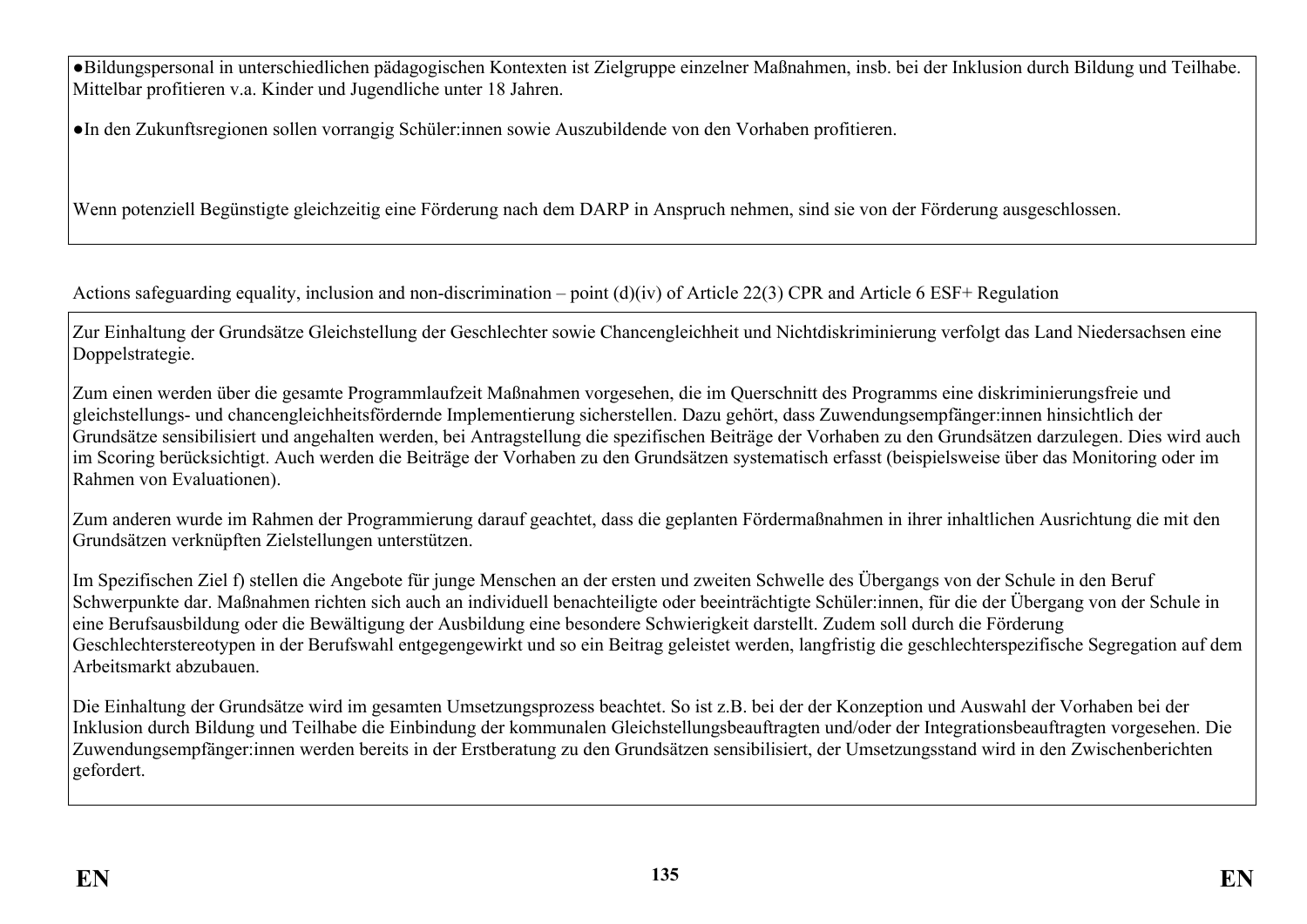Die Förderung erfolgt landesweit.

Ein Anteil von etwa 3 % des Budgets für das Spezifische Ziel wird für das Integrierte Territoriale Instrument "Zukunftsregionen" eingesetzt.

The interregional, cross-border and transnational actions – point  $(d)(vi)$  of Article 22(3) CPR

# **Grundsätze**

Im Rahmen dieses Programms können auch interregionale, grenzüberschreitende und transnationale Vorhaben mit Akteur:innen aus mindestens einem anderen Mitgliedstaat oder mit anderen deutschen Bundesländern unterstützt werden. Dabei kommt es darauf an, dass die Kooperation auch im Landesinteresse liegt. Die notwendigen Fördermittel bringt jede beteiligte Region grundsätzlich selbst in die Kooperation ein.

In Förderbereichen, die sich für interregionale, grenzüberschreitende oder transnationale Kooperationen eignen, sollen die Richtlinien solche Kooperationen ermöglichen.

## **Potenziale**

Die Zielgruppen sind in ihrer europäischen Mobilität und Agilität vom Programm ERASMUS+ umfasst. Auszubildende, Schüler:innen sowie das Bildungspersonal werden innerhalb ihrer Qualifikationserlangung motiviert, an transnationalen Maßnahmen teilzunehmen. Die Rahmenbedingungen der dualen Ausbildung nach Berufsbildungsgesetz formulieren dies ausdrücklich. Flankiert wird dies ggf. durch die Begünstigten, die z.T. eigene Partnerschaften ausüben (z.B. Kammerpartnerschaften mit Französischen Handwerkskammern) oder Projektträger:innen für internationale Zusammenarbeiten sind (z.B. Handwerkskammer Braunschweig-Lüneburg-Stade: ..Berufsbildung ohne Grenzen").

Geplant ist im Förderzeitraum ein Online-Erfahrungsaustausch zu interregionalen und transnationalen Maßnahmen der Begünstigten mit anderen Begünstigten. Diese wird voraussichtlich im Rahmen der bereits jährlich vom Ressort durchgeführten Fachveranstaltung zum Thema Internationalisierung der beruflichen Bildung stattfinden. Diese richtet sich vorrangig an die niedersächsischen berufsbildenden Schulen, bezieht aber auch die Kammern sowie die Regionalen Landesämter für Schule und Bildung ein. Ziele sind:

- · Informationsweitergabe zu Entwicklungen und Neuerungen, insbesondere zu Erasmus+ Berufsbildung -,
- Netzwerkbildung und –pflege,
- · (Erfahrungs-)Austausch zwischen den unterschiedlichen Akteur:innen im Bereich der beruflichen Bildung.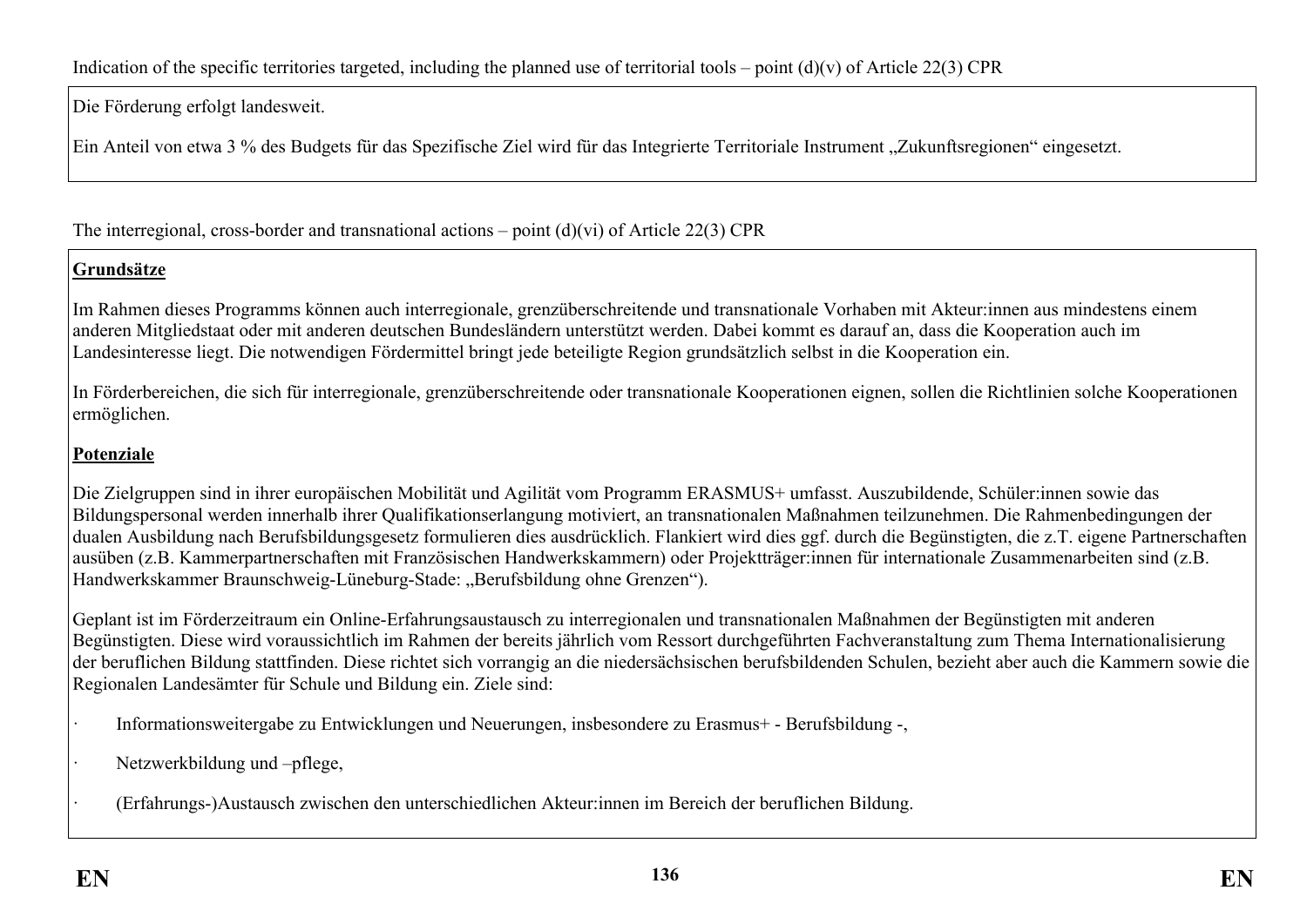### The planned use of financial instruments – point  $(d)(vi)$  of Article 22(3) CPR

Der Einsatz von Finanzinstrumenten ist im Rahmen des Spezifischen Ziels f) nicht vorgesehen.

### 2.1.1.1.2. Indicators

### Reference: point (d)(ii) of Article 22(3) CPR and Article 8 ERDF and CF Regulation

## Table 2: Output indicators

| Priority | Specific objective | Fund   | Category of region | ID     | Indicator                                                  | Measurement unit | Milestone (2024) | Target $(2029)$ |
|----------|--------------------|--------|--------------------|--------|------------------------------------------------------------|------------------|------------------|-----------------|
|          | ESO4.6             | $ESF+$ | More developed     | EECO09 | <b>Participants</b> with lower secondary education or less | persons          | 10.854.00        | 51,604.00       |
|          | ESO <sub>4.6</sub> | $ESF+$ | Transition         | EECO09 | Participants with lower secondary education or less        | persons          | 3,107.00         | 15,665.00       |

## Reference: point (d)(ii) of Article 22(3) CPR

### Table 3: Result indicators

| Priority | Specific<br>objective | Fund   | Category of<br>region | ID                | Indicator                                                            | Measurement<br>unit | Baseline or<br>reference value | Reference<br>Year | Target<br>(2029) | Source of data           | comments |
|----------|-----------------------|--------|-----------------------|-------------------|----------------------------------------------------------------------|---------------------|--------------------------------|-------------------|------------------|--------------------------|----------|
|          | ESO4.6                | $ESF+$ | More<br>developed     | <b>PSR</b><br>4.6 | Teilnehmer, die nach ihrer Teilnahme<br>eine Qualifizierung erlangen | Anteil              | 0.00                           | 2021              |                  | 77.00   Monitoringsystem |          |
|          | ESO4.6                | $ESF+$ | Transition            | <b>PSR</b><br>4.6 | Teilnehmer, die nach ihrer Teilnahme<br>eine Qualifizierung erlangen | Anteil              | 0.00                           | 2021              |                  | 77.00   Monitoringsystem |          |

### 2.1.1.1.3. Indicative breakdown of the programmed resources (EU) by type of intervention

### Reference: point (d)(viii) of Article 22(3) CPR

Table 4: Dimension 1 - intervention field

| Priority | Specific objective | $\sim$<br>Fund<br>$\sim$ $\sim$ $\sim$ $\sim$ | ategory of region | ∠ode                                                                                       | 'EUF<br>Amount |
|----------|--------------------|-----------------------------------------------|-------------------|--------------------------------------------------------------------------------------------|----------------|
|          | ESO4.6             | ESF+                                          | developed         | 149<br>/ education (excluding infrastructure)<br>t for primary to secondary o<br>). Suppor | 00             |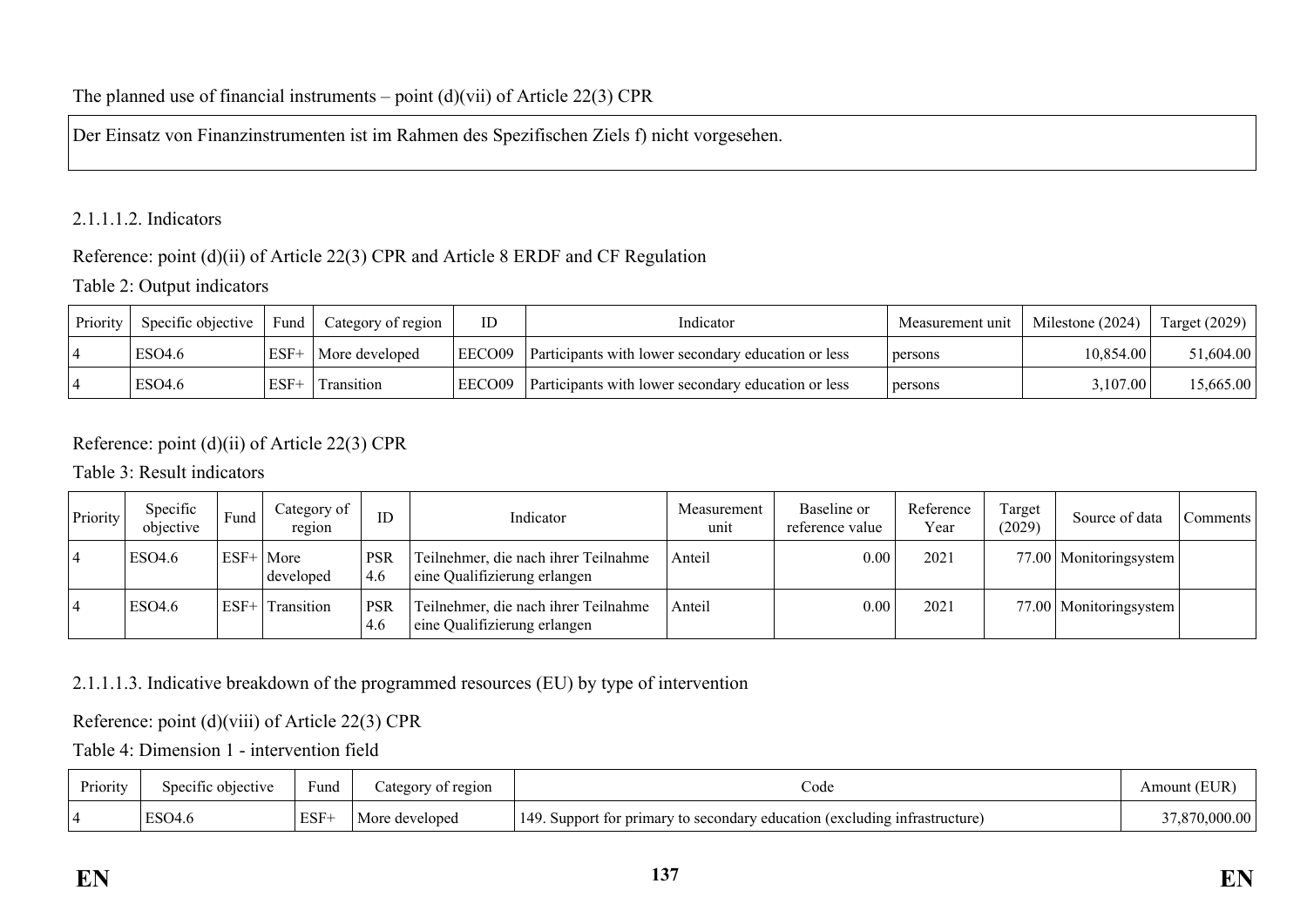| $\Gamma$ <sup><math>\cap</math><math>\cap</math></sup><br>:SU4.0 | ESF-  | ransition | 149<br>tor primary *<br>i (excluding infrastructure)<br>) secondary education<br>Suppor.<br>$+ \alpha$ |  |
|------------------------------------------------------------------|-------|-----------|--------------------------------------------------------------------------------------------------------|--|
| $\Gamma$ <sup><math>\cap</math><math>\cap</math></sup><br>504.0  | Total |           |                                                                                                        |  |

## Table 5: Dimension 2 - form of financing

| Priority | Specific objective | Fund   | Category of region | Code          | Amount (EUR)  |
|----------|--------------------|--------|--------------------|---------------|---------------|
|          | ESO4.6             | $ESF+$ | More developed     | $ 01$ . Grant | 37,870,000.00 |
|          | <b>ESO4.6</b>      | ESF+   | Transition         | $ 01$ . Grant | 22,300,000.00 |
|          | ESO4.6             | Total  |                    |               | 60,170,000.00 |

## Table 6: Dimension 3 – territorial delivery mechanism and territorial focus

| Priority | Specific objective | Fund   | Category of region | Code                                            | Amount (EUR)  |
|----------|--------------------|--------|--------------------|-------------------------------------------------|---------------|
|          | ESO4.6             | $ESF+$ | More developed     | 03. ITI - Functional urban areas                | 450,000.00    |
|          | <b>ESO4.6</b>      | $ESF+$ | More developed     | 04. ITI - Rural areas                           | 1,050,000.00  |
|          | ESO4.6             | $ESF+$ | More developed     | 33. Other approaches - No territorial targeting | 36,370,000.00 |
|          | ESO4.6             | $ESF+$ | Transition         | 04. ITI - Rural areas                           | 300,000.00    |
|          | ESO4.6             | $ESF+$ | Transition         | 33. Other approaches - No territorial targeting | 22,000,000.00 |
|          | ESO4.6             | Total  |                    |                                                 | 60,170,000.00 |

Table 7: Dimension 6 – ESF+ secondary themes

| Priority | Specific objective | Fund   | Category of region | Code                                                            | Amount (EUR)  |
|----------|--------------------|--------|--------------------|-----------------------------------------------------------------|---------------|
|          | ESO4.6             | $ESF+$ | More developed     | 01. Contributing to green skills and jobs and the green economy | 3,787,000.00  |
|          | ESO4.6             | $ESF+$ | More developed     | 06. Addressing child poverty                                    | 3,787,000.00  |
|          | ESO4.6             | $ESF+$ | More developed     | 10. Addressing challenges identified in the European Semester   | 37,870,000.00 |
|          | ESO4.6             | $ESF+$ | Transition         | 01. Contributing to green skills and jobs and the green economy | 2,230,000.00  |
|          | ESO4.6             | $ESF+$ | Transition         | 06. Addressing child poverty                                    | 2,230,000.00  |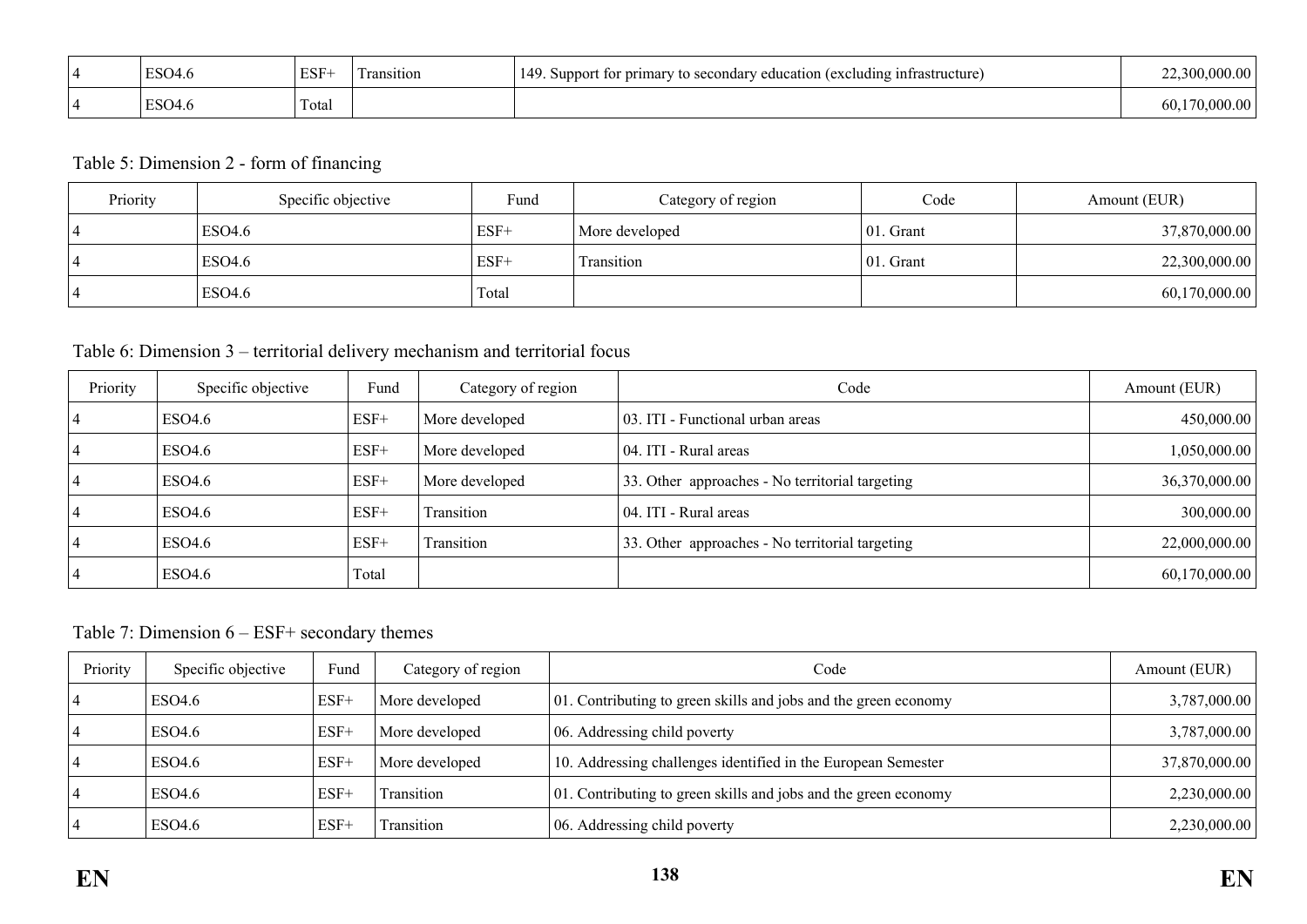| ESO4.6 | ESF-  | $\sim$<br>l ransıtıon<br>$-1$ and | 10.<br>Semester<br>$\frac{1}{2}$ identified in the $\frac{1}{2}$<br>challenges<br>Addressing<br>Luropean.<br>. п. н. | vvv.vv |
|--------|-------|-----------------------------------|----------------------------------------------------------------------------------------------------------------------|--------|
| ESO4.6 | Total |                                   |                                                                                                                      | vv.vv  |

## Table 8: Dimension 7 – ESF+\*, ERDF, Cohesion Fund and JTF gender equality dimension

| Priority | Specific objective | Fund   | Category of region | Code                             | Amount (EUR)  |
|----------|--------------------|--------|--------------------|----------------------------------|---------------|
|          | ESO4.6             | $ESF+$ | More developed     | $\vert$ 02. Gender mainstreaming | 37,870,000.00 |
|          | ESO <sub>4.6</sub> | $ESF+$ | Transition         | $\vert$ 02. Gender mainstreaming | 22,300,000.00 |
|          | <b>ESO4.6</b>      | Total  |                    |                                  | 60,170,000.00 |

\* In principle, 40 % for the ESF+ contributes to gender tracking. 100 % is applicable when Member State chooses to use Article 6 ESF+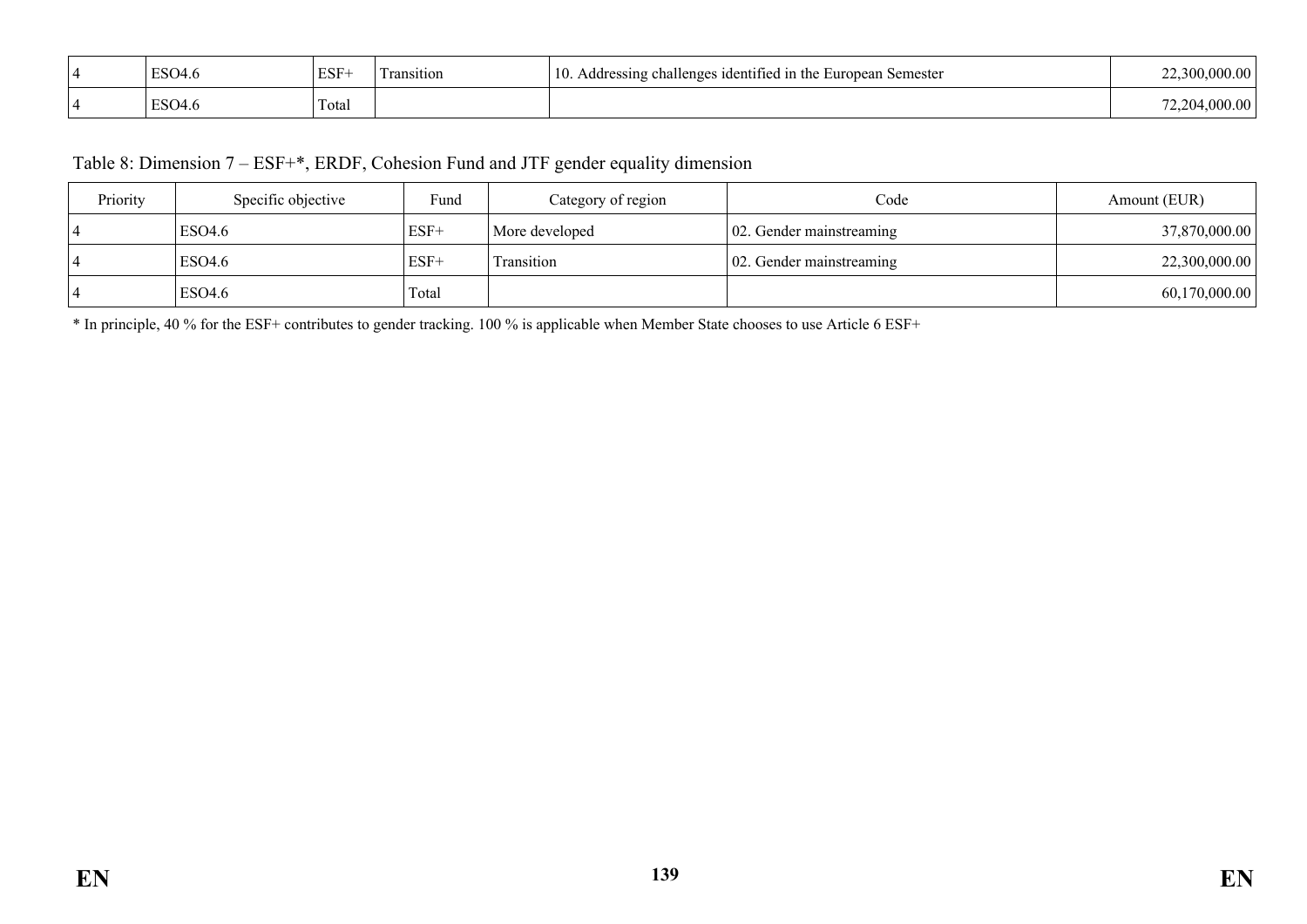2.1.1.1. Specific objective: ESO4.11. Enhancing the equal and timely access to quality, sustainable and affordable services, including services that promote the access to housing and person-centred care including healthcare ; modernising social protection systems, including promoting access to social protection, with a particular focus on children and disadvantaged groups; improving accessibility including for persons with disabilities, effectiveness and resilience of healthcare systems and long-term care services (ESF+)

2.1.1.1.1. Interventions of the Funds

Reference: points  $(d)(i)$ ,  $(iii)$ ,  $(iv)$ ,  $(v)$ ,  $(vi)$  and  $(vii)$  of Article 22(3) CPR

The related types of actions – point (d)(i) of Article 22(3) CPR and Article 6 ESF+ Regulation:

In Bezug auf die Verbesserung des gleichberechtigten und zeitnahen Zugangs zu hochwertigen, nachhaltigen und erschwinglichen Dienstleistungen wurden in Niedersachsen folgende besondere Investitionsbedarfe herausgearbeitet:

· Gestaltung von Dienstleistungen zur Sicherung der Daseinsvorsorge und Steigerung der Lebensqualität im ländlichen Raum

· Bearbeitung regionalspezifischer Herausforderungen und Potenziale in Modellregionen

Um diesen Investitionsbedarfen zu entsprechen, wurde im Spezifischen Ziel k) eine spezifisch auf diese Investitionsbedarfe gerichtete Maßnahme definiert, die nachfolgend erörtert wird. Die Maßnahme trägt insbesondere zur Umsetzung des 18. Grundsatzes der Europäischen Säule sozialer Rechte bei.

## Vorhaben in den Zukunftsregionen

Aufgrund der demografischen Entwicklung wird die Anzahl zu pflegender Menschen künftig deutlich steigen. So wird alleine zwischen 2020 und 2029 die Anzahl der Personen ab 65 Jahren in Niedersachsen um neun Prozent zunehmen (Landesamt für Statistik Niedersachsen, Bevölkerungsvorausberechnung). Gleichzeitig nimmt das Potenzial der häuslichen Pflege durch Angehörige ab. Insbesondere in ländlichen Regionen wird es zunehmend schwierig, den Zugang zu ortsnahen Dienstleistungen zu gewährleisten. Daher sind neue Organisationsformen der Pflege notwendig, um diese absehbaren Entwicklungen abzufedern.

In den Zukunftsregionen sollen im Themenfeld "Verbesserter Zugang zu Gesundheits- und Pflegesystemen, digitale Dienste und Anwendungen, mobile Lösungen" Inhalte gefördert werden, die auf eine wohnortnahe Versorgung zu pflegender Menschen abzielen. Die Förderung kann z.B. Konzepte für die Verbesserung der regionalen Pflegekapazitäten durch andere Organisationsformen, die Steigerung des gesellschaftlichen Miteinanders unter Einbeziehung von Pflegeeinrichtungen, Ehrenamt, Vereinen und Kirchen umfassen, ebenso die Konzeption und Umsetzung von Projekten in Generationenzentren.

Damit können bestehende Angebotslücken regional passend geschlossen und regionale Innovationen angestoßen werden. Dabei bieten die Förderungen die Möglichkeit, in der Vergangenheit erprobte soziale Innovationen weiterzuentwickeln.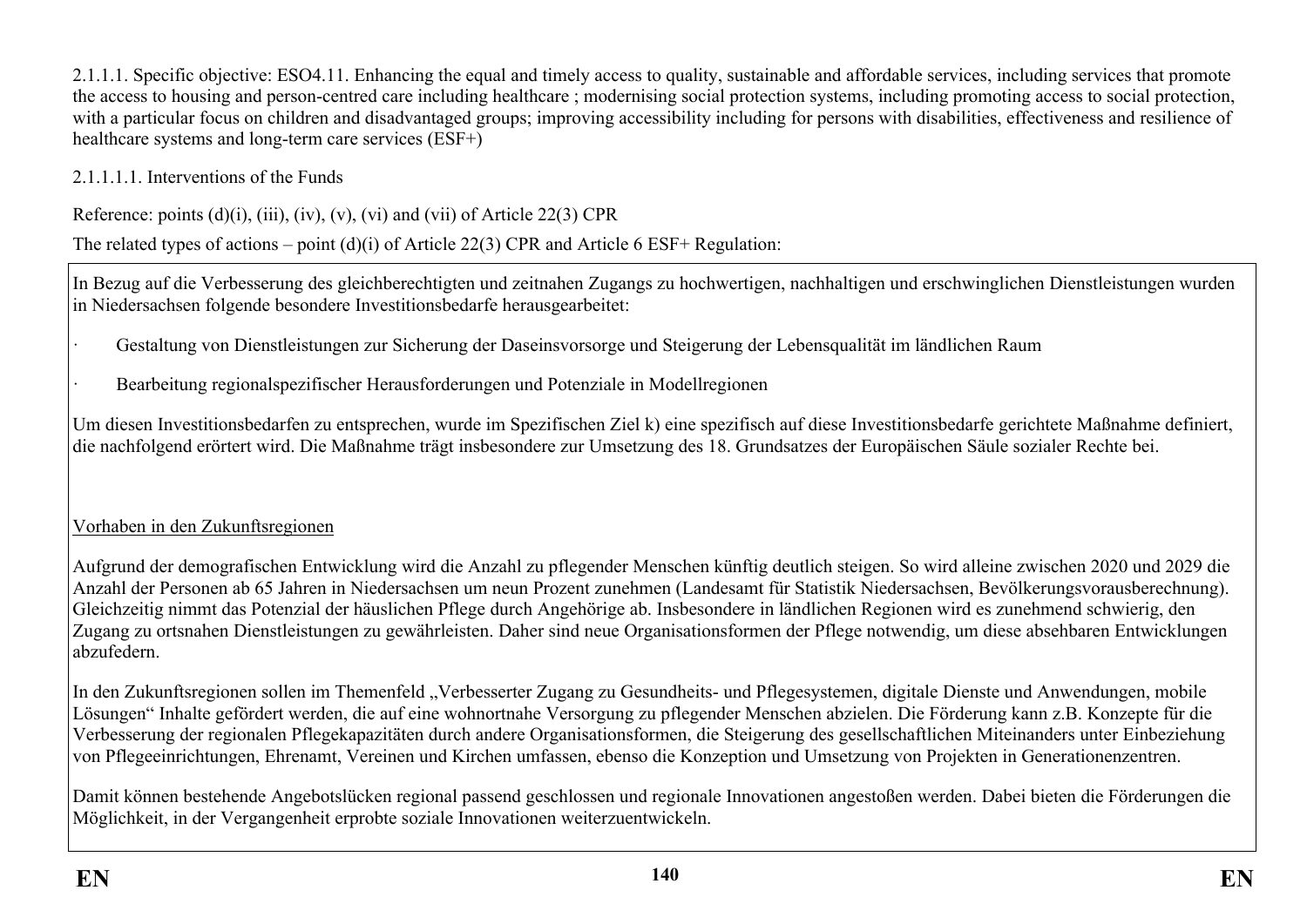Mit der Förderung wird ein Beitrag zur Verbesserung des gleichberechtigten und zeitnahen Zugangs zu hochwertigen, nachhaltigen und erschwinglichen Dienstleistungen, einschließlich Diensten, die den Zugang zu Wohnraum sowie patientenorientierter Pflege geleistet, indem regionalspezifisch geeignete Konzepte und Maßnahmen entwickelt und umgesetzt werden, die auf eine Verbesserung wohnortnaher Pflege und die Steigerung der kommunalen Versorgungssicherheit abzielen.

## DNSH-Prinzip und nachhaltige Entwicklung

Die Fördermaßnahmen wurden als vereinbar mit dem DNSH-Prinzip bewertet. Die Förderung der nachhaltigen Entwicklung im Rahmen der Projektumsetzung wird durch entsprechende Projektauswahlkriterien unterstützt. Ergänzend werden die Zuwendungsempfänger:innen hinsichtlich nachhaltiger Entwicklung sensibilisiert.

The main target groups - point (d)(iii) of Article 22(3) CPR:

Die geplanten Vorhaben der Zukunftsregionen richten sich an die kommunalen Gebietskörperschaften sowie Einrichtungen und Träger:innen der Pflege. Mittelbar wird die Bevölkerung in den Zukunftsregionen, insb. in ländlichen Gebieten, von der Unterstützung profitieren.

Actions safeguarding equality, inclusion and non-discrimination – point (d)(iv) of Article 22(3) CPR and Article 6 ESF+ Regulation

Zur Einhaltung der Grundsätze Gleichstellung der Geschlechter sowie Chancengleichheit und Nichtdiskriminierung verfolgt das Land Niedersachsen eine Doppelstrategie.

Zum einen werden über die gesamte Programmlaufzeit Maßnahmen vorgesehen, die im Querschnitt des Programms eine diskriminierungsfreie und gleichstellungs- und chancengleichheitsfördernde Implementierung sicherstellen. Dazu gehört, dass Zuwendungsempfänger:innen hinsichtlich der Grundsätze sensibilisiert und angehalten werden, bei Antragstellung die spezifischen Beiträge der Vorhaben zu den Grundsätzen darzulegen. Dies wird auch im Scoring berücksichtigt. Auch werden die Beiträge der Vorhaben zu den Grundsätzen systematisch erfasst (beispielsweise über das Monitoring oder im Rahmen von Evaluationen).

Zum anderen wurde im Rahmen der Programmierung darauf geachtet, dass die geplanten Fördermaßnahmen in ihrer inhaltlichen Ausrichtung die mit den Grundsätzen verknüpften Zielstellungen unterstützen.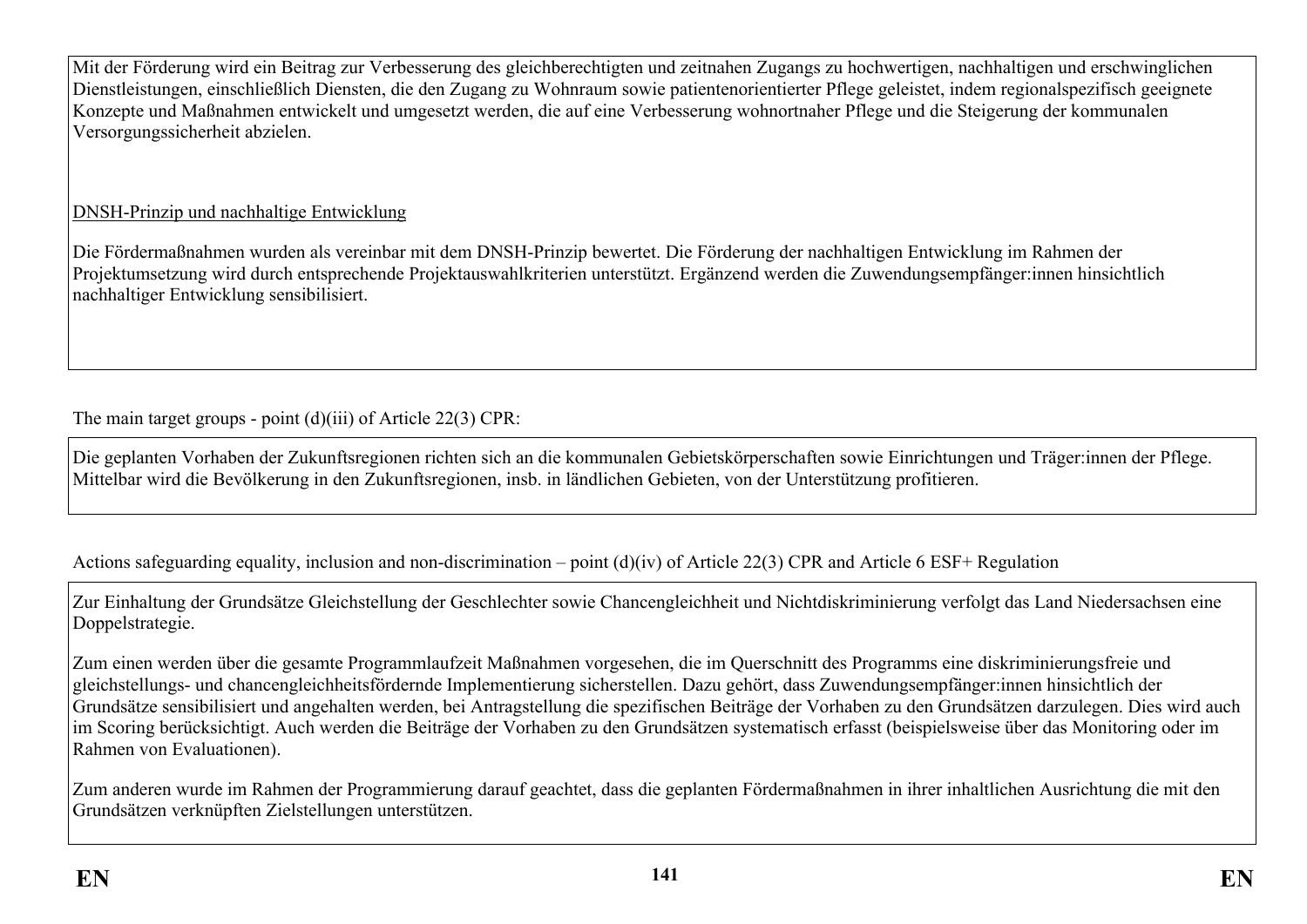In diesem Spezifischen Ziel sind die Maßnahmen thematisch breit angelegt und bewusst offen gestaltet. Bezogen auf die potenziellen Zuwendungsempfänger:innen besteht Chancengerechtigkeit.

Die Einhaltung der Grundsätze wird im gesamten Umsetzungsprozess beachtet. In den Zukunftsregionen werden die Gleichstellung, Inklusion und Nichtdiskriminierung durch institutionelle, prozessuale und inhaltliche Berücksichtigung gewährleistet. Dazu zählen die Repräsentation von Interessenvertretungen in Beteiligungsprozessen und in den Steuerungsgremien, die angemessene Berücksichtigung in den Analysen und im Strategieprozess sowie bei der Projektkonzeption und -auswahl (s. hierzu Spezifisches Ziel 5.2).

Indication of the specific territories targeted, including the planned use of territorial tools – point  $(d)(v)$  of Article 22(3) CPR

Das gesamte für dieses Spezifische Ziel eingeplante Budget wird für das Integrierte Territoriale Instrument "Zukunftsregionen" eingesetzt.

The interregional, cross-border and transnational actions – point  $(d)(vi)$  of Article 22(3) CPR

## **Grundsatz**

Im Rahmen dieses Programms können auch interregionale, grenzüberschreitende und transnationale Vorhaben mit Akteur:innen aus anderen Mitgliedstaaten, auch außerhalb der Europäischen Union, und / oder anderen deutschen Ländern (insb. in der Metropolregion Hamburg) unterstützt werden, sofern die Kooperation auch im Landesinteresse liegt.

Die notwendigen Fördermittel bringt jede beteiligte Region grundsätzlich selbst in die Kooperation ein. Trägt das Vorhaben zu den Zielen des Programms bei, kann das Vorhaben im Ausnahmefall ganz oder teilweise auch außerhalb des Programmraums durchgeführt werden. Bei derartigen Projekten werden sich die Verwaltungsbehörden der beteiligten Programme (einschl. der relevanten ETZ-Programme) abstimmen.

In Förderbereichen, die sich für interregionale, grenzüberschreitende oder transnationale Kooperationen eignen, sollen die Richtlinien diese ermöglichen.

### **Erwartete Kooperationen**

Durch die Förderung aus diesem Multifondsprogramm werden in folgender Hinsicht die Grundlagen für einen Ausbau interregionaler, grenzüberschreitender und transnationaler Vorhaben geschaffen:

· Erstens werden die Zukunftsregionen durch die Unterstützung in die Lage versetzt, ein professionelles Regionalmanagement einzurichten und zu betreiben.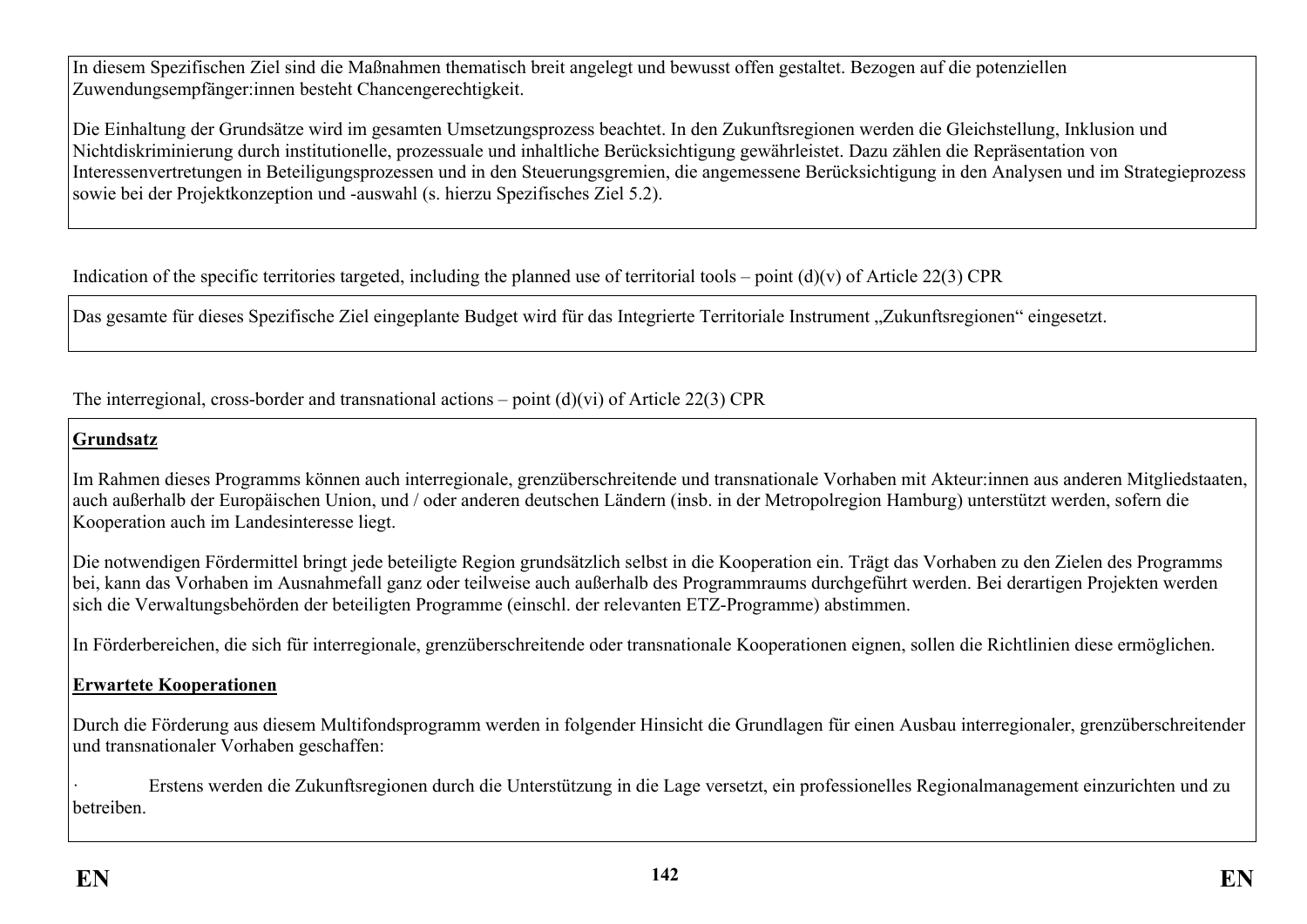Zweitens können die entwickelten territorialen Strategien eine Grundlage dafür bilden, Kooperationen mit anderen Regionen zu schließen und Fördergelder aus geeigneten Programmen (z.B. ETZ-Programme, direkt verwaltete Programme der EU) einzuwerben. Für die ETZ-Programme wurden im Vorfeld vielfältige thematische Schnittmengen identifiziert, auf welche die Zukunftsregionen gezielt hingewiesen werden.

· Drittens können auf der Ebene einzelner im Rahmen des ITI geförderter Vorhaben interregionale, grenzüberschreitende oder transnationale Kooperationen eine Rolle spielen. Die Ämter für regionale Landesentwicklung werden die Zukunftsregionen auch im Hinblick auf den Ausbau solcher Kooperationen beraten und unterstützen.

# The planned use of financial instruments – point  $(d)(\n{\rm vii})$  of Article 22(3) CPR

Der Einsatz von Finanzinstrumenten ist im Rahmen des Spezifischen Ziels k) nicht vorgesehen.

#### 2.1.1.1.2. Indicators

### Reference: point (d)(ii) of Article 22(3) CPR and Article 8 ERDF and CF Regulation

### Table 2: Output indicators

| Priority | Specific<br>objective | Fund   | Category of<br>region | ID                   | Measurement<br>Indicator                                                                                                                |        | Milestone<br>(2024) | Target<br>(2029) |
|----------|-----------------------|--------|-----------------------|----------------------|-----------------------------------------------------------------------------------------------------------------------------------------|--------|---------------------|------------------|
|          | ESO4.11               | $ESF+$ | More<br>developed     | <b>PSO</b><br>4.11.1 | Anzahl der bewilligten interkommunalen oder regional bedeutsamen Projekte zum<br>verbesserten Zugang zu Gesundheits- und Pflegesystemen | Anzahl | 3.00                | 12.00            |
|          | ESO4.11               | ESF-   | Transition            | <b>PSO</b><br>4.11.1 | Anzahl der bewilligten interkommunalen oder regional bedeutsamen Projekte zum<br>verbesserten Zugang zu Gesundheits- und Pflegesystemen | Anzahl | .00                 | 2.00             |

### Reference: point (d)(ii) of Article 22(3) CPR

### Table 3: Result indicators

| Priority | $\cdot$ $\sim$<br>Specific<br>$\text{Categorv}$<br>v of<br>ID<br><b>D</b><br>Funa<br>region<br>objective | Indicator | surement!<br>$\Delta$<br><b>IVIC</b><br>unit | Baseline or<br>reference<br>value | Reference<br>$\mathbf{r}$<br>Y ear | $\overline{\phantom{a}}$<br>Target<br>(2029) | data<br>Source of | $\mathsf{\sim}\text{omments}$ |
|----------|----------------------------------------------------------------------------------------------------------|-----------|----------------------------------------------|-----------------------------------|------------------------------------|----------------------------------------------|-------------------|-------------------------------|
|----------|----------------------------------------------------------------------------------------------------------|-----------|----------------------------------------------|-----------------------------------|------------------------------------|----------------------------------------------|-------------------|-------------------------------|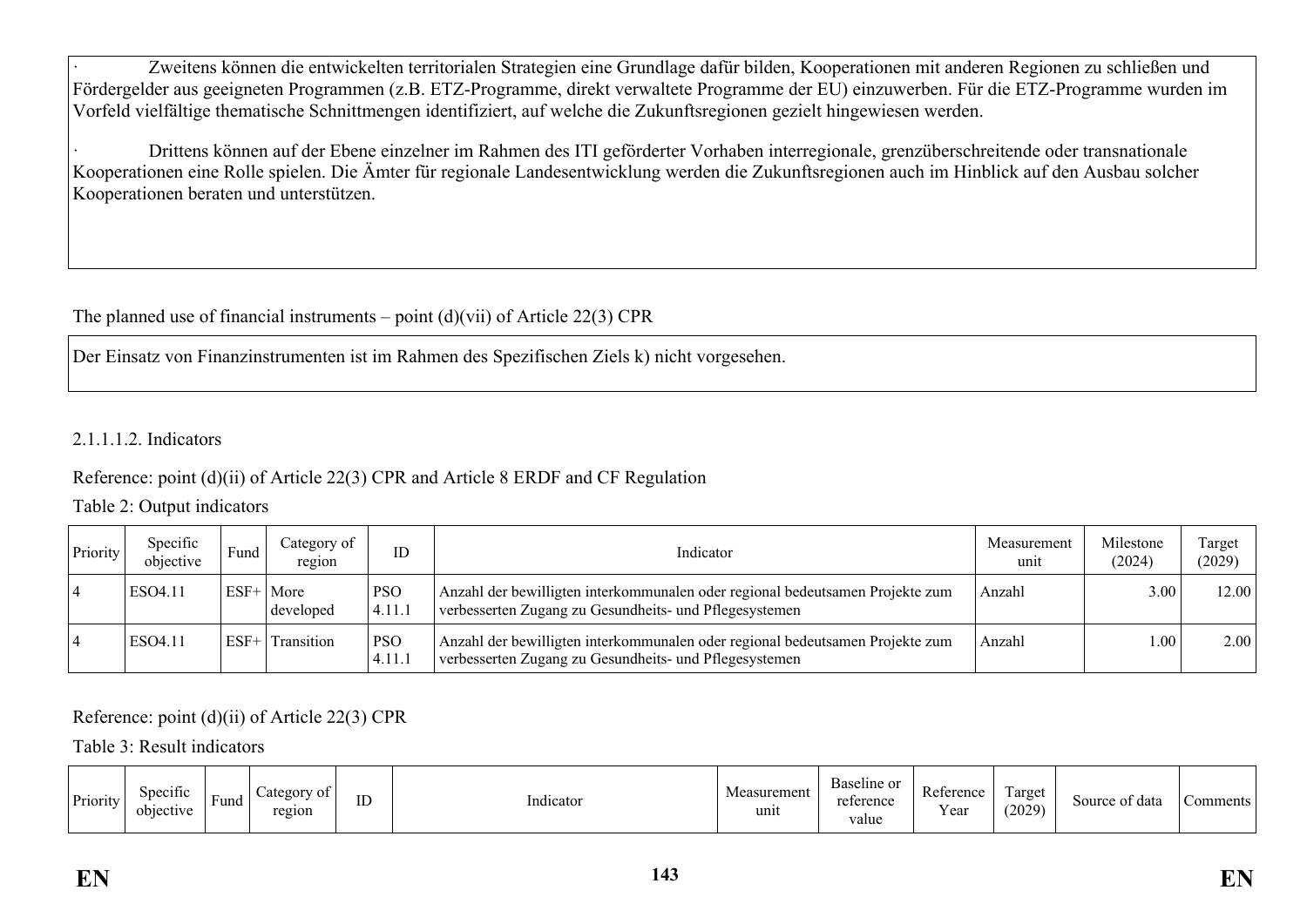| ESO4.11 | $ESF+ More$<br>developed | <b>PSR</b><br> 4.11.1 | Anzahl erfolgreich durchgeführter<br>interkommunaler oder regional bedeutsamer<br>Projekte zum verbesserten Zugang zu<br>Gesundheits- und Pflegesystemen | Anzahl | 0.00 | 2021 | 12.00   Monitoringsystem |  |
|---------|--------------------------|-----------------------|----------------------------------------------------------------------------------------------------------------------------------------------------------|--------|------|------|--------------------------|--|
| ESO4.11 | ESF+ Transition          | <b>PSR</b><br>4.11.1  | Anzahl erfolgreich durchgeführter<br>interkommunaler oder regional bedeutsamer<br>Projekte zum verbesserten Zugang zu<br>Gesundheits- und Pflegesystemen | Anzahl | 0.00 | 2021 | $2.00$ Monitoringsystem  |  |

## 2.1.1.1.3. Indicative breakdown of the programmed resources (EU) by type of intervention

Reference: point (d)(viii) of Article 22(3) CPR

Table 4: Dimension 1 - intervention field

| Priority | Specific objective | Fund   | Category of region    | Code                                                                                                   | Amount (EUR) |
|----------|--------------------|--------|-----------------------|--------------------------------------------------------------------------------------------------------|--------------|
|          | ESO4.11            | $ESF+$ | More developed        | 158. Measures to enhancing the equal and timely access to quality, sustainable and affordable services | 1,197,004.00 |
|          | ESO4.11            |        | $ESF+$ More developed | 159. Measures to enhancing the delivery of family and community $\Box$ based care services             | 1,197,003.00 |
|          | ESO4.11            | $ESF+$ | Transition            | 158. Measures to enhancing the equal and timely access to quality, sustainable and affordable services | 250,000.00   |
|          | ESO4.11            | $ESF+$ | Transition            | 159. Measures to enhancing the delivery of family and community Dased care services                    | 250,000.00   |
|          | ESO4.11            | Total  |                       |                                                                                                        | 2,894,007.00 |

## Table 5: Dimension 2 - form of financing

| Priority | Specific objective | Fund   | Category of region | Code          | Amount (EUR) |
|----------|--------------------|--------|--------------------|---------------|--------------|
|          | ESO4.11            | $ESF+$ | More developed     | $ 01$ . Grant | 2,394,007.00 |
|          | ESO4.11            | $ESF+$ | Transition         | $ 01$ . Grant | 500,000.00   |
|          | ESO4.11            | Total  |                    |               | 2,894,007.00 |

Table 6: Dimension 3 – territorial delivery mechanism and territorial focus

| Priority | Specific objective | Fund | of region<br>Categor<br>.<br>. . | Couc | $\neg$ T IT><br>าบทบ<br>. ו ו |
|----------|--------------------|------|----------------------------------|------|-------------------------------|
|----------|--------------------|------|----------------------------------|------|-------------------------------|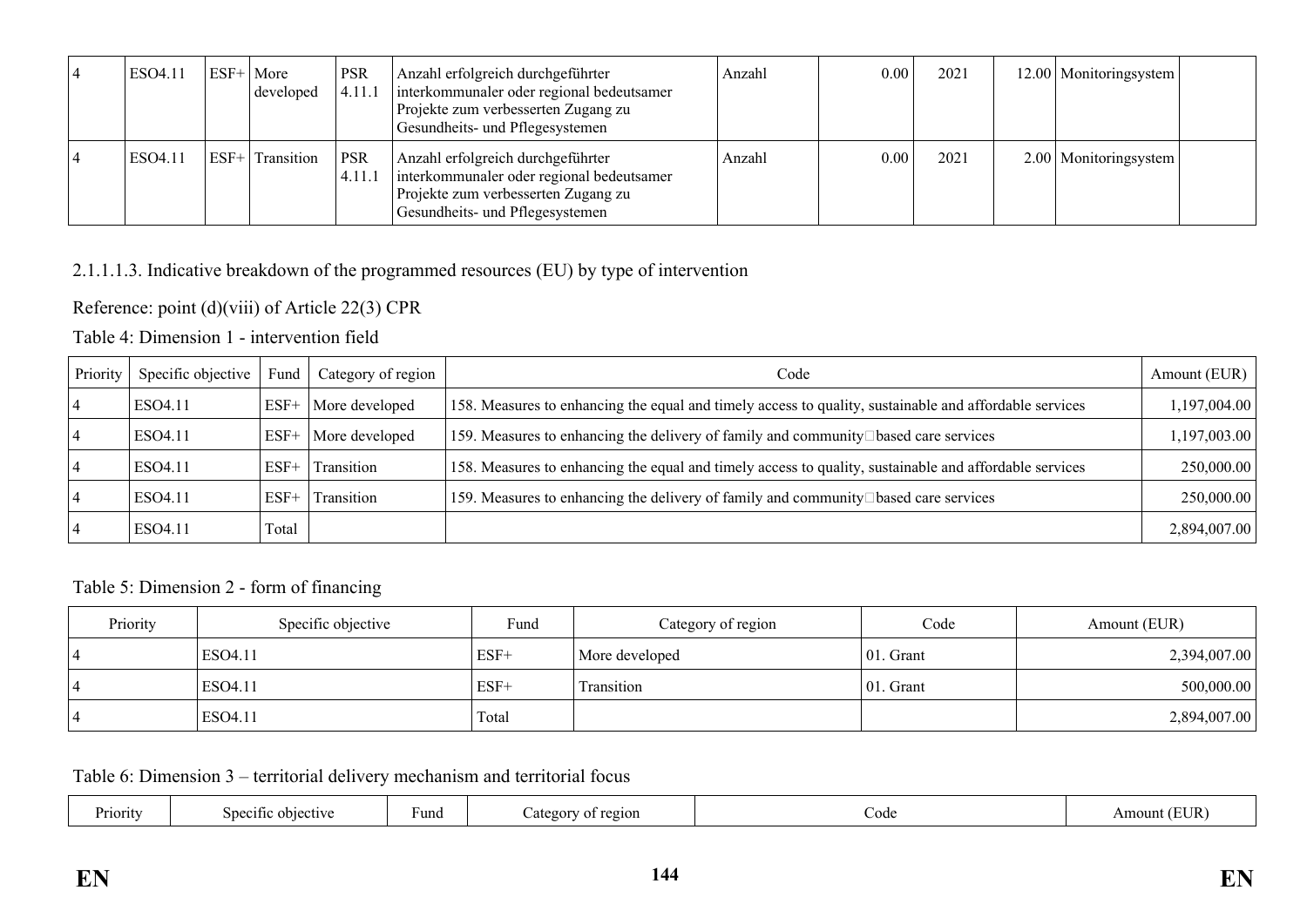| ESO4.11 | $ESF+$ | More developed | 103. ITI - Functional urban areas | 718,202.00   |
|---------|--------|----------------|-----------------------------------|--------------|
| ESO4.11 | $ESF+$ | More developed | 104. ITI - Rural areas            | 1,675,805.00 |
| ESO4.11 | $ESF+$ | Transition     | 104. ITI - Rural areas            | 500,000.00   |
| ESO4.11 | Total  |                |                                   | 2,894,007.00 |

Table 7: Dimension 6 – ESF+ secondary themes

| Priority | Specific objective | Fund   | Category of region | Code                                                          | Amount (EUR) |
|----------|--------------------|--------|--------------------|---------------------------------------------------------------|--------------|
|          | ESO4.11            | $ESF+$ | More developed     | 02. Developing digital skills and jobs                        | 478,801.00   |
|          | ESO4.11            | $ESF+$ | More developed     | 10. Addressing challenges identified in the European Semester | 2,394,007.00 |
|          | ESO4.11            | $ESF+$ | <b>Transition</b>  | 02. Developing digital skills and jobs                        | 100,000.00   |
|          | ESO4.11            | $ESF+$ | <b>Transition</b>  | 10. Addressing challenges identified in the European Semester | 500,000.00   |
|          | ESO4.11            | Total  |                    |                                                               | 3,472,808.00 |

Table 8: Dimension 7 – ESF+\*, ERDF, Cohesion Fund and JTF gender equality dimension

| Priority | Specific objective | Fund   | Category of region | Code                              | Amount (EUR) |
|----------|--------------------|--------|--------------------|-----------------------------------|--------------|
|          | ESO4.11            | $ESF+$ | More developed     | $\vert 02$ . Gender mainstreaming | 2,394,007.00 |
|          | ESO4.11            | $ESF+$ | Transition         | $\vert 02$ . Gender mainstreaming | 500,000.00   |
|          | ESO4.11            | Total  |                    |                                   | 2,894,007.00 |

\* In principle, 40 % for the ESF+ contributes to gender tracking. 100 % is applicable when Member State chooses to use Article 6 ESF+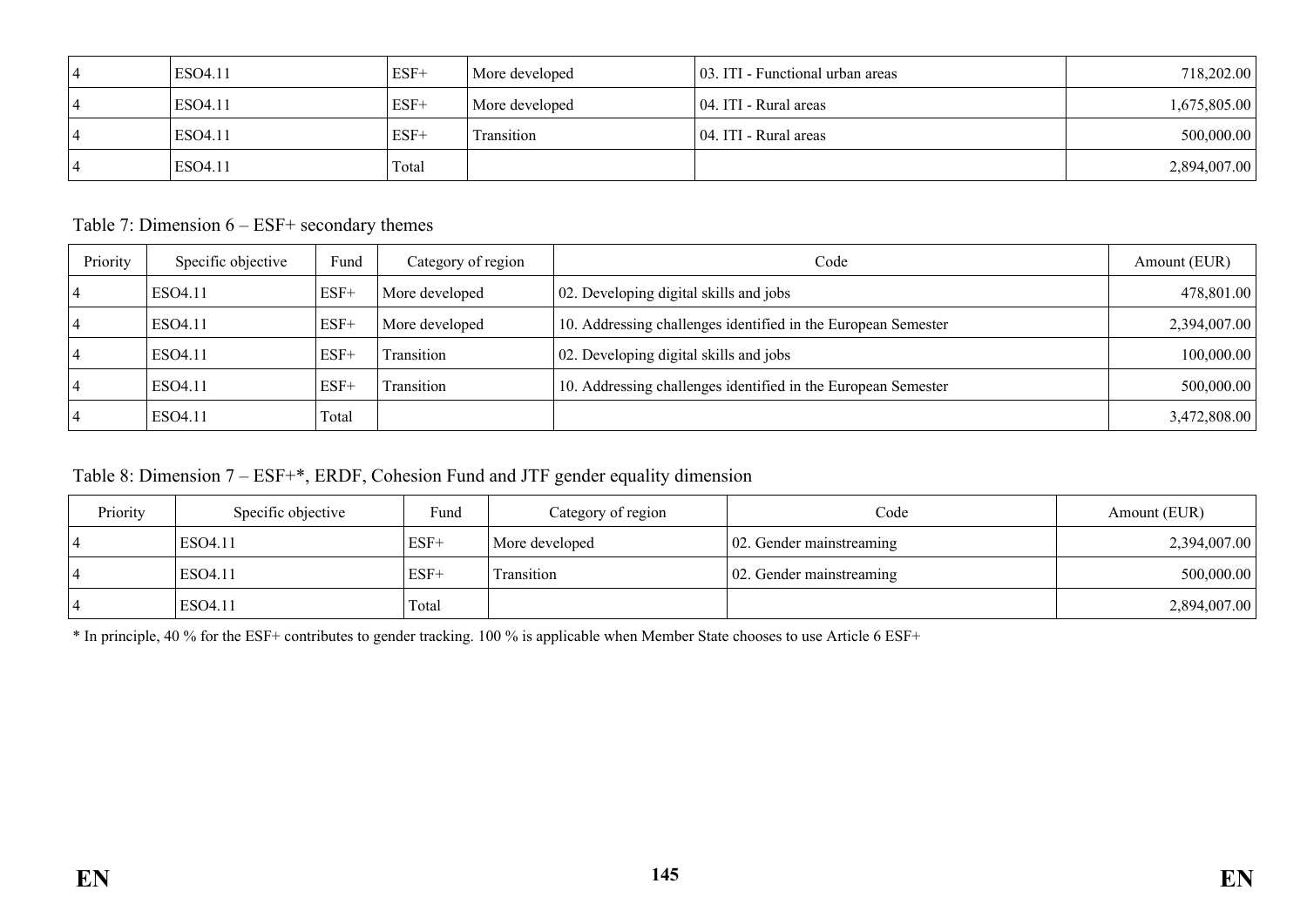2.1.1. Priority: 5. Soziale Innovationen für Niedersachsen (Social innovative actions)

2.1.1.1. Specific objective: ESO4.11. Enhancing the equal and timely access to quality, sustainable and affordable services, including services that promote the access to housing and person-centred care including healthcare ; modernising social protection systems, including promoting access to social protection, with a particular focus on children and disadvantaged groups; improving accessibility including for persons with disabilities, effectiveness and resilience of healthcare systems and long-term care services (ESF+)

2.1.1.1.1. Interventions of the Funds

Reference: points  $(d)(i)$ ,  $(iii)$ ,  $(iv)$ ,  $(v)$ ,  $(vi)$  and  $(vii)$  of Article 22(3) CPR

The related types of actions – point (d)(i) of Article 22(3) CPR and Article 6 ESF+ Regulation:

In Bezug auf die Förderung sozialer Innovationen wurde in Niedersachsen besonderer Investitionsbedarf im Hinblick auf folgende Aspekte ermittelt:

- Entwicklung neuer Angebote, Dienstleistungen und Modelle für die Versorgung und die Attraktivität insbesondere in ländlichen Räumen.
- Schaffung verbesserter Rahmenbedingungen für die aktive und passive gesellschaftliche Teilhabe aller Menschen an Dienstleistungen im Sozialraum.

Um diesen Investitionsbedarfen zu entsprechen, wurde im Spezifischen Ziel k) eine auf soziale Innovationen abzielende Maßnahme definiert, die nachfolgend beschrieben wird. Die Maßnahme trägt insbesondere zum dritten Kapitel der Europäischen Säule sozialer Rechte bei.

Soziale Innovationen in Niedersachsen – Schwerpunkt Regionale Daseinsvorsorge

Mit der digitalen und ökologischen Transformation sowie der demografischen Entwicklung gehen vielfältige Veränderungen einher, denen mit herkömmlichen Maßnahmen nicht immer in passender Weise begegnet werden kann. Daher sollen innovative Lösungen zur Bewältigung der spezifischen Herausforderungen entwickelt werden, die sich thematisch auf die regionale Daseinsvorsorge beziehen.

Die Maßnahme ist bewusst sehr offen angelegt, um geeignete Rahmenbedingungen für sozial-innovative Ansätze zu schaffen. Grundsätzlich sollen Ansätze zur Bewältigung gesellschaftlicher Herausforderungen für verschiedene benachteiligte Zielgruppen oder fach- bzw. sektorenübergreifende Ansätze oder Kooperationen von Institutionen und Stakeholdern gefördert werden, z.B. zur besseren Versorgung älterer Menschen mit Lebensmitteln bis hin zu Pflegeangeboten im ländlichen Raum. Um die Projektergebnisse zu transferieren, sind die Netzwerkarbeit und Umsetzung von Workshops ebenfalls Teil der Förderung. Die Entwicklung und Begleitung von Vorhaben der sozialen Innovation sollen durch eine eigens geförderte Stelle für Soziale Innovation in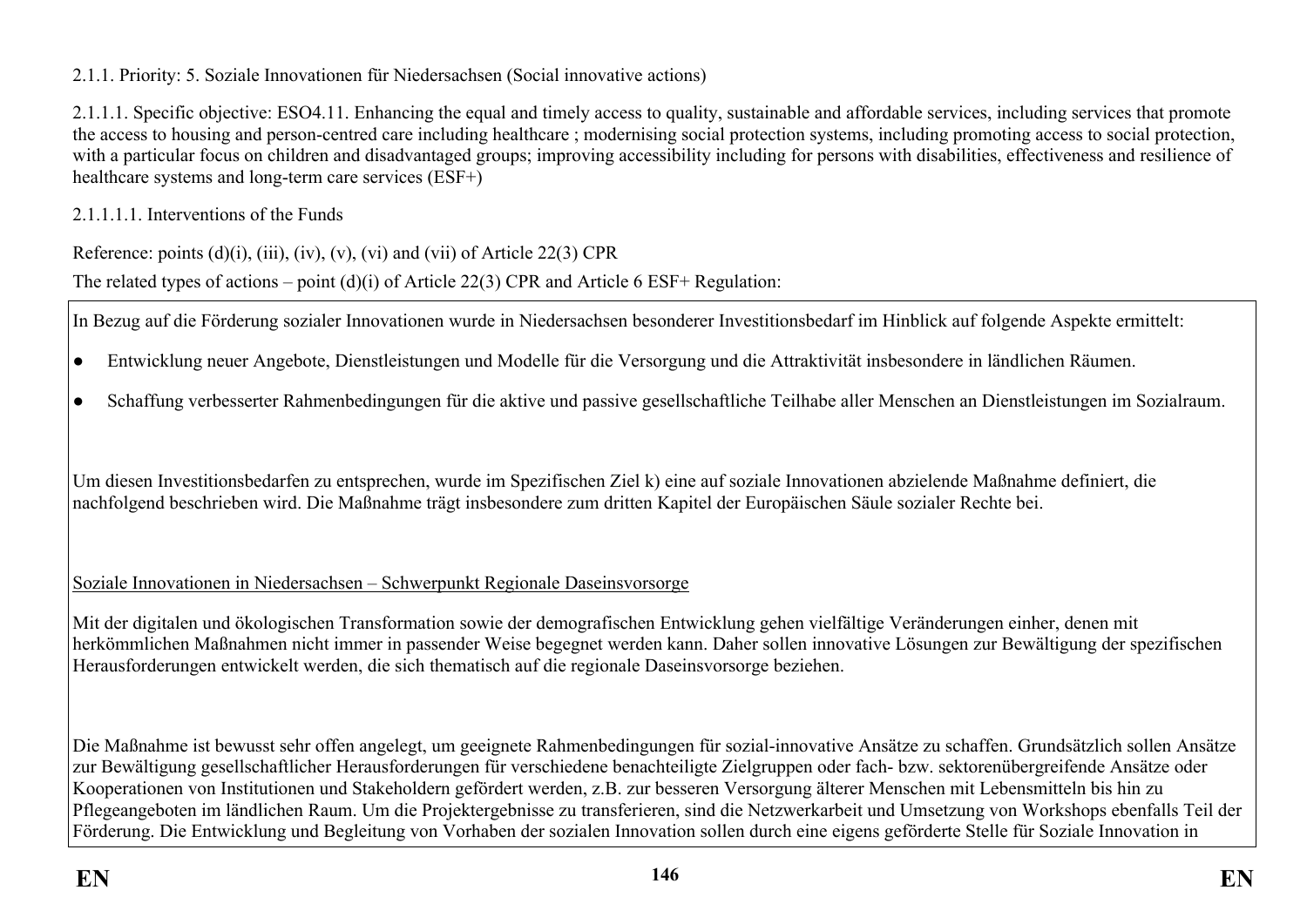geeignete Strukturen eingebettet sein.

Insgesamt soll die Maßnahme einen Beitrag zum besseren, gleichberechtigten und zeitnahen Zugang zu hochwertigen, nachhaltigen und erschwinglichen Dienstleistungen leisten, indem regional passende und zukunftsweisende Lösungen der regionalen Daseinsvorsorge entwickelt und erprobt werden.

DNSH-Prinzip und nachhaltige Entwicklung

Die Fördermaßnahmen wurden als vereinbar mit dem DNSH-Prinzip bewertet. Die Förderung der nachhaltigen Entwicklung im Rahmen der Projektumsetzung wird durch entsprechende Projektauswahlkriterien unterstützt. Ergänzend werden die Zuwendungsempfänger:innen hinsichtlich nachhaltiger Entwicklung sensibilisiert.

The main target groups - point (d)(iii) of Article 22(3) CPR:

Die sozialen Innovationsprojekte haben explizit einen zielgruppenübergreifenden Ansatz. Zwar ist es möglich, dass sich einzelne Projekte an spezifische Zielgruppen richten werden, dies spiegelt jedoch nicht die Hauptausrichtung der Maßnahme wieder.

Actions safeguarding equality, inclusion and non-discrimination – point (d)(iv) of Article 22(3) CPR and Article 6 ESF+ Regulation

Zur Einhaltung der Grundsätze Gleichstellung der Geschlechter sowie Chancengleichheit und Nichtdiskriminierung verfolgt das Land Niedersachsen eine Doppelstrategie.

Zum einen werden über die gesamte Programmlaufzeit Maßnahmen vorgesehen, die im Querschnitt des Programms eine diskriminierungsfreie und gleichstellungs- und chancengleichheitsfördernde Implementierung sicherstellen. Dazu gehört, dass Zuwendungsempfänger:innen hinsichtlich der Grundsätze sensibilisiert und angehalten werden, bei Antragstellung die spezifischen Beiträge der Vorhaben zu den Grundsätzen darzulegen. Dies wird auch im Scoring berücksichtigt. Auch werden die Beiträge der Vorhaben zu den Grundsätzen systematisch erfasst (beispielsweise über das Monitoring oder im Rahmen von Evaluationen).

Zum anderen wurde im Rahmen der Programmierung darauf geachtet, dass die geplanten Fördermaßnahmen in ihrer inhaltlichen Ausrichtung die mit den Grundsätzen verknüpften Zielstellungen unterstützen.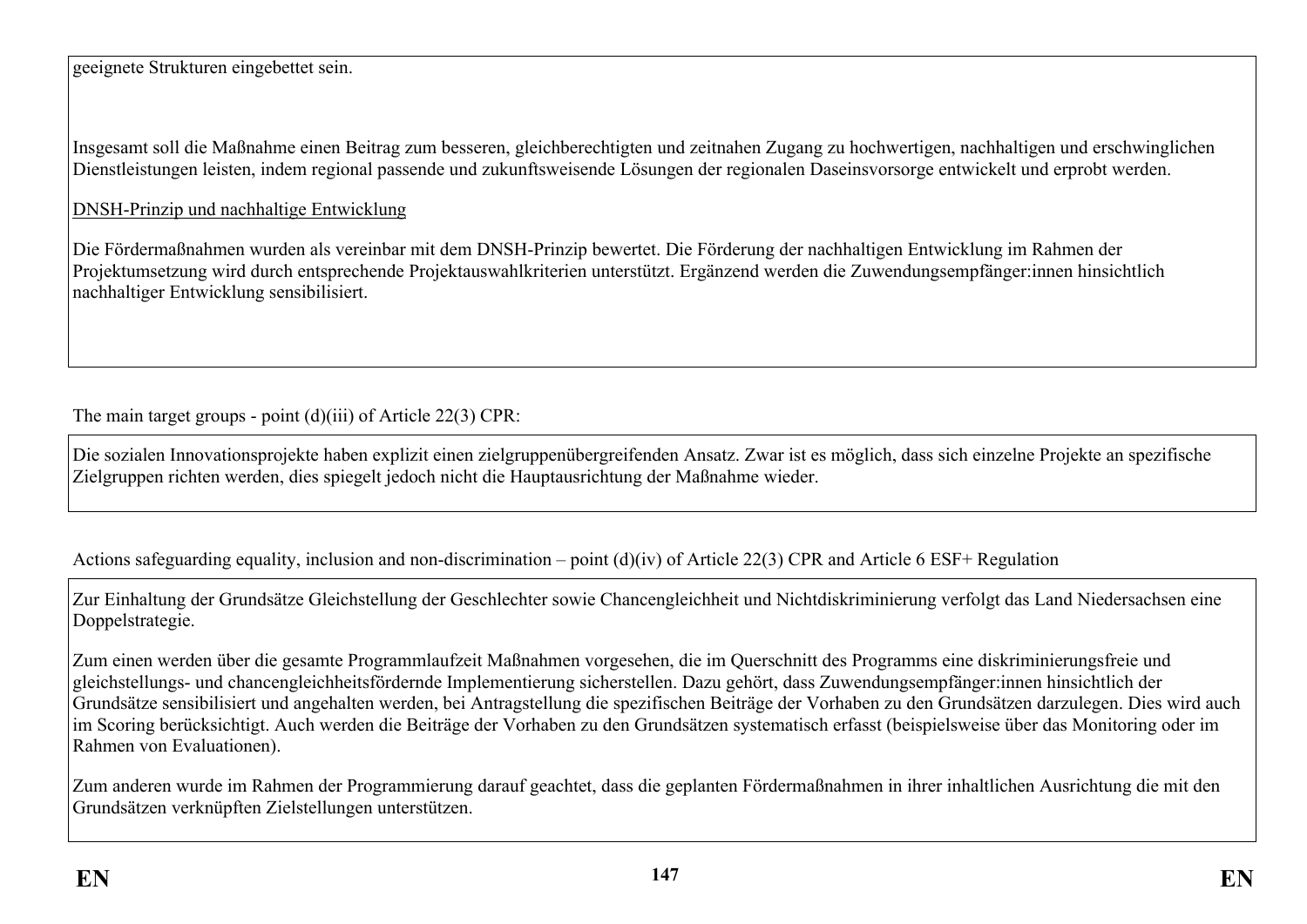Im Spezifischen Ziel k) ist die Maßnahme thematisch breit angelegt und bewusst offen gestaltet. Bezogen auf die potenziellen Zuwendungsempfänger:innen der Maßnahme besteht Chancengerechtigkeit.

Mögliche Benachteiligungen aufgrund des Geschlechts, des Alters, eines Migrationshintergrunds, einer Behinderung oder weiterer Diskriminierungstatbestände stehen zwar nicht im Fokus der Initiativen, gleichzeitig werden aber Ansätze, die die Grundsätze verfolgen bzw. Initiativen, bei denen diese besonders berücksichtigt werden, über das Scoring auch besonders gewürdigt. Thematische Förderaufrufe, die in besonderem Maße auf die Grundsätze einzahlen, werden künftig in Erwägung gezogen.

Indication of the specific territories targeted, including the planned use of territorial tools – point  $(d)(v)$  of Article 22(3) CPR

Die Förderung erfolgt landesweit.

The interregional, cross-border and transnational actions – point  $(d)(vi)$  of Article 22(3) CPR

# **Grundsätze**

Im Rahmen dieses Programms können auch interregionale, grenzüberschreitende und transnationale Vorhaben mit Akteur:innen aus mindestens einem anderen Mitgliedstaat oder mit anderen deutschen Bundesländern unterstützt werden. Dabei kommt es darauf an, dass die Kooperation auch im Landesinteresse liegt. Die notwendigen Fördermittel bringt jede beteiligte Region grundsätzlich selbst in die Kooperation ein.

In Förderbereichen, die sich für interregionale, grenzüberschreitende oder transnationale Kooperationen eignen, sollen die Richtlinien solche Kooperationen ermöglichen.

# **Potenziale**

Ein stärkerer Austausch und die Kooperation mit anderen europäischen Ländern kann Synergien und Mehrwert für die in den Projekten adressierten sozialen Handlungsfelder bewirken.

Konkrete Vorhaben der interregionalen, grenzüberschreitenden und transnationalen Kooperation und Verbreitung sind aufgrund des bottom-up Charakters der sozialen Innovationen aber nicht im Vorfeld zu bestimmen, sondern von den geförderten Initiativen bzw. den konkreten Inhalten und dem Projektverlauf abhängig.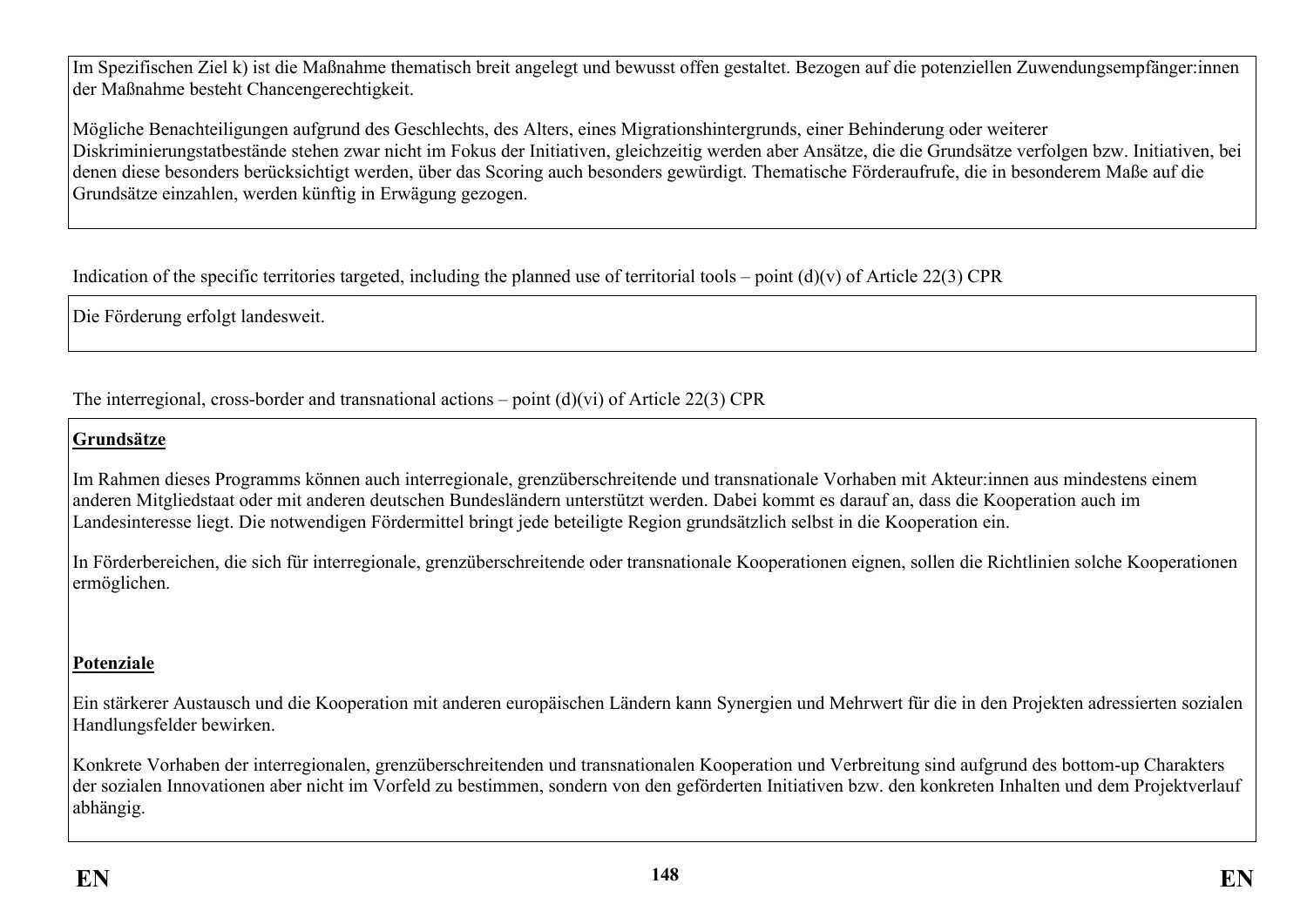Inwiefern sich Projekte oder einzelne Aspekte transnational gestalten oder Projektergebnisse transnational verbreiten lassen, muss im Einzelfall ausgelotet werden, ebenso Möglichkeiten der Kooperation. Insbesondere die Stellen für Soziale Innovation berücksichtigen dies bei der Initiierung von Projekten und Begleitung der Projektträger:innen.

Eine transnationale Verbreitung oder Gestaltung der Projekte ließe sich ggf. über die Interreg Programme realisieren, an denen sich Niedersachsen in der Förderperiode 2021-2027 beteiligt.

# The planned use of financial instruments – point  $(d)(vi)$  of Article 22(3) CPR

Der Einsatz von Finanzinstrumenten ist im Rahmen des Spezifischen Ziels k) nicht vorgesehen.

# 2.1.1.1.2. Indicators

# Reference: point (d)(ii) of Article 22(3) CPR and Article 8 ERDF and CF Regulation

### Table 2: Output indicators

| Priority | Specific objective | Fund   | Category of region | ID      | Indicator                                     | Measurement unit | Milestone (2024) | Target $(2029)$  |
|----------|--------------------|--------|--------------------|---------|-----------------------------------------------|------------------|------------------|------------------|
|          | ESO4.11            | $ESF+$ | More developed     | PSO 4.4 | Zahl der geförderten Unterstützungsstrukturen | Anzahl           | .00.             | $\vert 00 \vert$ |
|          | ESO4.11            | $ESF+$ | Transition         | PSO 4.4 | Zahl der geförderten Unterstützungsstrukturen | Anzahl           | 0.00             | 0.00             |

# Reference: point (d)(ii) of Article 22(3) CPR

Table 3: Result indicators

| Priority | Specific<br>objective | Fund   | Category of<br>region | ID                   | Indicator                                                     | Measurement<br>unit | Baseline or<br>reference value | Reference<br>Year | Target<br>(2029) | Source of data           | Comments |
|----------|-----------------------|--------|-----------------------|----------------------|---------------------------------------------------------------|---------------------|--------------------------------|-------------------|------------------|--------------------------|----------|
|          | ESO4.11               | $ESF+$ | ' More<br>developed   | <b>PSR</b><br>4.11.2 | Anzahl der Initiativen mit dem<br>Schwerpunkt Daseinsvorsorge | Anzahl              | 0.00                           | 2021              |                  | 11.00   Monitoringsystem |          |
|          | ESO4.11               | ESF-   | Transition            | <b>PSR</b><br>4.11.2 | Anzahl der Initiativen mit dem<br>Schwerpunkt Daseinsvorsorge | Anzahl              | 0.00                           | 2021              |                  | 7.00   Monitoringsystem  |          |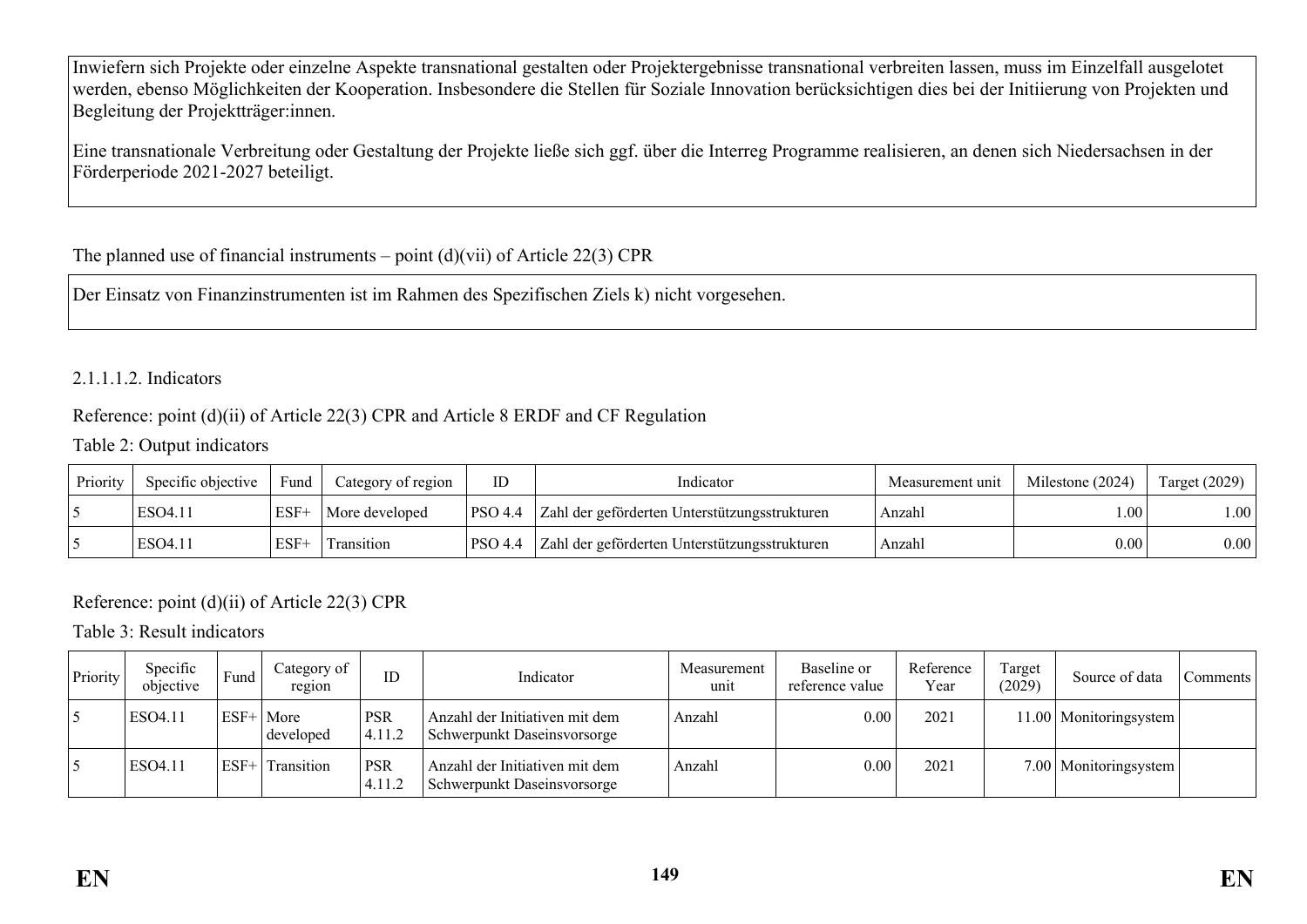## 2.1.1.1.3. Indicative breakdown of the programmed resources (EU) by type of intervention

## Reference: point (d)(viii) of Article 22(3) CPR

Table 4: Dimension 1 - intervention field

| Priority | Specific objective | Fund   | Category of region    | Code                                                                                                   | Amount (EUR) |
|----------|--------------------|--------|-----------------------|--------------------------------------------------------------------------------------------------------|--------------|
|          | ESO4.11            |        | ESF+   More developed | 158. Measures to enhancing the equal and timely access to quality, sustainable and affordable services | 5,581,201.00 |
|          | ESO4.11            | $ESF+$ | <b>Transition</b>     | 158. Measures to enhancing the equal and timely access to quality, sustainable and affordable services | 3,736,481.00 |
|          | ESO4.11            | Total  |                       |                                                                                                        | 9,317,682.00 |

#### Table 5: Dimension 2 - form of financing

| Priority | Specific objective | Fund   | Category of region | Code          | Amount (EUR) |
|----------|--------------------|--------|--------------------|---------------|--------------|
|          | ESO4.11            | $ESF+$ | More developed     | $ 01.$ Grant  | 5,581,201.00 |
|          | ESO4.11            | $ESF+$ | Transition         | $ 01$ . Grant | 3,736,481.00 |
|          | ESO4.11            | Total  |                    |               | 9,317,682.00 |

### Table 6: Dimension 3 – territorial delivery mechanism and territorial focus

| Priority | Specific objective | Fund   | Category of region | Code                                            | Amount (EUR) |
|----------|--------------------|--------|--------------------|-------------------------------------------------|--------------|
|          | ESO4.11            | $ESF+$ | More developed     | 33. Other approaches - No territorial targeting | 5,581,201.00 |
|          | ESO4.11            | $ESF+$ | Fransition         | 33. Other approaches - No territorial targeting | 3,736,481.00 |
|          | ESO4.11            | Total  |                    |                                                 | 9,317,682.00 |

Table 7: Dimension 6 – ESF+ secondary themes

| Priority | Specific objective | Fund   | Category of region | Code                                   | Amount (EUR) |
|----------|--------------------|--------|--------------------|----------------------------------------|--------------|
|          | ESO4.11            | $ESF+$ | More developed     | 02. Developing digital skills and jobs | 558,120.00   |
|          | ESO4.11            | $ESF+$ | More developed     | $\vert$ 05. Non-discrimination         | 5,581,201.00 |
|          | ESO4.11            | $ESF+$ | Transition         | 02. Developing digital skills and jobs | 373,648.00   |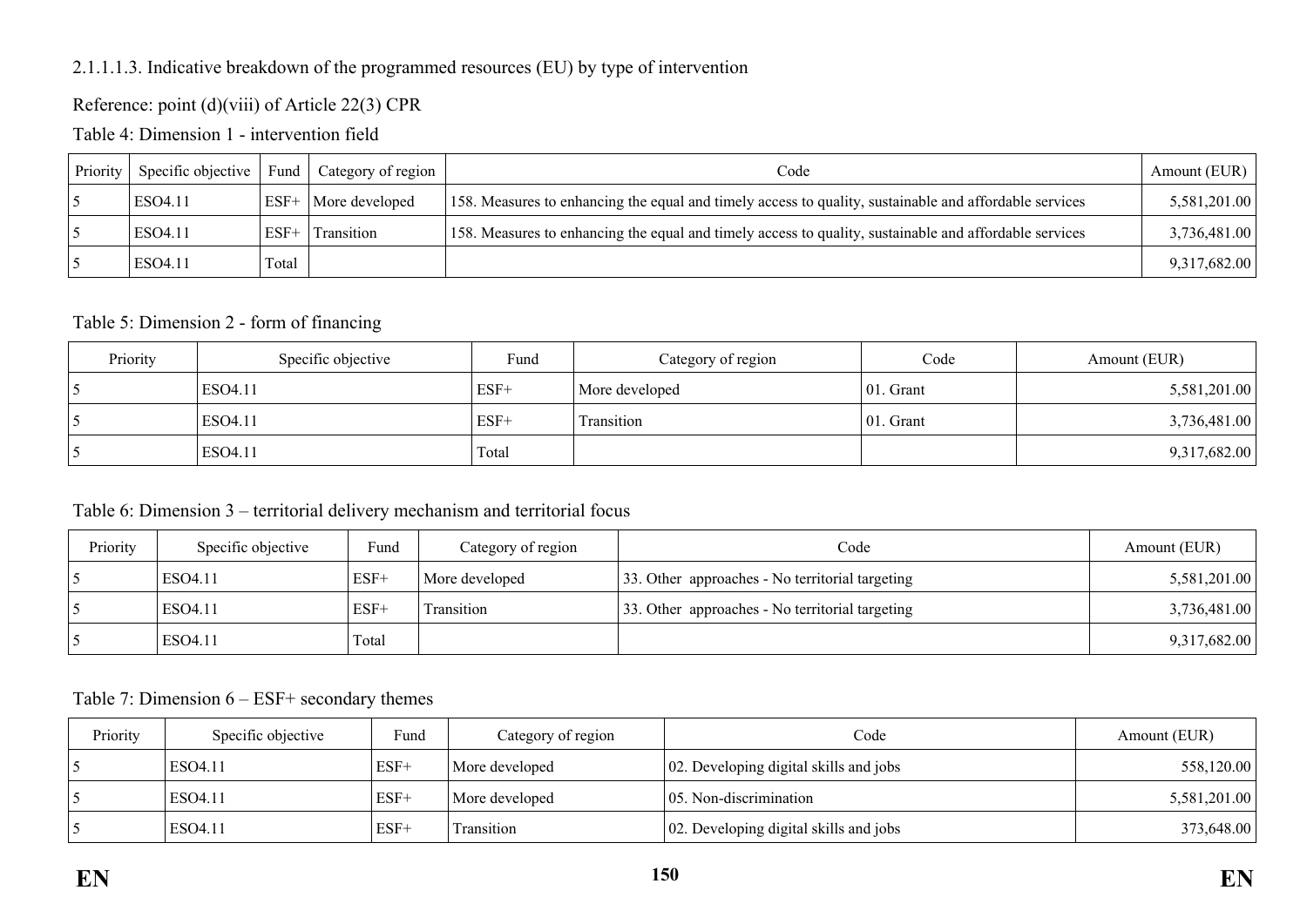| ESO4.11<br>$1.4 - 1.7$ | ESF-  | $\overline{\phantom{a}}$<br>ransition | 05<br>Non-discrimination | $\Omega$            |
|------------------------|-------|---------------------------------------|--------------------------|---------------------|
| ESO <sub>4.11</sub>    | Total |                                       |                          | 10.2<br>) ()(<br>лu |

# Table 8: Dimension 7 – ESF+\*, ERDF, Cohesion Fund and JTF gender equality dimension

| Priority | Specific objective | Fund   | Category of region | Code                              | Amount (EUR) |
|----------|--------------------|--------|--------------------|-----------------------------------|--------------|
|          | ESO4.11            | $ESF+$ | More developed     | $\vert 02$ . Gender mainstreaming | 5,581,201.00 |
|          | ESO4.11            | $ESF+$ | Transition         | $\vert$ 02. Gender mainstreaming  | 3,736,481.00 |
|          | ESO4.11            | Total  |                    |                                   | 9,317,682.00 |

\* In principle, 40 % for the ESF+ contributes to gender tracking. 100 % is applicable when Member State chooses to use Article 6 ESF+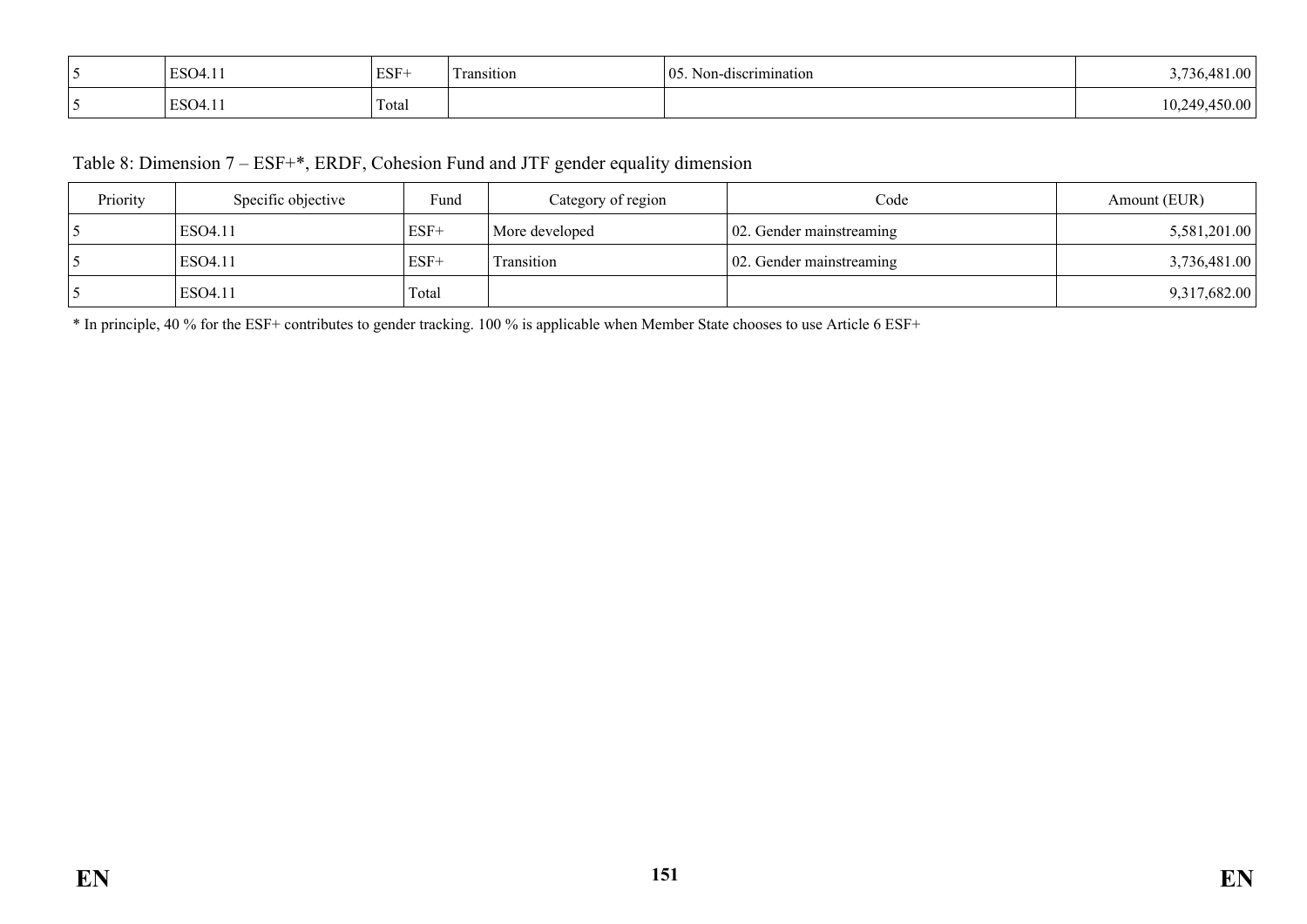2.1.1.1. Specific objective: ESO4.4. Promoting the adaptation of workers, enterprises and entrepreneurs to change, active and healthy ageing and a healthy and well-adapted working environment that addresses health risks (ESF+)

2.1.1.1.1. Interventions of the Funds

Reference: points  $(d)(i)$ ,  $(iii)$ ,  $(iv)$ ,  $(v)$ ,  $(vi)$  and  $(vii)$  of Article 22(3) CPR

The related types of actions – point (d)(i) of Article 22(3) CPR and Article 6 ESF+ Regulation:

In Bezug auf die Förderung sozialer Innovationen wurde in Niedersachsen besonderer Investitionsbedarf im Hinblick auf folgende Aspekte des digitalen, demografischen und gesellschaftlichen Wandels ermittelt:

●Soziale Innovation im Zusammenhang mit der Anpassung von Unternehmen und deren Beschäftigten an den digitalen Wandel.

●Schaffung verbesserter Rahmenbedingungen für die gesellschaftliche Teilhabe aller Menschen am Erwerbsleben.

Um diesen Investitionsbedarfen zu entsprechen, wurde im Spezifischen Ziel d) eine auf soziale Innovationen abzielende Maßnahme definiert, die nachfolgend beschrieben wird. Die Maßnahme trägt insbesondere zu den Grundsätzen 1 und 4 der Europäischen Säule sozialer Rechte bei.

Soziale Innovationen in Niedersachsen – Schwerpunkt Arbeitswelt im Wandel

Mit der digitalen und ökologischen Transformation sowie der demografischen Entwicklung gehen vielfältige Veränderungen einher, denen mit herkömmlichen Maßnahmen nicht immer in passender Weise begegnet werden kann. Daher sollen innovative Lösungen zur Bewältigung der spezifischen Herausforderungen entwickelt werden, die sich thematisch auf den Wandel der Arbeitswelt beziehen.

Die Maßnahme ist bewusst sehr offen angelegt, um geeignete Rahmenbedingungen für sozial-innovative Ansätze zu schaffen. Daher können in den auf dieser Grundlage geförderten und klar definierten Vorhaben die Entwicklung von Verfahren und Instrumenten genauso gefördert werden wie ggf. zielgruppenspezifische Lösungsansätze. Mögliche Themen für sozial-innovative Maßnahmen zur Gestaltung des Arbeitsweltwandels sind solche mit dem Ziel eines gesunden und attraktiven Arbeitsumfeldes, die Förderung lebenslangen Lernens oder des Umgangs bzw. der Gestaltung der digitalen und ökologischen Transformation. Um die Projektergebnisse zu transferieren, sind die Netzwerkarbeit, die Qualifizierung von Multiplikator:innen und Umsetzung in Form von Workshops ebenfalls Teil der Förderung. Die Entwicklung und Begleitung von Vorhaben der sozialen Innovation sollen durch eigens geförderte Stellen für Soziale Innovation in geeignete Strukturen eingebettet sein.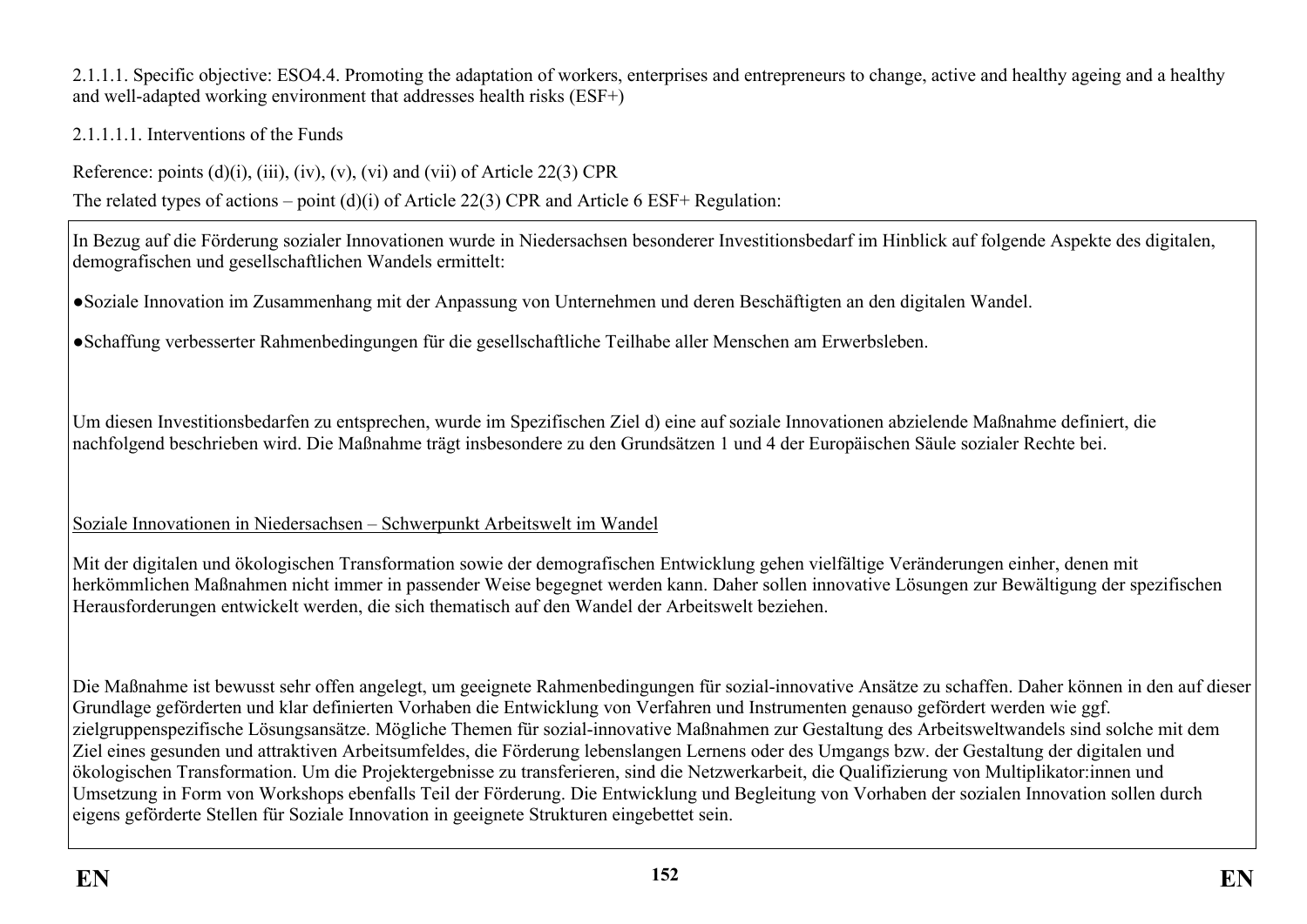Insgesamt soll die Maßnahme einen Beitrag zur Anpassung von Arbeitnehmer:innen, Unternehmen und Unternehmer:innen an den digitalen und grünen Wandel leisten, indem spezifische und passende Lösungsansätze zur zielgruppengerechten Gestaltung und Anpassung an den Wandel der Arbeitswelt entwickelt und erprobt werden.

# DNSH-Prinzip und nachhaltige Entwicklung

Die Fördermaßnahmen wurden als vereinbar mit dem DNSH-Prinzip bewertet. Die Förderung der nachhaltigen Entwicklung im Rahmen der Projektumsetzung wird durch entsprechende Projektauswahlkriterien unterstützt. Ergänzend werden die Zuwendungsempfänger:innen hinsichtlich nachhaltiger Entwicklung sensibilisiert.

The main target groups - point (d)(iii) of Article 22(3) CPR:

Die Projekte der Sozialen Innovation haben explizit einen zielgruppenübergreifenden Ansatz. Zwar ist es möglich, dass sich einzelne Projekte an spezifische Zielgruppen richten werden, dies spiegelt jedoch nicht die Hauptausrichtung der Maßnahme wieder.

Actions safeguarding equality, inclusion and non-discrimination – point (d)(iv) of Article 22(3) CPR and Article 6 ESF+ Regulation

Zur Einhaltung der Grundsätze Gleichstellung der Geschlechter sowie Chancengleichheit und Nichtdiskriminierung verfolgt das Land Niedersachsen eine Doppelstrategie.

Zum einen werden über die gesamte Programmlaufzeit Maßnahmen vorgesehen, die im Querschnitt des Programms eine diskriminierungsfreie und gleichstellungs- und chancengleichheitsfördernde Implementierung sicherstellen. Dazu gehört, dass Zuwendungsempfänger:innen hinsichtlich der Grundsätze sensibilisiert und angehalten werden, bei Antragstellung die spezifischen Beiträge der Vorhaben zu den Grundsätzen darzulegen. Dies wird auch im Scoring berücksichtigt. Auch werden die Beiträge der Vorhaben zu den Grundsätzen systematisch erfasst (beispielsweise über das Monitoring oder im Rahmen von Evaluationen).

Zum anderen wurde im Rahmen der Programmierung darauf geachtet, dass die geplanten Fördermaßnahmen in ihrer inhaltlichen Ausrichtung die mit den Grundsätzen verknüpften Zielstellungen unterstützen.

Im Spezifischen Ziel d) ist die Maßnahme thematisch breit angelegt und bewusst offen gestaltet. Bezogen auf die potenziellen Zuwendungsempfänger:innen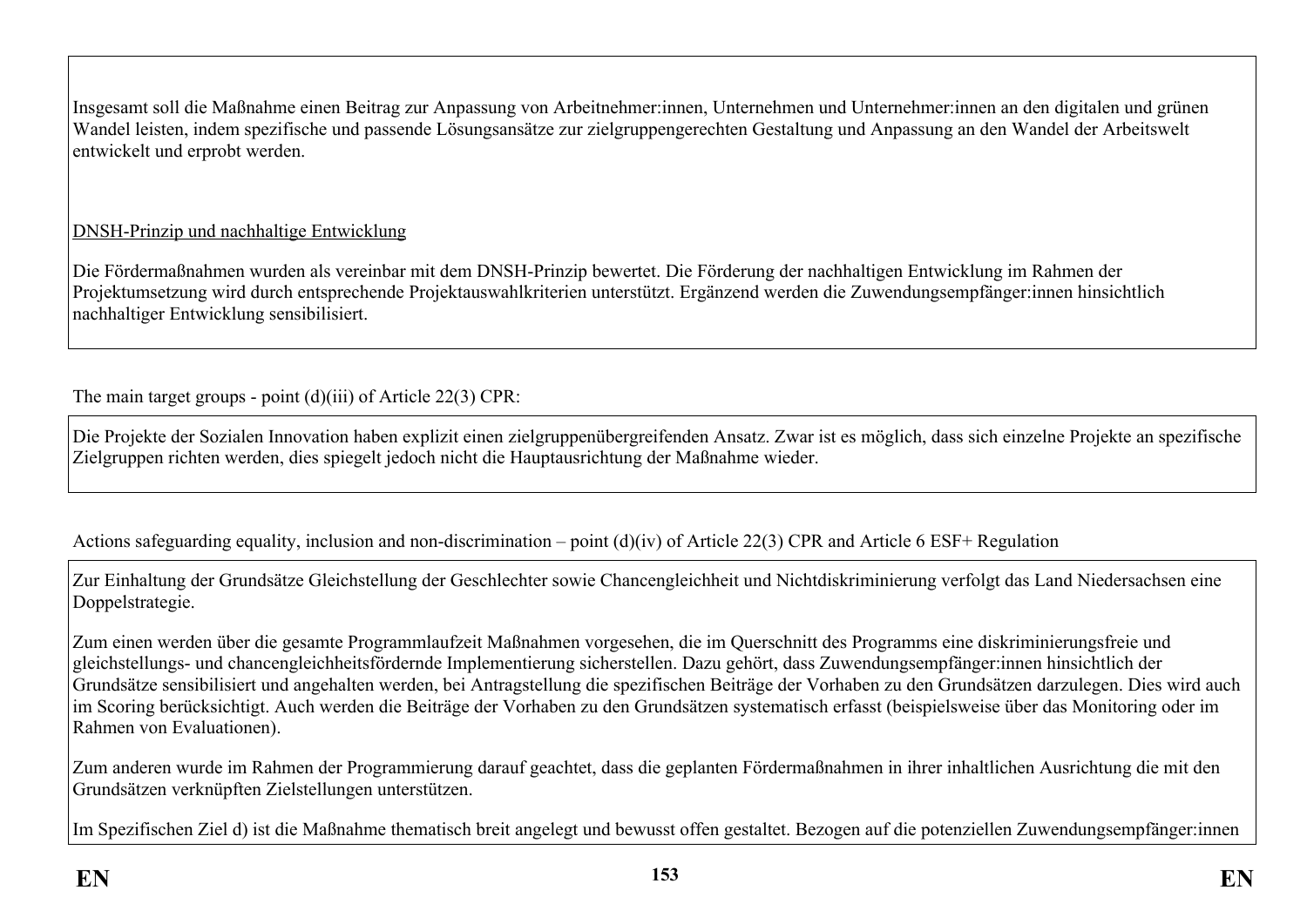Maßnahme besteht Chancengerechtigkeit.

Mögliche Benachteiligungen aufgrund des Geschlechts, des Alters, eines Migrationshintergrunds, einer Behinderung oder weiterer Diskriminierungstatbestände stehen zwar nicht im Fokus der Initiativen, gleichzeitig werden aber Ansätze, die die Grundsätze verfolgen bzw. Initiativen, bei denen diese besonders berücksichtigt werden, über das Scoring auch besonders gewürdigt.

Thematische Förderaufrufe, die in besonderem Maße auf die Grundsätze einzahlen, werden künftig in Erwägung gezogen.

Indication of the specific territories targeted, including the planned use of territorial tools – point  $(d)(v)$  of Article 22(3) CPR

Die Förderung erfolgt landesweit.

The interregional, cross-border and transnational actions – point (d)(vi) of Article 22(3) CPR

# **Grundsätze**

Im Rahmen dieses Programms können auch interregionale, grenzüberschreitende und transnationale Vorhaben mit Akteur:innen aus mindestens einem anderen Mitgliedstaat oder mit anderen deutschen Bundesländern unterstützt werden. Dabei kommt es darauf an, dass die Kooperation auch im Landesinteresse liegt. Die notwendigen Fördermittel bringt jede beteiligte Region grundsätzlich selbst in die Kooperation ein.

In Förderbereichen, die sich für interregionale, grenzüberschreitende oder transnationale Kooperationen eignen, sollen die Richtlinien solche Kooperationen ermöglichen.

# **Potenziale**

Ein stärkerer Austausch und die Kooperation mit anderen europäischen Ländern kann Synergien und Mehrwert für die in den Projekten adressierten sozialen Handlungsfelder bewirken.

Konkrete Vorhaben der interregionalen, grenzüberschreitenden und transnationalen Kooperation und Verbreitung sind aufgrund des bottom-up Charakters der sozialen Innovationen aber nicht im Vorfeld zu bestimmen, sondern von den geförderten Initiativen bzw. den konkreten Inhalten und dem Projektverlauf abhängig.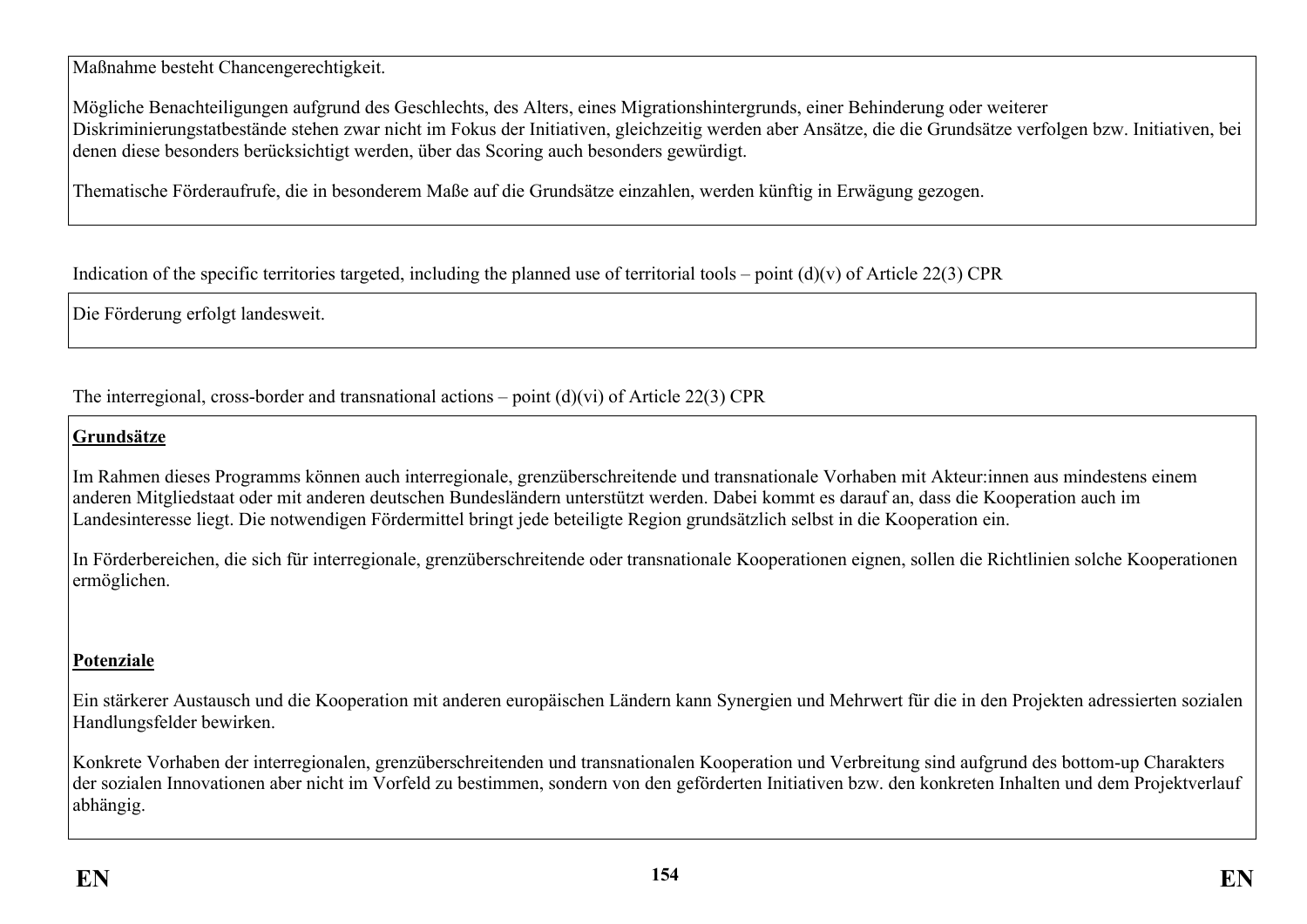Inwiefern sich Projekte oder einzelne Aspekte transnational gestalten oder Projektergebnisse transnational verbreiten lassen, muss im Einzelfall ausgelotet werden, ebenso Möglichkeiten der Kooperation. Insbesondere die Stellen für Soziale Innovation berücksichtigen dies bei der Initiierung von Projekten und Begleitung der Projektträger:innen.

Eine transnationale Verbreitung oder Gestaltung der Projekte ließe sich ggf. über die Interreg Programme realisieren, an denen sich Niedersachsen in der Förderperiode 2021-2027 beteiligt.

# The planned use of financial instruments – point  $(d)(vi)$  of Article 22(3) CPR

Der Einsatz von Finanzinstrumenten ist im Rahmen des Spezifischen Ziels d) nicht vorgesehen.

## 2.1.1.1.2. Indicators

## Reference: point (d)(ii) of Article 22(3) CPR and Article 8 ERDF and CF Regulation

#### Table 2: Output indicators

| Priority | Specific objective | Fund   | Category of region | ID      | Indicator                                     | Measurement unit | Milestone (2024) | Target $(2029)$       |
|----------|--------------------|--------|--------------------|---------|-----------------------------------------------|------------------|------------------|-----------------------|
|          | ESO4.4             | 'ESF+  | More developed     | PSO 4.4 | Zahl der geförderten Unterstützungsstrukturen | Anzahl           | .00.             | $\lfloor .00 \rfloor$ |
|          | ESO4.4             | $ESF+$ | Transition         | PSO 4.4 | Zahl der geförderten Unterstützungsstrukturen | Anzahl           | .00.             | $\vert 00 \vert$      |

# Reference: point (d)(ii) of Article 22(3) CPR

Table 3: Result indicators

| Priority | Specific<br>objective | Fund   | Category of<br>region | ID                | Indicator                                                         | Measurement<br>unit | Baseline or<br>reference value | Reference<br>Year | Target<br>(2029) | Source of data           | Comments |
|----------|-----------------------|--------|-----------------------|-------------------|-------------------------------------------------------------------|---------------------|--------------------------------|-------------------|------------------|--------------------------|----------|
|          | <b>ESO4.4</b>         | $ESF+$ | More<br>developed     | <b>PSR</b><br>4.4 | Anzahl der Initiativen mit dem<br>Schwerpunkt Fachkräftesicherung | Anzahl              | 0.00                           | 202               |                  | 10.00   Monitoringsystem |          |
|          | <b>ESO4.4</b>         | $ESF+$ | Transition            | <b>PSR</b><br>4.4 | Anzahl der Initiativen mit dem<br>Schwerpunkt Fachkräftesicherung | Anzahl              | 0.00                           | 2021              |                  | 6.00   Monitoringsystem  |          |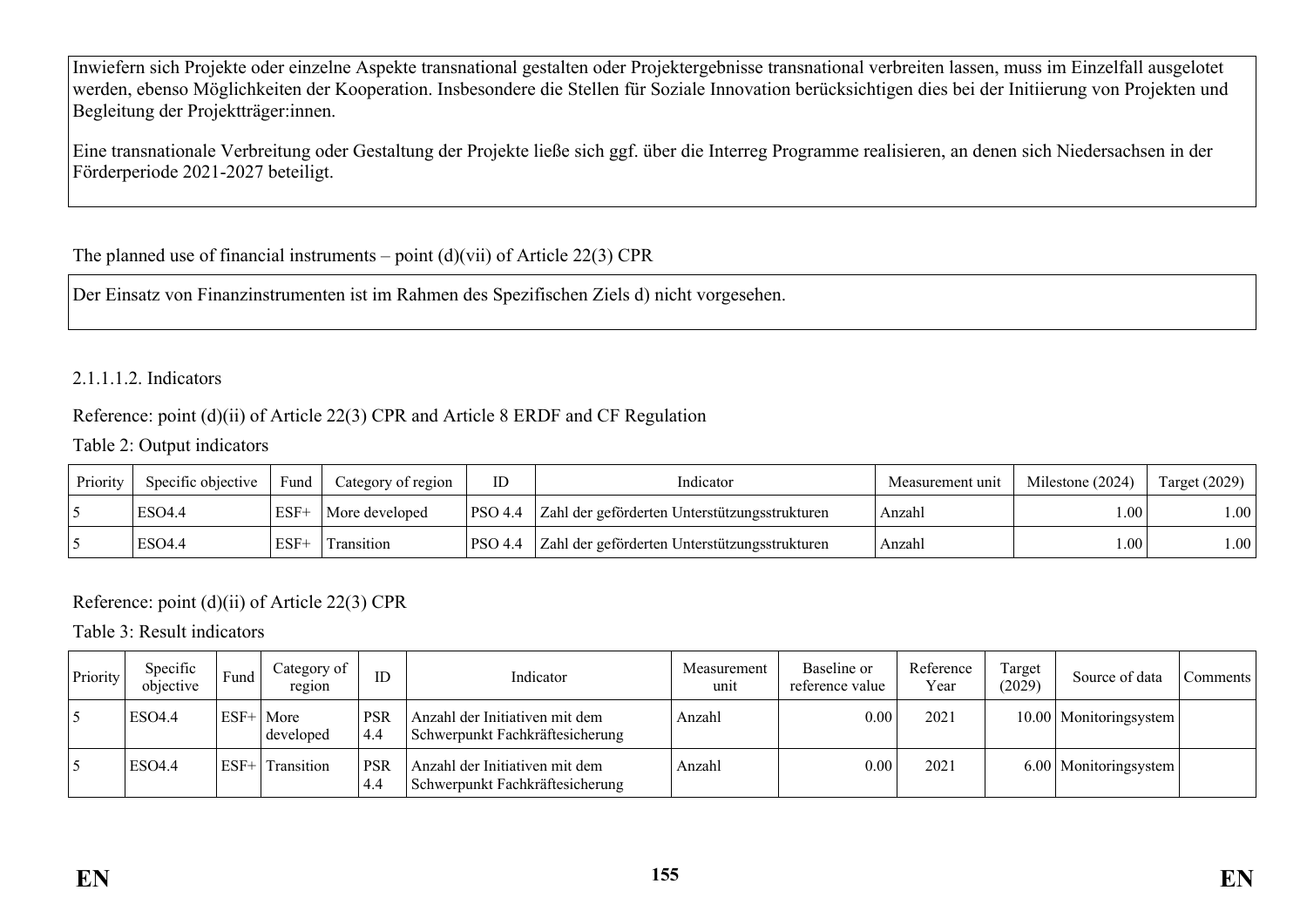## 2.1.1.1.3. Indicative breakdown of the programmed resources (EU) by type of intervention

# Reference: point (d)(viii) of Article 22(3) CPR

Table 4: Dimension 1 - intervention field

| Priority | Specific objective | Fund   | Category of region | Code                                                                            | Amount (EUR) |
|----------|--------------------|--------|--------------------|---------------------------------------------------------------------------------|--------------|
|          | ESO4.4             | ESF-   | More developed     | 146. Support for adaptation of workers, enterprises and entrepreneurs to change | 5,581,201.00 |
|          | ESO4.4             | $ESF+$ | Transition         | 146. Support for adaptation of workers, enterprises and entrepreneurs to change | 3,736,481.00 |
|          | ESO4.4             | Fotal  |                    |                                                                                 | 9,317,682.00 |

### Table 5: Dimension 2 - form of financing

| Priority | Specific objective | Fund   | Category of region | Code          | Amount (EUR) |
|----------|--------------------|--------|--------------------|---------------|--------------|
|          | ESO4.4             | $ESF+$ | More developed     | $ 01.$ Grant  | 5,581,201.00 |
|          | ESO4.4             | $ESF+$ | Transition         | $ 01$ . Grant | 3,736,481.00 |
|          | ESO4.4             | Total  |                    |               | 9,317,682.00 |

### Table 6: Dimension 3 – territorial delivery mechanism and territorial focus

| Priority | Specific objective | Fund   | Category of region | Code                                            | Amount (EUR) |
|----------|--------------------|--------|--------------------|-------------------------------------------------|--------------|
|          | <b>ESO4.4</b>      | $ESF+$ | More developed     | 33. Other approaches - No territorial targeting | 5,581,201.00 |
|          | <b>ESO4.4</b>      | $ESF+$ | Fransition         | 33. Other approaches - No territorial targeting | 3,736,481.00 |
|          | ESO <sub>4.4</sub> | Total  |                    |                                                 | 9,317,682.00 |

Table 7: Dimension 6 – ESF+ secondary themes

| Priority | Specific objective | Fund   | Category of region | Code                                                          | Amount (EUR) |
|----------|--------------------|--------|--------------------|---------------------------------------------------------------|--------------|
|          | ESO4.4             | $ESF+$ | More developed     | $\vert$ 02. Developing digital skills and jobs                | 558,120.00   |
|          | ESO4.4             | $ESF+$ | More developed     | 05. Non-discrimination                                        | 5,581,201.00 |
|          | ESO4.4             | $ESF+$ | More developed     | 10. Addressing challenges identified in the European Semester | 5,581,201.00 |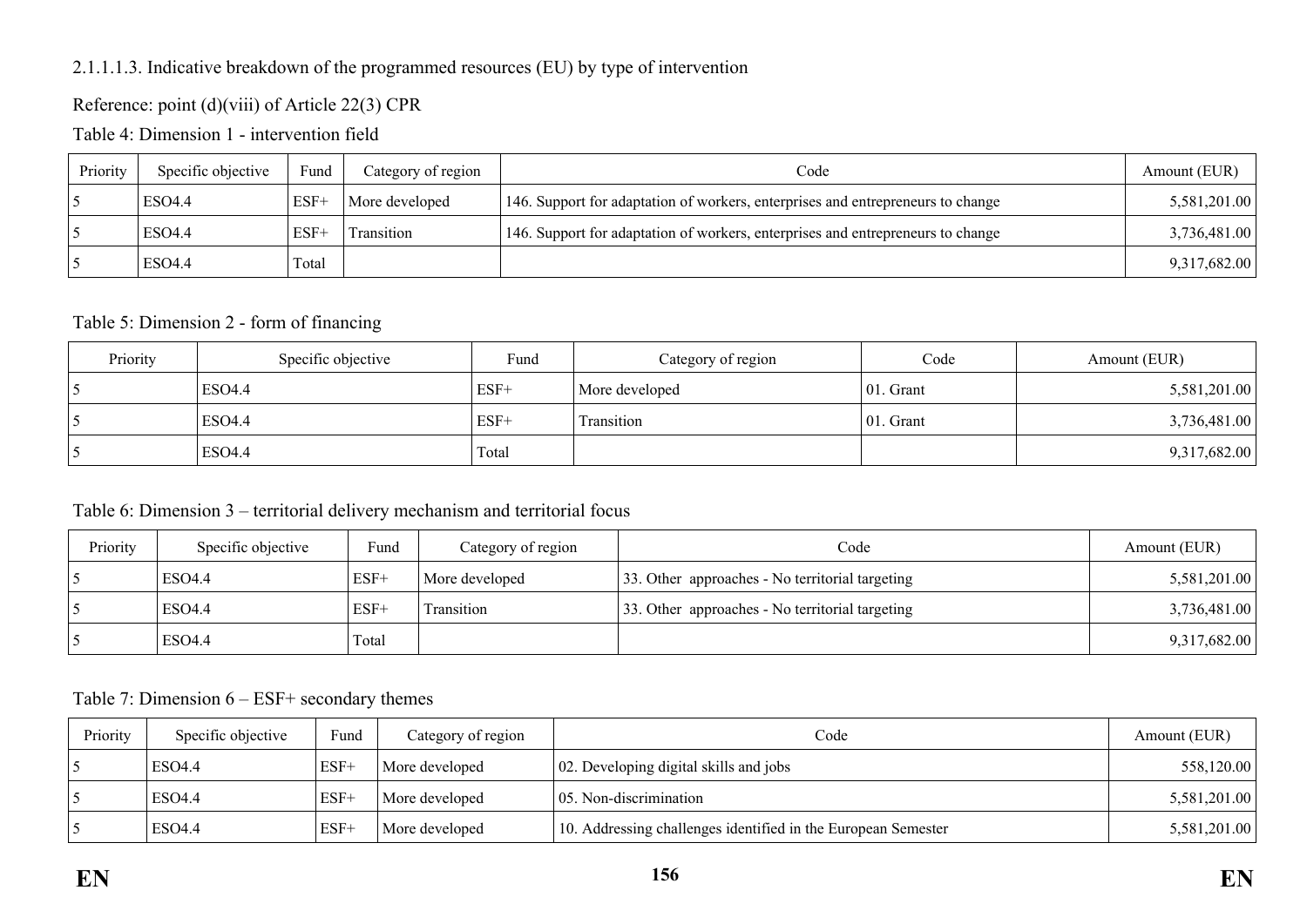| ESO4.4 | $ESF+$ | Transition | 02. Developing digital skills and jobs                        | 373,648.00    |
|--------|--------|------------|---------------------------------------------------------------|---------------|
| ESO4.4 | $ESF+$ | Transition | 05. Non-discrimination                                        | 3,736,481.00  |
| ESO4.4 | $ESF+$ | Transition | 10. Addressing challenges identified in the European Semester | 3,736,481.00  |
| ESO4.4 | Total  |            |                                                               | 19,567,132.00 |

Table 8: Dimension 7 – ESF+\*, ERDF, Cohesion Fund and JTF gender equality dimension

| Priority | Specific objective | Fund   | Category of region | Code                             | Amount (EUR) |
|----------|--------------------|--------|--------------------|----------------------------------|--------------|
|          | ESO4.4             | $ESF+$ | More developed     | $\vert$ 02. Gender mainstreaming | 5,581,201.00 |
|          | ESO4.4             | $ESF+$ | Transition         | $\vert$ 02. Gender mainstreaming | 3,736,481.00 |
|          | ESO4.4             | Total  |                    |                                  | 9,317,682.00 |

\* In principle, 40 % for the ESF+ contributes to gender tracking. 100 % is applicable when Member State chooses to use Article 6 ESF+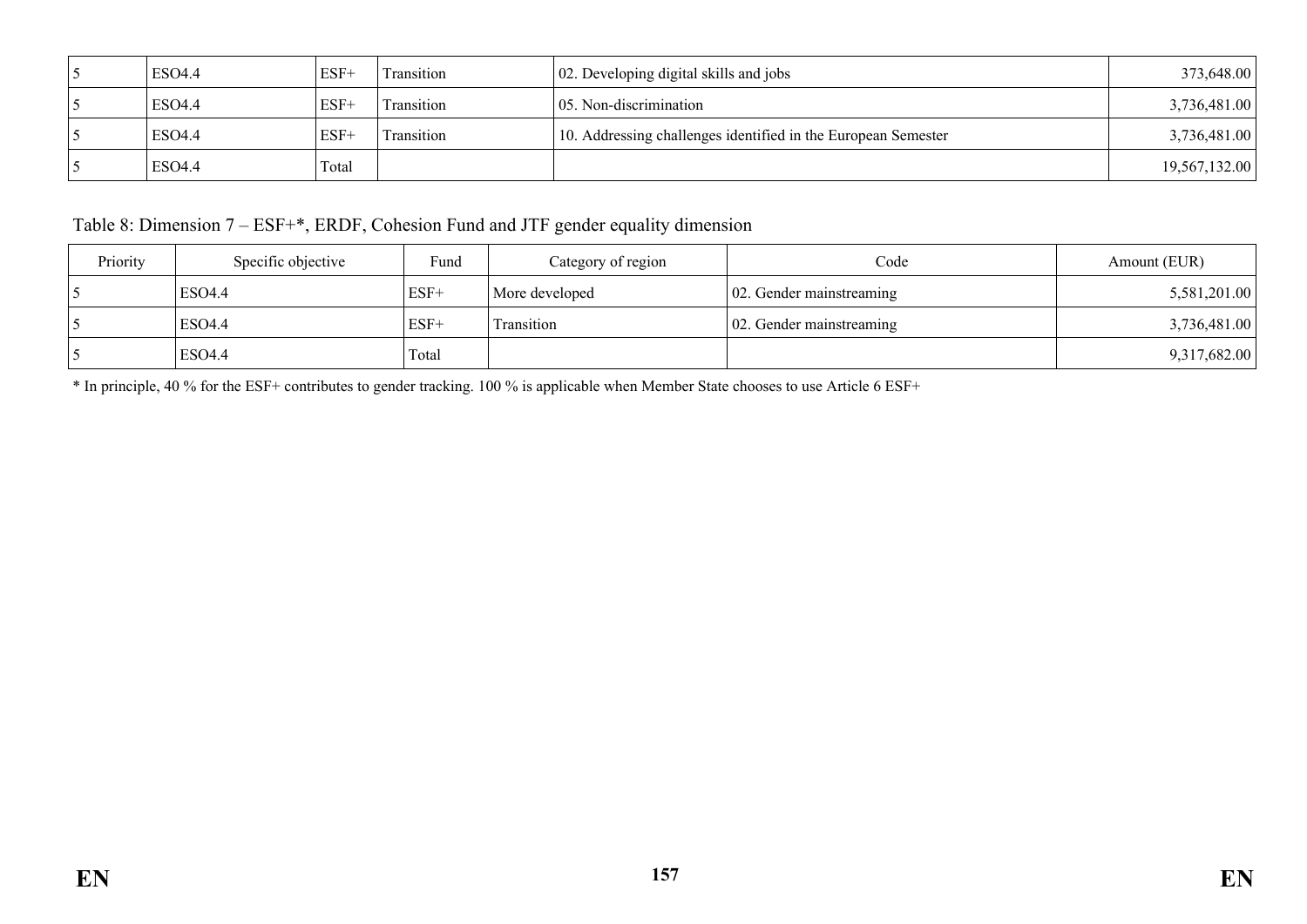2.1.1. Priority: 6. Zukunftsfähigere Städte und Regionen in Niedersachsen

2.1.1.1. Specific objective: RSO5.1. Fostering the integrated and inclusive social, economic and environmental development, culture, natural heritage, sustainable tourism, and security in urban areas (ERDF)

2.1.1.1.1. Interventions of the Funds

Reference: points  $(d)(i)$ ,  $(iii)$ ,  $(iv)$ ,  $(v)$ ,  $(vi)$  and  $(vii)$  of Article 22(3) CPR

The related types of actions – point (d)(i) of Article 22(3) CPR and Article 6 ESF+ Regulation:

Dynamische technologische, ökologische und demografische Veränderungen stellen Regionen, Landkreise sowie Städte und Gemeinden vor komplexe Herausforderungen. Zusätzlich verschärft die Pandemie den Handlungsdruck zur Weiterentwicklung unterschiedlichster gesellschaftlicher Aufgabenbereiche bei angespannter kommunaler Haushaltslage.

Um passende Lösungen für diese Herausforderungen zu finden, werden zwei territoriale Instrumente aufgelegt, welche die spezifischen regionalen und lokalen Bedarfe adressieren:

Das Instrument "Resiliente Innenstädte" wird als territoriales Instrument nach Art. 28 c) der Dachverordnung in SZ 5.1. programmiert.

Das Instrument "Zukunftsregionen" wird als integrierte territoriale Investition nach Art. 28 a) in SZ 5.1 (städtische Gebiete) und 5.2 (außerhalb städtischer Gebiete) programmiert.

Durch die Förderung sollen regionale Stärken und Potenziale herausgearbeitet und in projektbezogenen Entwicklungsprozessen zum Tragen gebracht werden.

Die beiden Förderinstrumente wurden konsequent partnerschaftlich ausgestaltet und konzipiert (s. auch Kapitel 6, Partnerschaft) und ergänzen bestehende Instrumente der Stadt- und Regionalentwicklung.

Im Folgenden wird vertieft das Instrument "Resiliente Innenstädte" beschrieben. Das Instrument "Zukunftsregionen" wird vertieft im SZ 5.2 beschrieben, da dort der Schwerpunkt der Förderung liegt.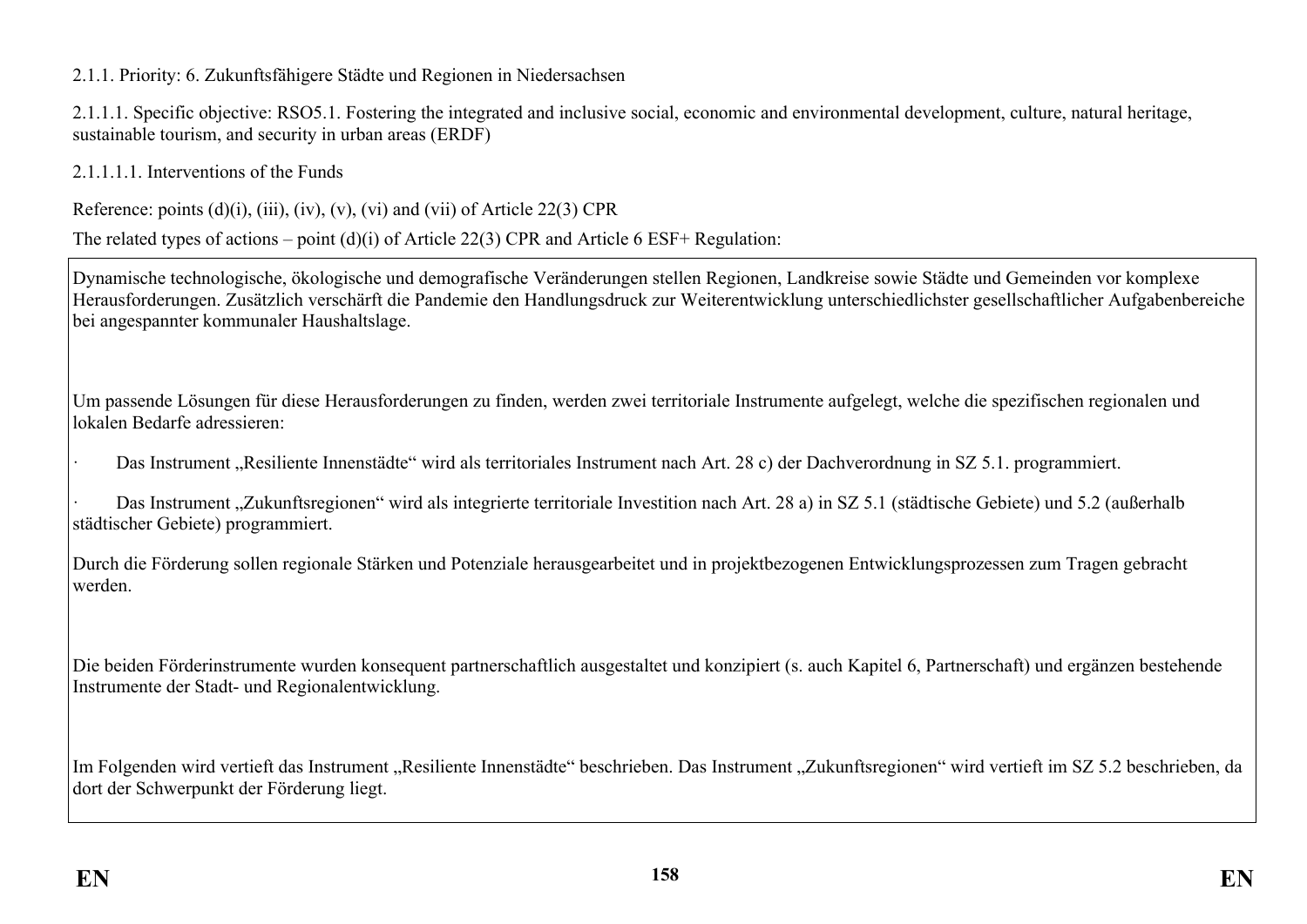1. Resiliente Innenstädte

Innenstädte stehen durch Transformationsprozesse vor großen Herausforderungen. Besonders betroffen sind die Ober- und Mittelzentren, die als zentrale Orte wesentliche Versorgungsfunktionen auch für ihr Umland übernehmen.

Gerade die größeren Städte haben durch ihre Arbeitsplatz- und Verkehrsdichte eine hohe ökonomische Bedeutung, aber auch eine Vorreiterrolle für den Klimaschutz. Die Dominanz des motorisierten Individualverkehrs sorgt für ein weiterhin hohes Niveau an Lärm- und Schadstoffemissionen. Die erheblichen Raumnutzungskonflikte gehen oft zulasten des Fuß- und Fahrradverkehrs und der Aufenthaltsqualität. Die Innenstädte sind vielfach einseitig auf stationären Einzelhandel ausgerichtet, der zunehmend in Konkurrenz zu Online-Angeboten steht.

Die Pandemie wirkt dabei wie ein Brennglas und beschleunigt Prozesse, die sich insb. in der Krise des innerstädtischen Handels manifestieren. Vielerorts ist deshalb mit einer weiteren Zunahme von Betriebsschließungen und Leerständen zu rechnen. Expert:innen rechnen aktuell mit der Schließung von bis zu 50.000 weiteren Einzelhandelsstandorten. Dies hat massive Auswirkungen auf die Innenstädte, die weiter an Attraktivität verlieren werden und sich in einer Abwärtsspirale befinden, die sowohl wirtschaftliche als auch soziale Folgen hat (z.B. Arbeitsplatzverluste, als unsicher empfundene Räume). Hinzu kommen zunehmend spürbare Auswirkungen des Klimawandels.

Die Städte stehen vor der Herausforderung, diese Transformationsprozesse erfolgreich und nachhaltig zu gestalten und damit ihre Anpassungs- und Widerstandsfähigkeit zu stärken. Gleichzeitig haben sie – ebenfalls verstärkt durch die Pandemie – mit einer angespannten Haushaltslage zu kämpfen. Daher sollen die Ober- und Mittelzentren aus diesem Multifondsprogramm unterstützt werden.

Vorbereitend hierfür wurde – z. T. unterstützt durch das REACT-EU Sofortprogramm "Perspektive Innenstadt!" – ein partnerschaftlicher und beteiligungsorientierten Prozess zur Entwicklung territorialer Strategien initiiert, welche die Anforderungen des Art. 28 c) der Dachverordnung erfüllen. In den Strategien wird der jeweilige Programmraum definiert, der Handlungsbedarf inkl. der wirtschaftlichen, sozialen und ökologischen Verflechtungen herausgearbeitet und ein integriertes Handlungskonzept aufgestellt, welches soziale, ökonomische und ökologische Aspekte umfasst. Die Strategien werden außerdem Projektauswahlkriterien enthalten.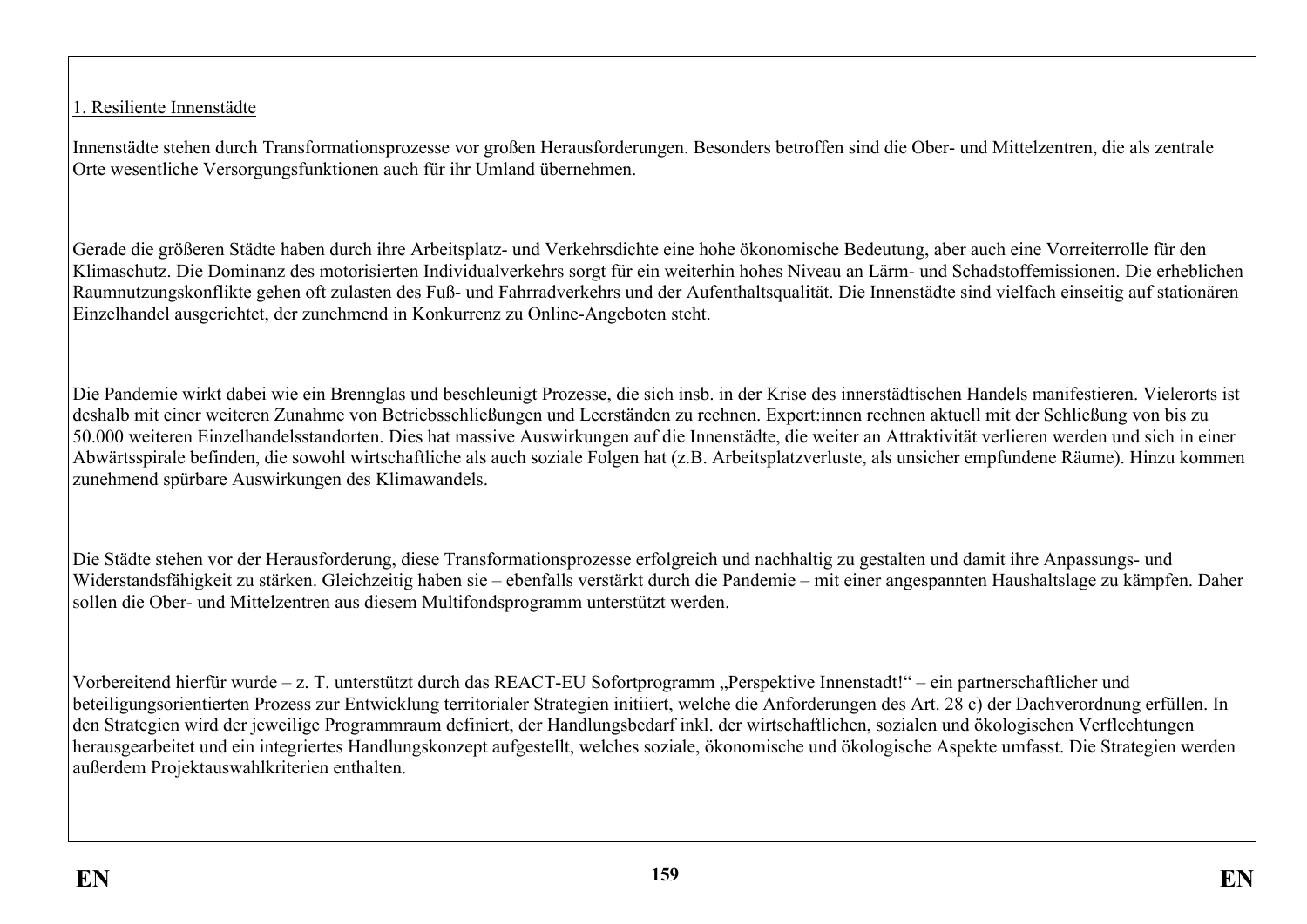Zur Begleitung der Umsetzung der Strategien gründen sich Steuerungsgruppen. Darin sind mindestens die jeweiligen Kommunen, Wirtschafts- und Sozialpartner:innen, relevante und betroffene Vertreter:innen der Zivilgesellschaft (z.B. Vereine, Initiativen, Verbände) sowie als beratende Mitglieder die Ämter für regionale Landesentwicklung vertreten. Ihre Aufgabe ist die Prüfung der Förderwürdigkeit sowie die Priorisierung und Auswahl von Projektvorschlägen. Städte in der ÜR können beim Management und der Etablierung von Governance-Strukturen aus diesem Programm unterstützt werden.

Aus diesem Programm werden die konkreten Vorhaben zur Umsetzung der Strategien unterstützt. Dazu zählen nicht-investive und investive Maßnahmen in folgenden Bereichen:

- 1. Ausbau, Schaffung und Inwertsetzung von wohnungsnahen, öffentlichen Erholungs- und Rückzugsorten
- 2. Erhöhung des Sicherheitsempfindens und der sozialen Stabilität in öffentlichen Räumen
- 3. Schaffung von sozialen Treffpunkten und Begegnungsorten

4. Stärkung des zivilgesellschaftlichen Engagements als Beitrag zur gesellschaftlichen Stabilisierung sowie Unterstützung des Managements von Sicherheitsrisiken in Ballungsräumen

- 5. Durchmischung und Schaffung heterogener Nutzungsstrukturen
- 6. Erprobung neuer und flexibler Nutzungskonzepte für den öffentlichen Raum und für Gebäude unter Berücksichtigung der Ressourceneffizienz
- 7. Umsetzung neuer Modelle der Arbeitsorganisation
- 8. Unterstützung sozialer, kultureller und ökologischer Gründungsaktivitäten

9. Konzepterstellung und Durchführung von Vorhaben zur Regionalisierung der Versorgung der Bevölkerung (z.B. Modellvorhaben zur Stärkung regionaler Lieferketten, Entwicklung und Anschubfinanzierung von Genossenschaftsmodellen zur Lebensmittelversorgung und -erzeugung, Vorhaben zur Stärkung regionaler Erzeuger:innen)

10. Ausbau der klimaschonenden Individualmobilität (z.B. Radverkehrsinfrastruktur, Fußwegeverbindungen, multimodale und gleichberechtigte Verkehrsräume, Unterstützung von Sharing-Systemen)

11. Stärkung des stationären wie des Onlinehandels lokaler Unternehmen durch gemeinsamen CO2-neutralen Lieferverkehr und gemeinsame Online-Angebote

12. Etablierung von Mini-Hubs und innerstädtischer CO2-neutraler Nahlogistik für die "letzte Meile" (z.B. mit E-Fahrzeugen oder Lastenrädern) in der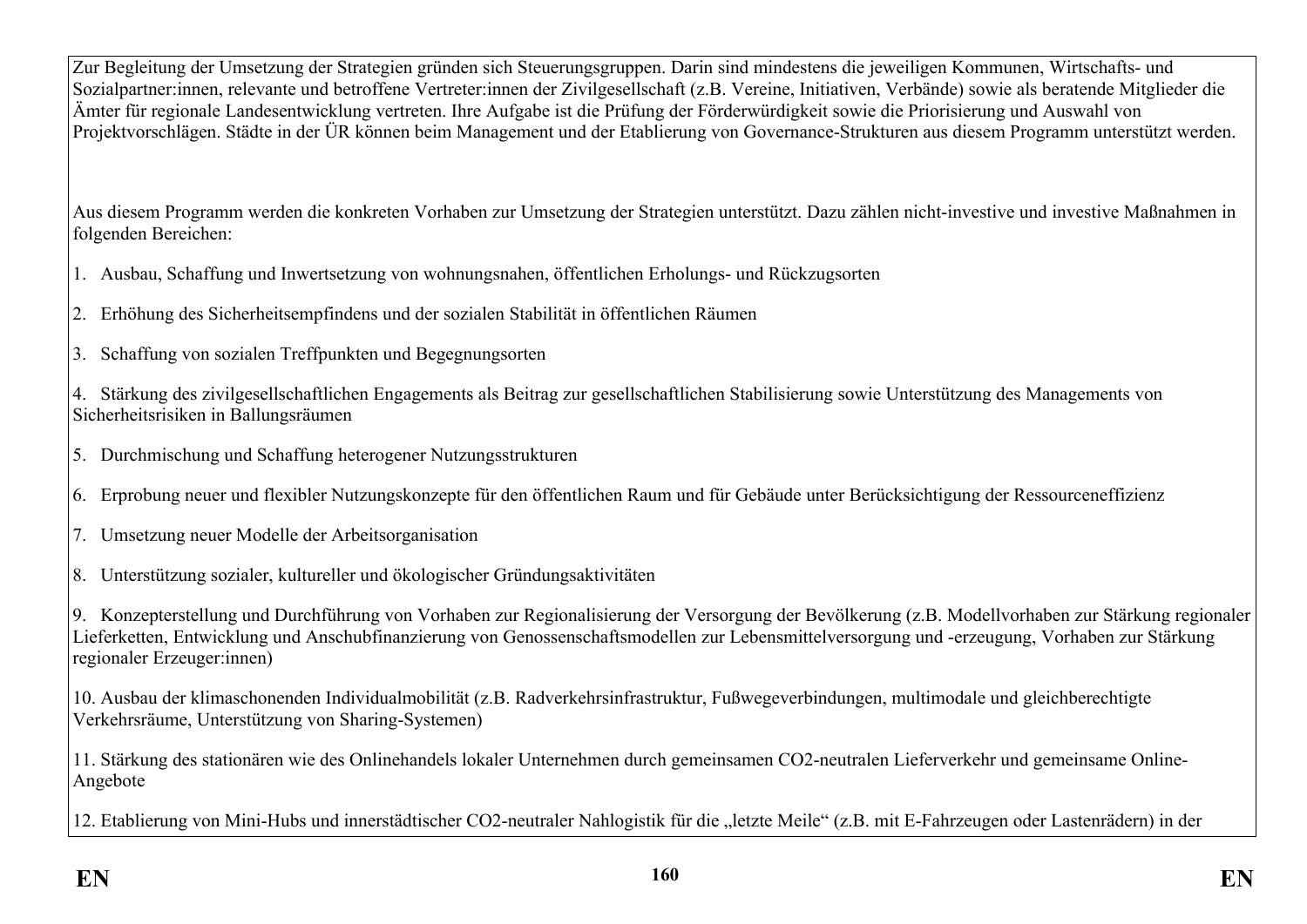### Innenstadt

13. Reduzierung von Hitzestress und starkregenbedingten Überflutungen

14. Neuanlage und Aufwertung naturnaher innerstädtischer Grünflächen

15. Verbesserung der Reaktionsfähigkeit auf Umweltkrisen durch Stärkung von vernetzten Katastropheninterventionsmöglichkeiten

16. Entwicklung von Resilienzkonzepten

Städte in der ÜR können außerdem bei der Digitalisierung ihrer Angebote zur Erhöhung der Resilienz unterstützt werden.

Fördervoraussetzung für die Förderung in den Bereichen 10 und 12 ist das Vorliegen eines verkehrsträgerübergreifenden nachhaltigen Mobilitätsplans im Wirkungskreis des Antragstellenden, analog zu der Fördervoraussetzung in SZ 2.8.

Die Strategien sollen zusätzlich die Grundlage dafür bilden, Fördermittel aus anderen Quellen (z.B. Landes-, Bundes- und EU-Mittel) zu akquirieren und diese für die Umsetzung der Strategien zu nutzen.

Weitere wichtige Bausteine des Programms sind Öffentlichkeitsarbeit, Vernetzung der Akteur:innen untereinander und das Präsentieren guter Beispiele. Von den Erkenntnissen, die in der Umsetzung gewonnen werden, sollen auch Städte profitieren können, die nicht am Programm teilnehmen. In diesem Zusammenhang soll auch der "Smart City Market Place" der Europäischen Kommission aktiv genutzt werden.

Mit Hilfe der Unterstützung aus diesem Programm soll die Attraktivität und Aufenthaltsqualität durch eine aktive Gestaltung der Transformationsprozesse bei gleichzeitiger Verbesserung des Klimaschutzes und der Klimaanpassung verbessert werden. Dadurch trägt die Unterstützung dazu bei, die Städte zukunftssicher, nachhaltig und resilient aufzustellen und die Innenstädte lebenswerter zu machen.

# 2. Zukunftsregionen

Außerdem sollen in Form von integrierten territorialen Investitionen (ITI) gem. Art. 28 a) der Dachverordnung die Umsetzung der integrierten territorialen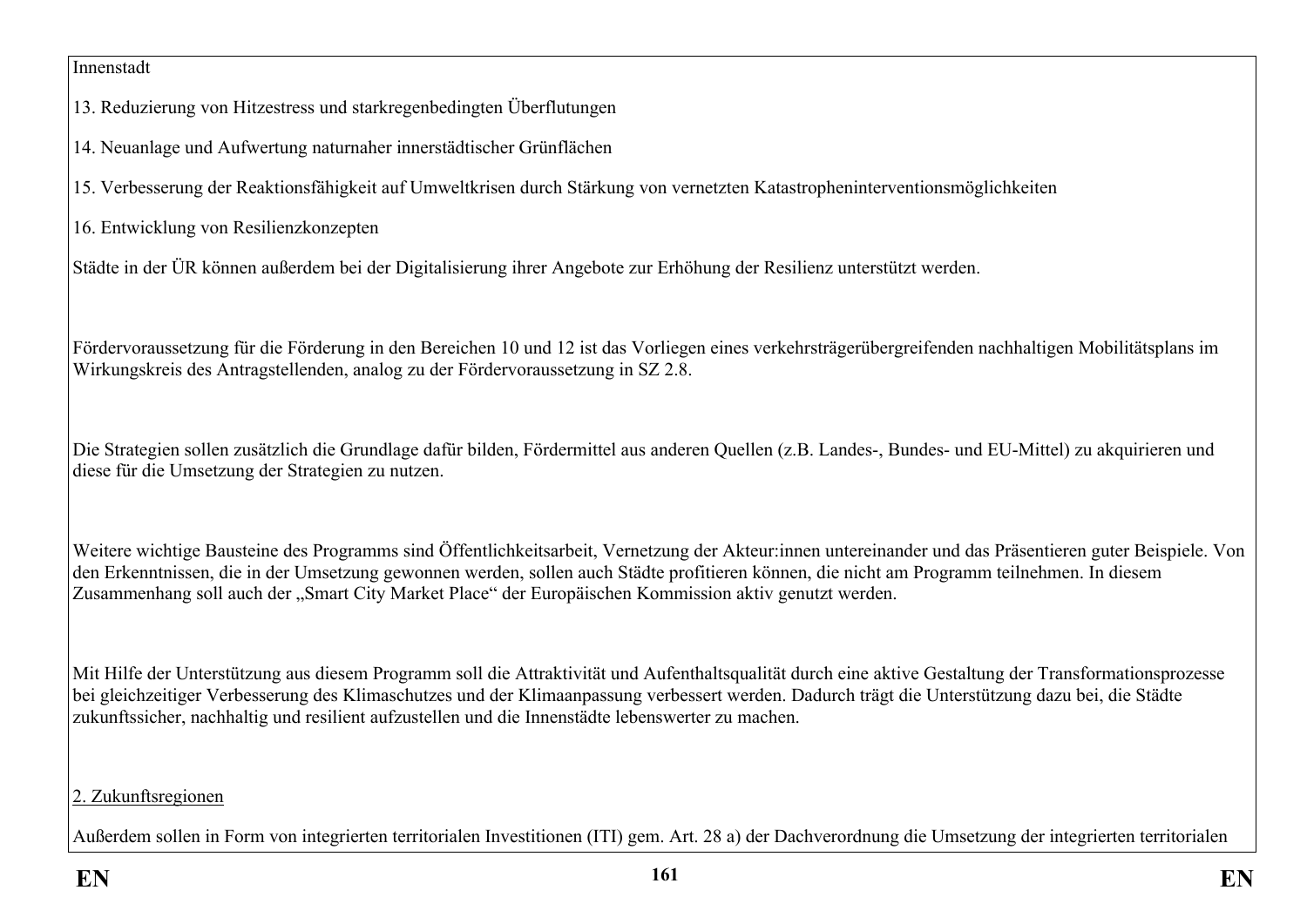Strategien durch Regionalmanagements in städtischen Gebieten unterstützt werden. Weitere, aus den integrierten territorialen Strategien abgeleitete interkommunale, regionalspezifische und regional bedeutsame Projekte können im Rahmen virtueller Budgets aus diesem SZ (insb. Vorhaben im Bereich Ökotourismus, touristische Dienstleistungen sowie kulturelle Entwicklung) und weiteren Prioritäten und SZ dieses Programms gefördert werden: 1.1, 1.2, 1.3, 2.1, 2.3, 2.6, 2.7 und c), d), f), h) und k) (ESF+). Für Details zu den geplanten Maßnahmen wird auf die Beschreibung im Kapitel für das SZ 5.2 verwiesen.

# DNSH-Prinzip und nachhaltige Entwicklung

Die Maßnahmen wurden nach einer Methodik des Mitgliedsstaats als vereinbar mit dem DNSH-Prinzip bewertet. Die Förderung der nachhaltigen Entwicklung wird durch entsprechende Projektauswahlkriterien unterstützt. Beiträge der Maßnahmen zur nachhaltigen Entwicklung, die über die gesetzlichen Standards hinausgehen, können in allen Maßnahmen zusätzlich als förderfähig anerkannt werden.

The main target groups - point (d)(iii) of Article 22(3) CPR:

● Bereich 1: Begünstigte für das Management und die Etablierung der Governance-Struktur in der ÜR und die Erstellung von Resilienzkonzepten in beiden Regionstypen sind die Städte. Für weitere Arten von Vorhaben können neben den Städten selbst auch mehrheitlich kommunale Gesellschaften, gemeinnützige Einrichtungen, Vereine und andere geeignete juristische Personen Begünstigte sein. Zielgruppe sind die die Bürger:innen und Gewerbetreibenden in den Städten.

● Bereich 2: Begünstigte für die Umsetzung der integrierten territorialen Strategien im Rahmen der Zukunftsregionen können kommunale Gebietskörperschaften und kommunale Zusammenschlüsse sein. Zielgruppe sind die regionalen Akteur:innen sowie die Bürger:innen und Unternehmen in den niedersächsischen Regionen. Begünstige für einzelne Vorhaben sind insb. kommunale Zusammenschlüsse, aber auch kommunale Gebietskörperschaften, Kultureinrichtungen und zivilgesellschaftliche Organisationen. Zielgruppen sind Bürger:innen, Tourist:innen und Fachkräfte.

Actions safeguarding equality, inclusion and non-discrimination – point (d)(iv) of Article 22(3) CPR and Article 6 ESF+ Regulation

Zur Einhaltung der Grundsätze Gleichstellung der Geschlechter sowie Chancengleichheit und Nichtdiskriminierung verfolgt das Land Niedersachsen eine Doppelstrategie.

Zum einen werden über die gesamte Programmlaufzeit Maßnahmen vorgesehen, die im Querschnitt des Programms eine diskriminierungsfreie und gleichstellungs- und chancengleichheitsfördernde Implementierung sicherstellen. Dazu gehört, dass Zuwendungsempfänger:innen hinsichtlich der Grundsätze sensibilisiert und angehalten werden, bei Antragstellung die spezifischen Beiträge der Vorhaben zu den Grundsätzen darzulegen. Dies wird auch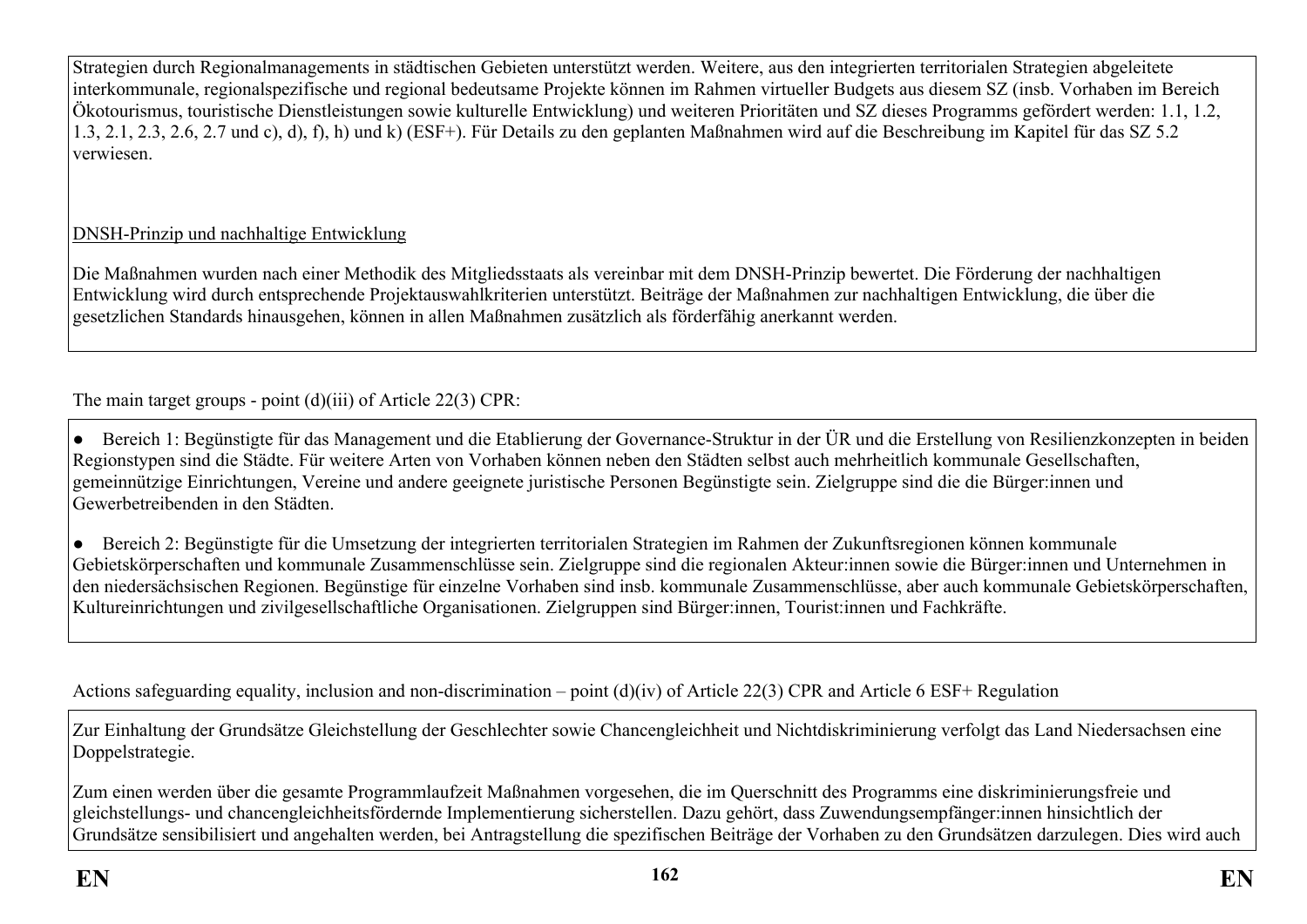im Scoring berücksichtigt. Auch werden die Beiträge der Vorhaben zu den Grundsätzen systematisch erfasst (beispielsweise über das Monitoring oder im Rahmen von Evaluationen).

Zum anderen wurde im Rahmen der Programmierung darauf geachtet, dass die geplanten Fördermaßnahmen in ihrer inhaltlichen Ausrichtung die mit den Grundsätzen verknüpften Zielstellungen unterstützen.

In diesem Spezifischen Ziel sind die Maßnahmen thematisch breit angelegt und bewusst offen gestaltet. Bezogen auf die potenziellen Zuwendungsempfänger:innen besteht Chancengerechtigkeit.

Die Einhaltung der Grundsätze wird im gesamten Umsetzungsprozess beachtet. In allen Förderbereichen werden die Grundsätze der Gleichstellung, Inklusion und Nichtdiskriminierung durch institutionelle, prozessuale und inhaltliche Berücksichtigung gewährleistet. Dazu zählen die Repräsentation von Interessenvertretungen in Beteiligungsprozessen und in den Steuerungsgremien, die angemessene Berücksichtigung in den Analysen und im Strategieprozess sowie bei der Projektkonzeption und -auswahl in den Zukunftsregionen und Städten.

Indication of the specific territories targeted, including the planned use of territorial tools – point  $(d)(v)$  of Article 22(3) CPR

Die "Resilienten Innenstädte" werden als territoriales Instrument gem. Art. 28 c) der Dachverordnung umgesetzt. Die Förderung der resilienten Innenstädte ist auf 16 Ober- und Mittelzentren mit oberzentralen Teilfunktionen in der seR (Oberzentren: Braunschweig, Göttingen, Hannover, Hildesheim, Oldenburg, Osnabrück, Salzgitter, Wilhelmshaven, Wolfsburg, Emden, Delmenhorst, Goslar, Hameln, Langenhagen, Lingen, Nordhorn) und 20 Ober- und Mittelzentren in der ÜR (Celle, Lüneburg, Cuxhaven, Hemmoor, Buchholz in der Nordheide, Seevetal, Winsen, Munster, Soltau, Walsrode, Lüchow, Osterholz-Scharmbeck, Bremervörde, Rotenburg, Zeven, Buxtehude, Stade, Uelzen, Achim, Verden) begrenzt, von denen in einem Wettbewerbsverfahren 15 (9 in der seR, 6 in der ÜR) für die Förderung ausgewählt werden.

Die "Zukunftsregionen" werden als Integrierte Territoriale Investitionen gem. Art. 28 a) der Dachverordnung umgesetzt. Die Förderung der Zukunftsregionen erfolgt prinzipiell landesweit. Einzelne kommunale Gebietskörperschaften können sich in Einzelfällen an mehr als einer Zukunftsregion beteiligen, sofern dies entsprechend begründet ist.

The interregional, cross-border and transnational actions – point (d)(vi) of Article 22(3) CPR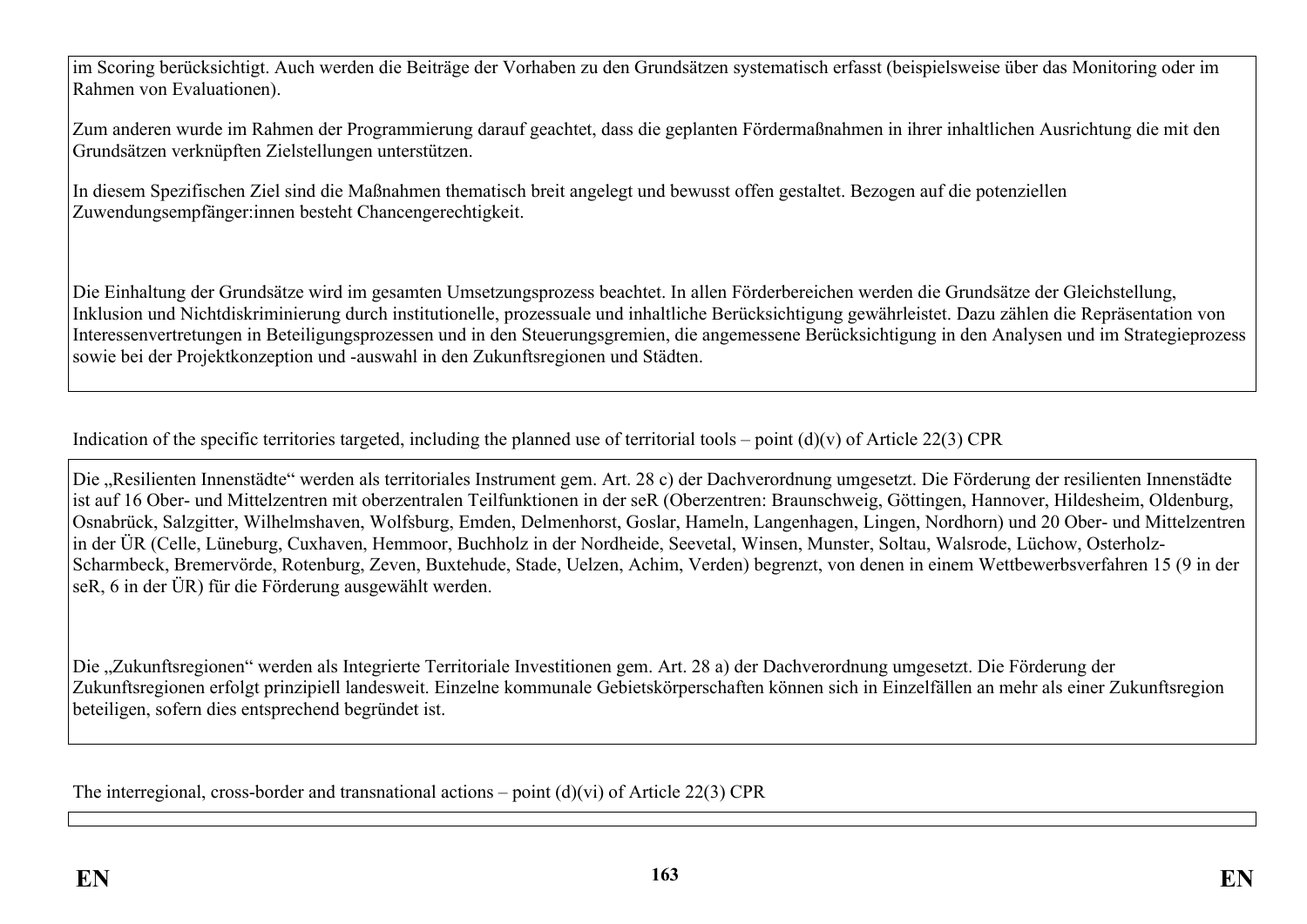### **Grundsatz**

Im Rahmen dieses Programms können auch interregionale, grenzüberschreitende und transnationale Vorhaben mit Akteur:innen aus anderen Mitgliedstaaten, auch außerhalb der Europäischen Union, und / oder anderen deutschen Ländern (insb. in der Metropolregion Hamburg) unterstützt werden, sofern die Kooperation auch im Landesinteresse liegt.

Die notwendigen Fördermittel bringt jede beteiligte Region grundsätzlich selbst in die Kooperation ein. Trägt das Vorhaben zu den Zielen des Programms bei, kann das Vorhaben im Ausnahmefall ganz oder teilweise auch außerhalb des Programmraums durchgeführt werden. Bei derartigen Projekten werden sich die Verwaltungsbehörden der beteiligten Programme (einschl. der relevanten ETZ-Programme) abstimmen. In Förderbereichen, die sich für interregionale, grenzüberschreitende oder transnationale Kooperationen eignen, sollen die Richtlinien diese ermöglichen.

# **Erwartete Kooperationen**

Durch die Förderung aus diesem Programm werden die Grundlagen für einen Ausbau interregionaler, grenzüberschreitender und transnationaler Vorhaben geschaffen:

· Erstens werden die Zukunftsregionen und die Städte in der ÜR durch die Unterstützung in die Lage versetzt, ein professionelles Management einzurichten und zu betreiben.

Zweitens können die entwickelten territorialen Strategien aus beiden Instrumenten eine Grundlage dafür bilden, Kooperationen mit anderen Regionen zu schließen und Fördergelder aus geeigneten Programmen (z.B. ETZ-Programme, direkt verwaltete Programme der EU) einzuwerben. Für die ETZ-Programme wurden im Vorfeld vielfältige thematische Schnittmengen identifiziert, auf welche die Städte und Zukunftsregionen gezielt hingewiesen werden.

· Drittens können auf der Ebene einzelner geförderter Vorhaben interregionale, grenzüberschreitende oder transnationale Kooperationen eine Rolle spielen. Die Ämter für regionale Landesentwicklung werden die Zukunftsregionen und die Städte auch im Hinblick auf den Ausbau solcher Kooperationen beraten und unterstützen.

Darüber hinaus erklärt sich Niedersachsen bereit, sich an Veranstaltungen und Netzwerken auf Europäischer Ebene zum Austausch von Erfahrungen mit der Umsetzung territorialer Instrumente zu beteiligen.

The planned use of financial instruments – point  $(d)(vii)$  of Article 22(3) CPR

Der Einsatz von Finanzinstrumenten ist im Rahmen des Spezifischen Ziels 5.1 nicht vorgesehen, da die geplanten Vorhaben insbesondere die Umsetzung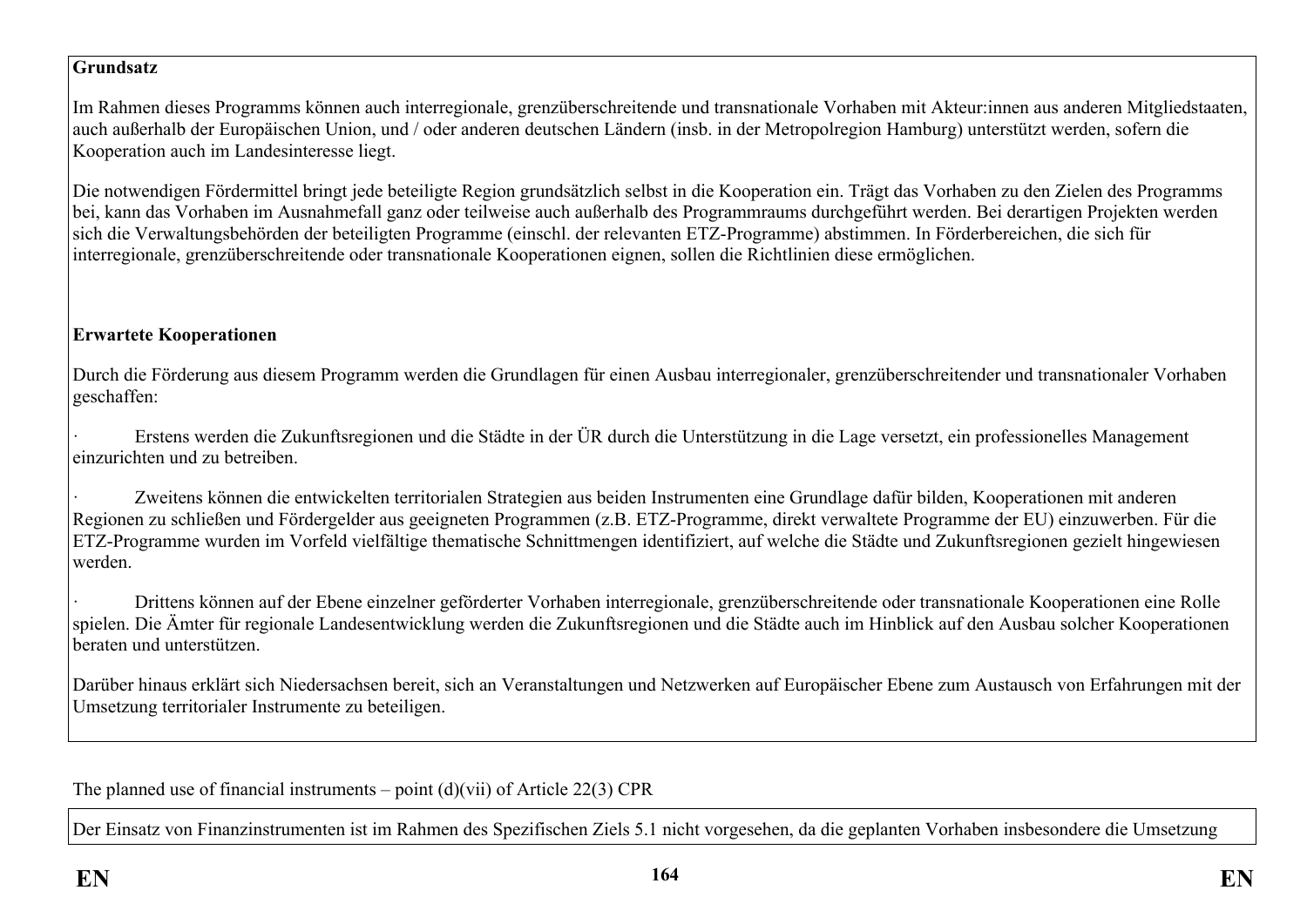territorialer Strategien sowie die zusätzlichen Kosten der Kooperation decken sollen.

Mit den Einzelvorhaben werden keine direkten Rückflüsse erzielt – vielmehr wird ein regionaler oder städtischer Mehrwert geschaffen, von dem eine Vielzahl von Akteur:innen – und nicht zuletzt die Region bzw. Stadt als Ganzes – profitieren.

# 2.1.1.1.2. Indicators

# Reference: point (d)(ii) of Article 22(3) CPR and Article 8 ERDF and CF Regulation

# Table 2: Output indicators

| Priority | Specific<br>objective | Fund        | Category of<br>region | ID                | Indicator                                                                                                                  | Measurement unit                                | Milestone<br>(2024) | Target<br>(2029) |
|----------|-----------------------|-------------|-----------------------|-------------------|----------------------------------------------------------------------------------------------------------------------------|-------------------------------------------------|---------------------|------------------|
| 6        | <b>RSO5.1</b>         | ERDF        | More<br>developed     | RCO <sub>75</sub> | Strategies for integrated territorial development supported                                                                | contributions to strategies                     | 12.00               | 12.00            |
| 6        | <b>RSO5.1</b>         | <b>ERDF</b> | More<br>developed     |                   | RCO112 Stakeholders involved in the preparation and implementation of<br>strategies for integrated territorial development | participations of institutional<br>stakeholders | 69.00               | 69.00            |
| 6        | <b>RSO5.1</b>         | <b>ERDF</b> | Transition            | RCO <sub>75</sub> | Strategies for integrated territorial development supported                                                                | contributions to strategies                     | 6.00                | 6.00             |
| 6        | <b>RSO5.1</b>         | <b>ERDF</b> | Transition            |                   | RCO112 Stakeholders involved in the preparation and implementation of<br>strategies for integrated territorial development | participations of institutional<br>stakeholders | 36.00               | 36.00            |

# Reference: point (d)(ii) of Article 22(3) CPR

Table 3: Result indicators

| Priority | Specific<br>objective | Fund        | Category of<br>region | ID                | Indicator                                                                                               | Measurement<br>unit | Baseline or<br>reference value | Reference<br>Year | Target<br>(2029) | Source of data            | Comments |
|----------|-----------------------|-------------|-----------------------|-------------------|---------------------------------------------------------------------------------------------------------|---------------------|--------------------------------|-------------------|------------------|---------------------------|----------|
| 16       | <b>RSO5.1</b>         | ERDF   More | developed             | <b>PSR</b><br>5.1 | Erfolgreiche Förderanträge, die aus den<br>integrierten territorialen Strategien<br>hervorgegangen sind | Anzahl              | 0.00                           | 2021              |                  | 113.00   Monitoringsystem |          |
| 16       | <b>RSO5.1</b>         | ERDF        | Transition            | <b>PSR</b><br>J.I | Erfolgreiche Förderanträge, die aus den<br>integrierten territorialen Strategien<br>hervorgegangen sind | Anzahl              | 0.00                           | 2021              |                  | 42.00   Monitoringsystem  |          |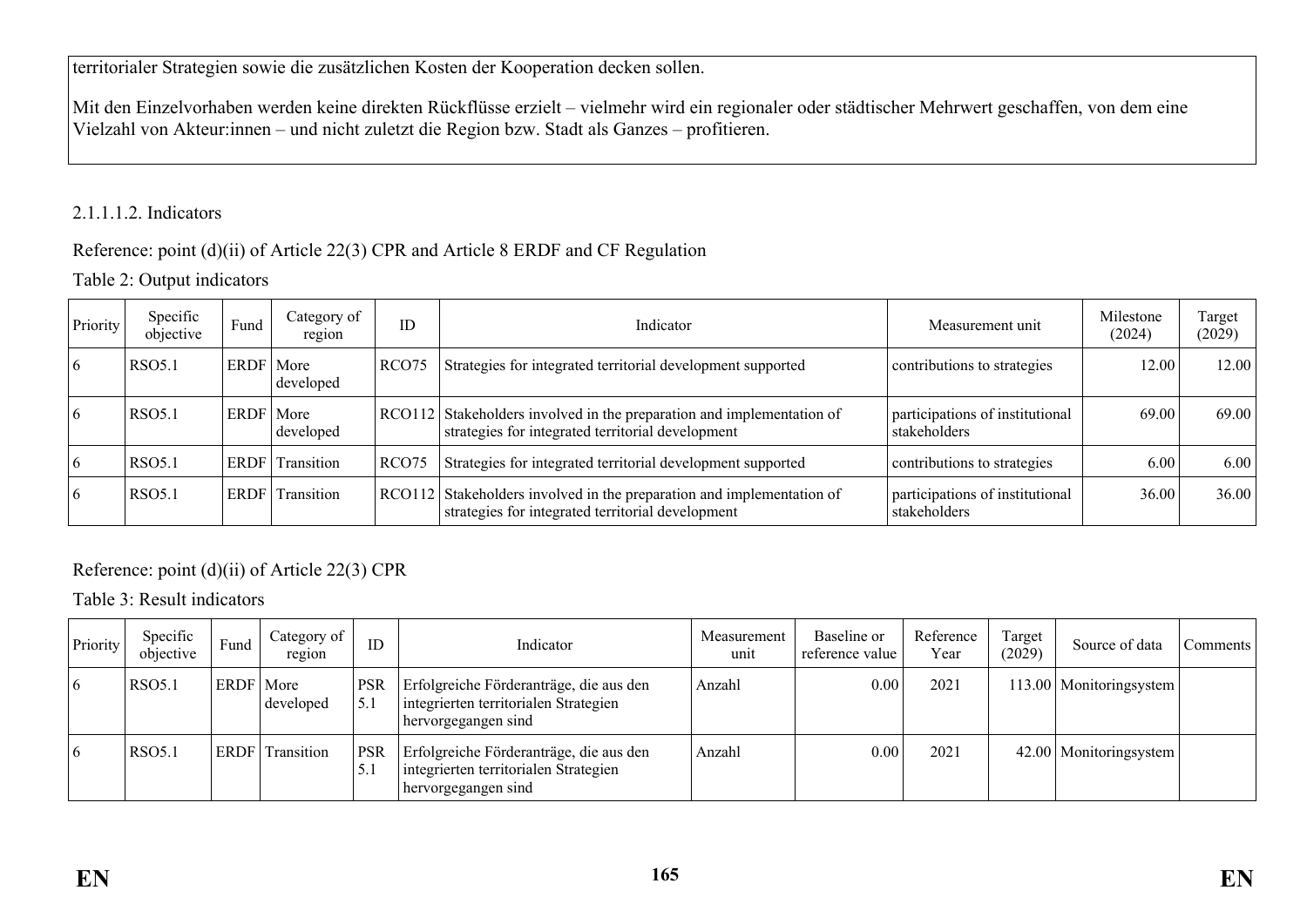# 2.1.1.1.3. Indicative breakdown of the programmed resources (EU) by type of intervention

# Reference: point (d)(viii) of Article 22(3) CPR

| Priority | Specific<br>objective | Fund        | Category of<br>region | Code                                                                                                                                                                                                                                                                     | Amount<br>(EUR) |
|----------|-----------------------|-------------|-----------------------|--------------------------------------------------------------------------------------------------------------------------------------------------------------------------------------------------------------------------------------------------------------------------|-----------------|
| 6        | <b>RSO5.1</b>         | ERDF More   | developed             | 013. Digitising SMEs (including e□Commerce, e□Business and networked business processes, digital innovation hubs,<br>living labs, web entrepreneurs and ICT start□ups, B2B)                                                                                              | 1,721,400.00    |
| 6        | <b>RSO5.1</b>         | ERDF More   | developed             | 018. IT services and applications for digital skills and digital inclusion                                                                                                                                                                                               | 1,721,400.00    |
| 6        | <b>RSO5.1</b>         | ERDF More   | developed             | 020. Business infrastructure for SMEs (including industrial parks and sites)                                                                                                                                                                                             | 1,721,400.00    |
| 6        | <b>RSO5.1</b>         | ERDF More   | developed             | 025. Incubation, support to spin offs and spin outs and start ups                                                                                                                                                                                                        | 1,721,400.00    |
| 6        | <b>RSO5.1</b>         | <b>ERDF</b> | More<br>developed     | 029. Research and innovation processes, technology transfer and cooperation between enterprises, research centres and<br>universities, focusing on the low carbon economy, resilience and adaptation to climate change                                                   | 1,721,400.00    |
| 6        | <b>RSO5.1</b>         | ERDF   More | developed             | 030. Research and innovation processes, technology transfer and cooperation between enterprises, focusing on circular<br>economy                                                                                                                                         | 1,721,400.00    |
| 6        | <b>RSO5.1</b>         | ERDF More   | developed             | 044. Energy efficiency renovation or energy efficiency measures regarding public infrastructure, demonstration projects and<br>supporting measures                                                                                                                       | 1,721,400.00    |
| 6        | <b>RSO5.1</b>         | ERDF More   | developed             | 045. Energy efficiency renovation or energy efficiency measures regarding public infrastructure, demonstration projects and<br>supporting measures compliant with energy efficiency criteria                                                                             | 1,721,400.00    |
| 6        | <b>RSO5.1</b>         | <b>ERDF</b> | More<br>developed     | 058. Adaptation to climate change measures and prevention and management of climate related risks: floods and landslides<br>(including awareness raising, civil protection and disaster management systems, infrastructures and ecosystem based<br>approaches)           | 1,721,400.00    |
| 6        | <b>RSO5.1</b>         | ERDF   More | developed             | 059. Adaptation to climate change measures and prevention and management of climate related risks: fires (including<br>awareness raising, civil protection and disaster management systems, infrastructures and ecosystem based approaches)                              | 1,721,400.00    |
| 6        | <b>RSO5.1</b>         | ERDF More   | developed             | 060. Adaptation to climate change measures and prevention and management of climate related risks: others, e.g. storms and<br>drought (including awareness raising, civil protection and disaster management systems, infrastructures and ecosystem based<br>approaches) | 1,721,400.00    |
| 6        | <b>RSO5.1</b>         | <b>ERDF</b> | More<br>developed     | 075. Support to environmentally□friendly production processes and resource efficiency in SMEs                                                                                                                                                                            | 1,721,400.00    |
| 6        | <b>RSO5.1</b>         | ERDF More   |                       | 077. Air quality and noise reduction measures                                                                                                                                                                                                                            | 1,721,400.00    |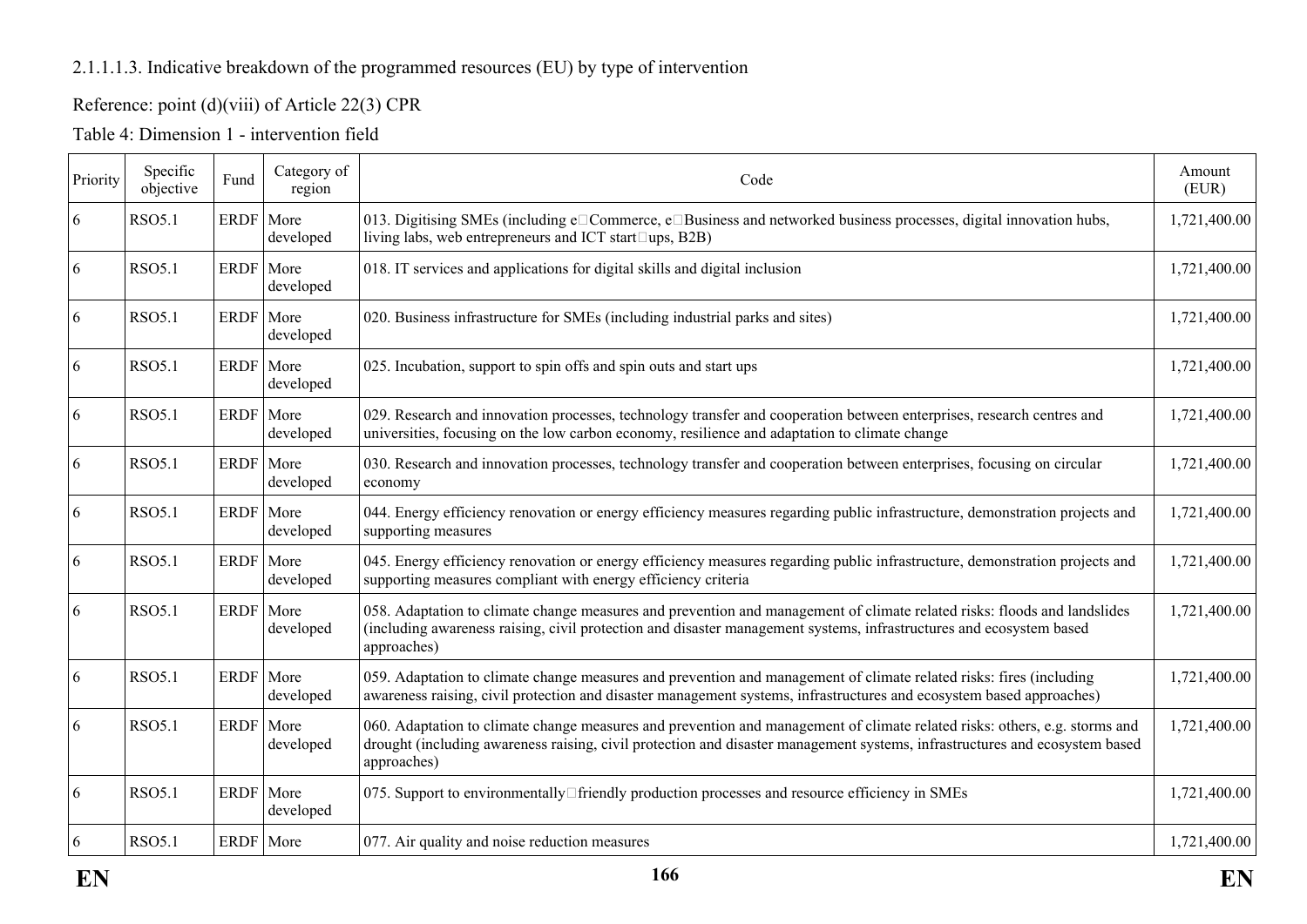|            |               |             | developed         |                                                                                                                                                                                                                        |              |
|------------|---------------|-------------|-------------------|------------------------------------------------------------------------------------------------------------------------------------------------------------------------------------------------------------------------|--------------|
| 6          | <b>RSO5.1</b> | <b>ERDF</b> | More<br>developed | 079. Nature and biodiversity protection, natural heritage and resources, green and blue infrastructure                                                                                                                 | 1,721,400.00 |
| 6          | <b>RSO5.1</b> | <b>ERDF</b> | More<br>developed | 081. Clean urban transport infrastructure                                                                                                                                                                              | 1,721,400.00 |
| 6          | <b>RSO5.1</b> | ERDF More   | developed         | 083. Cycling infrastructure                                                                                                                                                                                            | 1,721,400.00 |
| 6          | <b>RSO5.1</b> | <b>ERDF</b> | More<br>developed | 084. Digitalisation of urban transport                                                                                                                                                                                 | 1,721,400.00 |
| 6          | <b>RSO5.1</b> | <b>ERDF</b> | More<br>developed | 085. Digitalisation of transport when dedicated in part to greenhouse gas emissions reduction: urban transport                                                                                                         | 1,721,400.00 |
| 6          | <b>RSO5.1</b> | <b>ERDF</b> | More<br>developed | 127. Other social infrastructure contributing to social inclusion in the community                                                                                                                                     | 1,721,400.00 |
| 6          | <b>RSO5.1</b> | ERDF   More | developed         | 165. Protection, development and promotion of public tourism assets and tourism services                                                                                                                               | 577,062.00   |
| 6          | <b>RSO5.1</b> | <b>ERDF</b> | More<br>developed | 166. Protection, development and promotion of cultural heritage and cultural services                                                                                                                                  | 2,298,463.00 |
| 6          | <b>RSO5.1</b> | <b>ERDF</b> | More<br>developed | 167. Protection, development and promotion of natural heritage and eco□tourism other than Natura 2000 sites                                                                                                            | 2,299,755.00 |
| 6          | <b>RSO5.1</b> | ERDF   More | developed         | 168. Physical regeneration and security of public spaces                                                                                                                                                               | 1,721,400.00 |
| 6          | <b>RSO5.1</b> | <b>ERDF</b> | More<br>developed | 169. Territorial development initiatives, including preparation of territorial strategies                                                                                                                              | 2,520,000.00 |
| 6          | <b>RSO5.1</b> | <b>ERDF</b> | Transition        | 013. Digitising SMEs (including e□Commerce, e□Business and networked business processes, digital innovation hubs,<br>living labs, web entrepreneurs and ICT start□ups, B2B)                                            | 1,000,000.00 |
| 6          | <b>RSO5.1</b> | <b>ERDF</b> | Transition        | 018. IT services and applications for digital skills and digital inclusion                                                                                                                                             | 1,000,000.00 |
| 6          | <b>RSO5.1</b> | <b>ERDF</b> | Transition        | 020. Business infrastructure for SMEs (including industrial parks and sites)                                                                                                                                           | 1,000,000.00 |
| $\sqrt{6}$ | <b>RSO5.1</b> | <b>ERDF</b> | Transition        | 025. Incubation, support to spin offs and spin outs and start ups                                                                                                                                                      | 1,000,000.00 |
| 6          | <b>RSO5.1</b> | ERDF        | Transition        | 029. Research and innovation processes, technology transfer and cooperation between enterprises, research centres and<br>universities, focusing on the low carbon economy, resilience and adaptation to climate change | 1,000,000.00 |
| 6          | <b>RSO5.1</b> |             | ERDF Transition   | 030. Research and innovation processes, technology transfer and cooperation between enterprises, focusing on circular                                                                                                  | 1,000,000.00 |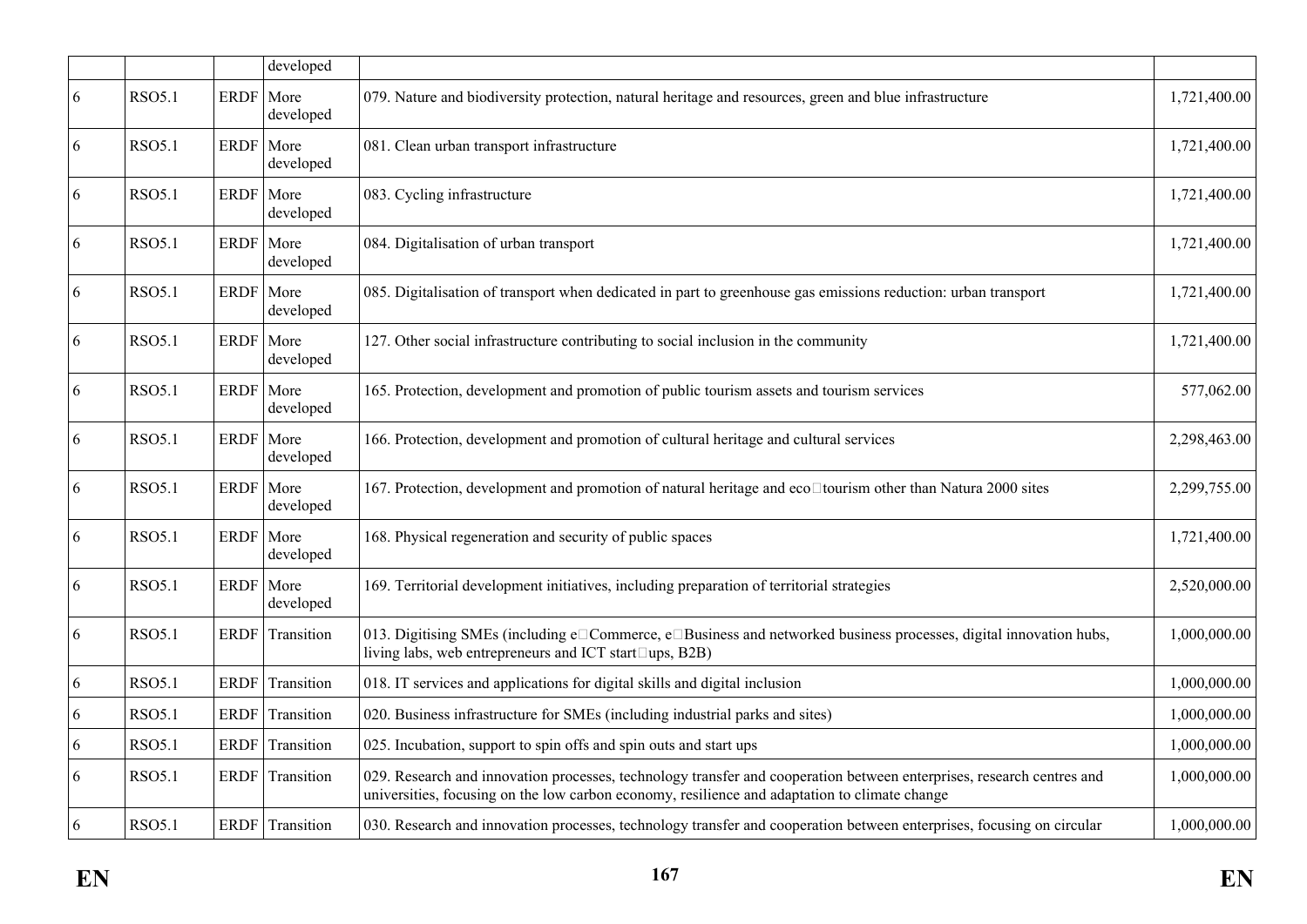|   |               |             |                 | economy                                                                                                                                                                                                                                                                  |               |
|---|---------------|-------------|-----------------|--------------------------------------------------------------------------------------------------------------------------------------------------------------------------------------------------------------------------------------------------------------------------|---------------|
| 6 | <b>RSO5.1</b> | <b>ERDF</b> | Transition      | 044. Energy efficiency renovation or energy efficiency measures regarding public infrastructure, demonstration projects and<br>supporting measures                                                                                                                       | 1,000,000.00  |
| 6 | <b>RSO5.1</b> |             | ERDF Transition | 045. Energy efficiency renovation or energy efficiency measures regarding public infrastructure, demonstration projects and<br>supporting measures compliant with energy efficiency criteria                                                                             | 1,000,000.00  |
| 6 | <b>RSO5.1</b> |             | ERDF Transition | 058. Adaptation to climate change measures and prevention and management of climate related risks: floods and landslides<br>(including awareness raising, civil protection and disaster management systems, infrastructures and ecosystem based<br>approaches)           | 1,000,000.00  |
| 6 | <b>RSO5.1</b> | <b>ERDF</b> | Transition      | 059. Adaptation to climate change measures and prevention and management of climate related risks: fires (including<br>awareness raising, civil protection and disaster management systems, infrastructures and ecosystem based approaches)                              | 1,000,000.00  |
| 6 | <b>RSO5.1</b> | <b>ERDF</b> | Transition      | 060. Adaptation to climate change measures and prevention and management of climate related risks: others, e.g. storms and<br>drought (including awareness raising, civil protection and disaster management systems, infrastructures and ecosystem based<br>approaches) | 1,000,000.00  |
| 6 | <b>RSO5.1</b> | ERDF        | Transition      | 075. Support to environmentally□friendly production processes and resource efficiency in SMEs                                                                                                                                                                            | 1,000,000.00  |
| 6 | <b>RSO5.1</b> | ERDF        | Transition      | 077. Air quality and noise reduction measures                                                                                                                                                                                                                            | 1,000,000.00  |
| 6 | <b>RSO5.1</b> | ERDF        | Transition      | 079. Nature and biodiversity protection, natural heritage and resources, green and blue infrastructure                                                                                                                                                                   | 1,000,000.00  |
| 6 | <b>RSO5.1</b> | ERDF        | Transition      | 081. Clean urban transport infrastructure                                                                                                                                                                                                                                | 1,000,000.00  |
| 6 | <b>RSO5.1</b> | ERDF        | Transition      | 083. Cycling infrastructure                                                                                                                                                                                                                                              | 1,000,000.00  |
| 6 | <b>RSO5.1</b> | ERDF        | Transition      | 084. Digitalisation of urban transport                                                                                                                                                                                                                                   | 1,000,000.00  |
| 6 | <b>RSO5.1</b> | ERDF        | Transition      | 085. Digitalisation of transport when dedicated in part to greenhouse gas emissions reduction: urban transport                                                                                                                                                           | 1,000,000.00  |
| 6 | <b>RSO5.1</b> | <b>ERDF</b> | Transition      | 127. Other social infrastructure contributing to social inclusion in the community                                                                                                                                                                                       | 1,000,000.00  |
| 6 | <b>RSO5.1</b> | <b>ERDF</b> | Transition      | 166. Protection, development and promotion of cultural heritage and cultural services                                                                                                                                                                                    | 1,000,000.00  |
| 6 | <b>RSO5.1</b> | <b>ERDF</b> | Transition      | 167. Protection, development and promotion of natural heritage and eco□tourism other than Natura 2000 sites                                                                                                                                                              | 1,000,000.00  |
| 6 | <b>RSO5.1</b> | <b>ERDF</b> | Transition      | 168. Physical regeneration and security of public spaces                                                                                                                                                                                                                 | 754,568.00    |
| 6 | <b>RSO5.1</b> | <b>ERDF</b> | Transition      | 169. Territorial development initiatives, including preparation of territorial strategies                                                                                                                                                                                | 1,000,000.00  |
| 6 | <b>RSO5.1</b> | <b>ERDF</b> | Transition      | 173. Enhancing institutional capacity of public authorities and stakeholders to implement territorial cooperation projects and<br>initiatives in a cross <sup>[1]</sup> border, transnational, maritime and inter <sup>[1]</sup> regional context                        | 1,000,000.00  |
| 6 | <b>RSO5.1</b> | Total       |                 |                                                                                                                                                                                                                                                                          | 65,877,848.00 |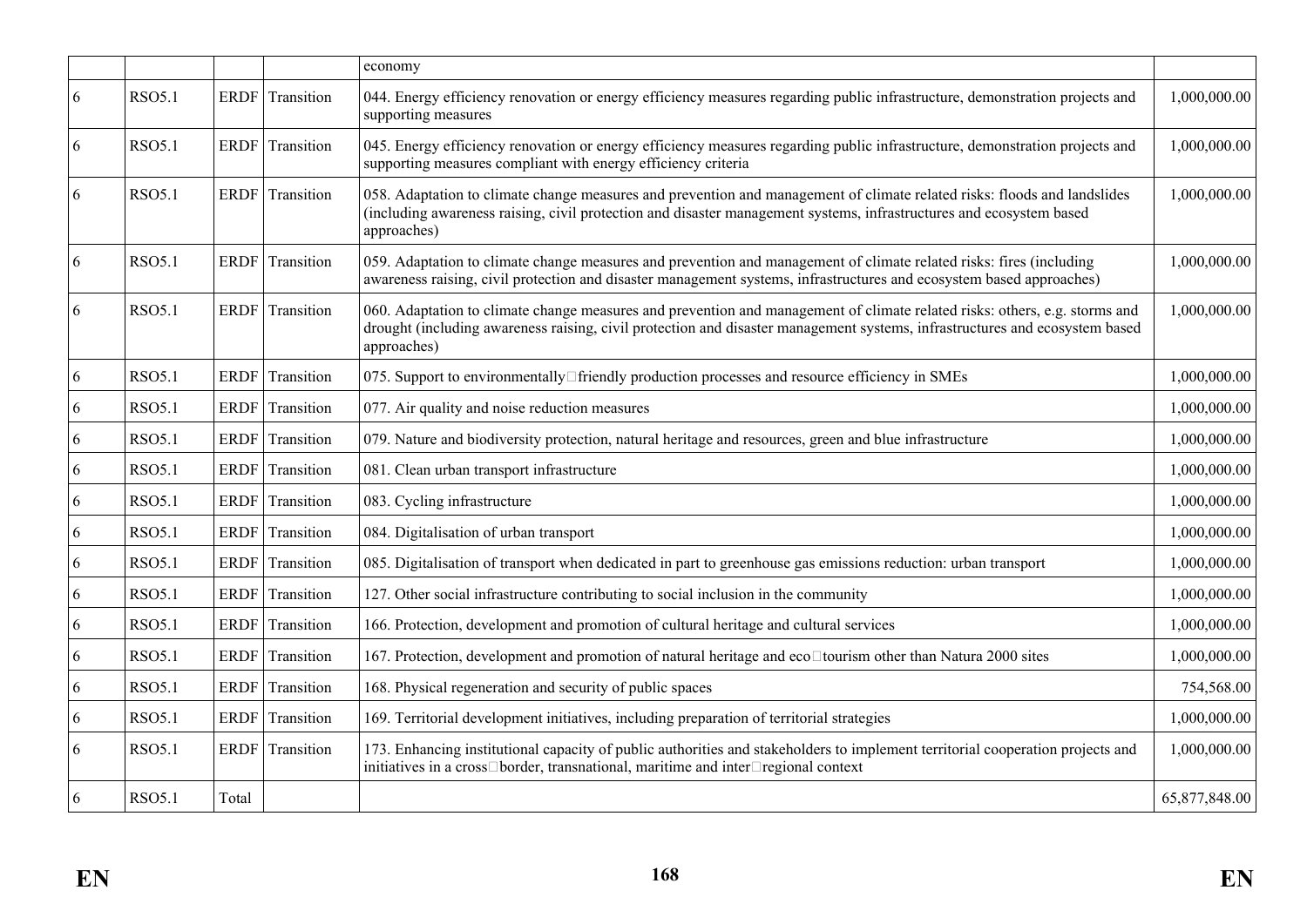Table 5: Dimension 2 - form of financing

| Priority     | Specific objective | Fund        | Category of region | Code          | Amount (EUR)  |
|--------------|--------------------|-------------|--------------------|---------------|---------------|
| $\mathbf{p}$ | <b>RSO5.1</b>      | <b>ERDF</b> | More developed     | $ 01$ . Grant | 42,123,280.00 |
|              | <b>RSO5.1</b>      | <b>ERDF</b> | Transition         | $ 01$ . Grant | 23,754,568.00 |
|              | <b>RSO5.1</b>      | Total       |                    |               | 65,877,848.00 |

Table 6: Dimension 3 – territorial delivery mechanism and territorial focus

| Priority | Specific objective | <b>Fund</b> | Category of region | Code                                                           | Amount (EUR)  |
|----------|--------------------|-------------|--------------------|----------------------------------------------------------------|---------------|
|          | RSO5.1             | <b>ERDF</b> | More developed     | 03. ITI - Functional urban areas                               | 4,251,188.00  |
|          | <b>RSO5.1</b>      | <b>ERDF</b> | More developed     | 18. Other type of territorial tool - Cities, towns and suburbs | 37,872,092.00 |
|          | RSO5.1             | <b>ERDF</b> | Transition         | 18. Other type of territorial tool - Cities, towns and suburbs | 23,754,568.00 |
|          | RSO5.1             | Total       |                    |                                                                | 65,877,848.00 |

# Table 7: Dimension 6 – ESF+ secondary themes

| TID.<br>Priority<br>Fund<br>Code<br>Am<br>sned<br>2210N<br>ettive∴<br>o 1 + 1<br>ount<br>ob 10<br>$\alpha$ |  |
|------------------------------------------------------------------------------------------------------------|--|
|------------------------------------------------------------------------------------------------------------|--|

## Table 8: Dimension 7 – ESF+\*, ERDF, Cohesion Fund and JTF gender equality dimension

| Priority       | Specific objective | Fund        | Category of region | Code                | Amount (EUR)  |
|----------------|--------------------|-------------|--------------------|---------------------|---------------|
| $\overline{6}$ | <b>RSO5.1</b>      | <b>ERDF</b> | More developed     | 103. Gender neutral | 42,123,280.00 |
| $\overline{6}$ | RSO <sub>5.1</sub> | <b>ERDF</b> | <b>Transition</b>  | 103. Gender neutral | 23,754,568.00 |
| 6              | <b>RSO5.1</b>      | Total       |                    |                     | 65,877,848.00 |

\* In principle, 40 % for the ESF+ contributes to gender tracking. 100 % is applicable when Member State chooses to use Article 6 ESF+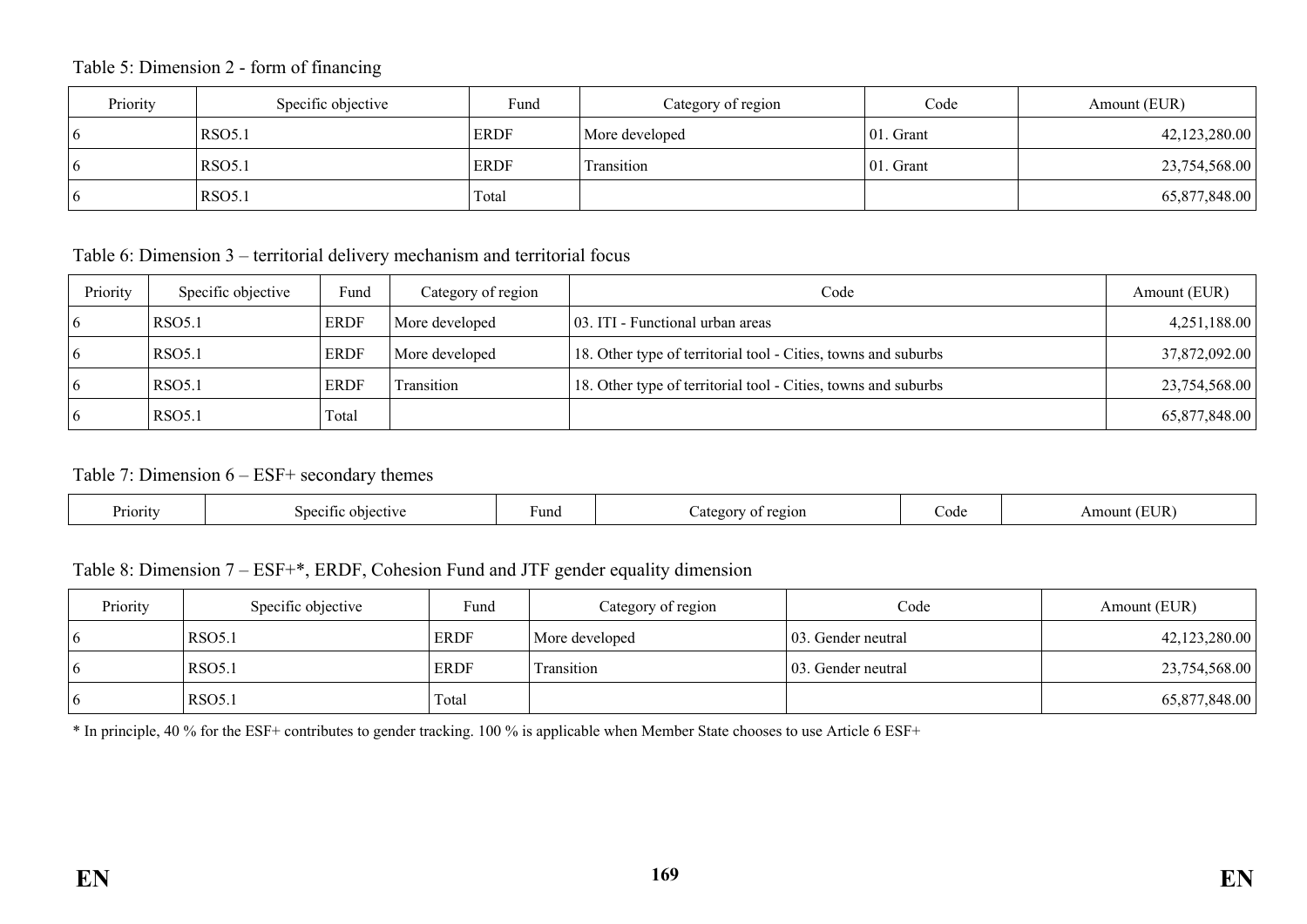2.1.1.1. Specific objective: RSO5.2. Fostering the integrated and inclusive social, economic and environmental local development, culture, natural heritage, sustainable tourism and security, in areas other than urban areas (ERDF)

2.1.1.1.1. Interventions of the Funds

Reference: points  $(d)(i)$ ,  $(iii)$ ,  $(iv)$ ,  $(v)$ ,  $(vi)$  and  $(vii)$  of Article 22(3) CPR

The related types of actions – point (d)(i) of Article 22(3) CPR and Article 6 ESF+ Regulation:

Im Folgenden werden vertieft das Instrument "Zukunftsregionen" sowie die ergänzenden Vorhaben im Rahmen der Zukunftsregionen beschrieben. Teile dieser Maßnahmen, die in städtischen Gebieten umgesetzt werden, sind im Spezifischen Ziel 5.1 programmiert.

Zukunftsregionen

Angesichts der drängenden Handlungserfordernisse zur Weiterentwicklung der Regionen Niedersachsens gilt es, durch einen konzeptionell fundierten und integrierten Ansatz die nicht-städtischen Gebiete als attraktive und lebenswerte Wohn- und Arbeitsorte zu stärken und dadurch die Auswirkungen der demografischen, technologischen und wirtschaftlichen Veränderungen zu bewältigen. In Anbetracht der begrenzten finanziellen kommunalen Haushaltsmittel ist die konsequente Konzentration auf die zentralen regionalen Potenziale wichtig, um wirkungsvolle Impulse anzustoßen. Eine ausgebaute und vertiefte interkommunale Zusammenarbeit ist für die Regionalentwicklung von grundlegender Bedeutung.

Im Rahmen von integrierten territorialen Investitionen (ITI) gem. Art. 28 a) der Dachverordnung soll das Instrument "Zukunftsregionen" ermöglichen, regionsspezifische Wachstumspotenziale in ausgewiesenen Handlungsfeldern zum Tragen zu bringen. Dafür soll an bereits bestehende Kooperationserfahrungen und -initiativen angeschlossen werden. Die Kooperation soll strategisch aufgestellt, professionalisiert sowie partnerschaftlich und bürgernah ausgestaltet werden.

Dafür wurde bereits zum Ende der Förderperiode 2014-2020 ein Prozess zur Bildung der Zukunftsregionen und zur partnerschaftlichen Erarbeitung integrierter territorialer Strategien gem. Art. 29 Abs. 1 der Dachverordnung für die Zukunftsregionen begonnen. Die Strategien werden sich auf zentrale Handlungsfelder der Region konzentrieren und in einem partnerschaftlichen Prozess wird eine Priorisierung vorgenommen, die die ökonomische, ökologische und soziale Dimension berücksichtigt. Aus den folgenden sechs Handlungsfeldern können von jeder Zukunftsregion maximal zwei für ihre Strategie ausgewählt werden:

- · Regionale Innovationsfähigkeit,
- Gesundheitsversorgung und Pflege,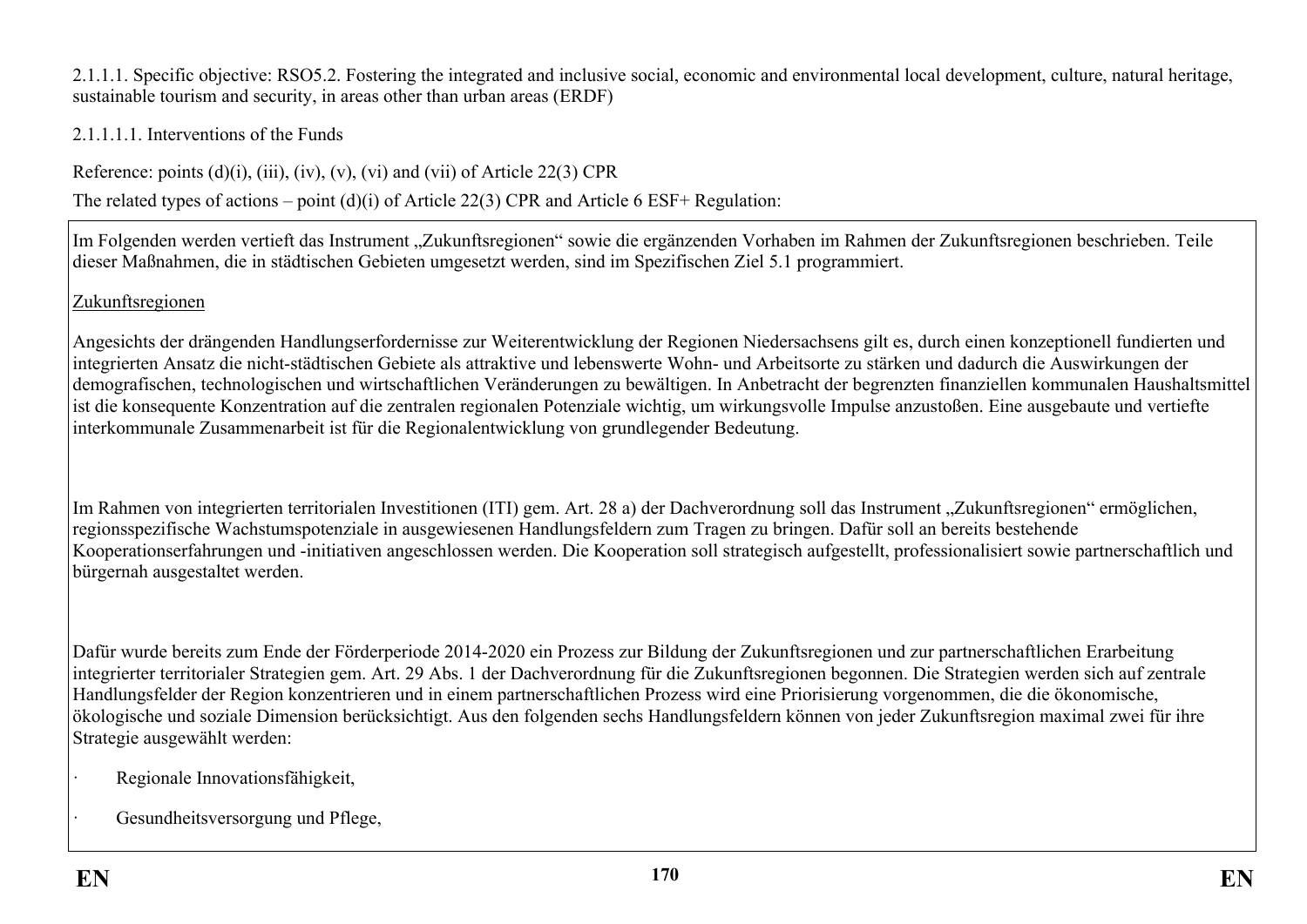· Wandel der Arbeitswelt, Chancengleichheit und gesellschaftliche Teilhabe,

- · CO2-arme Gesellschaft und Kreislaufwirtschaft,
- · Biologische Vielfalt und funktionierende Naturräume sowie
- · Kultur und Freizeit.

Aus diesem Multifondsprogramm soll die Umsetzung der integrierten territorialen Strategien in städtischen Gebieten (s. SZ 5.1) und außerhalb der städtischen Gebiete unterstützt werden. Dafür soll durch die beteiligten Kommunen eine regionale Steuerungsgruppe eingesetzt werden. In der Steuerungsgruppe werden mindestens die beteiligten Kommunen, die Wirtschafts- und Sozialpartner:innen, die Ämter für regionale Landesentwicklung sowie weitere relevante Akteur:innen für die gewählten Handlungsfelder vertreten sein. Die Steuerungsgruppe prüft die Förderwürdigkeit der Projektvorschläge aus der Region, übernimmt deren Priorisierung und Auswahl.

· Dazu soll ein schlagkräftiges Regionalmanagement eingerichtet werden, das von der Steuerungsgruppe gesteuert wird. Es soll die Projektentwicklungskapazitäten in den Zukunftsregionen nachhaltig und dauerhaft stärken. Das Regionalmanagement ist für die erfolgreiche Umsetzung der Strategien zuständig, indem es für die Anbahnung, Initiierung und Entwicklung von konkreten Projekten und Projektanträgen sorgt und deren Umsetzung begleitet. Daneben organisiert das Regionalmanagement die regionale Zusammenarbeit in der Steuerungsgruppe.

· Konkrete, aus den integrierten territorialen Strategien abgeleitete interkommunale, regionalspezifische und regional bedeutsame Projekte können ergänzend zur Unterstützung des Regionalmanagements in den SZ 5.1 und 5.2 im Rahmen virtueller Budgets aus unterschiedlichen Prioritäten und Spezifischen Zielen dieses Programms gefördert werden: 1.1, 1.2, 1.3, 2.1, 2.3, 2.6, 2.7 (EFRE) und c), d), f), h) und k) (ESF+). Konkret sollen im Rahmen dieses SZ insb. Vorhaben entwickelt werden, die den Ökotourismus und touristische Dienstleistungen steigern sowie die kulturelle Entwicklung unterstützen. Unterstützt werden u.a. unterschiedliche Vernetzungs- und Bündelungsaktivitäten für die gemeinsame Vermarktung und Organisation kultureller und (öko- )touristischer Orte und Angebote in den Zukunftsregionen. Außerdem sollen bspw. ergänzende Infrastrukturen und Angebote, bspw. für kulturelle Bildung und die Vernetzung von Kulturschaffenden, Ehrenamtlichen und lokalen Unternehmen in den Zukunftsregionen geschaffen werden.

Darüber hinaus soll das Regionalmanagement zur Umsetzung der Strategien auch Mittel aus weiteren Finanzierungsquellen einwerben. Dazu zählen weitere durch das Multifondsprogramm unterstützte Programme, der ELER, die relevanten ETZ-Programme sowie direkt verwaltete Programme der EU und nicht zuletzt weitere Bundes- und Landesprogramme. Die Förderung aus den virtuellen Budgets soll immer dann zum Einsatz kommen, wenn es für die geplanten und aus den Strategien abgeleiteten Vorhaben keine geeignete andere Finanzierungsquelle gibt. Die Förderung ist in diesem Sinne komplementär konzipiert.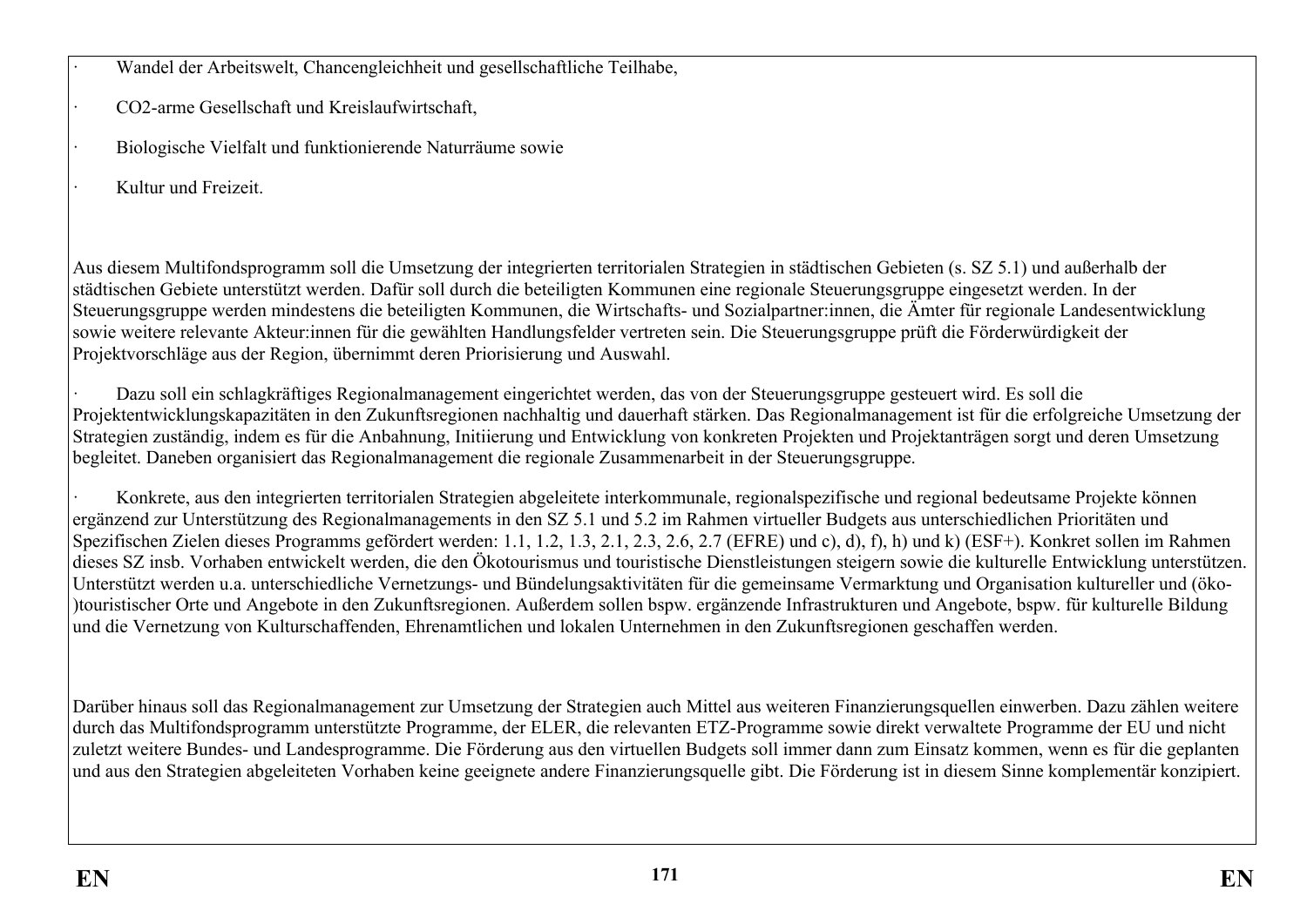Durch die Arbeit des Regionalmanagements und der Steuerungsgruppe soll die Zusammenarbeit der regionalen Akteur:innen verbessert und die Selbststeuerungsfähigkeit der Zukunftsregionen nachhaltig gestärkt werden. Dies soll zu belastbaren Formen der regionalen und interkommunalen Zusammenarbeit führen, die die regionale Wettbewerbsposition stärkt und einen Beitrag zur Bewältigung der zentralen regionalen Herausforderungen leistet. Die Arbeit des Regionalmanagements wird als erfolgreich gewertet, wenn aus den integrierten territorialen Strategien abgeleitete Handlungsansätze in konkreten Projekten realisiert und über die virtuellen Budgets hinausgehende Mittel für die Regionen aus anderen Finanzierungsquellen eingeworben werden. Die Umsetzung und Wirksamkeit des Instruments "Zukunftsregionen" soll über alle Spezifischen Ziele hinweg evaluiert werden.

# DNSH-Prinzip und nachhaltige Entwicklung

Die Maßnahmen wurden nach einer Methodik des Mitgliedsstaats als vereinbar mit dem DNSH-Prinzip bewertet. Die Förderung der nachhaltigen Entwicklung wird durch entsprechende Projektauswahlkriterien unterstützt. Beiträge der Maßnahmen zur nachhaltigen Entwicklung, die über die gesetzlichen Standards hinausgehen, können in allen Maßnahmen zusätzlich als förderfähig anerkannt werden.

The main target groups - point (d)(iii) of Article 22(3) CPR:

Begünstigte für die Umsetzung der integrierten territorialen Strategien im Rahmen der Zukunftsregionen können kommunale Gebietskörperschaften und kommunale Zusammenschlüsse sein. Zielgruppe sind die regionalen Akteur:innen sowie die Bürger:innen und Unternehmen in den niedersächsischen Regionen.

Begünstige für einzelne Vorhaben sind insb. kommunale Zusammenschlüsse, aber auch kommunale Gebietskörperschaften, Kultureinrichtungen und zivilgesellschaftliche Organisationen. Zielgruppen sind Bürger:innen, Tourist:innen und Fachkräfte.

Actions safeguarding equality, inclusion and non-discrimination – point (d)(iv) of Article 22(3) CPR and Article 6 ESF+ Regulation

Zur Einhaltung der Grundsätze Gleichstellung der Geschlechter sowie Chancengleichheit und Nichtdiskriminierung verfolgt das Land Niedersachsen eine Doppelstrategie.

Zum einen werden über die gesamte Programmlaufzeit Maßnahmen vorgesehen, die im Querschnitt des Programms eine diskriminierungsfreie und gleichstellungs- und chancengleichheitsfördernde Implementierung sicherstellen. Dazu gehört, dass Zuwendungsempfänger:innen hinsichtlich der Grundsätze sensibilisiert und angehalten werden, bei Antragstellung die spezifischen Beiträge der Vorhaben zu den Grundsätzen darzulegen. Dies wird auch im Scoring berücksichtigt. Auch werden die Beiträge der Vorhaben zu den Grundsätzen systematisch erfasst (beispielsweise über das Monitoring oder im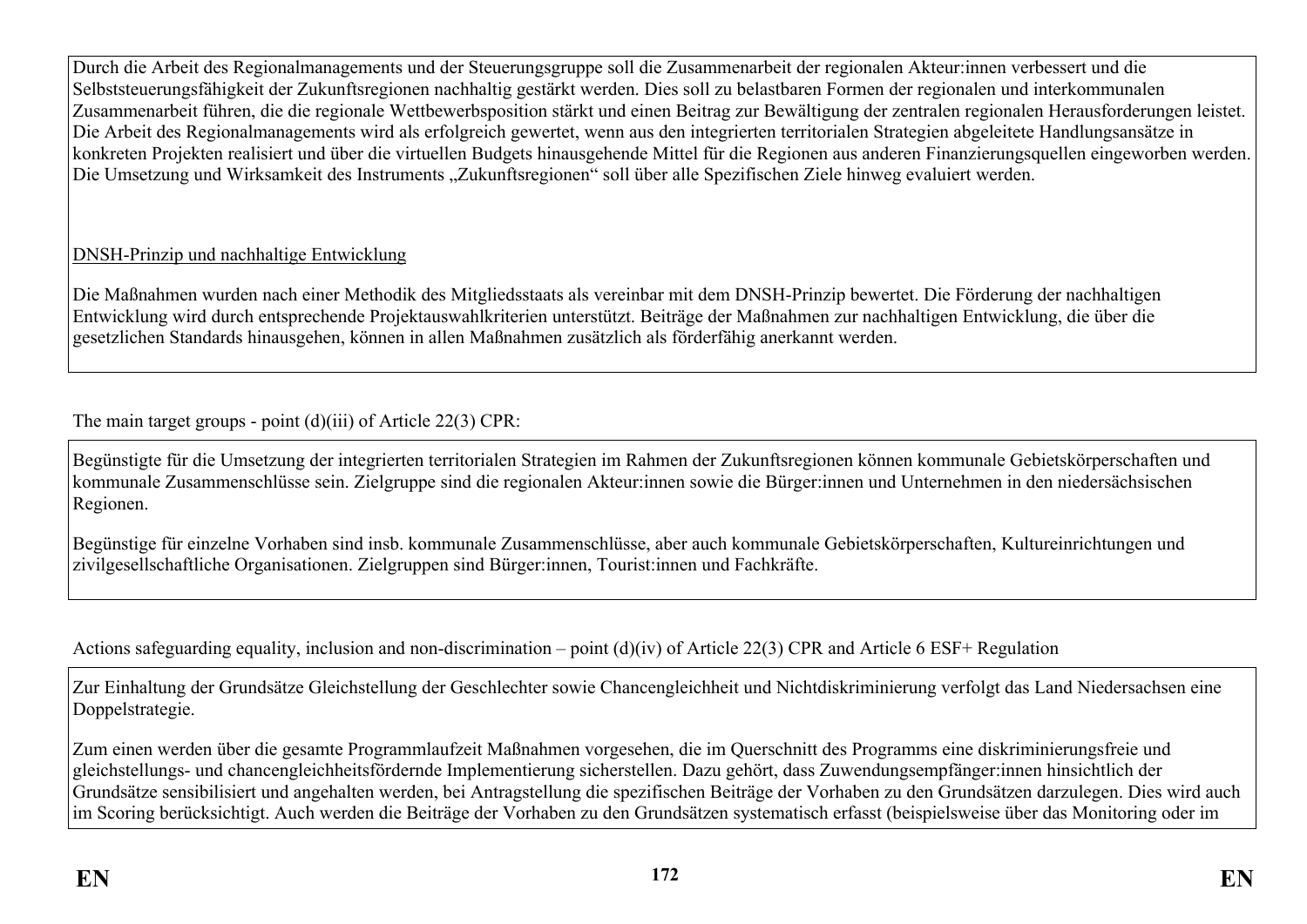Rahmen von Evaluationen).

Zum anderen wurde im Rahmen der Programmierung darauf geachtet, dass die geplanten Fördermaßnahmen in ihrer inhaltlichen Ausrichtung die mit den Grundsätzen verknüpften Zielstellungen unterstützen.

In diesem Spezifischen Ziel sind die Maßnahmen thematisch breit angelegt und bewusst offen gestaltet. Bezogen auf die potenziellen Zuwendungsempfänger:innen besteht Chancengerechtigkeit.

Die Einhaltung der Grundsätze wird im gesamten Umsetzungsprozess beachtet. In allen Förderbereichen werden die Grundsätze der Gleichstellung, Inklusion und Nichtdiskriminierung in den Zukunftsregionen durch institutionelle, prozessuale und inhaltliche Berücksichtigung gewährleistet. Dazu zählen die Repräsentation von Interessenvertretungen in Beteiligungsprozessen und in den Steuerungsgremien, die angemessene Berücksichtigung in den Analysen und im Strategieprozess sowie bei der Projektkonzeption und -auswahl in den Zukunftsregionen.

Indication of the specific territories targeted, including the planned use of territorial tools – point  $(d)(v)$  of Article 22(3) CPR

Die "Zukunftsregionen" werden als Integrierte Territoriale Investitionen gem. Art. 28 a) der Dachverordnung umgesetzt. Die Förderung der Zukunftsregionen erfolgt prinzipiell landesweit. Einzelne kommunale Gebietskörperschaften können sich in Einzelfällen an mehr als einer Zukunftsregion beteiligen, sofern dies entsprechend begründet ist.

The interregional, cross-border and transnational actions – point (d)(vi) of Article 22(3) CPR

### **Grundsatz**

Im Rahmen dieses Programms können auch interregionale, grenzüberschreitende und transnationale Vorhaben mit Akteur:innen aus anderen Mitgliedstaaten, auch außerhalb der Europäischen Union, und / oder anderen deutschen Ländern (insb. in der Metropolregion Hamburg) unterstützt werden, sofern die Kooperation auch im Landesinteresse liegt.

Die notwendigen Fördermittel bringt jede beteiligte Region grundsätzlich selbst in die Kooperation ein. Trägt das Vorhaben zu den Zielen des Programms bei, kann das Vorhaben im Ausnahmefall ganz oder teilweise auch außerhalb des Programmraums durchgeführt werden. Bei derartigen Projekten werden sich die Verwaltungsbehörden der beteiligten Programme (einschl. der relevanten ETZ-Programme) abstimmen.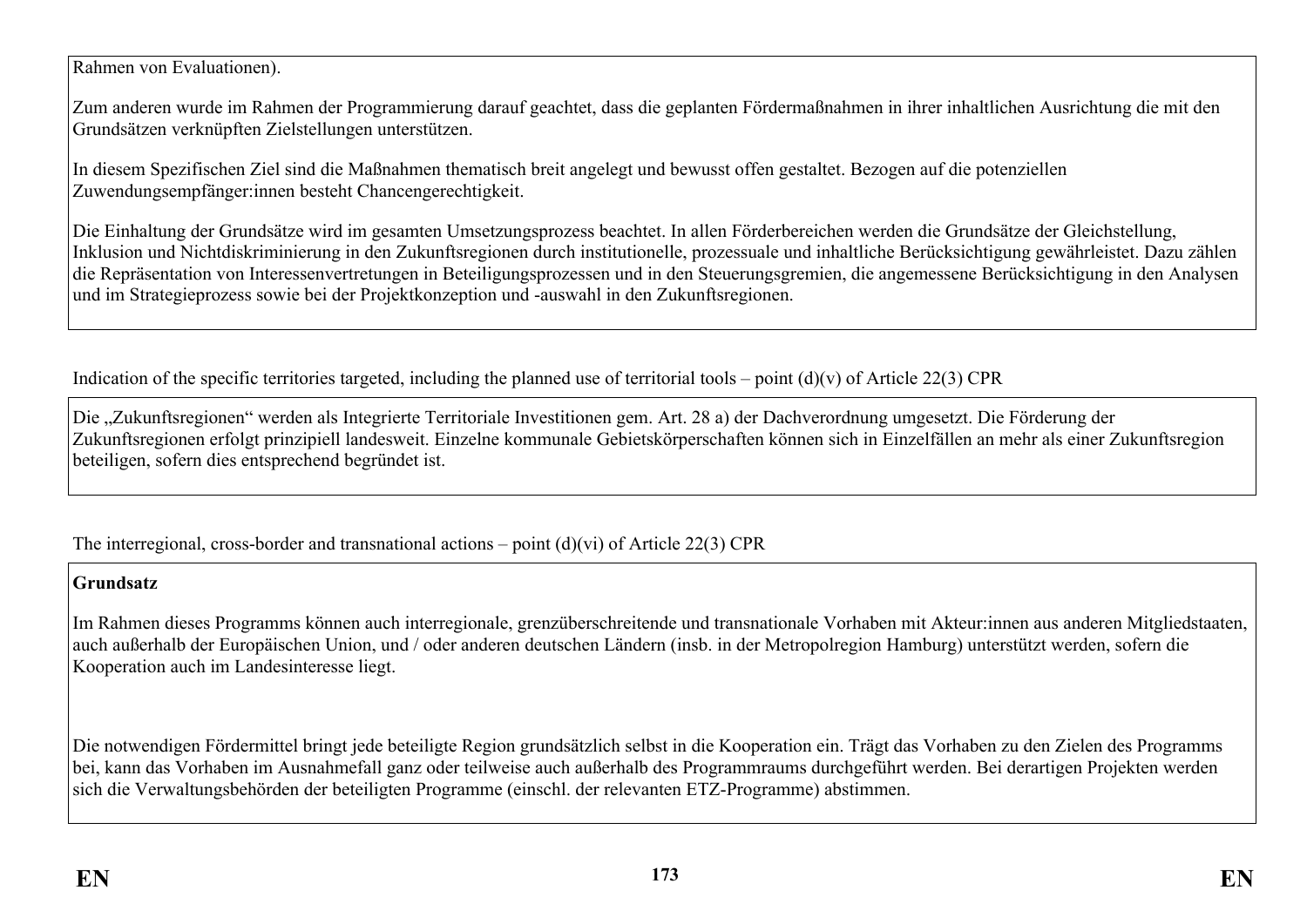In Förderbereichen, die sich für interregionale, grenzüberschreitende oder transnationale Kooperationen eignen, sollen die Richtlinien diese ermöglichen.

## **Erwartete Kooperationen**

Durch die Förderung aus diesem Multifondsprogramm werden in folgender Hinsicht die Grundlagen für einen Ausbau interregionaler, grenzüberschreitender und transnationaler Vorhaben geschaffen:

· Erstens werden die Zukunftsregionen durch die Unterstützung in die Lage versetzt, ein professionelles Regionalmanagement einzurichten und zu betreiben.

Zweitens können die entwickelten territorialen Strategien eine Grundlage dafür bilden, Kooperationen mit anderen Regionen zu schließen und Fördergelder aus geeigneten Programmen (z.B. ETZ-Programme, direkt verwaltete Programme der EU) einzuwerben. Für die ETZ-Programme wurden im Vorfeld vielfältige thematische Schnittmengen identifiziert, auf welche die Zukunftsregionen gezielt hingewiesen werden.

· Drittens können auf der Ebene einzelner im Rahmen des ITI geförderter Vorhaben interregionale, grenzüberschreitende oder transnationale Kooperationen eine Rolle spielen. Die Ämter für regionale Landesentwicklung werden die Zukunftsregionen auch im Hinblick auf den Ausbau solcher Kooperationen beraten und unterstützen.

Darüber hinaus erklärt sich Niedersachsen bereit, sich an Veranstaltungen und Netzwerken auf Europäischer Ebene zum Austausch von Erfahrungen mit der Umsetzung integrierter territorialer Investitionen zu beteiligen.

The planned use of financial instruments – point  $(d)(\n{\rm vii})$  of Article 22(3) CPR

Der Einsatz von Finanzinstrumenten ist im Rahmen des Spezifischen Ziels 5.2 nicht vorgesehen, da die geplanten Vorhaben insbesondere die Umsetzung territorialer Strategien sowie die zusätzlichen Kosten der Kooperation decken sollen. Mit den Einzelvorhaben werden keine direkten Rückflüsse erzielt – vielmehr wird ein regionaler Mehrwert geschaffen, von dem eine Vielzahl von Akteur:innen – und nicht zuletzt die Region als Ganzes – profitieren.

2.1.1.1.2. Indicators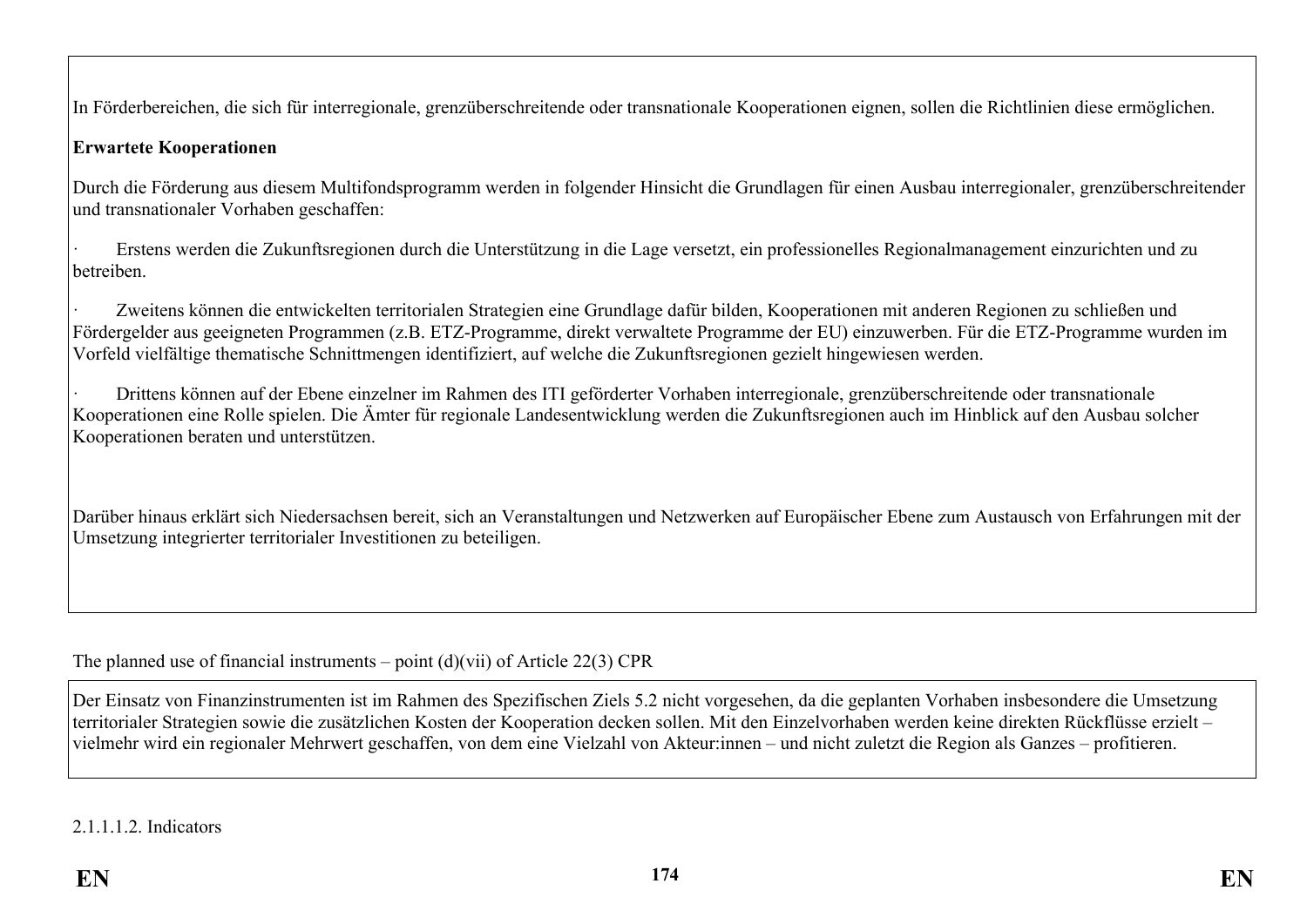# Reference: point (d)(ii) of Article 22(3) CPR and Article 8 ERDF and CF Regulation

# Table 2: Output indicators

| Priority       | Specific<br>objective | Fund        | Category of<br>region | ID                | Indicator<br>Measurement unit                                                                                              |                                                 | Milestone<br>(2024) | Target<br>(2029) |
|----------------|-----------------------|-------------|-----------------------|-------------------|----------------------------------------------------------------------------------------------------------------------------|-------------------------------------------------|---------------------|------------------|
| $\mathfrak{b}$ | <b>RSO5.2</b>         | ERDF   More | developed             | RCO <sub>75</sub> | Strategies for integrated territorial development supported<br>contributions to strategies                                 |                                                 | 7.00                | 7.00             |
|                | <b>RSO5.2</b>         | ERDF   More | developed             |                   | RCO112 Stakeholders involved in the preparation and implementation of<br>strategies for integrated territorial development | participations of institutional<br>stakeholders | 35.00               | 35.00            |
|                | <b>RSO5.2</b>         |             | ERDF Transition       | RCO <sub>75</sub> | Strategies for integrated territorial development supported                                                                | contributions to strategies                     | 5.00                | 5.00             |
|                | <b>RSO5.2</b>         | <b>ERDF</b> | Transition            |                   | RCO112 Stakeholders involved in the preparation and implementation of<br>strategies for integrated territorial development | participations of institutional<br>stakeholders | 25.00               | 25.00            |

# Reference: point (d)(ii) of Article 22(3) CPR

Table 3: Result indicators

| Priority | Specific<br>objective | Fund        | Category of<br>region | ID                 | Indicator                                                                                               | Measurement<br>unit | Baseline or<br>reference value | Reference<br>Year | Target<br>(2029) | Source of data            | Comments |
|----------|-----------------------|-------------|-----------------------|--------------------|---------------------------------------------------------------------------------------------------------|---------------------|--------------------------------|-------------------|------------------|---------------------------|----------|
| 16       | <b>RSO5.2</b>         | ERDF   More | developed             | <b>PSR</b><br>15.1 | Erfolgreiche Förderanträge, die aus den<br>integrierten territorialen Strategien<br>hervorgegangen sind | Anzahl              | 0.00                           | 2021              |                  | 117.00   Monitoringsystem |          |
| 16       | <b>RSO5.2</b>         | <b>ERDF</b> | Transition            | <b>PSR</b><br>5.1  | Erfolgreiche Förderanträge, die aus den<br>integrierten territorialen Strategien<br>hervorgegangen sind | Anzahl              | $0.00\,$                       | 2021              |                  | 56.00   Monitoringsystem  |          |

# 2.1.1.1.3. Indicative breakdown of the programmed resources (EU) by type of intervention

Reference: point (d)(viii) of Article 22(3) CPR

Table 4: Dimension 1 - intervention field

|        | Priority Specific objective Fund Category of region | Code                                                                                     | Amount (EUR) |
|--------|-----------------------------------------------------|------------------------------------------------------------------------------------------|--------------|
| RSO5.2 | <b>ERDF</b> More developed                          | 165. Protection, development and promotion of public tourism assets and tourism services | .346.479.00  |
| RSO5.2 | <b>ERDF</b> More developed                          | 166. Protection, development and promotion of cultural heritage and cultural services    | ,346,480.00  |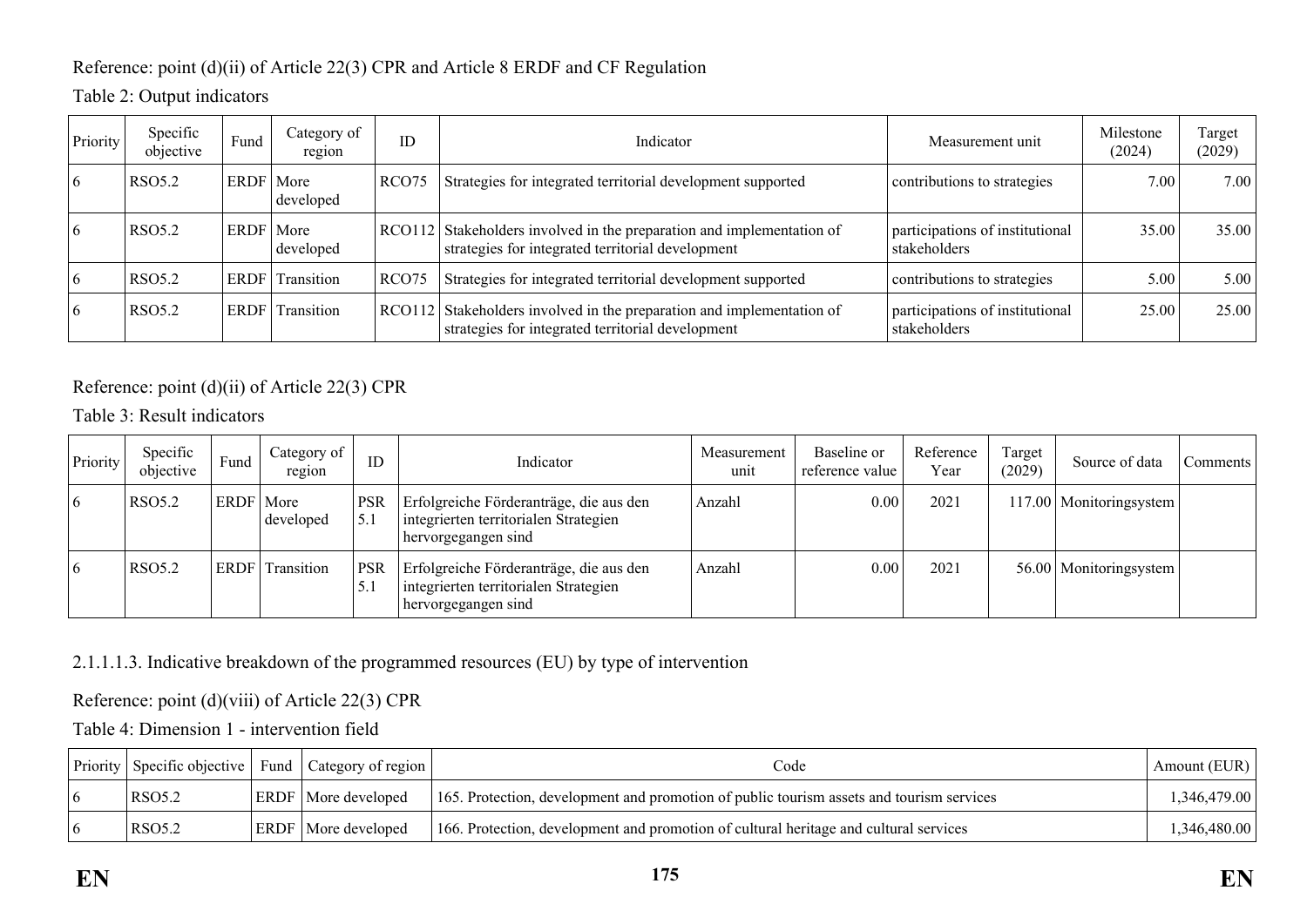| <b>RSO5.2</b> | ERDF        | More developed | 167. Protection, development and promotion of natural heritage and eco□tourism other than Natura 2000 sites | 1,346,480.00  |
|---------------|-------------|----------------|-------------------------------------------------------------------------------------------------------------|---------------|
| <b>RSO5.2</b> | <b>ERDF</b> | More developed | 169. Territorial development initiatives, including preparation of territorial strategies                   | 5,880,000.00  |
| <b>RSO5.2</b> | ERDF        | Transition     | 165. Protection, development and promotion of public tourism assets and tourism services                    | 998,062.00    |
| <b>RSO5.2</b> | ERDF        | Transition     | 166. Protection, development and promotion of cultural heritage and cultural services                       | 998,062.00    |
| <b>RSO5.2</b> | ERDF        | Transition     | 167. Protection, development and promotion of natural heritage and eco□tourism other than Natura 2000 sites | 998,064.00    |
| <b>RSO5.2</b> | ERDF        | Transition     | 169. Territorial development initiatives, including preparation of territorial strategies                   | 6,300,000.00  |
| <b>RSO5.2</b> | Total       |                |                                                                                                             | 19,213,627.00 |

#### Table 5: Dimension 2 - form of financing

| Priority     | Specific objective | Fund        | Category of region | Code         | Amount (EUR)  |
|--------------|--------------------|-------------|--------------------|--------------|---------------|
| $\mathbf{p}$ | <b>RSO5.2</b>      | <b>ERDF</b> | More developed     | $ 01.$ Grant | 9,919,439.00  |
| $\mathbf{p}$ | <b>RSO5.2</b>      | <b>ERDF</b> | Transition         | $ 01.$ Grant | 9,294,188.00  |
| $\mathbf b$  | <b>RSO5.2</b>      | Total       |                    |              | 19,213,627.00 |

# Table 6: Dimension 3 – territorial delivery mechanism and territorial focus

| Priority    | Specific objective | Fund        | Category of region | Code                  | Amount (EUR)  |
|-------------|--------------------|-------------|--------------------|-----------------------|---------------|
| $\mathbf b$ | RSO5.2             | <b>ERDF</b> | More developed     | 04. ITI - Rural areas | 9,919,439.00  |
| $\mathbf b$ | <b>RSO5.2</b>      | <b>ERDF</b> | Transition         | 04. ITI - Rural areas | 9,294,188.00  |
|             | <b>RSO5.2</b>      | Total       |                    |                       | 19,213,627.00 |

## Table 7: Dimension 6 – ESF+ secondary themes

| Priority | Specific.<br>objective | una- | region<br>. . | ode | 'UR.<br>וחוור<br>11 |
|----------|------------------------|------|---------------|-----|---------------------|
|----------|------------------------|------|---------------|-----|---------------------|

Table 8: Dimension 7 – ESF+\*, ERDF, Cohesion Fund and JTF gender equality dimension

| riority | $S$ decime $\alpha$<br>objective | ™und | Category<br>region | Code | $T$ $T$<br>Amount<br>UN. |
|---------|----------------------------------|------|--------------------|------|--------------------------|
|---------|----------------------------------|------|--------------------|------|--------------------------|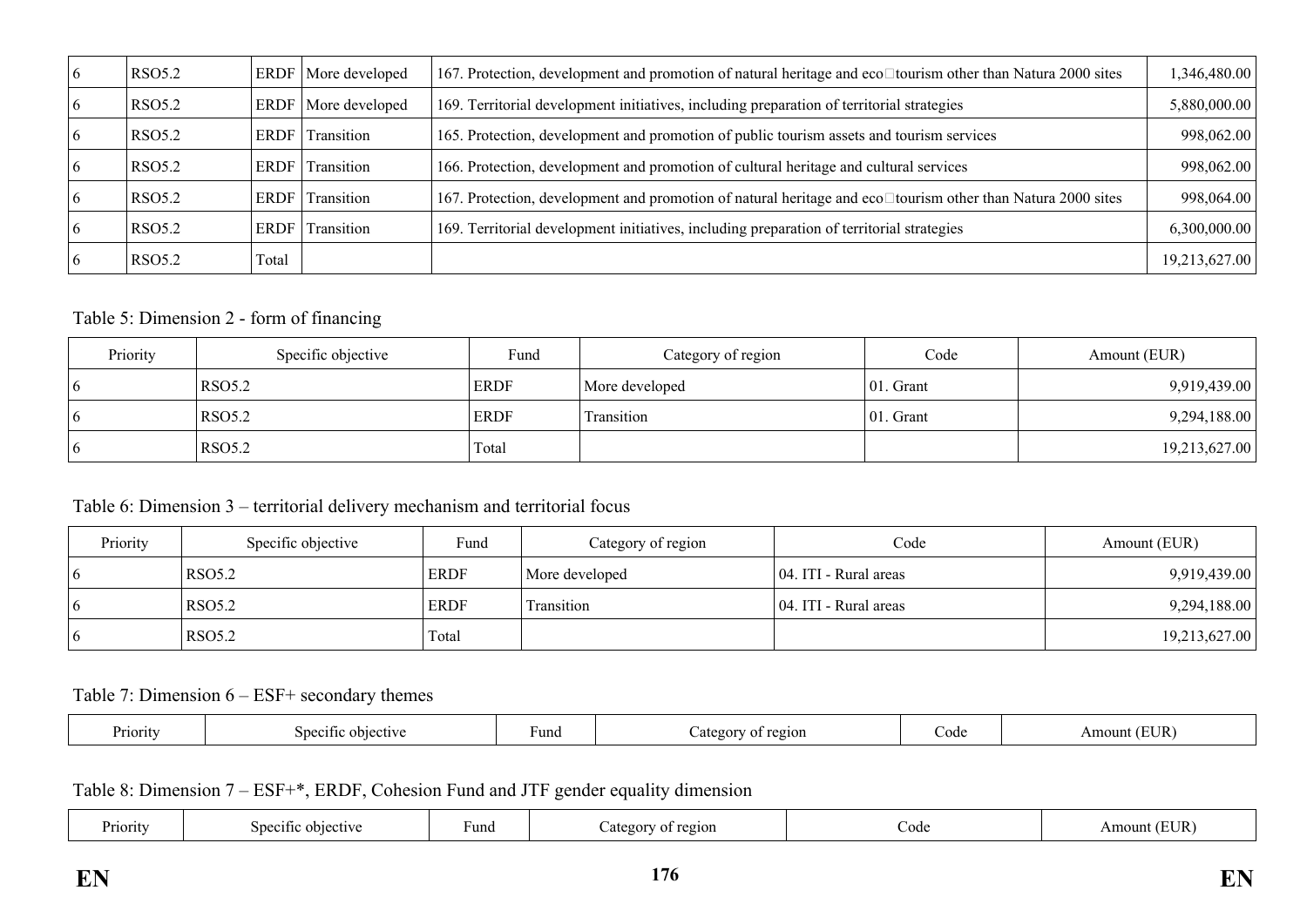| $\sigma$     | <b>RSO5.2</b> | <b>ERDF</b> | More developed | 103. Gender neutral | 9,919,439.00  |
|--------------|---------------|-------------|----------------|---------------------|---------------|
| <sub>0</sub> | <b>RSO5.2</b> | <b>ERDF</b> | Transition     | 103. Gender neutral | 9,294,188.00  |
| <sub>0</sub> | <b>RSO5.2</b> | Total       |                |                     | 19,213,627.00 |

\* In principle, 40 % for the ESF+ contributes to gender tracking. 100 % is applicable when Member State chooses to use Article 6 ESF+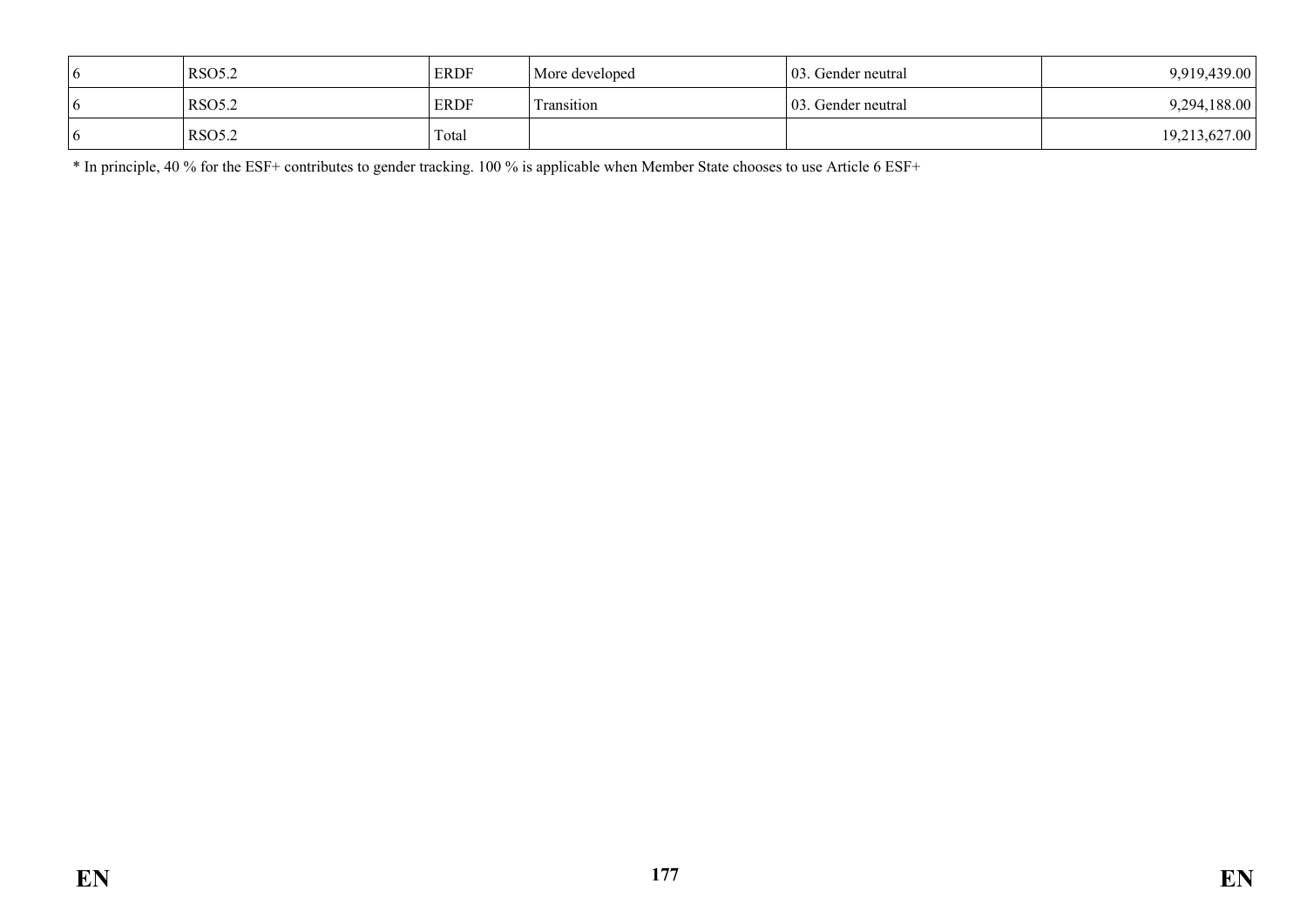2.2. Technical assistance priorities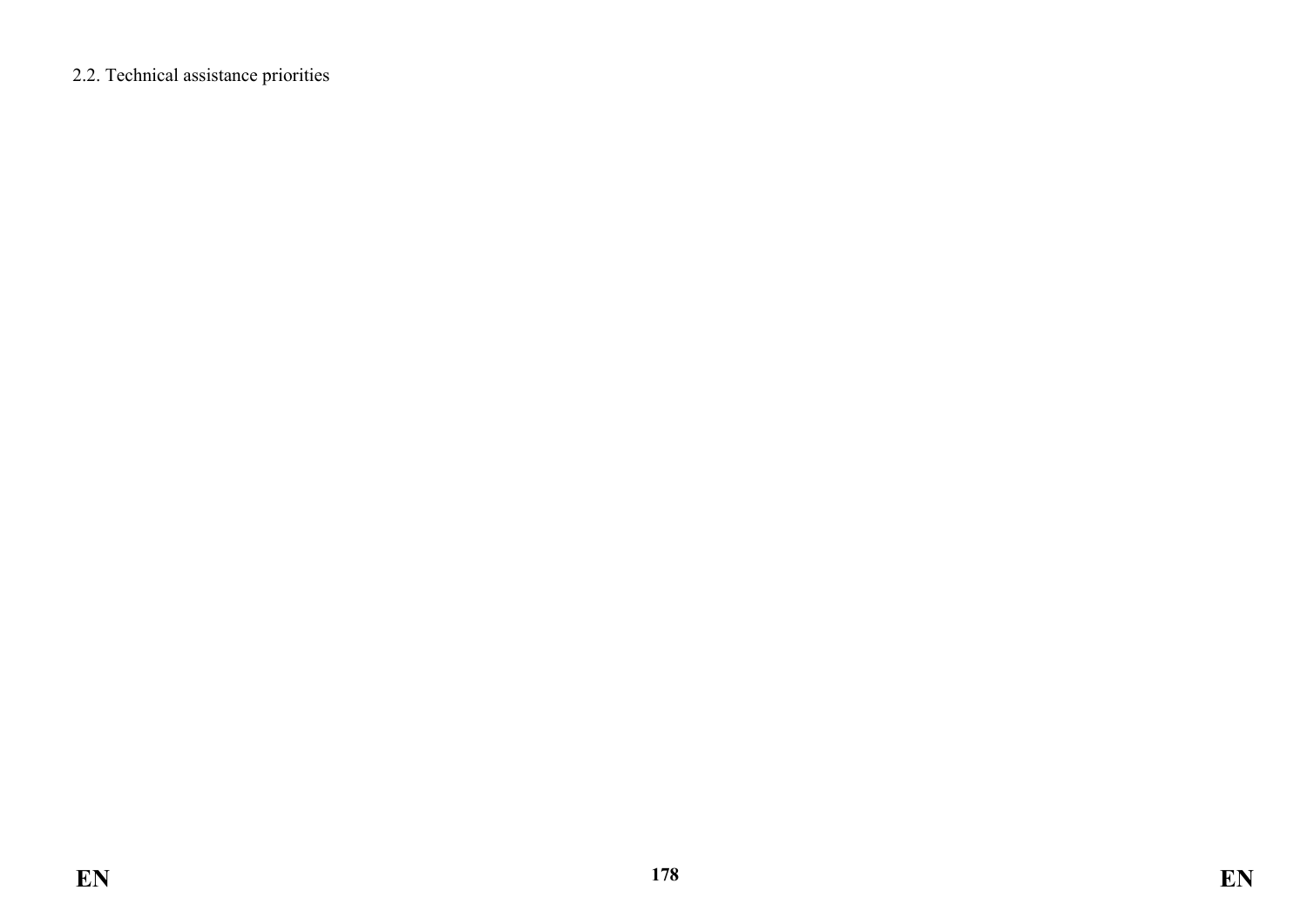### 3. Financing plan

Reference: points (g)(i), (ii) and (iii) of Article 22(3), Article 112(1), (2) and (3), and Articles 14 and 26 CPR

3.1. Transfers and contributions (1)

Reference: Articles 14, 26 and 27 CPR

| Programme amendment related to | contribution to InvestEU                                               |
|--------------------------------|------------------------------------------------------------------------|
|                                | transfer to instruments under direct or indirect management            |
|                                | transfer between ERDF, ESF+, Cohesion Fund or to another Fund or Funds |

(1) Applicable only to programme amendments in accordance with Articles 14 and 26 except complementary transfers to the JTF in accordance with Article 27 CPR. Transfers shall not affect the annual breakdown of financial appropriations at the MFF level for a Member State.

#### Table 15A: Contributions to InvestEU\* (breakdown by year)

| ontribution from |                                    | :ontribution to                                  | by year<br><b>Breakdown</b> |      |      |      |      |      |      |                 |  |
|------------------|------------------------------------|--------------------------------------------------|-----------------------------|------|------|------|------|------|------|-----------------|--|
| $\sim$<br>Fund   | v of region<br>ategor <sup>.</sup> | $\sim$ $\sim$ $\sim$ $\sim$<br>window<br>InvestE | 2021                        | 2022 | 2023 | 2024 | 2025 | 2026 | 2027 | $\sim$<br>Total |  |

\* For each new request for contribution, a programme amendment shall set out the total amounts for each year by Fund and by category of region.

#### Table 15B: Contributions to InvestEU\* (summary)

| Fund  | ategory of region | Sustainable Infrastructure (a) | SME(c)<br>Innovation and Digitisation (b) |  | Social Investment and Skills (d) | Total $(e)=(a)+(b)+(c)+(d)$ |  |  |
|-------|-------------------|--------------------------------|-------------------------------------------|--|----------------------------------|-----------------------------|--|--|
| Total |                   |                                |                                           |  |                                  |                             |  |  |

\* Cumulative amounts for all contributions done through programme amendments during the programming period. With each new request for contribution, a programme amendment shall set out the total amounts for each year by Fund and by category of region.

Justification, taking into account how those amounts contribute to the achievement of policy objectives selected in the programme in accordance with Article 10(1) of the InvestEU Regulation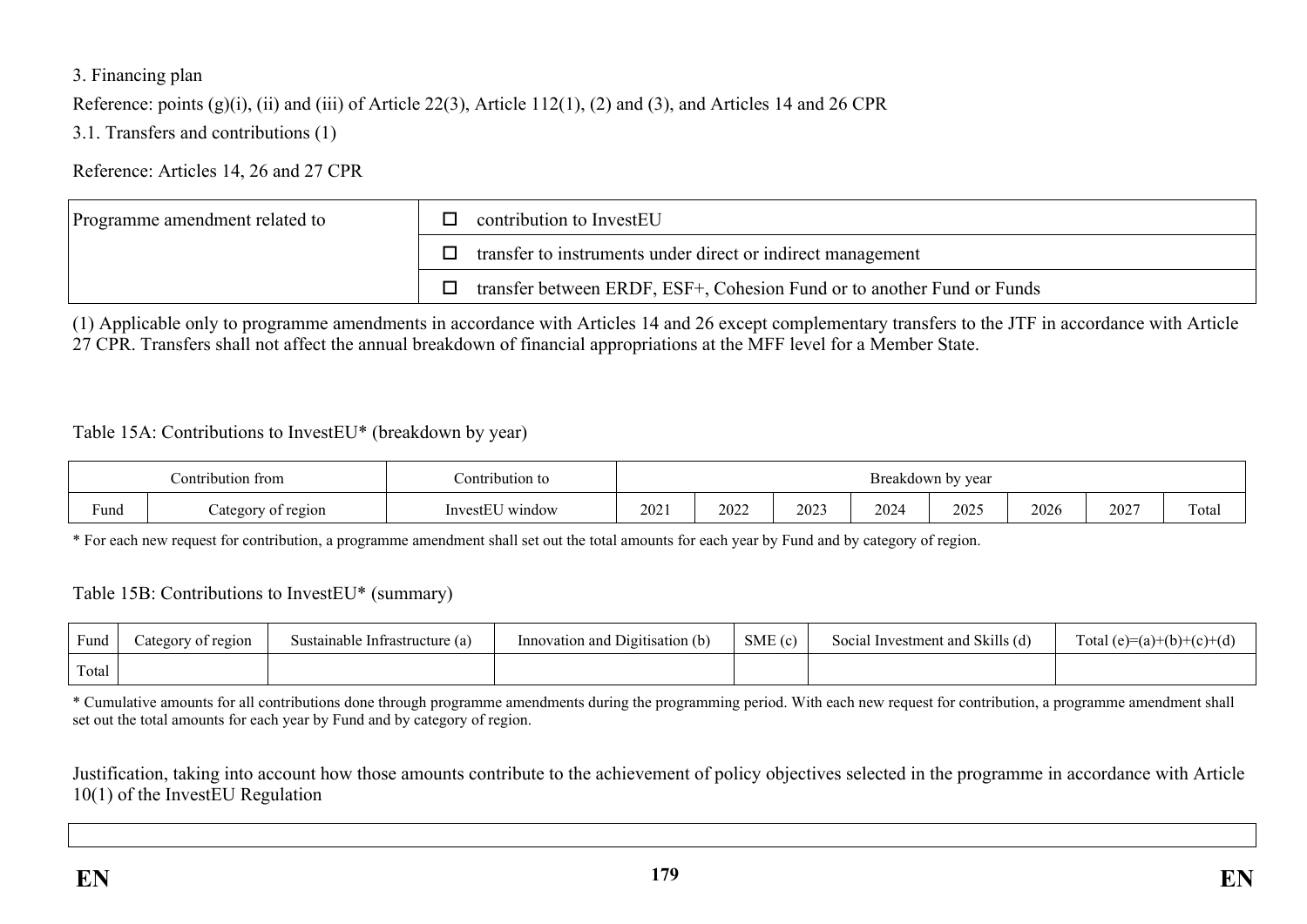#### Table 16A: Transfers to instruments under direct or indirect management (breakdown by year)

| Fransfers from         |                    | $\sim$<br>ransters to |     |      |      |      | <b>Breakdown</b><br>by year |      |               |                            |  |  |
|------------------------|--------------------|-----------------------|-----|------|------|------|-----------------------------|------|---------------|----------------------------|--|--|
| $\blacksquare$<br>Fund | region<br>ategory: | Instrument            | 202 | 2022 | 2023 | 2024 | 2025                        | 2026 | $202^{\circ}$ | <b>CONTRACTOR</b><br>l ota |  |  |

#### Table 16B: Transfers to instruments under direct or indirect management\* (summary)

| $\sim$<br>Fund             | $\sigma$<br>region<br>- U<br><u>،</u> | $\mathbf{r}$<br>$\sim$ + $\sim$<br>1 otal |
|----------------------------|---------------------------------------|-------------------------------------------|
| <b>CONTRACTOR</b><br>Total |                                       |                                           |

\* Cumulative amounts for all transfers done through programme amendments during programming period. With each new request for transfer, a programme amendment shall set out the total amounts transferred for each year by Fund and by category of region.

#### Transfers to instruments under direct or indirect management - Justification

#### Table 17A: Transfers between ERDF, ESF+ and Cohesion Fund or to another Fund or Funds\* (breakdown by year)

| Transfers from |                    | <b>CONTRACTOR</b><br>Fransfers to |                                | __<br>Breakdown by year |                                         |      |      |      |      |                |                                   |
|----------------|--------------------|-----------------------------------|--------------------------------|-------------------------|-----------------------------------------|------|------|------|------|----------------|-----------------------------------|
| Fund           | Category of region | $\sim$<br>Fund                    | of region<br>്ദ്ഭാവസം.<br>∍uા∪ | 2021                    | 2022<br>the contract of the contract of | 2023 | 2024 | 2025 | 2026 | 2027<br>$\sim$ | $\overline{\phantom{a}}$<br>Total |

\* Transfer to other programmes. Transfers between ERDF and ESF+ can only be done within the same category of region.

#### Table 17B: Transfers between ERDF, ESF+ and Cohesion Fund or to another Fund or Funds (summary)

|       | ERDF           |                   |                | $ESF+$         |            |                |   |              |      |            |             | $\sim$ |
|-------|----------------|-------------------|----------------|----------------|------------|----------------|---|--------------|------|------------|-------------|--------|
|       | More developed | <b>Transition</b> | Less developed | More developed | Transition | Less developed | ~ | <b>EMFAF</b> | AMIF | <b>ISF</b> | <b>BMVI</b> | Tota   |
| Total |                |                   |                |                |            |                |   |              |      |            |             |        |

\* Cumulative amounts for all transfers done through programme amendments during the programming period. With each new request for transfer, a programme amendment shall set out the total amounts transferred for each year by and category of region.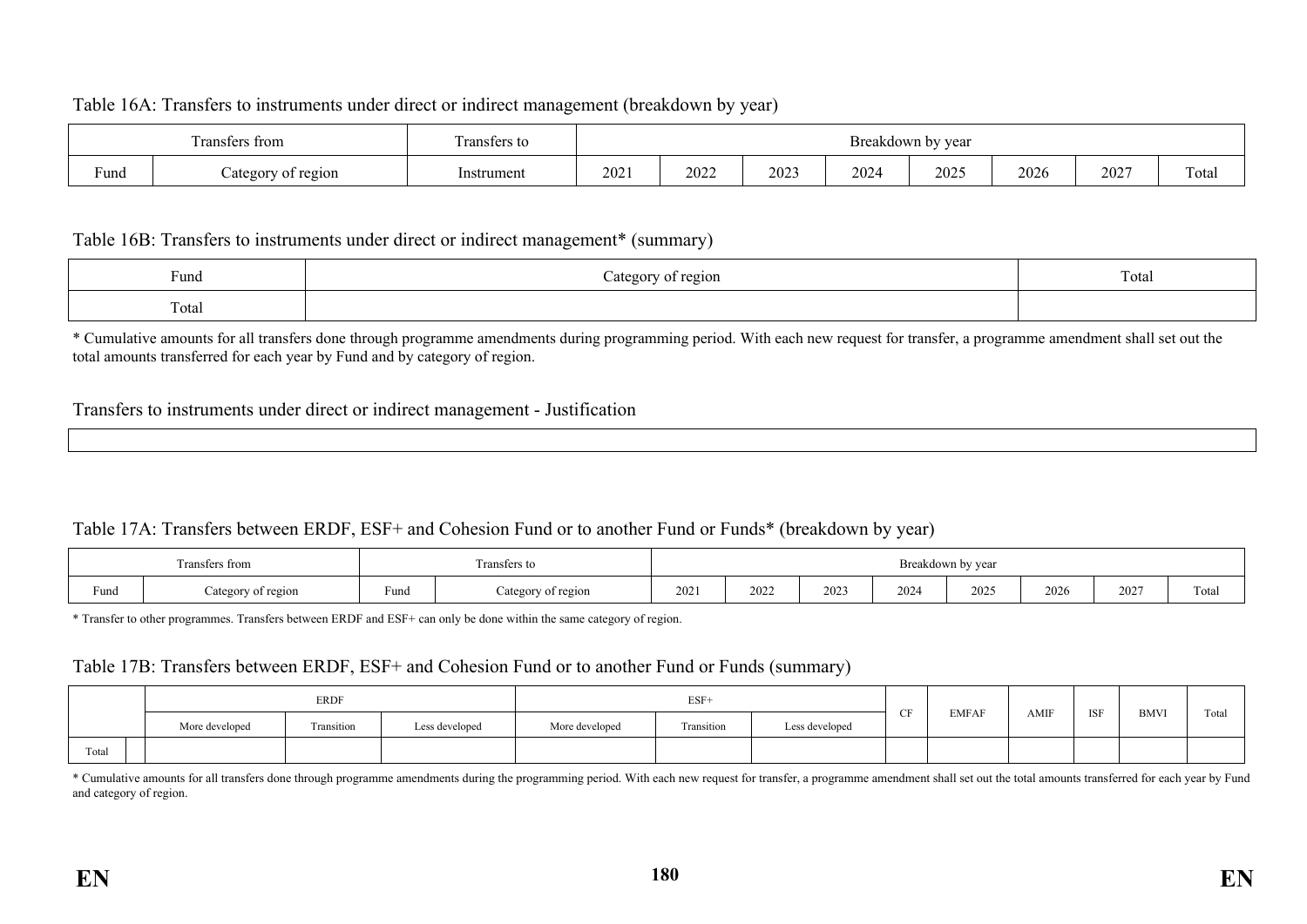### 3.2. JTF: allocation in the programme and transfers (1)

## 3.3. Transfers between categories of region resulting from the mid-term review

Table 19A: Transfers between categories of region resulting from the mid-term review within the programme (breakdown by year)

| Transfers from      | <b>CONTRACTOR</b><br>Fransfers to | Breakdown by year |      |      |                        |  |
|---------------------|-----------------------------------|-------------------|------|------|------------------------|--|
| Category of region* | Category of region*               | 2025              | 2026 | 2027 | <b>COLOR</b><br>i otal |  |

\* Applicable to ERDF and ESF+ only

### Table 19B: Transfers between categories of region resulting from the mid-term review, to other programmes (breakdown by year)

| Fransfers from      | Transfers to        | Breakdown by year |      |      |       |  |
|---------------------|---------------------|-------------------|------|------|-------|--|
| Category of region* | Category of region* | 2025              | 2026 | 2027 | Total |  |

\* Applicable to ERDF and ESF+ only

#### 3.4. Transfers back (1)

Table 20A: Transfers back (breakdown by year)

| <b>CONTRACTOR</b><br>Transfers to<br>*s from |                        |                   |      |      |     | <b>Breakdow</b> | n by year |      |      |       |
|----------------------------------------------|------------------------|-------------------|------|------|-----|-----------------|-----------|------|------|-------|
| --<br>or other Union instrument<br>InvestEU  | <b>Service</b><br>Fund | ategory of region | 2021 | 2022 | 202 | 2024            | 2025      | 2026 | 2027 | Total |

(1) Applicable only to programme amendments for resources transferred back from other Union instruments, including elements of AMIF, ISF and BMVI, under direct or indirect management, or from InvestEU.

#### Table 20B: Transfers back\* (summary)

| From                                    |              |      |            |
|-----------------------------------------|--------------|------|------------|
| <b>Service</b><br>Instrument<br>mvestEU | ${\rm ERDF}$ | ESF- | esion Funa |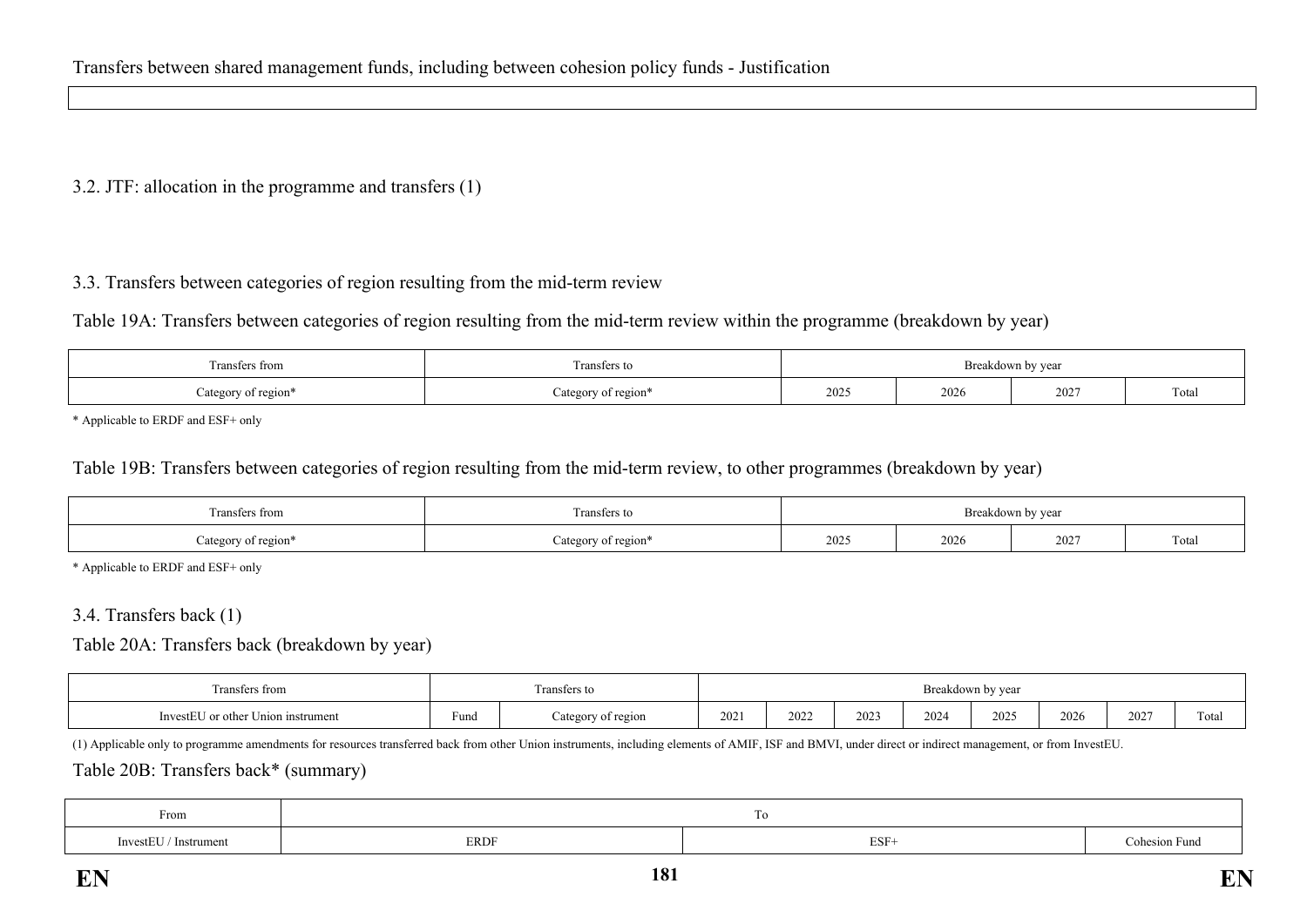|  |  | More developed | l ransıtıon | Developed | More developed | <b>COLOR</b><br>i ransition | T.<br>Developed |  |
|--|--|----------------|-------------|-----------|----------------|-----------------------------|-----------------|--|
|--|--|----------------|-------------|-----------|----------------|-----------------------------|-----------------|--|

\* Cumulative amounts for all transfers done through programme amendments during programming period. With each new request for transfer, a programme amendment shall set out the total amounts transferred for each year by Fund and by category of region.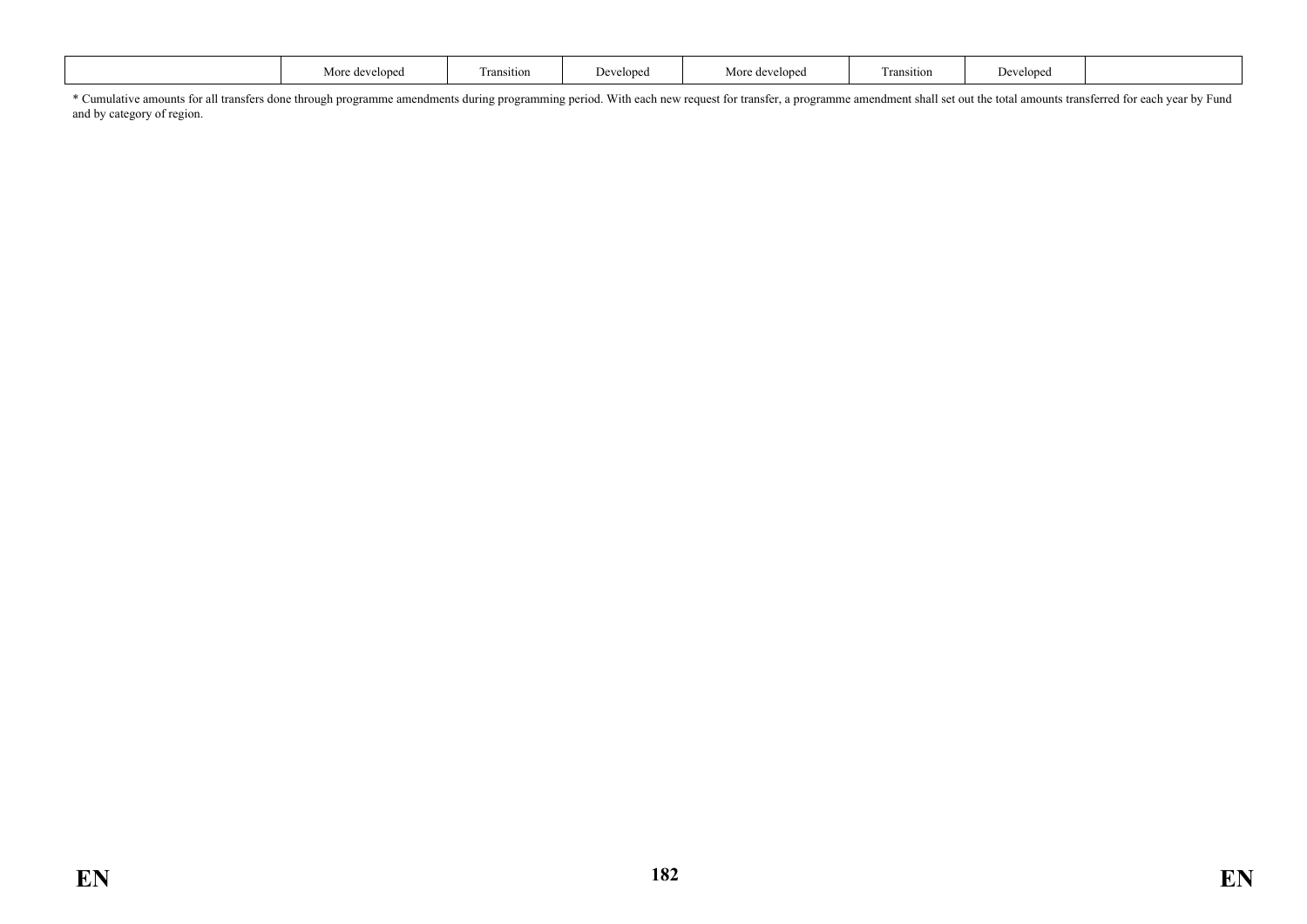## 3.5. Financial appropriations by year Reference: point (g)(i) of Article 22(3) CPR and Article 3, 4 and 7 JTF Regulation

## Table 10: Financial appropriations by year

|                   |                    |      |                |                |                |                |                                                             | 2026               | 2027                                                        |                    |                  |
|-------------------|--------------------|------|----------------|----------------|----------------|----------------|-------------------------------------------------------------|--------------------|-------------------------------------------------------------|--------------------|------------------|
| Fund              | Category of region | 2021 | 2022           | 2023           | 2024           | 2025           | Financial<br>appropriation<br>without flexibility<br>amount | Flexibility amount | Financial<br>appropriation<br>without flexibility<br>amount | Flexibility amount | Total            |
| ERDF*             | More developed     |      | 83,798,416.00  | 85,146,456.00  | 86,521,791.00  | 87,924,628.00  | 36,430,080.00                                               | 36,430,080.00      | 37,159,842.00                                               | 37,159,842.00      | 490,571,135.00   |
| ERDF*             | Transition         |      | 52,561,004.00  | 53,406,537.00  | 54,269,191.00  | 55,149,095.00  | 22,850,093.00                                               | 22,850,093.00      | 23,307,823.00                                               | 23,307,822.00      | 307,701,658.00   |
| <b>Total ERDF</b> |                    |      | 136,359,420.00 | 138,552,993.00 | 140,790,982.00 | 143,073,723.00 | 59,280,173.00                                               | 59,280,173.00      | 60,467,665.00                                               | 60,467,664.00      | 798,272,793.00   |
| $ESF+*$           | More developed     |      | 29,982,558.00  | 30,464,878.00  | 30,956,965.00  | 31,458,891.00  | 13,034,459.00                                               | 13,034,458.00      | 13,295,563.00                                               | 13,295,563.00      | 175,523,335.00   |
| $ESF+*$           | Transition         |      | 14,534,298.00  | 14,768,107.00  | 15,006,651.00  | 15,249,962.00  | 6,318,564.00                                                | 6,318,564.00       | 6,445,136.00                                                | 6,445,137.00       | 85,086,419.00    |
| Total ESF+        |                    |      | 44,516,856.00  | 45,232,985.00  | 45,963,616.00  | 46,708,853.00  | 19,353,023.00                                               | 19,353,022.00      | 19,740,699.00                                               | 19,740,700.00      | 260,609,754.00   |
| Total             |                    |      | 180,876,276.00 | 183,785,978.00 | 186,754,598.00 | 189,782,576.00 | 78,633,196.00                                               | 78,633,195.00      | 80,208,364.00                                               | 80,208,364.00      | 1,058,882,547.00 |

\* Amounts after the complementary transfer to the JTF.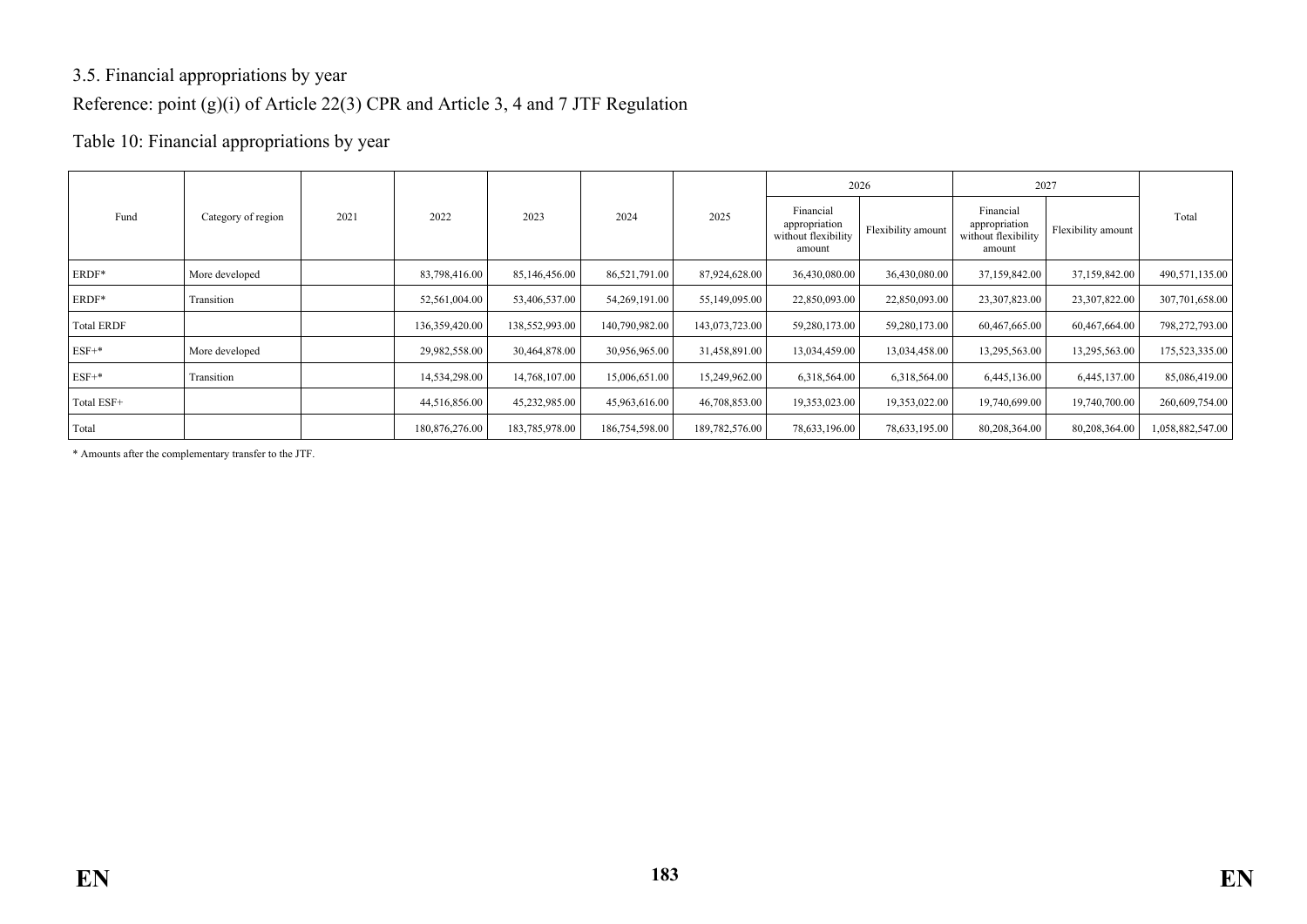## 3.6. Total financial appropriations by fund and national co-financing

Reference: point (g)(ii) of Article 22(3), Article 22(6) and Article 36 CPR

For the Investment for jobs and growth goal: programmes using technical assistance according to Article 36(5) CPR in accordance with the choice made in the Partnership Agreement

Table 11: Total financial allocations by fund and national contribution

|                                      |          |                              |             |                |                       |                                                                       | Breakdown of Union contribution                                   |                                                                       |                                                                   |                               | Indicative breakdown of national<br>contribution |                |                     |                   |
|--------------------------------------|----------|------------------------------|-------------|----------------|-----------------------|-----------------------------------------------------------------------|-------------------------------------------------------------------|-----------------------------------------------------------------------|-------------------------------------------------------------------|-------------------------------|--------------------------------------------------|----------------|---------------------|-------------------|
| Policy / JTF<br>specific objective   |          | Basis for                    | Fund        | Category of    | Union<br>contribution |                                                                       | Union contribution                                                | Flexibilmity amount                                                   |                                                                   | National                      |                                                  |                |                     | Co-financing rate |
| number or<br>technical<br>assistance | Priority | calculation Union<br>support |             | region*        | $(a)=(b)+(c)+(i)+(j$  | without technical<br>assistance<br>pursuant to<br>Article $36(5)$ (b) | for technical<br>assistance<br>pursuant to<br>Article $36(5)$ (c) | without technical<br>assistance<br>pursuant to<br>Article $36(5)$ (i) | for technical<br>assistance<br>pursuant to<br>Article $36(5)$ (i) | contribution<br>$(d)=(e)+(f)$ | Public (e)                                       | Private (f)    | Total $(g)=(a)+(d)$ | $(h)=(a)/(g)$     |
|                                      |          | Total                        | <b>ERDF</b> | More developed | 272,059,121.00        | 223,427,919.00                                                        | 7,819,976.00                                                      | 39,431,136.00                                                         | 1,380,090.00                                                      | 753,154,143.00                | 348,232,977.00                                   | 404,921,166.00 | 1,025,213,264.00    | 26.54             |
|                                      |          | Total                        | <b>ERDF</b> | Transition     | 180,946,496.00        | 148,601,888.00                                                        | 5,201,066.00                                                      | 26,225,645.00                                                         | 917,897.00                                                        | 371,596,339.00                | 122,016,321.00                                   | 249,580,018.00 | 552,542,835.00      | 32.75             |
| 2                                    | 2        | Total                        | <b>ERDF</b> | More developed | 141,877,800.00        | 116,516,812.00                                                        | 4.078.089.00                                                      | 20,563,188.00                                                         | 719.711.00                                                        | 212,806,700.00                | 137,946,700.00                                   | 74,860,000.00  | 354.684.500.00      | 40.00             |
| $\overline{2}$                       |          | Total                        | <b>ERDF</b> | Transition     | 79,508,700.00         | 65,296,334.00                                                         | 2.285.372.00                                                      | 11,523,666.00                                                         | 403.328.00                                                        | 56,851,466.00                 | 29,244,799.00                                    | 27,606,667.00  | 136.360.166.00      | 58.31             |
| $\overline{2}$                       |          | Total                        | <b>ERDF</b> | More developed | 22,770,000.00         | 18,699,809.00                                                         | 654,493.00                                                        | 3,300,191.00                                                          | 115,507.00                                                        | 34,250,000.00                 | 24,750,000.00                                    | 9,500,000.00   | 57,020,000.00       | 39.93             |
| $\overline{2}$                       |          | Total                        | <b>ERDF</b> | Transition     | 13.041.000.00         | 10.709.891.00                                                         | 374,846.00                                                        | 1.890.109.00                                                          | 66.154.00                                                         | 8.760.000.00                  | 6.510.000.00                                     | 2,250,000.00   | 21.801.000.00       | 59.82             |
| $\overline{4}$                       |          | Total                        | $ESF+$      | More developed | 163,914,437.00        | 133,967,165.00                                                        | 5,358,686.00                                                      | 23,642,871.00                                                         | 945,715.00                                                        | 341,057,411.00                | 271,427,141.00                                   | 69,630,270.00  | 504,971,848.00      | 32.46             |
| $\overline{4}$                       |          | Total                        | $ESF+$      | Transition     | 77,314,539.00         | 63,189,122.00                                                         | 2,527,565.00                                                      | 11,151,781.00                                                         | 446,071.00                                                        | 78,352,139.00                 | 58,814,456.00                                    | 19,537,683.00  | 155,666,678.00      | 49.67             |
|                                      |          | Total                        | $ESF+$      | More developed | 11,608,898.00         | 9,487,945.00                                                          | 379,518.00                                                        | 1,674,457.00                                                          | 66,978.00                                                         | 5,453,631.00                  | 2,104,910.00                                     | 3,348,721.00   | 17,062,529.00       | 68.04             |
|                                      | 5        | Total                        | $ESF+$      | Transition     | 7.771.880.00          | 6.351.953.00                                                          | 254,078.00                                                        | 1,121,009.00                                                          | 44.840.00                                                         | 2,067,519.00                  | 759,751.00                                       | 1,307,768.00   | 9.839.399.00        | 78.99             |
| 5                                    | 6        | Total                        | <b>ERDF</b> | More developed | 53.864.214.00         | 44.235.860.00                                                         | 1.548.255.00                                                      | 7,806,859.00                                                          | 273.240.00                                                        | 80.888.184.00                 | 56,802,243.00                                    | 24,085,941.00  | 134,752,398.00      | 39.97             |
| 5                                    | 6        | Total                        | <b>ERDF</b> | Transition     | 34,205,462.00         | 28,091,156.00                                                         | 983,190.00                                                        | 4,957,600.00                                                          | 173,516.00                                                        | 22,817,263.00                 | 16,197,263.00                                    | 6,620,000.00   | 57,022,725.00       | 59.99             |
| Total                                |          |                              | <b>ERDF</b> | More developed | 490,571,135.00        | 402,880,400.00                                                        | 14,100,813.00                                                     | 71,101,374.00                                                         | 2,488,548.00                                                      | 1,081,099,027.00              | 567,731,920.00                                   | 513,367,107.00 | 1,571,670,162.00    | 31.21             |
| Total                                |          |                              | <b>ERDF</b> | Transition     | 307,701,658.00        | 252,699,269.00                                                        | 8.844.474.00                                                      | 44.597.020.00                                                         | 1.560.895.00                                                      | 460,025,068.00                | 173.968.383.00                                   | 286,056,685.00 | 767,726,726.00      | 40.08             |
| Total                                |          |                              | $ESF+$      | More developed | 175,523,335.00        | 143,455,110.00                                                        | 5,738,204.00                                                      | 25,317,328.00                                                         | 1,012,693.00                                                      | 346,511,042.00                | 273,532,051.00                                   | 72,978,991.00  | 522,034,377.00      | 33.62             |
| Total                                |          |                              | $ESF+$      | Transition     | 85,086,419.00         | 69,541,075.00                                                         | 2,781,643.00                                                      | 12,272,790.00                                                         | 490,911.00                                                        | 80,419,658.00                 | 59,574,207.00                                    | 20,845,451.00  | 165,506,077.00      | 51.41             |
| Grand total                          |          |                              |             |                | 1,058,882,547.00      | 868,575,854.00                                                        | 31,465,134.00                                                     | 153,288,512.00                                                        | 5,553,047.00                                                      | 1,968,054,795.00              | 1,074,806,561.00                                 | 893,248,234.00 | 3,026,937,342.00    | 34.98             |

\* For ERDF and ESF+: less developed, transition, more developed, and, where applicable special allocation for outermost and northern sparsely populated regions. For Cohesion Fund: not applicable. For technical assistance,

\*\* Indicate the total JTF resources, including the complementary support transferred from the ERDF and the ERDF and the ESF+. The table shall not include the amounts in accordance to Article 7 JTF Regulation. In case of te Articles 3 and 4 JTF Regulation. For Article 4 JTF Regulation, there is no flexibility amount.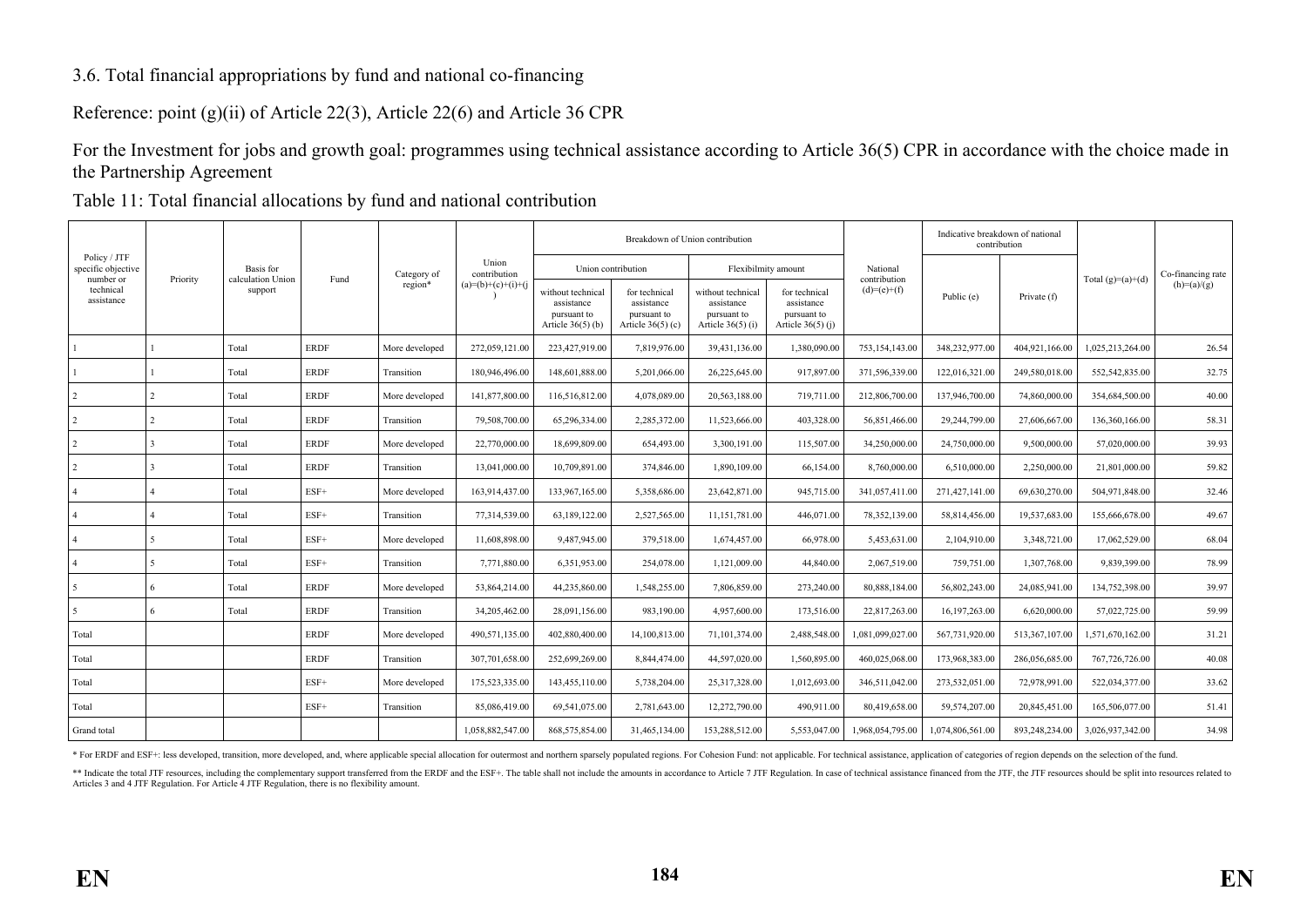# 4. Enabling conditions

## Reference: point (i) of Article 22(3) CPR

Table 12: Enabling conditions

| Enabling<br>condition                                                              | Fund | Specific objective | Fulfilment<br>of<br>enabling<br>condition | Criteria                                                                                                                                                                                                                                                                                                                                                                                                                                                                                                 | Fulfilment<br>of criteria | Reference to relevant documents                                                                                                                                                                                                                                                                                                                | Justification                                                                                                                                                                                                                                                                                                                                                                                                                                                                                                                                                                                                                                                                                                                                                                                                                                                                                                                                                                                                                                                                      |
|------------------------------------------------------------------------------------|------|--------------------|-------------------------------------------|----------------------------------------------------------------------------------------------------------------------------------------------------------------------------------------------------------------------------------------------------------------------------------------------------------------------------------------------------------------------------------------------------------------------------------------------------------------------------------------------------------|---------------------------|------------------------------------------------------------------------------------------------------------------------------------------------------------------------------------------------------------------------------------------------------------------------------------------------------------------------------------------------|------------------------------------------------------------------------------------------------------------------------------------------------------------------------------------------------------------------------------------------------------------------------------------------------------------------------------------------------------------------------------------------------------------------------------------------------------------------------------------------------------------------------------------------------------------------------------------------------------------------------------------------------------------------------------------------------------------------------------------------------------------------------------------------------------------------------------------------------------------------------------------------------------------------------------------------------------------------------------------------------------------------------------------------------------------------------------------|
| 1. Effective<br>monitoring<br>mechanisms of<br>the public<br>procurement<br>market |      |                    | Yes                                       | Monitoring mechanisms are in<br>place that cover all public<br>contracts and their procurement<br>under the Funds in line with<br>Union procurement legislation.<br>That requirement includes:<br>1. Arrangements to ensure<br>compilation of effective and<br>reliable data on public<br>procurement procedures above<br>the Union thresholds in<br>accordance with reporting<br>obligations under Articles 83 and<br>84 of Directive 2014/24/EU and<br>Articles 99 and 100 of Directive<br>2014/25/EU. | Yes                       | Gesetz gegen<br>Wettbewerbsbeschränkungen<br>Verordnung über die Vergabe<br>öffentlicher Aufträge<br>Verordnung über die Vergabe<br>von öffentlichen Aufträgen im Bereich<br>des Verkehrs, der<br>Trinkwasserversorgung und der<br>Energieversorgung<br>Verordnung zur Statistik über<br>die Vergabe öffentlicher Aufträge und<br>Konzessionen | Die vergaberechtlichen Regelungen im<br>Gesetz gegen<br>Wettbewerbsbeschränkungen, in der<br>Vergabe-, Sektoren- und<br>Vergabestatistikverordnung stellen die<br>Zusammenstellung von Daten zu<br>Vergabeverfahren oberhalb der EU-<br>Schwellenwerte im Einklang mit den<br>entsprechenden Verpflichtungen in den<br>EU-Vergaberichtlinien sicher.<br>Die Auftraggeber:innen sind zur<br>fortlaufenden Dokumentation von<br>Vergabeverfahren und zur Fertigung von<br>Vergabevermerken verpflichtet. Es ist<br>gewährleistet, dass die entsprechenden<br>Informationen der Europäischen<br>Kommission und den zuständigen<br>Aufsichts- und Prüfbehörden auf<br>Anforderung übermittelt werden.<br>Die Auftraggeber:innen sind zudem zur<br>Übermittlung von<br>Vergabebekanntmachungen mit den<br>Ergebnissen des Vergabeverfahrens an<br>die EU sowie von Daten zur Erstellung<br>einer Vergabestatistik an das Statistische<br>Bundesamt verpflichtet.<br>Darüber hinaus erstatten die obersten<br>Bundesbehörden gegenüber dem BMWi<br>regelmäßig Bericht über die Anwendung |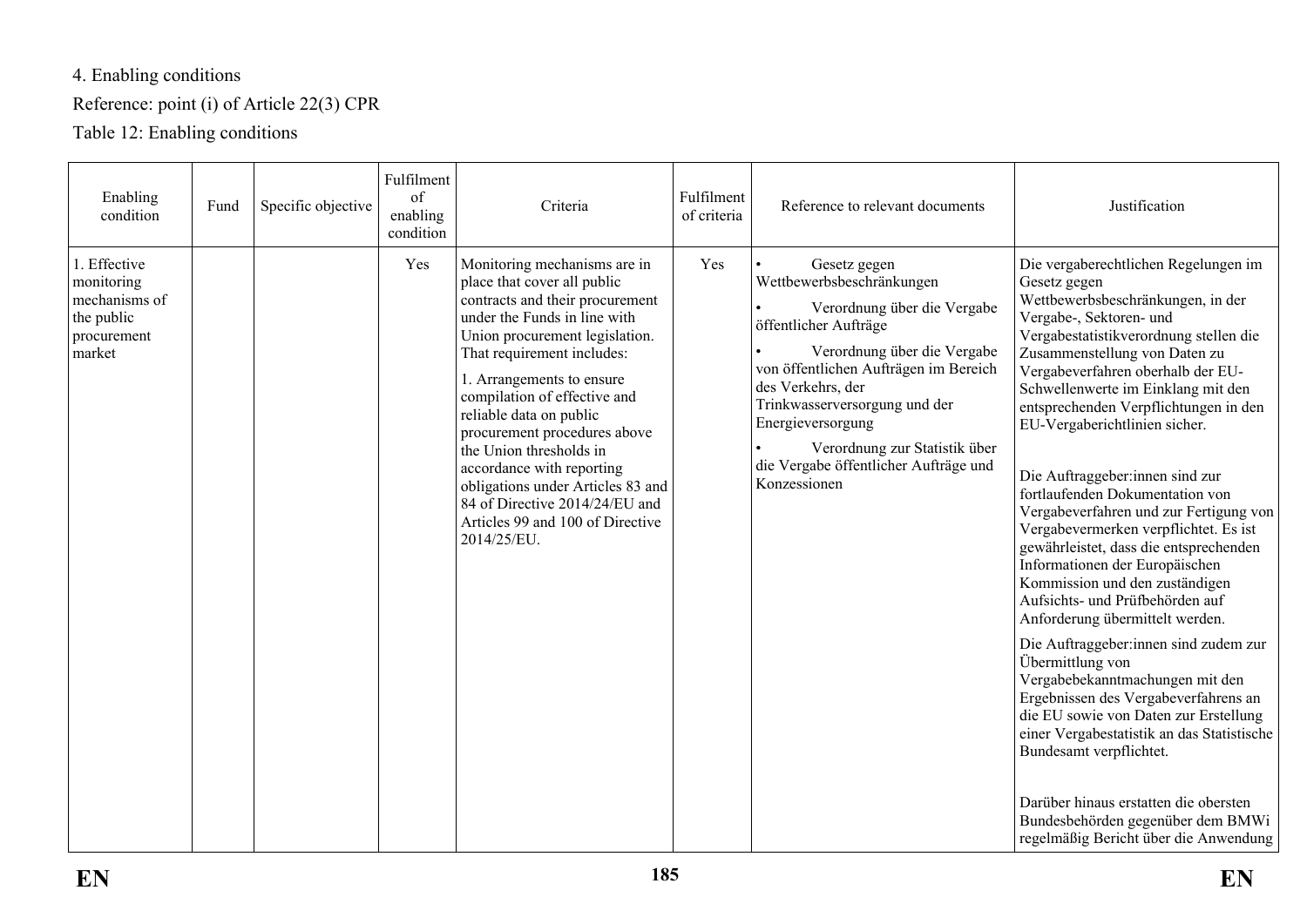| Enabling<br>condition | Fund | Specific objective | Fulfilment<br>of<br>enabling<br>condition | Criteria                                                                                                                                                                                                                                                                                                                                                                      | Fulfilment<br>of criteria | Reference to relevant documents                                                                                                                                                                                                                                      | Justification                                                                                                                                                                                                                                                                                                                                                                                                                                                        |
|-----------------------|------|--------------------|-------------------------------------------|-------------------------------------------------------------------------------------------------------------------------------------------------------------------------------------------------------------------------------------------------------------------------------------------------------------------------------------------------------------------------------|---------------------------|----------------------------------------------------------------------------------------------------------------------------------------------------------------------------------------------------------------------------------------------------------------------|----------------------------------------------------------------------------------------------------------------------------------------------------------------------------------------------------------------------------------------------------------------------------------------------------------------------------------------------------------------------------------------------------------------------------------------------------------------------|
|                       |      |                    |                                           |                                                                                                                                                                                                                                                                                                                                                                               |                           |                                                                                                                                                                                                                                                                      | des EU-Vergaberechts in ihrem<br>Zuständigkeitsbereich.                                                                                                                                                                                                                                                                                                                                                                                                              |
|                       |      |                    |                                           | 2. Arrangements to ensure the<br>data cover at least the following<br>elements:<br>a. Quality and intensity of<br>competition: names of winning<br>bidder, number of initial bidders<br>and contractual value;<br>b. Information on final price<br>after completion and on<br>participation of SMEs as direct<br>bidders, where national systems<br>provide such information. | Yes                       | Rechtsgrundlagen<br>§ 8 VgV, § 39 Abs. 2 VgV i. V.<br>m. Anhang III der<br>Durchführungsverordnung (EU)<br>2015/1986<br>§ 8 SektVO, § 38 Abs. 2<br>SektVO i. V. m. Anhang VI der<br>Durchführungsverordnung (EU)<br>2015/1986<br>§ 3 i. V. m. Anlage 1<br>VergStatVO | Sämtliche unter Ziffer 2 a) und b)<br>genannten Daten (Name des Bieters, auf<br>dessen Angebot zugeschlagen wurde,<br>Zahl der eingegangenen Angebote,<br>Auftragswert, Zahl der als direkte<br>Bieter:innen beteiligten KMU sowie<br>Vertragswert nach Abschluss) werden<br>von den unter Ziffer 1. erläuterten<br>Dokumentations-, Veröffentlichungs-<br>und/oder Berichtspflichten umfasst.                                                                       |
|                       |      |                    |                                           | 3. Arrangements to ensure<br>monitoring and analysis of the<br>data by the competent national<br>authorities in accordance with<br>article $83(2)$ of directive<br>$2014/24/EU$ and article 99 (2) of<br>directive 2014/25/EU.                                                                                                                                                | Yes                       | Gesetz gegen<br>Wettbewerbsbeschränkungen<br>Verordnung zur Statistik über<br>die Vergabe öffentlicher Aufträge und<br>Konzessionen                                                                                                                                  | Durch die nationalen Regelungen ist<br>sichergestellt, dass die Anwendung der<br>Vorschriften für die öffentliche<br>Auftragsvergabe gem. den Regelungen<br>in den EU-Vergaberichtlinien überwacht<br>und analysiert wird.                                                                                                                                                                                                                                           |
|                       |      |                    |                                           |                                                                                                                                                                                                                                                                                                                                                                               |                           |                                                                                                                                                                                                                                                                      | Die Überwachung erfolgt zunächst<br>durch die jeweils zuständigen<br>Bundesbehörden im Rahmen<br>bestehender Rechtsaufsicht. Das GWB<br>sieht in § 114 außerdem eine<br>Berichtspflicht der obersten<br>Bundesbehörden an das innerhalb der<br>Bundesregierung federführende BMWi<br>vor. Das BMWi analysiert die<br>übermittelten Daten zu<br>Vergabeverfahren und erstellt den<br>Monitoring-Bericht der<br>Bundesregierung zur Anwendung des<br>EU-Vergaberechts. |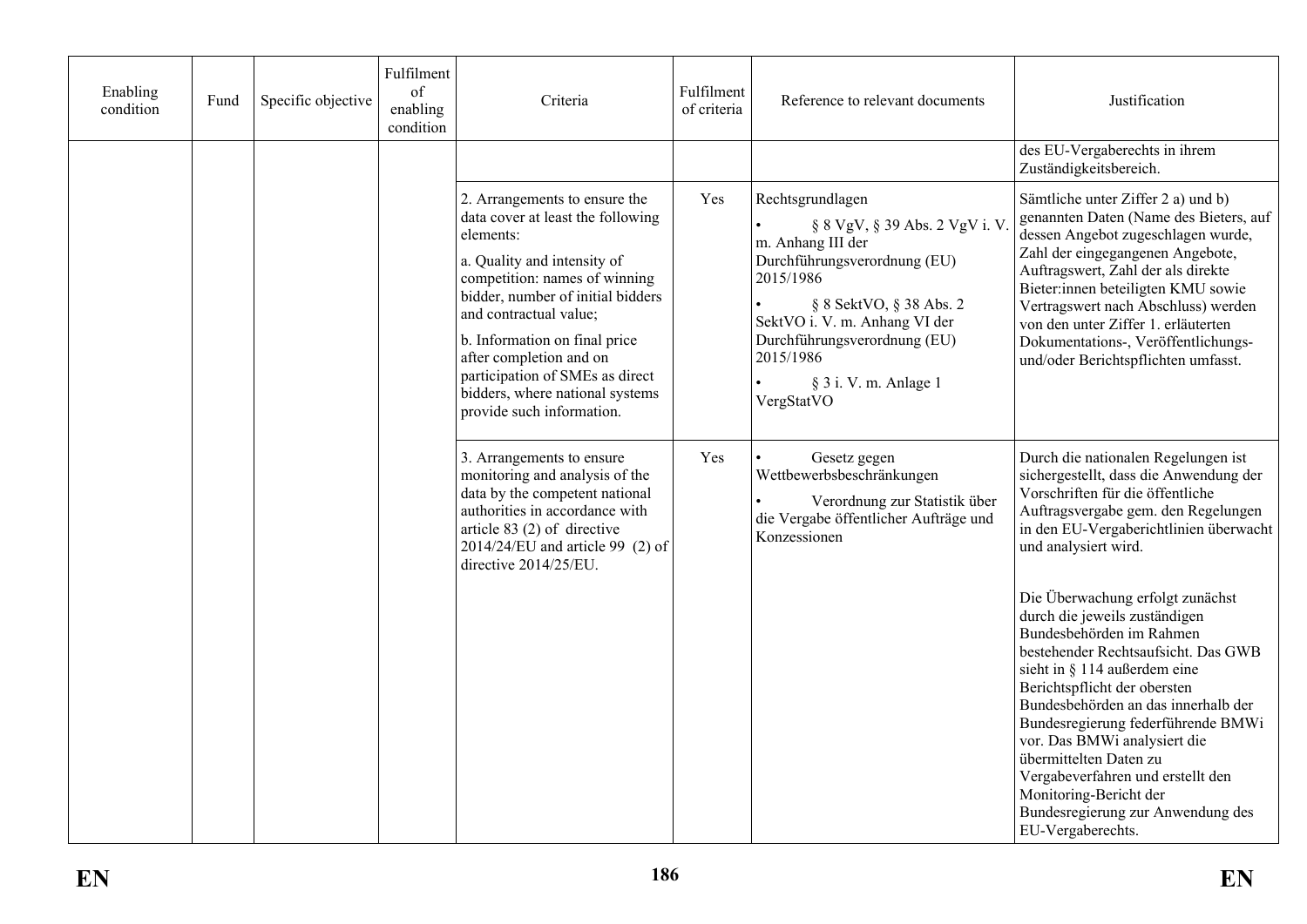| Enabling<br>condition | Fund | Specific objective | Fulfilment<br>of<br>enabling<br>condition | Criteria                                                                                                                                                                                                                                                                 | Fulfilment<br>of criteria | Reference to relevant documents                                                                                                                                                                                                                                                                                                          | Justification                                                                                                                                                                                                                                                                                                                                                                                                                                                                                   |
|-----------------------|------|--------------------|-------------------------------------------|--------------------------------------------------------------------------------------------------------------------------------------------------------------------------------------------------------------------------------------------------------------------------|---------------------------|------------------------------------------------------------------------------------------------------------------------------------------------------------------------------------------------------------------------------------------------------------------------------------------------------------------------------------------|-------------------------------------------------------------------------------------------------------------------------------------------------------------------------------------------------------------------------------------------------------------------------------------------------------------------------------------------------------------------------------------------------------------------------------------------------------------------------------------------------|
|                       |      |                    |                                           |                                                                                                                                                                                                                                                                          |                           |                                                                                                                                                                                                                                                                                                                                          | Die zur Erstellung einer Vergabestatistik<br>übermittelten Daten werden ebenfalls<br>durch das BMWi bzw. durch das<br>Statistische Bundesamt analysiert und<br>ausgewertet. Zur Erfüllung der<br>Berichtspflichten der Bundesrepublik<br>Deutschland aus den EU-<br>Vergaberichtlinien können die<br>statistischen Auswertungen gem. § 4<br>Abs. 2 VergStatVO an die Europäische<br>Kommission übermittelt werden.                                                                              |
|                       |      |                    |                                           | 4. Arrangements to make the<br>results of the analysis available<br>to the public in accordance with<br>article 83 (3) of directive<br>2014/24/EU and article 99 (3)<br>directive 2014/25/EU.                                                                            | Yes                       | Monitoring-Bericht 2017 (der<br>aktuelle Bericht befindet sich derzeit in<br>der Ressortabstimmung)<br>EU-Vergabestatistik                                                                                                                                                                                                               | Das zuständige Ministerium BMWi<br>veröffentlicht sowohl den Monitoring-<br>Bericht der Bundesregierung zur<br>Anwen-dung des Vergaberechts als auch<br>die Statistik über vergebene öffentliche<br>Aufträge im Internet und stellt die ent-<br>sprechenden Informationen im Einklang<br>mit den EU-Vergaberichtlinien der<br>Öffent-lichkeit zur Verfügung.                                                                                                                                    |
|                       |      |                    |                                           | 5. Arrangements to ensure that<br>all information pointing to<br>suspected bid-rigging situations<br>is communicated to the<br>competent national bodies in<br>accordance with Article 83(2) of<br>Directive 2014/24/EU and<br>Article 99(2) of Directive<br>2014/25/EU. | Yes                       | Informationen zur<br>Kartellverfolgung des<br><b>Bundeskartellamtes</b><br>Rechtsgrundlagen<br>Wettbewerbsregister: Gesetz zur<br>Einrichtung und zum Betrieb eines<br>Registers zum Schutz des Wettbewerbs<br>um öffentliche Aufträge und<br>Konzessionen<br>(Wettbewerbsregistergesetz - WRegG)<br>und Verordnung über den Betrieb des | Die Landeskartellbehörde schützt den<br>Wettbew. vor Beschränkungen<br>unternehmerischer Freiheit durch die<br>Marktteilnehmer:innen und vor dem<br>Missbrauch wirtschaftl. Macht.<br>Zudem übermitteln Auftraggeber:innen<br>bei entsprechendem Verdacht<br>Informationen an das Bundeskartellamt<br>sowie an die Staatsanwaltschaften. Das<br>Bundeskartellamt als<br>Wettbewerbsbehörde erfüllt auch eine<br>Aufsichtsfunktion bei der Durchsetzung<br>der Vorschriften für die Vergabe öff. |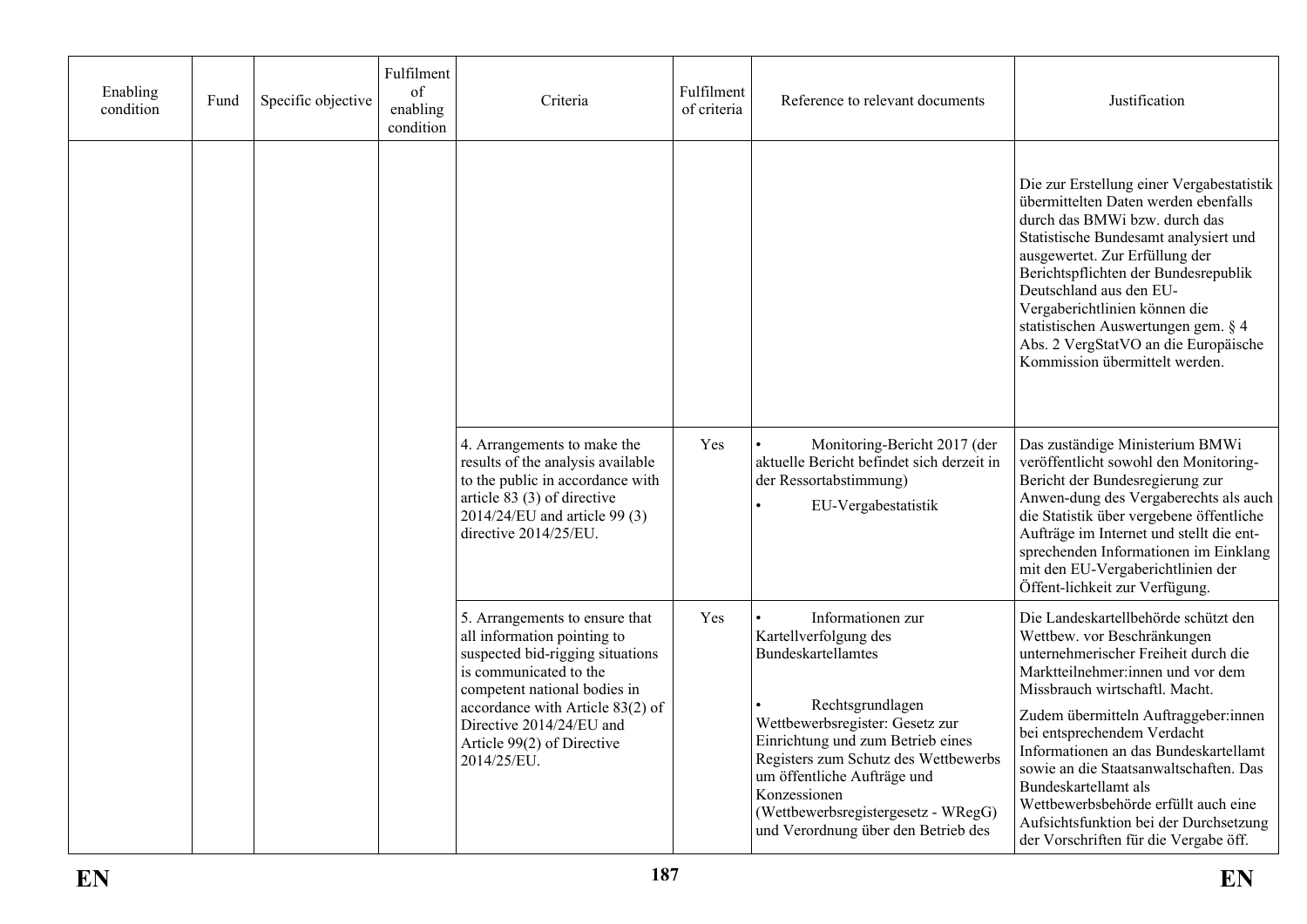| Enabling<br>condition                                                          | Fund | Specific objective | Fulfilment<br>of<br>enabling<br>condition | Criteria                                                                                                                                                                                    | Fulfilment<br>of criteria | Reference to relevant documents                                                                                                                           | Justification                                                                                                                                                                                                                                                                                                                                                                                                                                                                                         |
|--------------------------------------------------------------------------------|------|--------------------|-------------------------------------------|---------------------------------------------------------------------------------------------------------------------------------------------------------------------------------------------|---------------------------|-----------------------------------------------------------------------------------------------------------------------------------------------------------|-------------------------------------------------------------------------------------------------------------------------------------------------------------------------------------------------------------------------------------------------------------------------------------------------------------------------------------------------------------------------------------------------------------------------------------------------------------------------------------------------------|
|                                                                                |      |                    |                                           |                                                                                                                                                                                             |                           | Registers zum Schutz des Wettbewerbs<br>um öffentliche Aufträge und<br>Konzessionen<br>Informationen zum<br>Wettbewerbsregister des<br>Bundeskartellamtes | Aufträge. Als die für die Verfolgung<br>von illegalen Absprachen zuständige<br>Stelle sensibilisiert das<br>Bundeskartellamt Auftraggeber:innen<br>über Indikatoren für illegale Absprachen<br>sowie über die Handlungsmöglichkeiten<br>im Verdachtsfall.                                                                                                                                                                                                                                             |
|                                                                                |      |                    |                                           |                                                                                                                                                                                             |                           |                                                                                                                                                           | Durch das neue Wettbewerbsregister<br>wird zudem sichergestellt, dass die<br>Auftraggeber:innen ihrerseits von<br>Kartellabsprachen Kenntnis erlangen,<br>die zum Ausschluss von<br>Vergabeverfahren führen können. Zu<br>diesem Zweck werden u.a.<br>Staatsanwaltschaften und<br>Wettbewerbsbehörden künftig<br>verpflichtet sein, relevante<br>Rechtsverstöße an die Registerbehörde<br>zu melden. Für die Auftraggeber:innen<br>wird es eine Abfrageverpflichtung vor<br>Zuschlagserteilung geben. |
| 2. Tools and<br>capacity for<br>effective<br>application of<br>State aid rules |      |                    | Yes                                       | Managing authorities have the<br>tools and capacity to verify<br>compliance with State aid rules:<br>1. For undertakings in difficulty<br>and undertakings under a<br>recovery requirement. | Yes                       | Antragsformular                                                                                                                                           | Die Gewährung der Beihilfen wird<br>davon abhängig gemacht, dass die<br>Unternehmen einen Nachweis erbringen,<br>dass sie keine Unternehmen in<br>Schwierigkeiten sind und auch keine<br>Unternehmen, die einer<br>Rückforderungsanordnung nicht<br>nachgekommen sind.<br>Das Unternehmen versichert im Antrag<br>mit seiner Unterschrift, dass es kein<br>"Unternehmen in Schwierigkeiten" im                                                                                                        |
|                                                                                |      |                    |                                           |                                                                                                                                                                                             |                           |                                                                                                                                                           | Sinne der Leitlinien der Gemeinschaft                                                                                                                                                                                                                                                                                                                                                                                                                                                                 |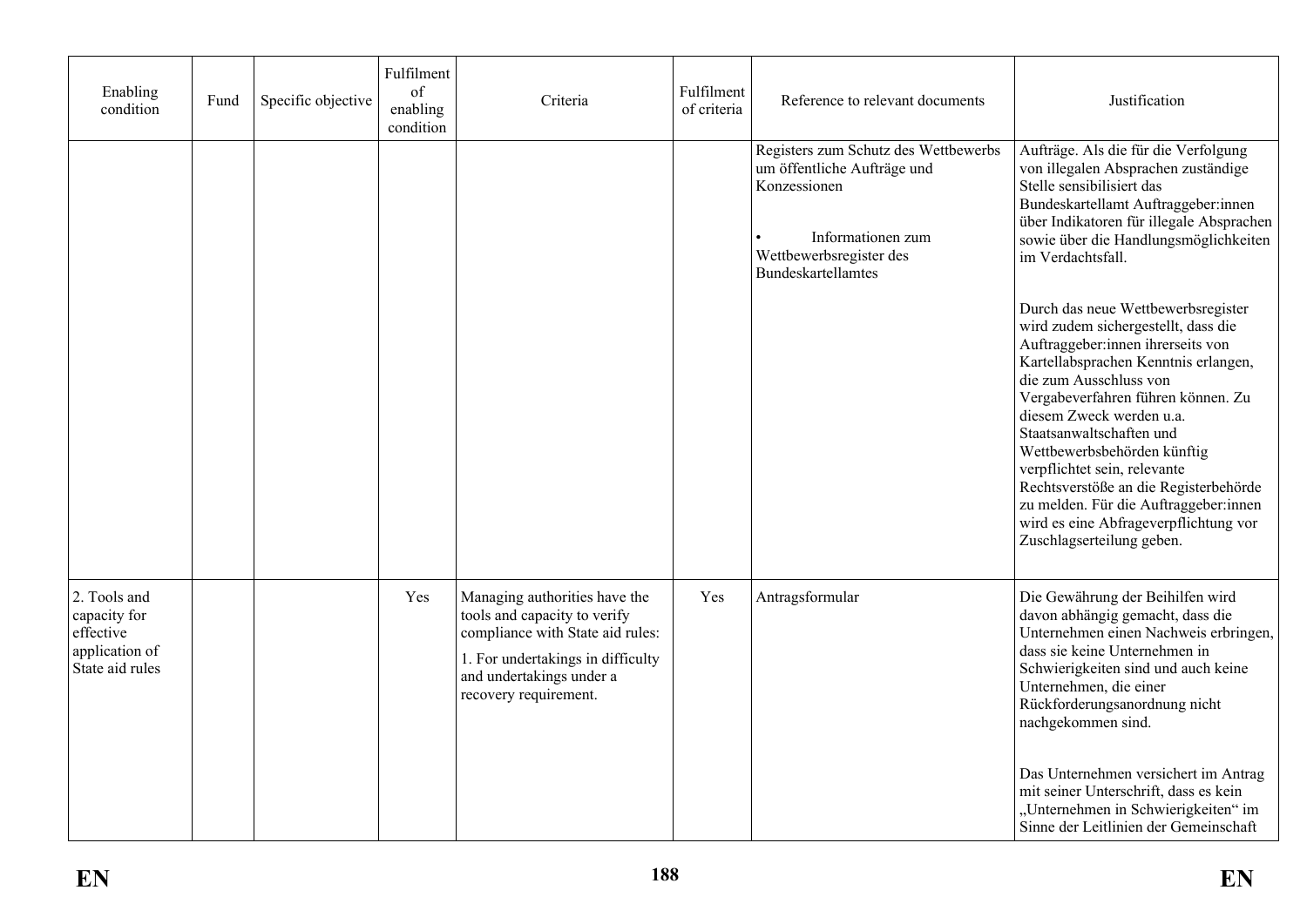| Enabling<br>condition | Fund | Specific objective | Fulfilment<br>$% \left( \mathcal{M}\right)$ of<br>enabling<br>condition | Criteria                                                                                                                                     | Fulfilment<br>of criteria | Reference to relevant documents                                                                                                                                                                     | Justification                                                                                                                                                                                                                                                                                                                                                                                                                                                                                                                                                                                                 |
|-----------------------|------|--------------------|-------------------------------------------------------------------------|----------------------------------------------------------------------------------------------------------------------------------------------|---------------------------|-----------------------------------------------------------------------------------------------------------------------------------------------------------------------------------------------------|---------------------------------------------------------------------------------------------------------------------------------------------------------------------------------------------------------------------------------------------------------------------------------------------------------------------------------------------------------------------------------------------------------------------------------------------------------------------------------------------------------------------------------------------------------------------------------------------------------------|
|                       |      |                    |                                                                         |                                                                                                                                              |                           |                                                                                                                                                                                                     | für staatliche Beihilfen zur Rettung und<br>Umstrukturierung von Unternehmen in<br>Schwierigkeiten (2014/C 249/01) ist.<br>Die Erklärung des Unternehmens ist<br>durch einen externen<br>Steuerberater:innen/Wirtschaftsprüfer:in<br>nen zu bestätigen. Eine<br>Kurzbilanzübersicht ist vorzulegen.                                                                                                                                                                                                                                                                                                           |
|                       |      |                    |                                                                         |                                                                                                                                              |                           |                                                                                                                                                                                                     | Vor jeder Bewilligung müssen die<br>Unternehmen eine Bestätigung ihrer<br>Hausbank vorlegen, dass die<br>Finanzierung des Vorhabens gesichert<br>ist (Vollfinanzierungsbestätigung) bzw.<br>im Formular "Finanzierungsübersicht"<br>die Finanzierung des Vorhabens<br>bestätigen.                                                                                                                                                                                                                                                                                                                             |
|                       |      |                    |                                                                         | 2. Through access to expert<br>advice and guidance on State aid<br>matters, provided by State aid<br>experts of local or national<br>bodies. | Yes                       | Ansprechpartner:innen für das<br>Beihilfenrecht in Niedersachsen:<br>Europäisches Beihilfenrecht   Nds.<br>Ministerium für Wirtschaft, Arbeit,<br>Verkehr und Digitalisierung<br>(niedersachsen.de) | Regelmäßige Treffen des<br>Bund-Länder-Ausschusses Beihilfen<br>Regelmäßige sowie ergänzende<br>Ad-Hoc Unterrichtung der zuständigen<br>Bei-hilfereferate der Länder<br>Zentrale Ansprechpartner:innen<br>im Referat "Beihilfekontrollpolitik" im<br><b>BMWi</b><br>Zentrale Anlaufstelle in<br>Niedersachsen für die europäische<br>Beihilfenkontrollpolitik im Ministerium<br>für Wirtschaft, Arbeit, Verkehr, und<br>Digitalisierung (Referat Z3). Sie<br>unterstützt auf Anfrage alle Ressorts der<br>Landesregierung sowie die<br>niedersächsischen Kommunen in<br>beihilfe-rechtlichen Fragestellungen. |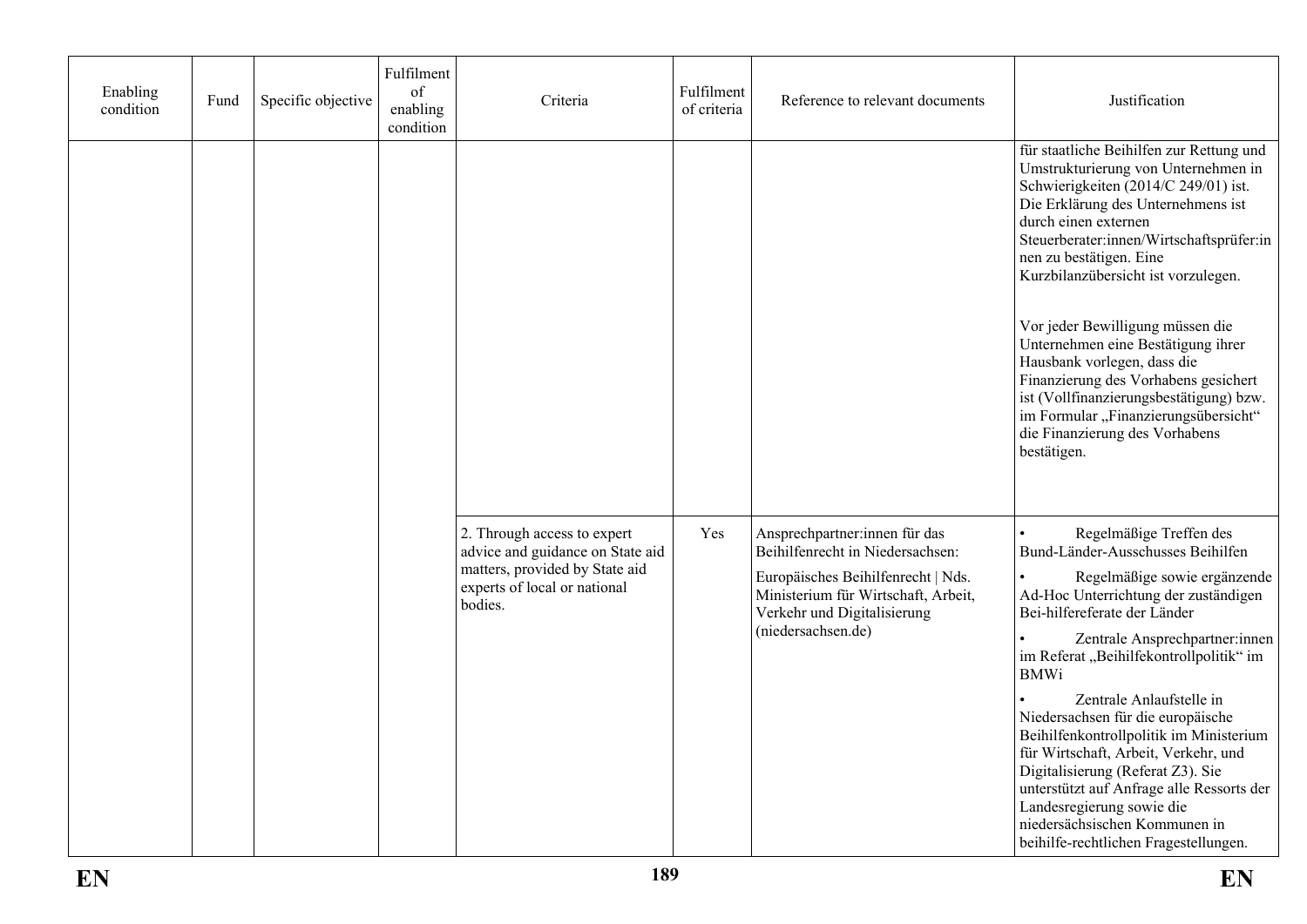| Enabling<br>condition                                                                           | Fund | Specific objective | Fulfilment<br>of<br>enabling<br>condition | Criteria                                                                                                                                                                                                                                                                                                                          | Fulfilment<br>of criteria | Reference to relevant documents                                                                                                                                                                                                                                                                                                                     | Justification                                                                                                                                                                                                                                                                                                                                                                                                                                                                                                                                                                                                                                                                                                                                                                                                                                                                                                                                                                                                                                                                                         |
|-------------------------------------------------------------------------------------------------|------|--------------------|-------------------------------------------|-----------------------------------------------------------------------------------------------------------------------------------------------------------------------------------------------------------------------------------------------------------------------------------------------------------------------------------|---------------------------|-----------------------------------------------------------------------------------------------------------------------------------------------------------------------------------------------------------------------------------------------------------------------------------------------------------------------------------------------------|-------------------------------------------------------------------------------------------------------------------------------------------------------------------------------------------------------------------------------------------------------------------------------------------------------------------------------------------------------------------------------------------------------------------------------------------------------------------------------------------------------------------------------------------------------------------------------------------------------------------------------------------------------------------------------------------------------------------------------------------------------------------------------------------------------------------------------------------------------------------------------------------------------------------------------------------------------------------------------------------------------------------------------------------------------------------------------------------------------|
|                                                                                                 |      |                    |                                           |                                                                                                                                                                                                                                                                                                                                   |                           |                                                                                                                                                                                                                                                                                                                                                     | interne Schulungen der<br>zwischengeschalteten Stelle durch<br>Beihilfespezialisten                                                                                                                                                                                                                                                                                                                                                                                                                                                                                                                                                                                                                                                                                                                                                                                                                                                                                                                                                                                                                   |
| 3. Effective<br>application and<br>implementation of<br>the Charter of<br>Fundamental<br>Rights |      |                    | Yes                                       | Effective mechanisms are in<br>place to ensure compliance with<br>the Charter of Fundamental<br>Rights of the European Union<br>('the Charter') which include:<br>1. Arrangements to ensure<br>compliance of the programmes<br>supported by the Funds and their<br>implementation with the relevant<br>provisions of the Charter. | Yes                       | Bekanntmachung der Kommission -<br>Leitlinien zur Sicherstellung der<br>Einhaltung der Charta der Grundrechte<br>der Europäischen Union bei der<br>Durchführung der Europäischen<br>Struktur- und Investitionsfonds ("ESI-<br>Fonds") (2016/C 269/01)<br>https://eur-lex.europa.eu/legal-<br>content/DE/TXT/PDF/?uri=OJ:C:2016:2<br>69:FULL&from=RO | Die zuständigen Behörden von Bund<br>und Ländern setzen Unionsrecht um und<br>sind gem. Art. 51 EU-Grundrechtecharta<br>zur Achtung und Gewährleistung der<br>darin enthaltenen Rechte verpflichtet.<br>Die Maßstäbe des Grundgesetzes<br>entsprechen im Wesentlichen denen der<br>EU-Grundrechtecharta. Die durch die<br>EU-Strukturfonds geförderten<br>Programme unterliegen so auch dem<br>Schutz des Grundgesetzes, wodurch bei<br>Verstößen die Durchsetzung vor<br>deutschen Gerichten insbesondere im<br>Auswahl-, Bewilligungs- und<br>Auszahlungsverfahren gewährleistet ist.<br>Für den ESF und den EFRE wesentliche<br>Grundsätze der Grundrechtecharta wie<br>z.B. die Nichtdiskriminierung, die<br>Geschlechtergleichstellung und die<br>Integration von M. m. B. werden bereits<br>durch die verpflichtende durchgehende<br>Berücksichtigung der<br>bereichsübergreifenden Grundsätze<br>sichergestellt. Die Prüfung von<br>Richtlinien wird sich an den Leitfragen<br>des Anhangs III der Bekanntmachung<br>der Europäischen Kommission vom<br>23.7.2016 (2016/C 269/01) orientieren. |
|                                                                                                 |      |                    |                                           | 2. Reporting arrangements to the<br>monitoring committee regarding<br>cases of non-compliance of<br>operations supported by the<br>Funds with the Charter and                                                                                                                                                                     | Yes                       | Bekanntmachung der Kommission -<br>Leitlinien zur Sicherstellung der<br>Einhaltung der Charta der Grundrechte<br>der Europäischen Union bei der<br>Durchführung der Europäischen                                                                                                                                                                    | Der BGA wird über Beschwerden oder<br>Verstöße in Zusammenhang mit der<br>Grundrechtecharta mindestens einmal<br>jährlich und bei Bedarf im<br>Umlaufverfahren durch die                                                                                                                                                                                                                                                                                                                                                                                                                                                                                                                                                                                                                                                                                                                                                                                                                                                                                                                              |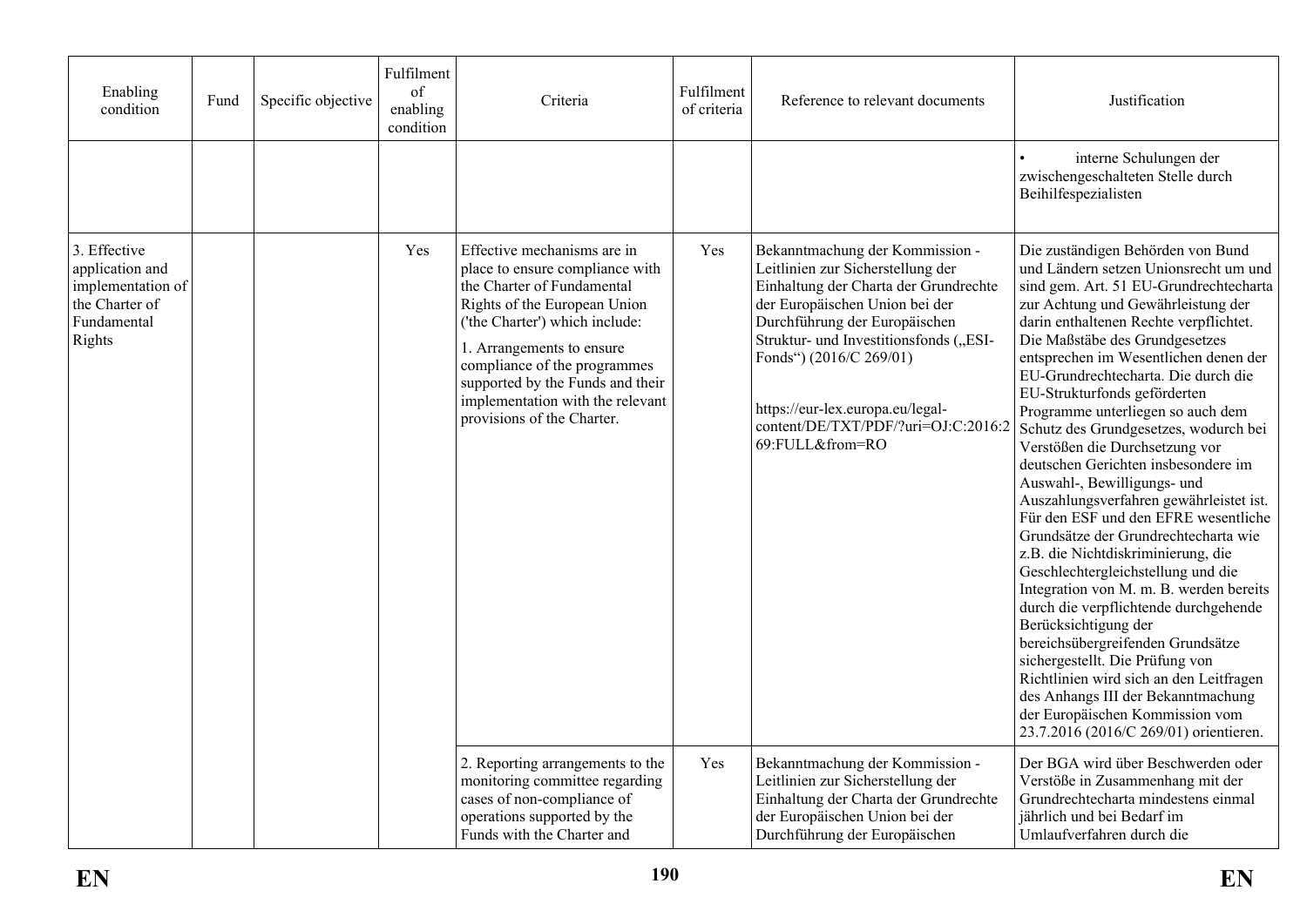| Enabling<br>condition                                                                                                                                                                               | Fund | Specific objective | Fulfilment<br>of<br>enabling<br>condition | Criteria                                                                                                                                                                              | Fulfilment<br>of criteria | Reference to relevant documents                                                                                                                                                                                                                                                                                                                                                                                                                                                                                                                                  | Justification                                                                                                                                                                                                                                                                                                                                                                                                                                                                                                                                                                                                                                                                                                                                                                                                                                                                                                          |
|-----------------------------------------------------------------------------------------------------------------------------------------------------------------------------------------------------|------|--------------------|-------------------------------------------|---------------------------------------------------------------------------------------------------------------------------------------------------------------------------------------|---------------------------|------------------------------------------------------------------------------------------------------------------------------------------------------------------------------------------------------------------------------------------------------------------------------------------------------------------------------------------------------------------------------------------------------------------------------------------------------------------------------------------------------------------------------------------------------------------|------------------------------------------------------------------------------------------------------------------------------------------------------------------------------------------------------------------------------------------------------------------------------------------------------------------------------------------------------------------------------------------------------------------------------------------------------------------------------------------------------------------------------------------------------------------------------------------------------------------------------------------------------------------------------------------------------------------------------------------------------------------------------------------------------------------------------------------------------------------------------------------------------------------------|
|                                                                                                                                                                                                     |      |                    |                                           | complaints regarding the Charter<br>submitted in accordance with the<br>arrangements made pursuant to<br>Article 69(7).                                                               |                           | Struktur- und Investitionsfonds ("ESI-<br>Fonds") (2016/C 269/01)<br>https://eur-lex.europa.eu/legal-<br>content/DE/TXT/PDF/?uri=OJ:C:2016:2<br>69:FULL&from=RO                                                                                                                                                                                                                                                                                                                                                                                                  | Verwaltungsbehörde informiert. Die<br>Information beinhaltet mindestens<br>Aussagen zum betroffenen Programm,<br>zum konkreten Grundrechteverstoß und<br>den Abhilfemaßnahmen. Alle mit der<br>Umsetzung der Programme befassten<br>Stellen müssen die ESF-<br>Verwaltungsbehörde des Bundes als<br>zuständige Stelle über Beschwerden<br>oder Verstöße informieren. Zusätzlich<br>wird das Verfahren der Beteiligung des<br>BGA bei Verstößen gegen die EU-<br>Grundrechtecharta in die BGA-<br>Geschäftsordnung für die neue<br>Förderperiode 2021-2027<br>aufgenommen.                                                                                                                                                                                                                                                                                                                                              |
| 4. Implementation<br>and application of<br>the United<br>Nations<br>Convention on the<br>rights of persons<br>with disabilities<br>(UNCRPD) in<br>accordance with<br>Council Decision<br>2010/48/EC |      |                    | Yes                                       | A national framework to ensure<br>implementation of the UNCRPD<br>is in place that includes:<br>1. Objectives with measurable<br>goals, data collection and<br>monitoring mechanisms. | Yes                       | Bundesministeriums für Arbeit<br>und Soziales: Nat. Aktionsplan,<br>Bundesteilhabegesetz, Umsetzung,<br>Hintergründe sowie Beispiele aus<br>Praxis:<br>www.gemeinsam-einfach-machen.de<br>Beauftragte:r der<br>Bundesregierung für die Belange von<br>Menschen mit Behinderungen<br>(Koordinierungsstelle für die<br>Umsetzung der UN-BRK):<br>http://www.behindertenbeauftragter.de<br>Deutsches Institut für<br>Menschenrechte: Monitoringstelle zur<br>UN-BRK in Deutschland:<br>http://www.institut-fuer-<br>menschenrechte.de/monitoring-stelle-<br>un-brk/ | Der Nationale Aktionsplan der<br>Bundesregierung zur Umsetzung der<br>UN-BRK ist 2011 in Kraft getreten. Die<br>Ergebnisse der Evaluation des NAP, die<br>Erkenntnisse aus dem Teilhabebericht<br>über die Lebenslagen von M. m. B. und<br>die abschließenden Bemerkungen des<br>UN-Fachausschusses zum<br>Staatenbericht waren Grundlage für die<br>Weiterentwicklung des NAP. Der NAP<br>koordiniert die behindertenpolitischen<br>Maßnahmen der Ressorts, die angeben,<br>ob eine Evaluierung geplant ist und ein<br>konkretes Ziel zu einer Maßnahme<br>festgelegt wurde. Beim Beauftragten der<br>Bundesregierung für die Belange von M.<br>m. B. ist die staatliche<br>Koordinierungsstelle angesiedelt. 2010<br>wurde ein Begleitausschuss aus<br>Vertreter:innen der Zivilgesellschaft<br>eingerichtet. Die Umsetzung der UN-<br>BRK wird durch die Berichtspflicht über<br>den Umsetzungsstand der Maßnahmen, |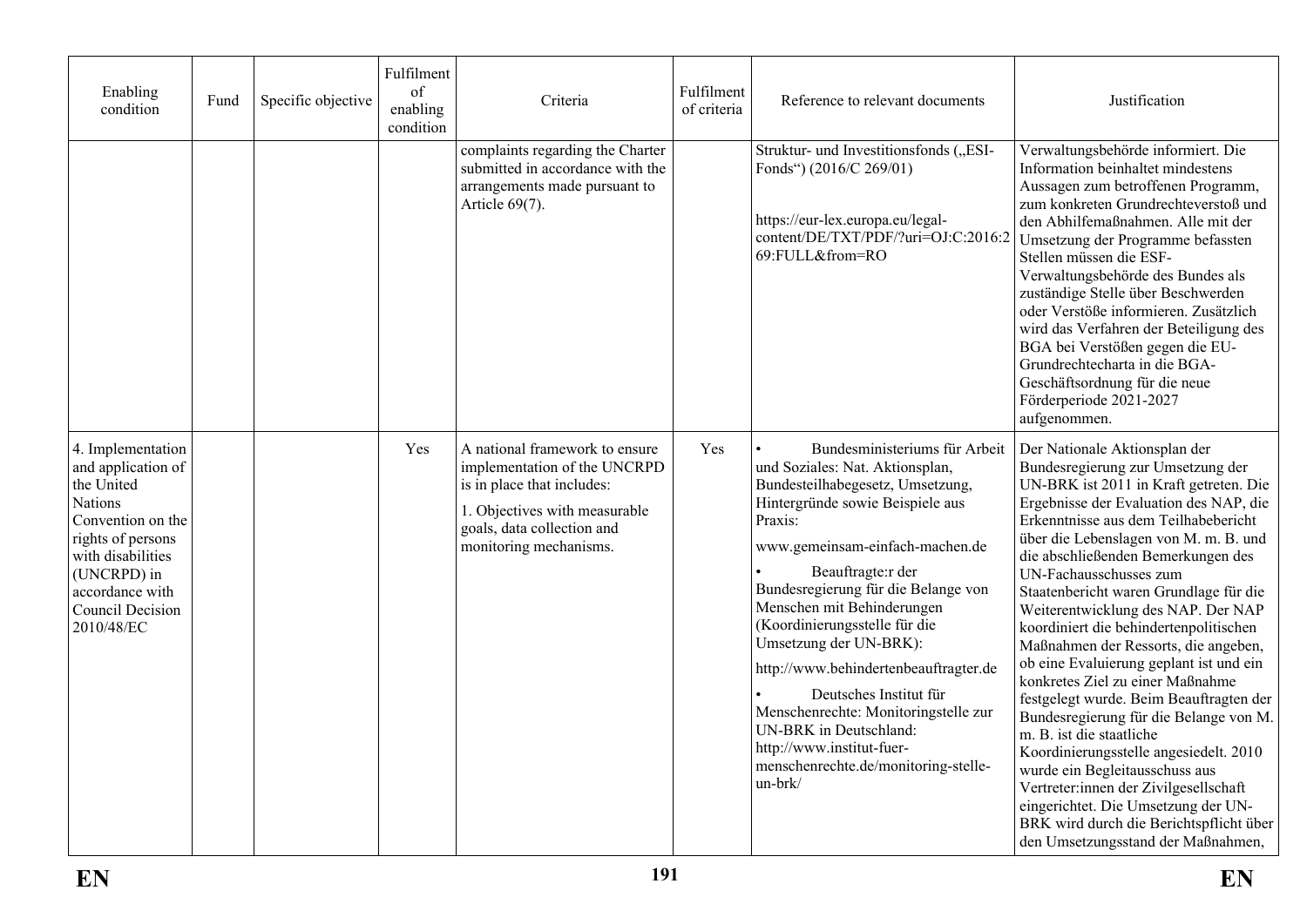| Enabling<br>condition | Fund | Specific objective | Fulfilment<br>of<br>enabling<br>condition | Criteria                                                                                                                                                                                                                                                                       | Fulfilment<br>of criteria | Reference to relevant documents                                                                                                                                                                                                                                                                                                                                                                                        | Justification                                                                                                                                                                                                                                                                                                                                                                                                                                                                                                                       |
|-----------------------|------|--------------------|-------------------------------------------|--------------------------------------------------------------------------------------------------------------------------------------------------------------------------------------------------------------------------------------------------------------------------------|---------------------------|------------------------------------------------------------------------------------------------------------------------------------------------------------------------------------------------------------------------------------------------------------------------------------------------------------------------------------------------------------------------------------------------------------------------|-------------------------------------------------------------------------------------------------------------------------------------------------------------------------------------------------------------------------------------------------------------------------------------------------------------------------------------------------------------------------------------------------------------------------------------------------------------------------------------------------------------------------------------|
|                       |      |                    |                                           |                                                                                                                                                                                                                                                                                |                           |                                                                                                                                                                                                                                                                                                                                                                                                                        | die Evaluation des NAP und den<br>aktuellen Teilhabebericht sichergestellt.<br>Als unabhängige Monitoringstelle dient<br>das Deutsche Institut für<br>Menschenrechte.                                                                                                                                                                                                                                                                                                                                                               |
|                       |      |                    |                                           | 2. Arrangements to ensure that<br>accessibility policy, legislation<br>and standards are properly<br>reflected in the preparation and<br>implementation of the<br>programmes.                                                                                                  | Yes                       | Behindertengleichstellungsgese<br>tz<br>Bundesministerium für Arbeit<br>und Soziales: Weiterentwicklung und<br>Überblick BGG -<br>Behindertengleichstellungsgesetz<br>Kommunikationshilfeverordnu<br>ng<br>Verordnung über die<br>Zugänglichmachung von Bescheiden<br>Barrierefreie-<br>Informationstechnik-Verordnung<br>Allgemeines<br>Gleichbehandlungsgesetz<br>Arbeitshilfe Inklusion<br>Gemeinsam einfach machen | Die Anforderungen der UN-BRK<br>werden im Programm im gesamten<br>Planungs- und Umsetzungsprozess, z.B.<br>in den Richtlinien, Berücksichtigung<br>finden, wobei die wesentlichen<br>Grundsätze bereits durch die<br>verpflichtende durchgehende<br>Berücksichtigung des<br>bereichsübergreifenden Grundsatzes der<br>Nichtdiskriminierung sichergestellt<br>wird. Eine mögliche, rechtlich nicht<br>bindende Orientierungshilfe kann die<br>Arbeitshilfe Inklusion der Agentur für<br>Querschnittsziele im ESF zur UN-BRK<br>sein. |
|                       |      |                    |                                           | 3. Reporting arrangements to the<br>monitoring committee regarding<br>cases of non-compliance of<br>operations supported by the<br>Funds with the UNCRPD and<br>complaints regarding the<br><b>UNCRPD</b> submitted in<br>accordance with the<br>arrangements made pursuant to | Yes                       | Behindertengleichstellungsgese<br>tz<br>Bundesministerium für Arbeit<br>und Soziales: Weiterentwicklung und<br>Überblick BGG -<br>Behindertengleichstellungsgesetz                                                                                                                                                                                                                                                     | Der BGA wird über Beschwerden oder<br>Verstöße im Kontext der UN-BRK<br>mind. 1x jährlich und bei Bedarf im<br>Umlaufverfahren durch die<br>Verwaltungsbehörde informiert. Die<br>Information beinhaltet mind. Aussagen<br>zum betroffenen Programm, konkreten<br>Verstoß und den Abhilfemaßnahmen.<br>Alle mit der Umsetzung der Programme                                                                                                                                                                                         |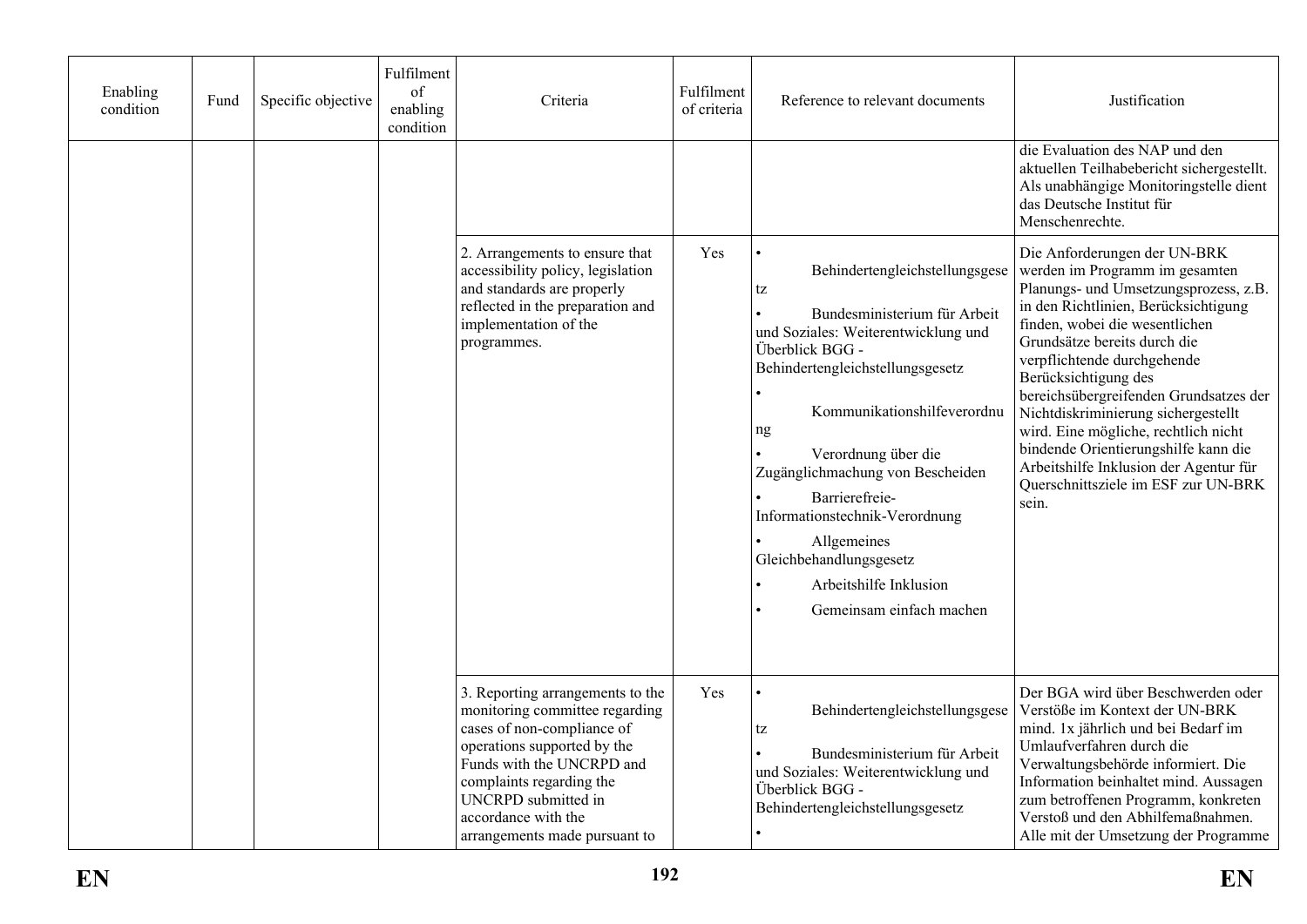| Enabling<br>condition                                                                     | Fund        | Specific objective                                                                                      | Fulfilment<br>of<br>enabling<br>condition | Criteria                                                                                                                                                         | Fulfilment<br>of criteria | Reference to relevant documents                                                                                                                                                                                                                  | Justification                                                                                                                                                                                                                               |
|-------------------------------------------------------------------------------------------|-------------|---------------------------------------------------------------------------------------------------------|-------------------------------------------|------------------------------------------------------------------------------------------------------------------------------------------------------------------|---------------------------|--------------------------------------------------------------------------------------------------------------------------------------------------------------------------------------------------------------------------------------------------|---------------------------------------------------------------------------------------------------------------------------------------------------------------------------------------------------------------------------------------------|
|                                                                                           |             |                                                                                                         |                                           | Article 69(7).                                                                                                                                                   |                           | Kommunikationshilfeverordnu<br>ng<br>Verordnung über die<br>Zugänglichmachung von Bescheiden<br>Barrierefreie-<br>Informationstechnik-Verordnung<br>Allgemeines<br>Gleichbehandlungsgesetz<br>Arbeitshilfe Inklusion<br>Gemeinsam einfach machen | befassten Stellen müssen die ESF-<br>Verwaltungsbehörde des Bundes über<br>Beschwerden oder Verstöße<br>informieren. Zusätzlich wird das<br>Verfahren der Beteiligung des BGA bei<br>Verstößen in die BGA-<br>Geschäftsordnung aufgenommen. |
| 1.1. Good<br>governance of<br>national or<br>regional smart<br>specialisation<br>strategy | <b>ERDF</b> | RSO1.1.<br>Developing and<br>enhancing<br>research and<br>innovation<br>capacities and the<br>uptake of | Yes                                       | Smart specialisation strategy or<br>strategies shall be supported by:<br>1. Up-to-date analysis of<br>challenges for innovation<br>diffusion and digitalisation. | Yes                       | Niedersächsische regionale<br>Innovationsstrategie für intelligente<br>Spezialisierung (RIS3)                                                                                                                                                    | Die Herausforderungen für das Nds.<br>Innovationssystem wurden im Rahmen<br>der Erstellung der RIS3 analysiert und<br>sind in der Strategie ausführlich<br>dargelegt. Zentrale Herausforderungen<br>sind:                                   |
|                                                                                           |             | advanced<br>technologies                                                                                |                                           |                                                                                                                                                                  |                           |                                                                                                                                                                                                                                                  | • Nachhaltige Sicherung der<br>Wettbewerbsfähigkeit in Zeiten digitaler<br>und industrieller Transformation                                                                                                                                 |
|                                                                                           |             |                                                                                                         |                                           |                                                                                                                                                                  |                           |                                                                                                                                                                                                                                                  | • Langfristige Festigung der<br>Spitzenstellung Niedersachsens in<br>Forschung und Entwicklung in<br>bestehenden Stärkefeldern.                                                                                                             |
|                                                                                           |             |                                                                                                         |                                           |                                                                                                                                                                  |                           |                                                                                                                                                                                                                                                  | • Verbesserung der Startup-Kultur zur<br>verstärkten zur Innovationsgenerierung<br>in technologischen, aber auch sozialen<br>Themenfeldern.                                                                                                 |
|                                                                                           |             |                                                                                                         |                                           |                                                                                                                                                                  |                           |                                                                                                                                                                                                                                                  | · Effizienzsteigerung und Transparenz<br>bezüglich der Arbeiten der<br>verschiedenen Innovationsintermediäre.                                                                                                                               |
|                                                                                           |             |                                                                                                         |                                           |                                                                                                                                                                  |                           |                                                                                                                                                                                                                                                  | · Stärkung einer gelebten                                                                                                                                                                                                                   |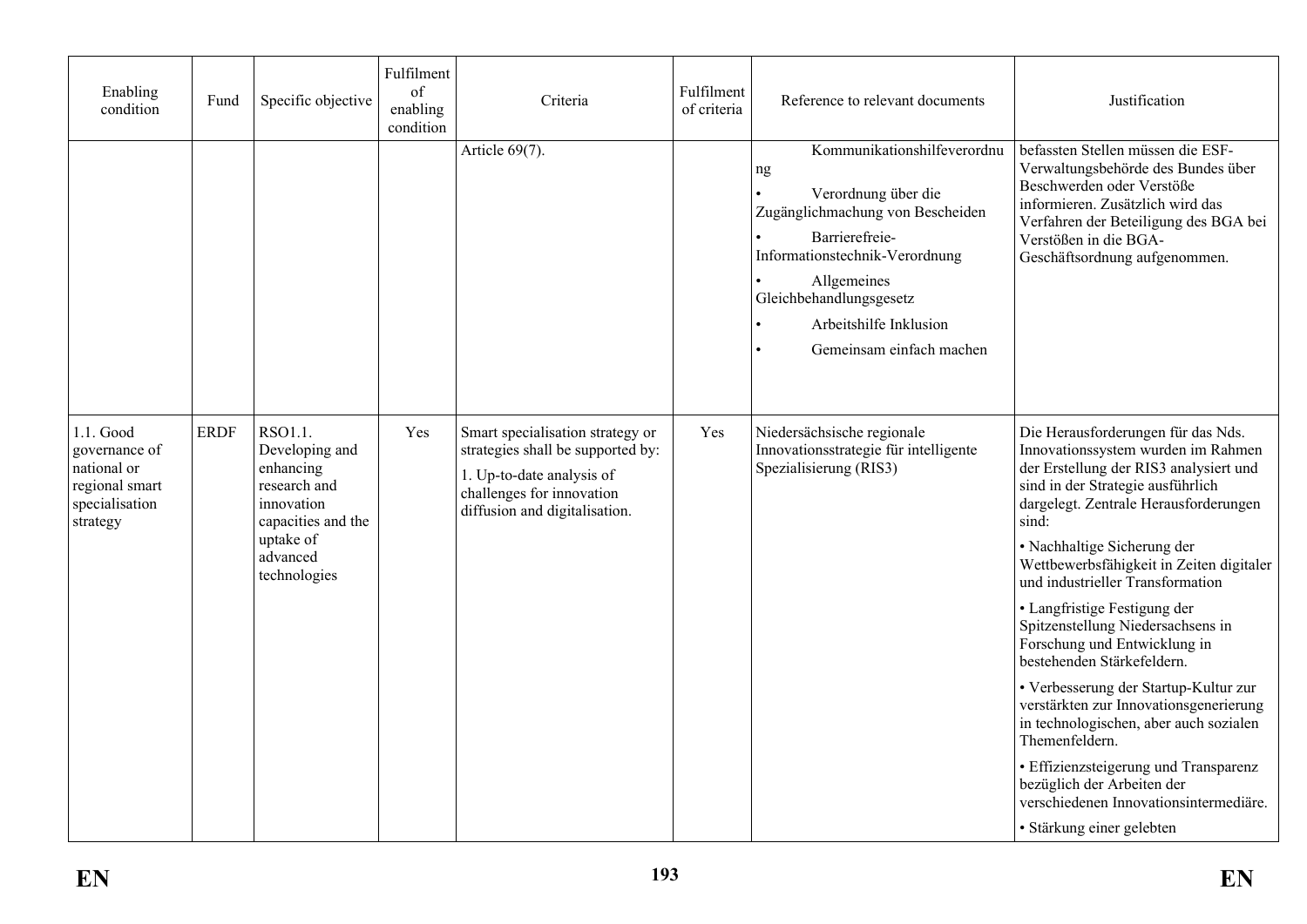| Enabling<br>condition | Fund | Specific objective | Fulfilment<br>of<br>enabling<br>condition | Criteria                                                                                                                                             | Fulfilment<br>of criteria | Reference to relevant documents                                                               | Justification                                                                                                                                                                                                                                                                                                                                                                    |
|-----------------------|------|--------------------|-------------------------------------------|------------------------------------------------------------------------------------------------------------------------------------------------------|---------------------------|-----------------------------------------------------------------------------------------------|----------------------------------------------------------------------------------------------------------------------------------------------------------------------------------------------------------------------------------------------------------------------------------------------------------------------------------------------------------------------------------|
|                       |      |                    |                                           |                                                                                                                                                      |                           |                                                                                               | Wissenszirkulation.                                                                                                                                                                                                                                                                                                                                                              |
|                       |      |                    |                                           |                                                                                                                                                      |                           |                                                                                               | • Weiterentwicklung flexibler<br>Kollaborationsräume und attraktiven<br>Gründungsfazilitäten.                                                                                                                                                                                                                                                                                    |
|                       |      |                    |                                           |                                                                                                                                                      |                           |                                                                                               | • Verstärkte Förderung von<br>Innovationen zur Bewältigung<br>gesellschaftlicher Herausforderungen.                                                                                                                                                                                                                                                                              |
|                       |      |                    |                                           |                                                                                                                                                      |                           |                                                                                               | • Umwelt- und Klimaveränderungen<br>verlangen eine flächendeckende<br>Verankerung der Aspekte der<br>innovativen Kreislaufwirtschaft.                                                                                                                                                                                                                                            |
|                       |      |                    |                                           |                                                                                                                                                      |                           |                                                                                               | · Regionalspezifische<br>Innovationspotenziale langfristig sichern<br>und Synergien für ganz Niedersachsen<br>nutzen.                                                                                                                                                                                                                                                            |
|                       |      |                    |                                           | 2. Existence of competent<br>regional or national institution or<br>body, responsible for the<br>management of the smart<br>specialisation strategy. | Yes                       | Niedersächsische regionale<br>Innovationsstrategie für intelligente<br>Spezialisierung (RIS3) | Zuständige und verantwortliche Stelle<br>für die Niedersächsische RIS 3 ist das<br>Ministerium für Bundes- und<br>Europaangelegenheiten und Regionale<br>Entwicklung. Dabei werden, wie bereits<br>in der Entwicklung der RIS 3, auch die<br>laufende Überwachung und Anpassung<br>der RIS3 in enger Abstimmung mit<br>anderen relevanten Ressorts und<br>Stakeholdern erfolgen. |
|                       |      |                    |                                           |                                                                                                                                                      |                           |                                                                                               | Wie in der Förderperiode 2014-2020<br>wird ein Begleitgremium als<br>Unterausschuss des Multifonds-<br>Begleitausschusses den Prozess<br>begleiten und die enge Einbindung der<br>Partner:innen sicherstellen. Die<br>Erstellung eines Umsetzungskonzeptes<br>Wurde beauftragt. Das fertige Konzept<br>wird Anfang 2022 vorliegen.                                               |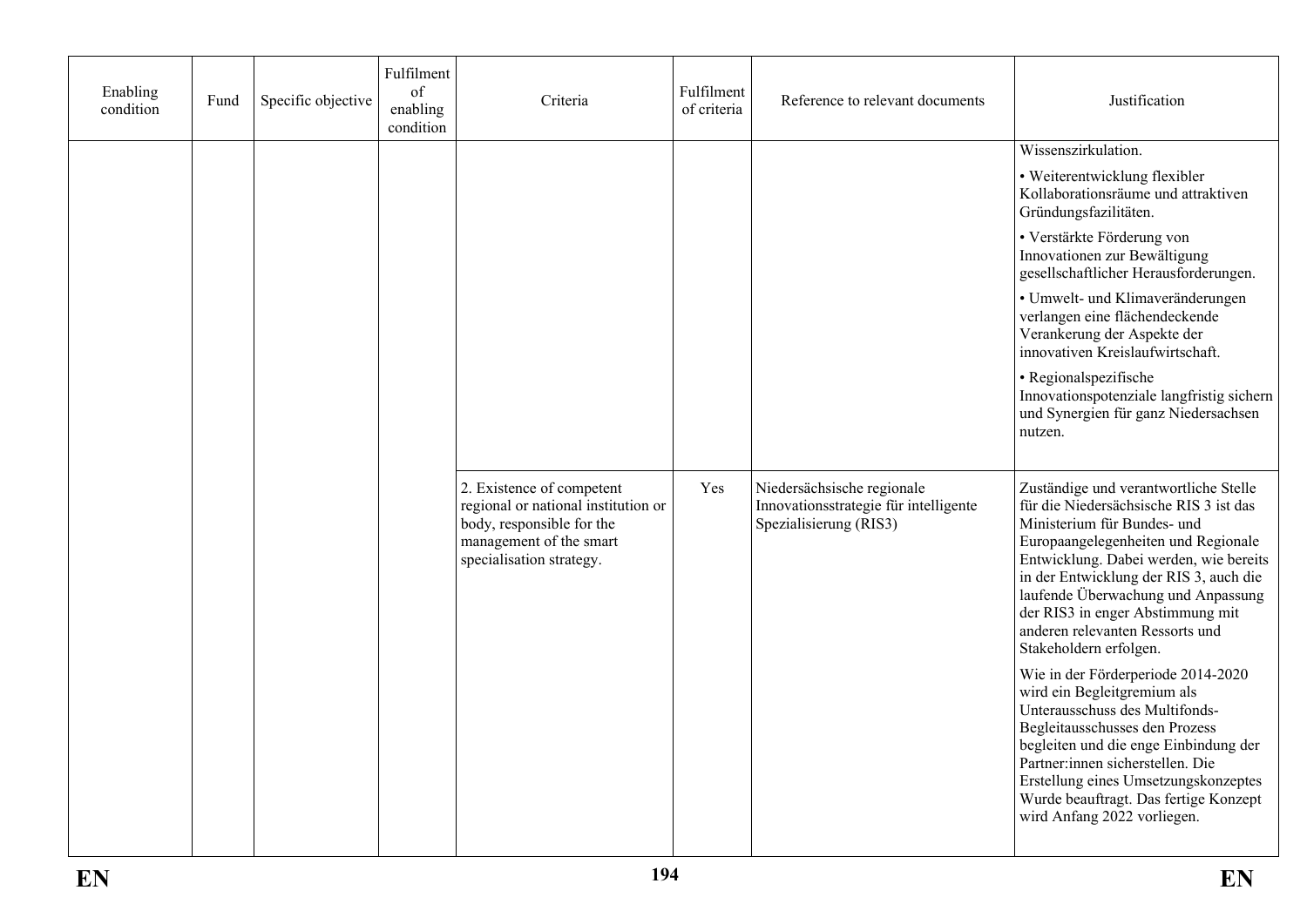| Enabling<br>condition | Fund | Specific objective | Fulfilment<br>of<br>enabling<br>condition | Criteria                                                                                                   | Fulfilment<br>of criteria | Reference to relevant documents                                                               | Justification                                                                                                                                                                                                                                                                                                                                                                                                                                                                                                                                       |
|-----------------------|------|--------------------|-------------------------------------------|------------------------------------------------------------------------------------------------------------|---------------------------|-----------------------------------------------------------------------------------------------|-----------------------------------------------------------------------------------------------------------------------------------------------------------------------------------------------------------------------------------------------------------------------------------------------------------------------------------------------------------------------------------------------------------------------------------------------------------------------------------------------------------------------------------------------------|
|                       |      |                    |                                           | 3. Monitoring and evaluation<br>tools to measure performance<br>towards the objectives of the<br>strategy. | Yes                       | Niedersächsische regionale<br>Innovationsstrategie für intelligente<br>Spezialisierung (RIS3) | In der RIS3 sind die Ziele und die<br>Anforderungen an das zukünftige<br>Monitoring- und Evaluierungssystem<br>unter V.9 benannt und beschrieben.                                                                                                                                                                                                                                                                                                                                                                                                   |
|                       |      |                    |                                           |                                                                                                            |                           |                                                                                               | Eine weitere Konkretisierung der<br>Evaluierung wird im Bewertungsplan<br>für das Multifondsprogramm erfolgen.                                                                                                                                                                                                                                                                                                                                                                                                                                      |
|                       |      |                    |                                           |                                                                                                            |                           |                                                                                               | Für das Monitoring ist vorgesehen, dass<br>eine regelmäßige (jährliche)<br>Berichterstattung auch bezüglich der<br>Effizienz und Effektivität im<br>Begleitgremium (Unterausschuss<br>Innovation) ausführlich sowie in einer<br>Kurzfassung auch im BGA erfolgt.<br>Darüber hinaus soll nach der Hälfte der<br>Programmzeit eine Evaluierung<br>bezüglich der Relevanz und Kohärenz<br>der verschiedenen RIS3-Maßnahmen<br>stattfinden. Daraus abgeleitet werden<br>soll die Weiterentwicklung und ggf.<br>auch die Neuentwicklung von<br>Maßnahmen |
|                       |      |                    |                                           | 4. Functioning of stakeholder co-<br>operation ("entrepreneurial<br>discovery process").                   | Yes                       | Niedersächsische regionale<br>Innovationsstrategie für intelligente<br>Spezialisierung (RIS3) | Bereits im Rahmen des umfangreichen<br>Beteiligungsprozesses wurden<br>"Entrepreneurial Discovery Workshops"<br>bei der RIS3-Erstellung genutzt.<br>Zukünftig soll der unternehmerische<br>Entdeckungsprozess über zwei Formate<br>befördert werden: Zum einen über die<br>Einbindung der Partner:innen im<br>Begleitgremium und zum anderen über<br>einen kontinuierlichen<br>Entdeckungsprozess von Themen und<br>Herausforderungen über ein<br>regelmäßiges Forum, das aktuell<br>konzeptioniert wird.                                           |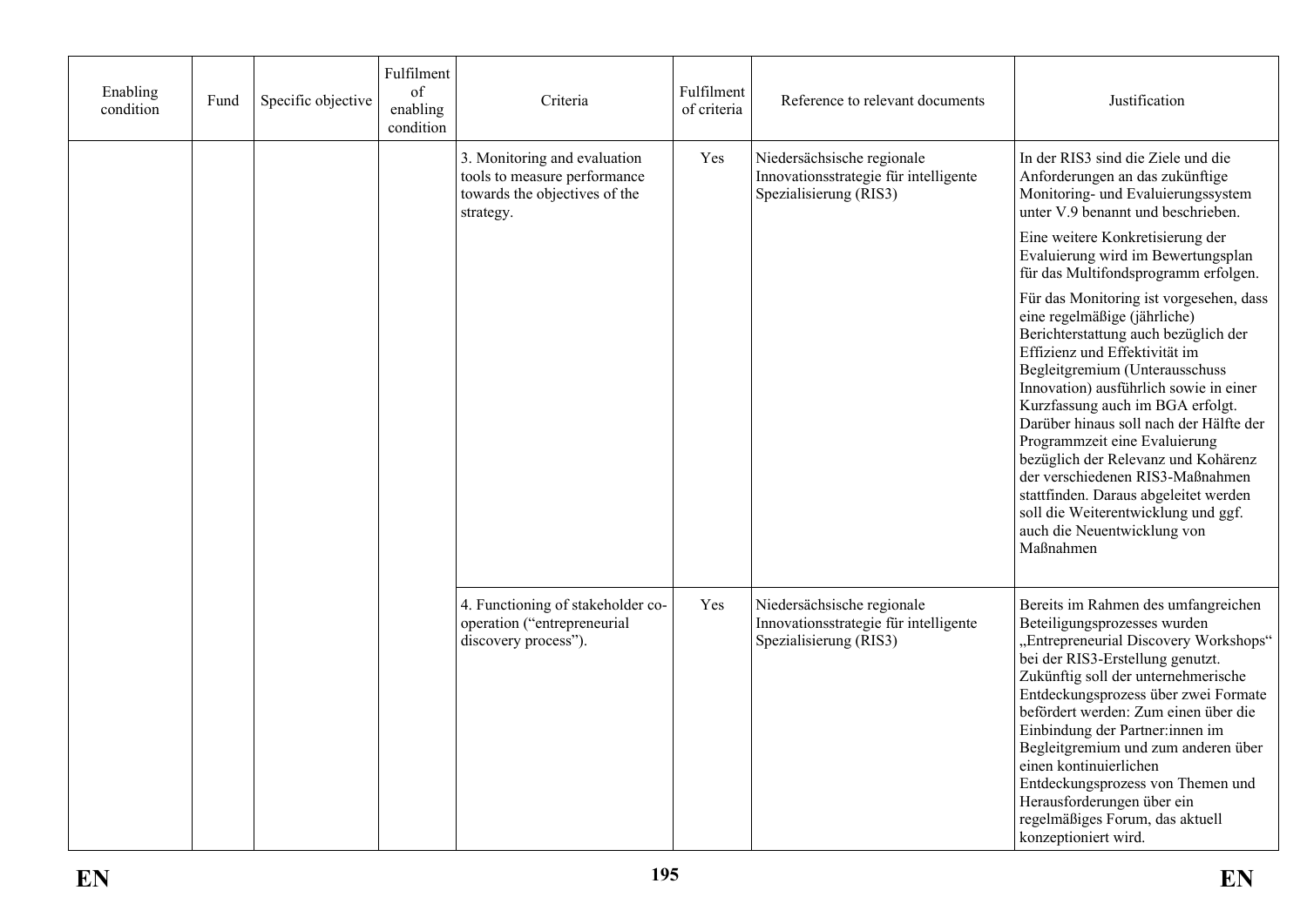| Enabling<br>condition | Fund | Specific objective | Fulfilment<br>of<br>enabling<br>condition | Criteria                                                                                                       | Fulfilment<br>of criteria | Reference to relevant documents                                                               | Justification                                                                                                                                                                                                                                                                                                                                                                                                                                                                                                              |
|-----------------------|------|--------------------|-------------------------------------------|----------------------------------------------------------------------------------------------------------------|---------------------------|-----------------------------------------------------------------------------------------------|----------------------------------------------------------------------------------------------------------------------------------------------------------------------------------------------------------------------------------------------------------------------------------------------------------------------------------------------------------------------------------------------------------------------------------------------------------------------------------------------------------------------------|
|                       |      |                    |                                           |                                                                                                                |                           |                                                                                               | Für das Innovationsforum sollen künftig<br>weiterhin die verschiedenen in<br>Niedersachsen vorhandenen und<br>wichtigen Unternehmensnetzwerke<br>eingebunden werden. Die Einbindung<br>von Unternehmen soll über<br>Multiplikator:innen und andere<br>Instrumente, wie beispielsweise direkte<br>Befragungen von Unternehmen<br>erfolgen. Unternehmen sollen so<br>direkter mit eingebunden werden.                                                                                                                        |
|                       |      |                    |                                           | 5. Actions necessary to improve<br>national or regional research and<br>innovation systems, where<br>relevant. | Yes                       | Niedersächsische regionale<br>Innovationsstrategie für intelligente<br>Spezialisierung (RIS3) | Im Rahmen der Fortschreibung der<br>RIS3, werden auch weitere Maßnahmen<br>auf nationaler und regionaler Ebene eine<br>wichtige Rolle spielen. Denn die Ziele<br>der RIS3 können nicht ausschließlich<br>durch die EFRE-Maßnahmen erreicht<br>werden.                                                                                                                                                                                                                                                                      |
|                       |      |                    |                                           |                                                                                                                |                           |                                                                                               | Durch die vorgeschalteten Strategie- und<br>Beteiligungsprozesse sind grundsätzlich<br>alle Maßnahmen im PZ1 des<br>Multifondsprogramms darauf ausgelegt<br>zur Verbesserung des regionalen<br>Innovationssystems beizutragen. Da die<br>EFRE-Mittel aber begrenzt sind, werden<br>auch weitere öffentliche und private<br>Mittel notwendig sein, um die Ziele der<br>RIS3 zu erreichen. Hierzu sollen vor<br>allem die Cluster- und Netzwerke aber<br>auch das vorhandene Netzwerk EEN<br>Unternehmen aktiv unterstützen. |
|                       |      |                    |                                           | 6. Where relevant, actions to<br>support industrial transition.                                                | Yes                       | Niedersächsische regionale<br>Innovationsstrategie für intelligente<br>Spezialisierung (RIS3) | Niedersachsen steht vor enormen<br>Transformationsprozessen in zentralen<br>Wirtschaftsbereichen sowie den damit                                                                                                                                                                                                                                                                                                                                                                                                           |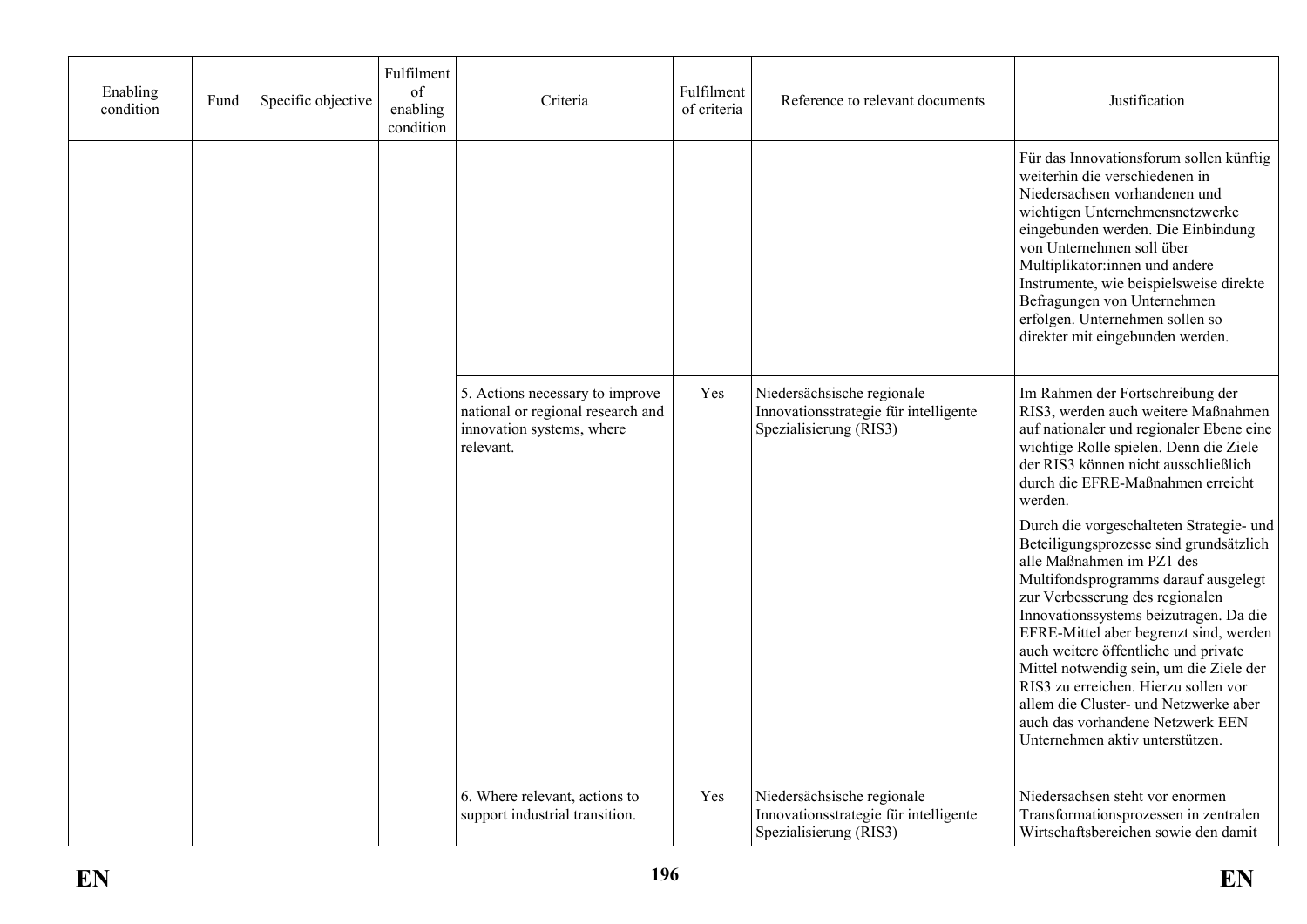| Enabling<br>condition | Fund | Specific objective | Fulfilment<br>of<br>enabling<br>condition | Criteria                                                                                                                           | Fulfilment<br>of criteria | Reference to relevant documents                                                               | Justification                                                                                                                                                                                                                                                                                                                                                                                                                                                                                                                                                          |
|-----------------------|------|--------------------|-------------------------------------------|------------------------------------------------------------------------------------------------------------------------------------|---------------------------|-----------------------------------------------------------------------------------------------|------------------------------------------------------------------------------------------------------------------------------------------------------------------------------------------------------------------------------------------------------------------------------------------------------------------------------------------------------------------------------------------------------------------------------------------------------------------------------------------------------------------------------------------------------------------------|
|                       |      |                    |                                           |                                                                                                                                    |                           |                                                                                               | verbundenen Querschnittsbereichen, wie<br>Fachkräfte, Umwelt- und Klimaschutz<br>sowie Regionalentwicklung. Hierfür<br>sind verschiedene Maßnahmen im EFRE<br>aber auch im ESF geplant, die den<br>Transformations-prozess unterstützen<br>sollen. Beispielsweise können über die<br>neue Maßnahme der Zukunftsregionen<br>regionale Konzepte für Dienste und<br>Anwendungen für digitale Kompetenzen<br>und Inklusion gefördert werden. In<br>regionalen<br>Technologietransfernetzwerken soll die<br>regionale Innovationsfähigkeit von<br>Regionen gestärkt werden. |
|                       |      |                    |                                           | 7. Measures for enhancing<br>cooperation with partners outside<br>a given Member State in priority<br>areas supported by the smart | Yes                       | Niedersächsische regionale<br>Innovationsstrategie für intelligente<br>Spezialisierung (RIS3) | Die RIS3 verfolgt das Ziel,<br>Internationalisierungsbestrebungen auf<br>allen Ebenen (Unternehmen und<br>Intermediäre) stärker zu verankern.                                                                                                                                                                                                                                                                                                                                                                                                                          |
|                       |      |                    |                                           | specialisation strategy.                                                                                                           |                           |                                                                                               | Konkret geht es um                                                                                                                                                                                                                                                                                                                                                                                                                                                                                                                                                     |
|                       |      |                    |                                           |                                                                                                                                    |                           |                                                                                               | · eine weitere Internationalisierung von<br>Netzwerken, Clusterinitiativen und<br>Wirtschaftsförderungen als Initiatoren<br>grenzübergreifender Kooperationen,                                                                                                                                                                                                                                                                                                                                                                                                         |
|                       |      |                    |                                           |                                                                                                                                    |                           |                                                                                               | · die Beteiligung Niedersachsens an der<br>Vanguard Initiative, die die<br>Zusammenarbeit im Innovationskontext<br>zwischen den Regionen Europas fördert<br>und die Initiierung von gemeinsamen<br>Projekten und europäischen<br>Förderanträgen unterstützt                                                                                                                                                                                                                                                                                                            |
|                       |      |                    |                                           |                                                                                                                                    |                           |                                                                                               | · die Erleichterung des Zuganges für<br>KMU zu Förderprogrammen der EU<br>durch Informations- und<br>Unterstützungsmaßnahmen. Eine neue<br>Maßnahme wird Unternehmen da-bei<br>unterstützen, Anträge in den direkt                                                                                                                                                                                                                                                                                                                                                     |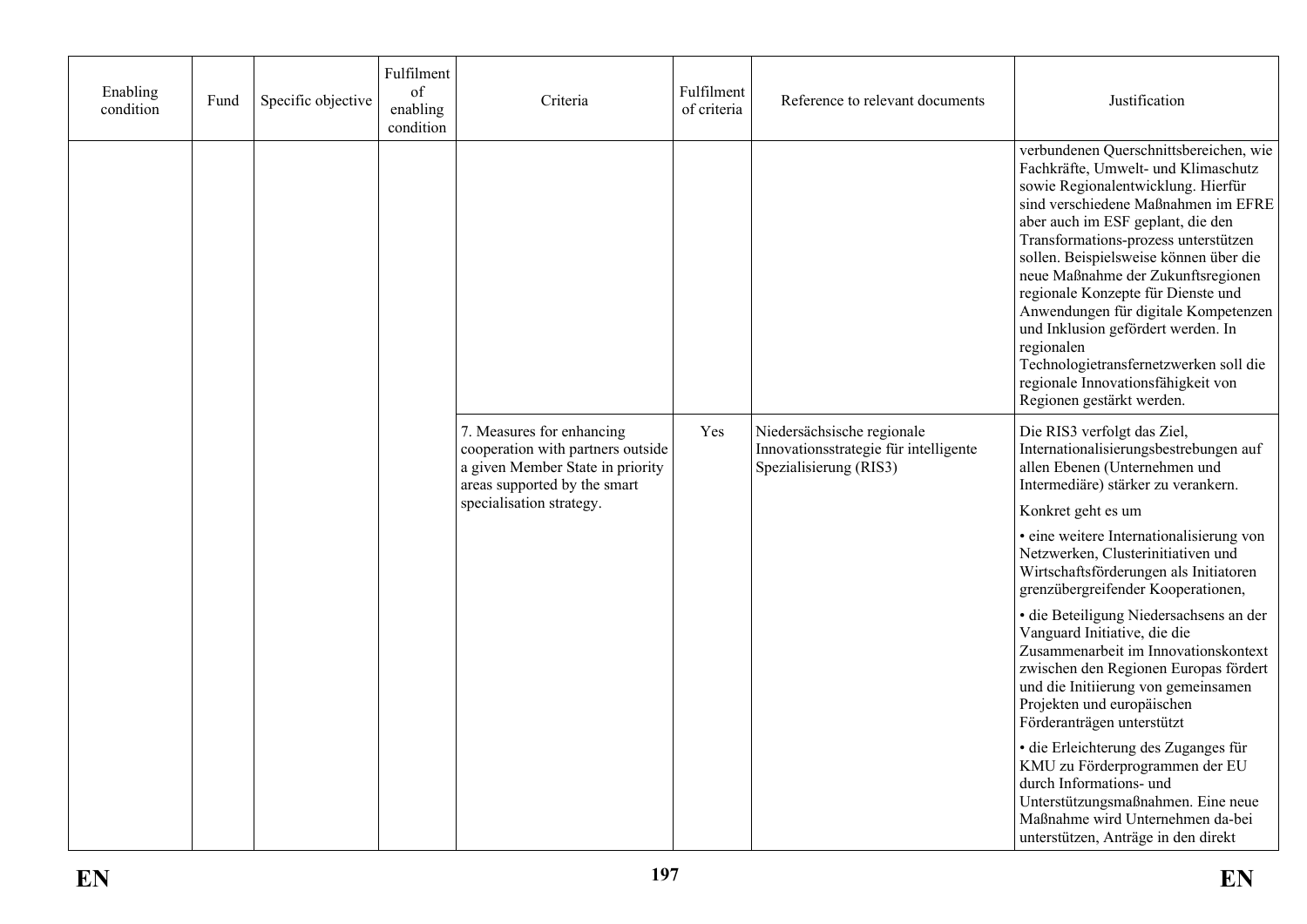| Enabling<br>condition                                                                                                                     | Fund        | Specific objective                                                                       | Fulfilment<br>of<br>enabling<br>condition | Criteria                                                                                                                                                                                                                                                                                                                                                                                                                                                                                                                                                                         | Fulfilment<br>of criteria | Reference to relevant documents                                                                          | Justification                                                                                                                                                                                                                                                                                                                                                     |
|-------------------------------------------------------------------------------------------------------------------------------------------|-------------|------------------------------------------------------------------------------------------|-------------------------------------------|----------------------------------------------------------------------------------------------------------------------------------------------------------------------------------------------------------------------------------------------------------------------------------------------------------------------------------------------------------------------------------------------------------------------------------------------------------------------------------------------------------------------------------------------------------------------------------|---------------------------|----------------------------------------------------------------------------------------------------------|-------------------------------------------------------------------------------------------------------------------------------------------------------------------------------------------------------------------------------------------------------------------------------------------------------------------------------------------------------------------|
|                                                                                                                                           |             |                                                                                          |                                           |                                                                                                                                                                                                                                                                                                                                                                                                                                                                                                                                                                                  |                           |                                                                                                          | verwalteten Programmen der EU zu<br>stellen.                                                                                                                                                                                                                                                                                                                      |
|                                                                                                                                           |             |                                                                                          |                                           |                                                                                                                                                                                                                                                                                                                                                                                                                                                                                                                                                                                  |                           |                                                                                                          | · die Synchronisierung von regionalen<br>Förderprogrammen, mit denen das<br>Kooperieren von KMU und<br>Forschungsakteur:innen verschiedener<br>Regionen erleichtert werden kann sind<br>angedacht, werden aber als sehr<br>schwierig angesehen.                                                                                                                   |
|                                                                                                                                           |             |                                                                                          |                                           |                                                                                                                                                                                                                                                                                                                                                                                                                                                                                                                                                                                  |                           |                                                                                                          | · die Öffnung aller relevanten<br>Maßnahmen, für eine Beteiligung von<br>Partnern außerhalb Niedersachsens soll<br>neue Kooperationen ermöglichen.                                                                                                                                                                                                                |
| 2.1. Strategic<br>policy framework<br>to support energy<br>efficiency<br>renovation of<br>residential and<br>non-residential<br>buildings | <b>ERDF</b> | RSO2.1.<br>Promoting energy<br>efficiency and<br>reducing<br>greenhouse gas<br>emissions | Yes                                       | 1. A national long term<br>renovation strategy to support<br>the renovation of the national<br>stock of residential and non-<br>residential buildings is adopted,<br>in line with the requirements of<br>Directive (EU) 2010/31/EU of<br>the European Parliament and of<br>the Council, which:<br>(a) entails indicative milestones<br>for 2030, 2040 and 2050;<br>(b) provides an indicative outline<br>of financial resources to support<br>the implementation of the<br>strategy;<br>(c) defines effective mechanisms<br>for promoting investments in<br>building renovation. | Yes                       | Übermittlung der Renovierungsstrategie<br>(LTRS) gemäß RL 2018/844/EU am<br>3.7.2020 an KOM.             | LTRS beschreibt:<br>a. Fahrplan 2030 für<br>Gesamtenergieeffizienz sowie<br>Prüfauftrag für Fortschreibung der<br>Strategie.<br>b. Maßnahmen und Anreize für<br>Energieeffizienz und Erneuerbare ohne<br>Aussagen zu HH-Mitteln.<br>c. Strategien, Maßnahmen und<br>Mechanismen für kosteneffiziente<br>Renovierungen und zur Mobilisierung<br>von Investitionen. |
|                                                                                                                                           |             |                                                                                          |                                           | 2. Energy efficiency<br>improvement measures to<br>achieve required energy savings                                                                                                                                                                                                                                                                                                                                                                                                                                                                                               | Yes                       | Erfüllt durch bestehende Maßnahmen,<br>Klimaschutzprogramm 2030 (KSP),<br>Gebäudeenergiegesetz (GEG) und | Förderprogramme und Energieberatung<br>setzen spürbare Impulse zu<br>Energieeffizienz. Mit KSP wurden                                                                                                                                                                                                                                                             |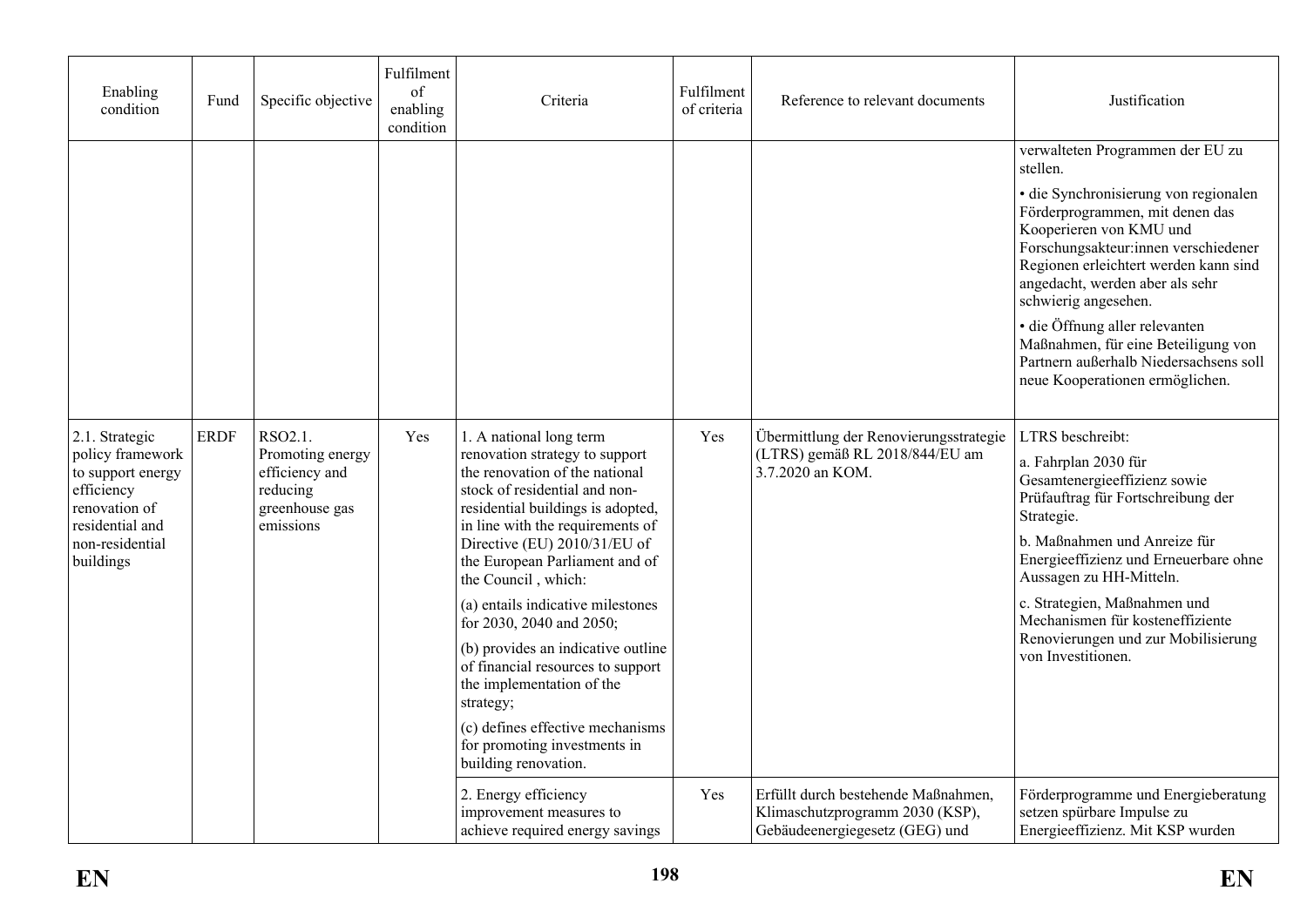| Enabling<br>condition                        | Fund        | Specific objective                                                                       | Fulfilment<br>of<br>enabling<br>condition | Criteria                                                                                                                                                                                                                                                                                                                                                                                      | Fulfilment<br>of criteria | Reference to relevant documents           | Justification                                                                                                                                                                                                                                                                                                                                                                                                                                                                                                                                                                                                                                                                                                                                                                                                                                     |
|----------------------------------------------|-------------|------------------------------------------------------------------------------------------|-------------------------------------------|-----------------------------------------------------------------------------------------------------------------------------------------------------------------------------------------------------------------------------------------------------------------------------------------------------------------------------------------------------------------------------------------------|---------------------------|-------------------------------------------|---------------------------------------------------------------------------------------------------------------------------------------------------------------------------------------------------------------------------------------------------------------------------------------------------------------------------------------------------------------------------------------------------------------------------------------------------------------------------------------------------------------------------------------------------------------------------------------------------------------------------------------------------------------------------------------------------------------------------------------------------------------------------------------------------------------------------------------------------|
|                                              |             |                                                                                          |                                           |                                                                                                                                                                                                                                                                                                                                                                                               |                           | Energieeffizienzstrategie 2050 (EffStra). | zusätzliche Maßnahmen beschlossen,<br>insb. GEG, steuerliche Förderung<br>Gebäudesanierung und Bundesförderung<br>für effiziente Gebäude (BEG).<br>Übergeordnet legt die EffStra ein<br>Effizienzziel 2030 fest, bündelt<br>Maßnahmen im neuen Nationalen<br>Aktionsplan Energieeffizienz (NAPE<br>2.0) und gestaltet den Dialog "Roadmap<br>Energieeffizienz 2050" aus.                                                                                                                                                                                                                                                                                                                                                                                                                                                                          |
| $2.2.$ Governance<br>of the energy<br>sector | <b>ERDF</b> | RSO2.1.<br>Promoting energy<br>efficiency and<br>reducing<br>greenhouse gas<br>emissions | Yes                                       | The integrated national energy<br>and climate plan is notified to the<br>Commission, in accordance with<br>Article 3 of Regulation (EU)<br>2018/1999 and consistent with<br>the long-term greenhouse gas<br>emission reduction objectives<br>under the Paris Agreement,<br>which includes:<br>1. All elements required by the<br>template set out in Annex I to<br>Regulation (EU) 2018/1999. | Yes                       | Nationaler Energie- und Klimaplan         | Der NECP ist ein neues Planungs- und<br>Monitoringinstrument aus der EU<br>Governance-Verordnung zur Steuerung<br>des Umbaus der Energiesysteme in<br>Europa und zur besseren Koordinierung<br>und Kooperation zwischen den EU MS.<br>Es ist das zentrale Instrument zur<br>Erfassung nationaler Beiträge zu EU-<br>2030-Zielen für Erneuerbare Energien<br>und Energieeffizienz. Die<br>Bundesregierung notifiziert in ihrem<br>finalen NECP ihre nationalen<br>Zielbeiträge zu den EU-2030. Diese<br>sind: die Minderung des<br>Primärenergieverbrauchs um 30% in<br>2030 im Vergleich zu 2008 sowie der<br>Ausbau erneuerbarer Energieträger auf<br>einen Anteil von 30% am<br>Bruttoendenergieverbrauch bis 2030.<br>Zudem beinhaltet der finale NECP der<br>Bundesregierung die Politiken und<br>Maßnahmen des<br>Klimaschutzprogramms 2030. |
|                                              |             |                                                                                          |                                           | 2. An outline of envisaged<br>financial resources and<br>mechanisms for measures<br>promoting low-carbon energy.                                                                                                                                                                                                                                                                              | Yes                       | Nationaler Energie- und Klimaplan         | Der NECP ist ein neues Planungs- und<br>Monitoringinstrument aus der EU<br>Governance-Verordnung zur Steuerung<br>des Umbaus der Energiesysteme in<br>Europa und zur besseren Koordinierung                                                                                                                                                                                                                                                                                                                                                                                                                                                                                                                                                                                                                                                       |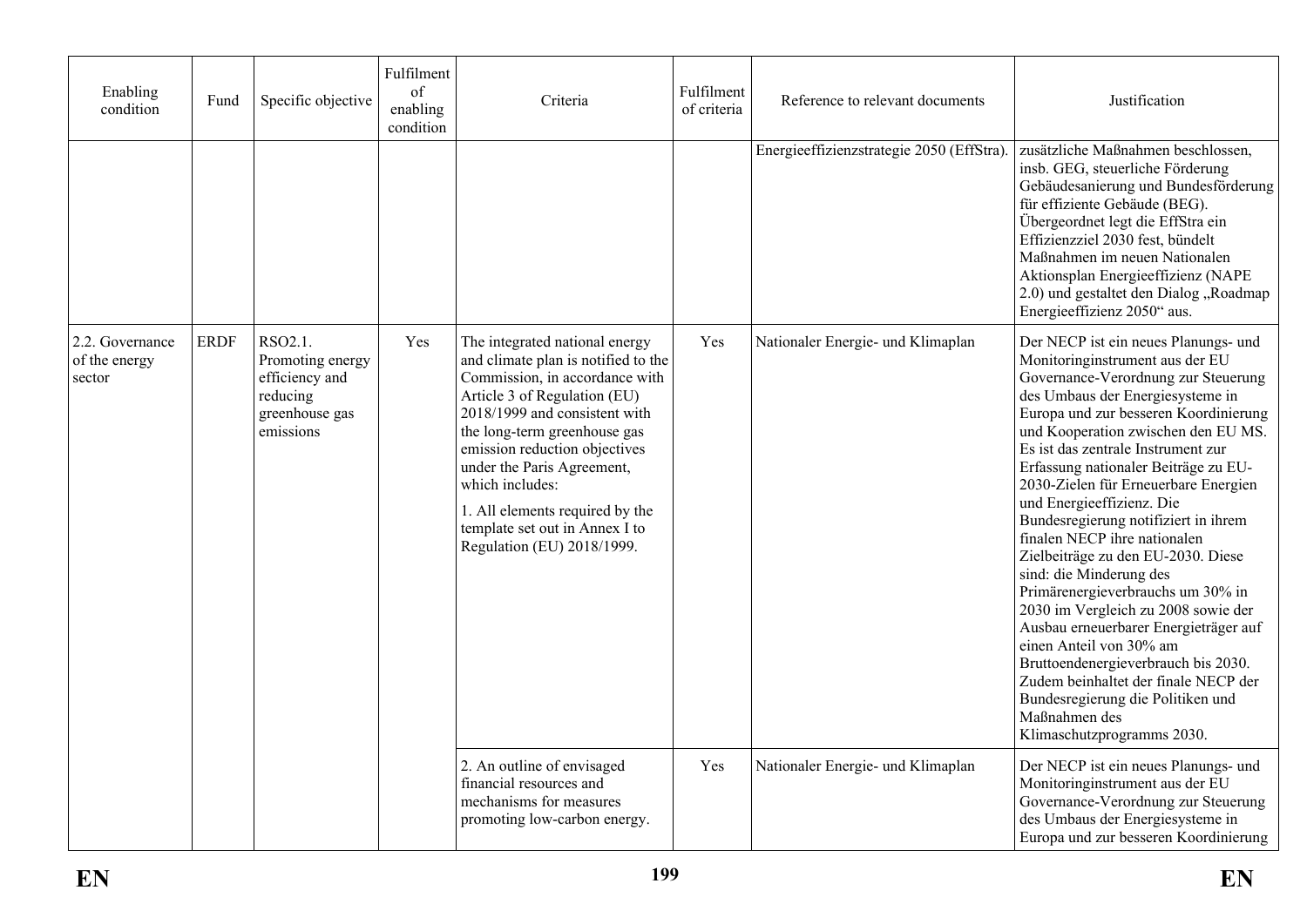| Enabling<br>condition                               | Fund        | Specific objective                                                                           | Fulfilment<br>of<br>enabling<br>condition | Criteria                                                                                                                                                                                                                                                                                                                                                                                                                                                                                                                                                                                                                                              | Fulfilment<br>of criteria | Reference to relevant documents | Justification                                                                                                                                                                                                                                                                                                                                                                                                                                                                                                                                                                                                                                      |
|-----------------------------------------------------|-------------|----------------------------------------------------------------------------------------------|-------------------------------------------|-------------------------------------------------------------------------------------------------------------------------------------------------------------------------------------------------------------------------------------------------------------------------------------------------------------------------------------------------------------------------------------------------------------------------------------------------------------------------------------------------------------------------------------------------------------------------------------------------------------------------------------------------------|---------------------------|---------------------------------|----------------------------------------------------------------------------------------------------------------------------------------------------------------------------------------------------------------------------------------------------------------------------------------------------------------------------------------------------------------------------------------------------------------------------------------------------------------------------------------------------------------------------------------------------------------------------------------------------------------------------------------------------|
|                                                     |             |                                                                                              |                                           |                                                                                                                                                                                                                                                                                                                                                                                                                                                                                                                                                                                                                                                       |                           |                                 | und Kooperation zwischen den EU MS.<br>Es ist das zentrale Instrument zur<br>Erfassung nationaler Beiträge zu EU-<br>2030-Zielen für Erneuerbare Energien<br>und Energieeffizienz. Die<br>Bundesregierung notifiziert in ihrem<br>finalen NECP ihre nationalen<br>Zielbeiträge zu den EU-2030. Diese<br>sind: die Minderung des<br>Primärenergieverbrauchs um 30% in<br>2030 im Vergleich zu 2008 sowie der<br>Ausbau erneuerbarer Energieträger auf<br>einen Anteil von 30% am<br>Bruttoendenergieverbrauch bis 2030.<br>Zudem beinhaltet der finale NECP der<br>Bundesregierung die Politiken und<br>Maßnahmen des<br>Klimaschutzprogramms 2030. |
| 2.6. Updated<br>planning for<br>waste<br>management | <b>ERDF</b> | RSO2.6.<br>Promoting the<br>transition to a<br>circular and<br>resource efficient<br>economy | N <sub>o</sub>                            | One or more waste management<br>plans as referred to in Article 28<br>of Directive 2008/98/EC of the<br>European Parliament and of the<br>Council are in place, covering<br>the entire territory of the<br>Member State, and include:<br>1. An analysis of the current<br>waste management situation in<br>the geographical entity<br>concerned, including the type,<br>quantity and source of waste<br>generated and an evaluation of<br>their future development taking<br>into account the expected<br>impacts of measures set out in<br>the waste prevention<br>programmes developed in<br>accordance with Article 29 of<br>Directive 2008/98/EC. | N <sub>0</sub>            |                                 | Für Niedersachsen besteht zwar ein<br>Abfallbewirtschaftungsplan, dieser<br>entspricht jedoch nicht den neuen, aus<br>der Änderung der<br>Abfallrahmenrichtlinie resultierenden<br>Anforderungen. Eine Anpassung des<br>Abfallbewirtschaftungsplans an die<br>neuen Anforderungen soll bis Mitte<br>2023 erfolgen.                                                                                                                                                                                                                                                                                                                                 |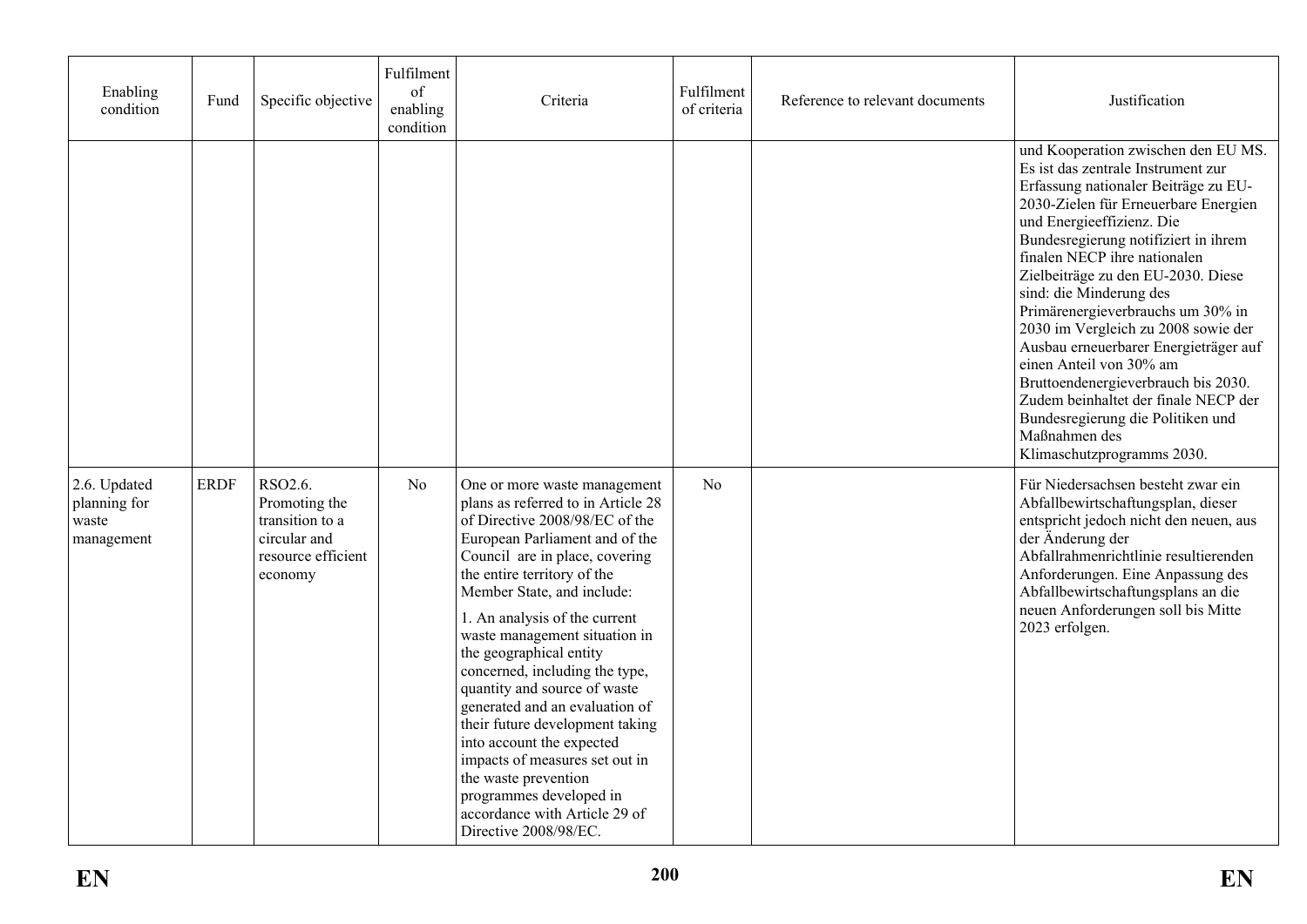| Enabling<br>condition                                                                                                    | Fund        | Specific objective                                                                                                                                       | Fulfilment<br>of<br>enabling<br>condition | Criteria                                                                                                                                                                                                                                                                                           | Fulfilment<br>of criteria | Reference to relevant documents                                                         | Justification                                                                                                                                                                                                                                                                                                                                                                                  |
|--------------------------------------------------------------------------------------------------------------------------|-------------|----------------------------------------------------------------------------------------------------------------------------------------------------------|-------------------------------------------|----------------------------------------------------------------------------------------------------------------------------------------------------------------------------------------------------------------------------------------------------------------------------------------------------|---------------------------|-----------------------------------------------------------------------------------------|------------------------------------------------------------------------------------------------------------------------------------------------------------------------------------------------------------------------------------------------------------------------------------------------------------------------------------------------------------------------------------------------|
|                                                                                                                          |             |                                                                                                                                                          |                                           | 2. An assessment of existing<br>waste collection schemes,<br>including the material and<br>territorial coverage of separate<br>collection and measures to<br>improve its operation, as well as<br>the need for new collection<br>schemes.                                                          | N <sub>o</sub>            |                                                                                         | Für Niedersachsen besteht zwar ein<br>Abfallbewirtschaftungsplan, dieser<br>entspricht jedoch nicht den neuen, aus<br>der Änderung der<br>Abfallrahmenrichtlinie resultierenden<br>Anforderungen. Eine Anpassung des<br>Abfallbewirtschaftungsplans an die<br>neuen Anforderungen soll bis Mitte<br>2023 erfolgen.                                                                             |
|                                                                                                                          |             |                                                                                                                                                          |                                           | 3. An investment gap assessment<br>justifying the need for the<br>closure of existing waste<br>installations and additional or<br>upgraded waste infrastructure,<br>with an information of the<br>sources of revenues available to<br>meet operation and maintenance<br>costs.                     | N <sub>0</sub>            |                                                                                         | Für Niedersachsen besteht zwar ein<br>Abfallbewirtschaftungsplan, dieser<br>entspricht jedoch nicht den neuen, aus<br>der Änderung der<br>Abfallrahmenrichtlinie resultierenden<br>Anforderungen. Eine Anpassung des<br>Abfallbewirtschaftungsplans an die<br>neuen Anforderungen soll bis Mitte<br>2023 erfolgen.                                                                             |
|                                                                                                                          |             |                                                                                                                                                          |                                           | 4. Information on the location<br>criteria for how future site<br>locations identification will be<br>determined and on the capacity<br>of future waste treatment<br>installations.                                                                                                                | N <sub>o</sub>            |                                                                                         | Für Niedersachsen besteht zwar ein<br>Abfallbewirtschaftungsplan, dieser<br>entspricht jedoch nicht den neuen, aus<br>der Änderung der<br>Abfallrahmenrichtlinie resultierenden<br>Anforderungen. Eine Anpassung des<br>Abfallbewirtschaftungsplans an die<br>neuen Anforderungen soll bis Mitte<br>2023 erfolgen.                                                                             |
| 2.7. Prioritised<br>action framework<br>for the necessary<br>conversation<br>measures<br>involving Union<br>co-financing | <b>ERDF</b> | RSO2.7.<br>Enhancing<br>protection and<br>preservation of<br>nature,<br>biodiversity and<br>green<br>infrastructure,<br>including in urban<br>areas, and | Yes                                       | For interventions supporting<br>nature conservation measures in<br>connection with Natura 2000<br>areas within the scope of Council<br>Directive 92/43/EEC:<br>A priority action framework<br>pursuant to Article 8 of Directive<br>92/43/EEC is in place and<br>includes all elements required by | Yes                       | Prioritärer Aktionsrahmen (PAF) für<br>NATURA 2000 in der Bundesrepublik<br>Deutschland | Der Prioritäre Aktionsrahmen (PAF) der<br>Bundesrepublik Deutschland gemäß<br>Artikel 8 der Richtlinie 92/43/EWG des<br>Rates zur Erhaltung der natürlichen<br>Lebensräume sowie der wildlebenden<br>Tiere und Pflanzen (Habitat-Richtlinie)<br>für den Zeitraum 2021-2027 liegt vor<br>und wurde am 4. September 2020 und<br>mit zusätzlichen Erklärungen am<br>9.6.2021 an die EU-Kommission |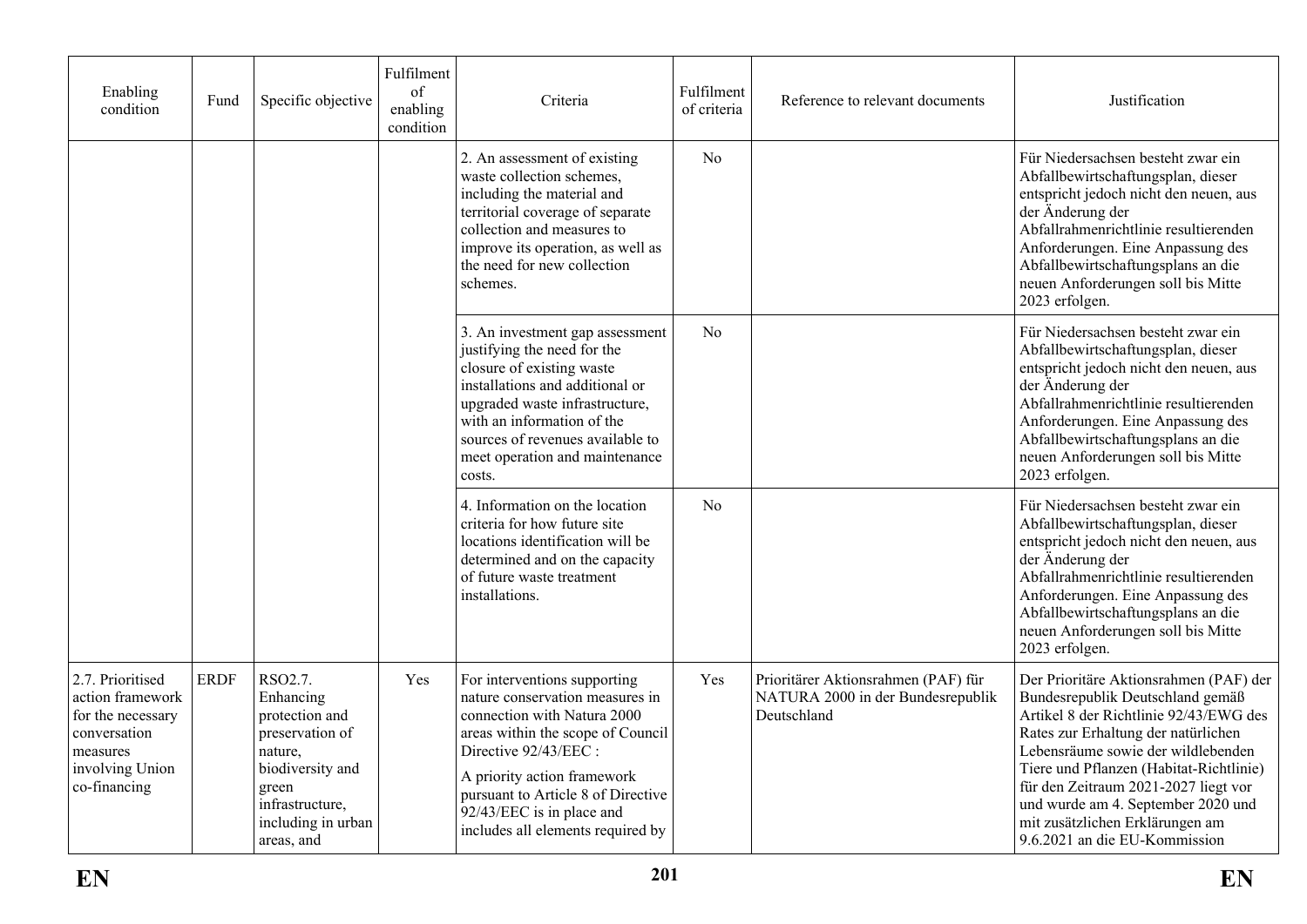| Enabling<br>condition                                          | Fund   | Specific objective                                                                                                                                                                                                                                   | Fulfilment<br>of<br>enabling<br>condition | Criteria                                                                                                                                                                                                                 | Fulfilment<br>of criteria | Reference to relevant documents                 | Justification                                                                                                                                                                                                                                                                                                                                                                                                                                                                                                                                                                                                                                                                                                                                                                                                                                                   |
|----------------------------------------------------------------|--------|------------------------------------------------------------------------------------------------------------------------------------------------------------------------------------------------------------------------------------------------------|-------------------------------------------|--------------------------------------------------------------------------------------------------------------------------------------------------------------------------------------------------------------------------|---------------------------|-------------------------------------------------|-----------------------------------------------------------------------------------------------------------------------------------------------------------------------------------------------------------------------------------------------------------------------------------------------------------------------------------------------------------------------------------------------------------------------------------------------------------------------------------------------------------------------------------------------------------------------------------------------------------------------------------------------------------------------------------------------------------------------------------------------------------------------------------------------------------------------------------------------------------------|
|                                                                |        | reducing all forms<br>of pollution                                                                                                                                                                                                                   |                                           | the template for the priority<br>action framework for 2021-2027<br>agreed by the Commission and<br>the Member States, including the<br>identification of the priority<br>measures and an estimate of<br>financing needs. |                           |                                                 | übersandt. Der PAF gibt einen<br>umfassenden Überblick über die<br>Maßnahmen, die zur Umsetzung des<br>Natura-2000-Netzes und der damit<br>verbundenen grünen Infrastruktur<br>erforderlich sind. Er enthält die<br>prioritären Maßnahmen und<br>entsprechende Kostenschätzungen.<br>Damit ist die grundlegende Vorausset-<br>zung der Inanspruchnahme von EFRE-<br>Mitteln gemäß Art. 11 der DachVO für<br>den Bereich "Naturschutzmaßnahmen in<br>Verbindung mit Natura-2000-Gebieten"<br>des spezifischen Ziels 7 unter dem<br>politischen Ziel 2 erfüllt.                                                                                                                                                                                                                                                                                                   |
| 4.2. National<br>strategic<br>framework for<br>gender equality | $ESF+$ | ESO4.3.<br>Promoting a<br>gender-balanced<br>labour market<br>participation,<br>equal working<br>conditions, and a<br>better work-life<br>balance including<br>through access to<br>affordable<br>childcare, and<br>care for<br>dependent<br>persons | Yes                                       | A national strategic policy<br>framework for gender equality is<br>in place that includes:<br>1. Evidence-based identification<br>of challenges to gender equality.                                                      | Yes                       | Gleichstellungsberichte<br>Gleichstellungsatlas | Die Bundesregierung hat mit den<br>Gleichstellungsberichten eine<br>regelmäßige und auf<br>Handlungsempfehlungen ausgerichtete<br>Berichterstattung zur Lage der<br>Gleichstellung etabliert. Der Zweite<br>Gleichstellungsbericht wurde am 21.<br>Juni 2017 vom Kabinett beschlossen.<br>Das Sachverständigengutachten zum<br>Dritten Gleichstellungsbericht wird<br>derzeit erstellt.<br>Zudem liefert der Gleichstellungsatlas<br>einen umfassenden Überblick über die<br>regionalen Unterschiede bei der<br>Gleichstellung von Männern und Frauen<br>in Deutschland. Anhand von 38<br>Indikatoren zeigt er auf, wie hoch der<br>Anteil von Frauen an<br>Führungspositionen in Politik,<br>Wissenschaft und Wirtschaft ist, welche<br>geschlechtsspezifischen Unterschiede es<br>bei Bildung und Berufswahl gibt oder<br>wie sich Männer und Frauen Erwerbs- |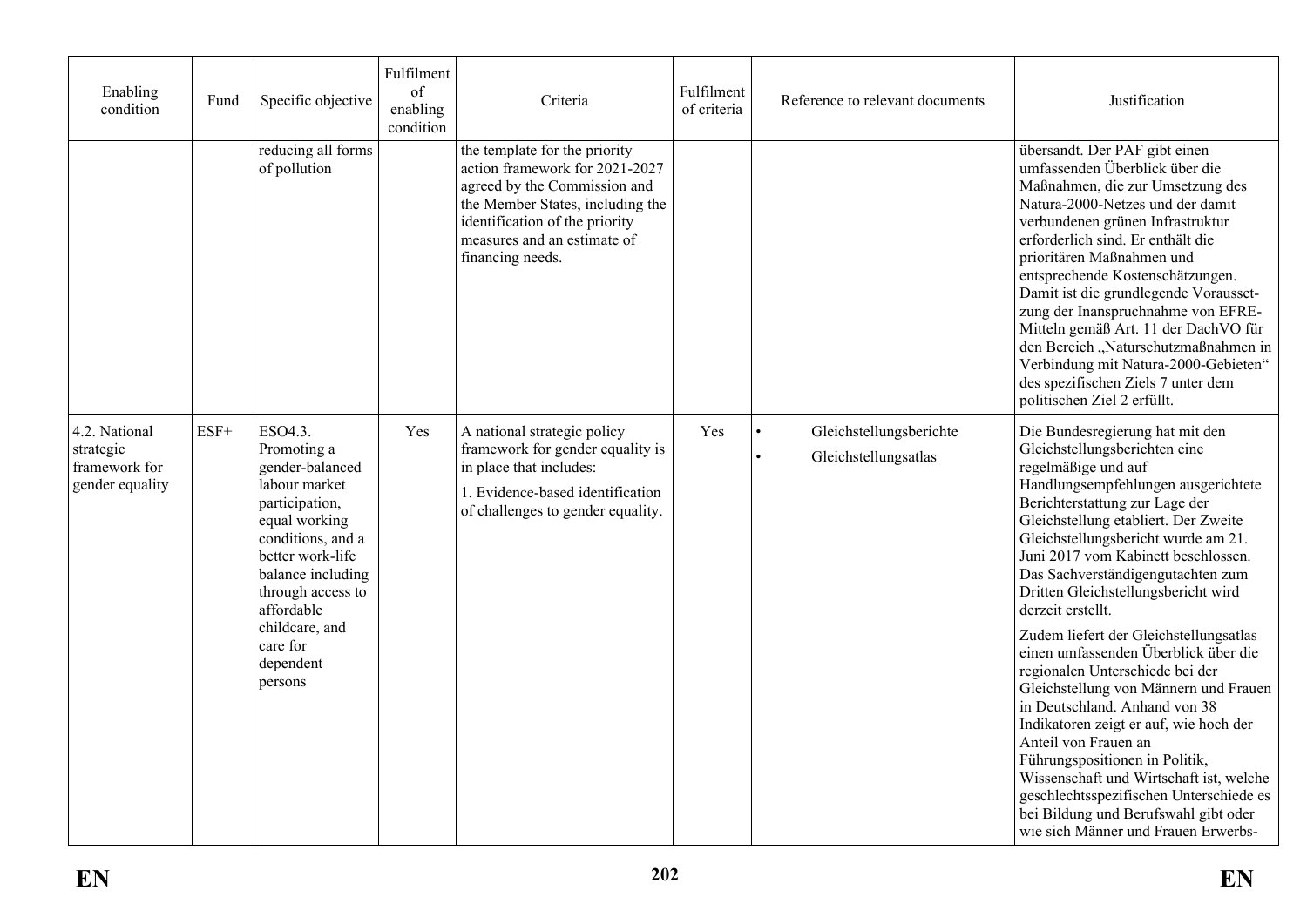| Enabling<br>condition | Fund | Specific objective | Fulfilment<br>of<br>enabling<br>condition | Criteria                                                                                                                                                                                                                                                                                             | Fulfilment<br>of criteria | Reference to relevant documents                                                    | Justification                                                                                                                                                                                                                                                                                                                                                                                                                                                                                                                                                                                                                                                                                                                                                                                                                                                                                                                                                                                                                                                             |
|-----------------------|------|--------------------|-------------------------------------------|------------------------------------------------------------------------------------------------------------------------------------------------------------------------------------------------------------------------------------------------------------------------------------------------------|---------------------------|------------------------------------------------------------------------------------|---------------------------------------------------------------------------------------------------------------------------------------------------------------------------------------------------------------------------------------------------------------------------------------------------------------------------------------------------------------------------------------------------------------------------------------------------------------------------------------------------------------------------------------------------------------------------------------------------------------------------------------------------------------------------------------------------------------------------------------------------------------------------------------------------------------------------------------------------------------------------------------------------------------------------------------------------------------------------------------------------------------------------------------------------------------------------|
|                       |      |                    |                                           |                                                                                                                                                                                                                                                                                                      |                           |                                                                                    | und Sorgearbeit aufteilen.                                                                                                                                                                                                                                                                                                                                                                                                                                                                                                                                                                                                                                                                                                                                                                                                                                                                                                                                                                                                                                                |
|                       |      |                    |                                           | 2. Measures to address gender<br>gaps in employment, pay,<br>pensions, and to promote work-<br>life balance for women and men,<br>including through improving<br>access to early childhood<br>education and care, with targets,<br>while respecting the role and<br>autonomy of the social partners. | Yes                       | Der Koalitionsvertrag für die<br>19. Legislaturperiode<br>Gleichstellungsstrategie | Maßnahmen zur Stärkung der<br>Gleichstellung sind im Koalitionsvertrag<br>vorgesehen und werden entsprechend<br>der politischen Willensbildung<br>umgesetzt. Die am 08.07.2020 in Kraft<br>getretene Gleichstellungsstrategie der<br>Bundesregierung benennt auf dieser<br>Basis 3 zentrale<br>gleichstellungspolitische<br>Herausforderungen: Gleiche Verteilung<br>von Erwerbs- und Sorgearbeit, gleiche<br>Teilhabe in Wirtschaft und Gesellschaft,<br>gleiche Teilhabe in Politik und<br>öffentlichem Dienst. Die<br>Gleichstellungsstrategie formuliert 9<br>Ziele für die Gleichstellung, darunter<br>"Entgeltgleichheit und eigenständige<br>wirtschaftliche Sicherung",<br>"Vereinbarkeit von Familie, Pflege und<br>Beruf stärken - eine gleichberechtigte<br>Verteilung von Erwerbsarbeit und<br>unbezahlter Sorgearbeit zwischen<br>Frauen und Männern fördern" und<br>"Gleichberechtigte Karrierechancen von<br>Frauen und Männern in<br>Führungspositionen". Die Strategie<br>umfasst 67 Maßnahmen, mit denen zur<br>Zielerreichung beigetragen werden soll. |
|                       |      |                    |                                           | 3. Arrangements for monitoring,<br>evaluation and review of the<br>strategic policy framework and<br>data collection methods based on<br>sex-disaggregated data.                                                                                                                                     | Yes                       | Gleichstellungsberichte<br>Gleichstellungsstrategie                                | Für die Gleichstellungsberichte wurde<br>ein Bilanzierungsverfahren entwickelt<br>und umgesetzt, in das die<br>Gleichstellungsstrategie integriert wird.<br>Für die Gleichstellungsstrategie ist diese<br>Legislaturperiode eine Bilanzierung<br>vorgesehen. Die Strategie selbst kann                                                                                                                                                                                                                                                                                                                                                                                                                                                                                                                                                                                                                                                                                                                                                                                    |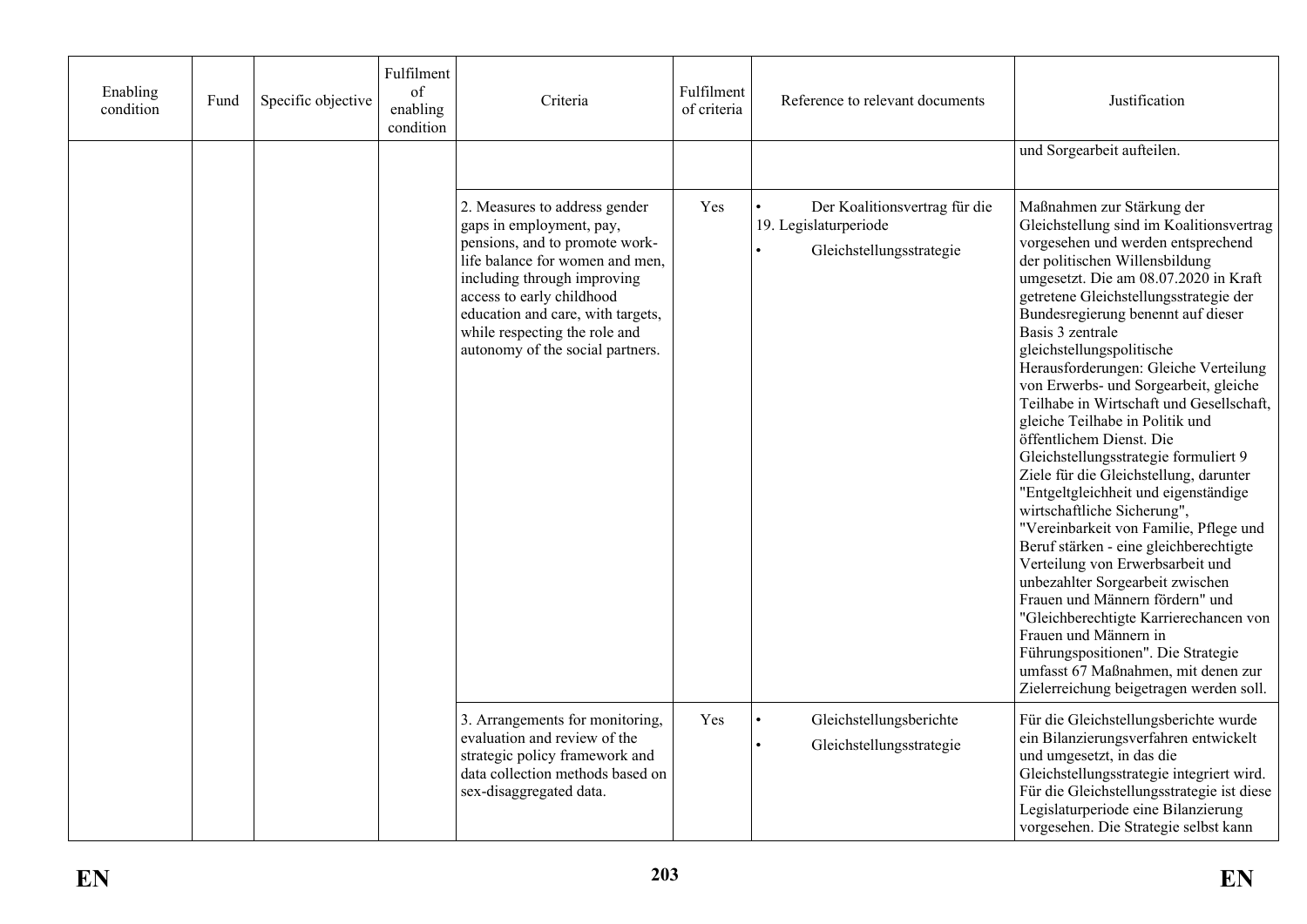| Enabling<br>condition | Fund | Specific objective | Fulfilment<br>of<br>enabling<br>condition | Criteria                                                                                                                                                                                                                                           | Fulfilment<br>of criteria | Reference to relevant documents                                                                                                                                                                                                                     | Justification                                                                                                                                                                                                                                                                                                                                                                                                                               |
|-----------------------|------|--------------------|-------------------------------------------|----------------------------------------------------------------------------------------------------------------------------------------------------------------------------------------------------------------------------------------------------|---------------------------|-----------------------------------------------------------------------------------------------------------------------------------------------------------------------------------------------------------------------------------------------------|---------------------------------------------------------------------------------------------------------------------------------------------------------------------------------------------------------------------------------------------------------------------------------------------------------------------------------------------------------------------------------------------------------------------------------------------|
|                       |      |                    |                                           |                                                                                                                                                                                                                                                    |                           |                                                                                                                                                                                                                                                     | zukünftig fortgeschrieben werden.                                                                                                                                                                                                                                                                                                                                                                                                           |
|                       |      |                    |                                           |                                                                                                                                                                                                                                                    |                           |                                                                                                                                                                                                                                                     | Weitere Vorkehrungen für<br>Überwachung, Evaluierung und<br>Überprüfung des strategischen<br>Politikrahmens:                                                                                                                                                                                                                                                                                                                                |
|                       |      |                    |                                           |                                                                                                                                                                                                                                                    |                           |                                                                                                                                                                                                                                                     | Bilanz zur Umsetzung des<br>Koalitionsvertrages                                                                                                                                                                                                                                                                                                                                                                                             |
|                       |      |                    |                                           |                                                                                                                                                                                                                                                    |                           |                                                                                                                                                                                                                                                     | Evaluationen sind Bestandteile<br>der meisten Maßnahmen                                                                                                                                                                                                                                                                                                                                                                                     |
|                       |      |                    |                                           |                                                                                                                                                                                                                                                    |                           |                                                                                                                                                                                                                                                     | Ressortberichte, Evaluationen<br>und Fortschreibungen zur Deutschen<br>Nachhaltigkeitsstrategie                                                                                                                                                                                                                                                                                                                                             |
|                       |      |                    |                                           |                                                                                                                                                                                                                                                    |                           |                                                                                                                                                                                                                                                     | Die Darstellung der<br>Gleichstellungswirkung im Haushalt ist<br>ein wichtiges Instrument der<br>kontinuierlichen Überprüfung von<br>Gesetzesfolgen, das fiskalisch von<br>großem Interesse ist. Die<br>Bundesregierung führt seit längeren<br>alljährliche themenbezogene<br>Haushaltsanalysen durch, so genannte<br>Spending Reviews. In 2020 wurden<br>erstmals auch Genderaspekte<br>mitaufgenommen.                                    |
|                       |      |                    |                                           | 4. Arrangements for ensuring<br>that its design, implementation,<br>monitoring and review is<br>conducted in close cooperation<br>with relevant stakeholders,<br>including equality bodies, social<br>partners and civil society<br>organisations. | Yes                       | Gleichstellungsberichte<br>GFMK-Konferenz der<br>Gleichstellungs- und<br>Frauenministerinnen und -minister, -<br>senatorinnen und -senatoren der Länder<br>Bundesarbeitsgemeinschaft<br>kommunaler Frauen- und<br>Gleichstellungsbeauftragter (BAG) | Die Gleichstellungsberichte der<br>Bundesregierung bauen jeweils auf dem<br>Gutachten einer<br>Sachverständigenkommission auf, die<br>die ihr Gutachten auch unter Anhörung<br>von Expert:innen aus der<br>Zivilgesellschaft und der<br>Sozialpartner:innen verfasst. Die<br>fertigen Gleichstellungsberichte werden<br>auf zahlreichen Veranstaltungen der<br>Zivilgesellschaft thematisiert.<br>Die Beteiligung der Zivilgesellschaft bei |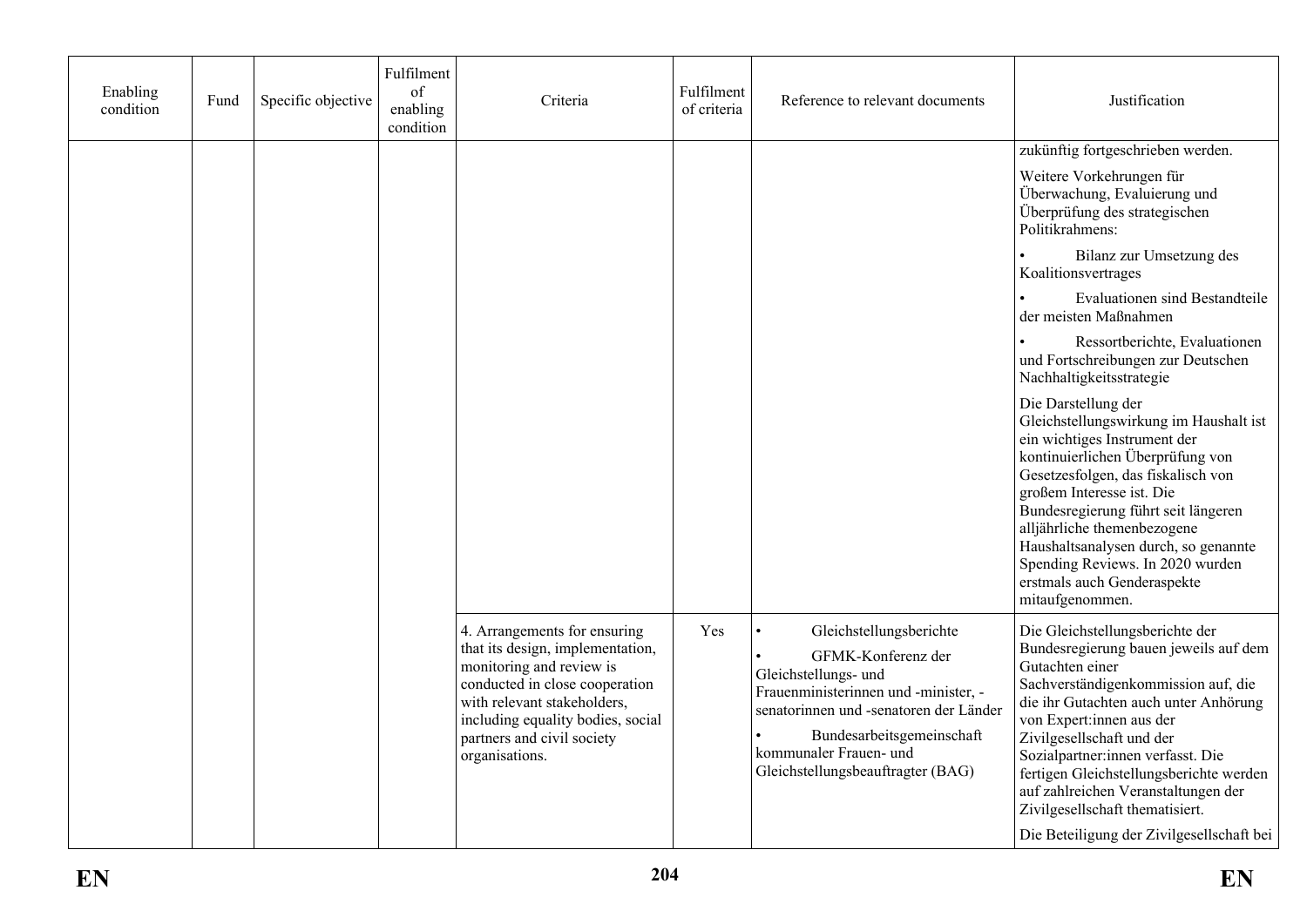| Enabling<br>condition                                                                              | Fund   | Specific objective                                                                                                                                                                                                                                                                                                                    | Fulfilment<br>of<br>enabling<br>condition | Criteria                                                                                                                                                                                               | Fulfilment<br>of criteria | Reference to relevant documents                                                                                                                                                                                                                                                                                                   | Justification                                                                                                                                                                                                                                                                                                                                                                                                                                                                                                                                                                                                  |
|----------------------------------------------------------------------------------------------------|--------|---------------------------------------------------------------------------------------------------------------------------------------------------------------------------------------------------------------------------------------------------------------------------------------------------------------------------------------|-------------------------------------------|--------------------------------------------------------------------------------------------------------------------------------------------------------------------------------------------------------|---------------------------|-----------------------------------------------------------------------------------------------------------------------------------------------------------------------------------------------------------------------------------------------------------------------------------------------------------------------------------|----------------------------------------------------------------------------------------------------------------------------------------------------------------------------------------------------------------------------------------------------------------------------------------------------------------------------------------------------------------------------------------------------------------------------------------------------------------------------------------------------------------------------------------------------------------------------------------------------------------|
|                                                                                                    |        |                                                                                                                                                                                                                                                                                                                                       |                                           |                                                                                                                                                                                                        |                           |                                                                                                                                                                                                                                                                                                                                   | Gesetzgebungsprozessen ist durch<br>Verbändeanhörungen geregelt. Bei<br>vielen Maßnahmen sind Verbände als<br>Zuwendungsnehmer:innen direkt<br>beteiligt. Darüber hinaus gibt es eine<br>enge Zusammenarbeit mit<br>gleichstellungspolitischen Verbänden<br>und anderen Stakeholdern.                                                                                                                                                                                                                                                                                                                          |
|                                                                                                    |        |                                                                                                                                                                                                                                                                                                                                       |                                           |                                                                                                                                                                                                        |                           |                                                                                                                                                                                                                                                                                                                                   | Der Bund nimmt als Gast an den<br>Gleichstellungsministerkonferenzen der<br>Länder (GFMK) teil. Der Austausch mit<br>der kommunalen Ebene ist über den<br>regelmäßigen Kontakt sowie<br>Kooperationsprojekten mit der<br>Bundesarbeitsgemeinschaft kommunaler<br>Frauen- und Gleichstellungsbeauftragter<br>(BAG) gewährleistet.                                                                                                                                                                                                                                                                               |
| 4.3. Strategic<br>policy framework<br>for the education<br>and training<br>system at all<br>levels | $ESF+$ | ESO4.6.<br>Promoting equal<br>access to and<br>completion of<br>quality and<br>inclusive<br>education and<br>training, in<br>particular for<br>disadvantaged<br>groups, from<br>early childhood<br>education and<br>care through<br>general and<br>vocational<br>education and<br>training, to<br>tertiary level, as<br>well as adult | Yes                                       | A national or regional strategic<br>policy framework for the<br>education and training system is<br>in place and includes:<br>1. Evidence-based systems for<br>skills anticipation and<br>forecasting. | Yes                       | Berufsbildungsbericht<br>Rahmenprogramm empirische<br>Bildungsforschung<br>Fachkräftebarometer Frühe<br>Bildung<br>Prognose Ausbildungssituation<br>Integrierte<br>Ausbildungsberichterstattung<br>Weiterbildungsmonitor<br><b>Adult Education Survey - AES</b><br>Europäische Erhebungen zur<br>Betrieblichen Weiterbildung CVTS | In DE bestehen faktengestützte Systeme<br>für die Prognostizierung des<br>Qualifikationsbedarfs. Dies gilt für den<br>Bereich der Ausbildung sowie für die<br>Weiterbildung/Erwachsenenbildung:<br>Bildungsmonitoring im<br>Rahmen der Gemeinschaftsaufgabe<br>Bund/Länder<br>Berufsbildungsbericht: Stand,<br>Entwicklungen, voraussichtliche<br>Weiterentwicklung in der beruflichen<br>Bildung<br>Rahmenprogramm emp.<br>Bildungsforschung<br>"Fachkräftebarometer Frühe<br>Bildung": Informationen über Personal,<br>Arbeitsmarkt, Erwerbssituation,<br>Ausbildung, Qualifizierung in der<br>Frühpädagogik |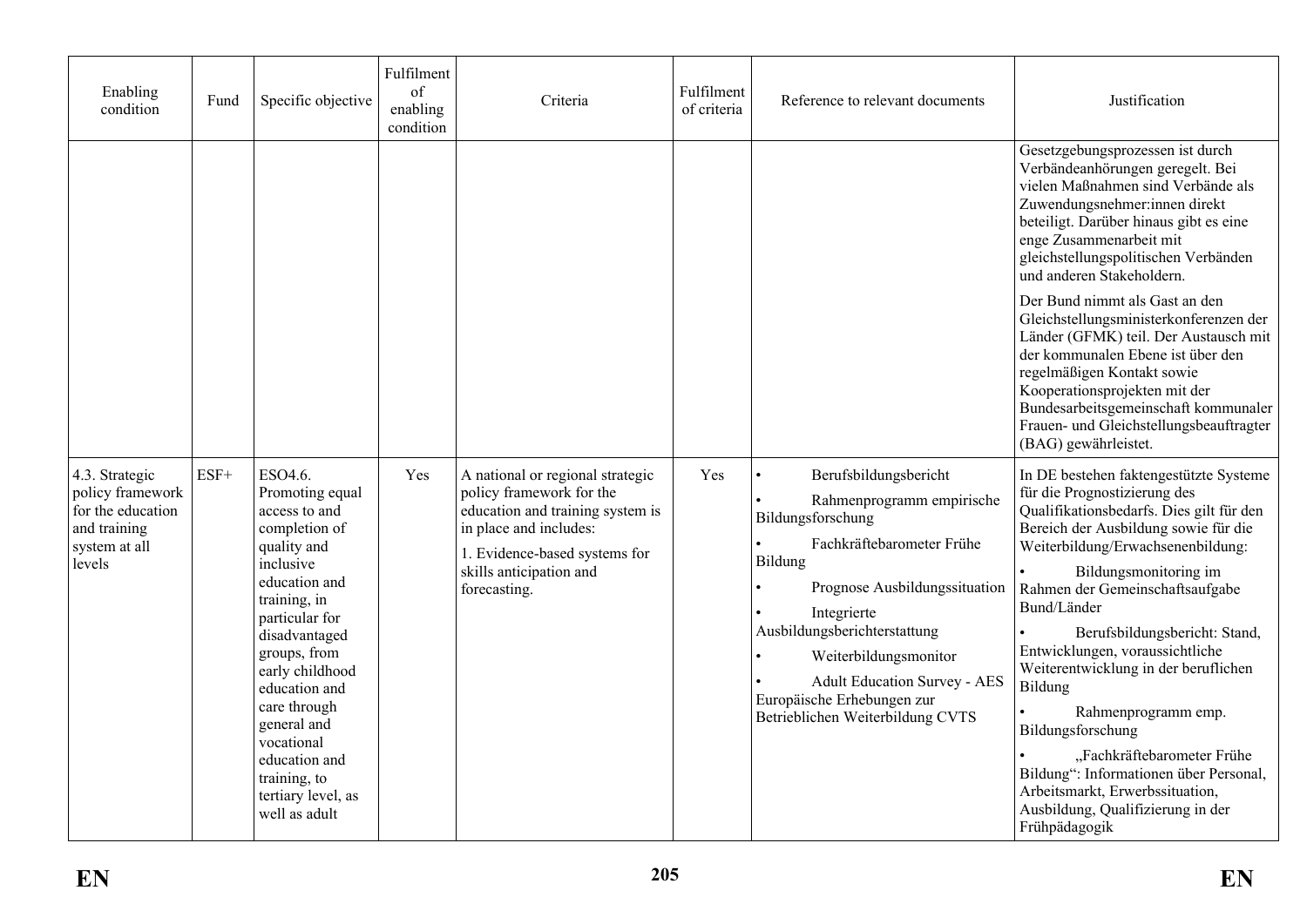| Enabling<br>condition | Fund | Specific objective                                                                                                                               | Fulfilment<br>of<br>enabling<br>condition | Criteria                                                                                                           | Fulfilment<br>of criteria | Reference to relevant documents                                                                                                                                                  | Justification                                                                                                                                                                                                                                                                                                                                                                                                                                                                                                                                                                              |
|-----------------------|------|--------------------------------------------------------------------------------------------------------------------------------------------------|-------------------------------------------|--------------------------------------------------------------------------------------------------------------------|---------------------------|----------------------------------------------------------------------------------------------------------------------------------------------------------------------------------|--------------------------------------------------------------------------------------------------------------------------------------------------------------------------------------------------------------------------------------------------------------------------------------------------------------------------------------------------------------------------------------------------------------------------------------------------------------------------------------------------------------------------------------------------------------------------------------------|
|                       |      | education and<br>learning,<br>including<br>facilitating<br>learning mobility<br>for all and<br>accessibility for<br>persons with<br>disabilities |                                           |                                                                                                                    |                           |                                                                                                                                                                                  | Prognose Ausbildungssituation<br>für jeweiliges Folgejahr auf Basis von<br>"PROSIMA"<br>Integrierte<br>Ausbildungsberichterstattung<br>Prognostizierung des<br>Qualifikationsbedarfs durch die BA<br>Umfragen des<br>Weiterbildungsmonitors inkl.<br>Qualitätsmanagementsystem in der<br>Weiterbildung<br><b>Adult Education Survey:</b><br>nationale Zwischenerhebungen zur<br>Trendbeobachtung<br>Europäische Erhebungen zur<br>Betrieblichen Weiterbildung                                                                                                                              |
|                       |      |                                                                                                                                                  |                                           | 2. Graduate tracking mechanisms<br>and services for quality and<br>effective guidance for learners of<br>all ages. | Yes                       | Deutsches Zentrum für<br>Hochschul- und Wissenschaftsforschung<br>-DZHW<br><b>Adult Education Survey - AES</b><br>Europäische Erhebungen zur<br>Betrieblichen Weiterbildung CVTS | In DE bestehen geeignete Mechanismen<br>zur Verfolgung des beruflichen<br>Werdegangs und wirksame Leitlinien<br>für Lernende aller Altersgruppen:<br>Erhebungen zum beruflichen<br>Werdegang bei Hochschulabsolventen<br>(Deutsches Zentrum für Hochschul- und<br>Wissenschaftsforschung -DZHW)<br>Umfragen des<br>Weiterbildungsmonitors einschl.<br>Qualitätsmanagementsystem in der<br>Weiterbildung<br><b>Adult Education Survey (AES):</b><br>nationale Zwischenerhebungen zur<br>Trendbeobachtung<br>Europäische Erhebungen zur<br>Betrieblichen Weiterbildung (CVTS)<br>Integrierte |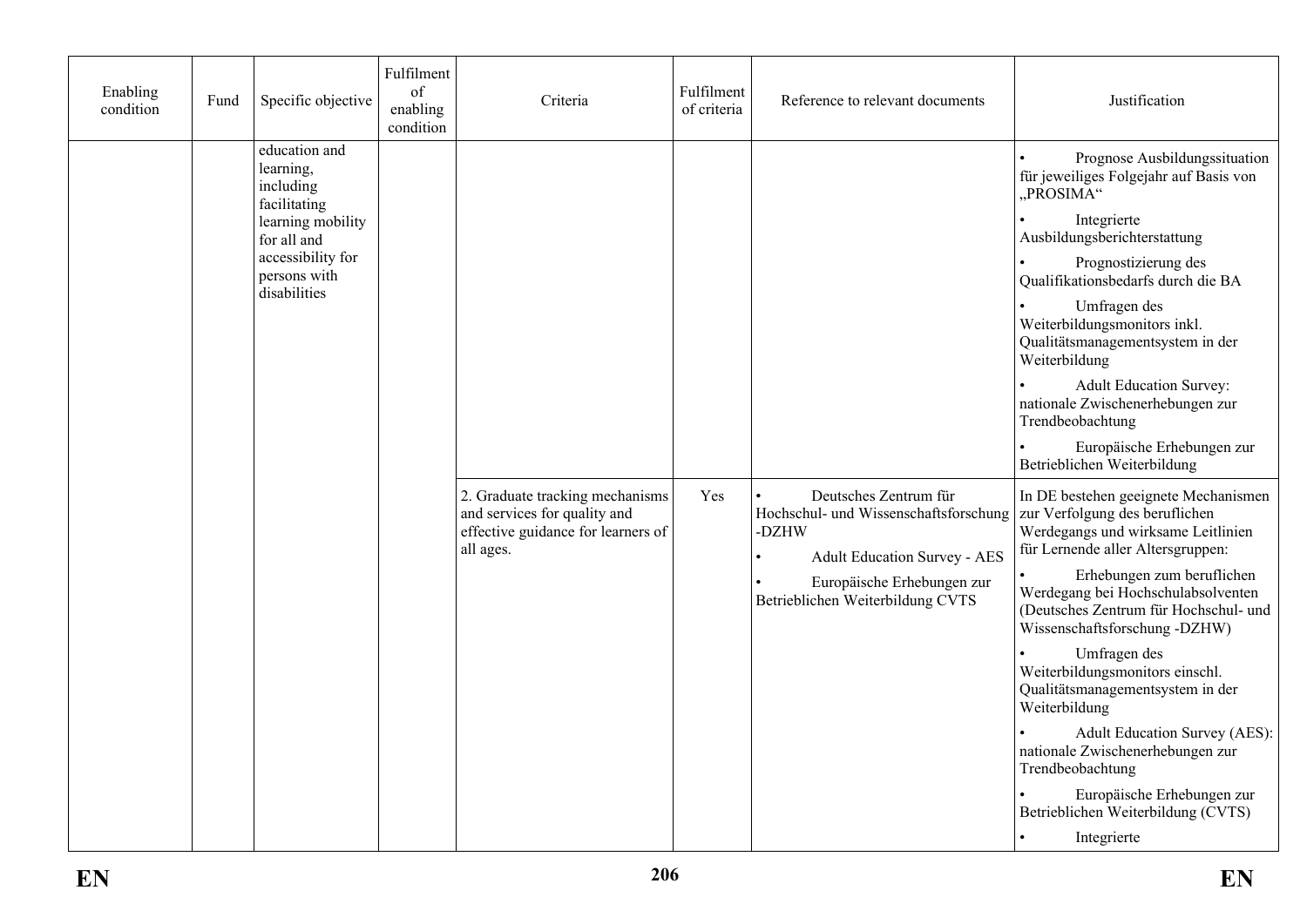| Enabling<br>condition | Fund | Specific objective | Fulfilment<br>of<br>enabling<br>condition | Criteria                                                                                                                                                                                                                                                            | Fulfilment<br>of criteria | Reference to relevant documents                                                                                                                                                                                                                           | Justification                                                                                                                                                                                                                                                                                                                                                                                                                                                                                                                                                                                                                                                                                                                                                                                                                                                                                                                                                                                                                             |
|-----------------------|------|--------------------|-------------------------------------------|---------------------------------------------------------------------------------------------------------------------------------------------------------------------------------------------------------------------------------------------------------------------|---------------------------|-----------------------------------------------------------------------------------------------------------------------------------------------------------------------------------------------------------------------------------------------------------|-------------------------------------------------------------------------------------------------------------------------------------------------------------------------------------------------------------------------------------------------------------------------------------------------------------------------------------------------------------------------------------------------------------------------------------------------------------------------------------------------------------------------------------------------------------------------------------------------------------------------------------------------------------------------------------------------------------------------------------------------------------------------------------------------------------------------------------------------------------------------------------------------------------------------------------------------------------------------------------------------------------------------------------------|
|                       |      |                    |                                           |                                                                                                                                                                                                                                                                     |                           |                                                                                                                                                                                                                                                           | Ausbildungsberichterstattung (iABE)<br>Antizipierung und<br>Prognostizierung des<br>Qualifikationsbedarfs durch die BA                                                                                                                                                                                                                                                                                                                                                                                                                                                                                                                                                                                                                                                                                                                                                                                                                                                                                                                    |
|                       |      |                    |                                           | 3. Measures to ensure equal<br>access to, participation in and<br>completion of quality,<br>affordable, relevant, non-<br>segregated and inclusive<br>education and training, and<br>acquisition of key competences<br>at all levels including higher<br>education. | Yes                       | Berufsbildungsgesetz<br>www.die-duale.de<br>Das neue BAföG<br>Aufstiegs-BAföG<br>Weiterbildungsstipendium<br>Initiative Bildungsketten<br>Integration durch<br>Qualifizierung<br><b>Einstieg Deutsch</b><br>Nationaler Pakt für Frauen in<br>MINT-Berufen | In DE bestehen geeignete Maßnahmen,<br>die den gleichen Zugang zu, die gleiche<br>Teilhabe an und den Abschluss von<br>hochwertiger, und inklusiver<br>allgemeiner und beruflicher Bildung<br>sowie den Erwerb von<br>Schlüsselkompetenzen auf allen Ebenen<br>inkl. der Hochschulbildung<br>gewährleisten sollen, z.B.:<br>Berufsbildungsgesetz stellt<br>gleiche Teilhabe an beruflicher Bildung<br>sicher<br>BAföG: zusätzliche<br>Investitionen insb. im Hochschulbereich<br>Hochschulpakt 2020 von Bund/<br>Ländern finanziert insb. zusätzliche<br>Studienmöglichkeiten<br>"Aufstiegs-BAföG" fördert<br>Maßnahmen der beruflichen<br>Aufstiegsfortbildung wie Meister:in,<br>Fachwirt:in, Erzieher:in, Betriebswirt:in<br>Weiterbildungsstipendium<br>fördert talentierte Berufseinsteiger bei<br>ihrer weiteren Qualifizierung<br>Initiative Bildungsketten<br>unterstützt Jugendliche beim Übergang<br>von Schule in Ausbildung<br>Integration durch<br>Qualifizierung unterstützt im Ausland<br>qualifizierte Fachkräfte bei der |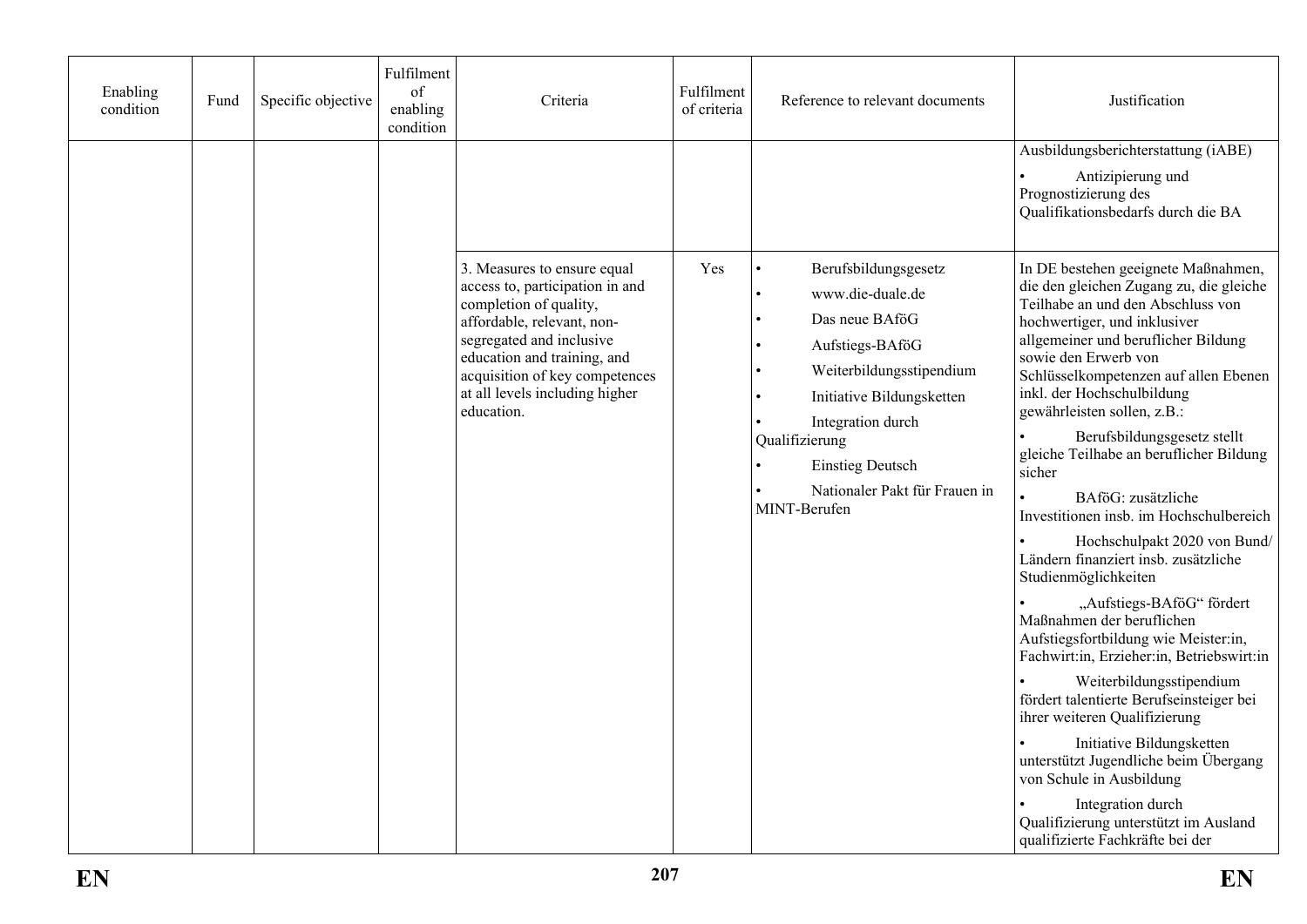| Enabling<br>condition | Fund | Specific objective | Fulfilment<br>of<br>enabling<br>condition | Criteria                                                                                                                                                                                                                  | Fulfilment<br>of criteria | Reference to relevant documents                                                                                                                                                                                                                        | Justification                                                                                                                                                                                                                                                                                                                                                                                                                                                                                                                                                                                                                                                                                                                                                                                                                                                                                                                                                                                                           |
|-----------------------|------|--------------------|-------------------------------------------|---------------------------------------------------------------------------------------------------------------------------------------------------------------------------------------------------------------------------|---------------------------|--------------------------------------------------------------------------------------------------------------------------------------------------------------------------------------------------------------------------------------------------------|-------------------------------------------------------------------------------------------------------------------------------------------------------------------------------------------------------------------------------------------------------------------------------------------------------------------------------------------------------------------------------------------------------------------------------------------------------------------------------------------------------------------------------------------------------------------------------------------------------------------------------------------------------------------------------------------------------------------------------------------------------------------------------------------------------------------------------------------------------------------------------------------------------------------------------------------------------------------------------------------------------------------------|
|                       |      |                    |                                           |                                                                                                                                                                                                                           |                           |                                                                                                                                                                                                                                                        | Anerkennung ihrer<br>Berufsqualifikationen gem.<br>Anerkennungsgesetz                                                                                                                                                                                                                                                                                                                                                                                                                                                                                                                                                                                                                                                                                                                                                                                                                                                                                                                                                   |
|                       |      |                    |                                           | 4. A coordination mechanism<br>covering all levels of education<br>and training, including higher<br>education, and a clear<br>assignment of responsibilities<br>between the relevant national<br>and/or regional bodies. | Yes                       | Konferenz der Kultusminister<br>Gemeinschaftsaufgaben - Art.<br>91a ff. GG<br>Gemeinsame<br>Wissenschaftskonferenz - GWK<br>Finanzhilfe für<br>Länder/Gemeinden gemäß Art. 104c GG<br>Berufsbildungsgesetz - BBIG<br>Nationale Weiterbildungsstrategie | In DE bestehen geeignete<br>Koordinierungsmechanismen auf allen<br>Ebenen der allgemeinen und beruflichen<br>Bildung inkl. der Hochschulbildung und<br>eine Aufgabenverteilung zwischen den<br>einschlägigen nationalen und/oder<br>Ländern/regionalen Stellen bestehen,<br>z.B.:<br>Ständige Konferenz der<br>Kultusminister (KMK)<br>Gesetzgebungsbefugnisse des<br>Bundes im Bereich Bildung und<br>Forschung z.B. für die außerschulische<br>berufliche Aus-/ Weiterbildung,<br>Regelung der Ausbildungsbeihilfen,<br>Hochschulzulassung und<br>Hochschulabschlüsse<br>Bund kann Ländern<br>Finanzhilfen für gesamtstaatlich<br>bedeutsame Investitionen und besondere<br>befristete Ausgaben der Länder/<br>Gemeinden zur Steigerung der<br>Leistungsfähigkeit der kommunalen<br>Bildungsinfrastruktur gewähren (Art.<br>$104c$ GG)<br>Regelungen der Aufgaben für<br>die berufliche Bildung im<br>Berufsbildungsgesetz<br>BIBB:<br>Berufsbildungsforschung<br>Nationale<br>Weiterbildungsstrategie: Bund, Länder, |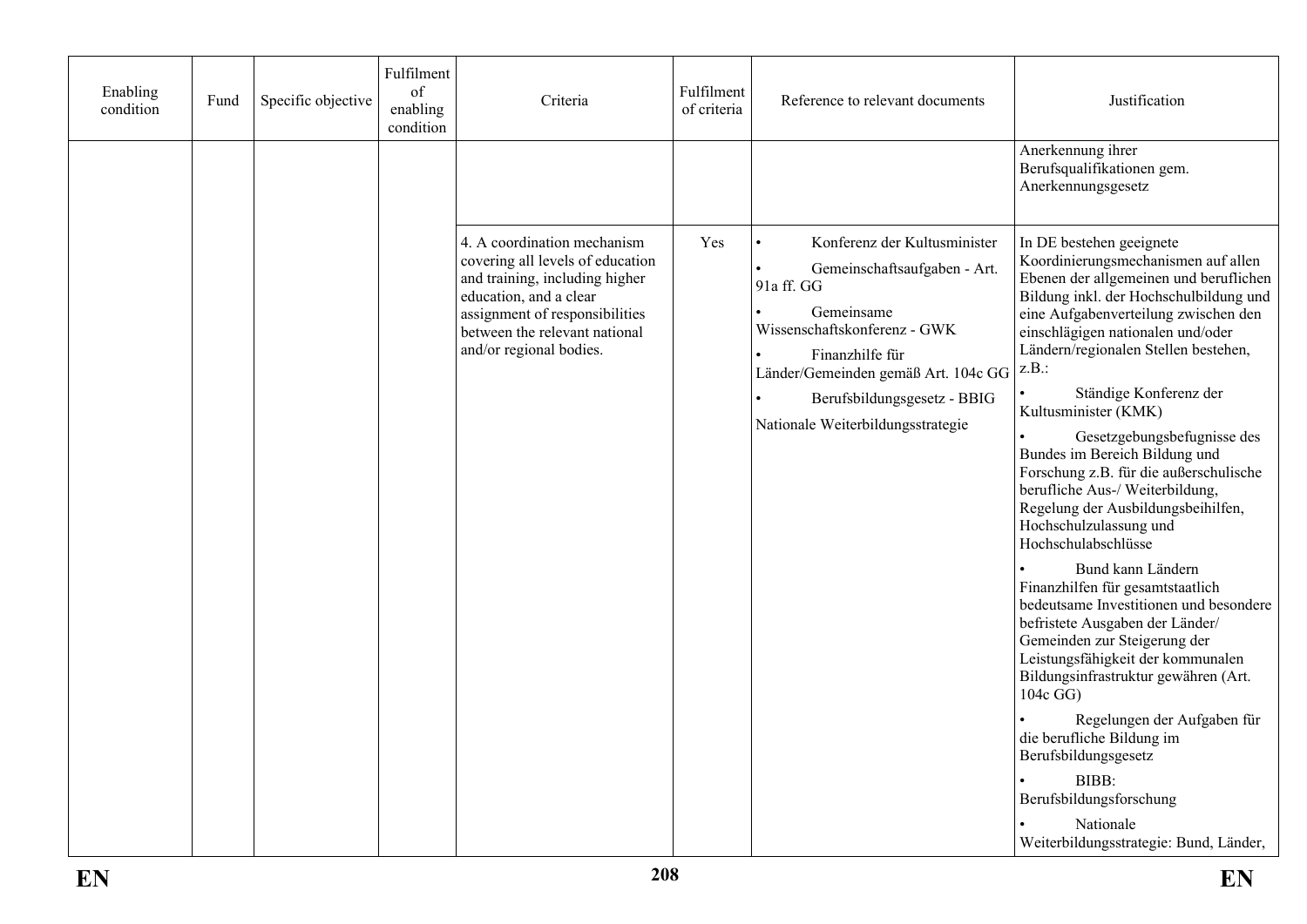| Enabling<br>condition | Fund | Specific objective | Fulfilment<br>of<br>enabling<br>condition | Criteria                                                                                       | Fulfilment<br>of criteria | Reference to relevant documents                                        | Justification                                                                                                                                                                                                                                                                                                                                                                                                                                                                      |
|-----------------------|------|--------------------|-------------------------------------------|------------------------------------------------------------------------------------------------|---------------------------|------------------------------------------------------------------------|------------------------------------------------------------------------------------------------------------------------------------------------------------------------------------------------------------------------------------------------------------------------------------------------------------------------------------------------------------------------------------------------------------------------------------------------------------------------------------|
|                       |      |                    |                                           |                                                                                                |                           |                                                                        | Sozialpartner:innen, BA bündeln<br>Anstrengungen für Weiterbildung/<br>Qualifizierung                                                                                                                                                                                                                                                                                                                                                                                              |
|                       |      |                    |                                           | 5. Arrangements for monitoring,<br>evaluation and review of the<br>strategic policy framework. | Yes                       | Bildungsbericht<br>Berufsbildungsbericht<br>Nationales Bildungspanel - | In Deutschland bestehen geeignete<br>Vorkehrungen für Monitoring,<br>Evaluierung und Überprüfung im<br>Politikbereich Bildung, z.B.:                                                                                                                                                                                                                                                                                                                                               |
|                       |      |                    |                                           |                                                                                                |                           | <b>NEPS</b>                                                            | Nationaler Bildungsbericht:<br>Stand und Perspektiven des deutschen<br>Bildungssystems, Überprüfung der<br>Einhaltung des strategischen<br>Politikrahmens                                                                                                                                                                                                                                                                                                                          |
|                       |      |                    |                                           |                                                                                                |                           |                                                                        | Berufsbildungsbericht: Lage<br>auf dem Ausbildungsmarkt                                                                                                                                                                                                                                                                                                                                                                                                                            |
|                       |      |                    |                                           |                                                                                                |                           |                                                                        | Regelmäßiges<br>Bildungsmonitoring zur<br>Hochschulbildung                                                                                                                                                                                                                                                                                                                                                                                                                         |
|                       |      |                    |                                           |                                                                                                |                           |                                                                        | Nationales Bildungspanel:<br>Daten zu Bildungsprozessen                                                                                                                                                                                                                                                                                                                                                                                                                            |
|                       |      |                    |                                           |                                                                                                |                           |                                                                        | Nationales Reformprogramm<br>(NRP): Koordinierung der<br>Wirtschaftspolitik im Rahmen des<br>Europäischen Semesters                                                                                                                                                                                                                                                                                                                                                                |
|                       |      |                    |                                           |                                                                                                |                           |                                                                        | "Die Bundesregierung und insbesondere<br>die Länder haben gemeinsam erhebliche<br>Anstrengungen zum Ausbau und zur<br>Verbesserung des Bildungssystems<br>unternommen und ihre<br>Bildungsausgaben kontinuierlich<br>erhöht" (siehe NRP 2020, D.<br>Bildungsniveau verbessern, Ziffer 122.).<br>Hervorzuheben sind hier z.B. die<br>Maßnahmen im Rahmen des Programms<br>des Bundes zur empirischen<br>Bildungsforschung oder die Maßnahmen<br>zur Qualitätssicherung, u.a. in der |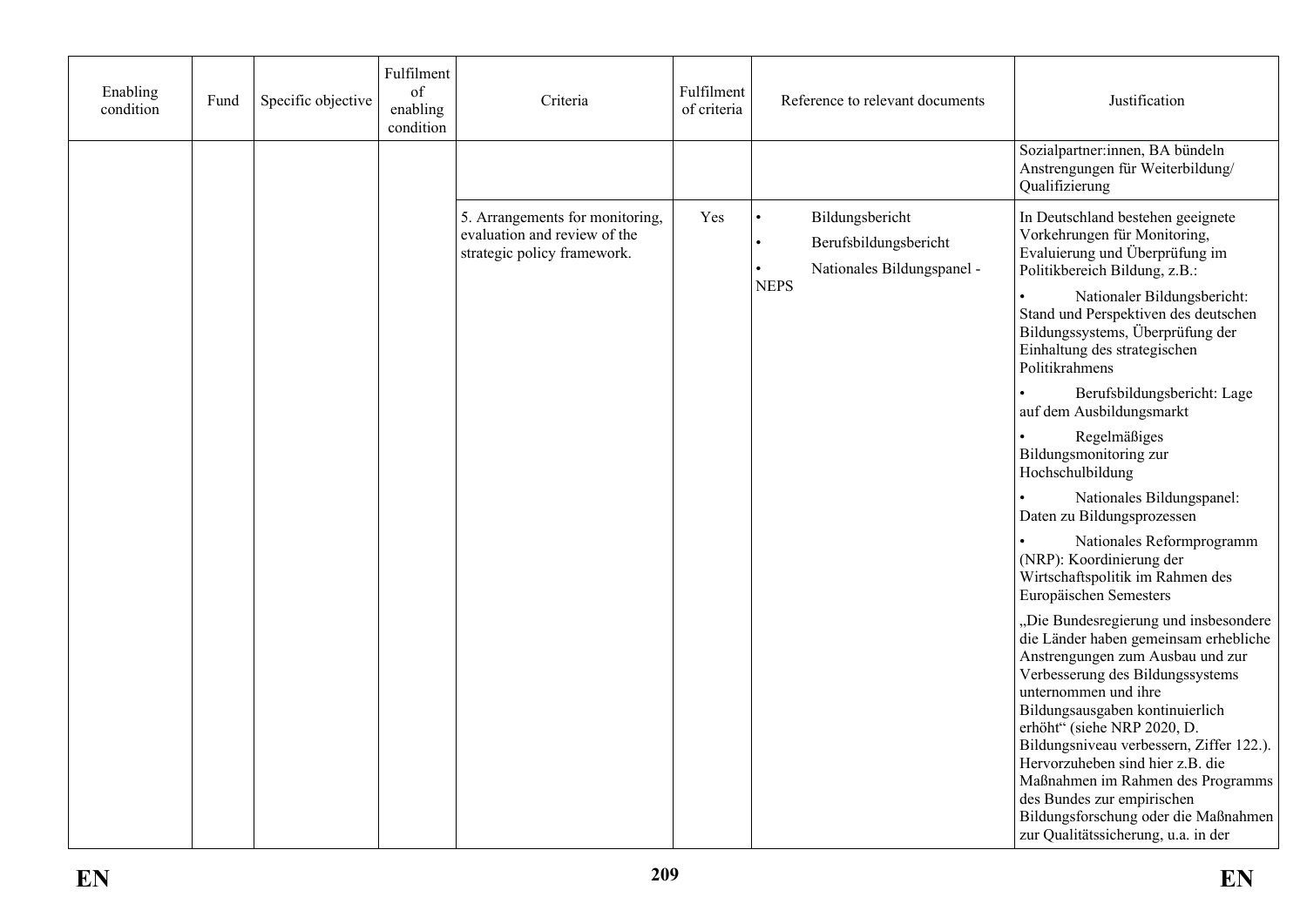| Enabling<br>condition | Fund | Specific objective | Fulfilment<br>of<br>enabling<br>condition | Criteria                                                                                                                                              | Fulfilment<br>of criteria | Reference to relevant documents                                                                                                            | Justification                                                                                                                                                                                                                                                                                                                                                                                                                                                                                                                                                                                                                                                                                                                                                                                                                                                                                                                                                                                                                         |
|-----------------------|------|--------------------|-------------------------------------------|-------------------------------------------------------------------------------------------------------------------------------------------------------|---------------------------|--------------------------------------------------------------------------------------------------------------------------------------------|---------------------------------------------------------------------------------------------------------------------------------------------------------------------------------------------------------------------------------------------------------------------------------------------------------------------------------------------------------------------------------------------------------------------------------------------------------------------------------------------------------------------------------------------------------------------------------------------------------------------------------------------------------------------------------------------------------------------------------------------------------------------------------------------------------------------------------------------------------------------------------------------------------------------------------------------------------------------------------------------------------------------------------------|
|                       |      |                    |                                           |                                                                                                                                                       |                           |                                                                                                                                            | Hochschulbildung.                                                                                                                                                                                                                                                                                                                                                                                                                                                                                                                                                                                                                                                                                                                                                                                                                                                                                                                                                                                                                     |
|                       |      |                    |                                           | 6. Measures to target low-skilled,<br>low-qualified adults and those<br>with disadvantaged socio-<br>economic backgrounds and<br>upskilling pathways. | Yes                       | Bundesagentur für Arbeit<br>Nationale Dekade für<br>Alphabetisierung und Grundbildung<br>Verhinderung von<br>Ausbildungsabbrüchen - "VerA" | In DE werden Personen mit geringen<br>Kompetenzen oder Qualifikationen und<br>aus sozioökonomisch benachteiligten<br>Verhältnissen sowie<br>Weiterbildungspfade gefördert, z.B.:<br>Im Rahmenprogramm<br>empirische Bildungsforschung fördert<br>der Bund Forschung zu<br>Gelingensbedingungen und<br>Gestaltungskonzepten zum Abbau von<br>Bildungsbarrieren sozial benachteiligter<br>Kinder und Jugendlicher. Dabei werden<br>auch außerschulische Förderangebote<br>untersucht sowie die Wechselwirkungen<br>zwischen verschiedenen Lernorten im<br>Sozialraum.<br>Qualifizierungen im Rahmen<br>arbeitsmarktpolitischer Instrumente<br>werden nach SGB III sowie r nach SGB<br>II gefördert<br>BMBF fördert während der<br>sog. Dekade für Alphabetisierung und<br>Grundbildung bis 2026<br>Alphabetisierungsprojekte<br>Die durch BMBF geförderte<br>Initiative "Verhinderung von<br>Ausbildungsabbrüchen" unterstützt<br>Jugendliche mithilfe von<br>Ausbildungsbegleitern individuell bei<br>der Bewältigung von Problemen im |
|                       |      |                    |                                           | 7. Measures to support teachers,<br>trainers and academic staff as<br>regards appropriate learning<br>methods, assessment and                         | Yes                       | DigitalPakt Schule<br>Qualifizierungsinitiative<br>Digitaler Wandel - Q4.0                                                                 | Rahmen ihrer Ausbildung<br>In Deutschland findet über die<br>Initiativen der zumeist zuständigen<br>Länder hinaus auch von Bundesseite<br>Unterstützung von Lehrkräften,                                                                                                                                                                                                                                                                                                                                                                                                                                                                                                                                                                                                                                                                                                                                                                                                                                                              |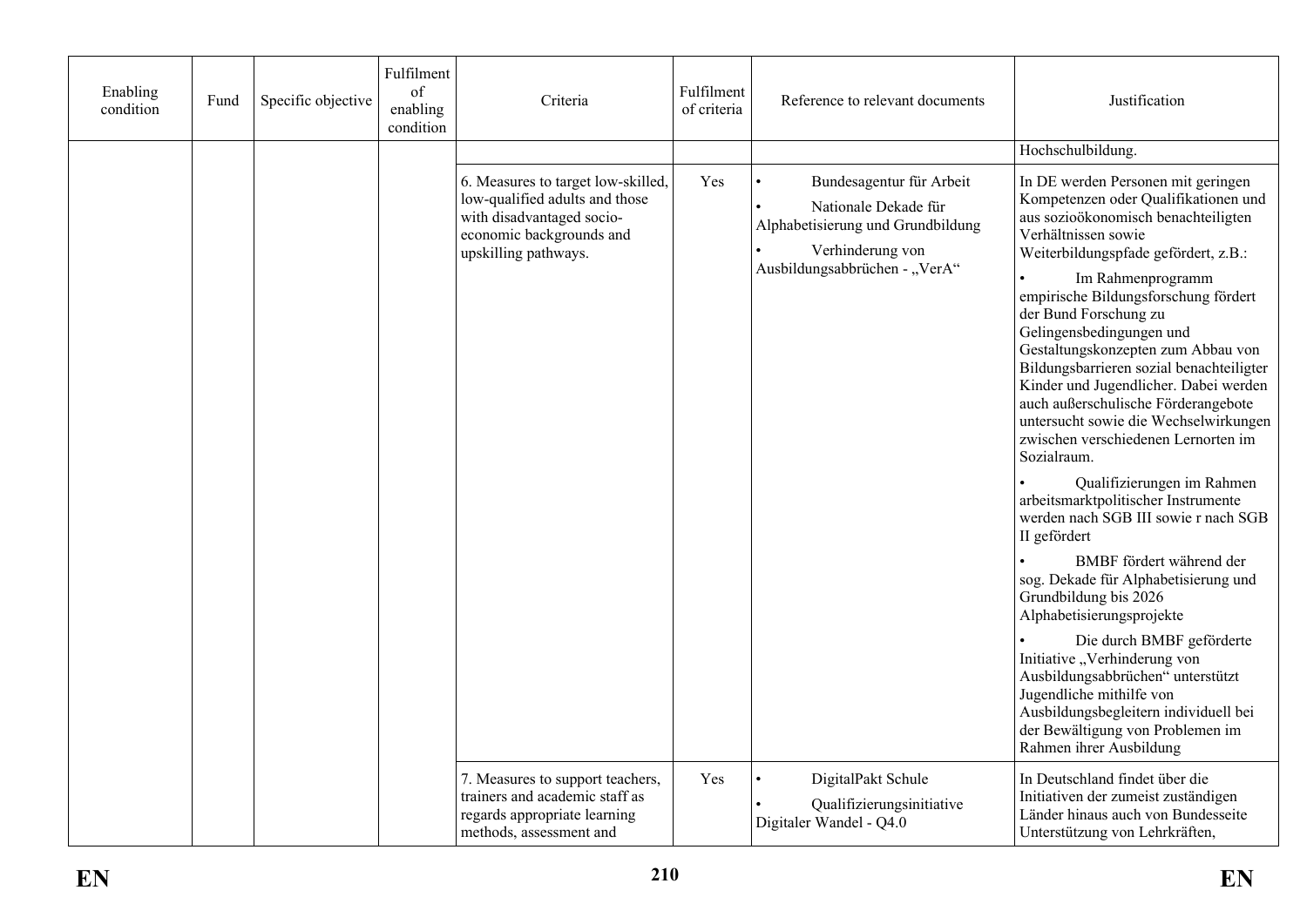| Enabling<br>condition | Fund | Specific objective | Fulfilment<br>of<br>enabling<br>condition | Criteria                                                                                                                                                                                                            | Fulfilment<br>of criteria | Reference to relevant documents                                                                                                                                                                                                                                                                                  | Justification                                                                                                                                                                                                                                                                                                                                                                                                                                                                                                                                                                                                                                                                                                                                                                                                                                                                                                                  |
|-----------------------|------|--------------------|-------------------------------------------|---------------------------------------------------------------------------------------------------------------------------------------------------------------------------------------------------------------------|---------------------------|------------------------------------------------------------------------------------------------------------------------------------------------------------------------------------------------------------------------------------------------------------------------------------------------------------------|--------------------------------------------------------------------------------------------------------------------------------------------------------------------------------------------------------------------------------------------------------------------------------------------------------------------------------------------------------------------------------------------------------------------------------------------------------------------------------------------------------------------------------------------------------------------------------------------------------------------------------------------------------------------------------------------------------------------------------------------------------------------------------------------------------------------------------------------------------------------------------------------------------------------------------|
|                       |      |                    |                                           | validation of key competences.                                                                                                                                                                                      |                           | Qualifizierung Digital<br>Weiterbildungsinitiative<br>Frühpädagogische Fachkräfte - WiFF<br>Qualitätsoffensive<br>Lehrerbildung<br>Überbetriebliche<br>Berufsbildungsstätten - ÜBS<br>Berufsbildung für nachhaltige<br>Entwicklung - BBNE<br>Berufsbildung für nachhaltige<br>Entwicklung<br>Fachkräftebarometer | Ausbilder:innen und akademischem<br>Personal in Bezug auf angemessene<br>Lernmethoden, Bewertung und<br>Validierung von Schlüsselkompetenzen<br>statt, z.B.:<br>"DigitalPakt Schule": Ziel:<br>bessere Ausstattung der Schulen mit<br>digitaler Technik<br>Qualifizierungsinitiative<br>Digitaler Wandel "Q4.0": Qualifikation<br>von Ausbildungspersonal in Bezug auf<br>die Digitalisierung<br>"Qualitätsoffensive<br>Lehrerbildung": Ziel: praxisorientierte<br>Ausbildung von Lehrer:innen<br>Bund-Länder-Programm<br>"Qualitätspakt Lehre": bessere<br>Studienbedingungen und mehr Qualität<br>in der Lehre<br>"Überbetriebliche<br>Berufsbildungsstätten": übernehmen<br>Ausbildungsinhalte, die in KMU nicht<br>oder nicht vollständig abgedeckt werden<br>können.<br>Modellversuche zur<br>"Berufsbildung für nachhaltige<br>Entwicklung" (BBNE): entwickeln<br>kompetenzorientiere Curricula und<br>Lehr-Lernmaterial |
|                       |      |                    |                                           | 8. Measures to promote mobility<br>of learners and staff and<br>transnational collaboration of<br>education and training providers,<br>including through recognition of<br>learning outcomes and<br>qualifications. | Yes                       | Mobilitätsprogramme<br>(incoming und outgoing)<br>Incomings:<br>https://www.study-in-germany.de/de<br>Outgoings:<br>https://www.studieren-weltweit.de                                                                                                                                                            | Durch Anerkennung von<br>Lernergebnissen und Qualifikationen<br>wird unter anderem zur Förderung der<br>Mobilität von Lernenden und Personal<br>sowie der grenzüberschreitenden<br>Zusammenarbeit von Bildungs- und<br>Ausbildungsanbieter:innen beigetragen.                                                                                                                                                                                                                                                                                                                                                                                                                                                                                                                                                                                                                                                                  |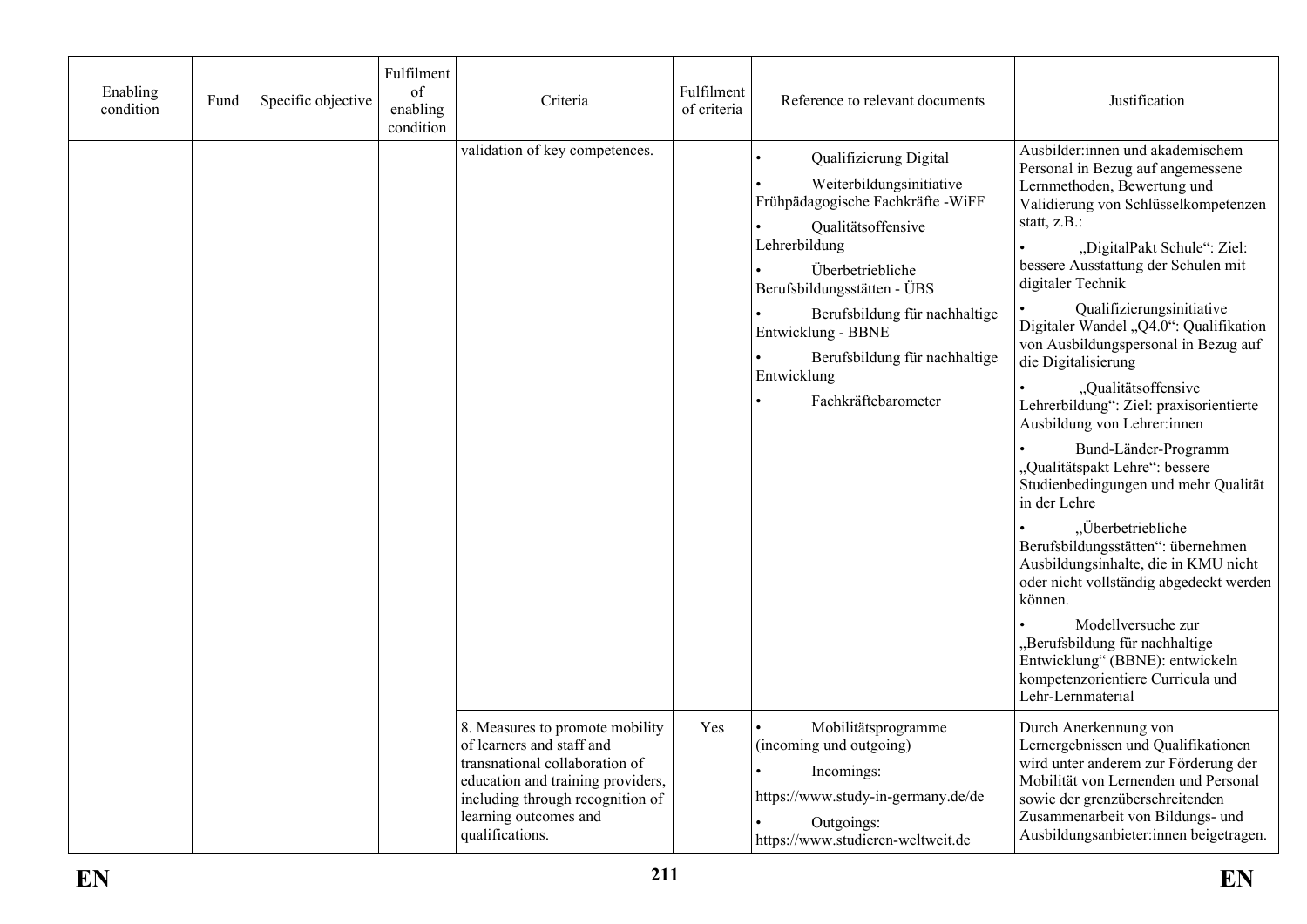| Enabling<br>condition                                                                              | Fund   | Specific objective                                                                                                                                                                              | Fulfilment<br>of<br>enabling<br>condition | Criteria                                                                                                                                                                                                                                                                                                                                                                                           | Fulfilment<br>of criteria | Reference to relevant documents                                                                                                                                                                                                    | Justification                                                                                                                                                                                                                                                                                                                                                                                                                                                                                                                                                                                                                                                                                                                                                                |
|----------------------------------------------------------------------------------------------------|--------|-------------------------------------------------------------------------------------------------------------------------------------------------------------------------------------------------|-------------------------------------------|----------------------------------------------------------------------------------------------------------------------------------------------------------------------------------------------------------------------------------------------------------------------------------------------------------------------------------------------------------------------------------------------------|---------------------------|------------------------------------------------------------------------------------------------------------------------------------------------------------------------------------------------------------------------------------|------------------------------------------------------------------------------------------------------------------------------------------------------------------------------------------------------------------------------------------------------------------------------------------------------------------------------------------------------------------------------------------------------------------------------------------------------------------------------------------------------------------------------------------------------------------------------------------------------------------------------------------------------------------------------------------------------------------------------------------------------------------------------|
|                                                                                                    |        |                                                                                                                                                                                                 |                                           |                                                                                                                                                                                                                                                                                                                                                                                                    |                           | Übergreifende Stipendien<br>Erasmus+<br>Datenbank aller schulischen,<br>hochschulischen, in D anerkannten<br>Abschlüsse<br>Europäische Kommission - The<br>European Higher Education Area<br>www.anerkennung-in-<br>deutschland.de | Konkrete Maßnahmen sind:<br>"studieren weltweit - Erlebe<br>es!" soll deutsche Studierende für einen<br>Auslandsaufenthalt motivieren<br>Erasmus+ fördert Mobilität zu<br>Lernzwecken und transnationale<br>Zusammenarbeit<br>Förderung der<br>Internationalisierung der Hochschulen<br>durch zahlreiche Programme, bspw.<br>Unterstützung des DAAD mit<br>zahlreichen Maßnahmen zur<br>Studierendenmobilität, Kooperationen<br>deutscher Hochschulen mit<br>ausländischen Partner:innen<br>Zentralstelle für ausländisches<br>Bildungswesen der KMK führt<br>Datenbank aller in Deutschland<br>anerkannten (hoch-)schulischen<br>Abschlüsse<br>Auf Grundlage des<br>Anerkennungsgesetzes können im<br>Ausland erworbene Abschlüsse auf<br>Gleichwertigkeit überprüft werden |
| 4.4. National<br>strategic policy<br>framework for<br>social inclusion<br>and poverty<br>reduction | $ESF+$ | ESO4.8.<br>Fostering active<br>inclusion with a<br>view to promoting<br>equal<br>opportunities,<br>non-<br>discrimination<br>and active<br>participation, and<br>improving<br>employability, in | Yes                                       | A national or regional strategic<br>policy or legislative framework<br>for social inclusion and poverty<br>reduction is in place that<br>includes:<br>1. Evidence-based diagnosis of<br>poverty and social exclusion,<br>including child poverty, in<br>particular as regards equal access<br>to quality services for children in<br>vulnerable situations as well as<br>homelessness, spatial and | Yes                       | 6. Armuts- und<br>Reichtumsbericht<br><b>SGB II Statistik und Forschung</b><br>SGB III Arbeitsmarkt- und<br>Berufsforschung<br>Institut für Arbeitsmarkt- und<br>Berufsforschung                                                   | Die Bundesregierung analysiert in ihrer<br>Armuts- und Reichtumsberichterstattung<br>Lebenslagen und Teilhabe von<br>Menschen mit Armutsrisiken auf<br>Grundlage von Indikatoren und trägt<br>aktuelle Forschungsergebnisse<br>zusammen. Die Daten/ Analysen sind<br>Grundlage für evidenzbasierte Politik<br>zur Armutsbekämpfung/-reduzierung.<br>Analysiert werden die<br>gesamtgesellschaftliche Verteilung von<br>Einkommen/Vermögen und die                                                                                                                                                                                                                                                                                                                            |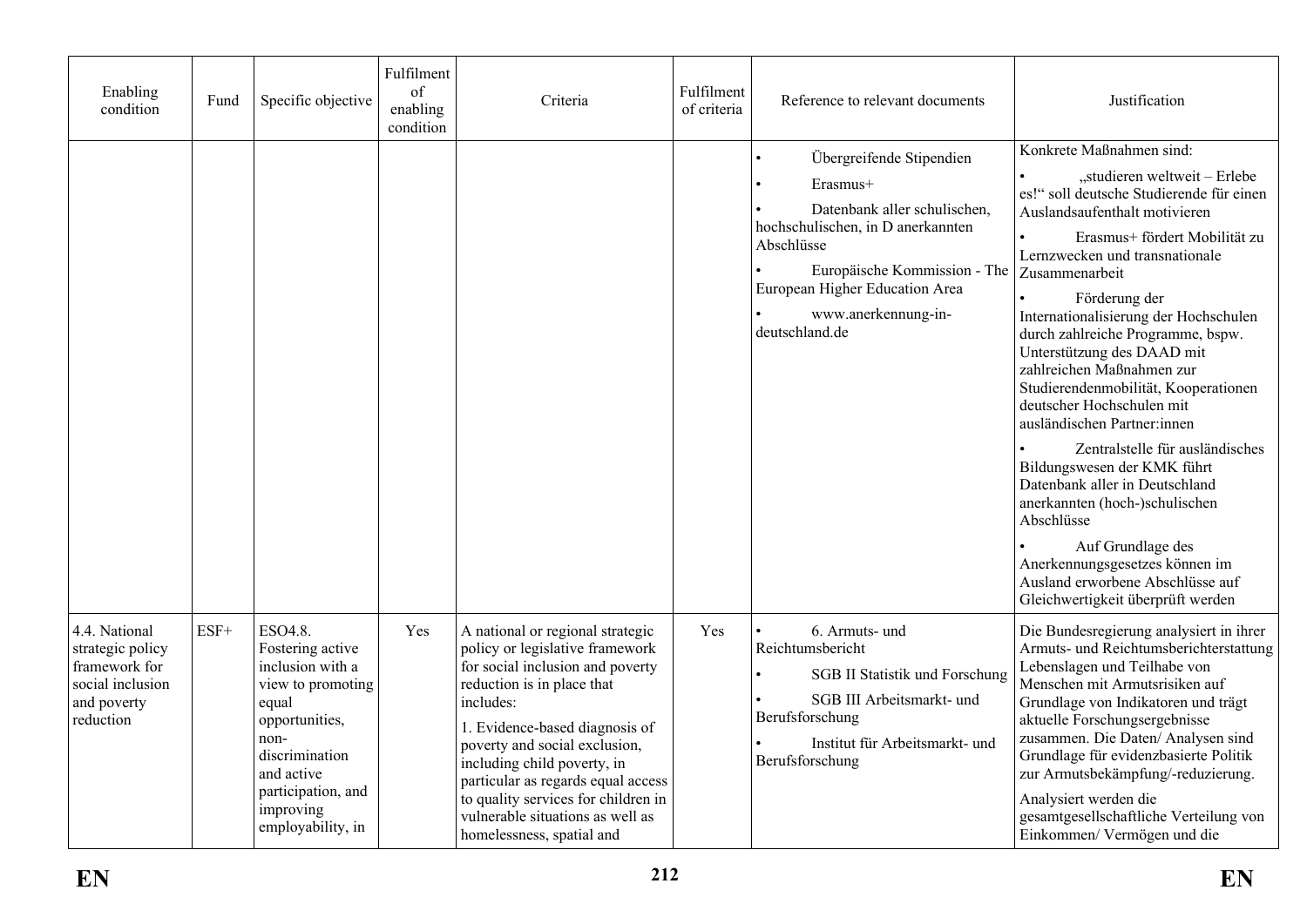| Enabling<br>condition | Fund | Specific objective                        | Fulfilment<br>of<br>enabling<br>condition | Criteria                                                                                                                                                                                                                    | Fulfilment<br>of criteria | Reference to relevant documents                                                                                                                                                                                                                                                                                                                                                   | Justification                                                                                                                                                                                                                                                                                                                                                                                                                                                                                                                                                                                                                                                                                                                                                       |
|-----------------------|------|-------------------------------------------|-------------------------------------------|-----------------------------------------------------------------------------------------------------------------------------------------------------------------------------------------------------------------------------|---------------------------|-----------------------------------------------------------------------------------------------------------------------------------------------------------------------------------------------------------------------------------------------------------------------------------------------------------------------------------------------------------------------------------|---------------------------------------------------------------------------------------------------------------------------------------------------------------------------------------------------------------------------------------------------------------------------------------------------------------------------------------------------------------------------------------------------------------------------------------------------------------------------------------------------------------------------------------------------------------------------------------------------------------------------------------------------------------------------------------------------------------------------------------------------------------------|
|                       |      | particular for<br>disadvantaged<br>groups |                                           | educational segregation, limited<br>access to essential services and<br>infrastructure, and the specific<br>needs of vulnerable people of all<br>ages.                                                                      |                           |                                                                                                                                                                                                                                                                                                                                                                                   | Wechselwirkungen zw. materieller<br>Situation und den Teilhabedimensionen<br>Bildung, Erwerbstätigkeit, Gesundheit,<br>Wohnen, politische, kulturelle, soziale<br>Einbindung. Für die Bewertung der<br>Verteilungsergebnisse spielt eine<br>wichtige Rolle, wie stabil/veränderbar<br>diese sind; Entwicklungen sozialer<br>Aufstiegschancen/ Abstiegsrisiken im<br>Lebensverlauf und<br>Generationenvergleich werden daher<br>ebenfalls analysiert.<br>In den Sozialgesetzbüchern II und III ist<br>die Beobachtung der Beschäftigung und<br>des Arbeitsmarktes sowie die<br>Untersuchung der Wirkungen der<br>Arbeitsförderung geregelt.                                                                                                                          |
|                       |      |                                           |                                           | 2. Measures to prevent and<br>combat segregation in all fields,<br>including social protection,<br>inclusive labour markets and<br>access to quality services for<br>vulnerable people, including<br>migrants and refugees. | Yes                       | Grundsicherung für<br>Arbeitsuchende<br>(für erwerbsfähige Personen)<br>Sozialhilfe<br>Grundsicherung im Alter sowie<br>bei Erwerbsminderung<br>Rente<br>Unfallversicherung<br>Krankenversicherung<br>Pflegeversicherung<br>Arbeitslosenversicherung und<br>aktive Arbeitsförderung<br>Überblick Leistungen der<br>Familienförderung<br>Wohngeldgesetz<br>Kinder- und Jugendhilfe | Die sozialen Rechte / Rechte auf<br>Sozialleistungen sind im<br>Sozialgesetzbuch normiert.<br>Das lebensnotwendige<br>Existenzminimum sichern die<br>Mindestsicherungssysteme,<br>Grundsicherung für Arbeitsuchende für<br>erwerbsfähige Personen/ deren in<br>Bedarfsgemeinschaft<br>zusammenlebenden Familienmitglieder,<br>Sozialhilfe für nicht erwerbsfähige<br>Personen (Hilfe zum Lebensunterhalt<br>und Grundsicherung im Alter/bei<br>Erwerbsminderung). Vorgelagert sind<br>die Absicherung bei Alter/Invalidität,<br>Krankheit/ Pflegebedürftigkeit<br>(Sozialversicherung), Absicherung bei<br>Arbeitslosigkeit durch Arbeitsförderung<br>(Arbeitslosenversicherung/aktive<br>Arbeitsförderung). Auch gibt es<br>Leistungen der sozialen Entschädigung, |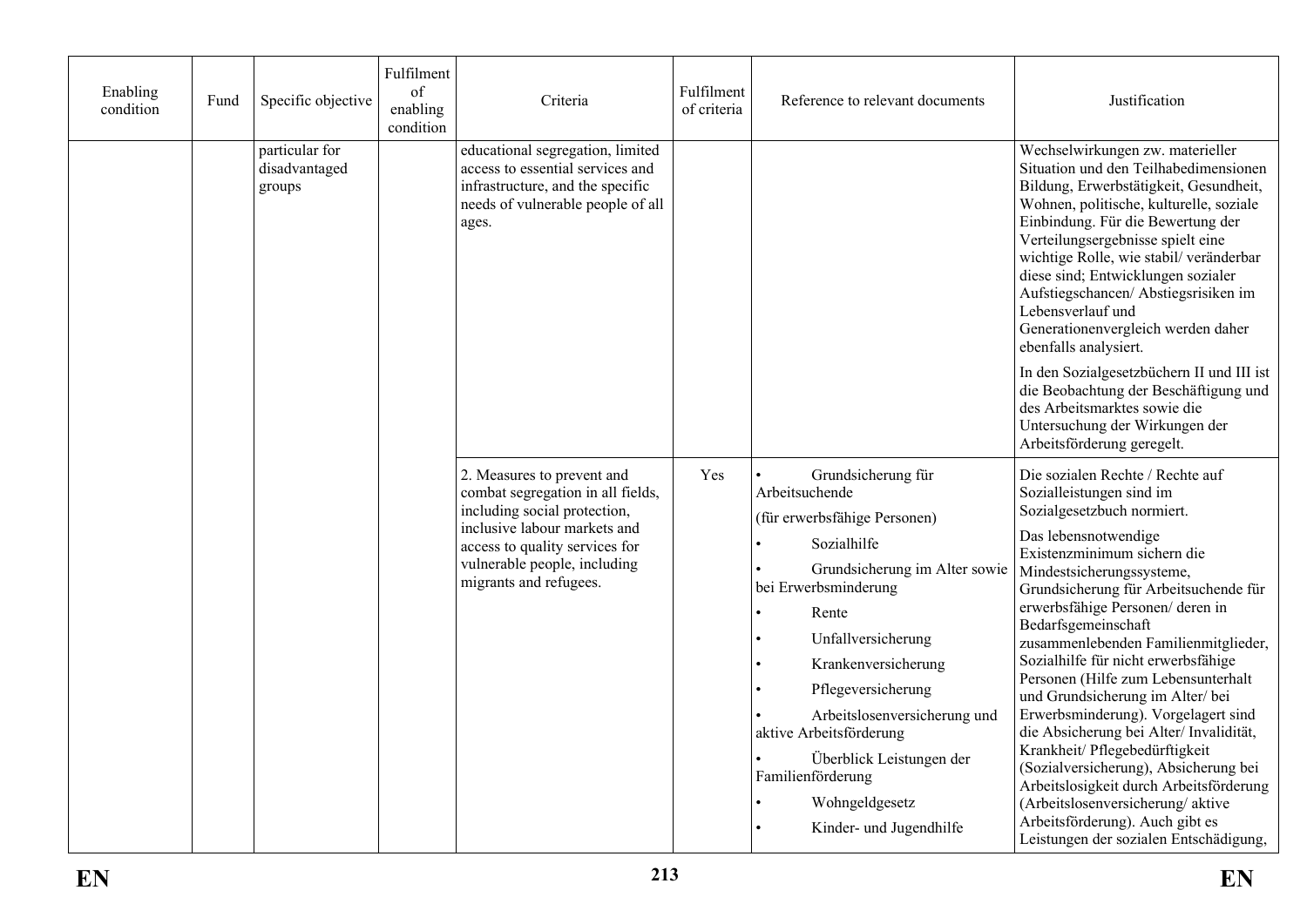| Enabling<br>condition | Fund | Specific objective | Fulfilment<br>of<br>enabling<br>condition | Criteria                                                                                | Fulfilment<br>of criteria | Reference to relevant documents                                                                                                                                                                                                                                                                    | Justification                                                                                                                                                                                                                                                                                                                                                                                                                                                                                                                                                                                                                                                                                                                                                                                                                                                                                                                                                                                                                                                                                 |
|-----------------------|------|--------------------|-------------------------------------------|-----------------------------------------------------------------------------------------|---------------------------|----------------------------------------------------------------------------------------------------------------------------------------------------------------------------------------------------------------------------------------------------------------------------------------------------|-----------------------------------------------------------------------------------------------------------------------------------------------------------------------------------------------------------------------------------------------------------------------------------------------------------------------------------------------------------------------------------------------------------------------------------------------------------------------------------------------------------------------------------------------------------------------------------------------------------------------------------------------------------------------------------------------------------------------------------------------------------------------------------------------------------------------------------------------------------------------------------------------------------------------------------------------------------------------------------------------------------------------------------------------------------------------------------------------|
|                       |      |                    |                                           |                                                                                         |                           | Rehabilitation und Teilhabe<br>von Menschen mit Behinderungen<br>Bundesteilhabegesetz<br>Nationaler Aktionsplan<br>Integration                                                                                                                                                                     | z.B. bei Gesundheitsschäden als Folge<br>von Gewalttaten, Leistungen der<br>Familienförderung, Zuschüsse für<br>angemessene Wohnung, Jugendhilfe,<br>Sozialhilfe für vielfältige Notlagen,<br>Teilhabe von Menschen mit<br>Behinderung, für Geflüchtete<br>spezifische Maßnahmen zur sozialen/<br>arbeitsmarktpolitischen Integration.                                                                                                                                                                                                                                                                                                                                                                                                                                                                                                                                                                                                                                                                                                                                                        |
|                       |      |                    |                                           | 3. Measures for the shift from<br>institutional to family- and<br>community-based care. | Yes                       | Nationaler Aktionsplan 2.0<br>Ortsnahe Leistungserbringung<br>gemäß § 9 SGB III<br>Kinder- und Jugendhilfe<br>Sozialgesetzbuch VIII<br>Rehabilitation und Teilhabe<br>von Menschen mit Behinderungen<br>Sozialgesetzbuch IX<br>Bundesteilhabegesetz<br>Soziale Pflegeversicherung<br><b>SGB XI</b> | In Deutschland ist der Föderalismus als<br>staatliches Organisationsprinzip<br>verfassungsrechtlich verankert. Die<br>Kommunen sind<br>staatsorganisationsrechtlich Teil der<br>Länder und mit zahlreichen gesetzlich<br>zugewiesenen staatlichen Aufgaben<br>betraut, die sie als örtliche<br>Verwaltungsträger im Rahmen ihrer<br>Selbstverwaltung wahrnehmen. Unter<br>anderem sind sie für die konkrete<br>Umsetzung der Kinder- und Jugendhilfe<br>(SGB VIII), Rehabilitation und Teilhabe<br>von Menschen mit Behinderung (SGB<br>IX), Soziale Pflegeversicherung (SGB<br>XI) sowie Sozialhilfegesetzgebung<br>(SGB XII) zuständig. Ziel der<br>Maßnahmen im Rahmen der Kinder-<br>und Jugendhilfe ist v.a. die Stärkung,<br>Unterstützung und Ergänzung der<br>elterlichen Erziehungsverantwortung; im<br>SGB IX ist die selbstbestimmte Teilhabe<br>von Menschen mit Behinderung am<br>Leben in der Gesellschaft eine<br>wesentliche Zielsetzung. Eine<br>gemeinde- und/oder familiennahe<br>Unterstützung/Versorgung für die<br>betreffenden Zielgruppen ist somit<br>gewährleistet. |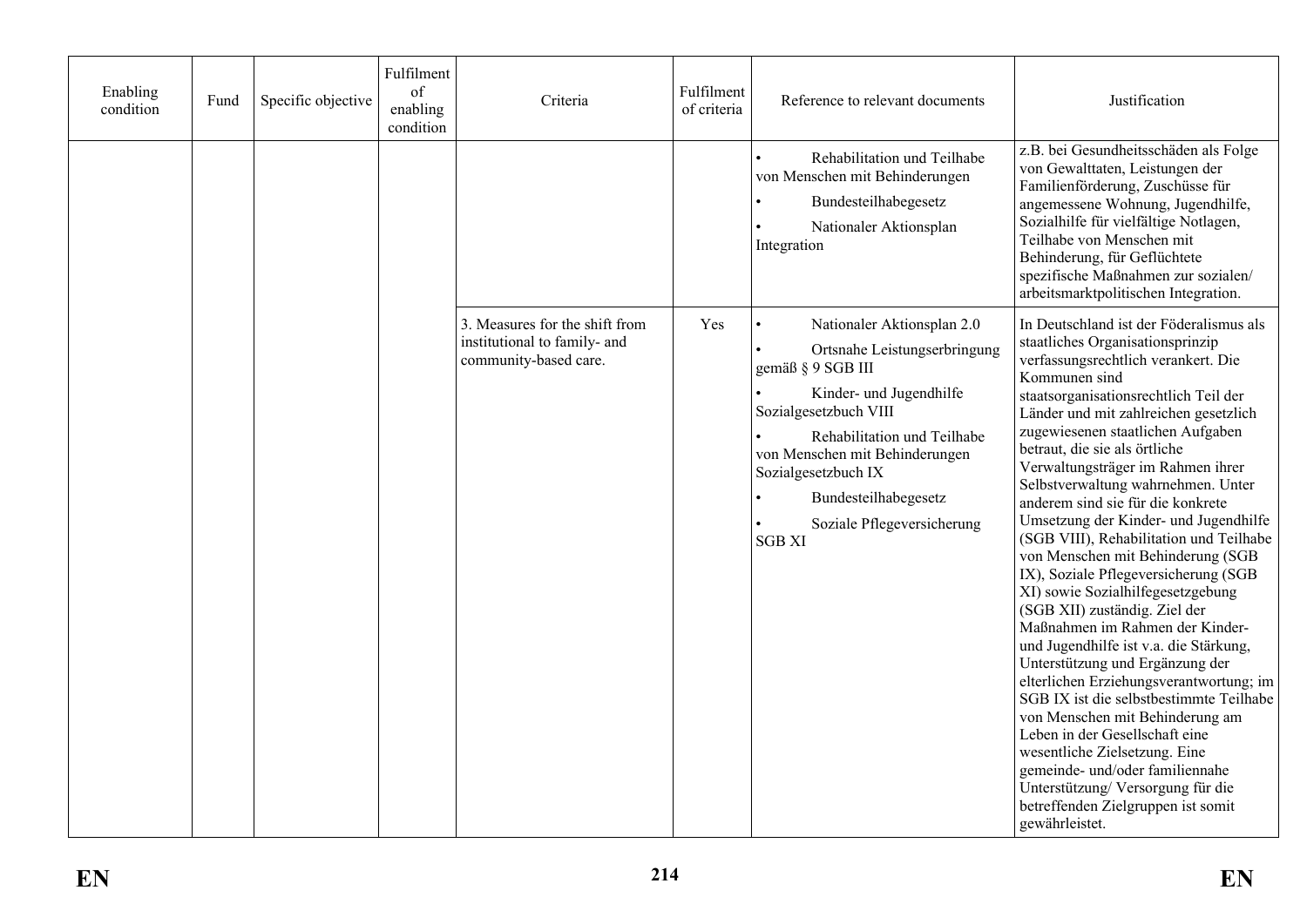| Enabling<br>condition                                                  | Fund   | Specific objective                                                                                   | Fulfilment<br>of<br>enabling<br>condition | Criteria                                                                                                                                                                                                                                   | Fulfilment<br>of criteria | Reference to relevant documents                                                                                                                           | Justification                                                                                                                                                                                                                                                                                                                                                                                                                                                                                                                                                                                                                                                                                                                                                                                                                                                                                                                                                                                                                                                                                                                     |
|------------------------------------------------------------------------|--------|------------------------------------------------------------------------------------------------------|-------------------------------------------|--------------------------------------------------------------------------------------------------------------------------------------------------------------------------------------------------------------------------------------------|---------------------------|-----------------------------------------------------------------------------------------------------------------------------------------------------------|-----------------------------------------------------------------------------------------------------------------------------------------------------------------------------------------------------------------------------------------------------------------------------------------------------------------------------------------------------------------------------------------------------------------------------------------------------------------------------------------------------------------------------------------------------------------------------------------------------------------------------------------------------------------------------------------------------------------------------------------------------------------------------------------------------------------------------------------------------------------------------------------------------------------------------------------------------------------------------------------------------------------------------------------------------------------------------------------------------------------------------------|
|                                                                        |        |                                                                                                      |                                           | 4. Arrangements for ensuring<br>that its design, implementation,<br>monitoring and review is<br>conducted in close cooperation<br>with relevant stakeholders,<br>including social partners and<br>relevant civil society<br>organisations. | Yes                       | Örtliche Zusammenarbeit<br>gemäß § 18 SGB II<br>Örtlicher Beirat gemäß § 18d<br><b>SGB II</b><br>Übersicht Beraterkreis 5<br>Armuts- und Reichtumsbericht | Jedes Jobcenter ist dazu verpflichtet,<br>relevante lokale Akteur:innen eng in<br>Form eines örtlichen Beirats zur<br>Auswahl und Gestaltung von<br>Eingliederungsinstrumente und -<br>maßnahmen einzubinden. Der Beirat<br>besteht i.d.R. aus Beteiligten des<br>örtlichen Arbeitsmarktes, insb. den<br>Träger: innen der freien<br>Wohlfahrtspflege, Vertreter:innen der<br>Arbeitgeber:innen/Arbeitnehmer:innen,<br>der Kammern sowie berufsständischen<br>Organisationen. Am Erstellungsprozess<br>des Armuts- und Reichtumsberichts<br>wurden u.a. Wohlfahrts- und<br>Sozialverbände, Sozialpartner:innen und<br>Nichtregierungsorganisationen (NROs)<br>wie die Nationale Armutskonferenz im<br>Rahmen eines Beraterkreises beteiligt.<br>Der Beraterkreis wurde u.a. zu<br>Symposien eingeladen und erhielt<br>Gelegenheit, den Berichtsentwurf zu<br>kommentieren.<br>Weiterhin werden Wohlfahrts-,<br>Sozialverbände und NROs unter<br>Einschluss der<br>Betroffenenorganisationen bei der neu<br>geschaffenen gesetzlichen Verpflichtung<br>zur Vorlage eines zweijährigen Berichts<br>zur Wohnungslosigkeit beteiligt. |
| 4.6. Strategic<br>policy framework<br>for health and<br>long-term care | $ESF+$ | ESO4.11.<br>Enhancing the<br>equal and timely<br>access to quality,<br>sustainable and<br>affordable | Yes                                       | A national or regional strategic<br>policy framework for health is in<br>place that contains:<br>1. Mapping of health and long-<br>term care needs, including in<br>terms of medical and care staff,                                       | Yes                       | Gesetz zur wirtschaftlichen<br>Sicherung der Krankenhäuser und zur<br>Regelung der Krankenhauspflegesätze<br>(KHG)<br>Gesetz zur Planung und              | Der Gesundheits- und Pflegebedarf wird<br>durch rechtl. Regelungen auf Bundes-<br>und Landesebene sowie durch die<br>Selbstverwaltung erfasst und gesteuert.<br>In der stationären Versorgung<br>Förderung von Pflegeeinrichtungen nach stellt das Land nach § 6 Abs. 1 des KHG                                                                                                                                                                                                                                                                                                                                                                                                                                                                                                                                                                                                                                                                                                                                                                                                                                                   |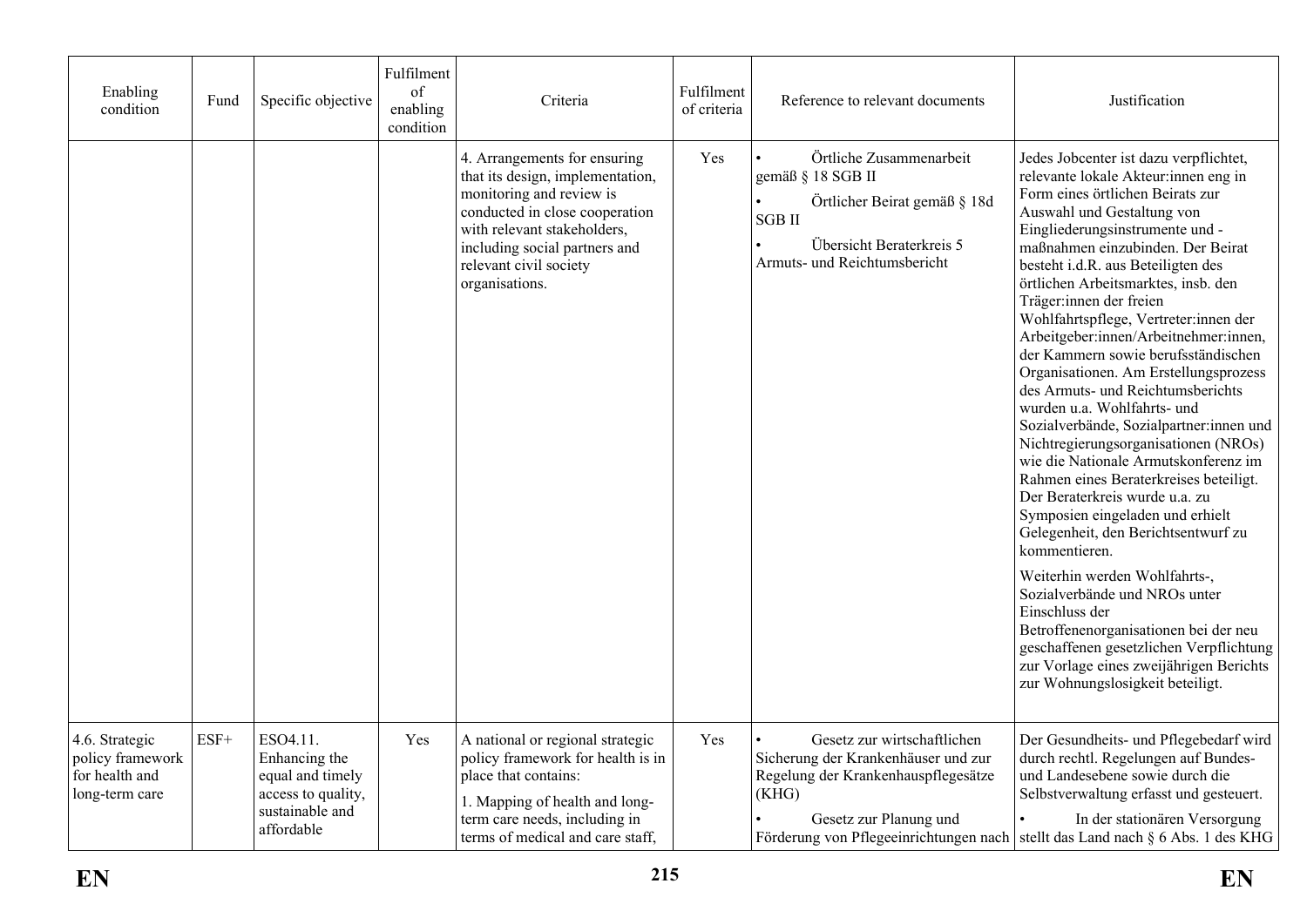| Enabling<br>condition | Fund               | Specific objective                                                                                                                                                                                                                                                                                                                                                                                                                                                                  | Fulfilment<br>of<br>enabling<br>condition          | Criteria                                                                                                                                                                                                                                                   | Fulfilment<br>of criteria                                                                                                                                                                                                                                                                                                                                       | Reference to relevant documents                                                                                                                                                                                                                                                                                                                                                                                                                                                                                                                                                                                                                                                                                                                                                                                                                                                                                                                                                                                       | Justification |
|-----------------------|--------------------|-------------------------------------------------------------------------------------------------------------------------------------------------------------------------------------------------------------------------------------------------------------------------------------------------------------------------------------------------------------------------------------------------------------------------------------------------------------------------------------|----------------------------------------------------|------------------------------------------------------------------------------------------------------------------------------------------------------------------------------------------------------------------------------------------------------------|-----------------------------------------------------------------------------------------------------------------------------------------------------------------------------------------------------------------------------------------------------------------------------------------------------------------------------------------------------------------|-----------------------------------------------------------------------------------------------------------------------------------------------------------------------------------------------------------------------------------------------------------------------------------------------------------------------------------------------------------------------------------------------------------------------------------------------------------------------------------------------------------------------------------------------------------------------------------------------------------------------------------------------------------------------------------------------------------------------------------------------------------------------------------------------------------------------------------------------------------------------------------------------------------------------------------------------------------------------------------------------------------------------|---------------|
|                       |                    | services,<br>including services<br>that promote the<br>access to housing<br>and person-<br>centred care<br>including<br>healthcare;<br>modernising<br>social protection<br>systems,<br>including<br>promoting access<br>to social<br>protection, with a<br>particular focus<br>on children and<br>disadvantaged<br>groups;<br>improving<br>accessibility<br>including for<br>persons with<br>disabilities,<br>effectiveness and<br>resilience of<br>healthcare<br>systems and long- | to ensure sustainable and<br>coordinated measures. |                                                                                                                                                                                                                                                            | dem Elften Buch Sozialgesetzbuch<br>(NPflegeG)<br>Landespflegebericht<br>Bericht der<br>Enquetekommission zur Sicherstellung<br>der ambulanten und stationären<br>medizinischen Versorgung in<br>Niedersachsen (EKmedV)                                                                                                                                         | einen Krankenhausplan auf. Er bildet die<br>Basis für die bedarfsgerechte<br>Versorgung mit den erforderlichen<br>Kliniken, Fachrichtungen, Bettenzahl<br>und Funktionseinheiten.<br>Auf Grundlage des § 2 des<br>Pflegegesetzes wird alle 5 Jahre ein<br>Landespflegebericht über den Stand und<br>die voraussichtliche Entwicklung der<br>pflegerischen Versorgung erstellt. Er<br>enthält Vorschläge zur Anpassung der<br>vorhandenen Versorgungsstruktur sowie<br>zur Fachkräftesicherung.<br>Der Bericht der EKmedV<br>liefert eine Bestandsaufnahme des<br>Gesundheits- und Pflegebedarfs, auch in<br>Bezug auf mediz. und Pflegepersonal.<br>Basierend darauf werden Empfehlungen<br>zur Gewährleistung nachhaltiger und<br>koordinierter Maßnahmen erstellt.<br>Umgesetzt werden daraus: Einführung<br>Landarztquote, Novelle des NKHG,<br>Ausweitung von telemed.<br>Modellprojekten, Stärkung der<br>"Gesundheitsregionen", Neuaufstellung<br>des sektorenübergreifenden<br>Planungsgremiums (§ 90a SGB V). |               |
|                       | term care services | 2. Measures to ensure the<br>efficiency, sustainability,<br>accessibility and affordability of<br>health and long-term care<br>services, including a specific<br>focus on individuals excluded<br>from the health and long-term<br>care systems, including those<br>who are hardest to reach.                                                                                                                                                                                       | Yes                                                | Beplanungsrichtlinie (BPL-RL)<br>des Gemeinsamen Bundesausschusses<br>$(G-BA)$<br>Niedersächsisches<br>Krankenhausgesetz (NKHG)<br>Pflegepersonaluntergrenzen-<br>Verordnung (PpUGV)<br>Sozialgesetzbuch Fünftes Buch<br>- Gesetzliche Krankenversicherung | In D muss jeder eine Kranken- und<br>Pflegeversicherung abschließen. Bei<br>Personen o. ausr. Einkommen können<br>Kosten übernommen werden.<br>Die Bedarfsplanung in der<br>ambul. und station. Versorgung erfolgt<br>nach getrennten Systemen.<br>Ambul. Vers.: Hier erfolgt sie<br>auf Basis des SGB V und der BPL-RL<br>des G-BA. Diese wird auf Länderebene |                                                                                                                                                                                                                                                                                                                                                                                                                                                                                                                                                                                                                                                                                                                                                                                                                                                                                                                                                                                                                       |               |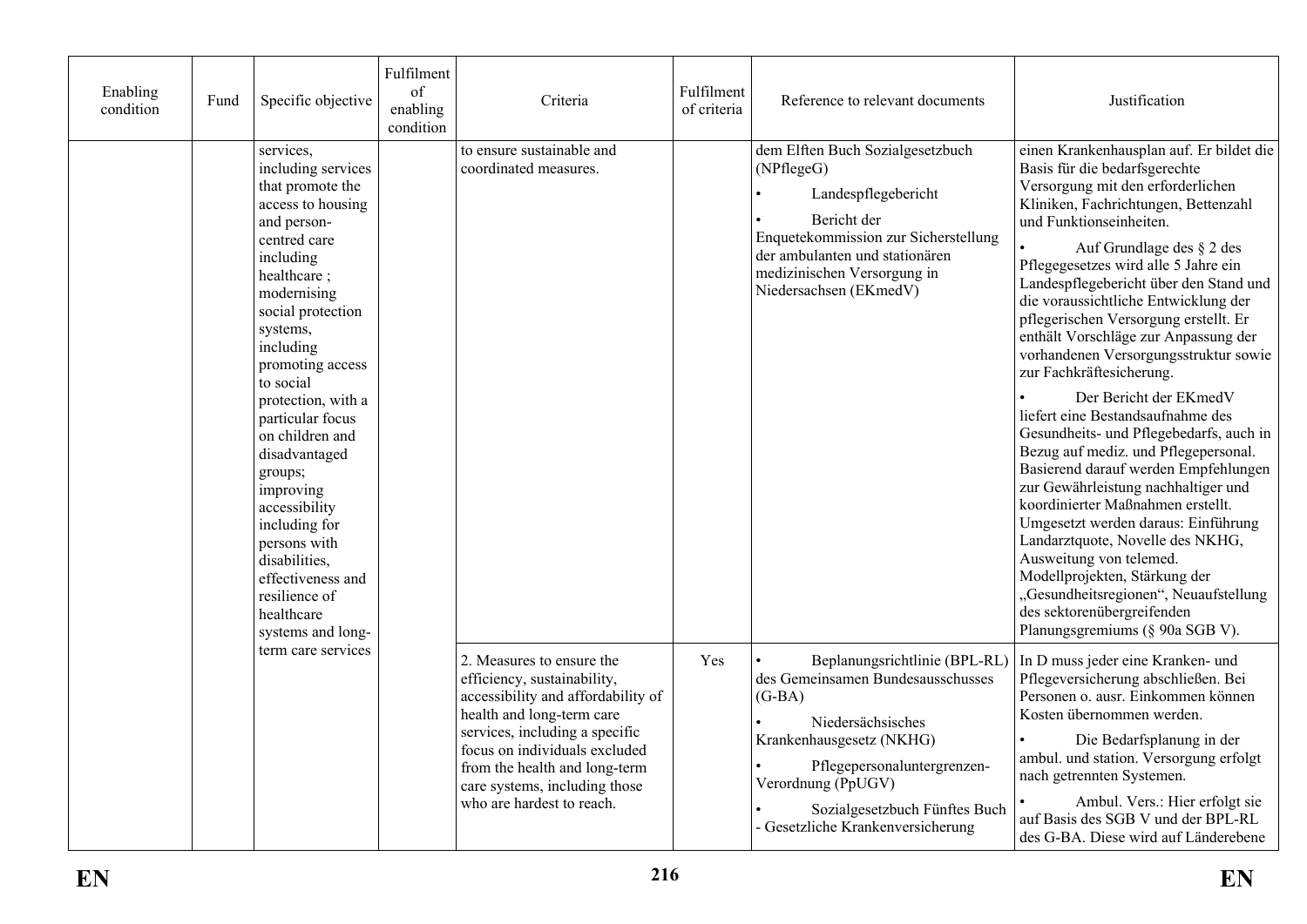| Enabling<br>condition | Fund | Specific objective | Fulfilment<br>of<br>enabling<br>condition | Criteria                                                                                                                                                                                       | Fulfilment<br>of criteria | Reference to relevant documents                                                                                                                                                                                                                                        | Justification                                                                                                                                                                                                                                                                                                                                                                                                                                                                                                                                                                                                                                                                                                                                                                                                                                                                                                           |
|-----------------------|------|--------------------|-------------------------------------------|------------------------------------------------------------------------------------------------------------------------------------------------------------------------------------------------|---------------------------|------------------------------------------------------------------------------------------------------------------------------------------------------------------------------------------------------------------------------------------------------------------------|-------------------------------------------------------------------------------------------------------------------------------------------------------------------------------------------------------------------------------------------------------------------------------------------------------------------------------------------------------------------------------------------------------------------------------------------------------------------------------------------------------------------------------------------------------------------------------------------------------------------------------------------------------------------------------------------------------------------------------------------------------------------------------------------------------------------------------------------------------------------------------------------------------------------------|
|                       |      |                    |                                           |                                                                                                                                                                                                |                           | (SGB V)<br>Krankenhausstrukturgesetz<br>(KHSG)                                                                                                                                                                                                                         | von den Kassenärztlichen<br>Vereinigungen (KV) umgesetzt.<br>Station. Vers.: Hier erstellen<br>die Krankenhausplanungsausschüsse der<br>Länder Krankenhauspläne. (s. auch<br>NKHG).<br>Zur Ermittlung des<br>Pflegepersonalbedarfs in<br>Krankenhäusern wird bundesweit das<br>Instrument Pflegepersonalregelung<br>(PPR) genutzt. Auch gelten für die<br>pflegerische Versorgung im KH<br>Pflegepersonaluntergrenzen (PpUGV).<br>SGB V regelt die<br>Grundanforderungen an die<br>Qualitätssicherung für die<br>Leistungserbringer (§ 135a).<br>Konkretisierende Regelungen trifft der<br>G-BA.<br>Für Qualitätssicherung im<br>Krankenhaus gibt es umfangreiche<br>Regelungen. Im KHSG wurden neue<br>Möglichkeiten zur Überprüfung der<br>Einhaltung der Anforderungen sowie zu<br>ihrer Durchsetzung eingeführt.<br>Die Umsetzung in der ambul.<br>Versorgung liegt weitgehend in der<br>Hand der jeweils zust. KV. |
|                       |      |                    |                                           | 3. Measures to promote<br>community and family- based<br>services through de-<br>institutionalisation, including<br>prevention and primary care,<br>home-care and community-based<br>services. | Yes                       | Sozialgesetzbuch - Elftes Buch<br>- Soziale Pflegeversicherung (SGB XI)<br>Richtlinie über die Gewährung<br>von Zuwendungen zur Förderung von<br>Projekten oder Maßnahmen zur<br>Stärkung der ambulanten Pflege im<br>ländlichen Raum<br>Richtlinie über die Gewährung | Bundesrechtlich wird in § 3 SGB XI der<br>Vorrang der häuslichen gegenüber der<br>stationären Pflege festgelegt sowie die<br>Unterstützung der Pflegebereitschaft<br>durch Angehörige und Nachbarn<br>ermöglicht, damit Pflegebedürftige<br>möglichst lange in ihrer häuslichen<br>Umgebung bleiben können.                                                                                                                                                                                                                                                                                                                                                                                                                                                                                                                                                                                                             |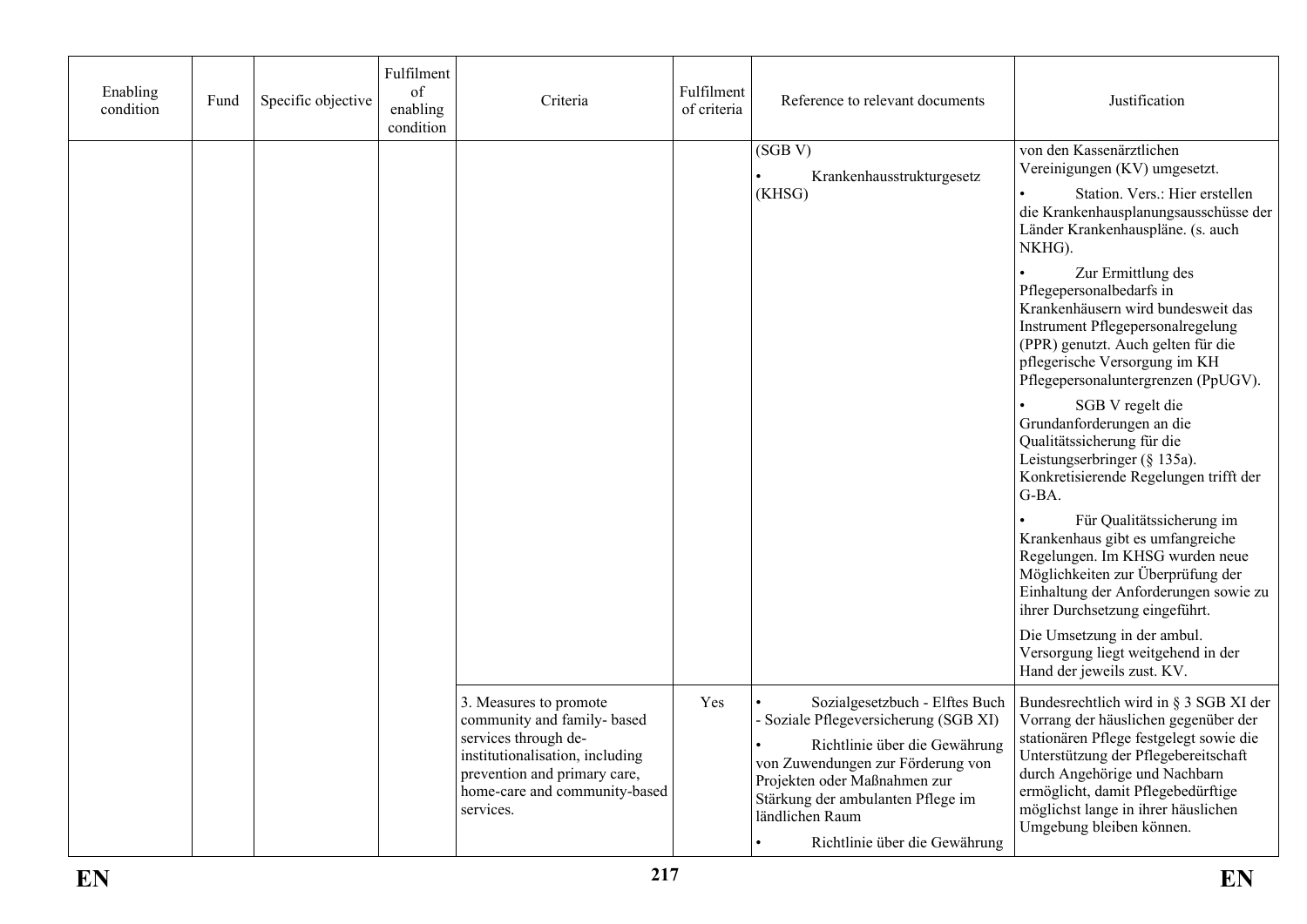| Enabling<br>condition | Fund | Specific objective | Fulfilment<br>of<br>enabling<br>condition | Criteria | Fulfilment<br>of criteria | Reference to relevant documents                                                                                                                                                                                                                             | Justification                                                                                                                                                                                                                                                                                                                                                                                                                                                                                                                                                                                                                                                                                                                                                                                                                                                                                                               |
|-----------------------|------|--------------------|-------------------------------------------|----------|---------------------------|-------------------------------------------------------------------------------------------------------------------------------------------------------------------------------------------------------------------------------------------------------------|-----------------------------------------------------------------------------------------------------------------------------------------------------------------------------------------------------------------------------------------------------------------------------------------------------------------------------------------------------------------------------------------------------------------------------------------------------------------------------------------------------------------------------------------------------------------------------------------------------------------------------------------------------------------------------------------------------------------------------------------------------------------------------------------------------------------------------------------------------------------------------------------------------------------------------|
|                       |      |                    |                                           |          |                           | von Zuwendungen zur Förderung von<br>"Wohnen und Pflege im Alter"<br>Bericht der<br>Enquetekommission zur Sicherstellung<br>der ambulanten und stationären<br>medizinischen Versorgung in<br>Niedersachsen (EKmedV)<br>Gesundheitsregionen<br>Niedersachsen | Die §§ 45a bis 45d SGB XI regeln<br>Angebote zur Unterstützung im Alltag,<br>den Entlastungsbetrag, die Förderung<br>der Weiterentwicklung der<br>Versorgungsstrukturen und des<br>Ehrenamtes sowie der Selbsthilfe. Zur<br>Erreichung dieser Ziele bestehen auf<br>Landesebene u.a. die Richtlinie zur<br>Förderung von Maßnahmen zur<br>Stärkung der ambulanten Pflege im<br>ländlichen Raum sowie die Richtlinie<br>zur Förderung von Wohnen und Pflege<br>im Alter.<br>Die EKmedV hat sich mit dem Bedarf<br>und der Ausgestaltung kommunaler<br>Prävention und Gesundheitsförderung<br>auseinandergesetzt.<br>Um die niedersächsische Bevölkerung<br>bei der Gestaltung des regionalen<br>Gesundheitswesens zu unterstützen,<br>wurde 2014 das Konzept der<br>"Gesundheitsregionen Niedersachsen"<br>ins Leben gerufen, die durch gezielte<br>Maßnahmen zur Verbesserung der<br>Versorgungsstruktur vor Ort beitragen. |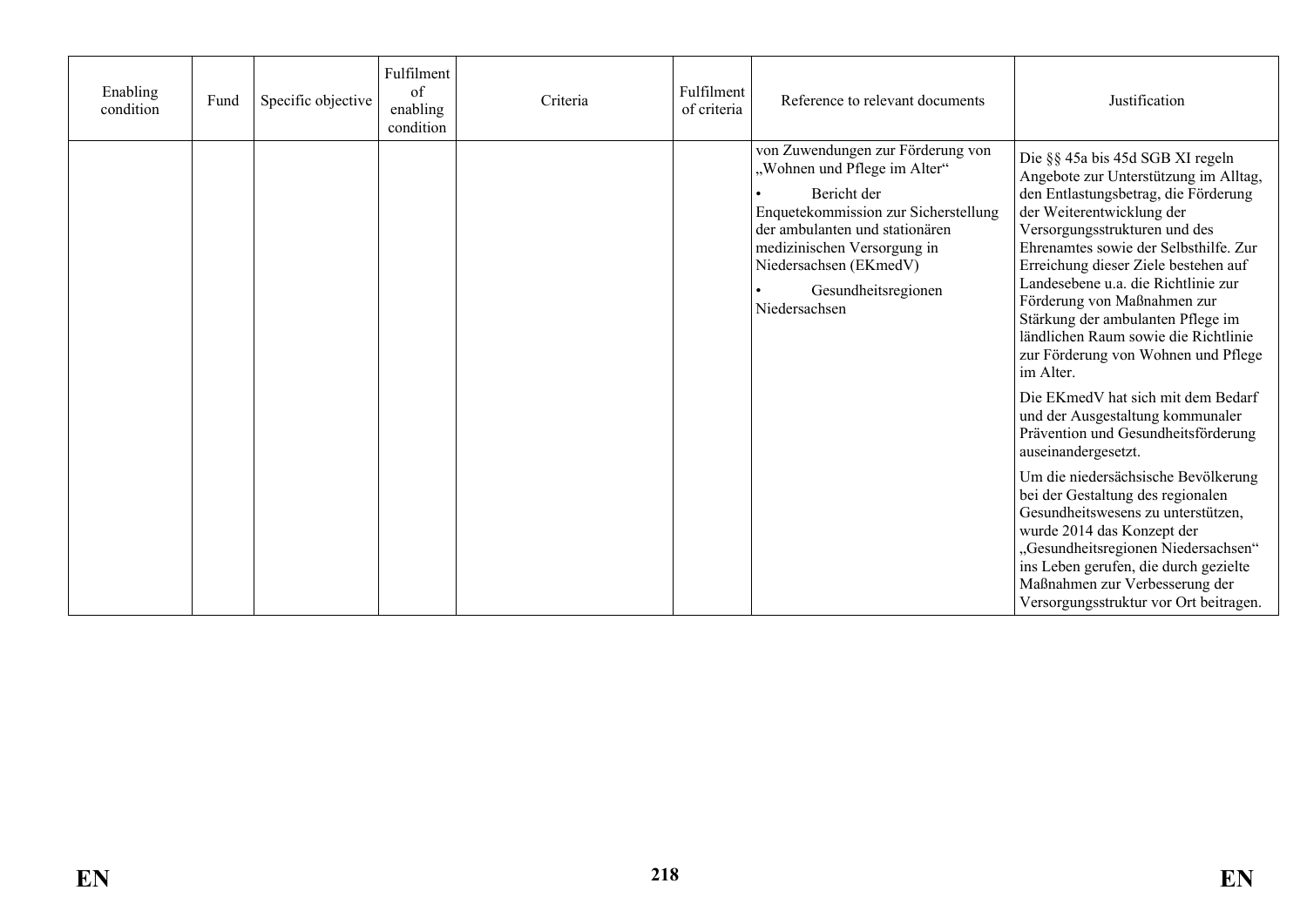#### 5. Programme authorities

#### Reference: point (k) of Article 22(3) and Articles 71 and 84 CPR

Table 13: Programme authorities

| Programme authorities                                                                                    | Name of the institution                                                                                                                                                  | Contact<br>name  | Position                                                                | Email                             |
|----------------------------------------------------------------------------------------------------------|--------------------------------------------------------------------------------------------------------------------------------------------------------------------------|------------------|-------------------------------------------------------------------------|-----------------------------------|
| Managing authority                                                                                       | Niedersächsisches Ministerium für Bundes- und<br>Europaangelegenheiten und Regionale Entwicklung Referat<br>103: Verwaltungsbehörde EFRE und ESF, ELER-<br>Koordinierung | Jens<br>Mennecke | Leitung der Verwaltungsbehörde<br>EFRE und ESF+, ELER-<br>Koordinierung | jens.mennecke@mb.niedersachsen.de |
| Audit authority                                                                                          | Niedersächsisches Ministerium für Wirtschaft, Arbeit,<br>Verkehr und Digitalisierung Referat Z2: Haushalt, EU-<br>Finanzkontrolle                                        | Ulff Konze       | Leitung der Prüfbehörde EFRE und<br>$ESF+$                              | ulff.konze@mw.niedersachsen.de    |
| Body which receives payments<br>from the Commission                                                      | EFRE: Bundeskasse Trier - zugunsten des Bundesamts für<br>Wirtschaft und Ausfuhrkontrolle (BAFA) Referat 423, bei der<br>Deutschen Bundesbank, Filiale Saarbrücken       | Thomas<br>Meyer  | Leitung des Referats 423, BAFA                                          | thomas.meyer@bafa.bund.de         |
| Accounting function in case this<br>function is entrusted to a body<br>other than the managing authority | Niedersächsisches Ministerium für Wirtschaft, Arbeit,<br>Verkehr und Digitalisierung, Referat 14: NBank und EU-<br>Bescheinigungsbehörde                                 | Susanne<br>Meine | Leitung der Bescheinigungsbehörde<br>EFRE und ESF+                      | susanne.meine@mw.niedersachsen.de |

The repartition of the reimbursed amounts for technical assistance pursuant to Article 36(5) CPR if more bodies are identified to receive payments from the Commission

Reference: Article 22(3) CPR

Table 13A: The portion of the percentages set out in point (b) of Article 36(5) CPR that would be reimbursed to the bodies which receive payments from the Commission in case of technical assistance pursuant to Article 36(5) CPR (in percentage points)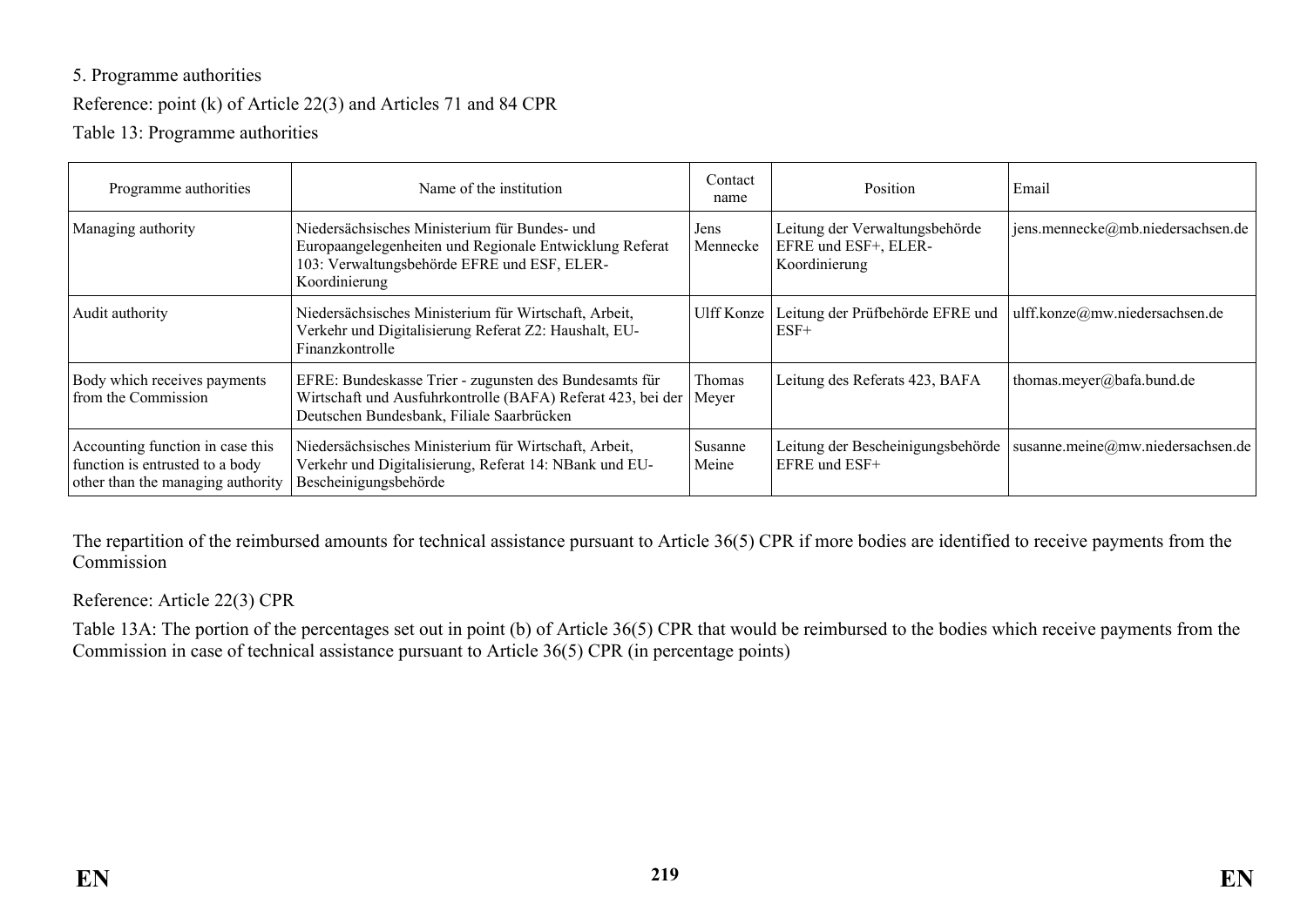# Reference: point (h) of Article 22(3) CPR

#### Einbindung der Partner:innen in die Entwicklung der EU-Förderstrategie, der RIS3 und des Multifondsprogramms

Das Programm wurde mit mehrstufiger Einbindung der Partner:innen erarbeitet. Die Auswahl wurde beginnend mit einem sehr weiten Ansatz zu Beginn mit fortgeschrittener Fokussierung themenbasiert verringert. Neben den Vorgaben der Dachverordnung waren die rein theoretischen Möglichkeiten der einschlägigen Sektorverordnungen (EFRE und ESF+) und der sehr heterogenen Bedarfe der Regionen, Unternehmen, gesellschaftlichen Gruppen und Bürger:innen Niedersachsens unter Berücksichtigung des Fonds für ländliche Entwicklung (ELER) für die Auswahl leitend. Neben den Partner:innen aus vorherigen Förderperioden und Beteiligungsprozessen des federführenden Ministeriums wurde besonderer Wert auf die Beteiligung der regionalen und kommunalen Akteur:innen, von neuen Gruppen und der jungen Generation Wert gelegt.

Nach dem Auftakt in einer geschlossenen Tagung im Januar 2019, in der neben den Ressorts der Landesregierung und den o. a. Partner:innen das Innovationszentrum sowie weitere Spezialisten anwesend waren, wurden themenspezifische Workshops in verschiedenen Arbeitsgruppen als Fortführung und Vertiefung abgehalten. Hierbei wurden insbesondere Überlegungen zu den ökonomischen, sozialen und politischen Herausforderungen sowie Verzahnungsoptionen von EU-Instrumenten diskutiert. Vier Regionalveranstaltungen folgten im März 2019 mit jeweils mehr als 100 Teilnehmenden sowie eine breit angelegte und offene Online-Konsultation von Mai bis Juni 2019, bei der mehr als 560 Akteur:innen ihren Input gegeben und Prioritäten benannt haben. In der darauffolgenden Stakeholder-Konferenz im Juli 2019 mit rund 110 Teilnehmenden wurden Workshops zu den Themenfeldern Arbeitsmarkt, Bildung, Qualifizierung, Gesellschaftliche Teilhabe, Klima und Umwelt, Innovation und wirtschaftlicher Wandel sowie Regionale Entwicklung durchgeführt.

Im Oktober 2019 wurde der erste Entwurf der Aufstellung der EU-Förderstrategie mit den Herausforderungen, strategischen und operativen Zielen sowie den Handlungsansätzen basierend auf den vorher partnerschaftlich erarbeiteten Grundlagen vorgestellt und diskutiert. In Arbeitsgruppen der Ressorts wurden die eingebrachten Themen Klima und Umwelt, Innovation und wirtschaftlicher Wandel, Arbeitsmarkt, Fachkräfte, Bildung, Qualifizierung und Regionale Entwicklung konkretisiert. In diesem Prozess erfolgte eine Verständigung auf konkrete Herausforderungen sowie die Erarbeitung von drei strategischen und 15 operativen Zielen unter dem Leitmotiv "Niedersachsen investiert in eine nachhaltige Zukunft". Nach der formalen Befassung der Landesregierung erhielten nochmals die kommunalen Spitzenverbände die Möglichkeit, erneut Stellung zu beziehen.

Teilweise parallel und mit dem Prozess zur Entwicklung der EU-Förderstrategie eng verkoppelt verlief der Beteiligungsprozess zur Aufstellung der Niedersächsischen RIS3. In der im Juni 2019 erfolgten Auftaktveranstaltung wurden mit allen interessierten Stakeholder:innen aus dem vorher beschriebenen Prozess in interaktiven Arbeitsgruppen die wichtigsten der einzubeziehenden Themen, Fragestellungen und Herausforderungen eingegrenzt. Die Vertreter:innen der relevanten Interessengruppen hatten daraufhin im August und September die Gelegenheit, an insgesamt fünf verschiedenen Werkstattgesprächen teilzunehmen und ihre Sichtweisen und Bedürfnisse einzubringen. Diese Gespräche beleuchteten die aktuellen Herausforderungen in den identifizierten Themenfeldern sowie mögliche Schwerpunktsetzungen bzw. relevanten Ziele und dienten der Sammlung erster Ideen für zukünftig anzuwendende Instrumente und Maßnahmen. Im Rahmen eines bottom-up-geprägten Entrepreneurial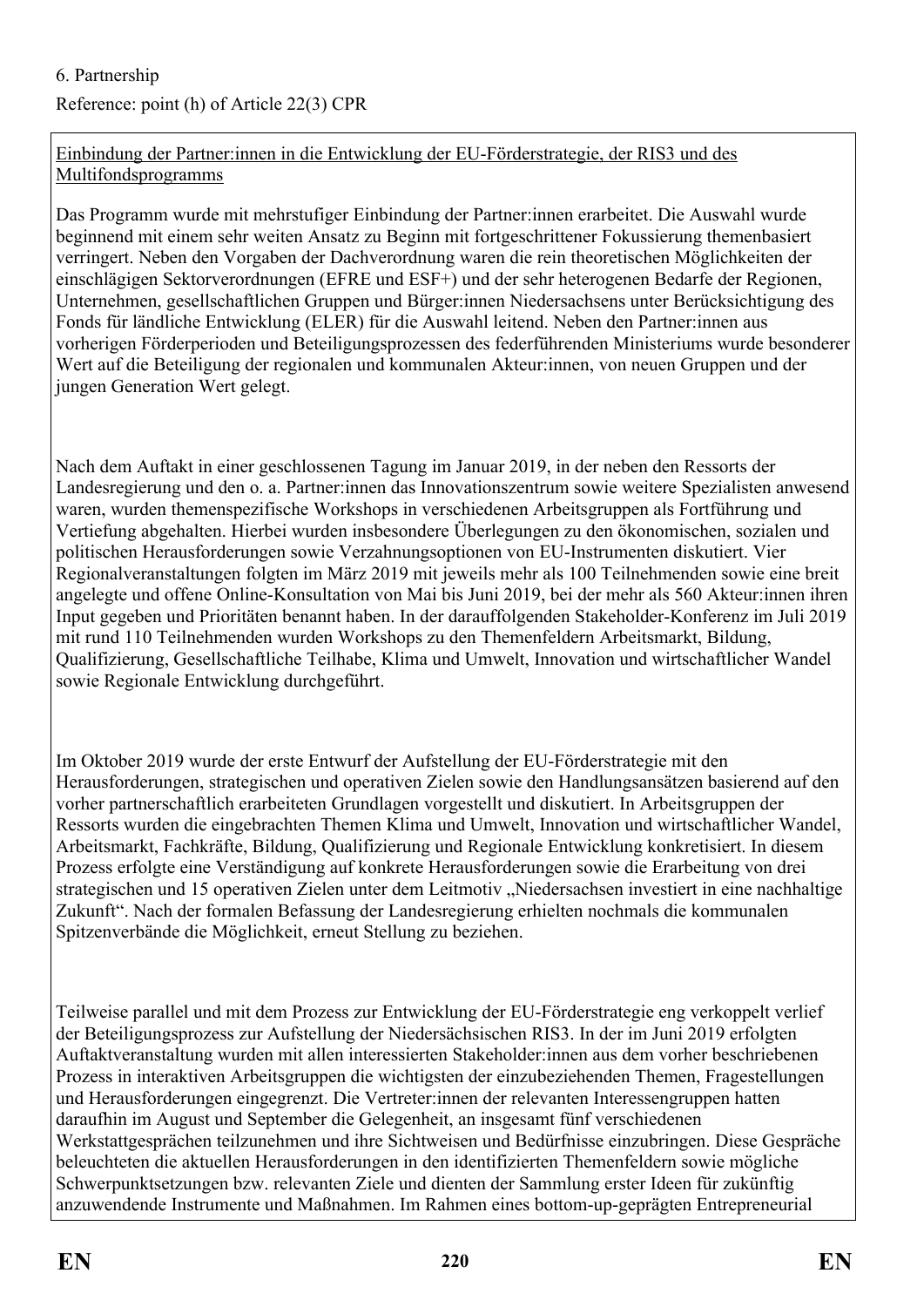Discovery Workshops (EDW) wurden anschließend, ausgehend von den niedersächsischen Stärkefeldern, Spezialisierungsfelder und zu erwartende strukturverändernde Transformationsprozesse für Niedersachsen identifiziert. Im November 2019 ermittelten rund 45 ausgewählte Expert:innen aus Wirtschaft und Wissenschaft sowie weitere Intermediäre der Regionalentwicklung und -politik potenzielle Spezialisierungsfelder, welche die Grenzen existierender regionaler Branchen in Niedersachsen überwinden und neue bzw. zukunftsrelevante Innovationsfelder eröffnen werden.

Durch einen Kabinettsbeschluss im April 2020 wird die Legitimität, Kohärenz und institutionelle Verankerung der Innovationspolitik im Förderzeitraum dieses Programms gewährleistet.

Für den sich anschließenden Prozess der Programmplanung ist das Land mit seinen Ressorts, Kommunen, Wirtschafts- und Sozialpartner:innen sowie Verbänden in intensive Konsultationen eingetreten. Der Kreis der befassten Partner:innen deckte alle eingangs aufgeführten Interessenslagen ab, die von der Programmplanung berührt sein können. In thematisch unterschiedlichen digitalen Workshops zu den einzelnen Politischen Zielen befassten sich Partner:innen im Oktober 2020 und Februar 2021 mit den unterschiedlichen Themenfeldern, ausgehend von der EU-Förderstrategie des Landes. In diesen wurden die vorläufigen Maßnahmenvorschläge diskutiert.

Im Workshop zum Politischen Ziel 1 bildeten sich drei Arbeitsgruppen zu den Themenkomplexen Innovationsprojekte, Gründungsförderung sowie Netzwerke und ergänzende Programme.

· Zum Politischen Ziel 2 wurden in drei Werkstattgesprächen die Themen Klimaschutz, Kreislaufwirtschaft und nachhaltige Ressourcenwirtschaft sowie Biologische Vielfalt, Naturerbe und Nachhaltige Stadtentwicklung behandelt.

Zum Politischen Ziel 4 ging es um die Inhalte der Maßnahmenvorschläge zu Arbeitsmarkt & soziale Innovation, Soziale Inklusion sowie Berufliche Ausbildung & Hochschulen.

· Der Workshop zum Politischen Ziel 5 und den territorialen Ansätzen diente der Diskussion zu den geplanten Maßnahmen "Zukunftsregionen" und "Resiliente Innenstädte".

Im weiteren Prozess wurden die Partner:innen über den BGA der Förderperiode 2014-2020 sowie in Hintergrundgesprächen über relevante Entwicklungen informiert und konnten sich weiterhin einbringen. Die Beiträge und Rückmeldungen sind kontinuierlich in die Programmplanung eingeflossen und spiegeln sich im Programm entsprechend wider.

## Durchführung, Überwachung und Evaluierung des Multifondsprogramms

Bei der Einbindung der Partner:innen in der Förderperiode 2021 bis 2027 wird an die guten Erfahrungen aus der vorangegangenen Förderperiode sowie der Erarbeitung des Multifondsprogramms 2021 bis 2027 angeknüpft. Vor der Programmgenehmigung wird der Begleitausschuss (BGA) der vorangegangenen Förderperiode als Interimspartner der Verwaltungsbehörde eingesetzt und in grundlegende Entscheidungen wie Auswahlverfahren und dergleichen eingebunden, um eine Kontinuität in der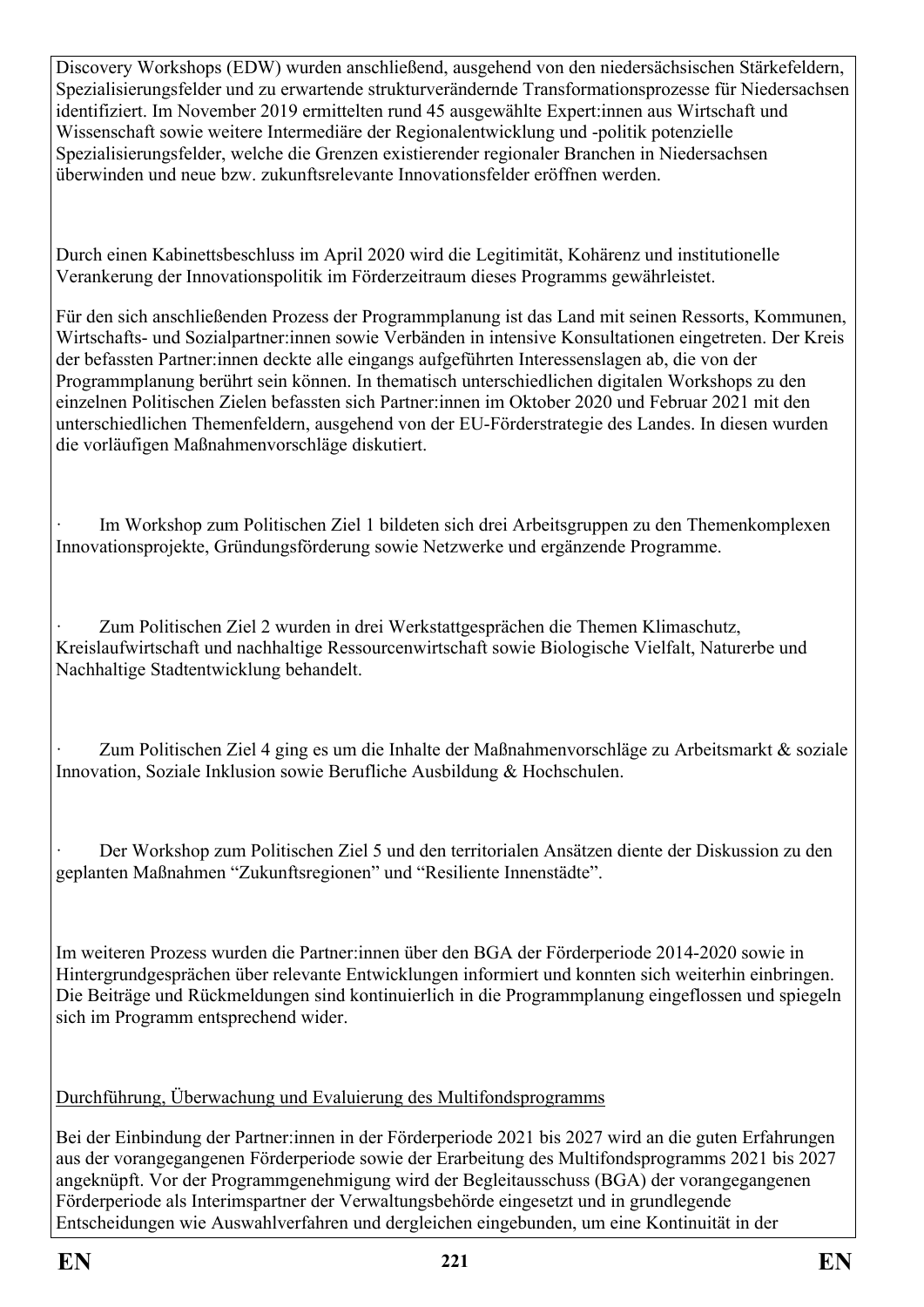partnerschaftlichen Einbindung und für die ersten relevanten Entscheidungen der neuen Förderperiode zu gewährleisten. Nach der Genehmigung des Programms setzt das Land die etablierte Partnerschaft durch die Einsetzung eines BGA fort. Bereits jetzt wurden Gespräche mit weiteren aus dem Beteiligungsprozess neuen Partner:innen geführt, um sie für die Mitarbeit zu gewinnen.

Der BGA erhält die gemäß Art. 35 der Dachverordnung vorgesehenen Zuständigkeiten und Kernaufgaben. Er nimmt Stellung zu Verstößen gegen die Charta der Grundrechte der EU, über die der Vorsitz nach Bekanntwerden eines potenziellen Verstoßes über die zuständige Meldestelle berichtet. Neben den stimmberechtigten Mitgliedern sollen ständige Sachverständige zur Beratung im BGA vertreten sein. Er soll sich rechtzeitig konstituieren und eine Geschäftsordnung beschließen, die auf die weiteren Einzelheiten seiner Ausgestaltung eingeht. Die Mitglieder des BGA erhalten alle erforderlichen Unterlagen von der Verwaltungsbehörde, sodass sie ihren Aufgaben angemessen nachkommen können.

Der BGA soll drei Unterausschüsse einberufen: für die Begleitung und Anpassung der RIS3, die Begleitung der Umsetzung des horizontalen Prinzips Gleichstellung, Chancengleichheit und Nichtdiskriminierung sowie für das Querschnittsziel der ökologischen Nachhaltigkeit.

Der BGA wird mindestens halbjährlich tagen, wobei die Sitzungen auch als digitale Veranstaltungen oder hybrid stattfinden können. Zudem wird es bei Bedarf anlassbezogene Sitzungen geben. Um die Expertise der einzelnen Mitglieder zu nutzen, können sie über die regulären Sitzungen hinaus themenbezogen in die Umsetzung des Programms eingebunden werden.

Die Strukturen der Zusammenarbeit mit den Wirtschafts- und Sozialpartner:innen sind bereits gut gefestigt und die Partner:innen verfügen über ausreichend Ressourcen und Kapazitäten, um die Umsetzung der Strukturfonds nach dem Partnerschaftsprinzip konstruktiv und effizient zu begleiten. Ein Vorhalten von Mitteln aus dem Programm für den Kapazitätsaufbau ist daher nicht vorgesehen.

Folgende Gruppen sollen im BGA vertreten sein:

- 1. Von der EU-VO vorgegebene Partner;
- 2. Vertreter:innen der EU-Kommission (DG EMPL und DG REGIO);
- 3. Bundesebene (BMWi und BMAS);
- 4. an der Umsetzung beteiligte Ressorts und für die Umsetzung erforderliche Ressorts;
- 5. Beauftragte, bspw. Beauftragte für die Rechte von Menschen mit Behinderungen, Landesflüchtlingsrat etc.;
- 6. An der Umsetzung beteiligte Organisationen / Einrichtungen aus dem kommunalen Bereich;
- 7. betroffene Wirtschafts- und Sozialpartner, Nichtregierungsorganisationen (u. a. Arbeitgeber, Arbeitnehmer, Branchen, Wissenschaft, Frauen, Kirchen, Umwelt, Sport);
- 8. Jugendorganisationen (bspw. Landesjugendring und Fridays for Future).

Wo vorhanden, soll die Mitgliedschaft von "Dachorganisationen" oder -vertretungen wahrgenommen werden.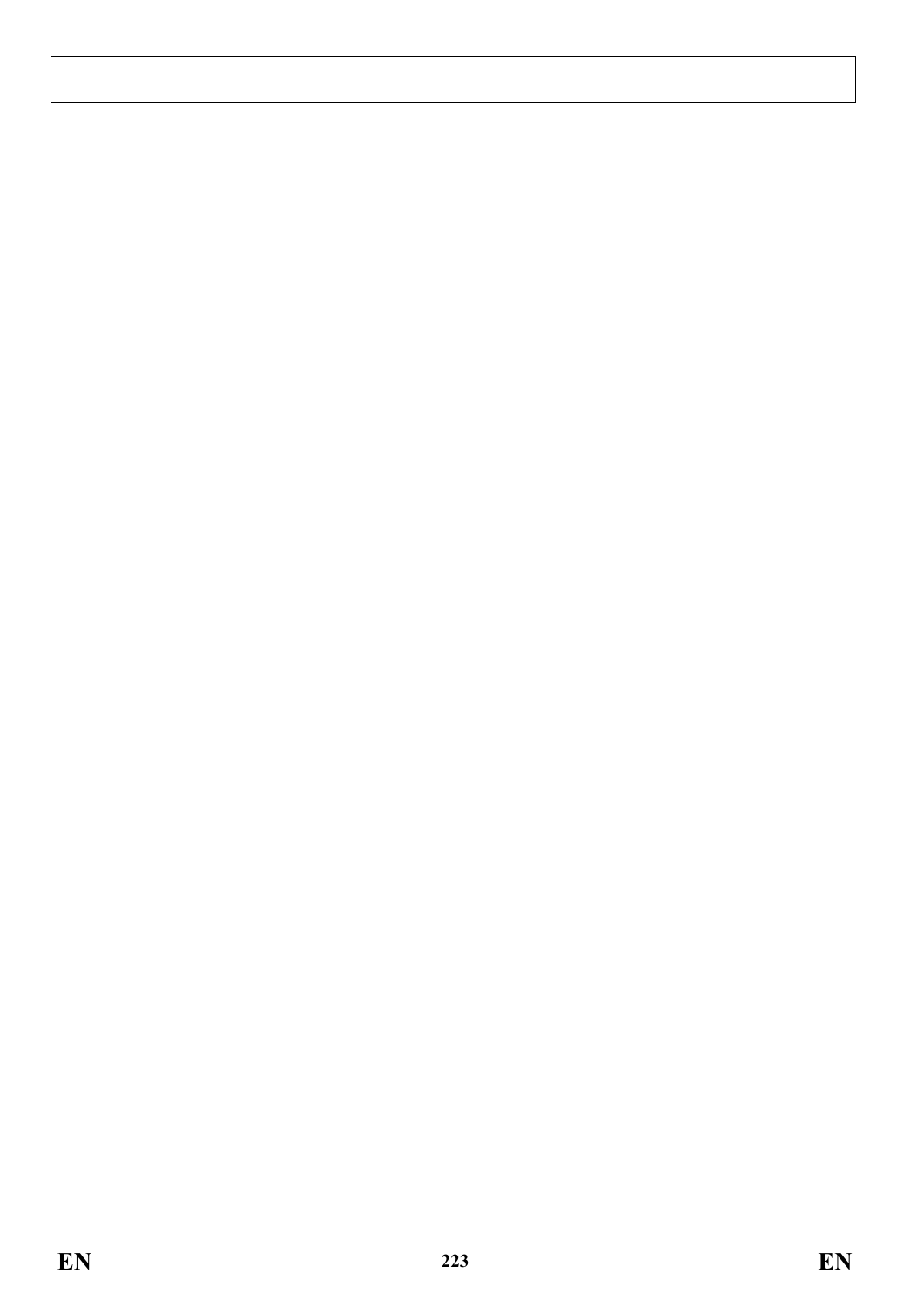7. Communication and visibility

# Reference: point (j) of Article 22(3) CPR

Zentrales Ziel der Kommunikationsstrategie ist es, die EU-Förderung in Niedersachsen sichtbar zu machen. Gleichzeitig dienen die Maßnahmen dazu, den Mehrwert der EU-Unterstützung für Niedersachsen und die einzelnen Bürger:innen hervorzuheben. Damit einhergehend wird die Stärkung des Gefühls der Zugehörigkeit als Teil der EU und der "Europäischen Idee" angestrebt.

Durch die Verwendung verschiedener Kommunikationsinstrumente sollen unterschiedliche Adressaten informiert und angesprochen werden.

Adressaten

1) (Potenzielle) Begünstigte:

Personen, Unternehmen und Institutionen, die potenziell von der EU-Förderung direkt profitieren können oder tatsächlich gefördert werden.

2) Allgemeine Öffentlichkeit:

Bürger:innen, die i.d.R nur geringe Kenntnisse über Ziele, Wirkmechanismen und Einfluss der EU-Förderung auf die Lebensbedingungen in den Fördergebieten mitbringen.

3) Multiplikator:innen

Sie stellen ein Bindeglied zwischen den verschiedenen Stellen und Adressaten dar und übernehmen die Informationssammlung und Weiterleitung.

Kommunikationswege

Um eine umfangreiche Informationsvermittlung zu gewährleisten, wird eine Mischung aus analogen und digitalen Kommunikationsaktivitäten zum Einsatz kommen. In Klammern sind die wesentlichen Adressaten benannt:

• Wort-Bild-Marke und Website  $(1, 2, 3)$ 

Logo und Label werden auch in dieser Förderperiode die EU und das Land als Partner repräsentieren. Zusätzlich gibt es einen Web-Auftritt, der Informationen über die EU-Förderung, die Strukturfonds, das Programm Niedersachsens sowie eine Verlinkung auf die nationalen Websites bereithält. Hier wird auch die Liste der Vorhaben veröffentlicht. In dieser befinden sich alle geförderten Projekte Niedersachsens. Zusätzlich werden einige ausgewählte Projekte vorgestellt.

• Veranstaltungen  $(1,2, 3)$ 

Jährlich mindestens eine zentrale Informationsveranstaltung, Messe, Kongress, regionale Fachtagung oder ein Workshop an unterschiedlichen Orten in Niedersachsen zu EU-förderrelevanten Aspekten.

## $\bullet$  Printprodukte  $(1, 2, 3)$

Trotz der zunehmenden Bedeutung digitaler Medien werden auch klassische Printprodukte und -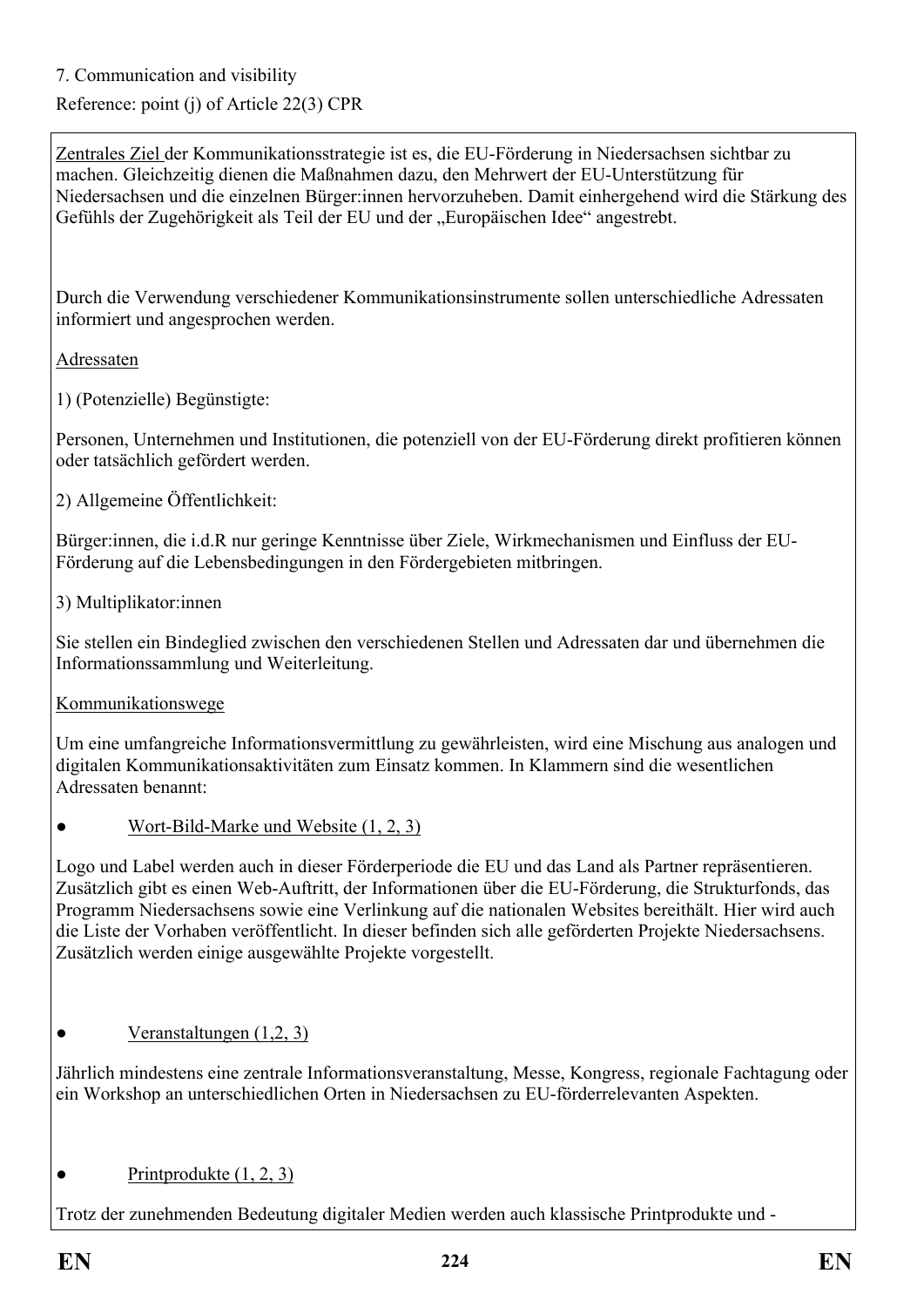# ● Digitale Publikationen / Social Media (1, 2, 3)

Digitale Publikationen stellen wichtige Bestandteile der Kommunikationsmaßnahmen dar. Hierzu werden neben einem Newsletter auch die sozialen Medien zählen, u.a. Facebook und Instagram.

# $\bullet$  Pressearbeit (1,2,3)

Presse und Medien sind wichtige Multiplikator:innen und Meinungsmacher:innen in der Informationsgesellschaft. Zu aktuellen Themen und Veranstaltungen werden Presseinformationen erfolgen.

## Unterstützung der Informations- und Publizitätsveranstaltungen Dritter (1, 3)

Wie in der vergangenen Förderperiode wird die Verwaltungsbehörde andere Fachbehörden und die Bewilligungsstelle bei der Durchführung von Informations- oder Publizitätsveranstaltungen zur EU-Förderung in Niedersachsen beraten und unterstützen.

Zusätzlich erfolgt eine in Teilen abgestimmte Zusammenarbeit in der Kommunikations- und Öffentlichkeitsarbeit mit dem ELER. Die Bewilligungsstelle unterstützt die Begünstigten bei der Realisierung ihrer Aufgaben und Auflagen (z.B. Informations- und Kommunikationspflichten).

Zur Gewährleistung der Barrierefreiheit werden bei den Kommunikationswegen die maßgeblichen niedersächsischen gesetzlichen Grundlagen Beachtung finden.

Die Vorhaben von strategischer Bedeutung und Vorhaben mit Gesamtkosten von über 10 Mio. € haben für die Kommunikationsstrategie eine zentrale Bedeutung. Durch sie wird in besonderem Maße die EU-Strukturfondsförderung in Niedersachsen für die drei Adressaten-Gruppen sichtbar. Die Vorhaben von strategischer Bedeutung kommen aus den Richtlinien "Soziale Innovation" und "Zukunftsregionen". Hierbei handelt es sich um besonders innovative Herangehensweisen, mit denen auf bestehende Herausforderungen reagiert wird. Für die genannten Vorhaben werden jährlich Veranstaltungsformate entwickelt, die zu den jeweiligen Vorhaben passen. An diesen Veranstaltungen werden neben der Verwaltungsbehörde u.a. auch die Kommission beteiligt.

# Geplantes Budget

Für die dargestellten Informations- und Kommunikationsmaßnahmen ist für die Förderperiode ein Gesamtbudget von 3 Mio. € vorgesehen. Schwerpunkte bilden Veranstaltungen und Social Media. Geplant ist eine gleichmäßige Verteilung des Budgets innerhalb der Förderperiode.

Kommunikationsbeauftragte:r

Die/Der Kommunikationsbeauftragte:r steht als zentrale Ansprechperson für Fragen bezüglich der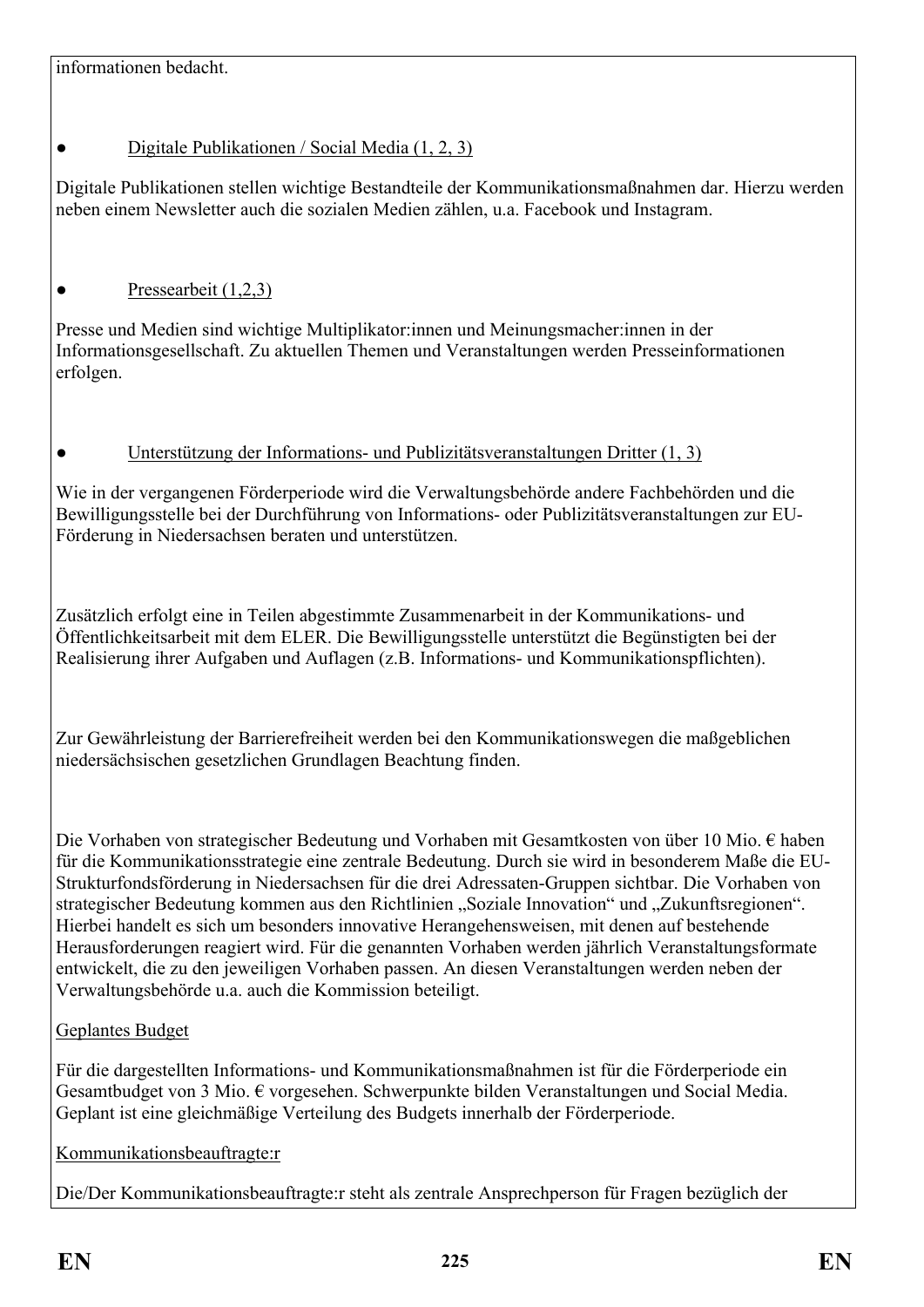Kommunikations- und Sichtbarkeitsarbeit zur Verfügung.

Überwachung und Bewertung

Für die Überwachung der Öffentlichkeitsarbeit können folgende Indikatoren herangezogen werden:

● Durchgeführte Informations- und Fachveranstaltungen / Workshops zur Implementierung und Umsetzung des Multifondsprogramms sowie zur Informationsvermittlung und Kommunikation (Anzahl): 321

● Herausgegebene Presseinformationen der Landesregierung mit Bezug zum Multifondsprogramm (Anzahl): 271

- Abonnent:innen bei Social Media (Instagram, Facebook) (Anzahl): 3.629
- Klickzahlen bei eigener Website über die gesamte Förderperiode (Anzahl): 131.276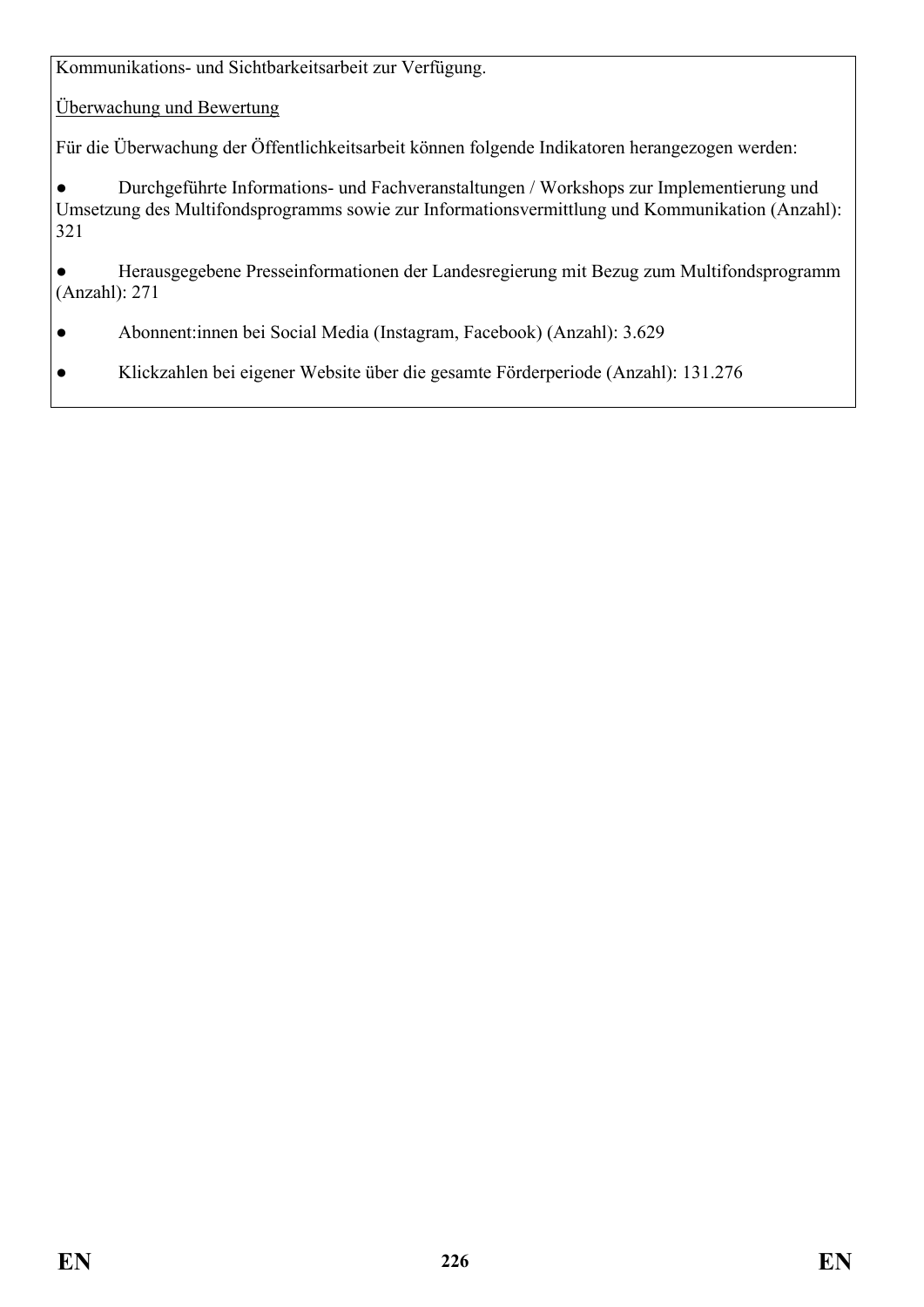8. Use of unit costs, lump sums, flat rates and financing not linked to costs

Reference: Articles 94 and 95 CPR

Table 14: Use of unit costs, lump sums, flat rates and financing not linked to costs

| Intended use of Articles 94 and 95 CPR                                                                                                                                                    |  |       |  |  |  |  |
|-------------------------------------------------------------------------------------------------------------------------------------------------------------------------------------------|--|-------|--|--|--|--|
| From the adoption, the programme will make use of reimbursement of the Union contribution based on unit costs,<br>lump sums and flat rates under the priority according to Article 94 CPR |  | ⊠ ।   |  |  |  |  |
| From the adoption, the programme will make use of reimbursement of the Union contribution based on financing not<br>linked to costs according to Article 95 CPR                           |  | न्न । |  |  |  |  |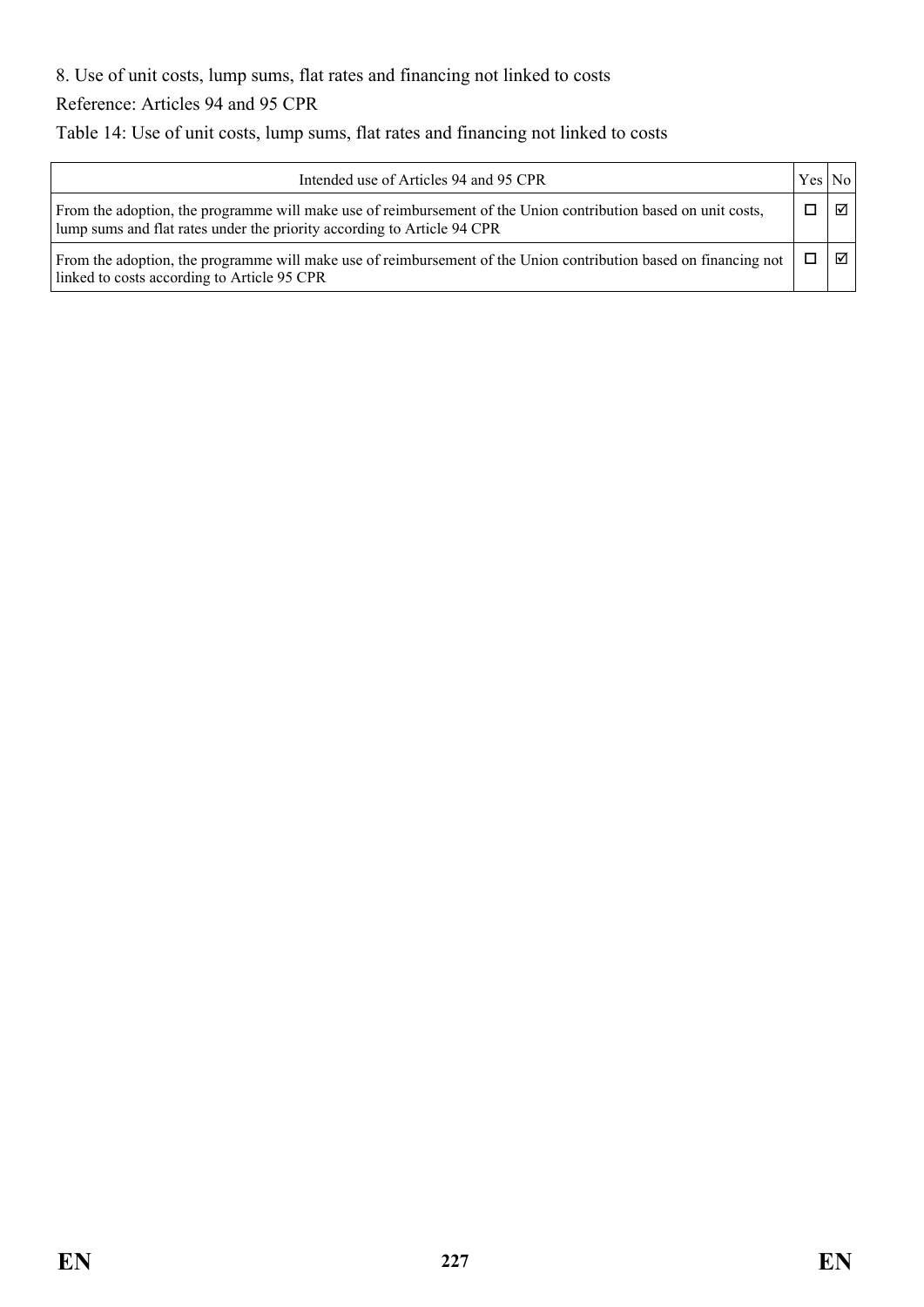#### Appendix 1: Union contribution based on unit costs, lump sums and flat rates

#### A. Summary of the main elements

|          |      |                    |                    | Estimated proportion                                                                                 | Type(s) of operation covered |             | Indicator triggering reimbursement |             | Unit of measurement 1                         | Type of SCO                                                   |                                                                        |
|----------|------|--------------------|--------------------|------------------------------------------------------------------------------------------------------|------------------------------|-------------|------------------------------------|-------------|-----------------------------------------------|---------------------------------------------------------------|------------------------------------------------------------------------|
| Priority | Fund | Specific objective | Category of region | of the total financial<br>allocation within the priority<br>to which the SCO will be<br>applied in % | Code(1)                      | Description | Code(2)                            | Description | for the indicator triggering<br>reimbursement | (standard scale of<br>unit costs, lump<br>sums or flat rates) | Amount (in EUR) or<br>percentage (in case of<br>flat rates) of the SCO |

(1) This refers to the code for the intervention field dimension in Table 1 of Annex I to the CPR and the Annex IV to the EMFAF regulation

(2) This refers to the code of a common indicator, if applicable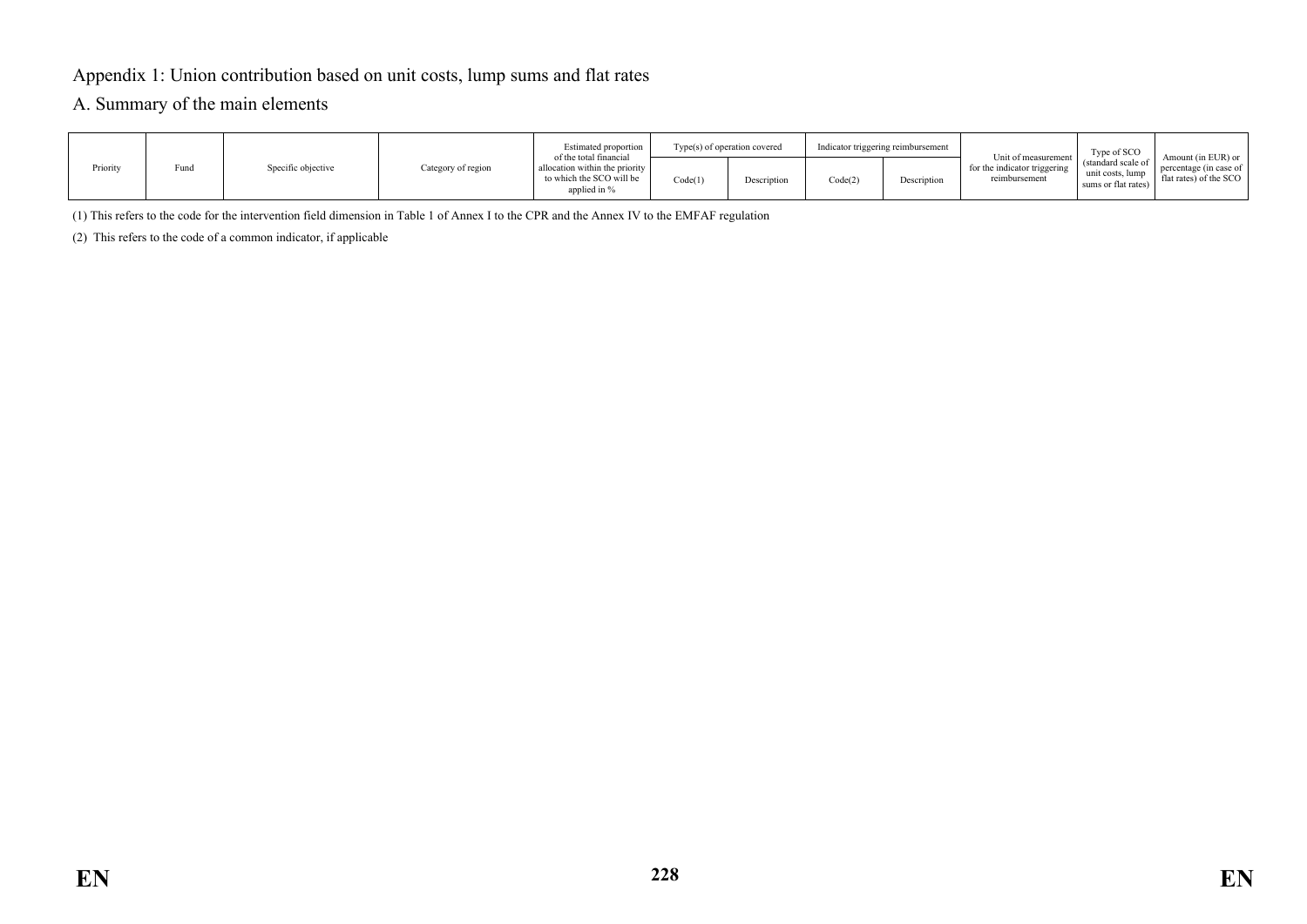Appendix 1: Union contribution based on unit costs, lump sums and flat rates

B. Details by type of operation

C. Calculation of the standard scale of unit costs, lump sums or flat rates

1. Source of data used to calculate the standard scale of unit costs, lump sums or flat rates (who produced, collected and recorded the data, where the data is stored, cut-off dates, validation, etc.)

2. Please specify why the proposed method and calculation based on Article 94(2) CPR is relevant to the type of operation.

3. Please specify how the calculations were made, in particular including any assumptions made in terms of quality or quantities. Where relevant, statistical evidence and benchmarks should be used and, if requested, provided in a format that is usable by the Commission.

4. Please explain how you have ensured that only eligible expenditure was included in the calculation of the standard scale of unit cost, lump sum or flat rate.

5. Assessment of the audit authority(ies) of the calculation methodology and amounts and the arrangements to ensure the verification, quality, collection and storage of data.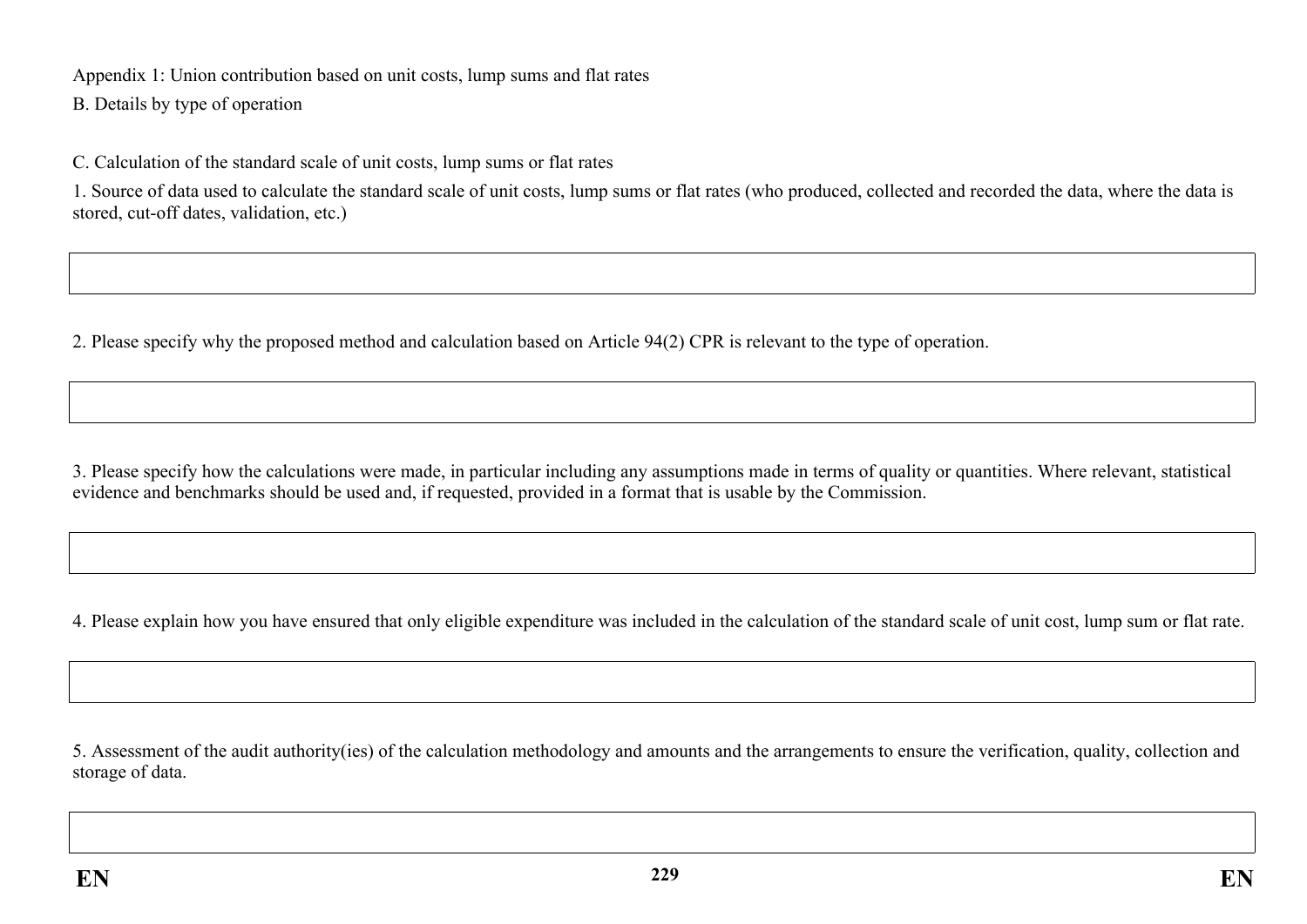### Appendix 2: Union contribution based on financing not linked to costs

#### A. Summary of the main elements

|          |      |                    |                       |                                                           | Type(s) of operation covered |             | Conditions to be                                                                     | Indicator |             | Unit of measurement for the<br>conditions to be                                      |                                                                                     |
|----------|------|--------------------|-----------------------|-----------------------------------------------------------|------------------------------|-------------|--------------------------------------------------------------------------------------|-----------|-------------|--------------------------------------------------------------------------------------|-------------------------------------------------------------------------------------|
| Priority | Fund | Specific objective | Category of<br>region | The amount covered by the<br>financing not linked to cost | Code(1)                      | Description | fulfilled/results to be<br>achieved triggering<br>reimbursement by the<br>Commission | Code (2)  | Description | fulfilled/results to be<br>achieved triggering<br>reimbursement by the<br>Commission | Envisaged type of reimbursement<br>method used to reimburse the<br>beneficiary(ies) |

(1) This refers to the code for the intervention field dimension in Table 1 of Annex I to the CPR and the Annex IV to the EMFAF regulation

(2) This refers to the code of a common indicator, if applicable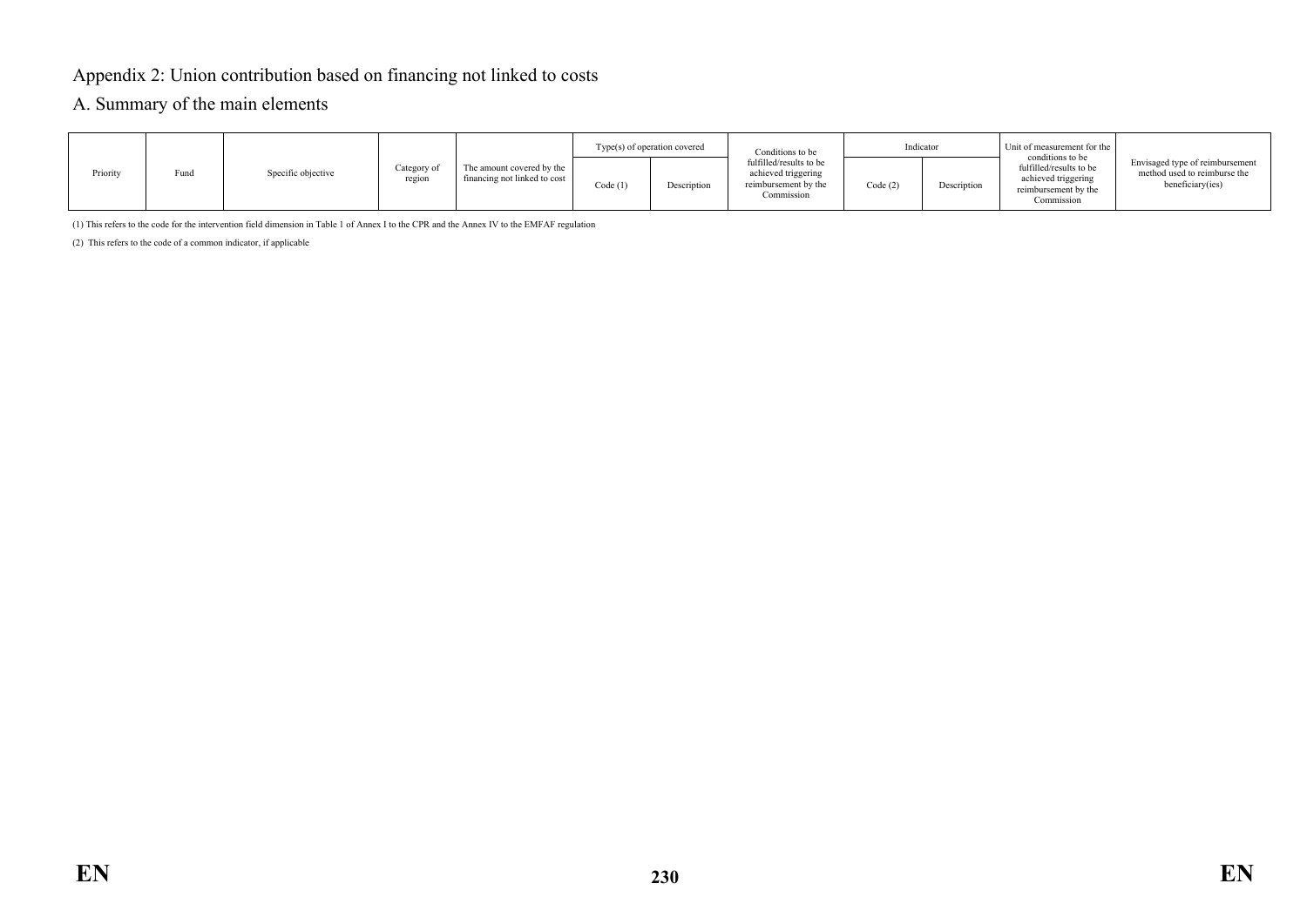B. Details by type of operation